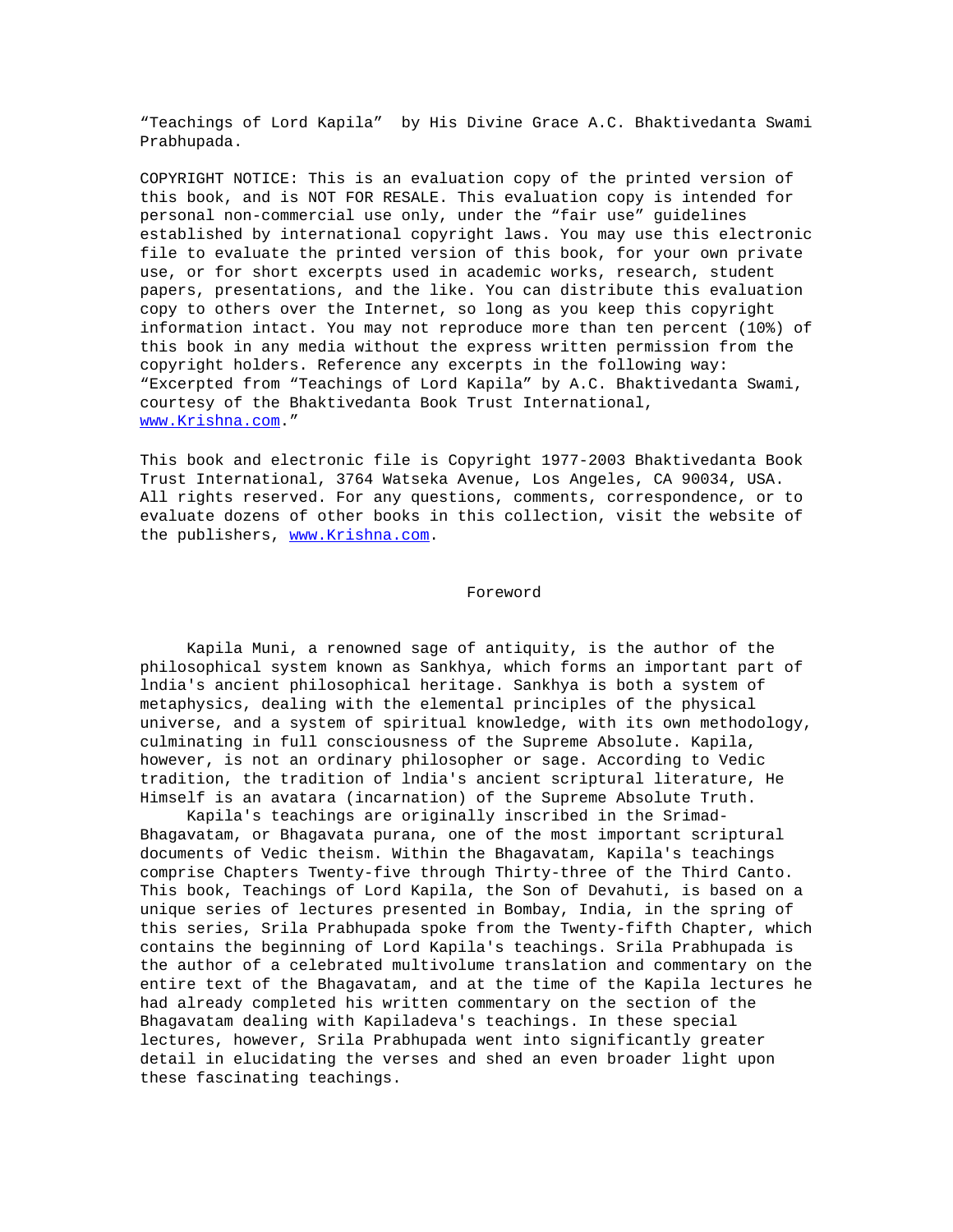The text begins with the words of Saunaka, the foremost of the sages of Naimisaranya, the vastly learned sages to whom Srimad-Bhagavatam was originally spoken some thousands of years ago. The sages have already heard about Lord Kapiladeva from Suta Gosvami, an exalted spiritual master, and it is clear from Saunaka's words that they accept Kapila Muni as being an incarnation of the Lord Himself and as therefore being the highest authority on yoga and transcendental knowledge. In recounting the history of Lord Kapila, Suta Gosvami, in accordance with Vedic principles for presenting spiritual knowledge, refers to discourse by great spiritual masters who have previously discussed this same subject. In this case, Suta Gosvami refers to a discussion between Vidura and the great sage Maitreya, who was a friend of Vyasadeva, the original compiler of the Vedic literature.

 As Suta Gosvami has already described, Lord Kapila appeared in this world as the son of Kardama Muni, a master of mystic yoga, and his wife, Devahuti. Both Kardama Muni and Devahuti were aware of the divinity of their son. Indeed, even before Kapila's birth, Lord Brahma himself, the chief created person in this universe, had appeared before Devahuti and revealed to her that her son was to be an incarnation of the Supreme Lord and that this incarnation would enlighten her with spiritual knowledge.

 According to the Vedic social system, a man with a grown son may accept the order of sannyasa, thus renouncing all connections with his family and worldly life, and entrust his wife to the care of his son. Kardama Muni, of course, knew that his son was an incarnation of the Supreme Lord, yet to honor this Vedic system and emphasize its importance, he too eventually accepted sannyasa, entrusting his wife, Devahuti, to the care of his divine son, Kapiladeva. Therefore, as Suta Gosvami begins to answer Saunaka's request to hear further about Lord Kapiladeva, the sages have already been informed of how Kardama Muni departed for the forest, leaving Kapiladeva behind with Devahiti.

 After Kardama Muni's departure, Devahuti, remembering the prophetic words of Lord Brahma, approaches her divine son and humbly expresses her desire for spiritual enlightenment: "My Lord, I have fallen into the abyss of ignorance. Your Lordship is my only means of getting out of this darkest region of ignorance because You are my transcendental eye, which, by Your mercy only, I have attained after many, many births.... Now be pleased, my Lord, to dispel my great delusion... You are the ax which can cut the tree of material existence. I therefore offer my obeisances to You, who are the greatest of all transcendentalists, and I inquire from You as to the relationship between man and woman and between spirit and matter." (Srimad-Bhagavatam 3.25.7-11) Pleased by His mother's pure desire for spiritual enlightenment, and feeling great compassion for her, Kapila begins to speak on the Sankhya philosophy.

 Now, what is Sankhya? Insofar as Sankhya deals with the elemental categories or principles of the physical universe, Sankhya is what Western scholars generally refer to as "metaphysics." The term sankhya literally means "to count." This name is used because Sankhya philosophy enumerates principles of cosmic evolution by rational analysis. The etymological meaning of the word sankhya is "that which explains very lucidly by analysis of material elements." Philosophically, this term is used because the Sankhya system expounds analytical knowledge that enables one to distinguish between matter and spirit. This understanding culminates in bhakti, devotion for and service to the Supreme. It may be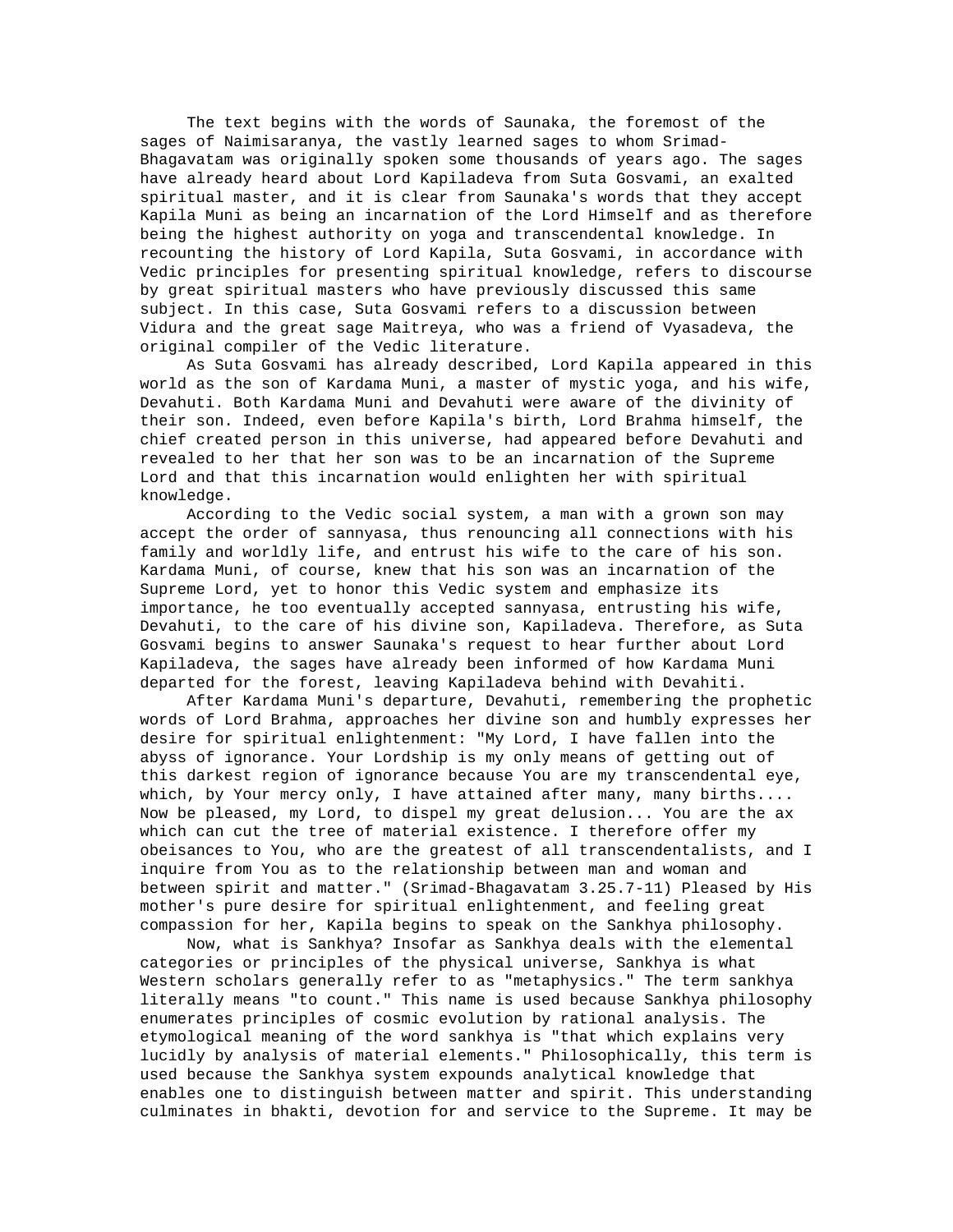said, therefore, that Sankhya and bhakti form two aspects of the same process, bhakti being the ultimate goal or ultimate aspect of Sankhya.

 It is interesting to note, at this point, that long after Lord Kapila's descent, an imitation Kapila appeared on the Indian subcontinent and propounded a nontheistic Sankhya. That which is generally studied as Sankhya in the contemporary academic context is actually this later, nontheistic, materialistic Sankhya. The Sankhya philosophy, propounded by the original Kapila, is practically unknown in the West. Teachings of Lord Kapila, the Son of Devahuti (along with Srila Prabhupada's complete commentary on Kapila's Sankhya in his edition of Srimad-Bhagavatam) is probably the first major exposition in the English language on the original, theistic Sankhya. It should therefore be of considerable interest to scholars in this field.

 Because the basic principle and the ultimate goal of Lord Kapiladeva's Sankhya philosophy is bhakti, this is the subject with which Lord Kapiladeva begins His instructions to Devahuti. Consequently, because this volume, Teachings of Lord Kapila, the Son of Devahuti, is Srila Prabhupada's commentary on the beginning of Lord Kapila's teachings, it is chiefly concerned with the science of bhakti-yoga--the process of linking with God (yoga means "linking") through bhakti (devotion).

 As the actual history begins, Devahuti approaches her son, Kapila, and with deep humility expresses her sincere desire for spiritual enlightenment. In response, Lord Kapila delineates "the path of the transcendentalists, who are interested in self-realization." Concisely summarizing the actual process of self-realization, Kapila defines consciousness in both the conditioned and liberated states. He describes the psychology of pure consciousness, delineates the symptoms and characteristics of a sadhu, holy person, and stresses the importance of sadhu-sanga, association with those who are saintly. Kapiladeva then explains that liberation is merely a stage preliminary to the attainment of bhakti and that one who attains bhakti automatically achieves liberation. One who engages in bhakti, devotional yoga, automatically transcends material desires and ultimately crosses beyond birth and death.

 According to later descriptions in Srimad-Bhagavatam, Devahuti ultimately attains full enlightenment in transcendental knowledge by hearing and understanding the sublime philosophical teachings of her great son.

--The Publishers

Chapter One

The Purpose of Lord Kapila's Advent

TEXT 1

 saunaka uvaca kapilas tattva-sankhyata bhagavan atma-mayaya jatah svayam ajah saksad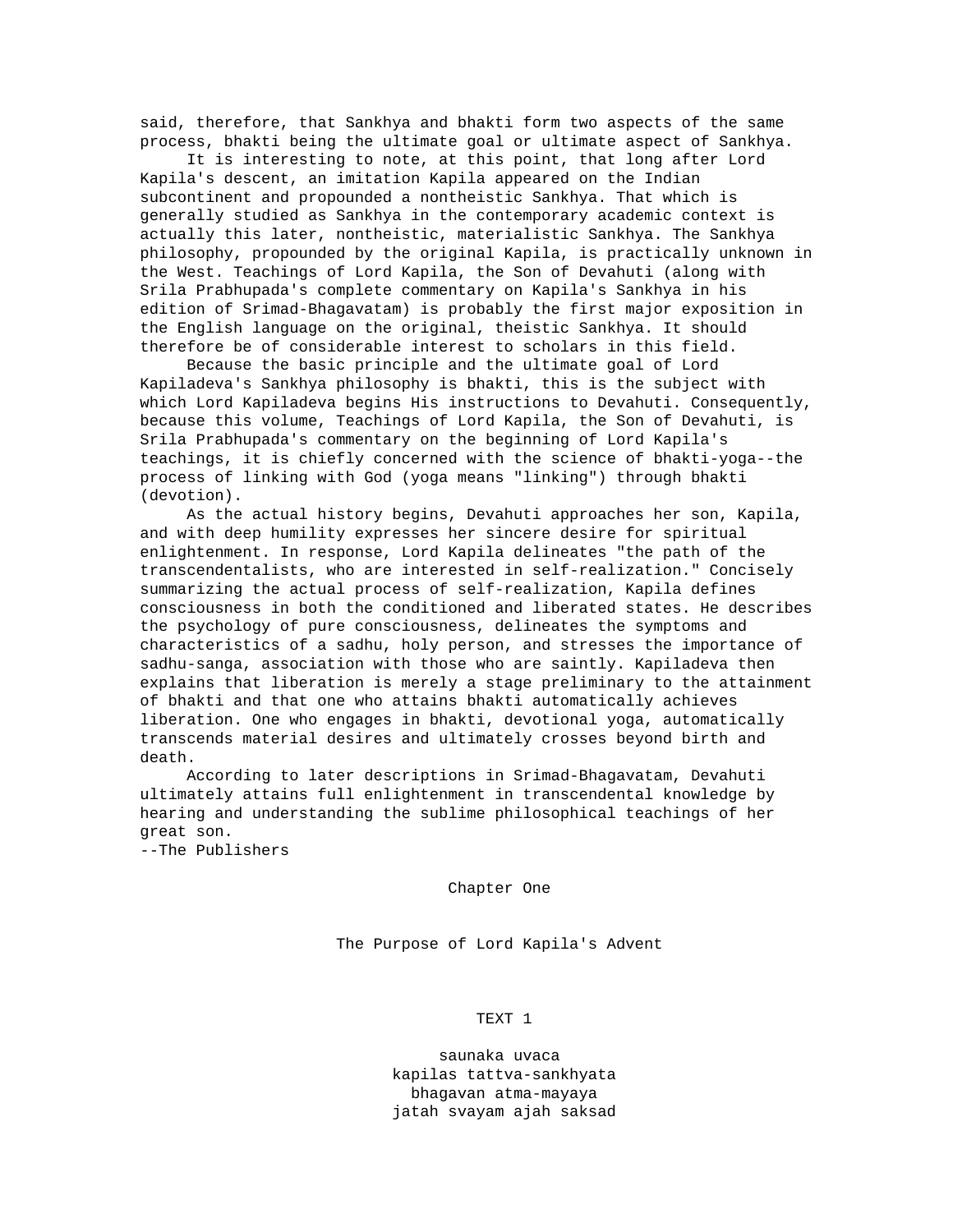#### TRANSLATION

 Sri Saunaka said: Although He is unborn, the Supreme Personality of Godhead took birth as Kapila Muni by His internal potency. He descended to disseminate transcendental knowledge for the benefit of the whole human race.

#### PURPORT

 The word atma-prajnaptaye indicates that the Lord descends for the benefit of the human race to give transcendental knowledge. Material necessities are quite sufficiently provided for in the knowledge given in the Vedic literatures, which offer a program for good living and gradual elevation to the platform of sattva-guna, the mode of goodness. Once one is situated in sattva-guna, one's knowledge expands. On the platform of passion there is no knowledge, for passion is an impetus to enjoy material benefits. On the platform of ignorance there is neither knowledge nor enjoyment but simply animalistic living.

 The Vedas are intended to elevate one from the mode of ignorance to the platform of goodness. When one is situated in the mode of goodness, he is able to understand knowledge of the self, or transcendental knowledge. Such knowledge cannot be appreciated by any ordinary man; therefore a disciplic succession is required. This knowledge is expounded either by the Supreme Personality of Godhead Himself or by His bona fide devotee. Saunaka Muni also states here that Kapila, the incarnation of the Supreme personality of Godhead, took birth or appeared simply to disseminate transcendental knowledge. To understand that one is not matter but spirit soul (aham brahmasmi: "I am by nature Brahman") is not sufficient for understanding the self and his activities. One must be situated in the activities of Brahman. Knowledge of those activities is explained by the Supreme Personality of Godhead Himself. Such transcendental knowledge can be appreciated in human society but not in animal society, as clearly indicated here by the word nrnam, "for the human beings." Human beings are meant to lead a regulated life. By nature, there is regulation in animal life also, but that is not like the regulative life described in the scriptures or by the Vedic authorities. Only when one's life is regulated according to the Vedas can one understand transcendental knowledge.

 For the propagation of this transcendental knowledge, Kapiladeva, the incarnation of the Supreme Personality of Godhead, gave instructions in Sankhya philosophy to His mother, Devahuti. Later, another Kapiladeva appeared who expounded atheistic Sankhya philosophy, which dealt with the twenty-four elements but gave no information about God. The original Kapila is called the Devahuti-putra Kapila, and the other is called the atheist Kapila. Concerning Kapiladeva, Saunaka Rsi says, kapilas tattvasankhyata. Kapila is the Supreme Person; therefore He can explain the Absolute Truth. Actually only Bhagavan can know the true position of the ultimate truth. No one else can know it. Bhagavan, Krsna or His incarnation, occasionally visits the earth to give humanity information about the aim of life. Thus the Supreme Lord descended as Kapiladeva, tattva-sankhyata. The word sankhyata means "expounder," and tattva means "the Absolute Truth." The Absolute Truth is Bhagavan Sri Krsna Himself.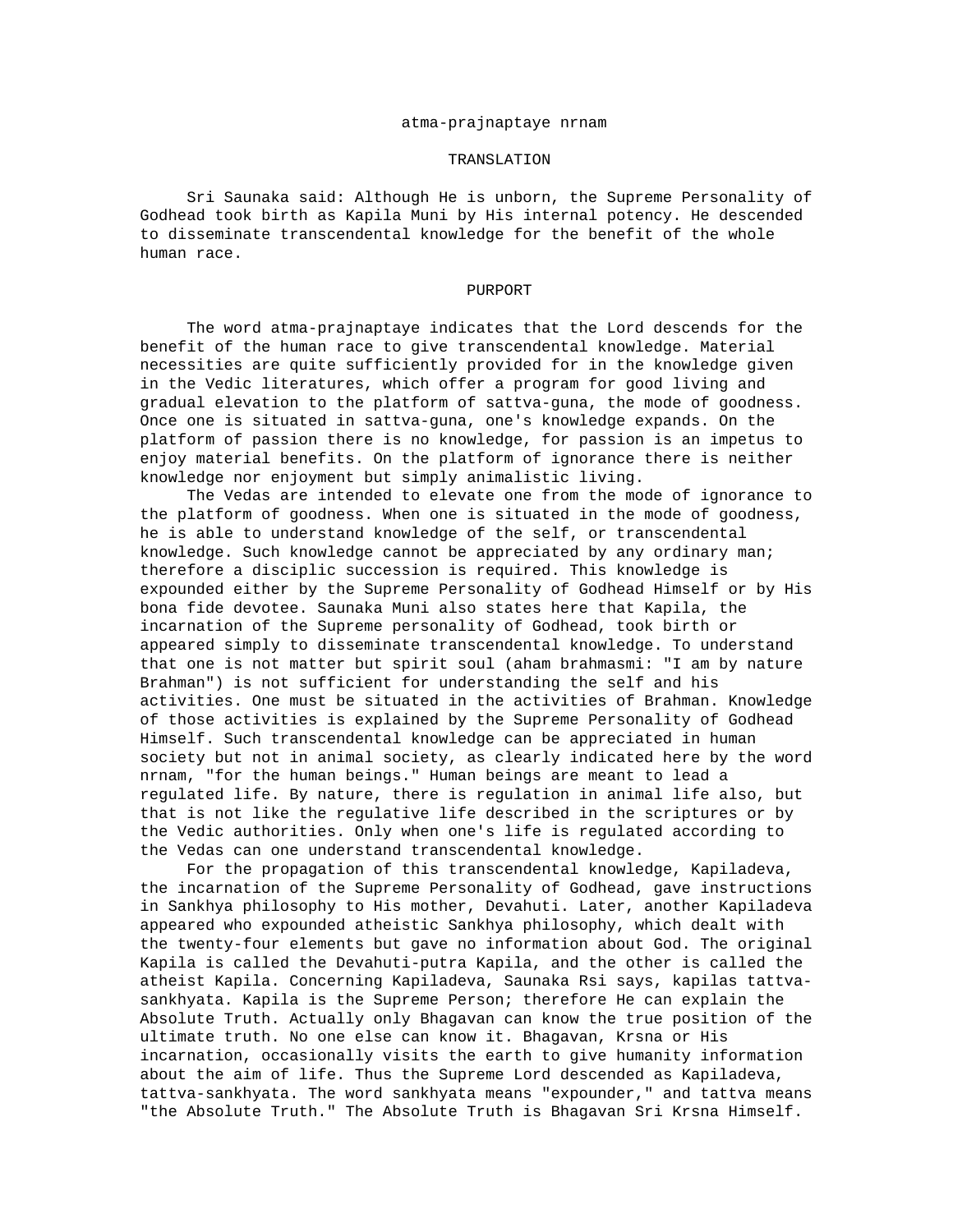We cannot understand the Absolute Truth or the Supreme Person by mental speculation, especially when we are under the influence of the three modes of material nature (sattva-guna, rajo-guna and tamo-guna). Only those who are situated in sattva-guna (the mode of goodness) are fit to understand the Absolute Truth. According to Bhagavad-gita (18.42), those possessing brahminical qualifications are situated in sattva-guna.

> samo damas tapah saucam ksantir arjavam eva ca jnanam vijnanam astikyam brahma-karma svabhavajam

 "Peacefulness, self-control, austerity, purity, tolerance, honesty, wisdom, knowledge and righteousness--these are the qualities by which the brahmanas work."

 According to the Vedic conception, there must be men in society who are factually brahmanas, capable of expounding the real truth. If everyone becomes a sudra, the Absolute Truth cannot be understood. It is said that at the present moment in Kali-yuga everyone is a sudra (kalau sudra-sambhavah), and it is very difficult in this age to find qualified brahmanas, for they are very rare. There is practically not a single qualified brahmana in this age.

> prayenalpayusah sabhya kalav asmin yuge janah mandah sumanda-matayo manda-bhagya hy upadrutah

 "O learned one, in this iron age of Kali men have but short lives. They are quarrelsome, lazy, misguided, unlucky and, above all, always disturbed." (SB. 1.1.10) The people in this age are very short-lived and slow in understanding spiritual life. Actually human life is meant for understanding spiritual values, but because everyone in this age is a sudra, no one is interested. People have forgotten life's real purpose. The word manda means both slow and bad, and everyone in this age is either bad or slow or a combination of both. People are unfortunate and disturbed by so many things. According to Srimad-Bhagavatam there will eventually be no rain and consequently a scarcity of food. The governments will also levy very heavy taxes. The characteristics of this age predicted by Srimad-Bhagavatam are already being experienced to some degree. Since Kali-yuga is a very miserable age, Caitanya Mahaprabhu, who is Sri Krsna Himself, advises everyone simply to chant Hare Krsna.

> harer nama harer nama harer namaiva kevalam kalau nasty eva nasty eva nasty eva gatir anyatha

 "In this age of Kali there is no alternative, there is no alternative, there is no alternative for spiritual progress than the holy name, the holy name, the holy name of the Lord." (Brhan-naradiya Purana) This process is not Caitanya Mahaprabhu's invention, but is advised by the sastras, the puranas. The process for this Kali-yuga is very simple. One need only chant the Hare Krsna maha-mantra. Since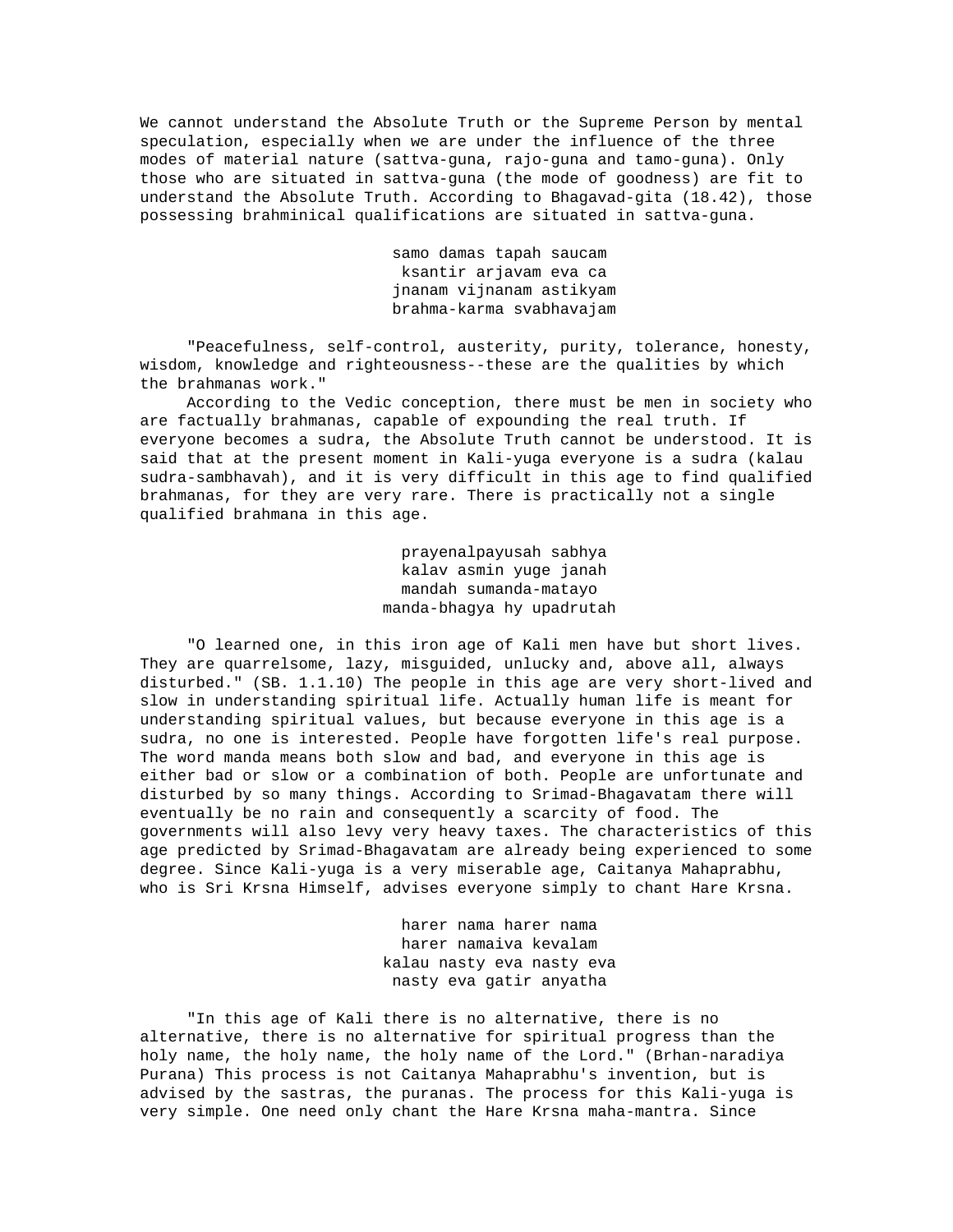everyone in this age is an unintelligent, unfortunate and disturbed sudra, how can anyone understand the Absolute Truth or the aim of life? As stated by the Lord Himself in Bhagavad-gita (4.7):

> yada yada hi dharmasya glanir bhavati bharata abhyutthanam adharmasya tadatmanam srjamy aham

 "Whenever and wherever there is a decline in religious practice, O descendant of Bharata, and a predominant rise of irreligion--at that time I descend Myself."

 Some hundreds and thousands of years ago Lord Krsna appeared as Devahuti-putra Kapiladeva. His father's name was Kardama Muni. After Kapiladeva grew up, His father, according to the Vedic system, retired, took sannyasa and left home to cultivate spiritual life. It is not that one should rot in this material world throughout one's whole life. pancasordhvam vanam vrajet. According to the Vedic injunctions, there are four asramas and four varnas, and these used to be followed very strictly. After his son grew up, Kardama Muni, being a strict follower of the Vedas, left home and put his wife in the charge of his grown son, Kapiladeva.

 It is said of Kapiladeva: kapilas tattva-sankhyata bhagavan. Lord Kapila is Bhagavan. Nowadays Bhagavan is taken very cheaply because the word is misused, but actually Bhagavan is not an ordinary man. Avajananti mam mudhah: because Bhagavan Sri Krsna appeared as a human being, fools and rascals (mudhas) consider Krsna an ordinary human. As Krsna Himself states in Bhagavad-gita (7.13):

> tribhir gunamayair bhavair ebhih sarvam idam jagat mohitam nabhijanati mam ebhyah param avyayam

 "Deluded by the three modes (goodness, passion and ignorance), the whole world does not know Me, who am above the modes and inexhaustible."

 Yet there are mahatmas, great souls, who can understand Krsna. Arjuna could understand that although Krsna was playing the part of his friend, He was nonetheless the Supreme Personality of Godhead. Arjuna was in perfect knowledge, yet Krsna instructed him for our benefit. Arjuna requested Krsna's instructions, which are set forth for all human society. After hearing Bhagavad-gita, Arjuna addressed Krsna as param brahma param dhama, "the Supreme Brahman and supreme abode."

 Every person is actually Brahman, spirit soul. We are not actually the body. Awareness of aham brahmasmi ("I am Brahman") is actual selfrealization. According to Vedic culture, one must understand that he is Brahman, not the body. We should not remain in ignorance like cats and dogs, thinking, "I am this body, I am American, I am Indian, I am brahmana, I am ksatriya, I am Hindu, I am Muslim," and so on. These are all bodily designations. When one comes to spiritual understanding, he understands aham brahmasmi, "I am Brahman." This is called Brahman realization. It is not that we become Brahman by some practice. Gold is gold, even if it is covered with some dirt, which can certainly be removed. Similarly, we are all Brahman, spirit soul, but somehow or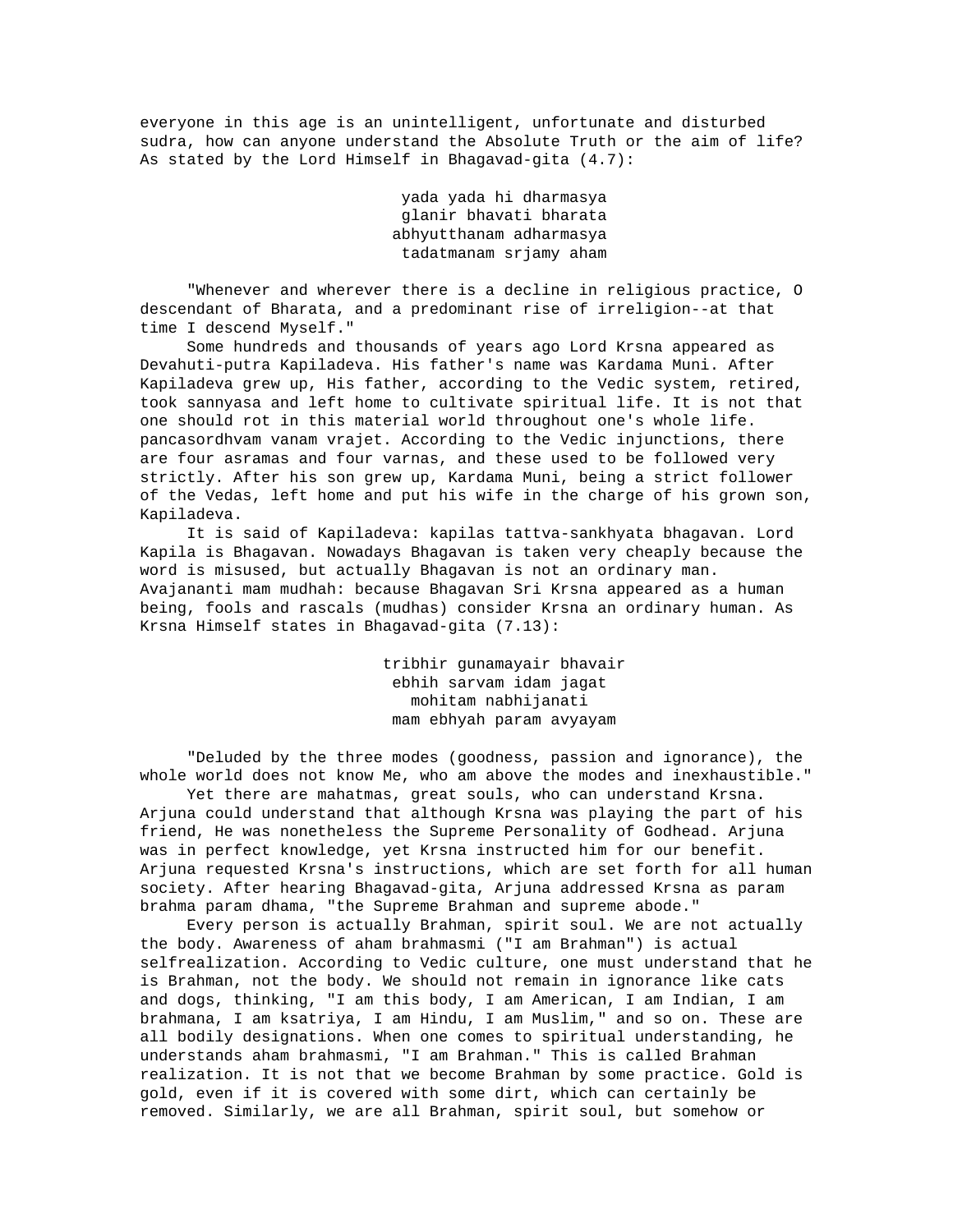other we have come in contact with these material elements (bhumir apo 'nalo vayuh), and we have acquired bodily coverings. Consequently we think, "I am this body." This is ignorance, and unless one is enlightened by spiritual knowledge, he remains animalistic.

 Understanding one's spiritual identity is called dharma. The ultimate goal of dharma is enunciated by Sri Krsna Himself in Bhagavadgita (18.66). Sarva-dharman parityajya mam ekam saranam vraja: "Abandon all varieties of religion and just surrender unto Me." On this earth we have created so many dharmas--Hindu dharma, Muslim dharma, Christian dharma. These are all manufactured dharmas, but real dharma is attained when we come to the conclusion that Sri Krsna is everything. Again, in the words of Sri Krsna in Bhagavad-gita (7.19):

> bahunam janmanam ante jnanavan mam prapadyate vasudevah sarvam iti sa mahatma sudurlabhah

 "After many births and deaths, he who is actually in knowledge surrenders unto Me, knowing Me to be the cause of all causes and all that is. Such a great soul is very rare."

 The Krsna consciousness movement is meant for the propagation of this message. We are not preaching a particular sectarian religious system but a real religion, dharma. Dharmam tu saksad bhagavat-pranitam: no one actually knows what dharma is, and no one can manufacture dharma. Dharma is the order of the Supreme Being. No one can manufacture state laws; they are given by the government. The simplest definition of dharma is that dharma is the order of the Supreme Being. Since the Supreme Being, God, is one, His order must be one. How, then, can there be different dharmas? lt is not possible. Different dharmas are created due to ignorance, which causes people to think in terms of Hindu dharma, Muslim dharma, Christian dharma, this dharma or that dharma. No. Gold is gold. If a Christian possesses some gold, does it become Christian gold? Gold is gold whether possessed by a Hindu, a Muslim or a Christian. According to the order of the Supreme Personality of Godhead, dharma means surrendering unto that Supreme Being. This is bhagavata-dharma, and everyone should be taught how to surrender unto God. God is one; there cannot be two Gods. When there is competition, there is no God. Presently there is a different God on every street, but Krsna is not that kind of God. He is the Supreme God. As Krsna Himself states in Bhagavad-gita (7.7):

> mattah parataram nanyat kincid asti dhananjaya mayi sarvam idam protam sutre mani-gana iva

 "O conqueror of wealth [Arjuna], there is no truth superior to Me. Everything rests upon Me, as pearls are strung on a thread."

 The purpose of this Krsna consciousness movement is to inform everyone that no one is superior to Krsna, God. Because many young Americans and Europeans are fortunate and know nothing of any hodgepodge god, they have taken this bona fide Krsna consciousness movement seriously. Krsnas tu bhagavan svayam: Bhagavan, God, means Sri Krsna. We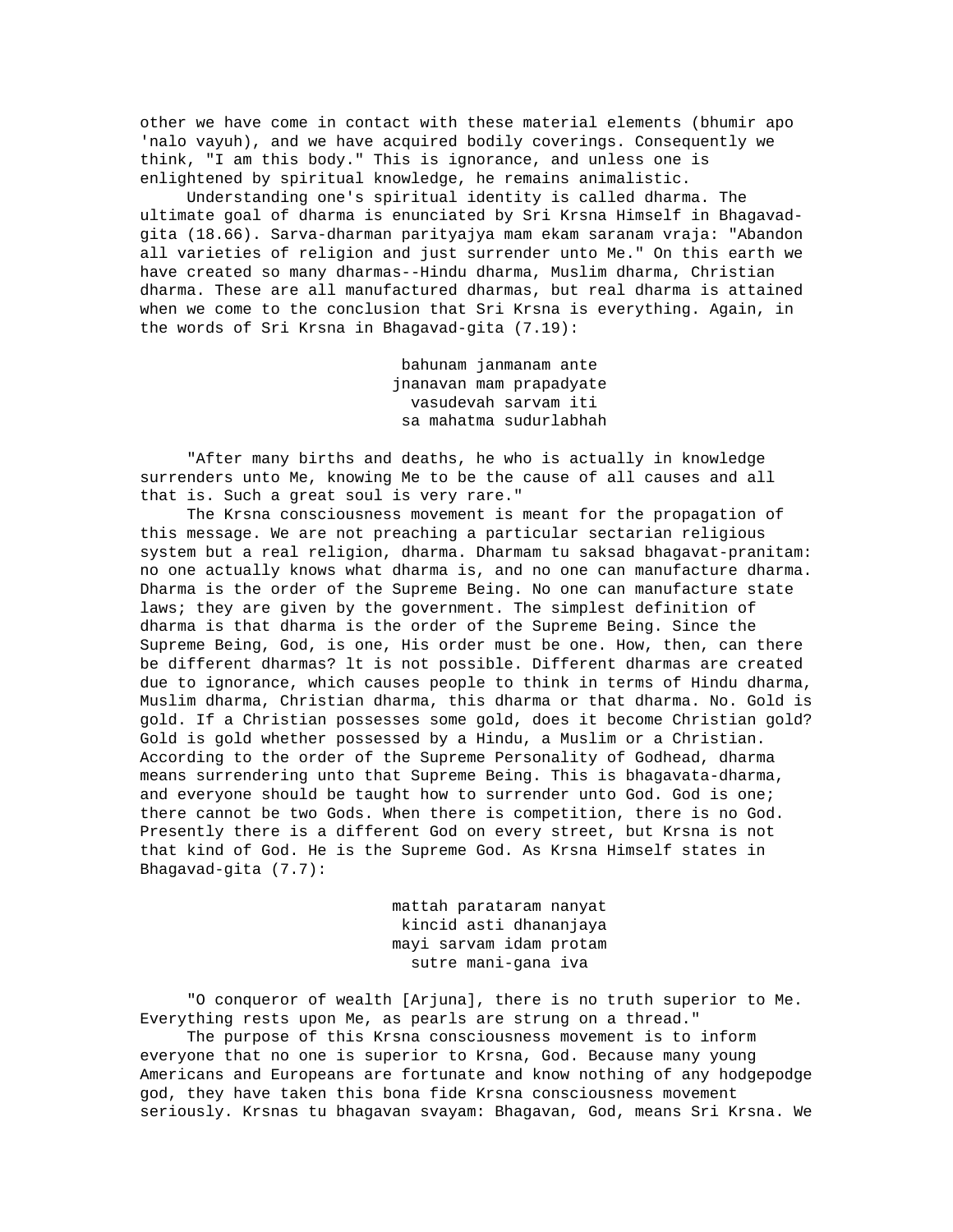have simply presented this information, saying, "Here is God. Sri Krsna." Because they have taken this seriously, many young Americans and Europeans are advancing in Krsna consciousness. Consequently many people are surprised to see how Americans and Europeans have become such great devotees and are dancing in ecstasy. How is it they are so advanced? They have taken the information seriously: krsnas tu bhagavan svayam. Whether one touches fire blindly or knowingly, fire will burn. It is not that because the fire is touched by a child, fire will not burn. These young Westerners have touched fire, and consequently it is acting as fire.

 Acaryopasanam: this information (krsnas tu bhagavan svayam) is not concocted, but is accepted by the acaryas in the disciplic succession. Although an impersonalist, Sankaracarya has accepted Krsna as the Supreme Personality of Godhead. So have Ramanujacarya, Madhvacarya, Visnusvami, Nimbarka and Sri Caitanya Mahaprabhu and His followers. They all accept Krsna as the Supreme, just as Arjuna himself did. This is the simplest method. There is no need to speculate, "What is God? Where is God?" Why foolishly go on searching? Here is God--Krsna. We may think that Krsna cannot be seen, but Krsna can appear in the form of His energy. Of course, a stone is not God, but a stone is another one of God's energies. Heat and light are not fire, but without fire there cannot be heat or light. In that sense, heat and light are nondifferent from fire. This material world is like the heat and light of the supreme fire.

> ekadesa-sthitasyagner jyotsna vistarini yatha parasya brahmanah saktis tathedam akhilam jagat

 "Just as a fire is situated in one place, but spreads illumination all around, the Supreme Personality of Godhead, Parabrahman, spreads His energies throughout this universe." (Visnu purana 1.22.53)

 The sun is situated in one place, and its light and heat expand throughout the entire solar system. As soon as we perceive light and heat, we can understand that the sun is there. Since light and heat can be perceived by everyone, Krsna says in Bhagavad-gita (7.8), prabhasmi sasi-suryayoh: "I am the light of the sun and the moon." people are saying, "Can you show me God?" while not realizing that they are seeing God daily at every moment. Because people are foolish in this age, they cannot understand that when we perceive the energy of the Lord, we can feel the presence of the Lord.

 The young devotees in the Krsna consciousness movement are presently worshiping Krsna. What are the signs of a devotee? The actual sign of a devotee is that he is no longer interested in material enjoyment: bhaktih paresanubhavo viraktir anyatra ca (SB. 11.2.42). The disciples of this Krsna consciousness movement do not go to cinemas, restaurants or clubs, and they do not smoke or drink. In European and American countries all these things are available and are very cheap, but these young people are not interested in them. They are simply interested in sitting on the floor and learning about Krsna consciousness. Why is this? They have actually rejected the material world. When one comes to detest material enjoyment, one can understand that he has advanced spiritually. Spiritual life does not mean taking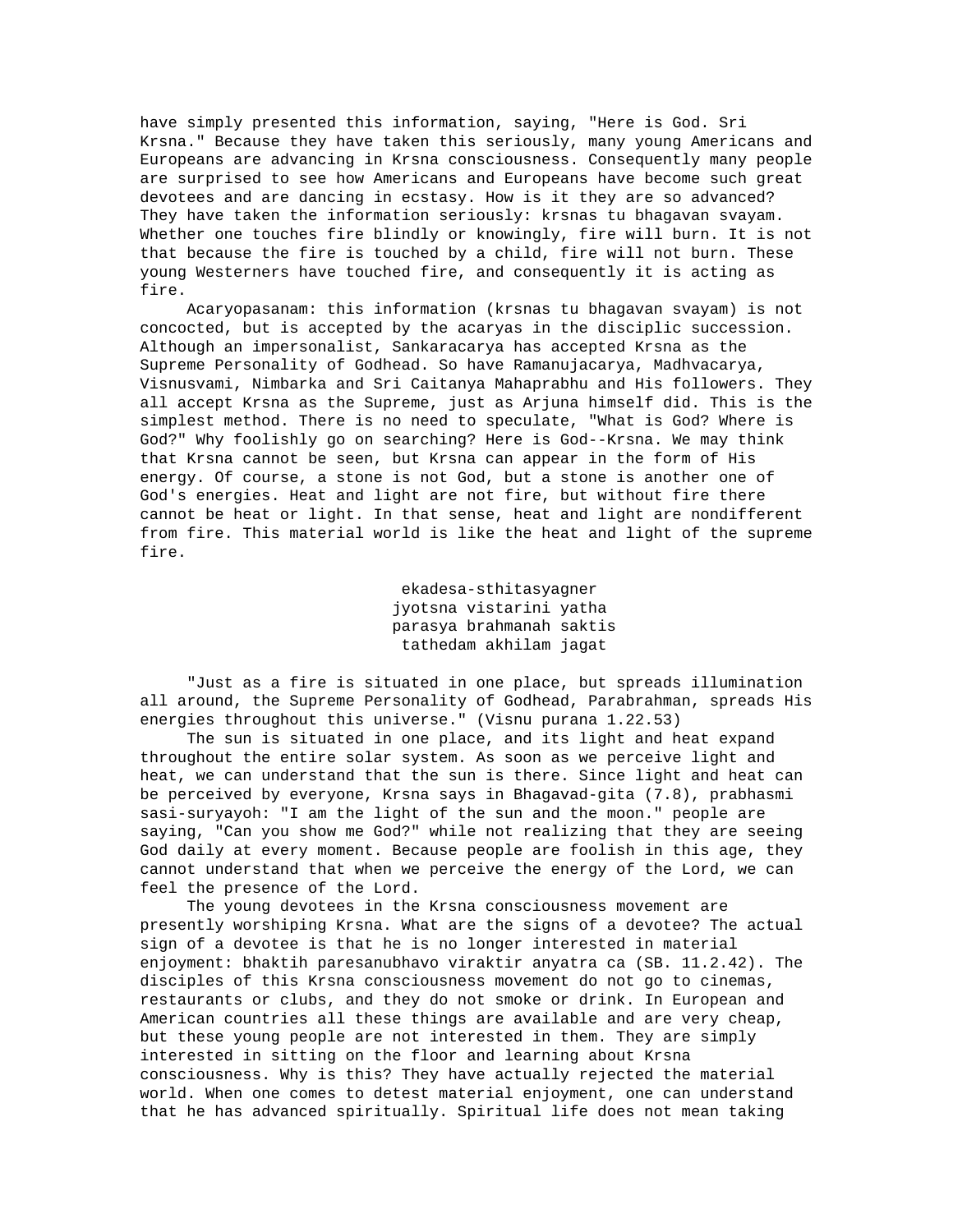sannyasa and then smoking or drinking tea. One must actually come to detest material life. One comes to lose interest in material activities and becomes interested only in the understanding of God, the Supreme Being, and His service. As enjoined in Srimad-Bhagavatam (5.5.1):

> nayam deho deha-bhajam nrloke kastan kaman arhate vid-bhujam ye

 "Of all the living entities who have accepted material bodies in this world, one who has been awarded this human form should not work hard day and night simply for sense gratification, which is available even for the dogs and hogs that eat stool." The word vid-bhujam means "stooleaters." Hogs work hard day and night simply eating stool, and because stool contains chemicals, hydrophosphates, the hog gets strength, becomes very fat and enjoys sex. In any case, human life is meant not for imitating the life of a hog but for tapasya, austerity:

> tapo divyam putraka yena sattvam suddhyed yasmad brahma-saukhyam tv anantam

 "Rather, my dear boys, one should engage in penance and austerity to attain the divine position of devotional service. By such activity, one's heart is purified, and when one attains this position, he attains eternal, blissful life, which is transcendental to material happiness and which continues forever." (SB. 5.5.1)

 This is the meaning of Vedic civilization. The society of varnasrama-dharma--composed of brahmanas, ksatriyas, vaisyas, sudras, grhasthas, vanaprasthas, brahmacaris and sannyasis--is meant to elevate people gradually to the perfect stage of understanding God. The whole aim of the different varnas and asramas is the worship of the Supreme Lord. One can attain this understanding through this social system, which admits of gradations. When one goes to school, he begins with the first grade, then progresses to the second, third and so forth. In this way one makes progress.

 When human society accepts varnasrama-dharma, it can gradually come to the understanding of Brahman. By birth, everyone is a sudra; therefore everyone has to be educated. The word dvija means "twiceborn." One is first born through the womb of a mother, and one's next birth is given by the spiritual master and Vedic knowledge. Vedic knowledge is the mother, and the spiritual master is the father. When one is twiceborn (dvija), he receives a sacred thread from the spiritual master and begins to learn about spiritual life. He is then allowed to read the Vedic literatures. In this way one becomes a son of Vedic literature. Nigama-kalpa-taror galitam phalam: Srimad-Bhagavatam is the essence of Vedic culture. It is a wish-fulfilling tree, and we can take whatever we want from it. Vedic knowledge is perfect, and if we want to come to know it, we must take shelter of a bona fide guru (tad-vijnanartham sa gurum evabhigacchet).

 Unfortunately, in this age everything is mismanaged. people forget the aim of life, and at such a time the Supreme Lord Himself comes. The Supreme Lord descends out of compassion because He is more anxious to have us return home, back to Godhead, than we are to go. Because we are in ignorance, we do not know anything about the kingdom of God. We know nothing about how to get there or how to become happy. We have forgotten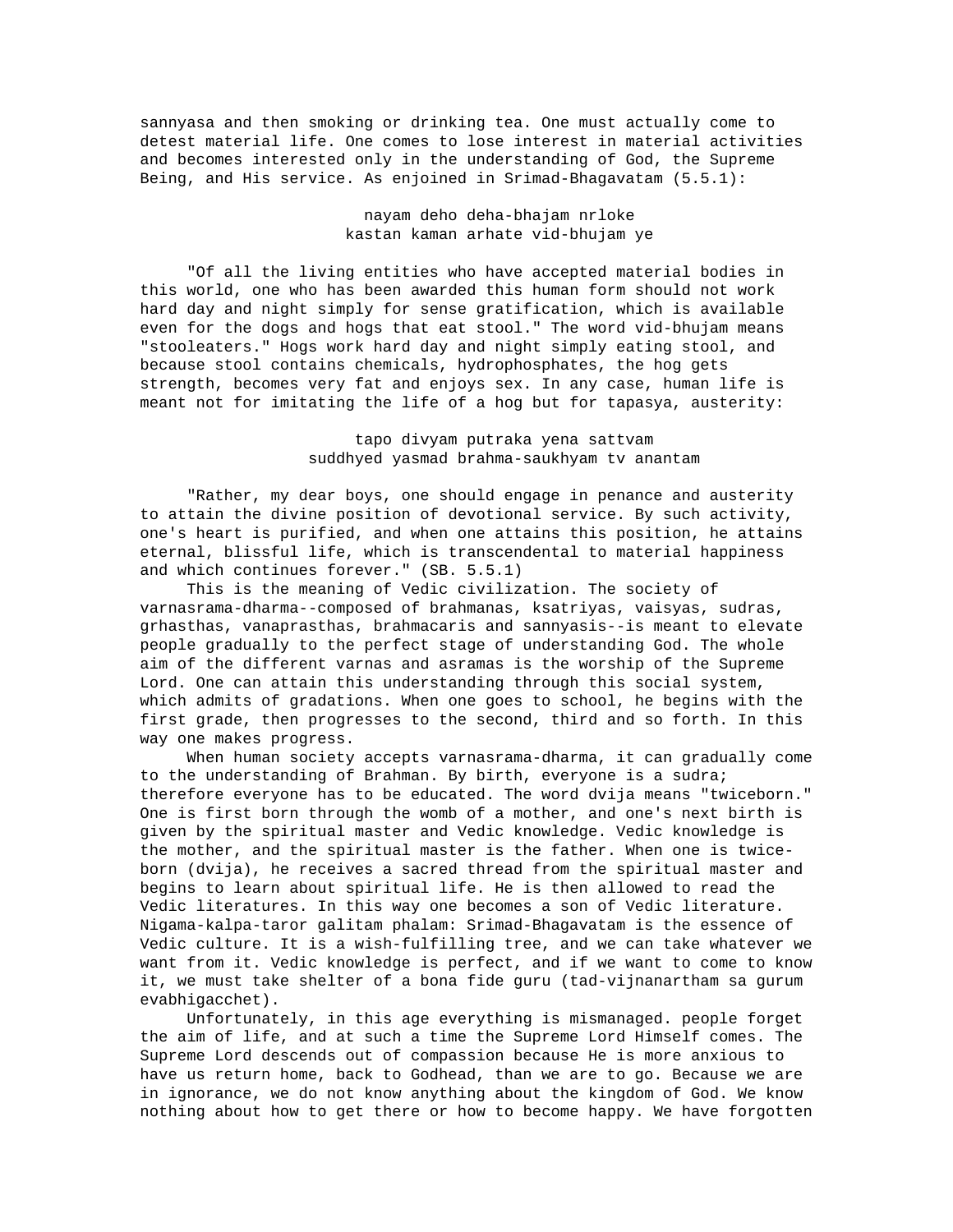all this. Therefore Krsna comes at intervals or sends His representative, the pure devotee. Sometimes He comes personally, and sometimes He sends His incarnation.

 Kapiladeva is an incarnation of the Supreme Person, Krsna. Therefore it is stated: kapilas tattva-sankhyata bhagavan atma-mayaya. The word maya means not only "illusion," but also "affection" and "energy." When Krsna comes, all His energies also come. It is not that He is forced to come. We have to accept a certain type of body because we are forced to do so, but this is not the case with Sri Krsna. Presently I may have a human form, but in the future I cannot demand a human form. We receive bodies in the next life according to karma, not will. One cannot demand to be a high-court judge unless one has been educated for the job. First of all, one must become qualiked. If one qualifies himself, one may become a devata, a demigod like Indra or Candra, or one can become a dog or a cat. That depends on one's karma, or activities (karmana daiva-netrena). When Krsna or His incarnation come, they do not depend on karma for their bodies. The Supreme Lord is above karma and is fully independent. It is therefore said, atma-mayaya. The Supreme Lord comes by His own energy, not by the external energy or by force. When the governor visits the prison, he is not forced to do so. He is not to be considered a condemned person; rather, he goes by his own good will just to see how things are going on, However, it is understood that when an ordinary person is placed in jail, he is sent there by force because he has been proven a criminal. A criminal may think that he and the governor are one, just as rascals and fools think that Krsna is one of them. Avajananti mam mudha manusim tanum asritam. A knowledgeable person knows that when Krsna or His incarnation descends upon the material world, the Supreme Lord maintains His transcendental position. He is not an ordinary man, nor is He forced into the material world due to karma. The Supreme Lord comes by His own good will. param bhavam ajanantah. Rascals cannot understand what Krsna is; therefore they think that Krsna is a human being. As Krsna Himself states in Bhagavad-gita (7.3):

> manusyanam sahasresu kascid yatati siddhaye yatatam api siddhanam kascin mam vetti tattvatah

 "Out of many thousands among men, one may endeavor for perfection, and of those who have achieved perfection, hardly one knows Me in truth."

 Understanding Krsna is therefore not so easy. As stated by Krsna, out of many thousands one person may become a siddha, a self-realized being. And out of many siddhas, one may be able to understand Krsna. It is our great fortune that Sri Caitanya Mahaprabhu, Krsna Himself, has appeared and given us a very easy process by which we can understand Krsna. What is that process? We need only hear about Krsna. That's all. We have therefore opened all these centers of Krsna consciousness throughout the world.

> srnvatam sva-kathah krsnah punya-sravana-kirtanah hrdy antah-stho hy abhadrani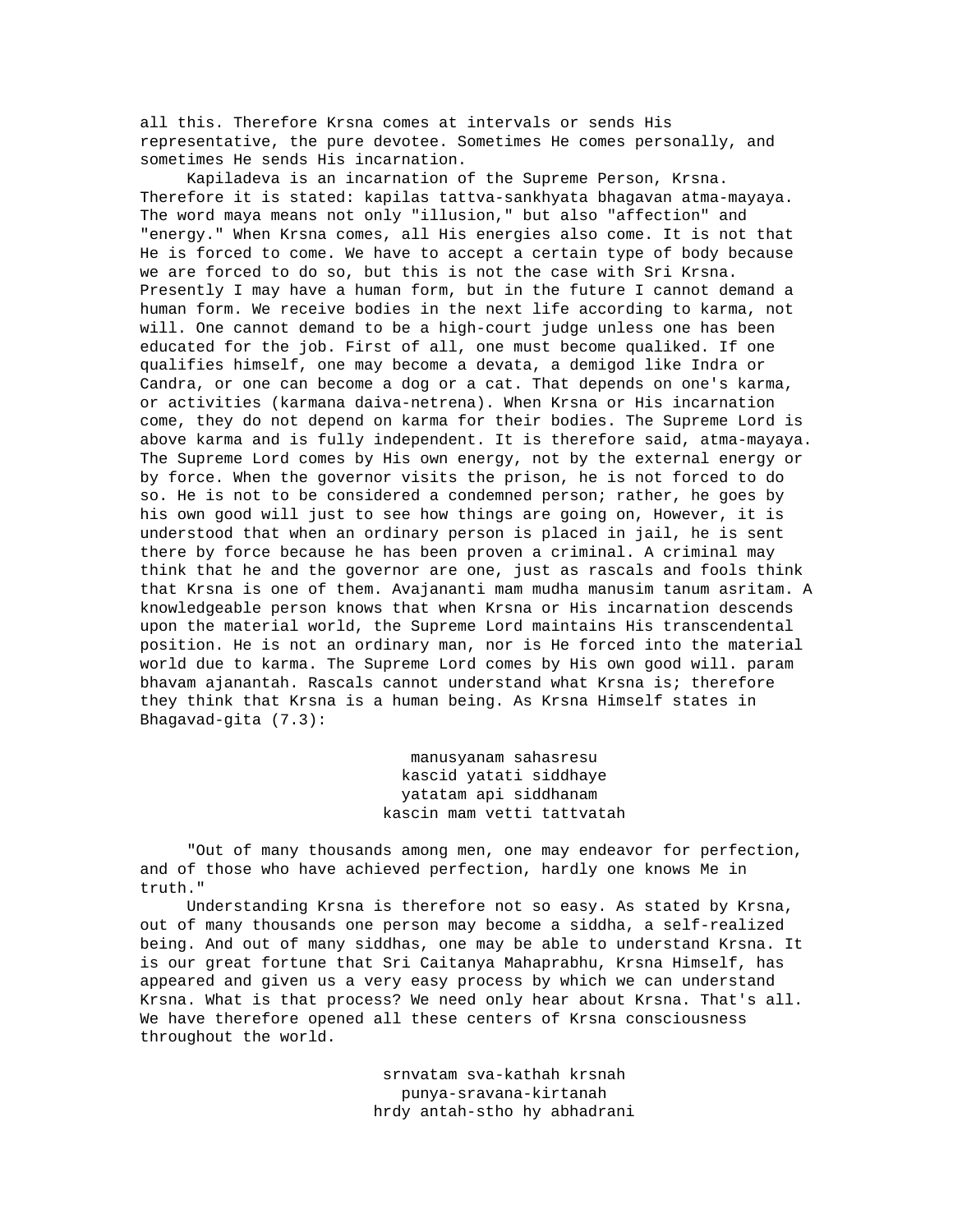### vidhunoti suhrt satam

 "Sri Krsna, the Personality of Godhead, who is the Paramatma [Supersoul] in everyone's heart and the benefactor of the truthful devotee, cleanses desire for material enjoyment from the heart of the devotee who has developed the urge to hear His messages, which are in themselves virtuous when properly heard and chanted." (SB. 1.2.17)

 If we hear about Krsna, we become purified. Hearing about Krsna means associating with Krsna. In this way we may perfect our lives.

### Chapter Two

The Transcendental Matter and Supreme Yogi

#### TEXT 2

 na hy asya varsmanah pumsam varimnah sarva-yoginam visrutau sruta-devasya bhuri trpyanti me 'savah

#### TRANSLATION

 Saunaka continued: There is no one who knows more than the Lord Himself. No one is more worshipable or more mature a yogi than Me. He is therefore the master of the Vedas, and to hear about Him always is the actual pleasure of the senses.

#### PURPORT

 In Bhagavad-gita it is stated that no one can be equal to or greater than the Supreme Personality of Godhead. This is confirmed in the Vedas also: eko bahunam yo vidadhati kaman. He is the supreme living entity and is supplying the necessities of all other living entities. Thus all other living entities, both visnu-tattva and jiva-tattva, are subordinate to the Supreme Personality of Godhead, Krsna. The same concept is confirmed here. Na hy asya varsmanah pumsam: among living entities, no one can surpass the Supreme Person because no one is richer, more famous, stronger, more beautiful, wiser or more renounced than He. These qualifications make Him the Supreme Godhead, the cause of all causes. Yogis are very proud of performing wonderful feats, but no one can compare to the Supreme personality of Godhead.

 Anyone who is associated with the Supreme Lord is accepted as a first-class yogi. Devotees may not be as powerful as the Supreme Lord, but by constant association with the Lord they become as good as the Lord Himself. Sometimes the devotees act more powerfully than the Lord. Of course, that is the Lord's concession.

 Also used here is the word varimnah, meaning the most worshipful of all yogis. To hear from Krsna is the real pleasure of the senses; therefore he is known as Govinda, for by His words, by His teachings, by His instruction--by everything connected with Him--He enlivens the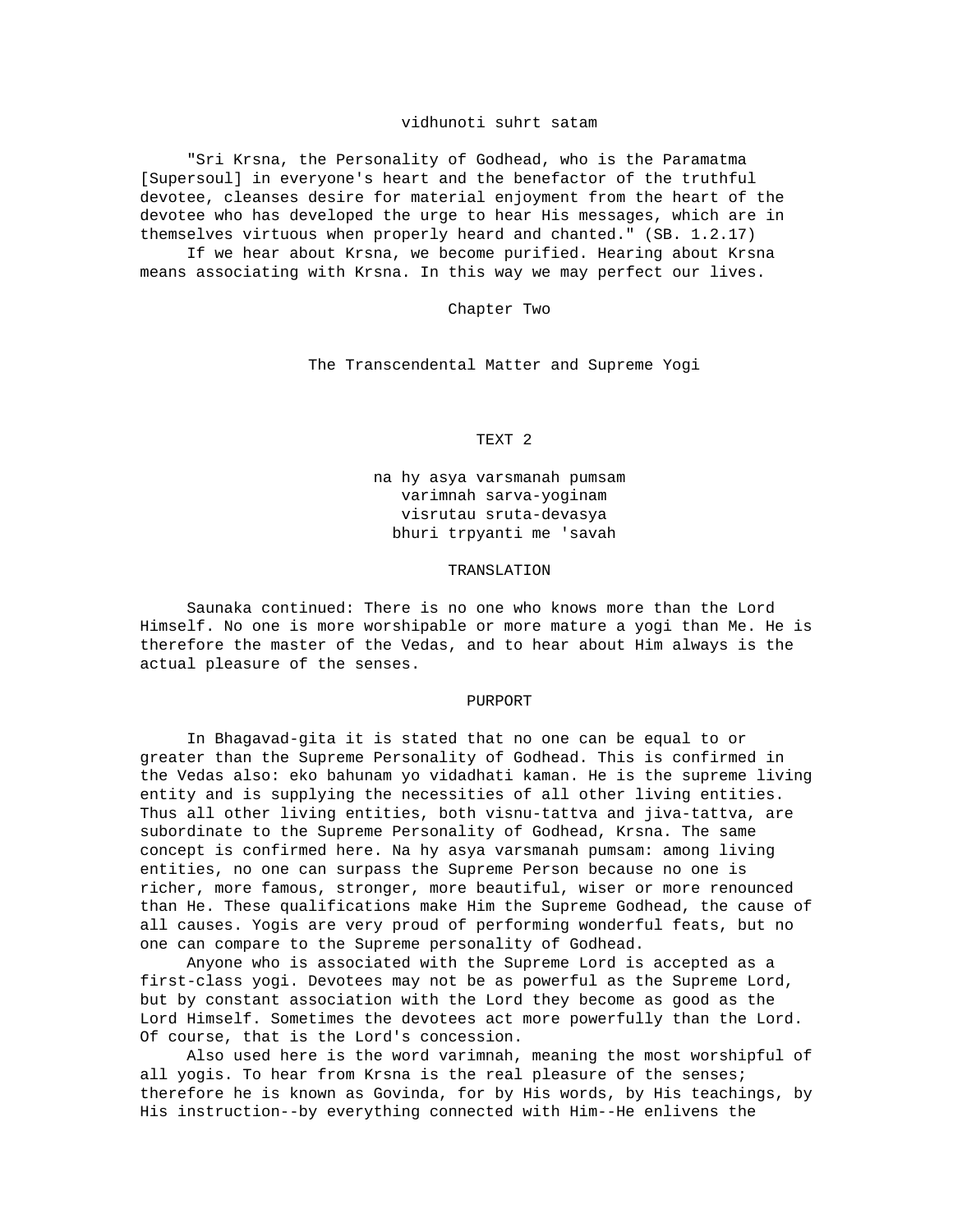senses. Whatever He instructs is from the transcendental platform, and His instructions, being absolute, are nondifferent from Him. Hearing from Krsna or His expansion or plenary expansion like Kapila is very pleasing to the senses. Bhagavad-gita can be read or heard many times, but because it gives great pleasure, the more one reads Bhagavad-gita the more he wants to read and understand it, and each time he gets new enlightenment. That is the nature of the transcendental message. Similarly, we find that transcendental happiness in the Srimad-Bhagavatam. The more we hear and chant the glories of the Lord, the more we become happy.

 In the previous verse, the incarnation of the Supreme Personality of Godhead as Devahuti-putra Kapiladeva has been explained as bhagavan atma-mayaya. The word bhaga means "opulence," and van means "one who possesses." All the opulences of the creation are present in Bhagavan. As stated in the Vedas (Katha Upanisad 2.2.13):

## nityo nityanam cetanas cetananam eko bahunam yo vidadhati kaman

 Nitya, bhagavan, is the singular, and nityanam are the plural jivas, or living beings. Nityo nityanam: we are many, but God is one. There is no limit to the jivas; no one can count them. The word ananta means that they are without limit. All these jivas, living entities, are being maintained by the Supreme One. We cannot conceive how many living entities are being maintained by the Supreme Lord. All the great elephants, all the small ants, all the 8,400,000 species of life are maintained by Bhagavan. Why do we worry that He will not maintain us? Those who are devotees of the Lord and have taken shelter at His lotus feet, leaving everything aside simply to render service unto Him, will certainly be cared for. In our Krsna consciousness movement, we have over a hundred centers, and Krsna is maintaining them all. None of our devotees are employed for independent incomes, yet they are all being maintained. In Bhagavad-gita, Krsna never says, "Do this or that, and I will then maintain you." Rather, He states that not only will He maintain us, but He will also protect us from the results of sin, from sinful karma (Bg. 18.66). All of this assurance is there.

 Tasyaiva hetoh prayateta kovidah. The word kovidah means "intelligent." An intelligent person should try to attain shelter at the lotus feet of Krsna. Human life is actually meant for getting in touch with the lotus feet of Krsna. That should be our only business. The word upari indicates the higher planetary systems. There are seven higher planetary systems, and we are in the middle system, in Bhurloka. Within this one universe, there are fourteen planetary systems, and the living entities are wandering in different bodily forms on different planets. According to karma, the living entity sometimes goes up and sometimes goes down. He wanders in this way, thinking how he can become materially happy and satisfy his senses. The sastras say that we should not do this, that we should endeavor to understand Krsna. We should not worry about eating and sleeping, for the needs of the body are aiready arranged. We do not have to work independently to maintain the body.

> tal labhyate duhkhavad anyatah sukham kalena sarvatra gabhira-ramhasa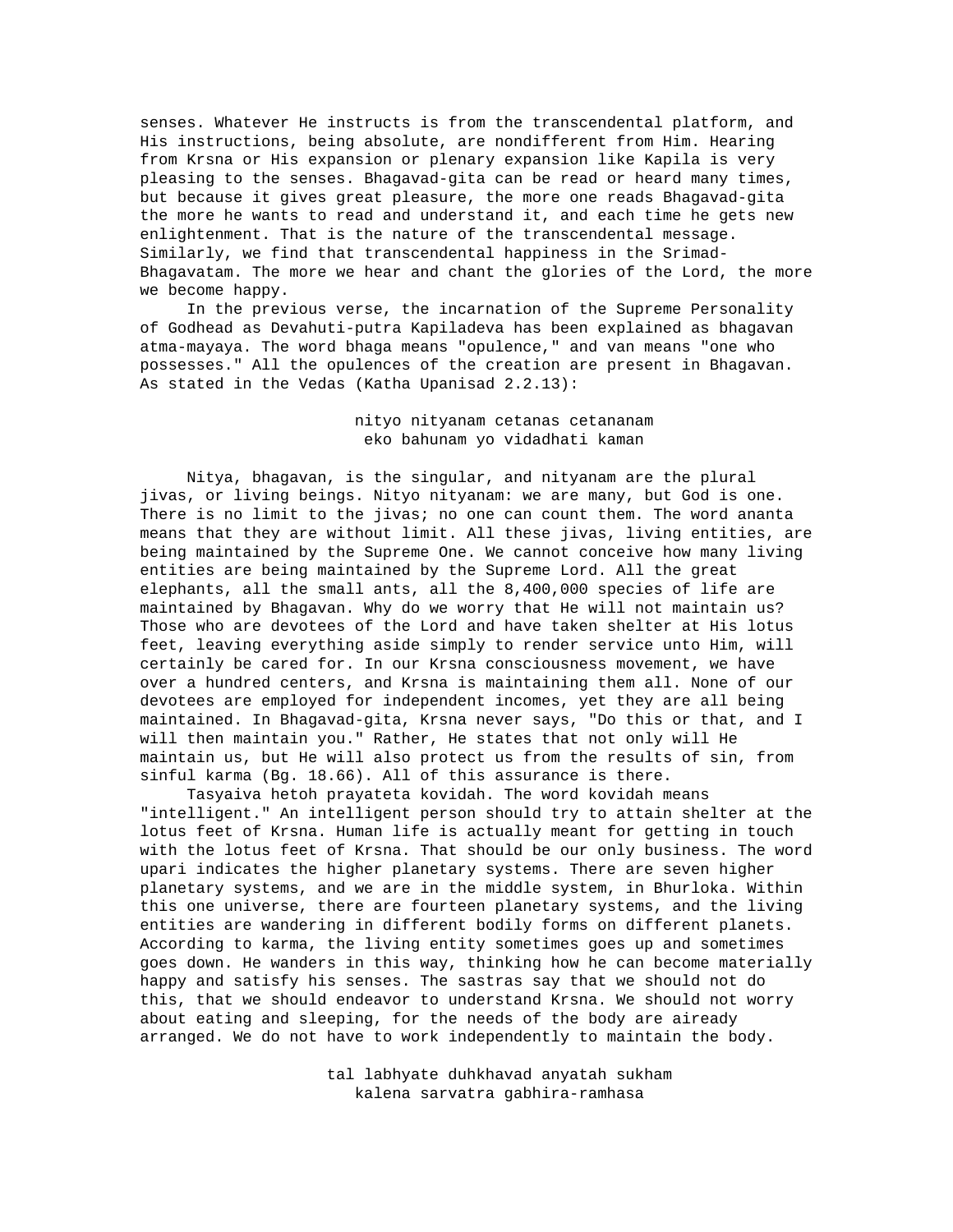Our actual endeavor should be to attain happiness; that is our real struggle for existence. According to the sastras: tal labhyate duhkhavat. The word duhkhavat indicates that although we do not want misery, misery comes anyway. We don't have to endeavor separately for misery. No one says, "Let there be a fire in my house" or "Let my child die." No one aspires after these things, yet they happen. Everyone is thinking, "May my child live happily" or "May I get so much money." We do not ask or pray for catastrophes, yet they come without invitation. Similarly, whatever happiness is there for our enjoyment will also come without our asking for it. The conclusion is that we should not endeavor for socalled happiness or distress, but should try to attain that position whereby we can understand Krsna and get shelter at His lotus feet. This should be the real human endeavor.

It was Caitanya Mahaprabhu who said to Rupa Gosvami:

 brahmanda bhramite kona bhagyavan jiva guru-krsna-prasade paya bhakti-lata-bija

 "The living entity is wandering up and down, from one planet to another, and he is very fortunate if by the mercy of the spiritual master and Krsna Himself he can get the seed of devotional service to Krsna." (Cc. Madhya 19.151) The Krsna consciousness movement is an attempt to make people fortunate. In this age, everyone is unfortunate (manda-bhagyah), but now we are trying to reverse the situation.

 Throughout the world there are problems everywhere. One country has one type of problem, and another country has another. There is strife within governments themselves, and even presidents are fraught with problems. Sometimes we may think we are very fortunate, just as President Nixon was thinking, "I am very fortunate. I have become the president of the United States." Then he soon realized that he was most unfortunate. Actually this is the situation for everyone. We should not think that the only apprehended culprit is President Nixon and that we are safe. There is a Bengali proverb: Dry cow dung is used for fuel, and it is said that when the dry cow dung is being burned, the soft cow dung is laughing, saying, "Oh, you are being burned, but I am safe." It does not know that when it dries out, it will be thrown into the fire too. We may laugh because President Nixon is in trouble, and we may think ourselves very safe because we have a big bank balance, but actually no one is safe. Eventually everyone will dry up and be thrown in the fire. That is a fact. We may survive for a few years, but we cannot avoid death. In fact, it is said, "As sure as death." And what is the result of death? One loses everything--all honor, money, position and material life itself. Krsna states in Bhagavad-gita (10.34), mrtyuh sarva-haras caham: "I am all-devouring death." Krsna comes as death and plunders everything--bank balance, skyscrapers, wife, children and whatever. One cannot say, "My dear death, please give me some time to adjust." There is no adjustment; one must immediately get out.

 Foolish people are unaware of the miserable conditions of material life. Krsna says in Bhagavad-gita (13.9), janma-mrtyu jara-vyadhiduhkha-dosanudarsanam. Real knowledge means knowing that however great one may be, the four principles of material life are present: birth, old age, disease and death. These exist in the highest planetary system (Brahmaloka) and in the lowest (Patalaloka).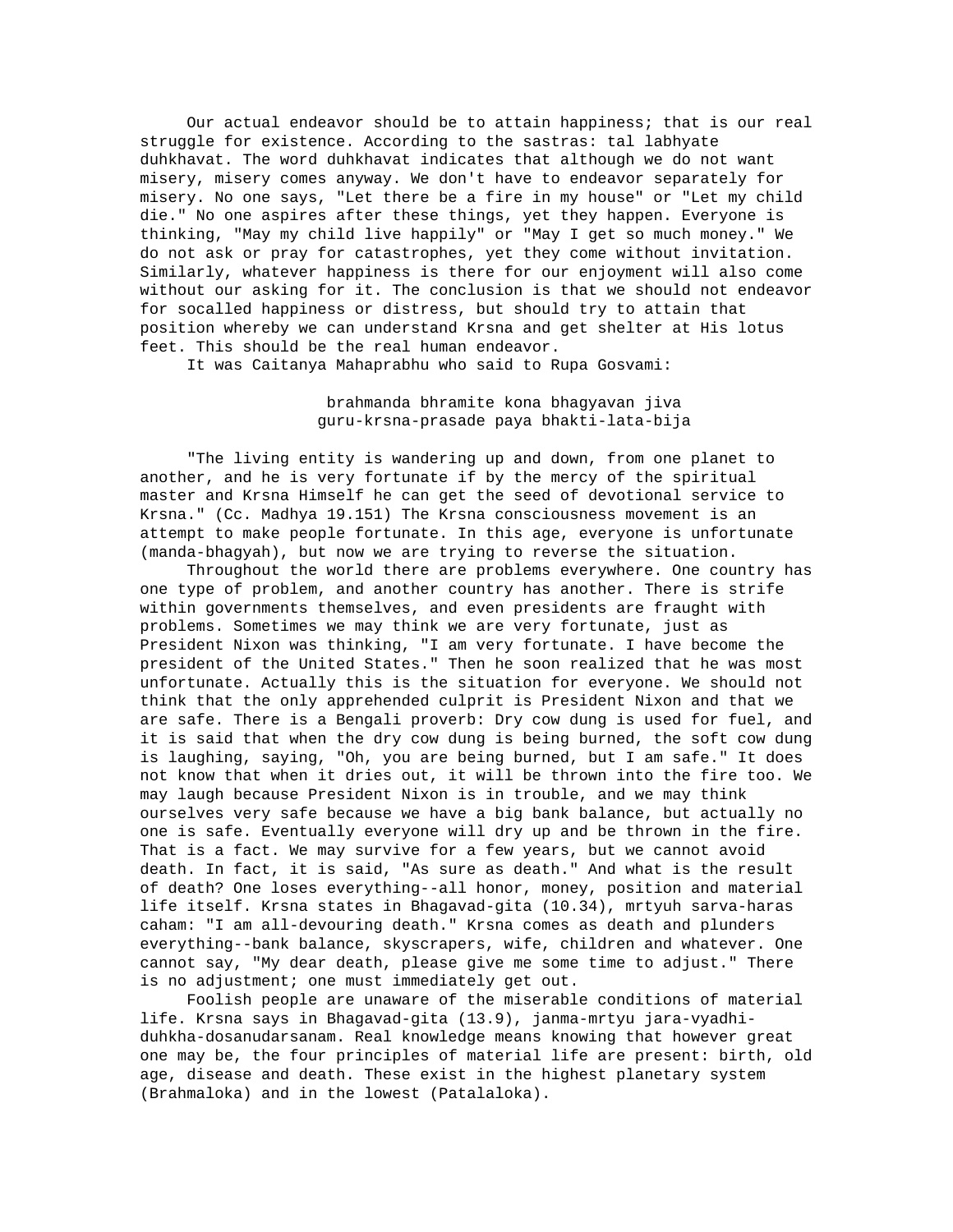tasyaiva hetoh prayateta kovido na labhyate yad bhramatam upary adhah tal labhyate duhkhavad anyatah sukham kalena sarvatra gabhira-ramhasa

 "Persons who are actually intelligent and philosophically inclined should endeavor only for that purposeful end which is not obtainable even by wandering from the topmost planet down to the lowest planet. As far as happiness derived from sense enjoyment is concerned, it can be obtained automatically in course of time, just as in course of time we obtain miseries even though we do not desire them." (SB. 1.5.18)

 When Dharmaraja asked Maharaja Yudhisthira what the most wonderful thing in the world was, Maharaja Yudhisthira replied: ahany ahani bhutani gacchantiha yamalayam. "Every moment people are dying, but those who are living are thinking, `My friend has died, but I shall live forever.' " (Mahabharata, Vana-parva 313.116) Soft cow dung thinks the same way. This is typical of conditioned beings.

 Bhagavan, the Supreme Lord, is not in this position. It is therefore said: bhagavan atma-mayaya. We come onto this planet to enjoy or suffer life for a few days--fifty or a hundred years--but Bhagavan, the Supreme Personality of Godhead, does not come for that purpose (na mam karmani limpanti). It is further stated, na hy asya varsmanah: "No one is greater than Him." No one is greater than Bhagavan or equal to Him. Everyone is inferior. According to Caitanya-caritamrta (Adi 5.142), ekale isvara krsna, ara saba bhrtya. There is only one master--Krsna. All others are subservient, beginning with Lord Brahma, Visnu, Mahesvara, Indra, Candra and all the demigods (there are thirty-three million demigods) and the middle and lower species. Everyone is bhrtya, or servant. When Krsna orders, "My dear Mr. Soand-So, now please give up your place and leave,', one must go. Therefore everyone is a servant. This is the position of Lord Brahma and the ant as well. Yas tv indragopam athavendram aho sva-karma. From Lord Indra to indragopa, an insignificant insect, everyone is reaping the consequences of his karma. We are creating our own karma, our next body, in this life. In this life we enjoy or suffer the results of our past karma, and in the same way we are creating further karma for our next body. Actually we should work in such a way that we will not get another material body, How can this be done? We simply have to try to understand Krsna. As Krsna says in Bhagavad-gita (4.9):

> janma karma ca me divyam evam yo vetti tattvatah tyaktva deham punar janma naiti mam eti so 'rjuna

 "One who knows the transcendental nature of My appearance and activities does not, upon leaving the body, take his birth again in this material world, but attains My eternal abode, O Arjuna."

 This sounds very simple, but actually understanding Krsna is very difficult. If we become devotees of Krsna, understanding Krsna is easy. However, if we try to understand Him by jnana, karma or yoga, we will be frustrated. There are many types of yogis, but he who is devoted to Krsna is the topmost yogi. Sri Krsna is far above all yogic processes. In lndia there are many yogis who can display some magical feats. They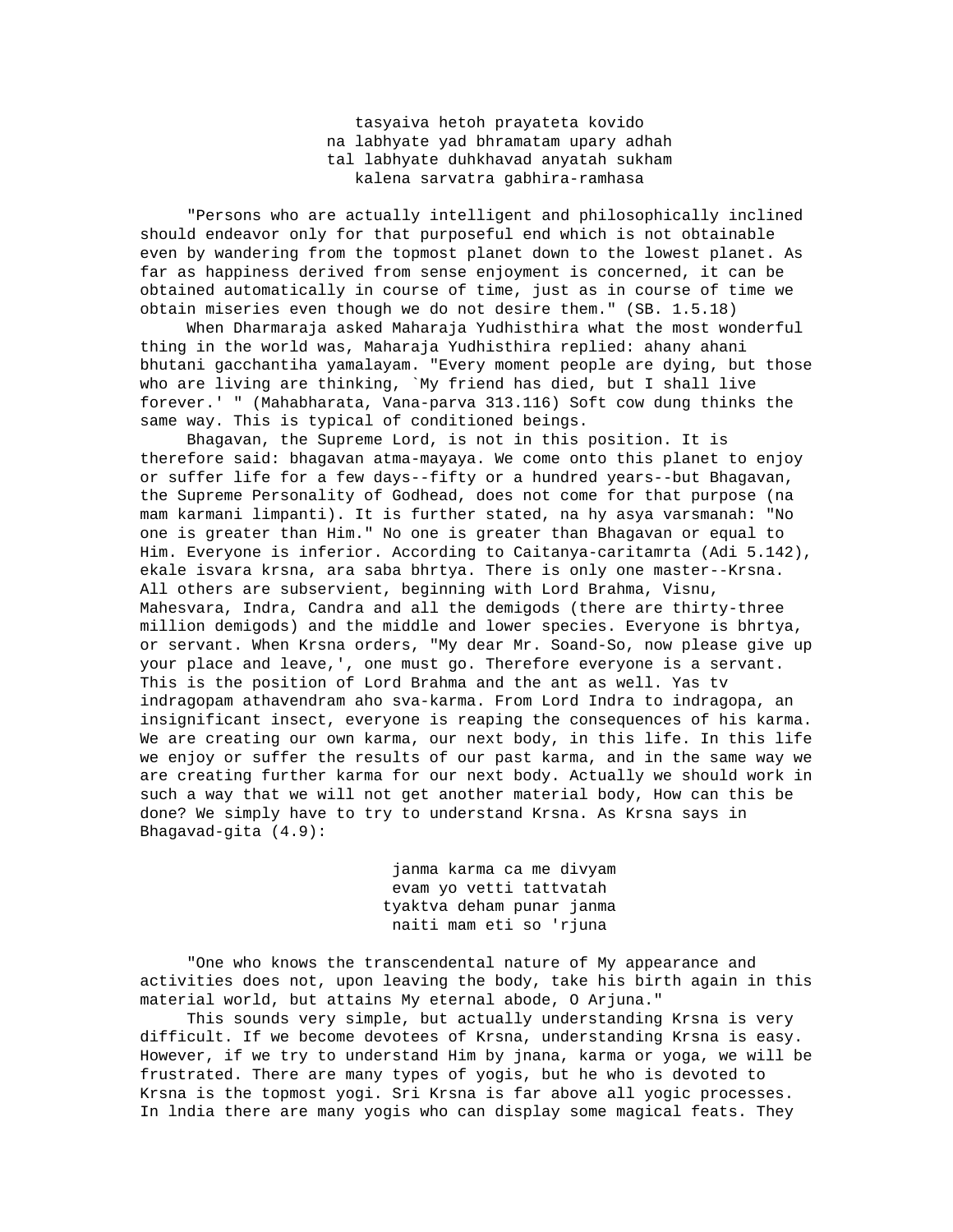can walk on water, make themselves very light or very heavy and so forth. But what is this compared to Krsna's yogic mystic powers? By His potencies, great planets are floating in space. Who can manage to float even a small stone in the air? Sometimes a yogi may show a little mystic power by manufacturing some gold, and we are so foolish that we accept him as God. However, we forget that the real yogi, the Supreme Lord Himself, has created millions of gold mines and is floating them in space. Those who are Krsna conscious are not befooled by yogis who claim to be Bhagavan. A Krsna conscious person wants only to serve the foremost yogi, Yogesvara (varimnah sarva-yoginam). Because we are trying to become His devotees, we accept the Supreme Lord, Yogesvara, as the Supreme Personality of Godhead. Krsna Himself states in Bhagavad-gita (18.55):

> bhaktya mam abhijanati yavan yas casmi tattvatah tato mam tattvato jnatva visate tad anantaram

 "One can understand the Supreme Personality as He is only by devotional service. And when one is in full consciousness of the Supreme Lord by such devotion, he can enter into the kingdom of God."

 This process is actually very simple. One must first of all realize that the first problem is the conquest of death. Presently we consider death compulsory, but actually it is not. One may be put into prison, but actually prison is not compulsory. It is due to one's work that one becomes a criminal and is therefore put in jail. It is not compulsory for everyone to go to jail. As living entities, we have our proper place in Vaikunthaloka.

> paras tasmat tu bhavo 'nyo 'vyakto 'vyaktat sanatanah yah sa sarvesu bhutesu nasyatsu na vinasyati avyakto 'ksara ity uktas tam ahuh paramam gatim yam prapya na nivartante tad dhama paramam mama

 "There is another nature, which is eternal and is transcendental to this manifested and unmanifested matter. It is supreme and is never annihilated. When all in this world is annihilated, that part remains as it is. That supreme abode is called unmanifested and infallible, and it is the supreme destination. When one goes there, he never comes back. That is My supreme abode." (Bg. 8.20-21)

 Everything is present in Vaikunthaloka. There we can have an eternal, blissful life full of knowledge (sac-cid-ananda). It is not compulsory for us to rot in this material world. The easiest way to go to the Vaikunthalokas is: janma karma ca me divyam evam yo vetti tattvatah. Simply try to understand Krsna. Why does He come? What are His activities? Where does He come from? Why does He come in the form of a human being? We only have to try to understand this and study Krsna as He explains Himself in Bhagavad-gita. What is the difficulty? God personally explains Himself as He is, and if we accept Bhagavad-gita as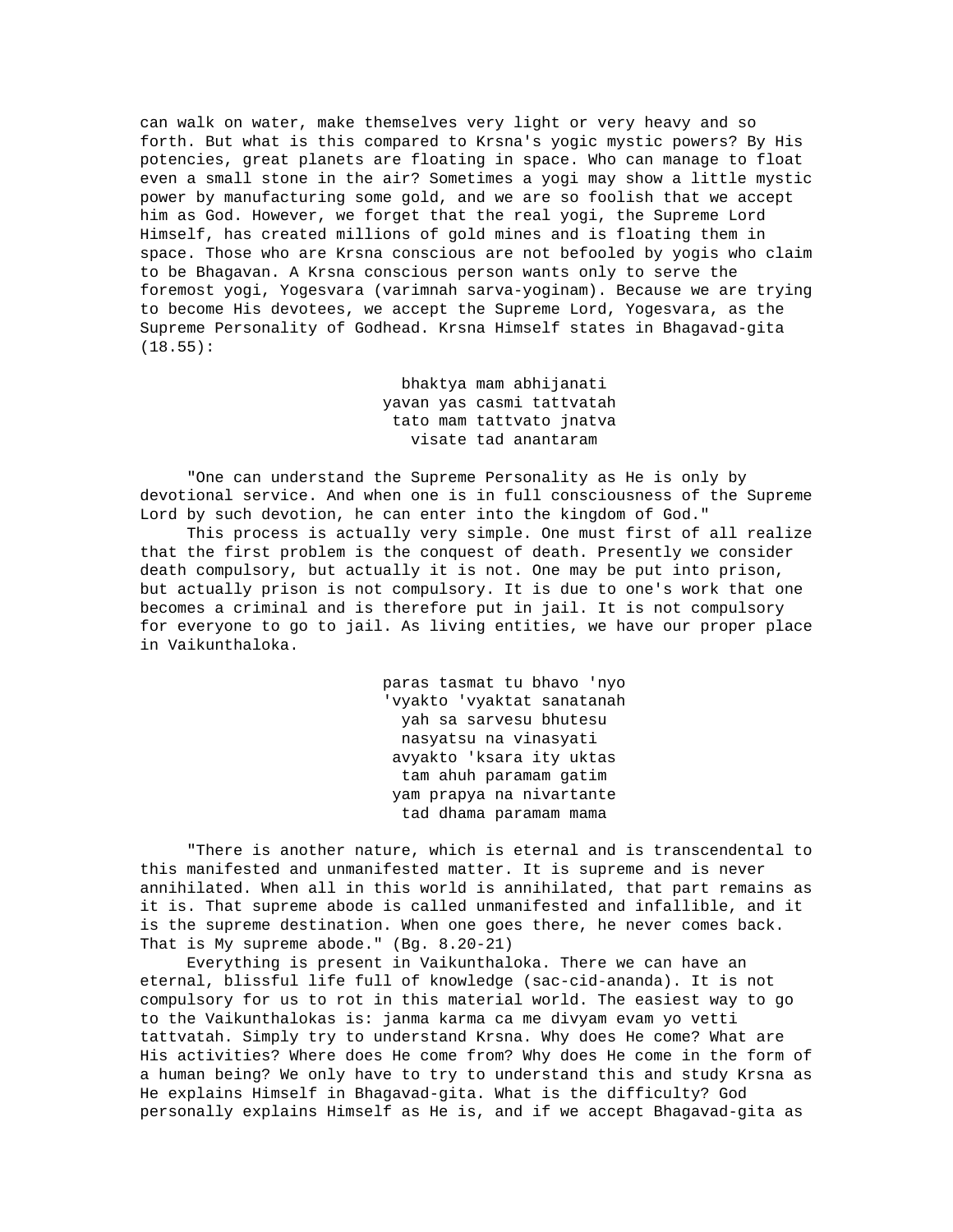it is, we shall no longer have to transmigrate. Tyaktva deham punarjanma naiti. We shall no longer have to endure birth and death, for we can attain our spiritual bodies (sac-cid-ananda-vigraha) and live happily in Krsna's family. Krsna is providing for us here, and He will also provide for us there. So we should know that our happiness is in returning home, back to Godhead, where we can eat, drink and be merry in Krsna's company.

Chapter Three

How to Understand the Lord's Activities

### TEXT 3

 yad yad vidhatte bhagavan svacchandatmatma-mayaya tani me sraddadhanasya kirtanyany anukirtaya

#### TRANSLATION

 Therefore please precisely describe all the activities and pastimes of the Personality of Godhead, who is full of self-desire and who assumes all these activities by His internal potency.

#### PURPORT

 The word anukirtaya is very significant. Anukirtaya means "to follow the description"--not to create a concocted mental description, but to follow. Saunaka Rsi requested Suta Gosvami to describe what he had actually heard from his spiritual master, Sukadeva Gosvami, about the transcendental pastimes that the Lord manifested by His internal energy. Bhagavan, the Supreme Personality of Godhead, has no material body, but He can assume any kind of body by His supreme will. That is made possible by His internal energy.

 We can understand the pastimes of the Lord by following one or some of the authorized devotional processes.

> sravanam kirtanam visnoh smaranam pada-sevanam arcanam vandanam dasyam sakhyam atma-nivedanam

 "Hearing, chanting and remembering the holy name, form, pastimes, qualities and entourage of the Lord, offering service according to the time, place and performer, worshiping the Deity, offering prayers, always considering oneself the eternal servant of Krsna, making friends with Him and dedicating everything unto Him--these are the nine processes of devotional service." (SB. 7.5.23)

 There are nine basic processes of devotional service--hearing and chanting about the Supreme Lord, remembering Him, serving His lotus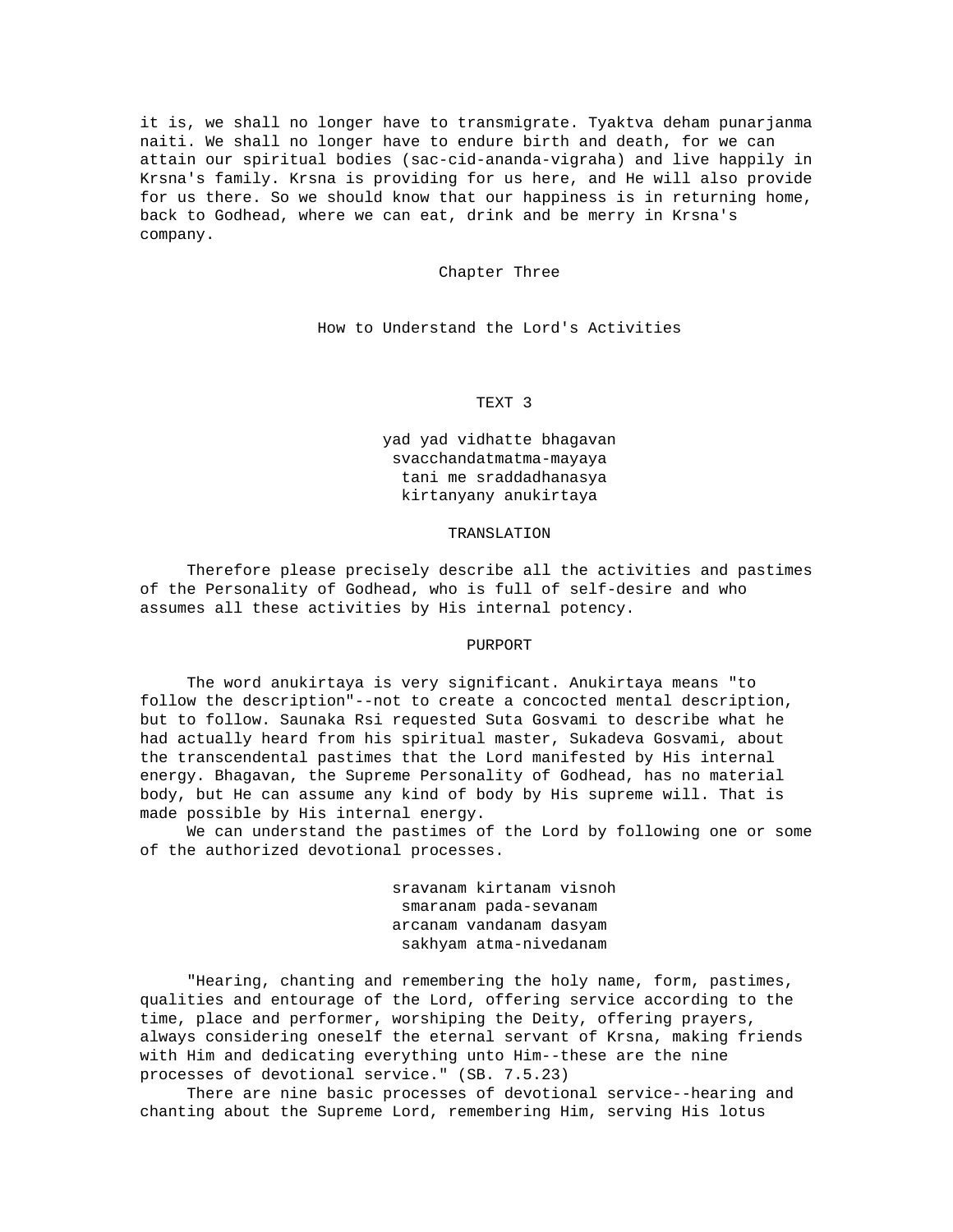feet, worshiping Him, offering prayers to the Lord, acting as His servant, becoming His friend, and surrendering everything to Him. The beginning is sravanam kirtanam, hearing and chanting. One must be very eager to hear and chant. As stated in Bhagavad-gita (9.14):

> satatam kirtayanto mam yatantas ca drdha-vratah namasyantas ca mam bhaktya nitya-yukta upasate

 "Always chanting My glories, endeavoring with great determination, bowing down before Me, the great souls perpetually worship Me with devotion."

 We have to speak or chant about the holy activities of the Supreme Personality of Godhead, but first we have to hear about them. This Srimad-Bhagavatam was recited by Sukadeva Gosvami and heard by Pariksit Maharaja, and we in turn have to hear about Krsna and then chant about Him (sravanam kirtanam visnoh). When we speak of Visnu, we mean Krsna. Krsna is the origin of the visnu-tattva--that is, Visnu is an expansion of Krsna. When we speak of Visnu, we understand that the origin of Visnu is Krsna. As Sri Krsna says in Bhagavad-gita (10.2), aham adir hi devanam: "I am the source of the demigods."

 The most important demigods (devas) are Brahma, Siva and Visnu. In the beginning of the creation there is Lord Visnu, and from Lord Visnu, Brahma is born. From Lord Brahma, Lord Siva is born, and these three gods take charge of the three modes of material nature. Visnu takes charge of sattva-guna (the mode of goodness), Lord Brahma takes charge of rajo-guna (the mode of passion), and Lord Siva takes charge of tamoguna (the mode of ignorance). However, before the creation there was no Brahma or Siva. There was only Krsna. Krsna therefore says, aham adir hi devanam. He is the creator of all demigods and all other living entities. After the cosmic manifestation is created, the living entities are placed in it. Therefore in the Vedas it is stated that in the beginning there was neither Brahma nor Siva, but only Narayana (eko narayana asit). Narayana is also another plenary expansion of Krsna.

 We have to learn from the scriptures that Krsna is the origin of all. Krsnas tu bhagavan svayam: all the visnu-tattvas and incarnations are but plenary expansions or expansions of the plenary expansions of Krsna. There are millions and millions of incarnations. They are as plentiful as waves in the ocean. There are saktyavesa-avataras, gunaavataras and svayam-avataras, and these are all described in Srimad-Bhagavatam. All these avataras, or incarnations, are svacchandatma, free from care and anxiety. If we organize a business, we have many anxieties. The managing director or proprietor of the business particularly has many anxieties. Although he sits in his office without disturbance, he is not very happy because he is always thinking about how to do this or that, how to manage this affair or that. This is material nature, and therefore it is said that there is always anxiety in the material world. When Hiranyakasipu, the father of prahlada Maharaja, asked his son, "My dear boy, what is the best thing you have learned from your teachers?" Prahlada Maharaja immediately replied, tat sadhu manye 'sura-varya dehinam sada samudvigna-dhiyam asad-grahat (SB. 7.5.5). "I have learned that materialists have accepted the asad guna." Asat means "that which is not." We should not remain on this platform,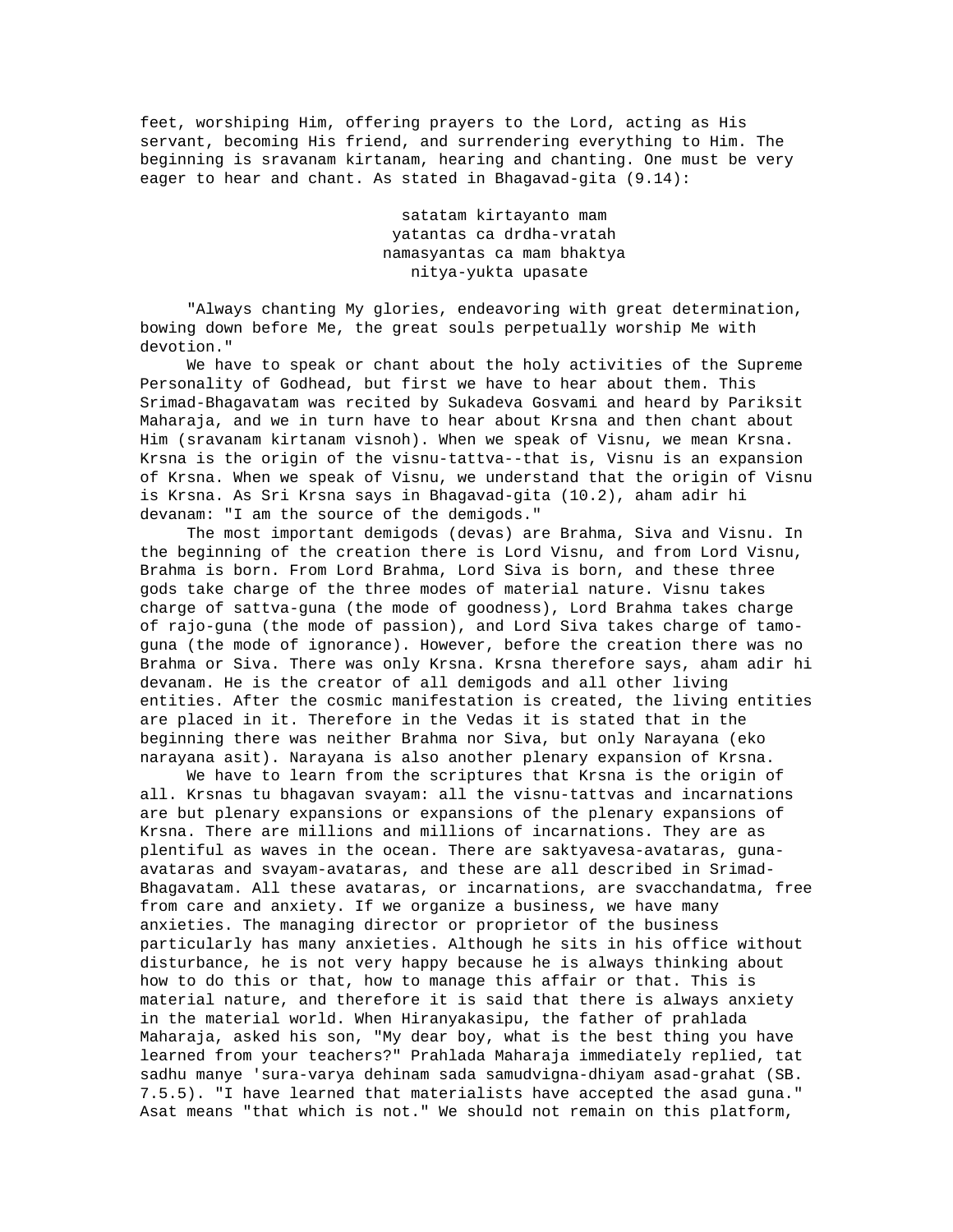but should go to the platform of sat (om tat sat). This is the Vedic injunction. The material world is asad-vastu; it cannot possibly remain. In the material world, everything will ultimately be vanquished. Whatever exists in the material world exists only for some time. It is temporary. The Mayavadi philosophers say, brahma satyam jagan mithya: "The Supreme Truth is real, whereas the world is false"--but Vaisnavas do not use the word mithya (false), because God, the Supreme Brahman, is truth, and nothing false can emanate from the truth. If we prepare an earring from gold, the earring is also gold. We cannot say that the earring is false. Yato imani bhutani jayante: the Supreme Absolute Truth is He from whom everything is emanating. If everything is emanating from the Absolute Truth, nothing can actually be false. The Vaisnava philosophers accept the world as temporary, but not false, as the Mayavadi philosophers do.

 The world (jagat) has emanated from the Supreme; therefore it is not mithya, but it is temporary. That is also explained in Bhagavad-gita (8.19): bhutva bhutva praliyate. The material world comes into existence, remains for some time, and is then annihilated. It is not false, for it can be utilized to realize the Supreme Truth. This is Vaisnava philosophy. The world is temporary, but we must use it for spiritual purposes. If something is used for the ultimate truth, the Absolute Truth, it becomes integral with the Absolute Truth. As stated by Srila Rupa Gosvami (Bhakti-rasamrta-sindhu 1.2.255-256):

> anasaktasya visayan yatharham upayunjatah nirbandhah krsna-sambandhe yuktam vairagyam ucyate prapancikataya buddhya hari-sambandhi-vastunah mumuksubhih parityago vairagyam phalgu kathyate

 The word mumuksubhih refers to those who aspire for mukti, liberation. When one becomes disgusted with material engagement, one wants to destroy everything that has anything to do with the material world. However, the Vaisnava says, prapancikataya buddhya harisambandhi-vastunah. Everything has some relationship with the Supreme Person, the Absolute Truth. For instance, a microphone is made of metal, but what is metal? It is another form of earth. In Bhagavad-gita (7.4) Sri Krsna says:

> bhumir apo 'nalo vayuh kham mano buddhir eva ca ahankara itiyam me bhinna prakrtir astadha

 "Earth, water, fire, air, ether, mind, intelligence and false ego- all together these comprise My separated material energies." All of these are Krsna's energies, and if Krsna is the source of them, how can they be untrue? They are not. A Vaisnava will never say that metal has no connection with Krsna. It is a product of one of His energies, just as this material world is a product of the sun. We cannot say that the sunshine is false and that the sun is true. If the sun is true, the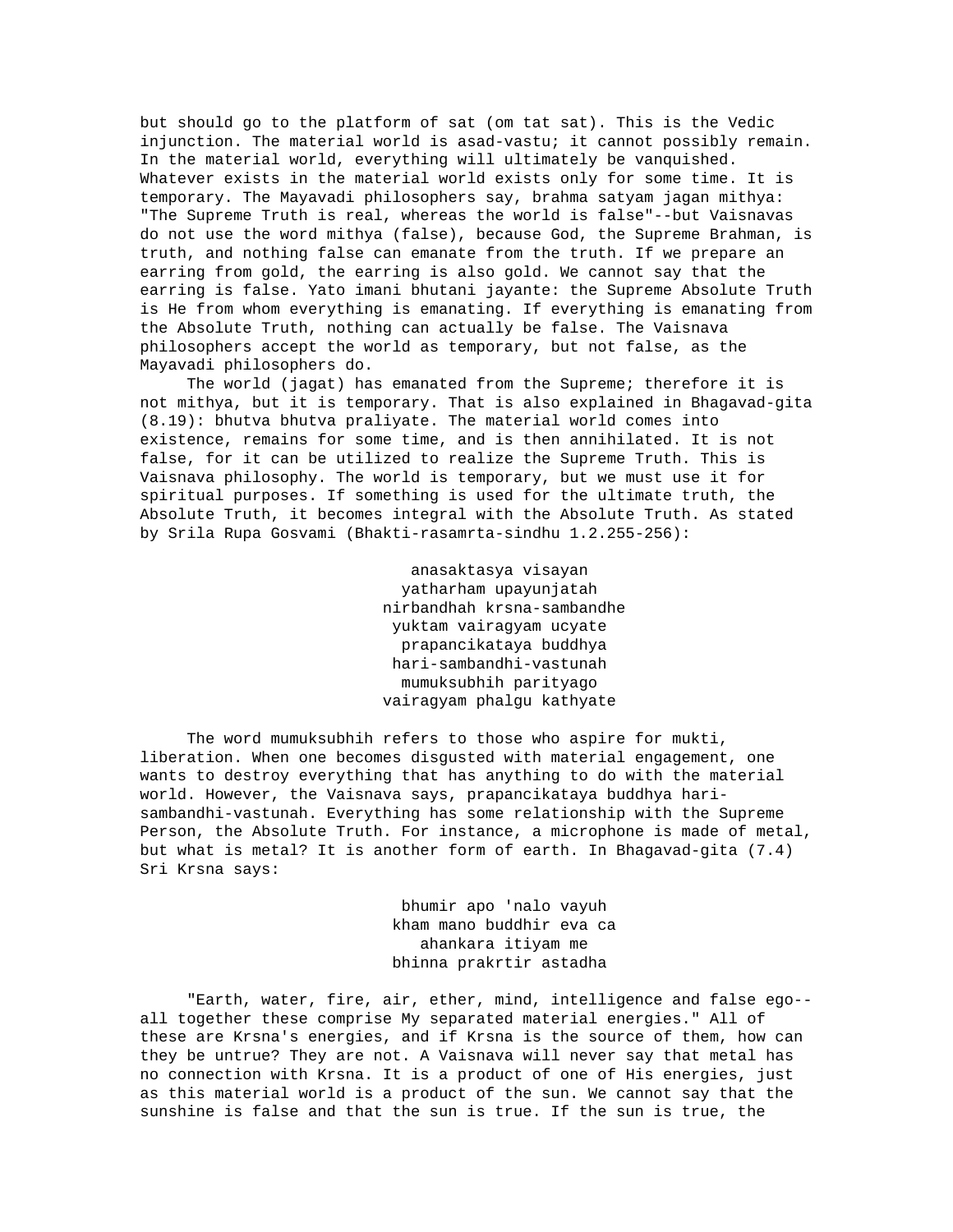sunshine is also true. Similarly, we do not say that the material universe is false. It may be temporary, but it is not false. Therefore the Gosvamis and Krsna Himself tell us that since everything belongs to Krsna, everything should be utilized for His purpose.

 This creation emanates from Bhagavan, the Supreme Lord, who is without anxiety. Krsna very pleasantly associates with His consort Srimati Radharani and enjoys playing His flute. If God is anxious, what kind of God is He? Even Lord Brahma and other demigods are anxious. Lord Brahma is engaged in meditation, Lord Siva dances to annihilate the universe, the goddess Kali is engaged in killing with her sword, and so forth. The demigods have many activities, but Krsna is always peaceful. The Krsna who engages in killing demons is Vasudeva Krsna, not the original Krsna. The original Krsna does not go anywhere; He never takes a step away from Vrndavana. The other activities performed by Krsna are performed in the Vasudeva, Sankarsana, Aniruddha or Pradyumna forms. Krsna expands as Sankarsana, Narayana, Visnu, Maha-Visnu, Garbhodakasayi Visnu and Ksirodakasayi Visnu. God can expand Himself in many, many forms.

> advaitam acyutam anadim ananta-rupam adyam purana-purusam nava-yauvanam ca (Brahma-samhita 5.33)

 He is the adi-purusa, the original soul of all. Govindam adipurusam tam aham bhajami: Lord Brahma says that he is not adi-purusa but that Govinda, Krsna, is the adi-purusa. This Krsna has many expansions (advaitam acyutam anadim). He has no beginning, but He is the beginning of everything. He has expanded Himself in many forms. The visnu-tattva consists of bhagavat-tattva-svamsa, the personal expansions. We are also Krsna's forms, but we are vibhinnamsa, separated expansions. We are the expansions of the energies. According to Krsna in Bhagavad-gita (7.5):

> apareyam itas tv anyam prakrtim viddhi me param jiva-bhutam maha-baho yayedam dharyate jagat

 "Besides the inferior nature, O mighty-armed Arjuna, there is a superior energy of Mine, which consists of the living entities who are struggling with material nature and are sustaining the universe."

 Thus there are the jiva-prakrti, the para prakrti expansions, who belong to Krsna's superior energy. In any case, Krsna is always svacchandatma--without anxiety. Even if He is killing a demon, He experiences no anxiety. That is also confirmed in the Vedas:

> na tasya karyam karanam ca vidyate na tat-samas cabhyadhikas ca drsyate parasya saktir vividhaiva sruyate svabhaviki jnana-bala-kriya ca

 "The Supreme Lord has nothing to do, for everything is done automatically by His various potencies. No one is seen to be equal to, or greater than, Him." (Svetasvatara Upanisad 6.8)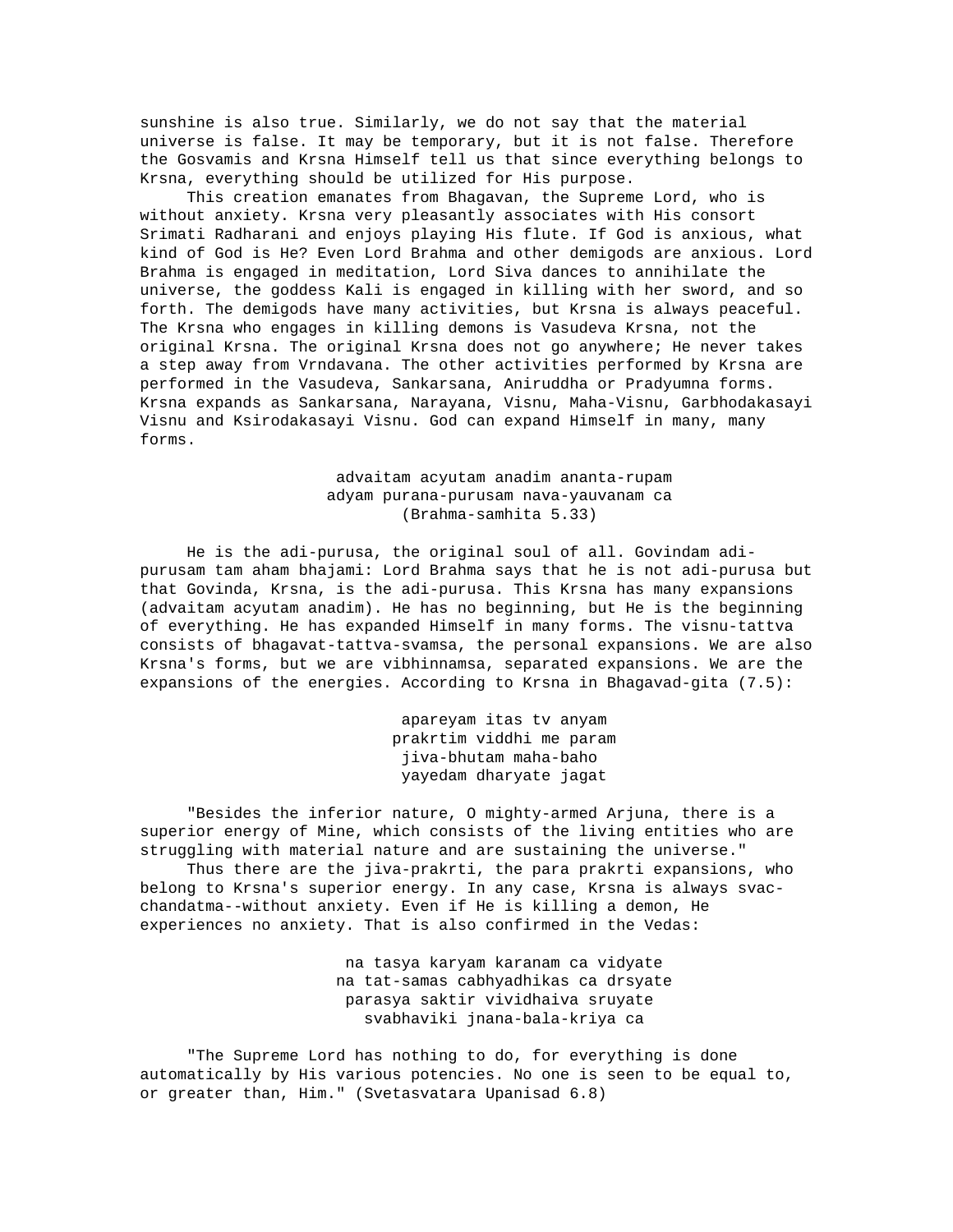Sri Krsna has nothing to do personally. It is His energy that acts. When an important man wants to get something done, he simply tells his secretary, who does everything. The important man is quite confident that because he has told his secretary, his desires will be carried out. The secretary is a person, energy (sakti). If an ordinary man within this world has many energies in the form of secretaries, then we can hardly imagine the energies possessed by Sri Krsna. Sri Krsna is jagadisvara, the controller of the entire universe, and thus He is managing the entire universe. Foolish people say that there is no brain behind the universe, but this is due to ignorance. By taking information from the sastras, the scriptures, we can understand who that brain is. According to Sri Krsna in Bhagavad-gita (9.10):

> mayadhyaksena prakrtih suyate sa-caracaram hetunanena kaunteya jagad viparivartate

 "This material nature is working under My direction, O son of Kunti, and producing all moving and unmoving beings. By its rule this manifestation is created and annihilated again and again." We see His energies working in this material world all the time. There is thunder and rain, and from rain comes the food we enjoy. This process is outlined in Bhagavad-gita (3.14):

> annad bhavanti bhutani parjanyad anna-sambhavah yajnad bhavati parjanyo yajnah karma-samudbhavah

 "All living beings subsist on food grains, which are produced from rains. Rains are produced by performance of yajna [sacrifice], and yajna is born of prescribed duties." The origin of everything is the Supreme Personality of Godhead. Through yajna, sacrifice, we have to satisfy the Supreme Person, and yajnas can be executed when human society is regulated according to the varnasrama-dharma, the system of four social orders (varnas) and four spiritual orders (asramas). There are four varnas (brahmana, ksatriya, vaisya and sudra) and four asramas (brahmacarya, grhastha, vanaprastha and sannyasa). These varnas and asramas have their respective duties, and unless human society is divided according to these eight scientific divisions and everyone acts according to his position, there can be no peace in the world.

> varnasramacaravata purusena parah puman visnur aradhyate pantha nanyat tat-tosa-karanam

 "The Supreme Personality of Godhead, Lord Visnu, is worshiped by the proper execution of prescribed duties in the system of varna and asrama. There is no other way to satisfy the Supreme Personality of Godhead." (Visnu Purana 3.8.9)

 The ultimate goal of all activity is the satisfaction of the Supreme Lord, Visnu. Na te viduh svartha-gatim hi visnum (SB. 7.5.31).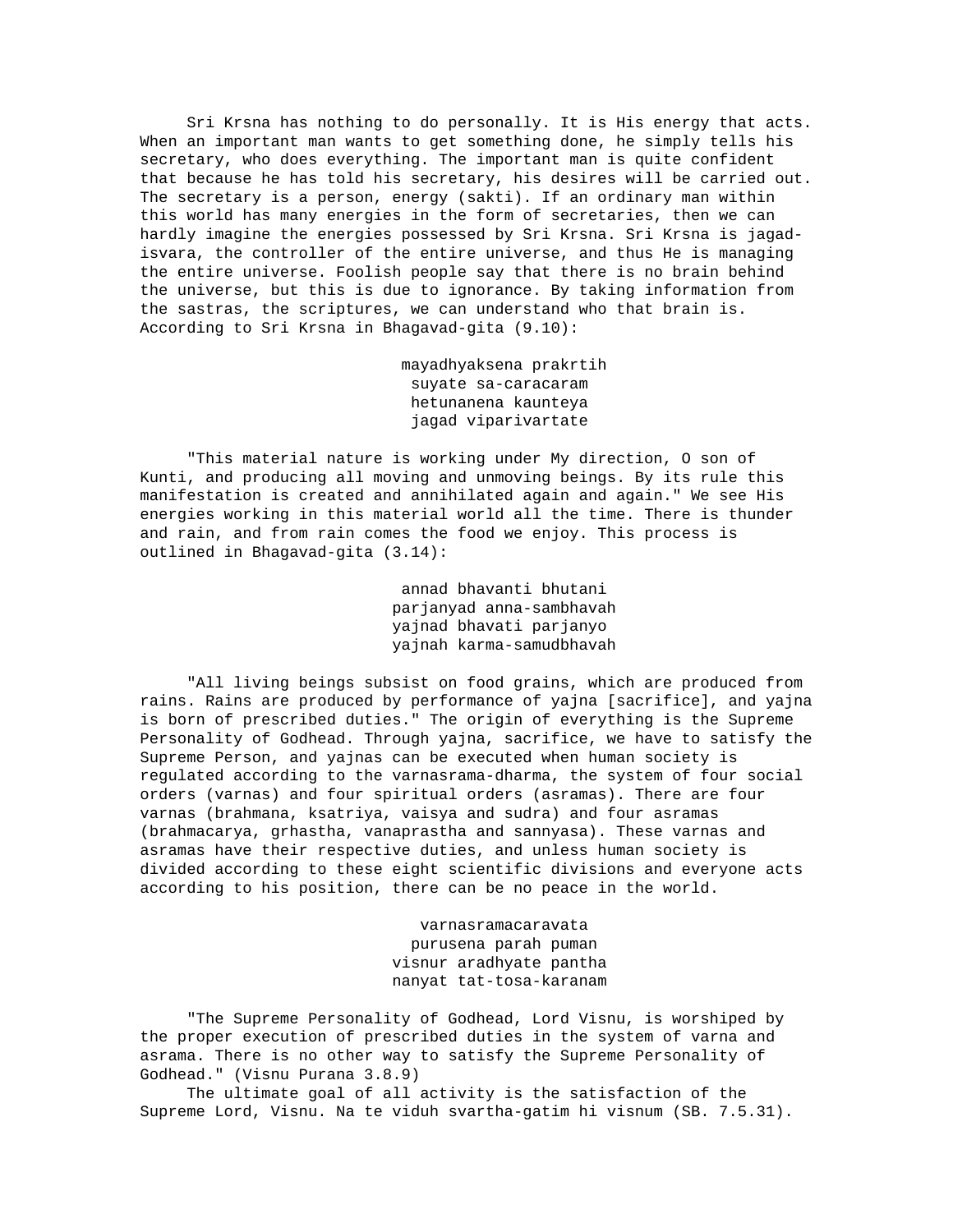Foolish people do not know that their ultimate interest is the satisfaction of Visnu. Therefore, when there are dharmasya glanih, discrepancies in dharma, Krsna or His incarnation personally comes. It is therefore said: yad yad vidhatte bhagavan. Although He comes, He has no anxiety. He comes by His internal potency, and He does not take help from anyone. He possesses a variety of energies, all of which work correctly and perfectly (parasya saktir vividhaiva sruyate svabhaviki jnana-bala-kriya ca).

 Impersonalists cannot understand how everything is being carried out perfectly because they cannot understand the Supreme Personality of Godhead: mohitam nabhijanati mam ebhyah param avyayam. As stated by Krsna in Bhagavad-gita (7.14):

> daivi hy esa gunamayi mama maya duratyaya mam eva ye prapadyante mayam etam taranti te

 "This divine energy of Mine, consisting of the three modes of material nature, is difficult to overcome. But those who have surrendered unto Me can easily cross beyond it." Being covered by the three modes of material nature, one cannot understand the Supreme Personality of Godhead. However, the Supreme Lord reveals Himself to His devotees.

 It is our business to understand Krsna in truth; then our lives will be successful. It is not that we can succeed by understanding Krsna superficially. It is therefore stated here: tani me sraddadhanasya kirtanyany anukirtaya. The word anukirtaya, as we have initially pointed out, means that we should not manufacture anything. The word anu means "to follow." Therefore the bhagavat-tattva, or Bhagavan, can be understood only by the parampara system, the system of disciplic succession.

> evam parampara-praptam imam rajarsayo viduh sa kalaneha mahata yogo nastah parantapa

 "This supreme science was thus received through the chain of disciplic succession, and the saintly kings understood it in that way. But in course of time the succession was broken, and therefore the science as it is appears to be lost." (Bg. 4.2)

 Formerly the kings (rajas) were great saintly persons. They were not ordinary people engaged in drinking and dancing. They were all rsis (sages), up to the time of Maharaja Pariksit. They were trained in such a way that they were not ordinary men but were called naradeva. Naradeva refers to Bhagavan in the form of a human being. The king was worshiped because he was a rajarsi, both a king and a sage. Sri Krsna says that if the king knows the purpose of life, he can rule well. If he does not, he thinks that eating, sleeping, sex and defense are all in all. In this case, his subjects live like animals. Today no one knows the object of human life; therefore although the foolish people of this age are trying to be happy, their hopes will never be fulfilled. Na te viduh svarthagatim hi visnum durasayah. People are trying to be happy in this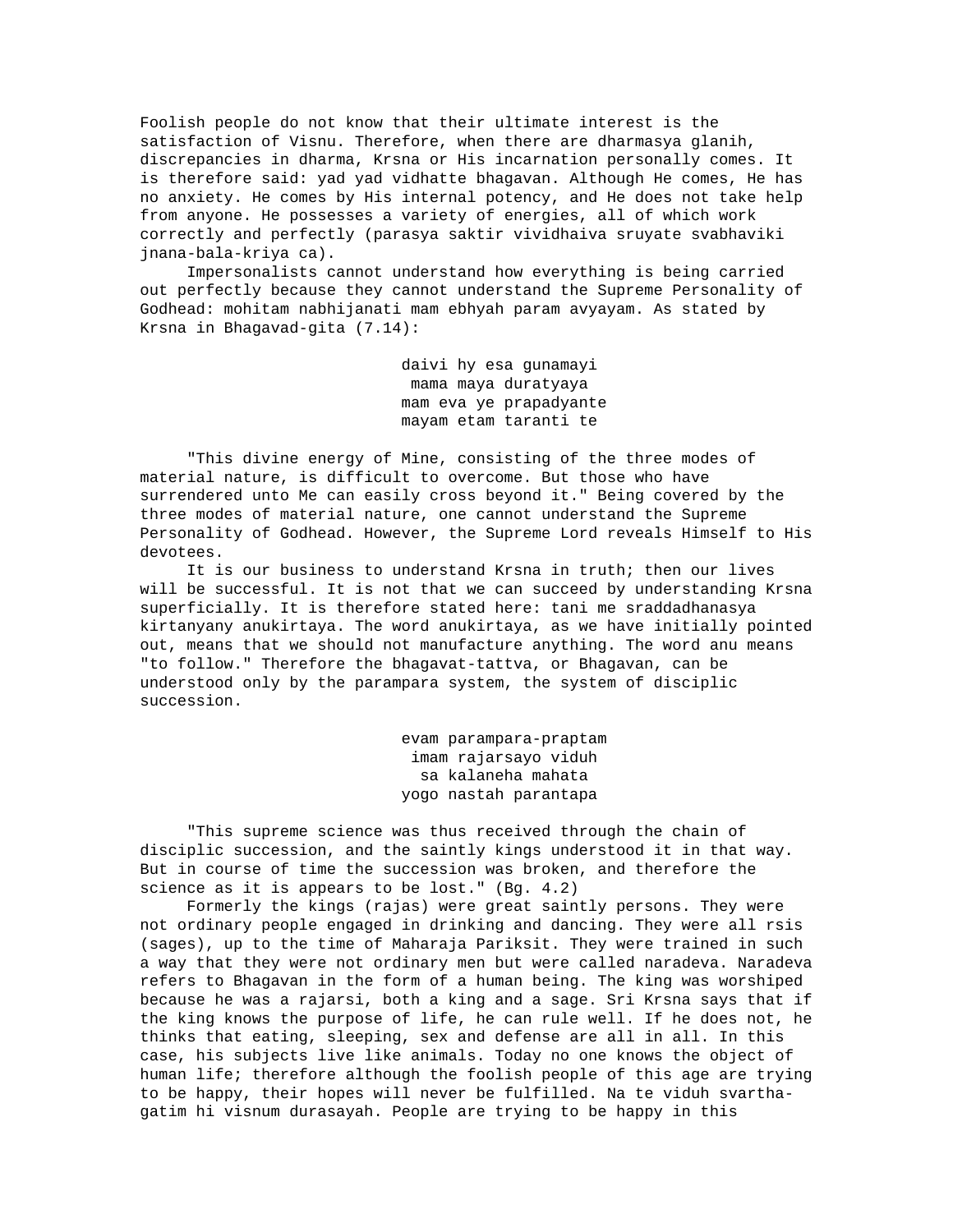material world by accepting material objects, but their plans will never be fulfilled. Therefore in world history we see that there have been many leaders who have died working hard. They could not adjust things properly, despite all their hard efforts. There were Napoleon, Hitler, Gandhi, Nehru and many others, but they could not ultimately prevail. This is durasaya. The ultimate goal of life is to understand Visnu, yet people are going on blindly trying to satisfy their senses. If one blind man tries to lead another, what is the result? If both the leaders and followers are blind, they will all fall in a ditch, for they are all bound by their nature.

 Sravanam kirtanam, hearing and chanting, are the beginning of bhakti, devotional service. Therefore it is said: tani me sraddadhanasya kirtanyany anukirtaya. The word anukirtaya means to follow the parampara system. First of all we must receive the information from authorities; then we can speak the truth. One first has to learn how to describe the Absolute Truth, Bhagavan--His actions, His mercy and His compassion upon all living beings. The Supreme Lord is more anxious to give us education and enlightenment than we are to receive them. He gives us His literature, His devotees and the parampara system, but it is up to us to take advantage of these. The Krsna consciousness movement is intended to give society the proper understanding of the Absolute Truth. We are not presenting a manufactured, bogus philosophy. Why should we unnecessarily waste our time concocting some philosophy? There is so much to be learned that has already been given by the supreme authority. All we have to do is take this Vedic literature, try to learn it and distribute it. That is Caitanya Mahaprabhu's mission.

# bharata-bhumite haila manusya janma yara janma sarthaka kari 'kara para-upakara (Cc. Adi 9.41)

 It is the duty of everyone, especially one born in the land of Bharatavarsa, lndia, to make his life successful by taking advantage of this Vedic literature. Unfortunately, we are simply trying to learn technology, and that is our misfortune. Real education means solving all life's problems.

 Transcendental education means learning how to gain relief from the entanglement of material life. This is made possible by learning about the Lord's transcendental activities.

Chapter Four

Approaching a Bona Fide Guru

# TEXT 4

 suta uvaca dvaipayana-sakhas tv evam maitreyo bhagavams tatha prahedam viduram prita anviksikyam pracoditah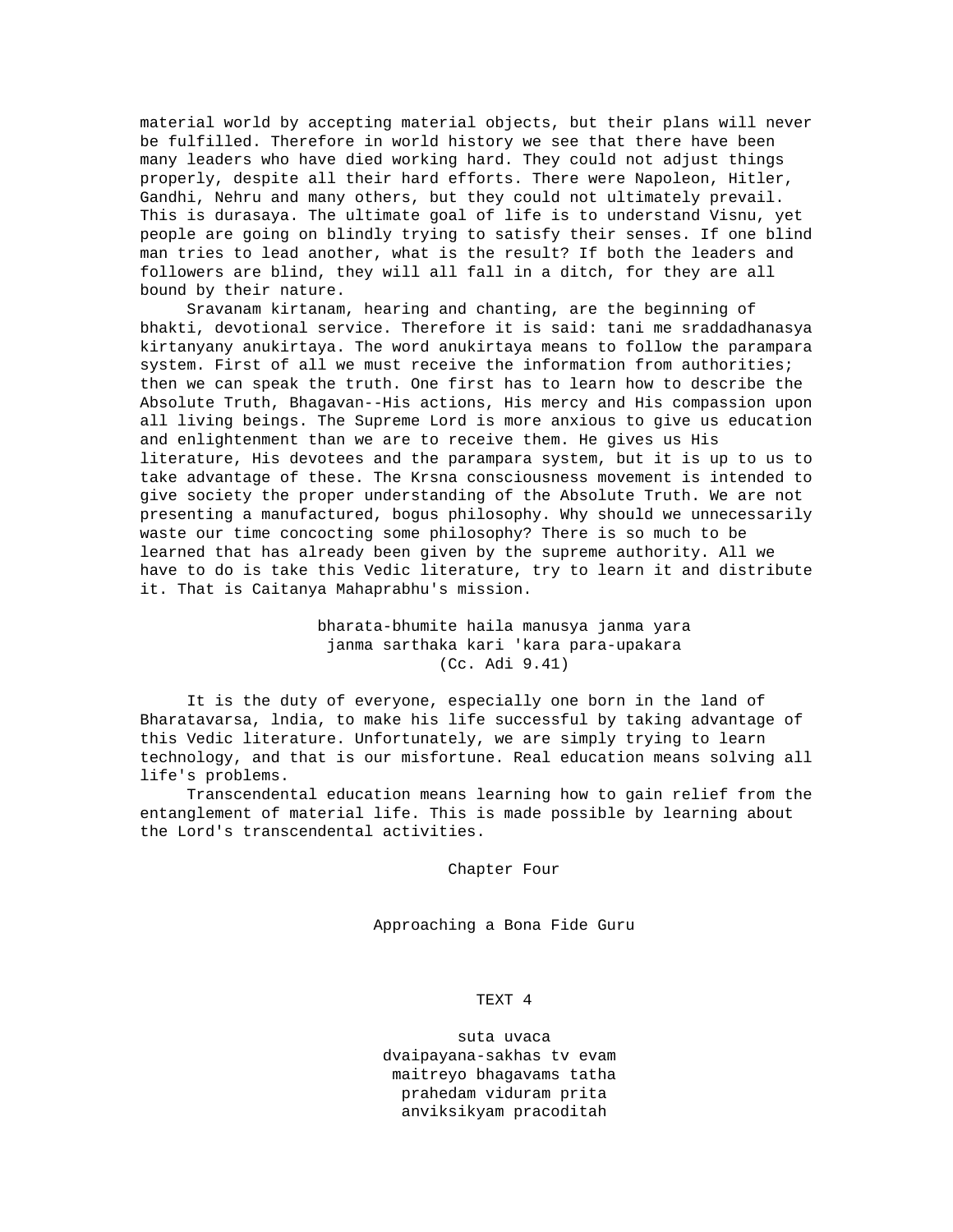### TRANSLATION

 Sri Suta Gosvami said: The most powerful sage Maitreya was a friend of Vyasadeva's. Being encouraged and pleased by Vidura's inquiry about transcendental knowledge, Maitreya spoke as follows.

#### PURPORT

 Questions and answers are very satisfactorily dealt with when the inquirer is bona fide and the speaker is also authorized. Here Maitreya is considered a powerful sage, and therefore he is also described as bhagavan. This word can be used not only for the Supreme personality of Godhead but for anyone who is almost as powerful as the Supreme Lord. Maitreya is addressed as bhagavan because he was spiritually far advanced. He was a personal friend of Dvaipayana Vyasadeva, a literary incarnation of the Lord. Maitreya was very pleased with the inquiries of Vidura because they were the inquiries of a bona fide, advanced devotee. Thus Maitreya was encouraged to answer. When there are discourses on transcendental topics between devotees of equal mentality, the questions and answers are very fruitful and encouraging.

 This is the Vedic process for receiving knowledge. One must approach the proper person, the guru, and submissively listen to him expound transcendental knowledge. As Sri Krsna advises in Bhagavad-gita (4.34):

# tad viddhi pranipatena pariprasnena sevaya

 "Just try to learn the truth by approaching a spiritual master. Inquire from him submissively and render service unto him."

 Transcendental knowledge is not very difficult, but the process must be known. Sometimes a dictating machine or a typewriter may not work, but if we go to a technician who knows the machine, he can immediately repair it. The process must be known. If one goes to a ditchdigger to repair a dictating machine, he cannot help. He may know how to dig ditches, but not repair a machine. Therefore the sastras enjoin that if one wants transcendental knowledge, one must approach the proper person. The word tad-vijnana refers to transcendental knowledge, not material knowledge. A medical practitioner may have material knowledge of the body, but he has no knowledge of the spirit soul within. He simply studies the mechanical arrangement of the body, which is a machine (yantra) made by nature. The body is actually stated in Bhagavad-gita (18.61) to be a machine:

> isvarah sarva- bhutanam hrd-dese 'rjuna tisthati bhramayan sarva-bhutani yantrarudhani mayaya

 "The Supreme Lord is situated in everyone's heart, O Arjuna, and is directing the wanderings of all living entities, who are seated as on a machine made of the material energy."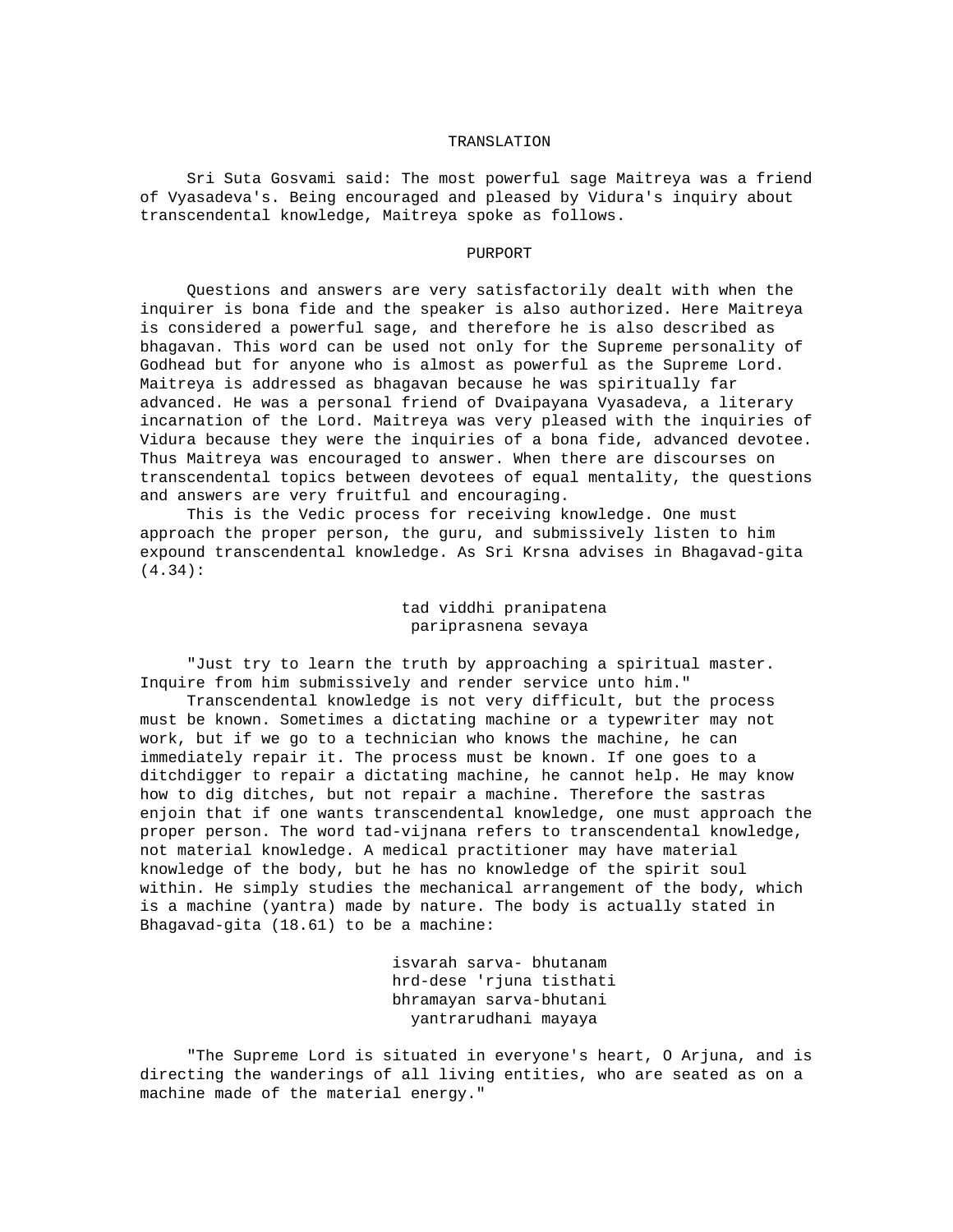For those who are attached to this bodily machine, the yoga system is recommended. One who is overly attached to the bodily conception is taught to concentrate the mind by some physical gymnastics. Thus in hatha-yoga one undergoes various physical disciplines, but the real purpose is to understand Visnu, the Supreme. The various yoga systems are given for the machine of the body, but the process of bhakti is transcendental to mechanical arrangements. It is therefore called tadvijnana, transcendental to material understanding. If one actually wants to understand spiritual life and spiritual knowledge, one has to approach a guru. The word guru means "heavy," heavy with knowledge. And what is that knowledge? Tad-vijnana. That heaviness is brahma-nistha- attachment to Brahman and to Parabrahman, Bhagavan. That is the guru's qualification. Brahmany upasamasrayam. According to Mundaka Upanisad (1.2.12), tad-vijnanartham sa gurum evabhigacchet: "In order to understand that transcendental science, one must approach a bona fide spiritual master." Similarly, as stated in Srimad-Bhagavatam (1 1.3.21):

> tasmad gurum prapadyeta jijnasuh sreya uttamam

 "Any person who seriously desires to achieve real happiness must seek out a bona fide spiritual master and take shelter of him by initiation."

 The Upanisads inform us that the guru is one who has received knowledge by hearing the Vedas. Srotriyam brahma-nistham. The Vedas are called sruti, and the bona fide guru is in the line of hearing from the disciplic succession. As stated in Bhagavad-gita (4.2), evam paramparapraptam. A bona fide guru does not impart some self-styled, concocted knowledge; his knowledge is standard and received from the parampara system. He is also firmly fixed in the service of the Supreme Personality of Godhead (brahma-nistham). These are his two qualifications: he must have heard the Vedic knowledge through the disciplic succession, and he must be established in service to the Supreme Lord. He does not have to be a very learned scholar, but he must have heard from the proper authority. God gives us the ears to hear, and simply by hearing we may become great preachers. We don't need Ph.D.'s or academic examinations. One may even remain in his position; no changes are necessary.

 For this purpose there is the varnasrama-dharma, composed of four varnas and four asramas. Unless society is divided into these eight categories, it is simply an animal civilization. There must be some systematized, regulated arrangement. For instance, there are different divisions for the body: the head, the arms, the belly and the legs. Without the four corresponding divisions, no society can be conducted very well. There will simply be chaos. The words sthane sthitah mean "remaining in the varnasrama-dharma." Even a sudra can understand what is Brahman, and in that case he becomes a brahmana automatically. It is necessary that one hear attentively. That is all.

 It is stated that Vidura heard from Maitreya Rsi, and that Maitreya Rsi was very pleased. Unless one satisfies his guru, one cannot receive proper knowledge. That is quite natural. If one receives his guru properly and seats him comfortably, and if the guru is pleased with one's behavior, the guru can speak very frankly and freely, and this will be very beneficial to the student. By going to a spiritual master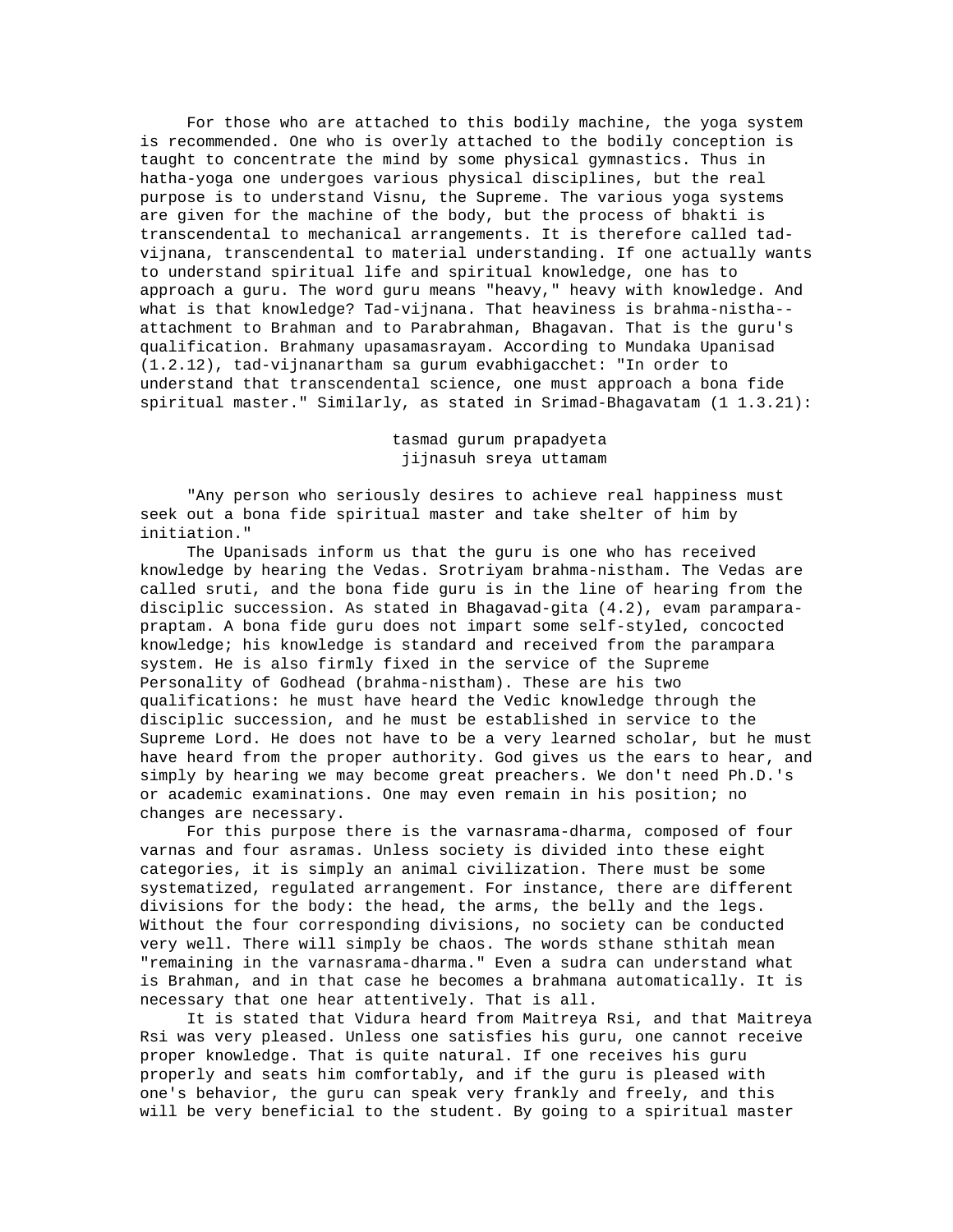and asking for his instructions and then not following them, one simply wastes his time. Nor should one approach the spiritual master with a challenging spirit, but should go with the aim of rendering service. The word nipat means "to fall down," and pra means "without reservation." Transcendental knowledge is based on pranipata. Therefore Krsna says: sarva-dharman parityajya mam ekam saranam vraja. "Just surrender unto Me." Just as we surrender unto Krsna, we have to surrender unto His representative, the spiritual master. The guru is Krsna's external representative, and the internal guru is Krsna Himself situated in everyone's heart. It is not that Krsna is simply in Vaikuntha or Goloka Vrndavana. He is everywhere; He is even within the atom. Goloka eva nivasaty akhilatma-bhutah (Bs. 5.37). That is the definition of Paramatma, the Supersoul. I am atma, a spiritual soul, and you are atma. We are all situated locally, you within your body and I within mine, but the Paramatma is situated everywhere. That is the difference between atma and Paramatma. Those who are mistaken say that there is no difference between them, but there is a difference. They are one in the sense that both are cognizant and both are living entities (nityo nityanam cetanas cetananam), but they are different quantitatively. Krsna states in Bhagavad-gita (13.3):

# ksetrajnam capi mam viddhi sarva-ksetresu bharata

 "O scion of Bharata, you should understand that I am also the knower in all bodies." Ksetrajna is the proprietor of the ksetra (the body). The individual soul is actually not the proprietor but the occupant. In a house, there is a tenant and a landlord. The tenant is the occupant, and the landlord is the proprietor. Similarly, the atma is simply the occupant of the body; the proprietor is Paramatma. When the landlord tells the tenant to leave the house, the tenant must do so. Similarly, when the Paramatma says that we have to leave the body, we have to do so.

 To receive this Vedic knowledge, we must approach the proper guru. The guru's qualification is given in every sastra. In Srimad-Bhagavatam (11.3.21) it is said:

# tasmad gurum prapadyeta jijnasuh sreya uttamam

 One should not accept a guru unless one is inquisitive to know the ultimate goal of life. An ordinary man interested in bodily comforts does not need a guru. Unfortunately, at the present moment, the word guru refers to someone who can give bodily medicine. One approaches a Mahatmaji and says, "I am suffering from this disease. Please help me." And the Mahatmaji says, "Yes, I have a mantra that will heal you and give you success. Give me a little money and take it." This is not a real guru. One should approach a guru to learn about tattva, the Absolute Truth. One should not search out a guru to cure some material disease; rather, one requires a doctor. Similarly, people think that if a person can make him successful in business, that person is a guru. The sastras do not confirm this either. A guru is one who knows the Vedas and the Vedic conclusion. The Vedic conclusion is the understanding of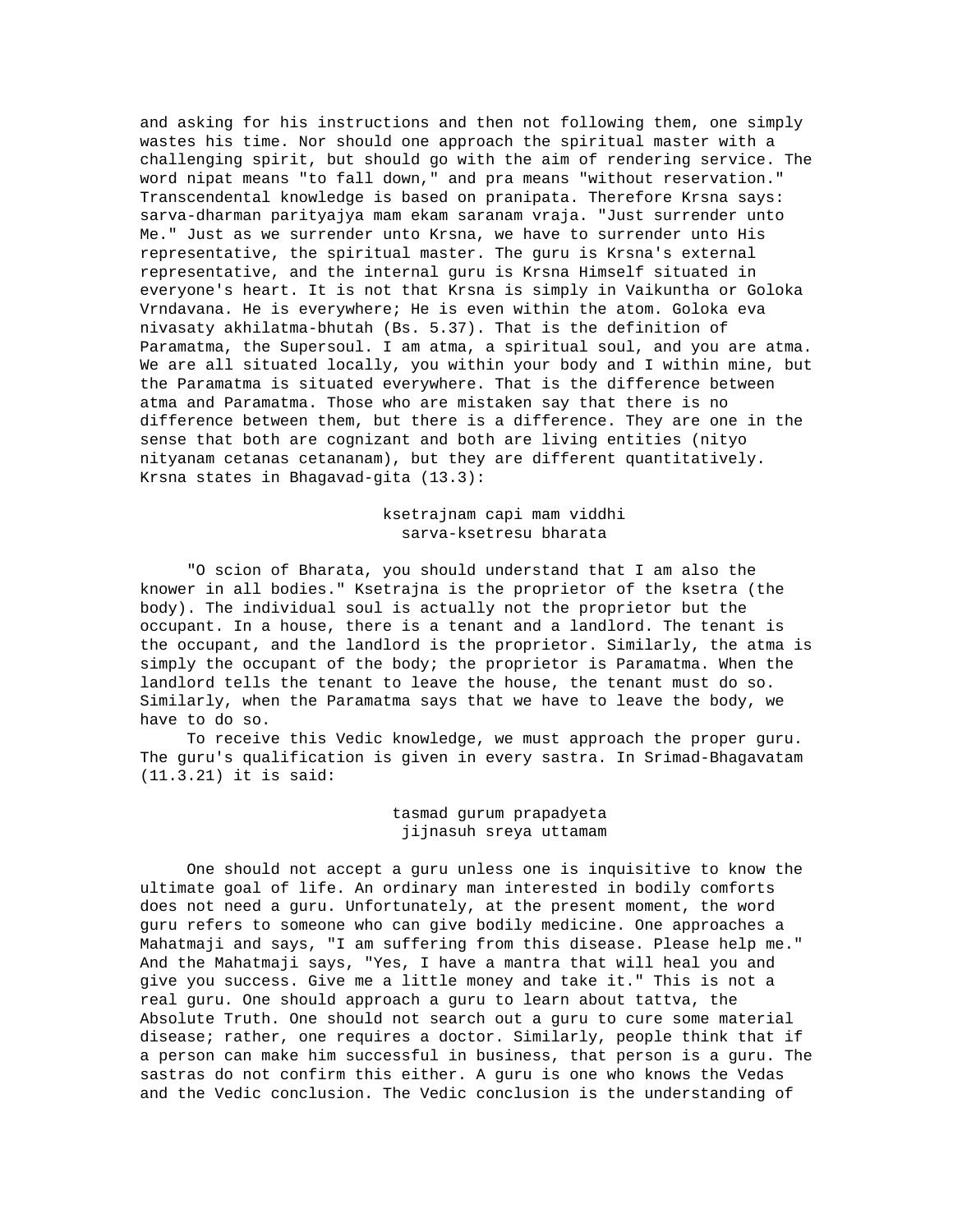Krsna. Vedais ca sarvair aham eva vedyah: "By all the Vedas, I am to be known." (Bg. 15.15)

 It is not that we have to understand Krsna fully. That is not possible. We have no capacity to understand the unlimited. Advaitam acyutam anadim ananta-rupam (Bs. 5.33). With our limited knowledge we cannot understand the unlimited; indeed, even Krsna does not understand Himself. His attraction is unlimited, and to understand why He is so attractive, He became Lord Caitanya Mahaprabhu and took on the ecstatic emotions of Srimati Radharani (radha-bhava-dyuti). If Krsna cannot comprehend the limit of His own attraction and bliss, it is certainly not possible for us with our limited knowledge. If we can simply understand Krsna in part, that is our perfection. Therefore Krsna says: janma karma ca me divyam evam yo vetti tattvatah. If we misunderstand Krsna and take Him to be a human being like us, we become mudhas, fools. Krsna's body is not composed of material elements like ours, and if we think this way, we are mistaken. The material nature belongs to Krsna, and He is its controller. We are under the control of material nature, and that is the difference.

 One who has real knowledge knows that prakrti, material nature, is working under Krsna's direction. It is not possible to understand how all this is going on, but we can understand it in summary. Janmady asya yato 'nvayad itaratas ca: everything emanates from the Supreme Absolute Truth, Krsna. This much knowledge is sufficient. We can then increase this knowledge to understand just how material nature is working under Krsna's direction. Modern scientists mistakenly think that material nature is working independently and that things evolve by some chemical process only. However, life does not merely come from life or some chemical evolution. As Krsna states in Bhagavad-gita (10.8):

> aham sarvasya prabhavo mattah sarvam pravartate

 "I am the source of all spiritual and material worlds. Everything emanates from Me." The same conclusion is also given in Vedanta-sutra, wherein it is stated, janmady asya yatah: "Brahman is He from whom everything emanates." "Everything" includes living entities and inert matter. Both matter and the living entities come from Krsna. Indeed, the whole world is a combination of matter and spirit, prakrti and the living entity.

 Material energy is inferior, and spiritual energy is superior. Why? Superior energy (jiva-bhuta), the living entity, is controlling material nature. Actually he is not controlling, but is trying to utilize it. For instance, human beings are advanced living entities, and they have created modern civilization by utilizing dull, inert matter. This is our superiority. However, we are also prakrti as well as para prakrti. In this way, we have to understand tattva jnana.

 Srimad-Bhagavatam is a commentary on Vedanta-sutra. Vedanta-sutra explains that the Supreme is the source of everything, and the nature of that source is explained in Srimad-Bhagavatam  $(1.1.1)$ : janmady asya yato 'nvayad itaratas carthesv abhijnah svarat. That source is abhijna, cognizant. Matter is not cognizant; therefore the theory of modern science that life comes from matter is incorrect. The identity from whom everything emanates is abhijna, cognizant, which means He can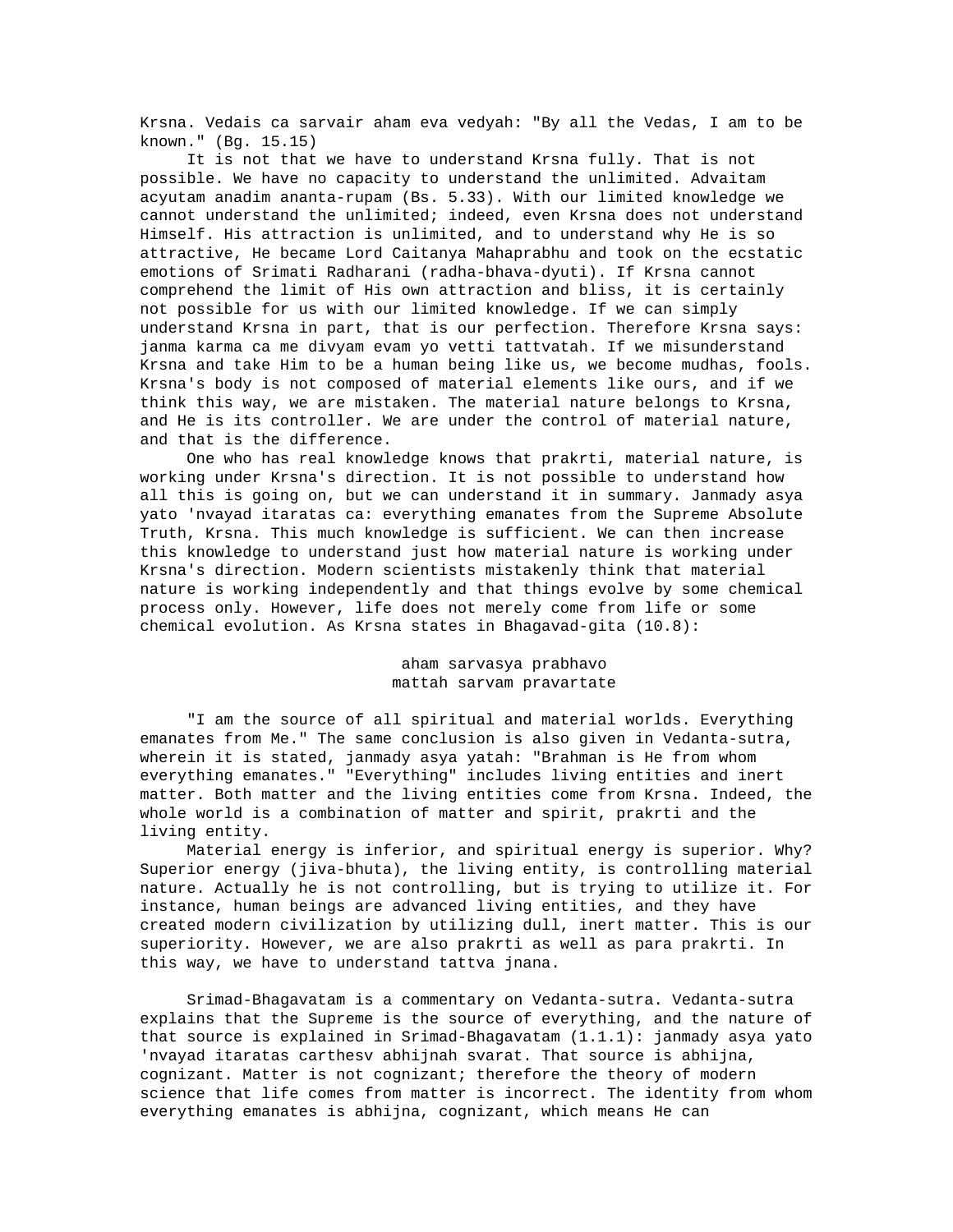understand. The Bhagavatam (1.1.1) also states, tene brahma hrda ya adikavaye: Krsna instructed Lord Brahma in Vedic knowledge. Unless the ultimate source is a living entity, how can He impart knowledge? Srimad-Bhagavatam was compiled by Vyasadeva, who also compiled the Vedantasutra. Generally the Mayavadis emphasize the commentary made on the Vedanta-sutra by Sankaracarya, the Sariraka-bhasya, but that is not the original commentary on Vedanta-sutra. The original commentary is given by the author himself, Vyasadeva, in the form of Srimad-Bhagavatam. To understand the actual meaning of the Vedanta-sutra, we must refer to the commentary made by the author himself. As stated by Sri Krsna Himself in Bhagavad-gita (13.5):

> rsibhir bahudha gitam chandobhir vividhaih prthak brahma-sutra-padais caiva hetumadbhir viniscitaih

 "The knowledge of the field of activities and of the knower of activities is described by various sages in various Vedic writings- especially in the Vedanta-sutra--and is presented with all reasoning as to cause and effect."

 Transcendental knowledge is therefore very logical. According to the Vedic system, the acarya must understand Vedanta-sutra (also called Brahma-sutra) before he can be accepted as an acarya. Both the Mayavadasampradaya and the Vaisnava-sampradaya have explained the Vedanta-sutra. Without understanding Vedanta-sutra, one cannot understand Brahman. It is said that Vidura understood transcendental knowledge from Maitreya, and it is stated that Maitreya is a friend of Vyasadeva's. This means that both Vidura and Maitreya know what Vyasadeva knows. We have to approach a spiritual master who is in the disciplic succession from Vyasadeva. Everyone may claim to be following Vyasadeva, but one must actually follow him. Vyasadeva accepted Krsna as the Supreme personality of Godhead, and Arjuna also accepted Krsna as Parabrahman, the Supreme Person. One may say that because Arjuna was a friend of Krsna's, he accepted Him in this way, but this is not the case. Arjuna gave evidence that Vyasadeva also accepted Krsna.

> param brahma param dhama pavitram paramam bhavan purusam sasvatam divyam adi-devam ajam vibhum ahus tvam rsayah sarve devarsir naradas tatha asito devalo vyasah svayam caiva bravisi me

 "Arjuna said: You are the Supreme Brahman, the ultimate, the supreme abode and purifier, the Absolute Truth and the eternal divine person. You are the primal God, transcendental and original, and You are the unborn and all-pervading beauty. All the great sages such as Narada, Asita, Devala and Vyasa proclaim this of You, and now You Yourself are declaring it to me." (Bg. 10.12-13)

 Vyasadeva accepted Krsna as param brahma, and Vyasadeva began his commentary on Vedanta-sutra with the words om namo bhagavate vasudevaya.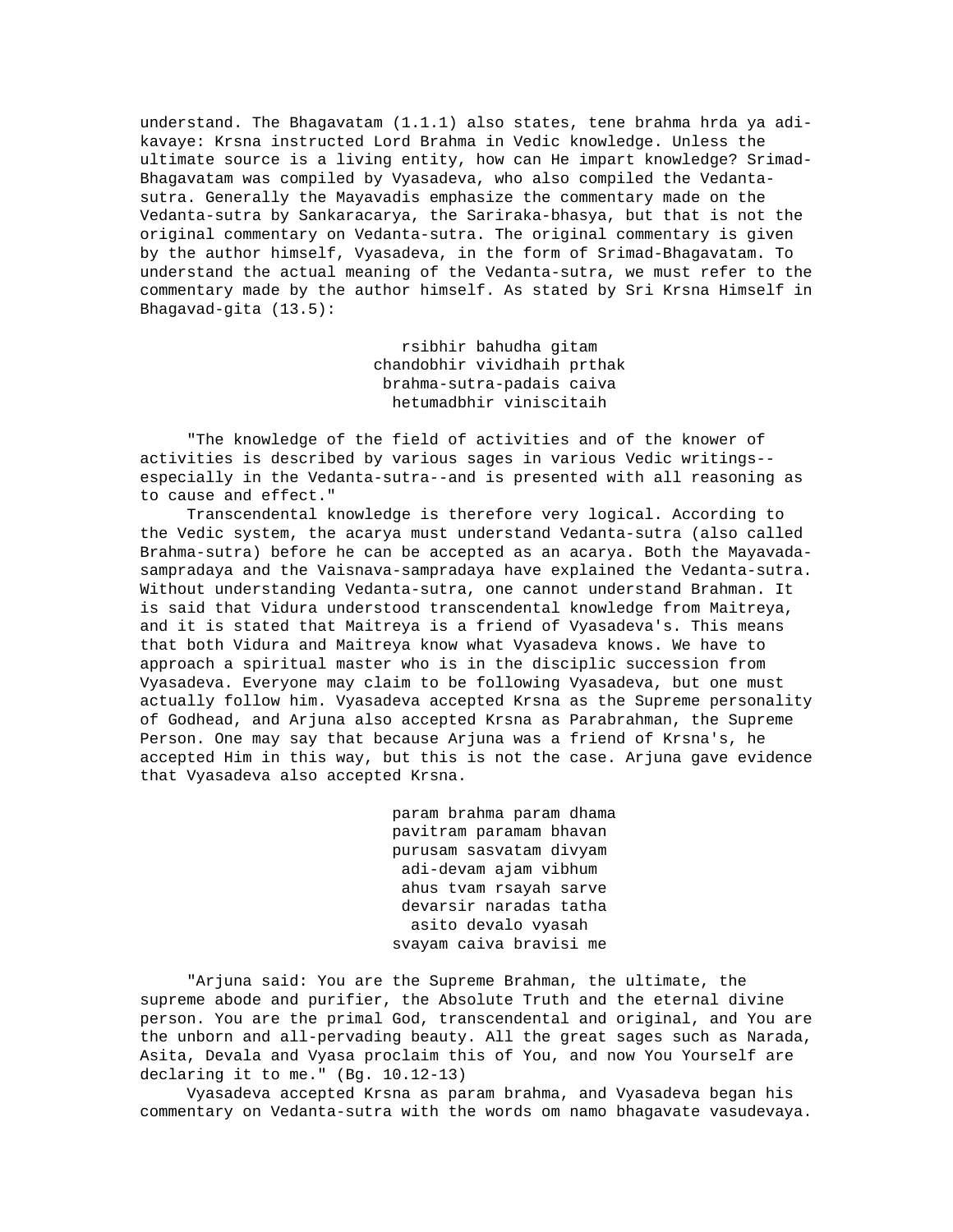If we are actually interested in understanding, we must approach a representative of Vyasadeva like Maitreya. Maitreya is also addressed as bhagavan, although of course the Supreme Bhagavan is Krsna Himself (krsnas tu bhagavan svayam). But the word bhagavan also refers to other powerful persons like Lord Brahma, Lord Siva, Vyasadeva or Maitreya. The actual Bhagavan is Krsna Himself, but these great personalities have attained as much knowledge of Krsna as possible. It is not possible to have cent per cent knowledge of Krsna. Not even Narayana Himself is capable of that. Yet those who follow Krsna's instructions fully are sometimes called Bhagavan. There are many artificial Bhagavan's, but a real Bhagavan is one who knows what Krsna has taught. Vidura was very eager to receive transcendental knowledge, and because of this, Maitreya was very pleased with him. One can please the spiritual master simply by surrendering to him and rendering service, saying, "Sir, I am your most obedient servant. Please accept me and give me instructions." Although Arjuna was a very intimate friend of Krsna's, before receiving Srimad Bhagavad-gita he surrendered himself, saying, sisyas te 'ham sadhi mam tvam prapannam: "Now I am Your disciple and a soul surrendered unto You. Please instruct me." (Bg. 2.7)

 This is the proper way to ask for knowledge. One does not approach the spiritual master with a challenging spirit. One should also be inquisitive to understand the spiritual science. It is not that one considers himself superior to the guru. One must first find a guru to whom one can surrender, and if this is not possible, one shouldn't waste his time. By surrendering to the proper person, one can very quickly come to understand transcendental knowledge.

Chapter Five

Lord Kapila Takes Charge of His Mother, Devahuti

### TEXT 5

 maitreya uvaca pitari prasthite 'ranyam matuh priya-cikirsaya tasmin bindusare 'vatsid bhagavan kapilah kila

#### TRANSLATION

 Maitreya said: When Kardama left for the forest, Lord Kapila stayed on the strand of the Bindu-sarovara to please His mother, Devahuti.

#### PURPORT

 In the absence of the father it is the duty of the grown son to take charge of his mother and serve her to the best of his ability so that she will not feel separation from her husband. It is also the duty of the husband to leave home as soon as there is a grown son to take charge of his wife and family affairs. That is the Vedic system of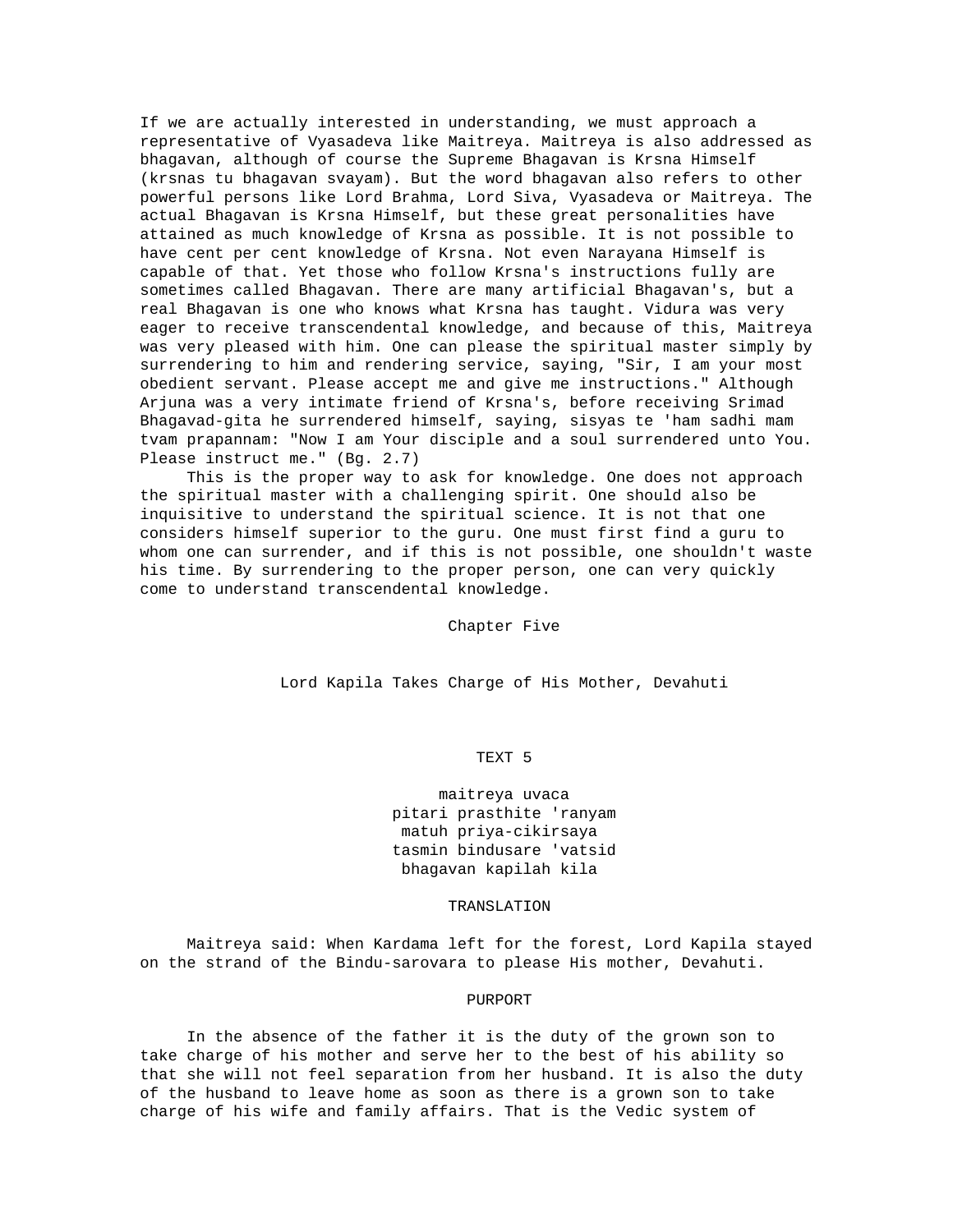household life. One should not remain continually implicated in household affairs up to the time of death. He must leave. Family affairs and the wife may be taken charge of by a grown son.

 Being a great yogi, Kardama Muni was not very interested in family life. Nonetheless, he decided to marry, and Svayambhuva Manu brought his daughter Devahuti to him to serve as a wife. Kardama Muni was a yogi living in a cottage, and Devahuti was a princess, a king's daughter. Not being used to work, she became very skinny, and Kardama Muni took compassion upon her, thinking, "This girl has come to me, but now she is not in a very comfortable position." Therefore by his yogic powers, Kardama Muni created a large palace with many servants, gardens and other opulences. Not only that, but he also created a great spaceship as large as a small city. Modern airlines have prepared a 747, and although these are very big, Kardama Muni, by his yogic powers, was able to create a spaceship wherein there were lakes, palaces and gardens. This spaceship could also travel all over the universe. Modern scientists labor very hard to make a small spaceship to go to the moon, but Kardama Muni could create a great spaceship that could travel to all planets. This is possible by yogic powers.

 There are different siddhis, or yogic perfections--anima, Jagima, prapti, and so on--and whatever yogis choose to do, they can do. That is the real yoga system. It is not that one becomes a yogi simply by pressing his nose and performing some gymnastics. One must actually attain the yogic siddhis. By these siddhis, the yogi can become very small or very large, very heavy or very light. Whatever he wants, he can immediately produce in his hand, and he can travel wherever he desires. Kardama Muni was such a perfected siddhi-yogi. By his wife, Devahuti, he had nine daughters, who were distributed to the prajapatis like Daksa Maharaja and many others. The only son of Kardama Muni was Kapiladeva, an incarnation of Krsna. This Kapiladeva was one of the mahajanas. The word mahajana means "authority," and according to the Vedic sastras there are twelve authorities. These are Svayambhu, Narada, Sambhu, Kumara, Kapila, Manu, prahlada, Janaka, Bhisma, Bali, Sukadeva Gosvami and Yamaraja. Svayambhu is Brahma, and Sambhu is Lord Siva. These authorities should be followed if we want to approach the Supreme Personality of Godhead and understand the purpose of religious life. Mahajano yena gatah sa panthah. These mahajanas follow the principles set forth by the Supreme personality of Godhead, Krsna, in Bhagavadgita.

 We cannot very easily understand the actual truth of religious systems, but if we follow these mahajanas, we can understand. Kapila Muni explained the glories of devotional service to His mother, Devahuti. If we follow Him, we may learn the truth of devotional service. According to the system of varnasrama-dharma, one who is over fifty years of age must leave home, go to the forest and completely devote his life to spiritual realization. This is the actual varnasramadharma system. It is not a Hindu system, for the word "Hindu" is a name given by the Muslims and does not occur in any Vedic literature. However, the varnasrama-dharma is mentioned. Civilized human beings should strictly follow the varnasrama institution. If one is born a brahmana, he is trained nicely as a brahmacari, and then he becomes a grhastha, a householder. When he gives up his home, he is called a vanaprastha, and after that he may take sannyasa. Being a yogi, Kardama Muni strictly followed these principles; therefore as soon as Kapiladeva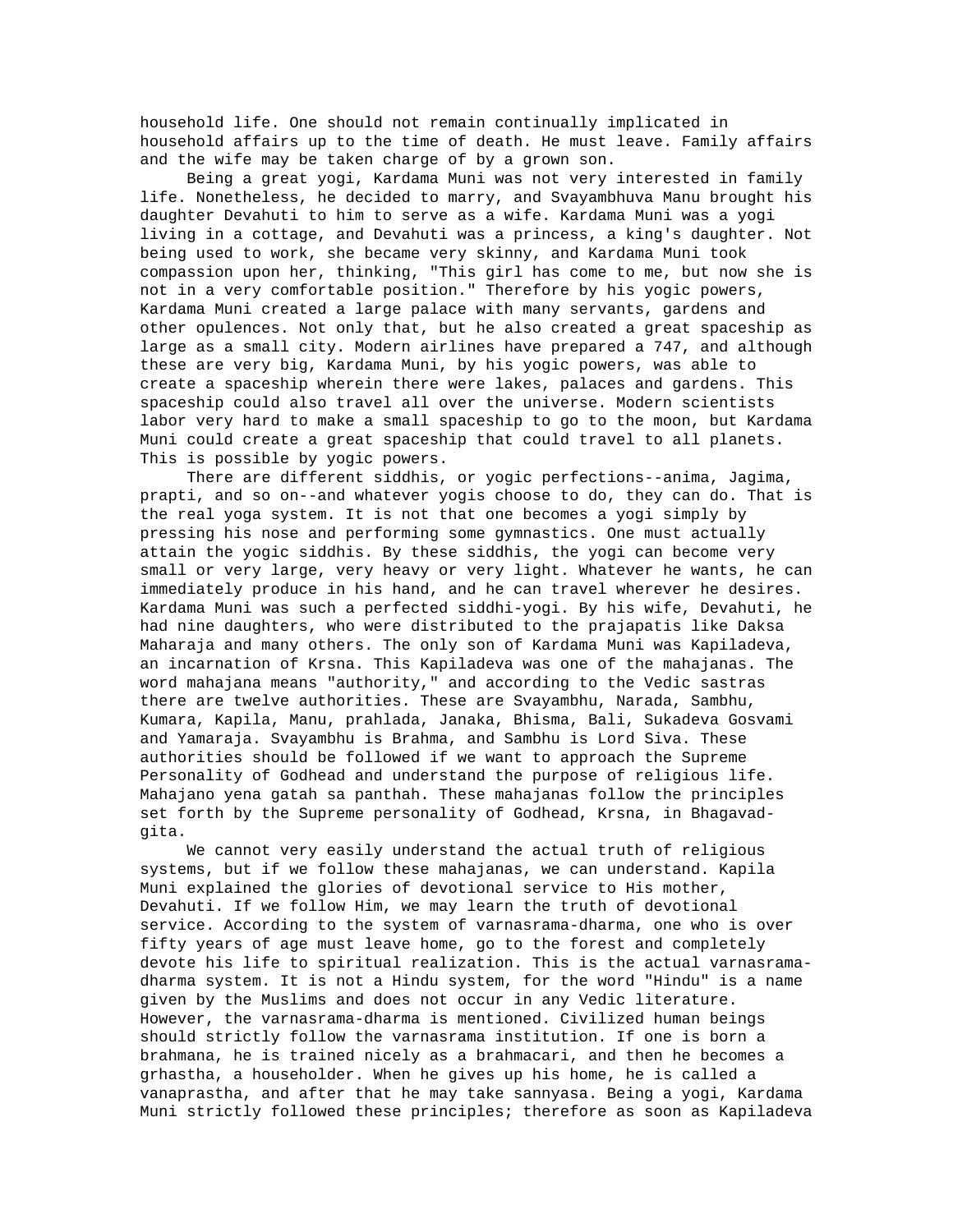was grown, Devahuti was placed in His charge. Kardama Muni then left home. As stated in this verse: pitari prasthite 'ranyam matuh priyacikirsaya.

 According to the Manu-samhita, a woman should never be given freedom. When she is not under the protection of her husband, she must be under the protection of her sons. Women cannot properly utilize freedom, and it is better for them to remain dependent. A woman cannot be happy if she is independent. That is a fact. In Western countries we have seen many women very unhappy simply for the sake of independence. That independence is not recommended by the Vedic civilization or by the varnasrama-dharma. Consequently Devahuti was given to her grown son, Kapiladeva, and Kapiladeva was fully aware that He had to take care of His mother. It is the duty of the father to protect his daughter until she attains puberty and is married to a suitable young man. The husband then takes care of the wife. Generally a man should marry at around twenty-five years of age, and a girl should marry no later than sixteen. If this is the case, when the man is fifty years old, his eldest son should be around twenty-five, old enough to take charge of the mother. According to this calculation, Kapiladeva was about twenty-five years old and was quite able to take charge of His mother, Devahuti. He knew that because His father left His mother in His charge, He should take care of her and always please her. Matuh priya-cikirsaya. Kapiladeva was not irresponsible, but was always ready to please His mother. Kapiladeva was a brahmacari, and His mother took lessons from Him. That is the prerogative of the male. As stated in Bhagavad-gita (9.32):

> mam hi partha vyapasritya ye 'pi syuh papa-yonayah striyo vaisyas tatha sudras te 'pi yanti param gatim

 "O son of Prtha, those who take shelter in Me, though they be of lower birth--women, vaisyas [merchants] as well as sudras [workers]--can approach the supreme destination." Women are considered on the same platform with sudras, and although a woman may be married to a brahmana, she is not given the sacred thread. It is also said that the Mahabharata was compiled by Vyasadeva because the direct Vedic knowledge could not be understood by women, sudras and dvija-bandhus, those who are born in brahmana families but are not qualified brahmanas. Stri-sudradvijabandhunam trayi na sruti-gocara (SB. 1.4.25). Consequently Mahabharata is called the fifth Veda. The four preceding Vedas are the Sama, Yajur, Rg and Atharva. The essence of Vedic knowledge, Bhagavadgita, is given within the Mahabharata. Women are inferior to men, and Vedic civilization is so perfect that men are given full charge of the women. It is therefore said: matuh priya-cikirsaya. The son is always ready to see that the mother is not unhappy. Kapiladeva was anxious that His mother not feel the absence of His father, and He was ready to take the best care of her and give her knowledge. Because women are supposed to be less intelligent, they should be given knowledge, and they should also follow this knowledge. They should follow their father's instructions, their husband's instructions and the instructions of their grown, scholarly sons like Kapiladeva. In this way, their lives can be perfect. In all cases, women should always remain dependent.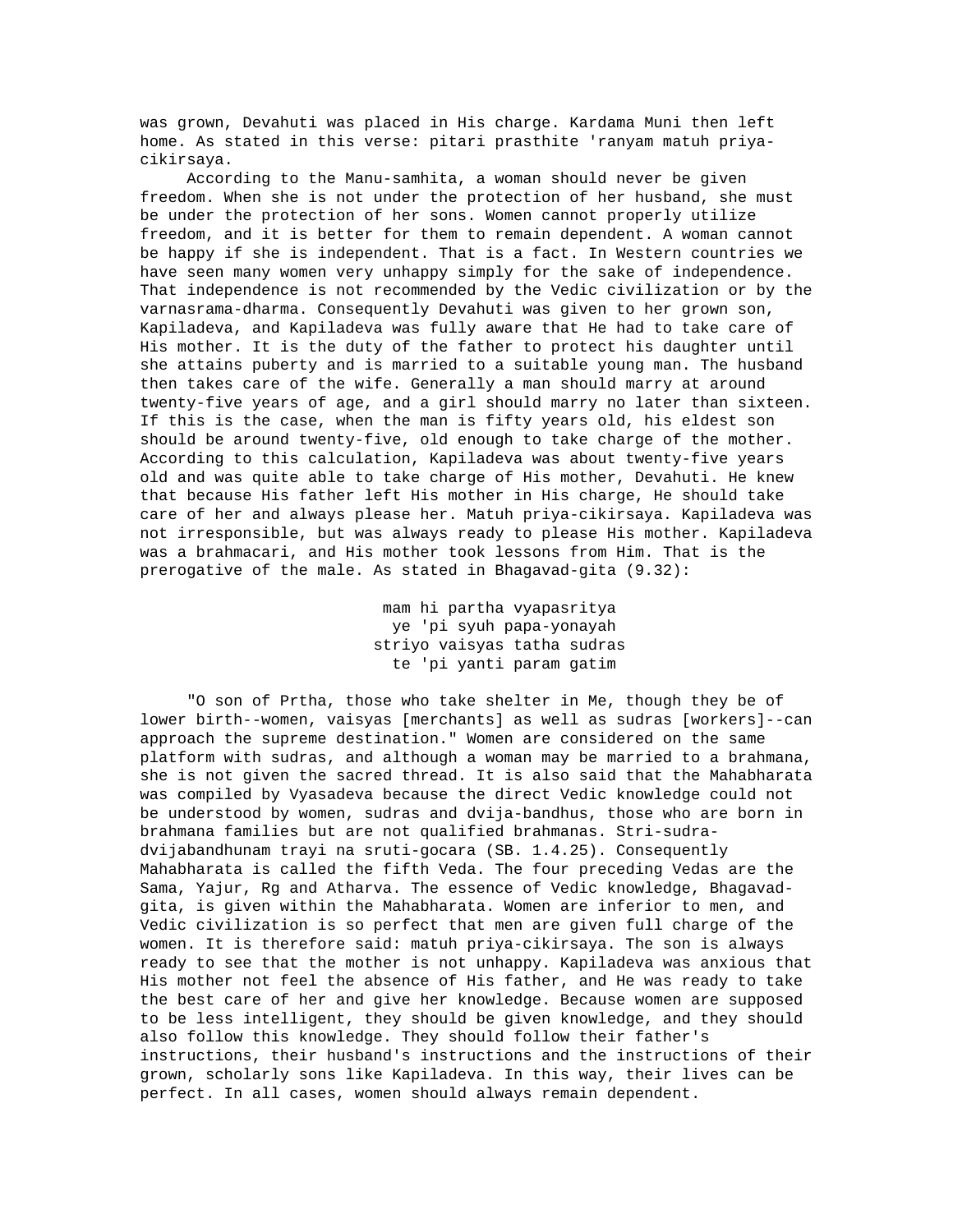Tasmin bindusare 'vatsid bhagavan kapilah kila. It is noteworthy that in this verse Kapiladeva is referred to as Bhagavan, which indicates that He possesses all wealth, fame, knowledge, beauty, strength and renunciation. These six opulences are fully represented in Krsna; therefore Krsna is accepted as the Supreme Personality of Godhead (krsnas tu bhagavan svayam), and others are accepted as His expansions, or incarnations (visnu-tattva). In Bhakti-rasamrta-sindhu, Rupa Gosvami has analyzed the characteristics of Bhagavan. The first Bhagavan is Sri Krsna Himself, but some of His opulences are also bestowed upon Lord Brahma. Lord Brahma is a jiva-tattva, a living being like us. If we become spiritually powerful, we can also have the post of Lord Brahma. Superior to Lord Brahma is Lord Siva, and superior to Lord Siva is Visnu, or Lord Narayana, and superior to all is Krsna. That is the analysis of the Vedic sastras and Brahma-samhita. Even Sankaracarya, the Mayavadi impersonalist philosopher, accepts Krsna as the Supreme Personality of Godhead (sa bhagavan svayam krsnah). All the acaryas-- Ramanujacarya, Madhvacarya, Visnusvami, Nimbarka and Sri Caitanya Mahaprabhu--also accept Krsna as the Supreme Lord.

 Kapiladeva is an incarnation of Krsna, and He gave instructions to His mother, Devahuti. We must distinguish between the two Kapilas. One Kapila is this Bhagavan Kapila, and the other Kapila is the atheist Kapila. Bhagavan Kapila is also known as Devahuti-putra Kapila. Both Kapilas expounded Sankhya philosophy, but the atheist Kapila expounded it without understanding, perception or realization of God. On the bank of the Bindu-sarovara Lake, Kapiladeva personally expounded Sankhya philosophy to His mother, Devahuti, just as Krsna personally expounded the knowledge of Bhagavad-gita to His friend Arjuna. Like Arjuna, Devahuti was aware that she was before her spiritual master, as indicated in the following verse. Indeed, Lord Brahma had informed her that her son was a powerful incarnation.

TEXT 6

 tam asinam akarmanam tattva-margagra-darsanam sva-sutam devahuty aha dhatuh samsmarati vacah

### TRANSLATION

 When Kapila, who could show her the ultimate goal of the Absolute Truth, was sitting leisurely before her, Devahuti remembered the words Brahma had spoken to her, and she therefore began to question Kapila as follows.

#### PURPORT

 The ultimate goal of the Absolute Truth is Krsna consciousness, devotional service. The liberated stage is not final. If we simply understand that we are not the body, that we are spirit soul, our knowledge is insufficient. We must also act as Brahman; then our position will be fixed.

bra hma bh utah prasannatma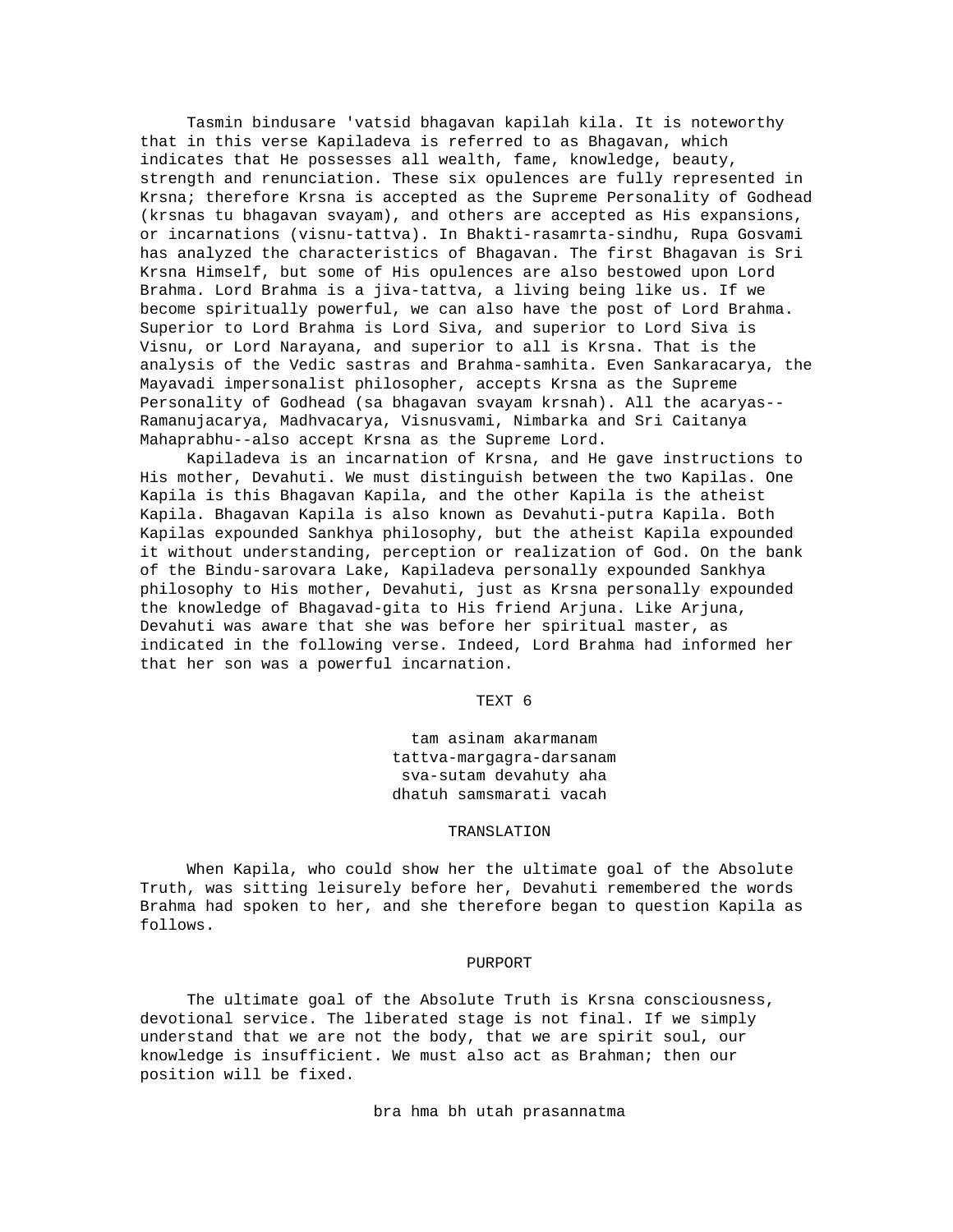# na socati na kanksati samah sarvesu bhutesu mad-bhaktim labhate param

 "One who is thus transcendentally situated at once realizes the Supreme Brahman and becomes fully joyful. He never laments nor desires to have anything; he is equally disposed to every living entity. In that state he attains pure devotional service unto Me." (Bg.18.54) Bhakti is obtainable for a liberated person; it is not for the conditioned soul. How is this possible? In Bhagavad-gita (14.26) Krsna says:

> mam ca yo 'vyabhicarena bhakti-yogena sevate sa gunan samatityaitan brahma-bhuyaya kalpate

 "One who engages in full devotional service, who does not fall down in any circumstance, at once transcends the modes of material nature and thus comes to the level of Brahman."

 We must engage in the nine processes of devotional service, the first of which is hearing (sravana). Then, under the direction of the spiritual master and the sastras, one can immediately become a liberated person. One doesn't have to endeavor separately to become liberated if he immediately engages in devotional service. One must have a firm conviction that he is engaged in Krsna's service and is free from all material contamination. This is imperative. The words tattva-margadarsanam are elucidated elsewhere in Srimad-Bhagavatam: brahmeti paramatmeti bhagavan iti sabdyate. The Absolute Truth is understood differently according to the position of the student. Some understand the Absolute Truth as impersonal Brahman, some as localized paramatma, and others as the Supreme Personality of Godhead, Krsna, or Visnu. Brahman, Paramatma and Bhagavan, the Supreme personality of Godhead, are not different. They are simply different aspects of the complete Godhead. Looking at a mountain from a distance, we may see a hazy cloud, and if we come nearer, we may see something green. If we actually climb the mountain, we will find many houses, trees and animals. Our vision is of the same mountain, but due to our different positions we see haze, greenery or variegatedness. In the final stage, there are varieties- trees, animals, men, houses, and so on. The Absolute Truth is not without variety. Just as there is material variety, there is spiritual variety. Because the Mayavadi philosophers are seeing the Absolute Truth from a distance, they think that the Absolute Truth has no variety. They consider variety to be material, but this is a misunderstanding. The Absolute Truth is described as variegated in Brahma-samhita (5.29):

> cintamani-prakara-sadmasu kalpa-vrksa laksavrtesu surabhir abhipalayantam laksmi-sa hasra-sata-sambhrama-sevyamanam govindam adi-purusam tam aham bhajami

 "I worship Govinda, the primeval Lord, the first progenitor, who is tending the cows, fulklling all desires, in abodes built with spiritual gems and surrounded by millions of desire trees. He is always served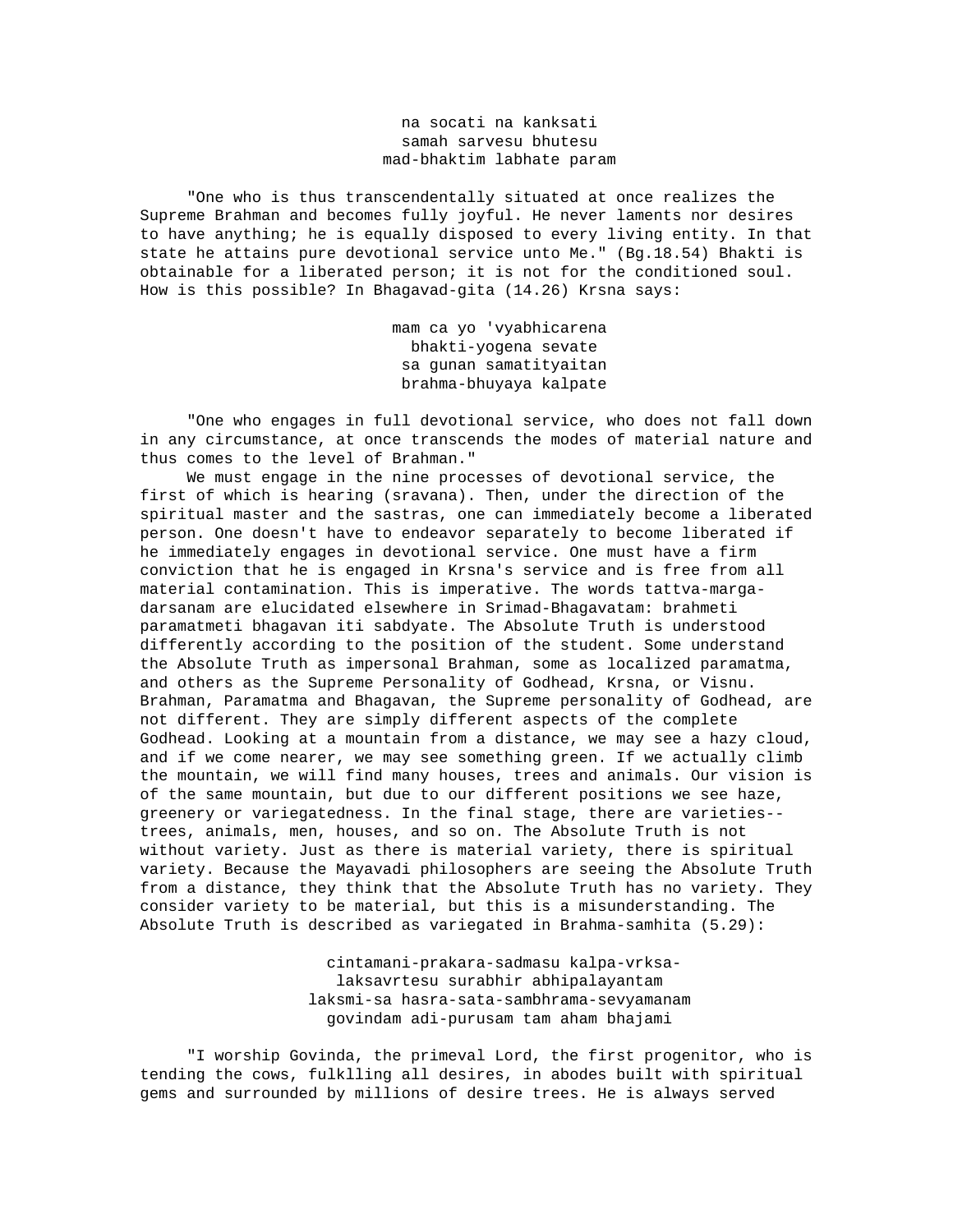with great reverence and affection by hundreds and thousands of goddesses of fortune."

 There are Vaikuntha planets in the spiritual world, and there are devotees who are all liberated. These devotees are aksara, which means they do not fall down into the material world. They remain in the spiritual world of the Vaikunthas. They are also persons like us, but they are eternal persons, complete with full knowledge and bliss. That is the difference between them and us. That is tattva jnana. Unless we understand the variegatedness of the Absolute Truth, there is a chance that we will fall down. It is not sufficient simply to stick to the indefinite, impersonal feature of the Absolute Truth:

## aruhya krcchrena param padam tatah patanty adho 'nadrta-yusmad-anghrayah (SB. 10.2.32)

 Because the impersonalists are not allowed to enter the Vaikuntha planets, they simply remain in the Brahman effulgence. Thus they fall down again into material variety. We have seen many impersonalist sannyasis who first of all give up the world as false (brahma satyam jagan mithya). They consider themselves Brahman (aham brahmasmi), consider the world false (jagat is mithya), and, having nothing more to do with the material world, finally say, "I have become Narayana." Then they come to the stage of daridra-narayana (poor Narayana). They become Narayana, but for want of anything better to do, for want of variegatedness, they take up material humanitarian activities. Although they consider their wives mithya (false), they return. "You have already left. Why do you come back again?" the wives ask. This means that these so-called sannyasis have nothing to do. They undergo serious penances and austerities to reach the platform of impersonal Brahman, but because there is no pleasure there, they again descend to enjoy material variety.

 We may build a nice spaceship and send it off into space, and the astronauts may go up there and fly in the impersonal sky, but eventually they will become tired and pray to God, "Please let us return to land." We have read that the Russian astronauts were simply missing Moscow while they were traveling in space. This impersonal traveling is actually very agitating; similarly, impersonal realization of the Absolute Truth cannot be permanent because one wants variety. A falldown is inevitable. When one gentleman read my book Easy Journey to Other planets, he became very enthusiastic about going to other planets. "Oh, yes," I said, "we can go with this book." "Yes," the gentleman said, "then I shall come back." "Why return? You should remain there." "No, no," he said. "I don't want to remain. I just want to go and come back." This is the "enjoying" mentality. Without variety, we cannot enjoy. Variety is the mother of enjoyment, and Brahman realization or Paramatma realization does not give us steady ananda, bliss. We want ananda. Anandamayo 'bhyasat. The living entities are Brahman; Krsna is Parabrahman. Krsna is enjoying perpetual ananda, and, being part and parcel of Krsna, we also want ananda. Ananda cannot be impersonal or void; ananda entails variety. No one is simply interested in drinking milk and eating sugar, but with milk and sugar we can make a variety of foods--pera, barfi, ksira, rabari, dahi, and so on. There are hundreds of preparations. In any case, variety is required for enjoyment.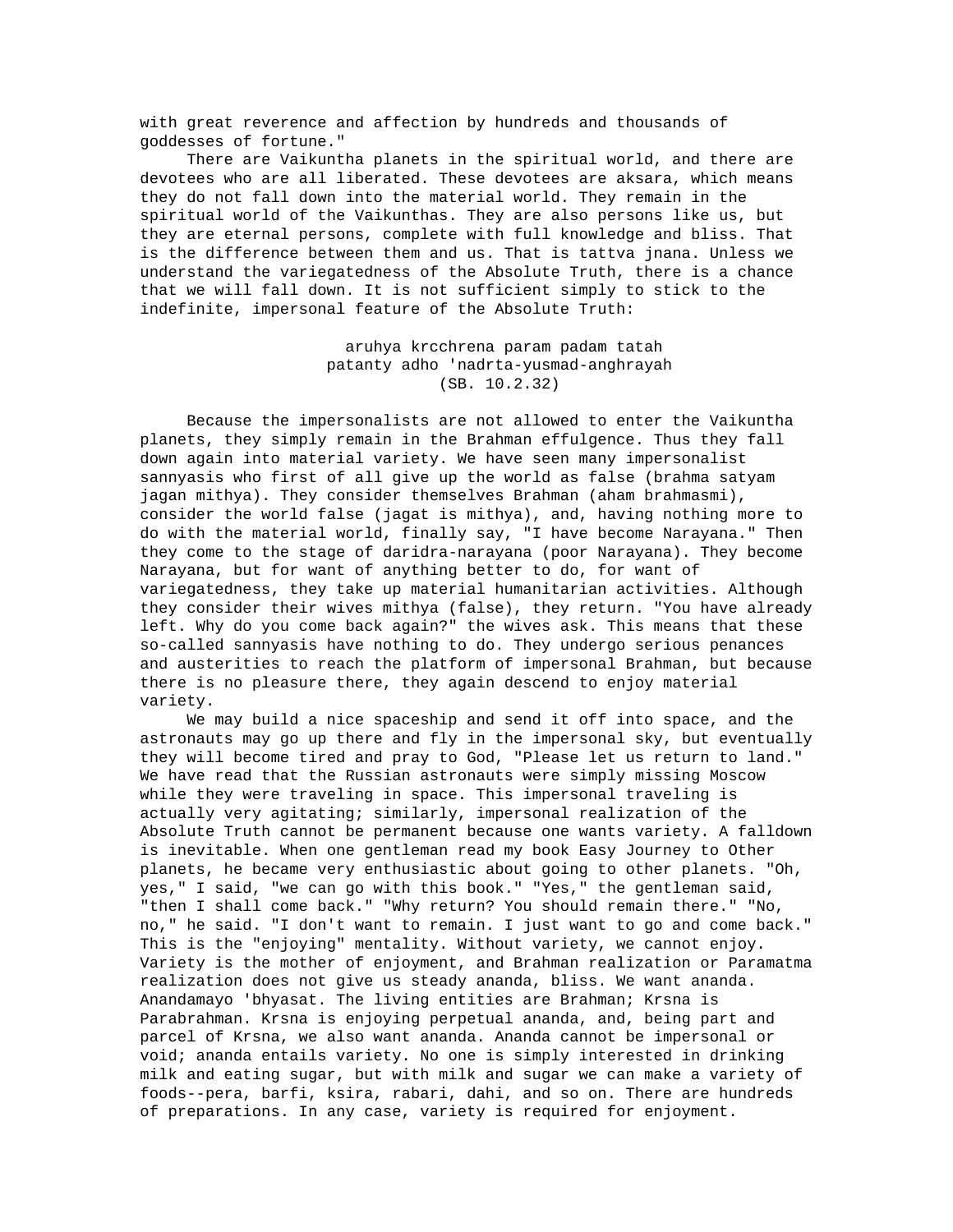The last word of tattva jnana is to understand Krsna, who is full of variety. Kapiladeva is tattva-margagra-darsanam. He is an incarnation of the Supreme Personality of Godhead, and He will explain to His mother what tattva is, how one can approach the tattva jnana, and how one can actually enjoy tattva jnana. This is not simply dry speculation. This Krsna consciousness philosophy includes spiritual variety. People sometimes misunderstand this variety to be material, and they hanker for nirvisesa, nirakara, void. However, our philosophy is not void; it is full of variety and transcendental bliss. This will later be specifically enunciated by Lord Kapiladeva.

Chapter Six

Devahuti Desires Transcendental Knowledge

TEXT 7

 devahutir uvaca nirvinna nitaram bhumann asad-indriya-tarsanat yena sambhavyamanena prapannandham tamah prabho

TRANSLATION

 Devahuti said: I am very sick of the disturbance caused by my material senses, for because of this sense disturbance, my Lord, I have fallen into the abyss of ignorance

### PURPORT

 Here, at the beginning of Devahuti's questionings, the word asadindriya-tarsanat is significant. Asat means "impermanent," "temporary," indriya means "senses," and tarsanat refers to agitation. Thus asadindriya-tarsanat means "from being agitated by the temporarily manifest senses of the material body." We are evolving through different species of material bodily existence--sometimes in a human body, sometimes in an animal body--and therefore the engagements of our material senses are also changing. Anything which changes is called temporary, or asat. We should know that beyond these temporary senses are our permanent senses, which are now covered by the material body. The permanent senses, being contaminated by matter, are not acting properly. Devotional service, therefore, involves freeing the senses from this contamination. When the contamination is completely removed and the senses act in the purity of unalloyed Krsna consciousness, we have then attained sad-indriya, or eternal sense activities. Eternal sensory activities are called devotional service, whereas temporary sensory activities are called sense gratification. Unless one becomes tired of material sense gratification, there is no opportunity to hear transcendental messages from a person like Kapila. Devahuti expressed that she was tired. Now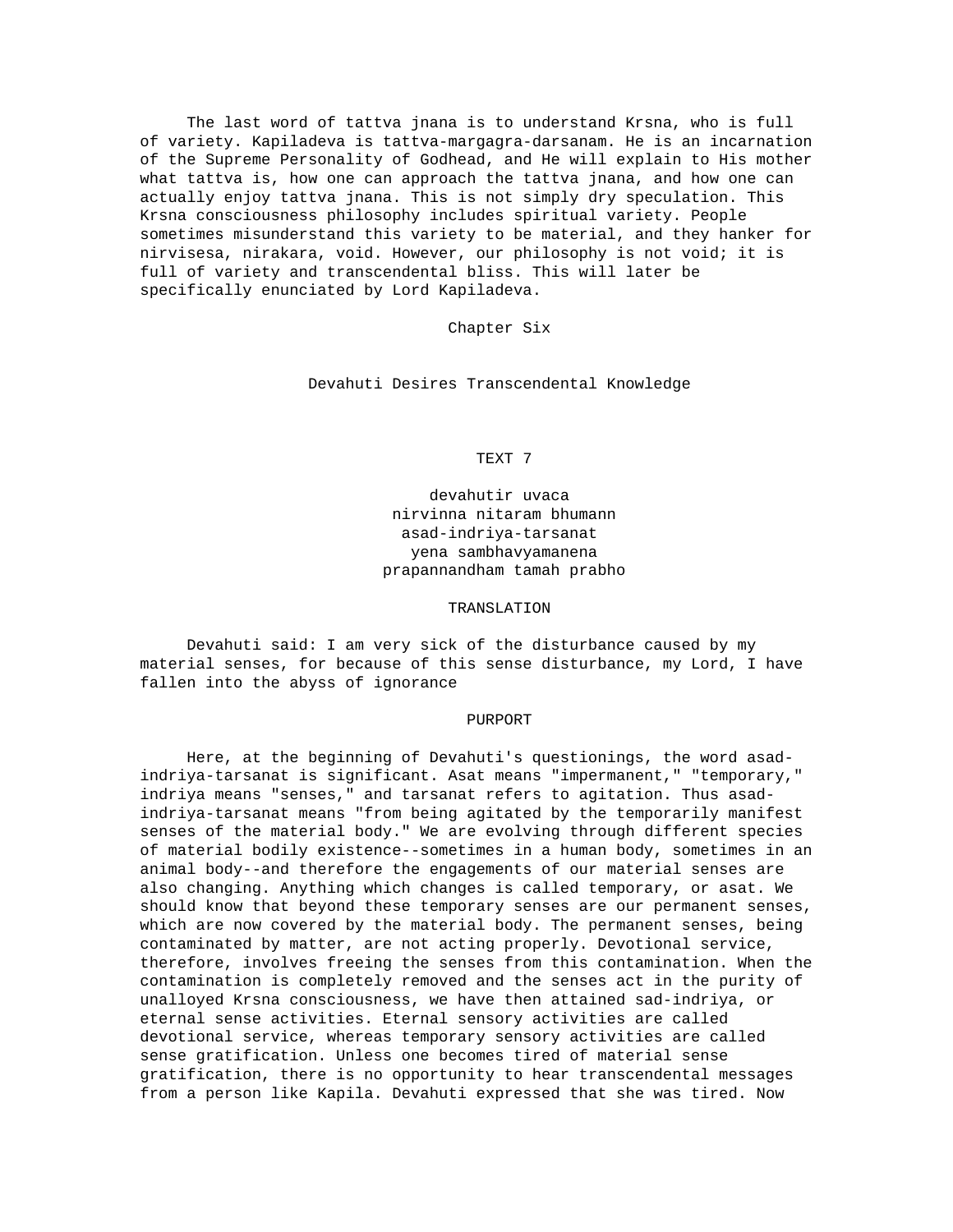that her husband had left home, she wanted to get relief by hearing the instructions of Lord Kapila.

 The Vedic literatures describe this material world as darkness. Actually it is dark, and therefore we require sunlight, moonlight and electricity. If it were not by nature dark, why would we require so many arrangements for artificial light? The Vedas enjoin that we should not remain in darkness: tamasi ma jyotir gama. We are instructed to go to the light, and that light is the spiritual world, which is directly lighted by the effulgence, or bodily rays, of Krsna. As stated in Brahma-samhita (5.40):

> yasya prabha prabhavato jagad-anda-koti kotisv asesa-vasudhadi-vibhuti-bhinnam tad brahma niskalam anantam asesa-bhutam govindam adi-purusam tam aham bhajami

 "I worship Govinda, the primeval Lord, who is endowed with great power. The glowing effulgence of His transcendental form is the impersonal Brahman, which is absolute, complete and unlimited and which displays the varieties of countless planets, with their different opulences, in millions and millions of universes."

 Animals have no ability to know that they are in darkness, but human beings can know. Like Devahuti, an intelligent person should become disgusted with the darkness of ignorance. Na hanyate hanyamane sarire. As stated in Bhagavad-gita (2.20), there is neither birth nor death for the soul. The soul is not destroyed when the body is annihilated. The soul puts bodies on and takes them off like clothes. This simple knowledge is instructed in the beginning of Bhagavad-gita, yet there are many big scholars and leaders who still cannot understand that the body is different from the person. This is because they do not study Bhagavad-gita in the proper way. Consequently no one is fully aware or convinced that the real person is not the body. This is called darkness, and when one is disgusted with this darkness, human life begins.

 One who has become disgusted with material existence needs the instructions of a guru. Tasmad gurum prapadyeta jijnasuh sreya uttamam. Being the wife of a great yogi, Devahuti understood her constitutional position; therefore she is placing her problem before her son, Kapiladeva, an incarnation of God. Although Kapiladeva is her son, Devahuti does not hesitate to take instructions from Him. She does not say, "Oh, He is my son. What can He tell me? I am His mother, and I shall instruct Him." Instruction has to be taken from one who is in knowledge. It doesn't matter what his position is, whether he is a son, a boy, a sudra, brahmana, sannyasi or grhastha. One should simply learn from one who knows. That is Caitanya Mahaprabhu's instruction. Although Caitanya Mahaprabhu Himself was a brahmana and a sannyasi, He took instructions from Ramananda Raya, who was a sudra and grhastha but nonetheless, very exalted spiritually. When Caitanya Mahaprabhu saw that Ramananda Raya was hesitant to give instructions, the Lord said, "Why are you hesitating? Although you are a grhastha and are born in a sudra family, I am prepared to take lessons from you."

> kiba vipra, kiba nyasi, sudra kene naya yei krsna-tattva-vetta, sei `guru' haya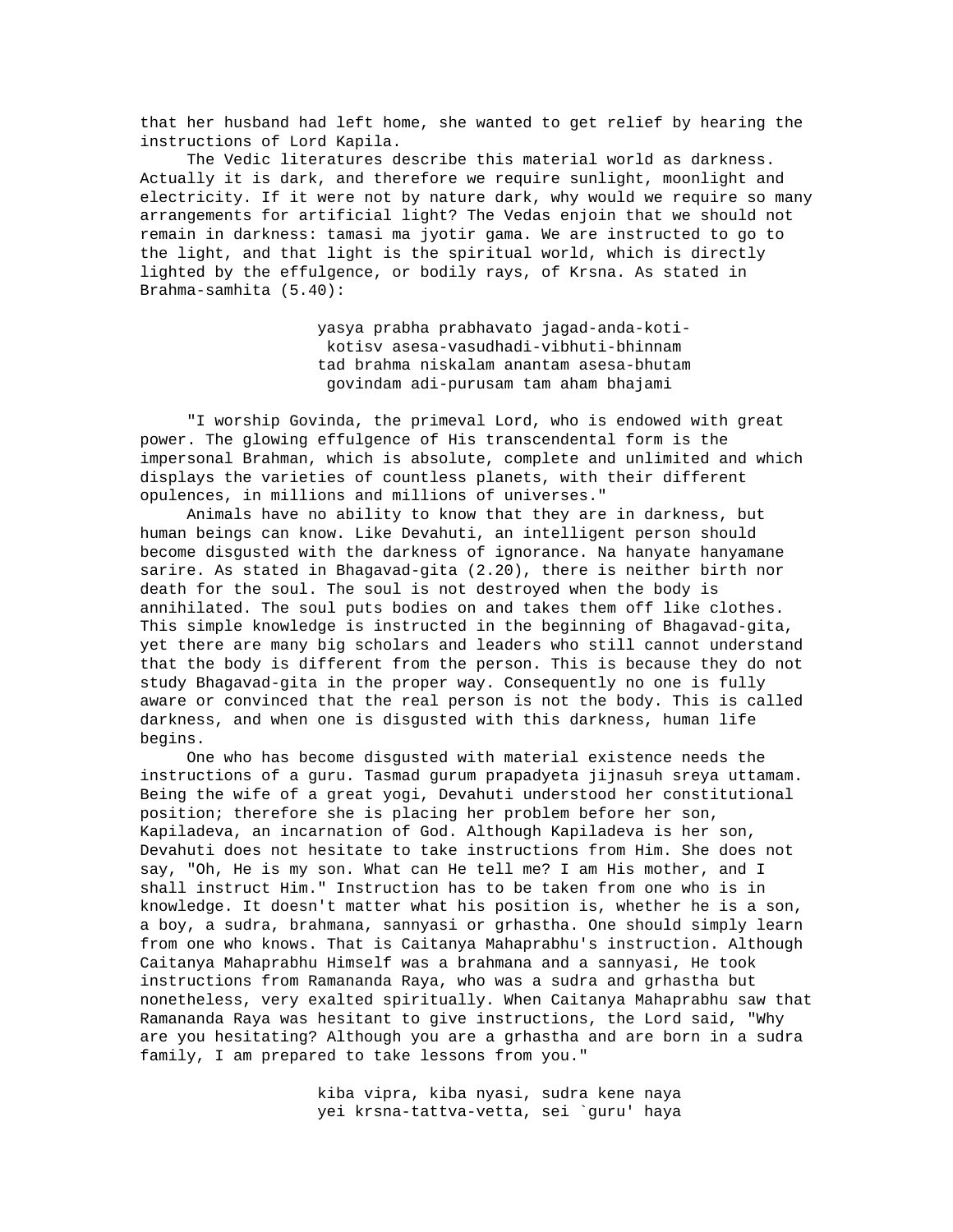#### (Cc. Madhya 8.128)

 This is Caitanya Mahaprabhu's teaching. Whoever is qualified in Krsna consciousness can become a guru. His family or material identity does not matter. He simply must know the science. When we consult an engineer, a doctor or a lawyer, we do not ask whether he is a brahmana or a sudra. If he is qualified, he can help with a particular subject. Similarly, if one knows the science of Krsna, he can be a guru. Devahuti was taking lessons from her son because He knew the science of Krsna. Even if gold is in a filthy place, we should take it. It is also stated in the Vedas that if a girl is highly qualified or beautiful, she can be accepted in marriage even though born in a lower family. Thus it is not birth that is important, but qualification. Caitanya Mahaprabhu wanted everyone in India to know the science of Krsna and preach Krsna consciousness. This is very simple. We need only repeat what Krsna has said or what has been said about Krsna in the Vedic literatures.

 Human society cannot be happy without Krsna consciousness. Krsna is the supreme enjoyer, and we are His servants. The master is enjoying, and the servants are helping the master enjoy. We living entities are eternal servants of God, and our duty is to help our master enjoy. Srimati Radharani is the topmost servant of Krsna, and Her business is always to keep Krsna pleased. Krsna is very fond of Radharani because She renders the best service. Her sixty-four qualifications are mentioned in the Vedic literatures. Unfortunately, in the material world we are busy trying to enjoy our material senses. As stated in Bhagavadgita (3.42):

> indriyani parany ahur indriyebhyah param manah manasas tu para buddhir yo buddheh paratas tu sah

 "The working senses are superior to dull matter; mind is higher than the senses; intelligence is still higher than the mind; and he (the soul) is even higher than the intelligence." The soul is on the spiritual platform. this way we become implicated in the laws of nature. As stated in the sastras:

> nunam pramattah kurute vikarma yad indriya-pritaya aprnoti na sadhu manye yata atmano 'yam asann api klesada asa dehah

 "When a person considers sense gratification the aim of life, he certainly becomes mad after materialistic living and engages in all kinds of sinful activity. He does not know that due to his past misdeeds he has already received a body which, although temporary, is the cause of his misery. Actually the living entity should not have taken on a material body, but he has been awarded the material body for sense gratification. Therefore I think it not befitting an intelligent man to involve himself again in the activities of sense gratification by which he perpetually gets material bodies one after another." (SB. 5.5.4)

 Living entities in this material world are very busy trying to gratify their senses. In the street we see many dogs assembled for sex.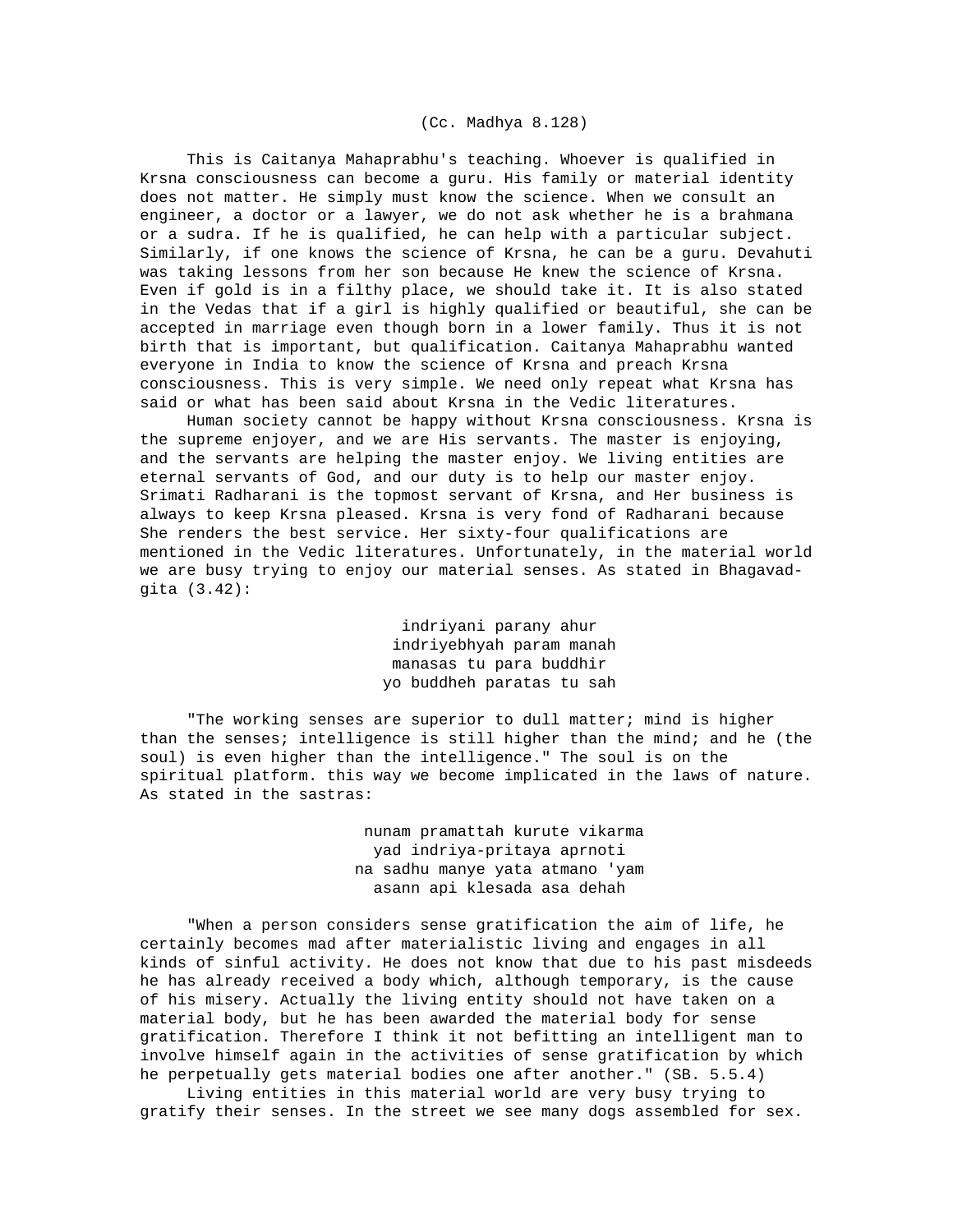This may seem very crude, but human beings are engaged in the same business, perhaps in a more elaborate way. We should know that sense gratification is meant for animals, and that sense control is for human beings. By tapasya, penance, we can purify ourselves and regain our eternal life.

 Actually our material senses are not our real senses. They are covered, just as the body is covered by clothes. Our real body is within the material body. Dehino 'smin yatha dehe. The spiritual body is within the material body. The material body is changing, going through childhood, youth, then old age, and then it vanishes. Although this is not our real body, we are engaged in sense gratification with it. However, for our own ultimate happiness, we should try to purify our senses. There is no question of destroying the senses or becoming desireless. Desire is a material activity, and becoming desireless is not possible. The senses must be purified in order for us to act through them transcendentally. Bhakti-yoga does not require us to destroy our senses, but to purify them. When the senses are purified, we can serve Krsna:

> sarvopadhi-vinirmuktam tat-paratvena nirmalam hrsikena hrsikesa sevanam bhaktir ucyate

 "Bhakti, or devotional service, means engaging all our senses in the service of the Lord, the Supreme Personality of Godhead, the master of all the senses. When the spirit soul renders service unto the Supreme, there are two side effects. One is freed from all material designations, and, simply by being employed in the service of the Lord, one's senses are purified." (Narada-pancaratra)

 We can serve Hrsikesa, the master of the senses, through the senses. We are part and parcel of Krsna, just as the hand is part and parcel of the body. Similarly, our senses are also part and parcel of the spiritual body of Krsna. When we purify our senses, we can act in our original constitutional position and serve Krsna. When we forget our position and try to satisfy ourselves, we become conditioned materially. When we forget that our duty is to serve Krsna, we fall into the material world and become implicated in personal sense gratification. As long as we continue trying to satisfy our own senses, we have to accept another body. Krsna is so kind that if we want to become tigers, He will give us a tiger body. If we want to become devotees, He will give us the body of a devotee. This life is a preparation for the next, and if we want to enjoy our transcendental senses, we have to purify ourselves to return home, back to Godhead. For this purpose, Devahuti is submitting to her son just as a disciple submits to his master.

TEXT 8

 tasya tvam tamaso 'ndhasya dusparasyadya paragam sac-caksur janmanam ante labdham me tvad-anugrahat

TRANSLATION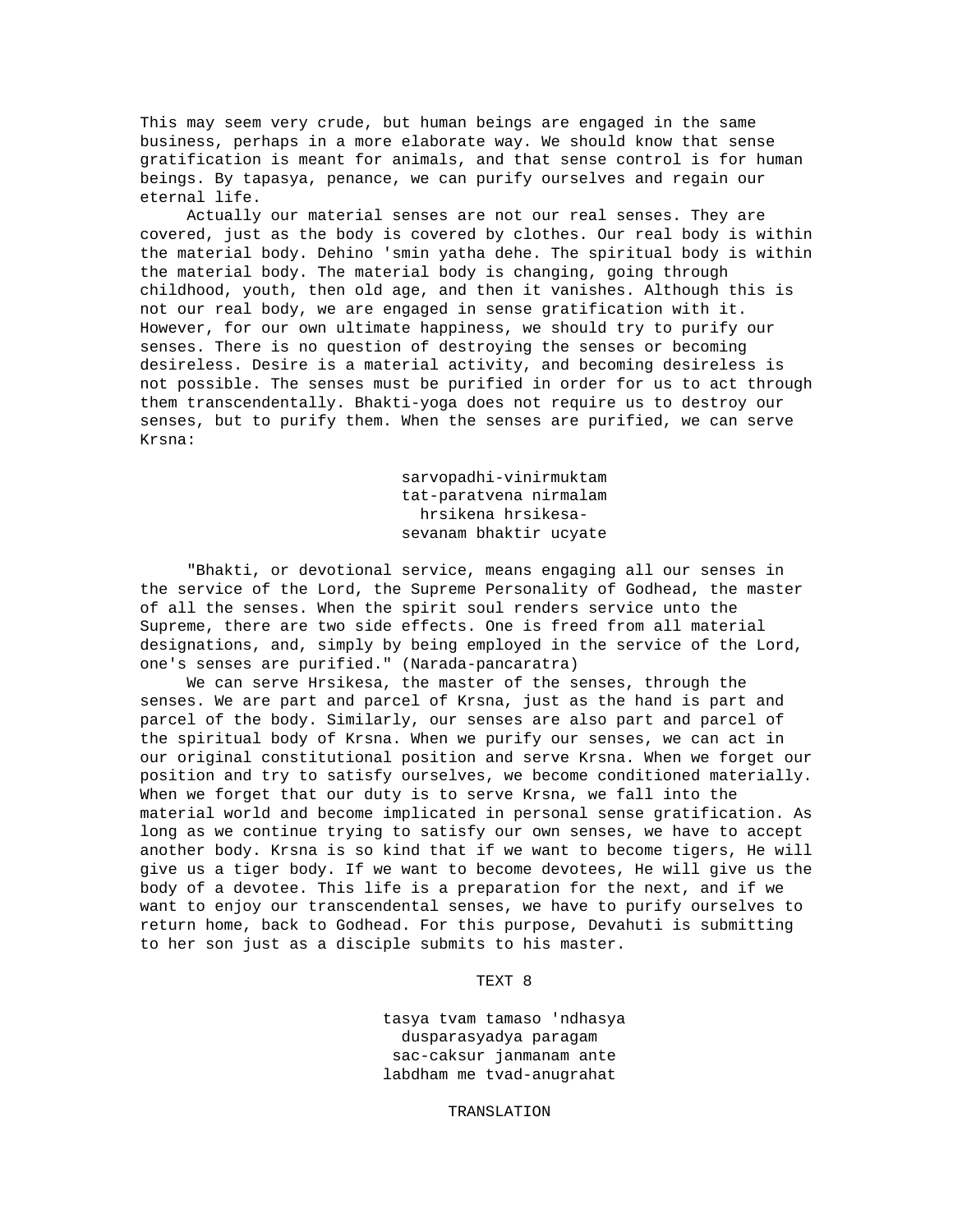Your Lordship is my only means of getting out of this darkest region of ignorance because You are my transcendental eye, which, by Your mercy only, I have attained after many, many births.

## PURPORT

 This verse is very instructive, since it indicates the relationship between the spiritual master and the disciple. The disciple or conditioned soul is put into this darkest region of ignorance and therefore is entangled in the material existence of sense gratification. It is very difficult to get out of this entanglement and attain freedom, but if one is fortunate enough to get the association of a spiritual master like Kapila Muni or His representative, then by his grace one can be delivered from the mire of ignorance. The spiritual master is therefore worshiped as one who delivers the disciple from the mire of ignorance with the light of the torch of knowledge. The word paragam is very significant. paragam refers to one who can take the disciple to the other side. This side is conditioned life; the other side is the life of freedom. The spiritual master takes the disciple to the other side by opening his eyes with knowledge. We are suffering simply because of ignorance. By the instruction of the spiritual master, the darkness of ignorance is removed, and thus the disciple is enabled to go to the side of freedom. It is stated in Bhagavad-gita that after many, many births one surrenders to the Supreme Personality of Godhead. Similarly, if, after many, many births, one is able to find a bona fide spiritual master and surrender to such a bona fide representative of Krsna, he can be taken to the side of light.

 The bona fide spiritual master is a true Vedantist, for he actually knows Vedanta and the Vedas and understands the Supreme Personality of Godhead, Krsna. The word veda means "knowledge," and anta means "last phase." There are different types of knowledge. We are interested in ordinary knowledge for economic benefit, but that is not actual knowledge. That is the art of livelihood. One may study to be an electrician and earn his livelihood by repairing electric lines. This kind of knowledge is called silpa jnana. Real knowledge, however, is Vedic knowledge, knowing oneself, what one is and what God is and understanding one's relationship with God, and one's duty.

 One who is searching after knowledge is called jnanavan. Knowledge begins with the inquiry athato brahma jijnasa: "what is Brahman?" Knowledge also begins by understanding the threefold miseries of the material world--adhyatmika, adhibhautika and adhidaivika. We are suffering from miseries caused by other living entities and acts of nature as well as from miseries arising from the body and mind themselves. The soul is aloof from the body and mind, but he suffers due to material contamination. We have no control over these threefold miseries. They are controlled by Krsna's maidservant, goddess Durga, who is material nature. She is not independent of Krsna. However, she is so powerful that she can create and maintain. prakrti, nature, can be very unkind. Mother Durga is often portrayed as chastising demons by piercing them with a trident.

 Those who are learned and intelligent look to the mercy of the Supreme Personality of Godhead for relief from the threefold miseries of material existence. Although this material world is nothing but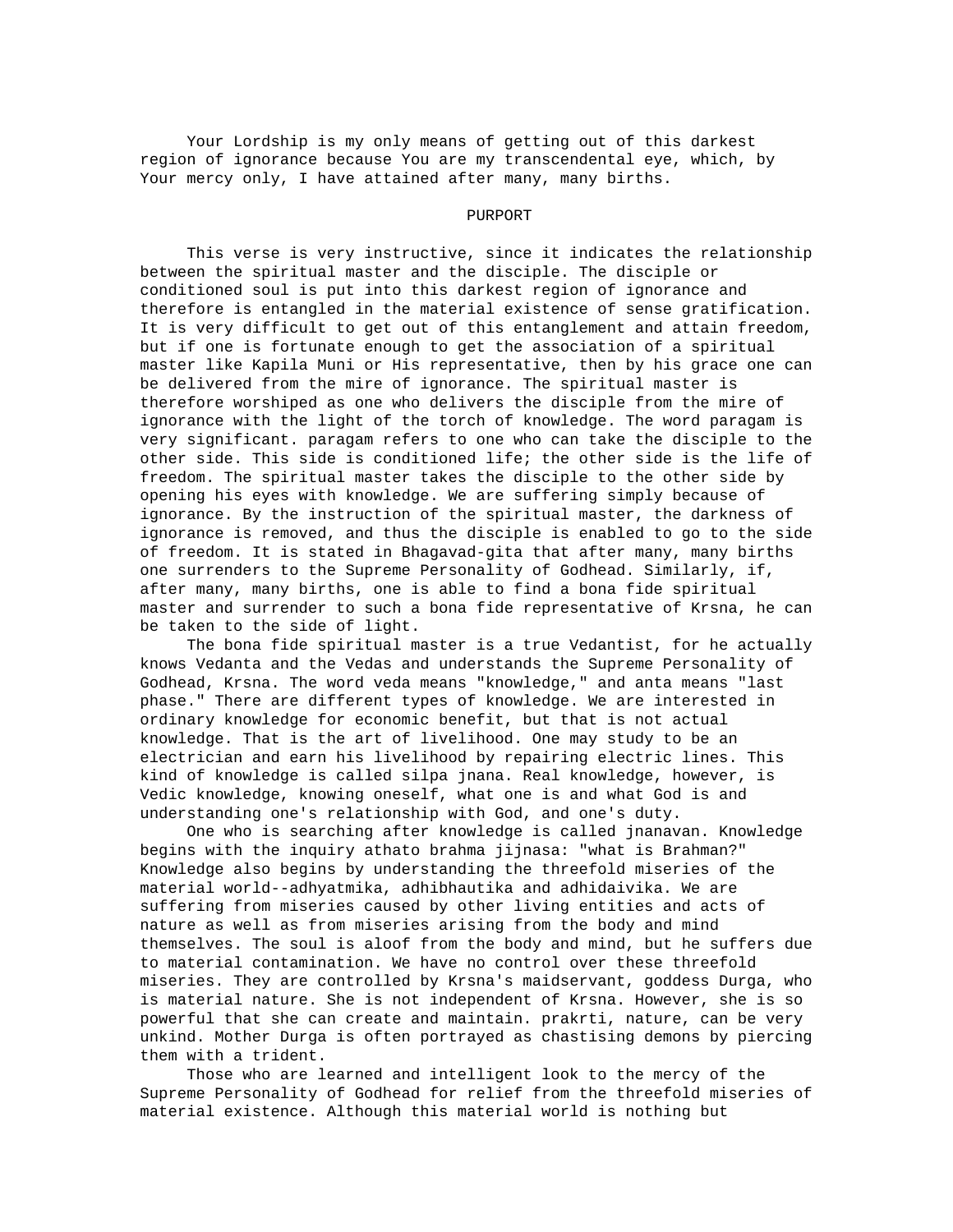darkness, people are very proud of their eyes. They are always saying, "Can you show me God?" The answer to that is: "Have you the eyes to see God?" Why is the emphasis placed on seeing? Certainly, God can be seen, as stated in Brahma-samhita (5.38), premanjana-cchurita-bhaktivilocanena: "Govinda [Krsna] is always seen by the devotee whose eyes are anointed by the pulp of love."

 If we are devotees, lovers of God, the ointment of love will clear our eyes. In order to see God, we have to cleanse our eyes by wiping away the cataracts of material contamination. Although we may be eager to see God, we cannot see Him with these material eyes. Not only can we not see Him, but we cannot understand Him, although His name is there. Understanding God means first of all understanding His name. Therefore from the beginning we should chant the Hare Krsna maha-mantra. God is not different from His name. Krsna's name and Krsna's person are the same. "Absolute" means that Krsna's name, form, place, dress, pastimes and everything are nondifferent from Him. Krsna is present in His name, but because we have no love for Him, we cannot see Him.

 Sanatana Gosvami was a great learned scholar, and he was called a pandita, which indicates that he was a learned brahmana. When Sanatana Gosvami approached Sri Caitanya Mahaprabhu, he said, "The people in my neighborhood are calling me a pandita, and I am very unhappy because of this." Caitanya Mahaprabhu asked, "Why are you dissatisfied?" Sanatana Gosvami replied, "I am such a poor pandita that I do not even know the goal of life. I do not even know what is beneficial for me. I am simply being carried away by sense gratification." In this way, Sanatana Gosvami approached Sri Caitanya Mahaprabhu. He did not approach Him to get some gold or some medicine. He went to find out his real selfinterest. This is the real purpose for approaching a guru.

 Devahuti approached Lord Kapiladeva in the same way. She said, "My dear Kapila, You have come as my son, but You are my guru because You can inform me how I can cross the ocean of nescience, which is the material world." Thus one who feels the need to cross the dark ocean of nescience, which is material existence, requires a guru. It is not the guru's task to supply gold and medicine. Now it has become a fashion to keep a guru as if he were a dog or a cat. This is of no use. We must inquire about that portion of God's creation which is beyond this darkness. The Upanisads and Bhagavad-gita describe another world, beyond this material nature. According to Krsna in Bhagavad-gita (15.6):

> na tad bhasayate suryo na sasanko na pavakah yad gatva na nivartante tad dhama paramam mama

 "That abode of Mine is not illumined by the sun or moon, nor by electricity. One who reaches it never returns to this material world."

 It is not possible for us to go to that paravyoma by material means. It is impossible to penetrate the material universe unless one understands Krsna. One can be enlightened by the mercy of God because Krsna Himself comes to give us information. If He does not come personally, He sends His devotee, or He leaves behind Him Bhagavad-gita. However, we are so foolish that we do not take advantage of them. We do not take advantage of His devotee, who hankers to give this knowledge, sacrificing everything. Therefore Sri Caitanya Mahaprabhu said: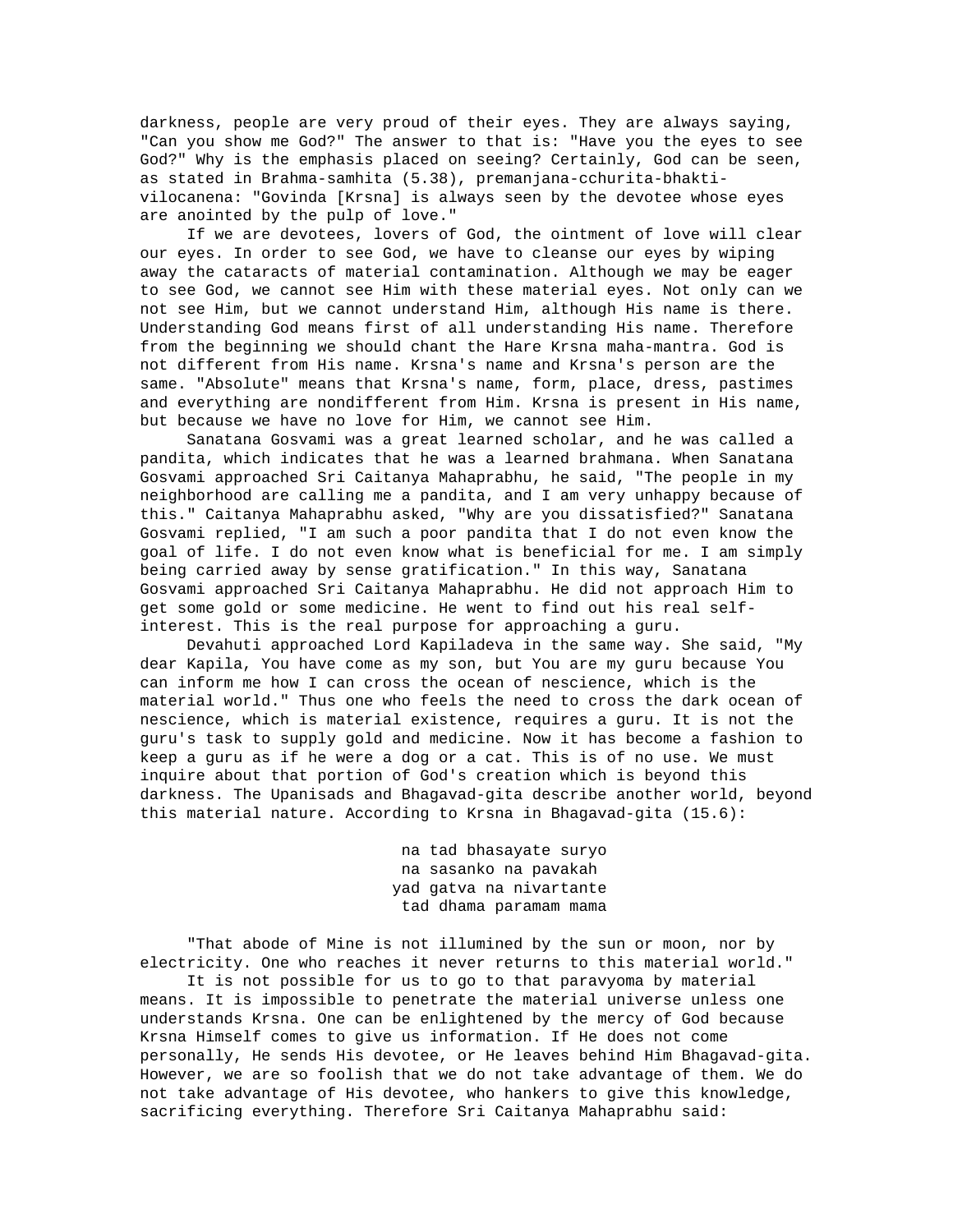brahmanda bhramite kona bhagyavan jiva guru-krsna-prasade paya bhakti-lata-bija

 "The fallen, conditioned living entity, trapped by the external energy, loiters in the material world, but if by good fortune he meets a bona fide representative of the Lord, and if he takes advantage of such a guru, he receives the seed of devotional service." (Cc. Madhya 19.151)

 The seed of devotional service is received by a most fortunate person. Those who are cultivating bhakti in the International Society for Krishna Consciousness are the most fortunate people in the world. By Krsna's mercy one can receive the bhakti-lata-bija, the seed of devotional service. Unless one is free from the reactions of sin, one cannot understand bhakti or Bhagavan. Therefore we must act piously by giving up illicit sex, intoxication, meat-eating and gambling. If we lead a pious life, we can understand God. This Krsna consciousness movement is engaged in training people to this end so that their lives will be successful.

TEXT 9

 ya adyo bhagavan pumsam isvaro vai bhavan kila lokasya tamasandhasya caksuh surya ivoditah

TRANSLATION

 You are the Supreme Personality of Godhead, the origin and Supreme Lord of all living entities. You have arisen to disseminate the rays of the sun in order to dissipate the darkness of the ignorance of the universe.

#### PURPORT

 Kapila Muni is accepted as an incarnation of the Supreme Personality of Godhead, Krsna. Here the word adya means "the origin of all living entities," and pumsam isvarah means "the Lord (isvara) of the living entities" (isvarah paramah krsnah). Kapila Muni is the direct expansion of Krsna, who is the sun of spiritual knowledge. The sun dissipates the darkness of the universe, and when the light of the Supreme Personality of Godhead comes down, it at once similarly dissipates the darkness of maya. We have our eyes, but without the light of the sun, our eyes are of no value. Similarly, without the light of the Supreme Lord, or without the divine grace of the spiritual master, one cannot see things as they are.

 In this verse, Devahuti also addresses her son as Bhagavan. Bhagavan is the Supreme Person. If we could just use a little common sense we could understand that an organization requires a leader. Without a leader, we cannot organize anything. Foolish philosophers say that the universe automatically came into being by nature. They say that in the beginning there was a chunk, and this cosmic manifestation came out of that chunk of matter. But where did this chunk come from? The fact is that there must be a brain, a leader, behind anything organized.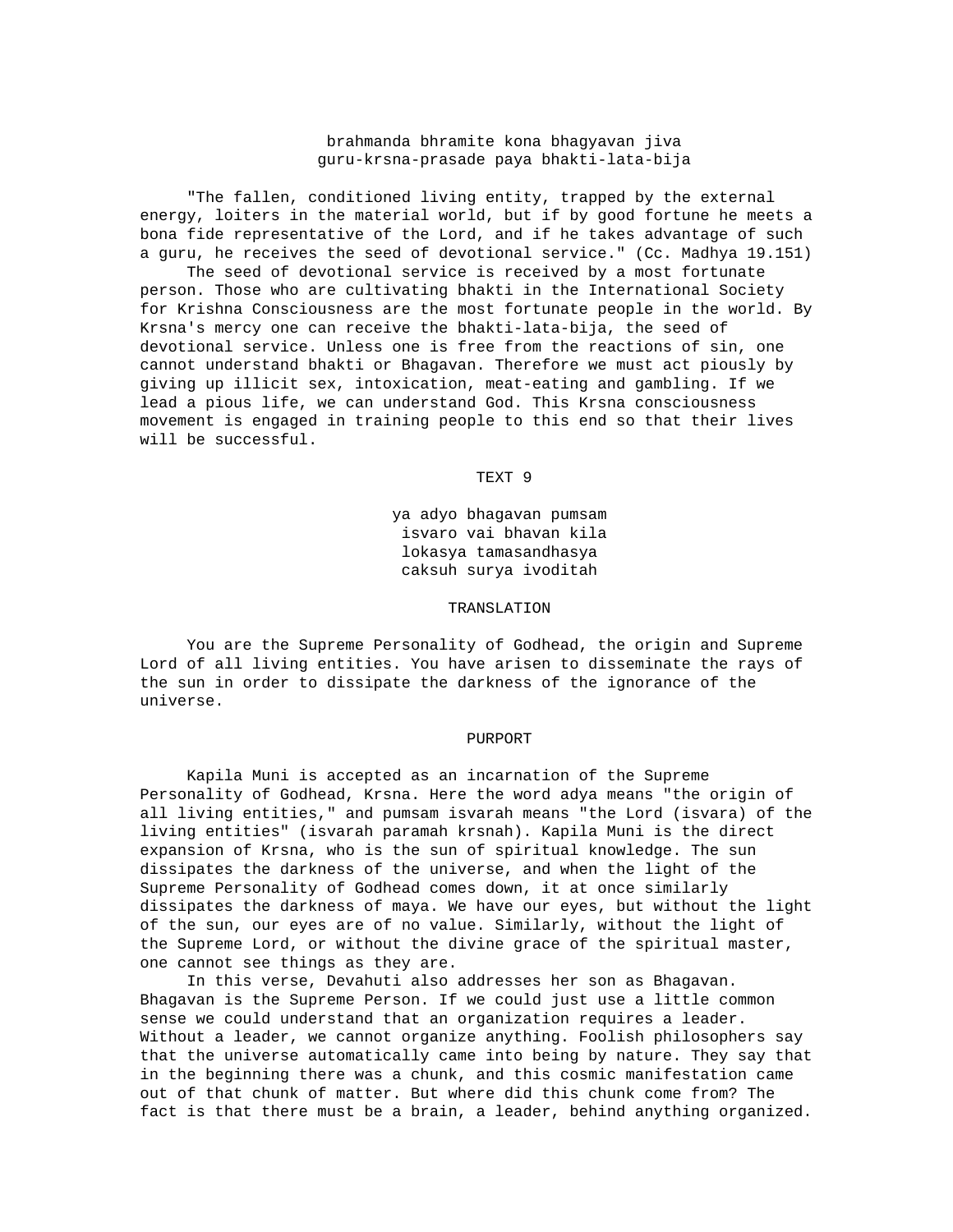We have information of this leader from the Vedas: nityo nityanam cetanas cetananam. The Supreme Lord is eternal, and we are also eternal. But the Supreme Lord is one, and we are many. The Supreme Lord is very great, and we are very small. He is all-pervading and infinite, and we are finite and infinitesimal. Even if we analyze the creation, we will find that not everyone is on the same level. One person is more intelligent or opulent than another. If we analyze things in this way, we will come to the demigods, and among them we will find that the most important demigod is Lord Brahma. He is the original creature within this universe, yet he is not the most intelligent being. It is said that in the beginning, Brahma received knowledge from the Supreme Personality of Godhead.

 Recently newspapers are reporting that faith in a personal God is diminishing. This means that people are becoming more and more foolish. This is natural in Kali-yuga, for as the age of Kali progresses, bodily strength, memory and mercy diminish. We actually see that the present generation is not as strong as the previous. People also have short memories. We also understand that sometimes people are killed while other people pass by, not caring. Thus mercy is also diminishing. Because everything is diminishing, God consciousness is diminishing also; therefore it is natural to receive news that faith in a personal God is diminishing. In Bhagavad-gita (7.15), one who does not accept a personal God is described as a mudha, a fool.

> na mam duskrtino mudhah prapadyante naradhamah mayayapahrta jnana asuram bhavam asritah

 "Those miscreants who are grossly foolish, lowest among mankind, whose knowledge is stolen by illusion, and who partake of the atheistic nature of demons, do not surrender unto Me."

 Actually, people today do not even know the meaning of God, so there is no question of surrender. There are also those who are scholarly and well educated, but their knowledge is taken away by maya, illusion. Although they may superficially hold degrees, they have no real knowledge. They are also asuras, demons who simply defy God, saying, "I am God, you are God. Why are you searching for God? There are many Gods loitering in the street. Take care of them." Therefore it is not surprising that newspapers report that faith in a personal God is decreasing. Nonetheless, God is a person. Ya adyo bhagavan. Lord Brahma also worships Krsna by saying, govindam adi-purusam tam aham bhajami. He says, "I worship that original person, Govinda." Adi-purusam, Krsna, has no one preceding Him; therefore He is called original. It is said that Krsna was born of Vasudeva, but this simply means that Krsna accepted Vasudeva as His father. Sri Krsna deals with His devotees in different relationships, or rasas--santa, dasya, sakhya, vatsalya and madhurya.

 We all have some relationship with Krsna, but presently that is covered. Therefore we have to revive it. Simple appreciation of the Supreme is called santa-rasa. When one appreciates the Supreme fully, he wishes to render some service, and that is called dasya. When one becomes more intimate, he becomes a friend of Krsna's, and that is called sakhya. When one is more advanced, he wants to render service to Krsna as a father or a mother, and this is vatsalya. Being a father or a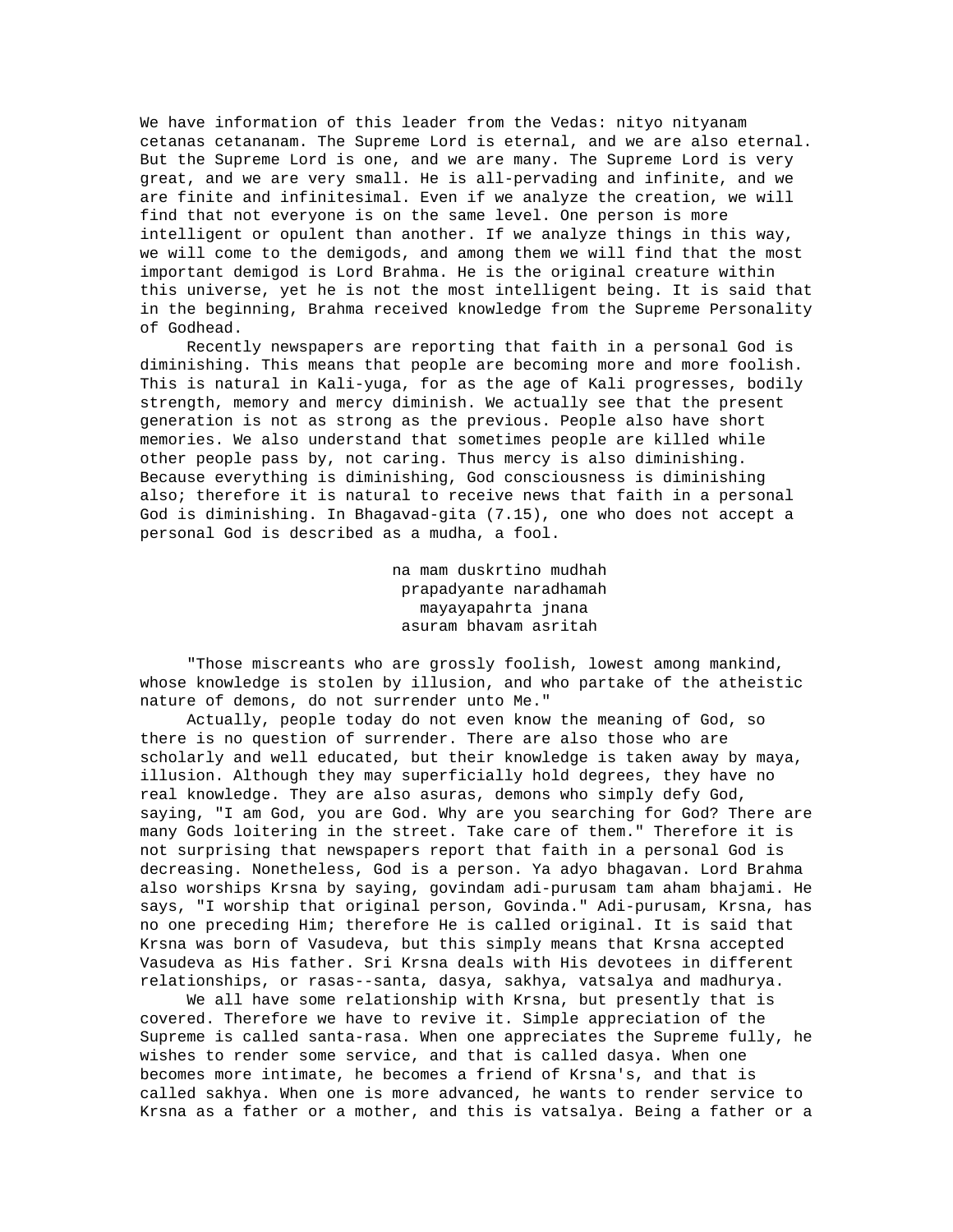mother means serving the son. The Christian conception of God as the Supreme Father is not very perfect because if we conceive of God as a father, our position will be to take things from Him. Everyone wants to take something from the father. One is always saying, "Father, give me this. Father, give me that." However, accepting the Supreme Lord as one's son means rendering service. Yasodamayi got Krsna as her son, and she was always anxious that He not be in danger. Thus she was always protecting Him. Actually Krsna protects the entire universe, but Yasoda was giving protection to Krsna. This is Vaisnava philosophy. Yasoda became mad when she saw Krsna taken away by the Trnavarta demon. However, Krsna became so heavy that the demon could not fly in the sky, and thus the demon fell to the earth and died. Yasoda immediately said, "God has saved my Krsna!" She then began to thank some other God, some devata. She did not know that Krsna is the Supreme Personality of Godhead. If she had thought of Krsna as the Supreme Personality of Godhead, the relationship between mother and son would have been destroyed. Therefore Krsna was playing just like an ordinary child, and mother Yasoda was treating Him as her son. Krsna's friends, the cowherd boys, did not consider Him the Supreme Lord either. The gopis even used to chastise Krsna. If a devotee can have such a relationship with Krsna, why should he want to become one with God? It is better to be God's father, God's controller. This is bhakti-marga, the path of devotional service. A devotee does not want to be equal to God or one with God. He simply wants to render service.

 ln order to understand the Absolute Truth, we have to understand the meaning of Bhagavan. Devahuti was not an ordinary woman. She was the wife of Kardama Muni, a great yogi. She had obviously learned something from her husband, for had she not been very exalted, how could Bhagavan Kapiladeva have become her son? Everyone should know what is Bhagavan and take lessons from Bhagavan. Lord Kapila is Bhagavan, and He personally instructed His mother in Sankhya philosophy. By this knowledge we can develop or awaken our dormant love for God. Then we can see God when our eyes are anointed with love for Him. Indeed, we can see God everywhere and at all times. We will see God and nothing but God. We will see God not only within our hearts. If we go to the ocean, we will see God. If one is a little thoughtful, he will see that the great ocean stays in its place. The ocean has received its orders not to go beyond such and such a limit. Any intelligent man can see God while walking down the beach. However, this requires a little intelligence. People who are asses, mudhas, duskrtis, cannot see God, but those who are intelligent can see God everywhere because God is omnipresent. He is within the universe and within our heart, and He is even within the atom. Why are we saying that we cannot see Him? God says, "Try to see Me in this way, but if you are too dull, then try to see Me another way."

 What is the easy way? Krsna says in Bhagavad-gita, "I am the taste of water." Is there anyone who has not tasted water? He also says, "I am the light of the sun." Is there anyone who has not seen sunshine? Then why are people saying, "I have not seen God"? First of all we have to try to see God. It is as easy as ABCD. When we see God everywhere, we will see the personal God. Then we will understand.

 Bhagavan pumsam isvarah. Bhagavan is isvara, the controller. We are not independent. No one can actually say, "I am independent." We are bound tightly by the modes of material nature, and yet we are thinking that we are independent. This is simply foolishness. Therefore it is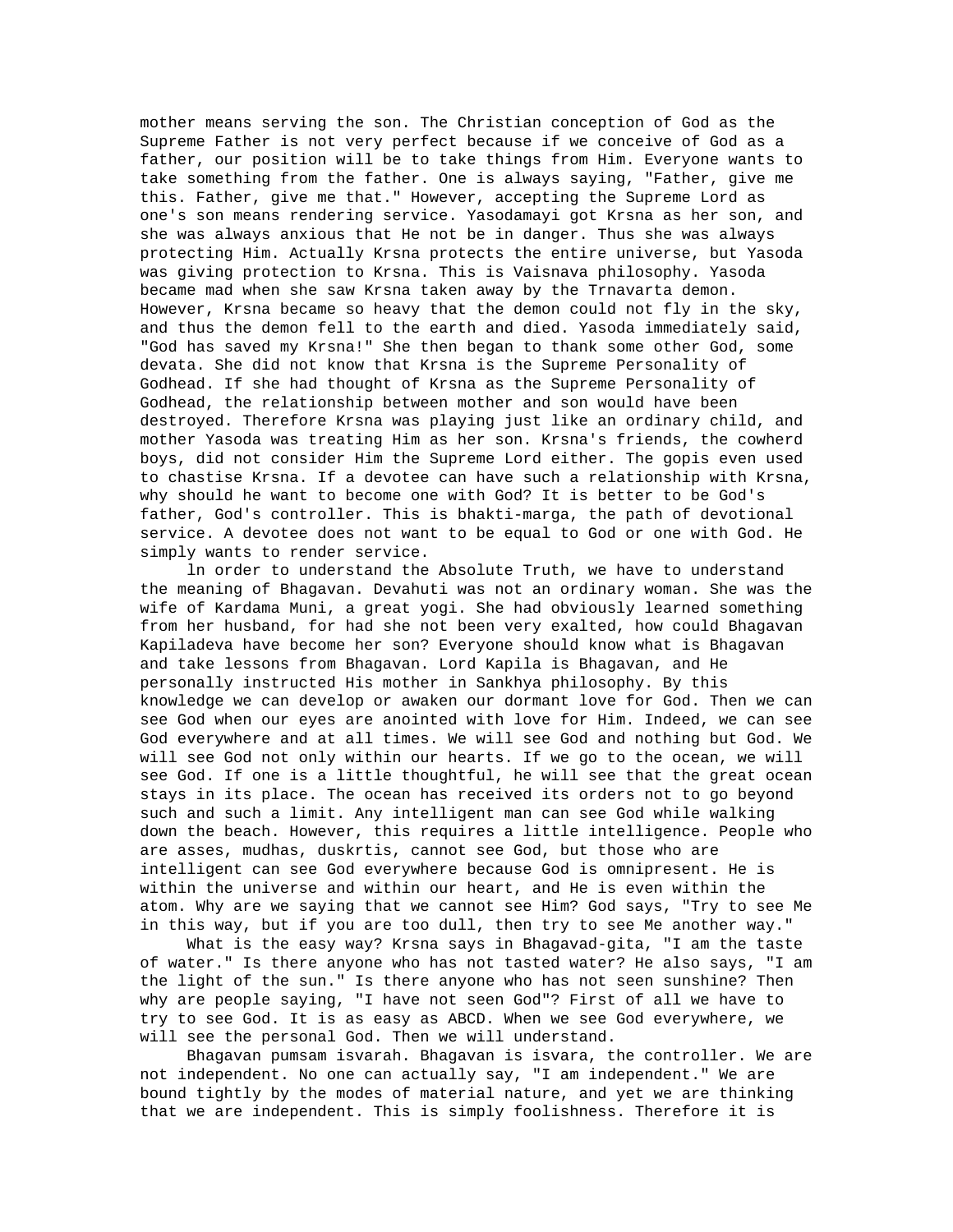said that all the people in the material world are blinded by the darkness of ignorance. When people are blind, out of their ignorance they say, "There is no God. I cannot see God." Then God comes as Krsna or Kapiladeva and says, "Here I am. See My features. I am a person. I play the flute and enjoy Myself in Vrndavana. Why can't you see Me?" Thus God comes, explains Himself and leaves behind His instruction, Bhagavad-gita. Still, people are so foolish that they claim not to understand God. If we try to see God through the instructions given to Devahuti by Lord Kapila, our lives will be successful.

TEXT 10

 atha me deva sammoham apakrastum tvam arhasi yo 'vagraho 'ham mametity etasmin yojitas tvaya

TRANSLATION

 Now be pleased, my Lord, to dispel my great delusion. Due to my feeling of false ego, I have been engaged by Your maya and have identified myself with the body and consequent bodily relations.

## PURPORT

 Maya is the false ego of identifying one's body with one's self and of claiming things possessed in relationship with the body. In Bhagavadgita, Fifteenth Chapter, the Lord says, "I am sitting in everyone's heart, and from Me comes everyone's remembrance and forgetfulness." Devahuti has stated that false identification of the body with the self and attachment for bodily possessions are also under the direction of the Lord. Does this mean that the Lord discriminates by engaging one in His devotional service and another in sense gratification? If that were true, it would be an incongruity on the part of the Supreme Lord, but that is not the actual fact. As soon as the living entity forgets his real constitutional position of eternal servitorship to the Lord and wants instead to enjoy himself by sense gratification, he is captured by maya. This capture leads to the consciousness of false identification with the body and attachment for the possessions of the body. These are the activities of maya, and since maya is also an agent of the Lord, it is indirectly the action of the Lord. The Lord is merciful; if anyone wants to forget Him and enjoy this material world, He gives him full facility, not directly but through the agency of His material potency. Therefore, since the material potency is the Lord's energy, indirectly it is the Lord who gives the facility to forget Him. Devahuti therefore said, "My engagement in sense gratification was also due to You. Now kindly get me free from this entanglement."

 By the grace of the Lord one is allowed to enjoy this material world, but when one is disgusted with material enjoyment and is frustrated, and when one sincerely surrenders unto the lotus feet of the Lord, then the Lord is so kind that He frees one from entanglement. Krsna says, therefore, in Bhagavad-gita, "First of all surrender, and then I will take charge of you and free you from all reactions of sinful activities." Sinful activities are those activities performed in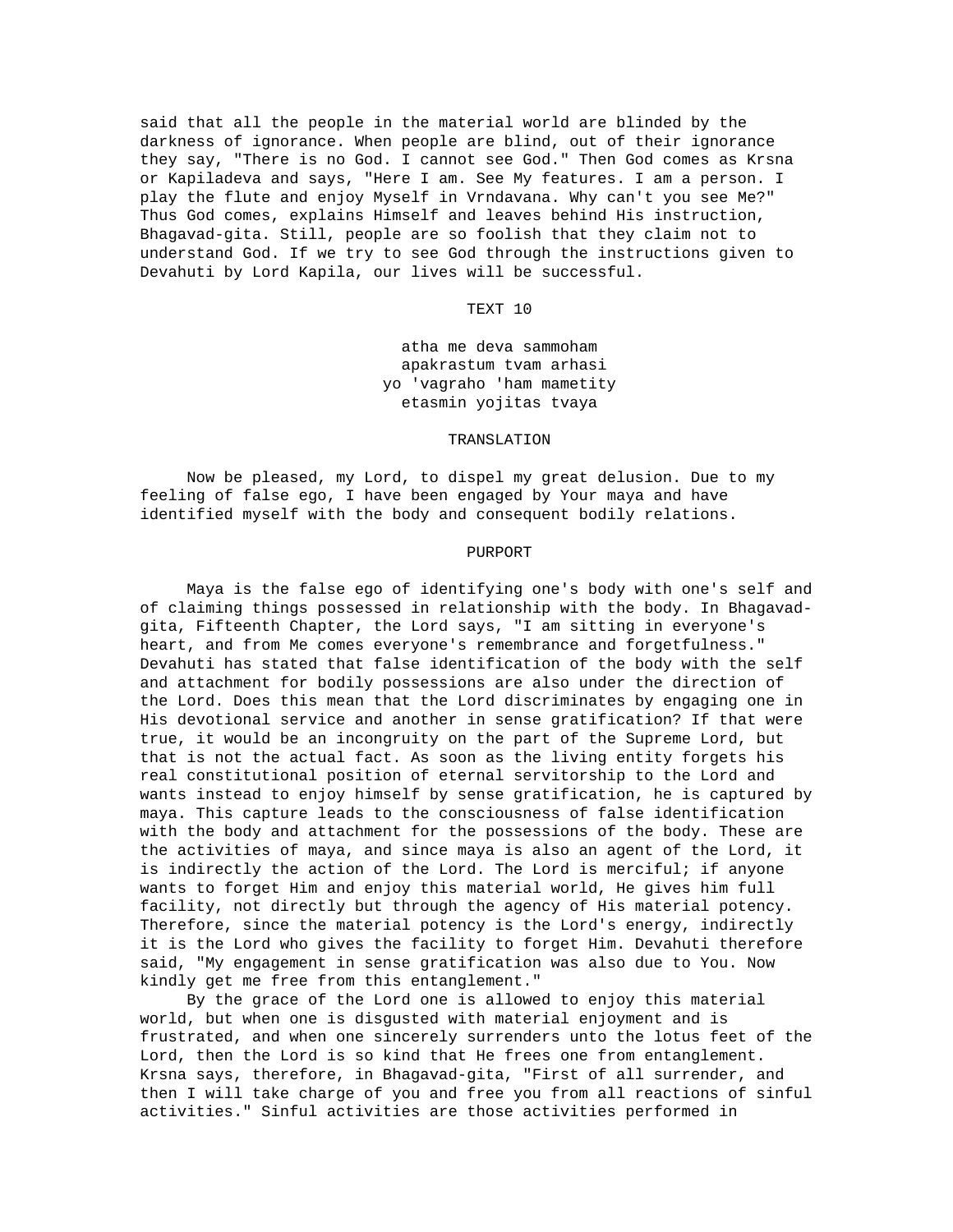forgetfulness of our relationship with the Lord. In this material world, activities for material enjoyment that are considered pious are also sinful. For example, one sometimes gives money in charity to a needy person with a view to get back the money four times increased. Giving with the purpose of gaining something is called charity in the mode of passion. Everything done here is done in the modes of material nature, and therefore all activities but service to the Lord are sinful. Because of sinful activities we become attracted by the illusion of material attachment, and we think, "I am this body." I think of the body as myself and of bodily possessions as "mine." Devahuti requested Lord Kapila to free her from that entanglement of false identification and false possession.

 In asking this, Devahuti is accepting her son, Kapila, as her guru. He consequently tells her how to solve all material problems. Material life is nothing but sex attraction. pumsah striya mithuni-bhavam etam (SB. 5.5.8). Material life means that men are after women and women are after men. We find this not only in human society but in bird, dog, cat and demigod society. As soon as people join to satisfy their sex desire, the attraction becomes greater and greater. An apartment is needed for privacy, and then one has to earn a livelihood and acquire some land. Without children, married life is frustrated, and of course the children have to be educated. Thus one becomes entangled in material life by creating so many situations, but at the time of death Krsna comes and takes away everything--house, land, wife, children, friends, reputation and whatever. Then we have to begin another life. It is not that we simply die and finish everything. We are living eternally; the body is finished, but we have to accept another body out of the 8,400,000 forms. In this way, our life is going on, but we are thinking in terms of wife, children, and so forth. This is all illusion.

 In any case, we will not be allowed to stay here, and although we are attached to all this, everything will be taken away at death. Whatever post we are occupying--be it president or Lord Brahma--we are occupying temporarily. We may be here five years, ten years, one hundred years or five million years. Whatever, our position is limited. Our position in the material world is not eternal, but we are eternal. Why, then, should we be illusioned by the noneternal? By nature we are part and parcel of Krsna, and Krsna is sac-cid-ananda-vigraha. In order to transcend the darkness of material life and go to the world of light, we need to approach a guru. It is for this reason that Devahuti is approaching Lord Kapiladeva.

 In the morning, when the sun arises, the darkness of night immediately goes away. Similarly, when God or His incarnation comes, the darkness of material life is dissipated. When Krsna, the Supreme Personality of Godhead, came, Arjuna's illusion was dispelled. He was thinking, "Why should I fight with my relatives?" Actually the whole world is going on under this conception of "my" and "mine." There are fights between nations, societies, communities and families. People are thinking, "Why are you interfering with my business?" Then there is a fight. Because of illusion, we do not consider these situations temporary. On a train, people may argue and fight over a seat, but one who knows that he will only be on the train for two or three hours thinks, "Why should I fight? I shall only be here for a short while." One person thinks in this way, and the other person is ready to fight, thinking that his seat is permanent. No one will be allowed to stay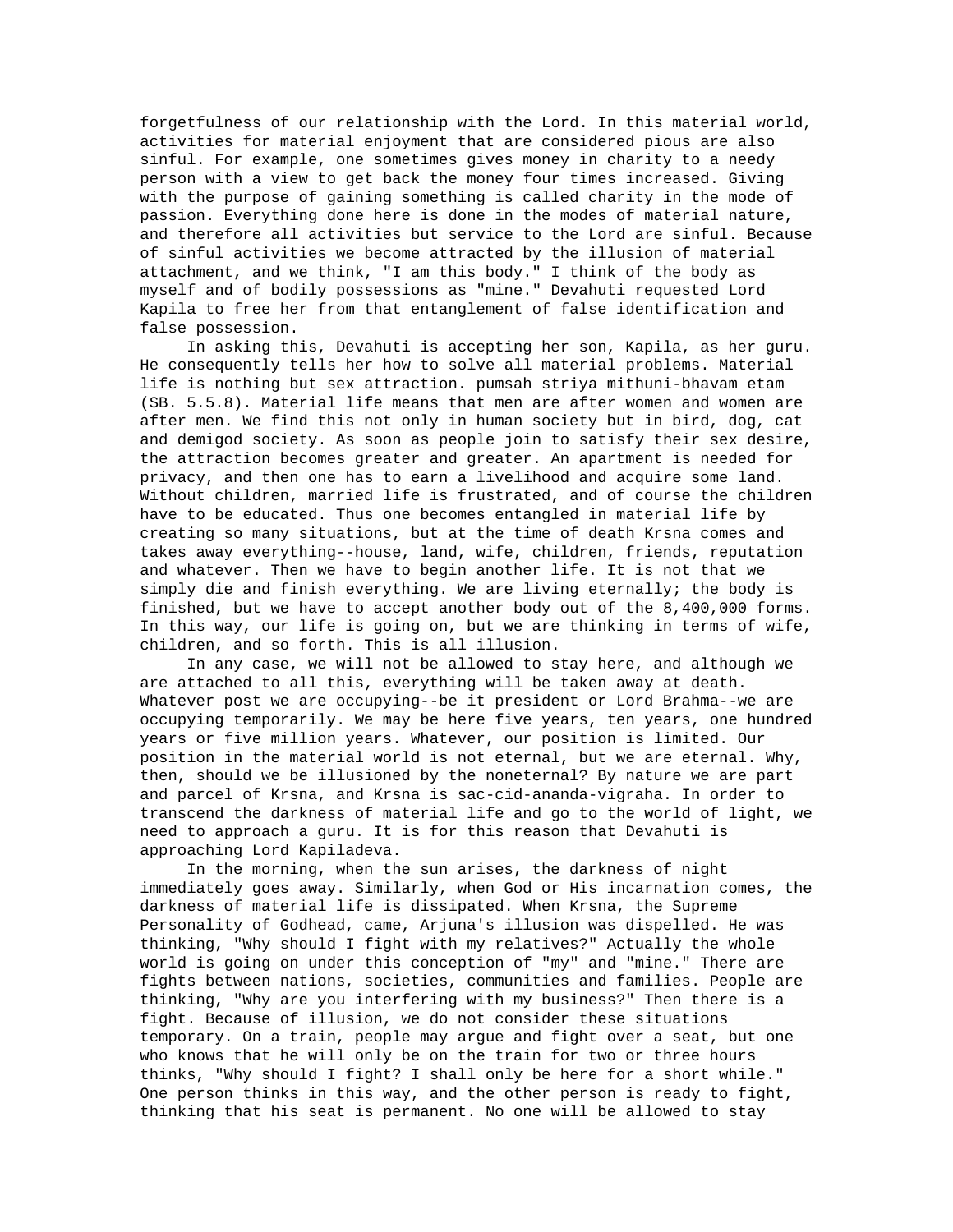within this material world; everyone will have to change his body and position, and as long as one remains here, he will have to fight and struggle for existence. This is the way of material life. We may temporarily make some compromises, but ultimately the material world is full of misery.

 We are very much attached to this material world, but according to the Vedic system, renunciation is compulsory, for when one reaches the age of fifty, he renounces his family life. Nature gives warning, "You are now past fifty. That's all right. You have fought in this material world. Now stop this business." Children play on the beach and make houses out of sand, but after a while the father comes and says, "Now, my dear children, time is up. Stop this business and come home." This is the business of the guru--to teach his disciples detachment. The world is not our place; our place is Vaikunthaloka. Krsna also comes to remind us of this. The dharma, or order, of the Supreme Person is to become His devotee and always think of Him. Krsna says:

> man-mana bhava mad-bhakto mad-yaji mam namaskuru

 "Engage your mind always in thinking of Me, offer obeisances and worship Me." (Bg. 9.34)

 In this way, Krsna opens the door, but we unfortunately do not accept Him. Krsna tells Arjuna, "Because you are My friend, I am revealing to you the most confidential dharma." What is that? "Simply surrender unto Me." This is the dharma taught by the Supreme Personality of Godhead, and Krsna's incarnation and His devotee will teach the same dharma.

 We are all after happiness, but we do not know how to enjoy happiness. We want to enjoy our senses, but it is not possible with these covered false senses. The senses must be opened, and that is the process of purification. We are thinking of ourselves according to so many false material identifications, but we should take Sri Caitanya Mahaprabhu's advice: jivera `svarupa' haya--krsnera `nitya-dasa.' We must come to understand, "I am the eternal servant of Krsna." After all, our senses are employed for the satisfaction of somebody--either for ourselves or for someone else. That is kama, krodha, lobha and matsara- illusion. If we are not serving our own lusty desires (kama), we are serving anger (krodha). If I am the master of anger, I can control my anger, and if I am the master of my desires, I can control my desires. In any case, I am a servant, and my service should be transferred to Krsna. That is the perfection of life.

 If we are situated in the transcendental position (bhakti), we can understand Krsna, Krsna cannot be understood by mental speculation; otherwise He would have said that He could be understood by jnana, karma or yoga. However, He clearly says, bhaktya mam abhijanati: "Only by devotional service can I be understood." If we want to know Krsna as He is, we have to accept the process of bhakti. It is this bhakti process that Kapiladeva will reveal to Devahuti.

TEXT 11

 tam tva gataham saranam saranyam sva-bhrtya-samsara-taroh kutharam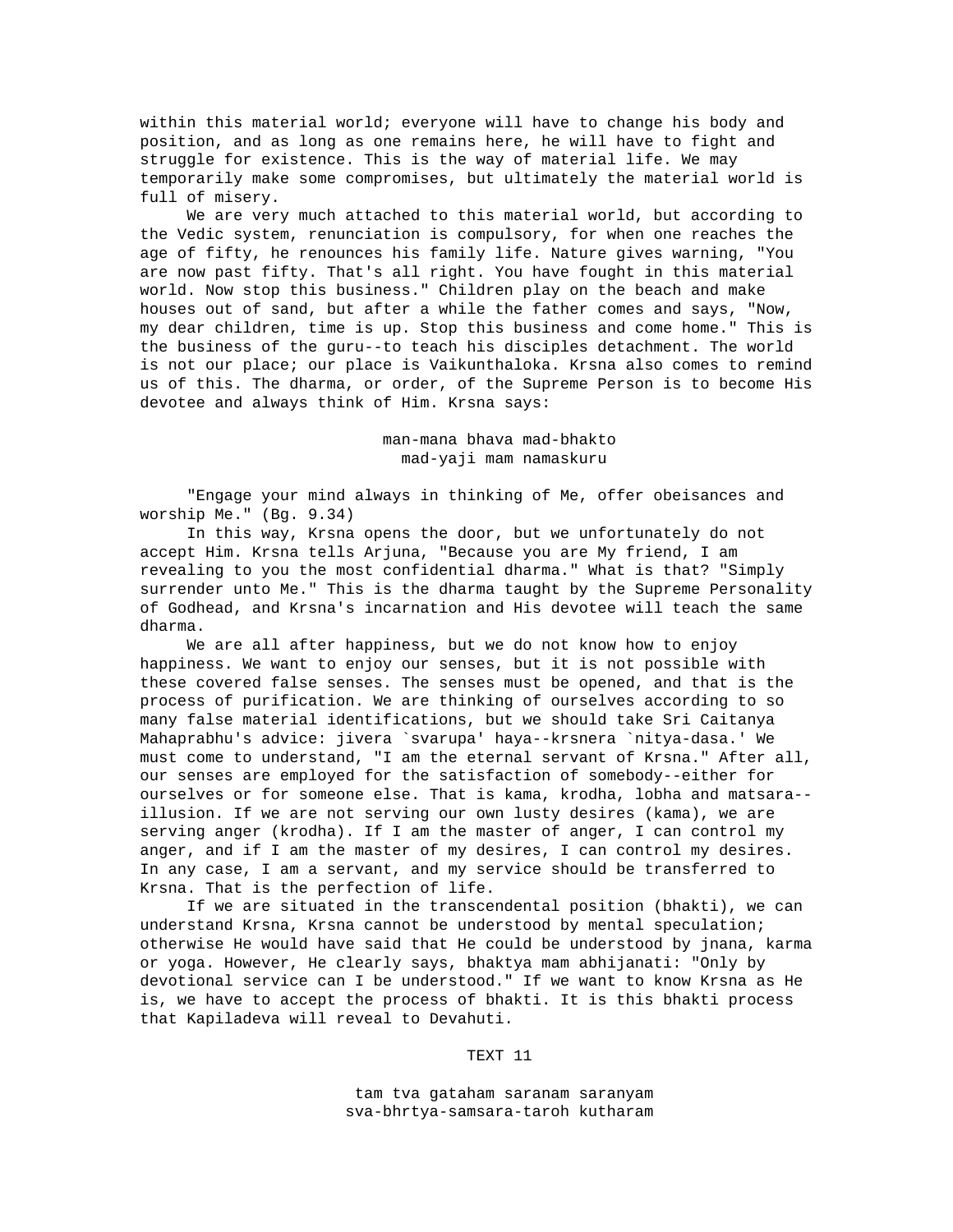# jijna-sayaham prakrteh purusasya namami sad-dharma-vidam varistham

## TRANSLATION

 Devahuti continued: I have taken shelter of Your lotus feet because You are the only person of whom to take shelter. You are the ax which can cut the tree of material existence. I therefore offer my obeisances unto You, who are the greatest of all transcendentalists, and I inquire from You as to the relationship between man and woman and between spirit and matter.

## PURPORT

 Sankhya philosophy, as is well known, deals with prakrti and purusa. Purusa is the Supreme Personality of Godhead or anyone who imitates the Supreme Personality of Godhead as an enjoyer, and prakrti is nature. In this material world, material nature is being exploited by the purusas, or the living entities. The intricacies in the material world of the relationship of the prakrti and purusa, or the enjoyed and the enjoyer, give rise to samsara, or material entanglement. Devahuti wanted to cut the tree of material entanglement, and she found the suitable weapon in Kapila Muni. The tree of material existence is explained in the Fifteenth Chapter of Bhagavad-gita as an asvattha tree whose root is upward and whose branches are downward. It is recommended there that one has to cut the root of this material existential tree with the ax of detachment. What is the attachment? The attachment involves prakrti and purusa. The living entities are trying to lord it over material nature. Since the conditioned soul takes material nature to be the object of his enjoyment, and he takes the position of the enjoyer, he is therefore called purusa.

 Devahuti questioned Kapila Muni, for she knew that only He could cut her attachment to this material world. The living entities, in the guises of men and women, are trying to enjoy the material energy; therefore in one sense everyone is purusa because purusa means "enjoyer," and prakrti means "enjoyed." In this material world both socalled men and women are imitating the real purusa; the Supreme Personality of Godhead is actually the enjoyer in the transcendental sense, whereas all others are prakrti.

 In Bhagavad-gita, matter is analyzed as apara, or inferior nature, whereas beyond this inferior nature there is another, superior nature- the living entities. Living entities are also prakrti, or enjoyed, but under the spell of maya, the living entities are falsely trying to take the position of enjoyers. That is the cause of samsara-bandha, or conditional life. Devahuti wanted to get out of conditional life and place herself in full surrender. The Lord is saranya, which means "the only worthy personality to whom one can fully surrender," because He is full of all opulences. If anyone actually wants relief, the best course is to surrender unto the Supreme Personality of Godhead. The Lord is also described here as sad-dharma-vidam varistham. This indicates that of all transcendental occupations, the best is eternal loving service unto the Supreme Personality of Godhead. Dharma is sometimes translated as "religion," but that is not exactly the meaning. Dharma actually means "that which one cannot give up," "that which is inseparable from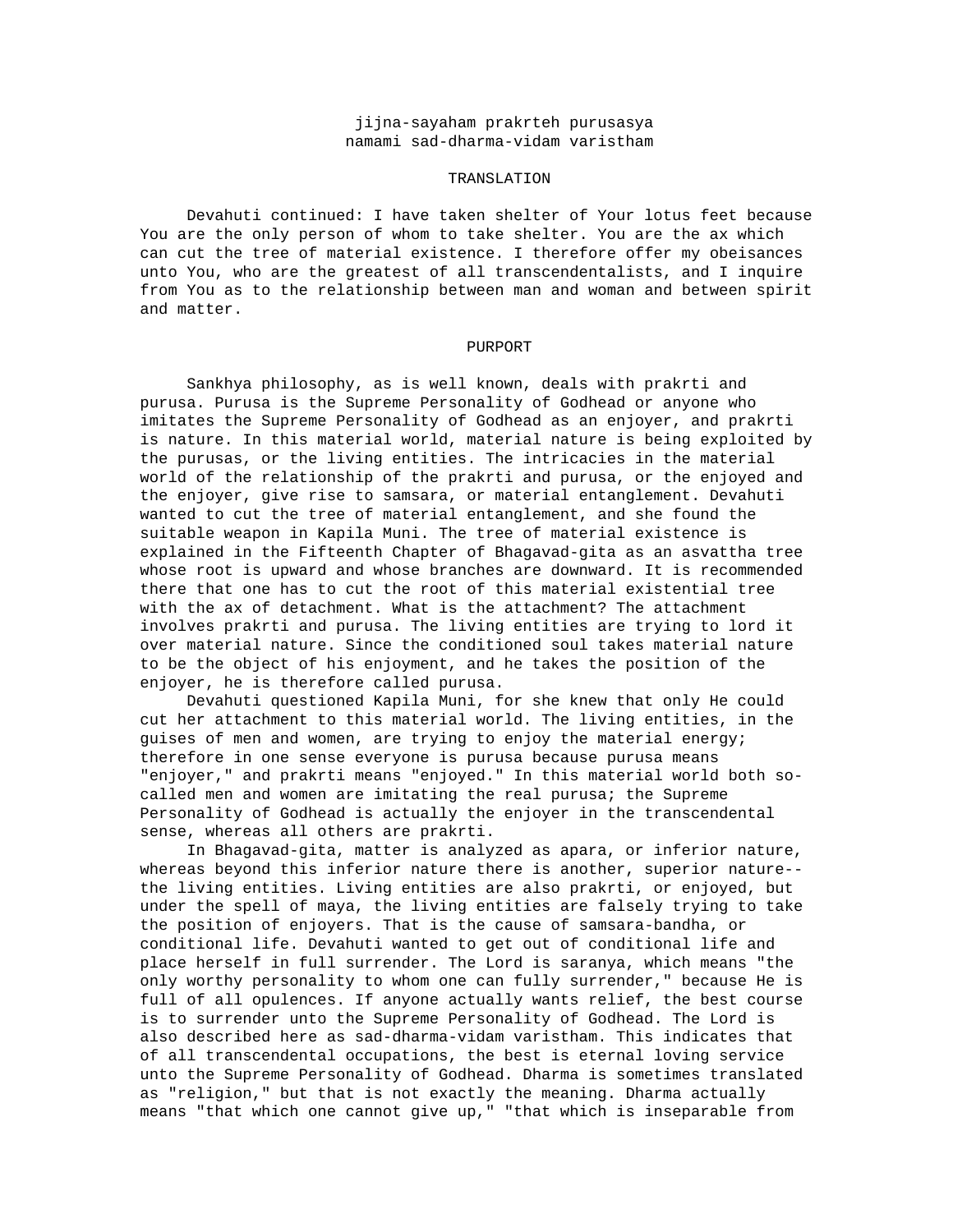oneself." The warmth of fire is inseparable from fire; therefore warmth is called the dharma, or nature, of fire. Similarly, sad-dharma means "eternal occupation." That eternal occupation is engagement in the transcendental loving service of the Lord. The purpose of Kapiladeva's Sankhya philosophy is to propagate pure, uncontaminated devotional service, and therefore He is addressed here as the most important personality among those who know the transcendental occupation of the living entity.

 As pointed out before, Bhagavan, the Supreme Personality of Godhead, is everyone's real shelter (saranam saranyam). Everyone is seeking shelter because we are all constitutionally servants. Originally we are servants of God; therefore it is our nature to take His shelter. Some seek an occupation or the service of a great man; others seek the service of the government or whatever. In any case, the ultimate shelter is Krsna, the Supreme Personality of Godhead. Being Krsna's incarnation, Kapiladeva is also a shelter. Krsna has unlimited forms and unlimited incarnations. It is said in Srimad-Bhagavatam that His incarnations are expanding continuously, like waves in the ocean. Indeed, we cannot even count them. In Brahma-samhita it is said: Advaitam acyutam anadim ananta-rupam. In India there are many thousands of temples, and within these temples there are arca-vigrahas, Deities. All these Krsnas are nondifferent; they are one. Krsna resides in Vaikuntha and also in the temple. The Krsnas are not different, although they are ananta, unlimited. Krsna is also the witness within everyone's heart, and He is seeing all of our activities. We cannot hide anything from Him, and we receive the results of our karma because the witness is Krsna Himself within the heart. How, then, can we avoid Him? Without Krsna's permission, we cannot do anything. Why does Krsna give us permission to do something wrong? He does so because we persist. Actually He does not tell us to do anything other than surrender unto Him. We want to do something, and Krsna may sanction it, but we go ahead and do it at our own risk. Krsna is not responsible. However, we should know that without the sanction of Krsna, we cannot do anything. That is a fact. Actually we are constitutionally servants of Krsna. Even though we may declare ourselves independent, we are not. Rather, we are servants falsely declaring that we are independent. Self-realization is understanding that we are dependent on the Supreme Personality of Godhead. As Caitanya Mahaprabhu says:

> ayi nanda-tanuja kinkaram patitam mam visame bhavambudhau krpaya tava pada-pankaja sthita-dhuli-sadrsam vicintaya

 "My dear Lord Krsna, son of Maharaja Nanda, I am Your eternal servant, but somehow or other I have fallen into this ocean of nescience. Please pick Me up from this ocean of death and place Me as one of the atoms at Your lotus feet." (Siksastaka 5) Because we are under illusion, Devahuti says: sva-bhrtya-samsara-taroh kutharam. In Bhagavad-gita (15.1-4), material existence is likened unto a banyan tree with its roots upward and its branches below. The roots of this banyan tree are very strong, but they can be cut with an ax (kutharam). By taking shelter of Krsna's lotus feet, we can cut the strong root of material existence. Because we have given up Krsna's service, we have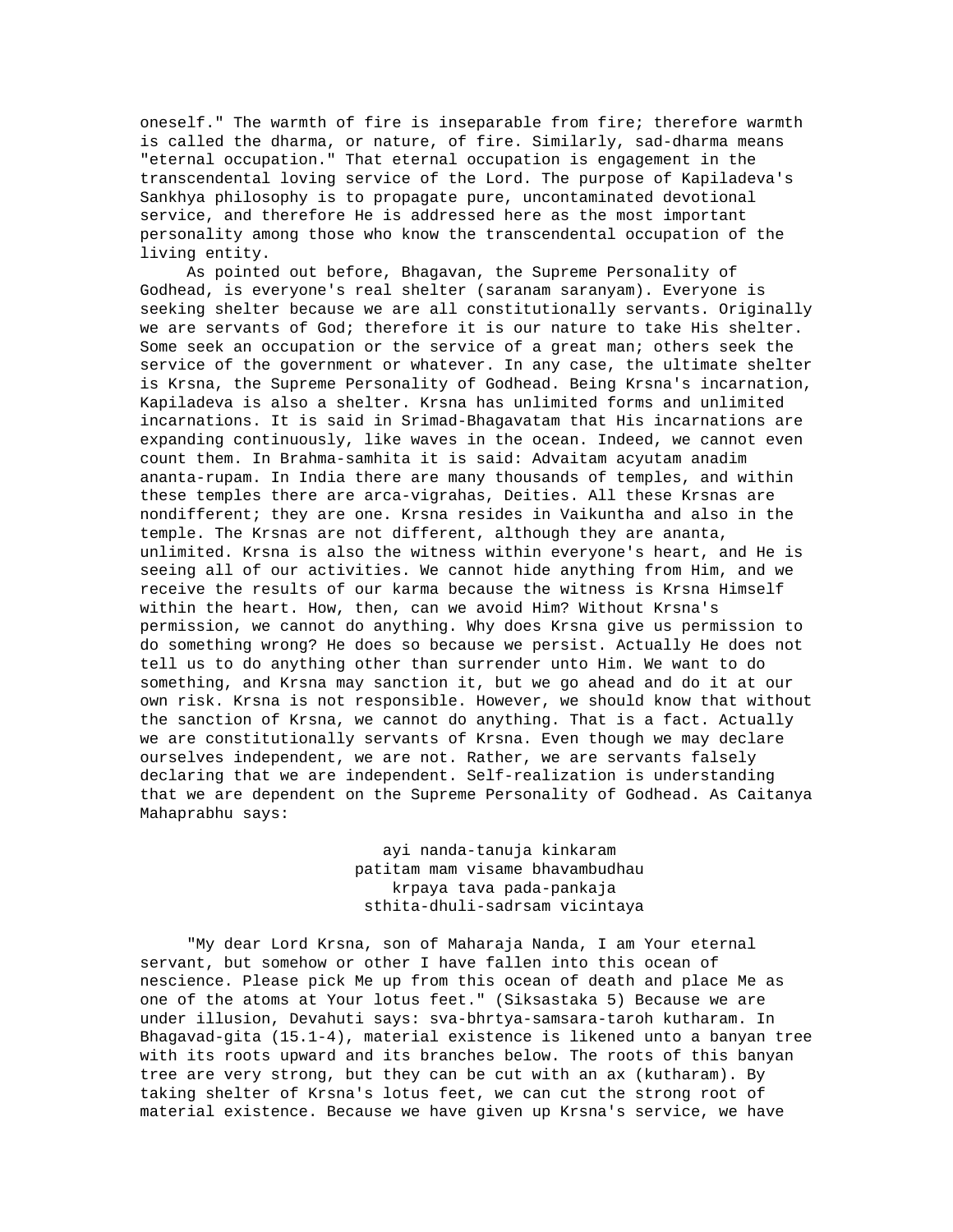become servants of so many things. We are obliged to serve our parents, wife, children, country and so forth. We are indebted to many people and to the demigods who give heat and light. Although we are not paying the bill, we are taking advantage of the sunlight and the sun's heat. If we take advantage of electricity, we have to pay the bill, but we don't pay the sun bill. This means that we are actually indebted to the sun-god, Vivasvan. Similarly, the King of heaven, Indra, is supplying water in the form of rain. Rascals say that all this comes about by nature, but they do not know that nature is controlled. If we don't pay our debts by performing sacrifices, there will certainly be a scarcity. All of these things are coming from the Supreme Father, the Supreme Personality of Godhead, but we are thinking that they are coming from nature, and we are utilizing them without caring whether we pay the bill or not. It is all right to use our father's property, but at the present moment we are not acting as our Father's sons; we are maya's sons. We do not care for our Father; however, nature is nonetheless working under His direction. If we do not care for Him, nature will reduce her supply, for nature will not allow demons to flourish. As stated in Bhagavad-gita (16.19):

> tan aham dvisatah kruran samsaresu naradhaman ksipamy ajasram asubhan asurisv eva yonisu

 "Those who are envious and mischievous, who are the lowest among men, are cast by Me into the ocean of material existence, into various demoniac species of life."

 Demons are always subject to be punished, and great demons like Ravana and Hiranyakasipu are personally punished by the Lord. Otherwise, ordinary demons are punished by the laws of material nature. Krsna does not need to come to punish the petty demons, but when there are great demons like Ravana, Hiranyakasipu and Kamsa, the Lord comes as Lord Ramacandra, Lord Nrsimhadeva or Sri Krsna to punish them. If we do not want to be punished, we have to follow the rules and regulations (saddharma). Dharma means "the laws given by God." Dharmam tu saksad bhagavat-pranitam. The laws are given by Bhagavan and are written in books like Manu-samhita and other Vedic literatures. According to the law, we have to obey the government, and according to dharma, we have to obey Krsna, God. We cannot manufacture our laws at home, and we cannot manufacture dharma. If one tries, he is simply cheating the public. Such false dharmas are kicked out of Srimad-Bhagavatam (1.1.2): dharmah projjhita. The real dharma is set forth by Sri Krsna when He says: sarva-dharman parityajya mam ekam saranam vraja (Bg.18.66). All other dharmas3 are simply forms of cheat- ing. We must accept the principles of Bhagavad-gita, which constitute the ABC'S of dharma. Actually, we only have to accept the principle of surrender unto Krsna, but this acceptance comes after many, many births. It is not very easy, for only after many births of struggle does one come to his real perfection and surrender unto Krsna. At this time he understands perfectly that Vasudeva, Krsna, is everything. This is the greatest lesson of Bhagavadgita, Everything is Krsna's energy, and whatever we see is but an exhibition of two types of energy. Everyone knows that the sun has two types of energy--heat and light. Similarly, Krsna has an external energy and an internal energy, and He also has a marginal energy, which is a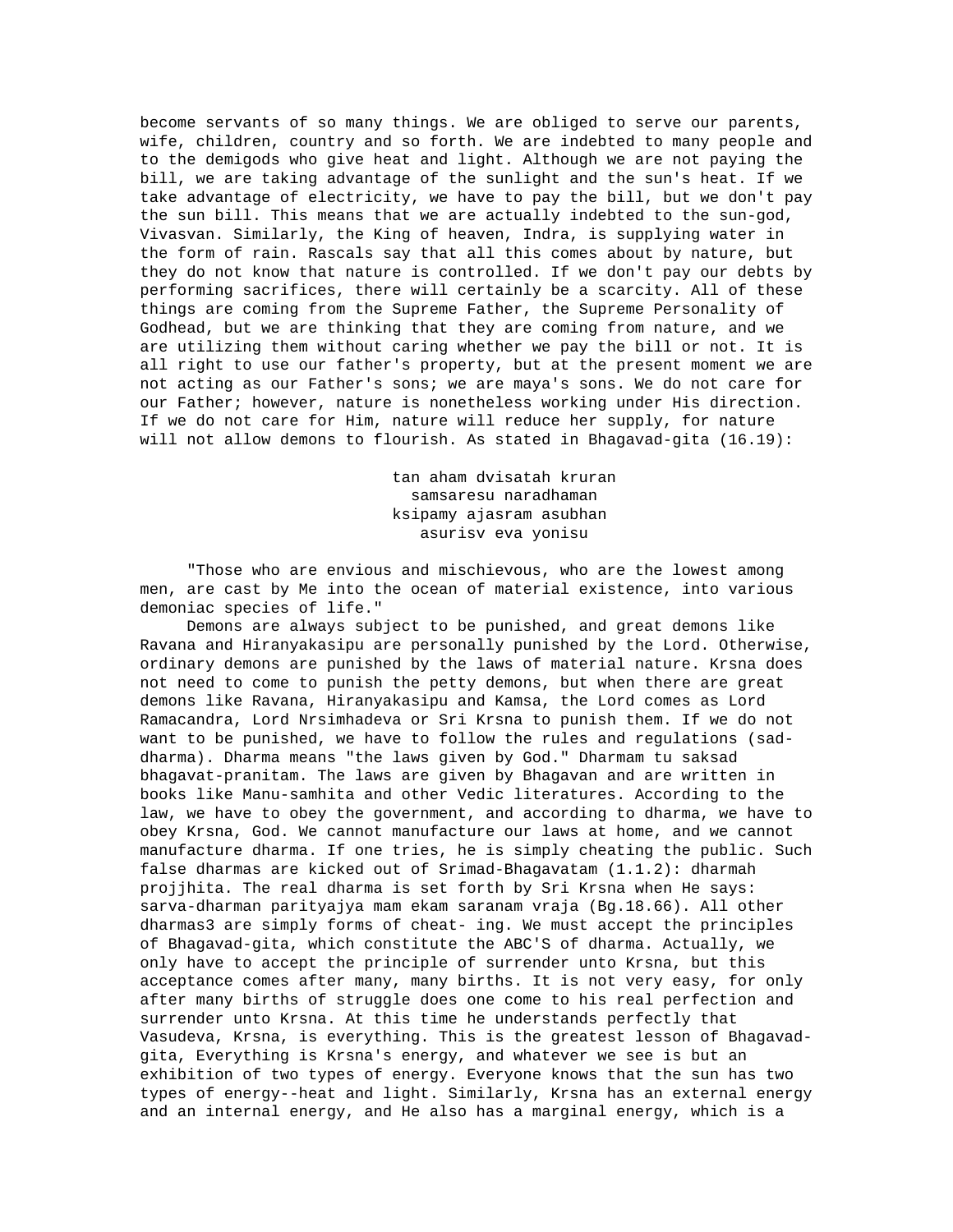mixture of the other two. The external energy is this material world, the internal energy is the spiritual world, and the marginal energy is the living entity. The living entity is marginal because he can remain in the material world or the spiritual world. Bhagavad-gita describes two types of living entities, ksara and aksara, those living in the material world and those in the spiritual world. Those who have fallen into the material world are attracted by the tree of samsara, the banyan tree of material existence described in Bhagavad-gita (Fifteenth Chapter).

 It is essential that we disassociate ourselves from this tree by detachment. Cutting down this tree is very difficult, but it is possible with the weapon of detachment. There is a Bengali proverb that states: "I'll catch the fish, but I will not touch the water." That type of intelligence is required. In America we see many old men on the beach who have retired from their business to waste their time trying to catch fish. They are not very cautious, and they touch the water. However, we have to live in this material world in such a way that we do everything for Krsna but do not touch the water of the material world. In this way, we will have no attachment to things of this material world. We may have many great temples, but we should not be attached to them. It is for Krsna's sake that we construct temples, but we must understand that the temples are Krsna's property. Our mission is to teach people that everything belongs to Krsna. Only a thief will occupy something belonging to another and claim it to be his.

 The Krsna consciousness movement preaches that everything belongs to Krsna and that everything should be utilized for Krsna's benefit. He is the beneficiary of everything, and it is to our benefit that we come to this knowledge. Isavasyam idam sarvam. If one realizes that everything belongs to Krsna, one becomes the greatest mahatma. Being a mahatma does not mean that one wears a big beard and a particular type of dress. No, this awareness must be there. Whatever we have should be offered to Krsna. If we have first-class food, we should offer it to Him. If we have nothing, we can offer Him a leaf, a flower, a little water or fruit. This can he collected by anyone anywhere without having to pay money. As Sri Krsna states in Bhagavad-gita (9.26):

> patram puspam phalam toyam yo me bhaktya prayacchati tad aham bhakty-upahrtam asnami prayatatmanah

 "If one offers Me with love and devotion a leaf, a flower, fruit or water, I will accept it."

 The point is that we should offer something to Krsna with devotion. It is not that Krsna is hungry and is asking for food. No, He is feeding everyone, supplying everyone with all the necessities: eko bahunam yo vidadhati kaman (Katha Upanisad 2.2.13). What, then, is He requesting? He is asking for bhakti, devotion, because He wants us to love Him. We are suffering in this material world, entangled in the tree of material existence, moving from one branch to another, and because of this we are suffering. Krsna does not want us to suffer, jumping like monkeys from branch to branch. We must come to Him and surrender to Him. When we come to this knowledge, we become perfect in knowledge. When we take shelter at the lotus feet of Krsna, we are no longer debtors to anyone. Na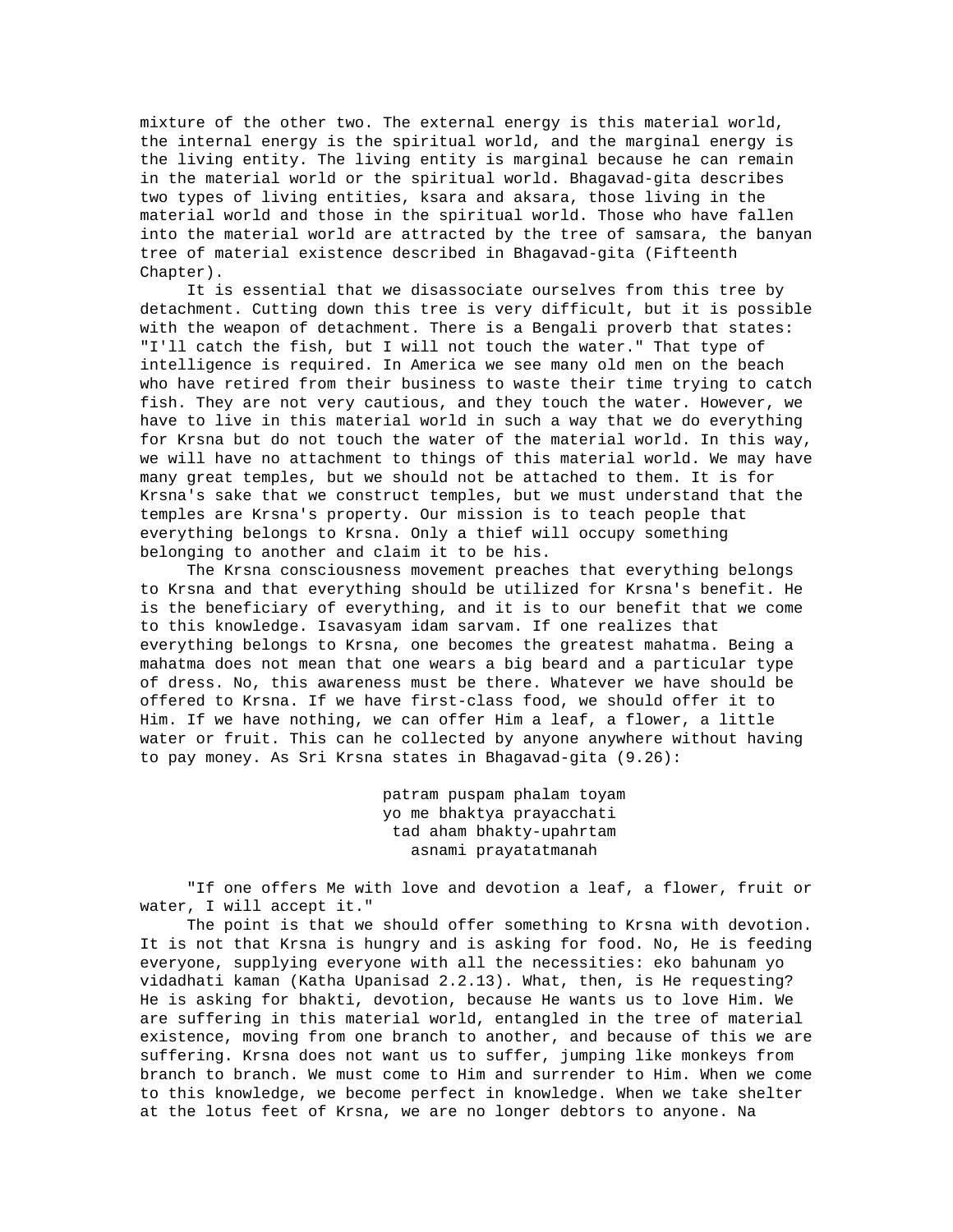kinkaro nayam rni (SB. 11.5.41). Krsna assures us, aham tvam sarvapapebhyo moksayisyami: "I'll give you all relief." (Bg. 18.66) This is what we actually want. Therefore Devahuti herein takes shelter of Kapiladeva and tells Him, "You are the ax capable of making me detached." When our attachment to the material world is severed, we become free. Bhakti is the means by which we can develop this detachment. Vairagya-vidya-nija-bhakti-yoga. Bhakti-yoga is the science of detachment. This verse was composed by Sarvabhauma Bhattacarya when he understood that Lord Sri Caitanya Mahaprabhu was the Supreme Personality of Godhead. Sarvabhauma Bhattacarya was a great logician, and he composed a hundred verses to Caitanya Mahaprabhu, wherein he tells the Lord:

> vairagya-vidya-nija-bhakti-yoga siksartham ekah purusah puranah sri-krsna-caitanya-sarira-dhari krpambudhir yas tam aham prapadye

 "Let me take shelter of the Supreme Personality of Godhead, Sri Krsna, who has descended in the form of Lord Caitanya Mahaprabhu to teach us real knowledge, His devotional service, and detachment from whatever does not foster Krsna consciousness. He has descended because He is an ocean of transcendental mercy. Let me surrender unto His lotus feet." (Cc. Madhya 6.254)

 When a person advances in bhakti-yoga, he will automatically become detached from material attractions. There are many American and European boys and girls in this Krsna consciousness movement who have been born in countries where they can enjoy a good deal of material affluence, but they consider this material happiness and affluence like garbage in the street. Because they are devotees of Vasudeva, they are no longer attached to these material things. This is the result of bhakti-yoga, which enables one to be detached from material enjoyment. That detachment is the sign that one is advancing in bhakti-yoga. Bhaktih paresanubhavo viraktir anyatra ca (SB. 11.2.42). That is the test of advancing in bhakti. If we are advanced, we are no longer attached to material enjoyment. It is not that we think ourselves great devotees and then go ahead and enjoy material things. As stated in Bhagavad-gita (5.22):

> ye hi samsparsaja bhoga duhkha-yonaya eva te ady-antavantah kaunteya na tesu ramate budhah

 "An intelligent person does not take part in the sources of misery, which are due to contact with the material senses. O son of Kunti, such pleasures have a beginning and an end, and so the wise man does not delight in them." When one sees something superior, he immediately rejects that which is inferior. Actually we cannot bring all this about by our own endeavor; therefore we have to take shelter of Krsna, and He will help. Since our only business is to take shelter of Krsna, Devahuti says, "I am taking shelter of You so that You can cut my attachment to this material life. Why should You do this? Because I am Your eternal servant."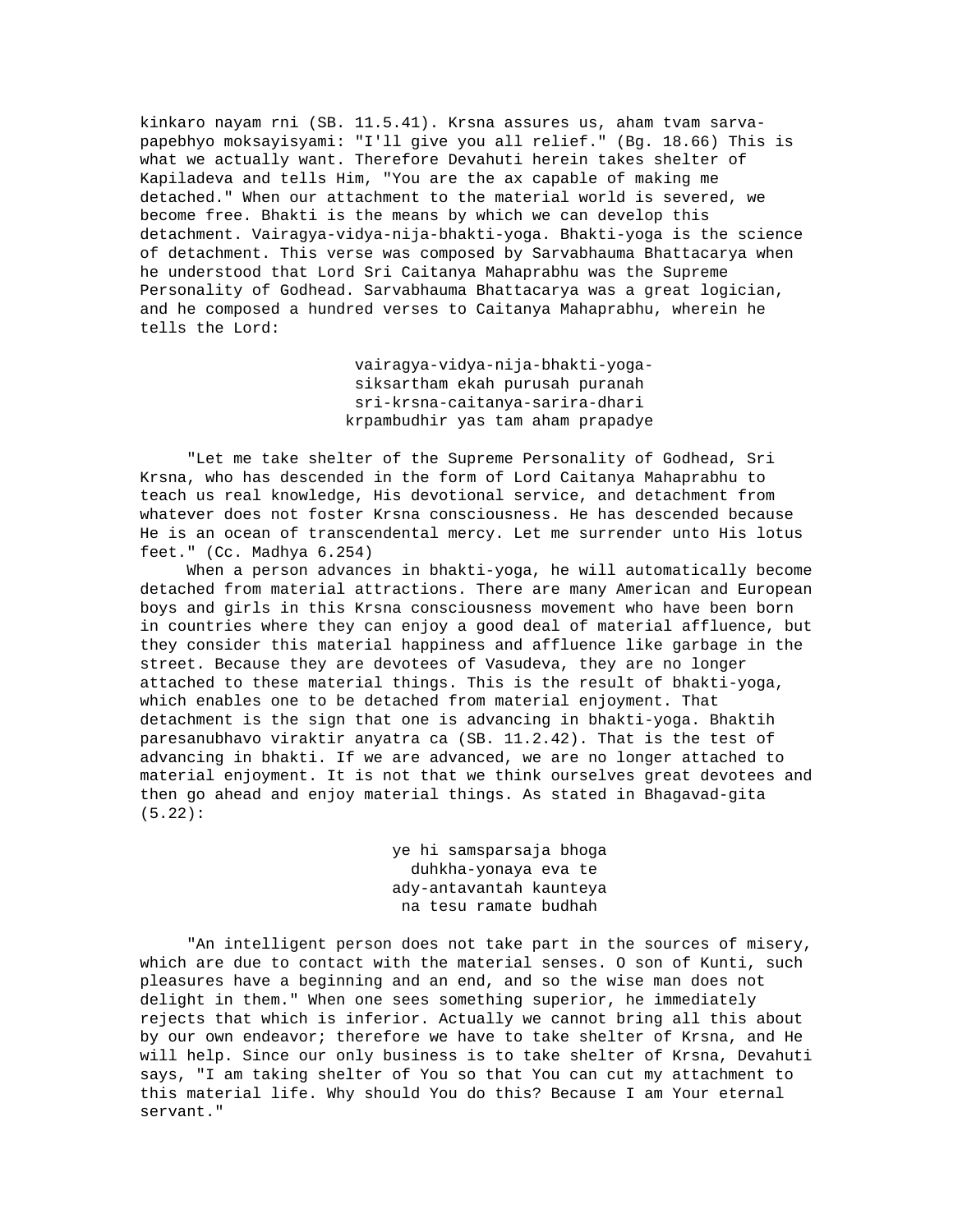Bhaktivinoda Thakura says, anadi karama-phale, padi 'bhavarnavajale, taribare na dekhi upaya. If we are thrown into the ocean, there is a great struggle, even if we may be very great swimmers. There is no peace in this material world, however expert we may be in dealing with it. There is nothing but struggle. We cannot live here peacefully. It is not possible. Even if we are nonviolent and hurt no one, there will be trouble. However, if somehow or other we manage to reach the shore, we will find peace. There is peace even if we are an inch out of the water. Tava pada-pankaja-sthita-dhuli sadrsam vicintaya (Siksastaka 5). If somehow or other we become one of the particles of dust at Krsna's lotus feet, we will be liberated.

 We may be a Hindu or a Muslim or a Christian for fifty or sixty years, or at the utmost one hundred, but again we have to take birth and be something else. We are thinking in terms of these religious designations, which are called asad-dharma, meaning that they may change at any moment. But what is our real dharma? Real dharma is sad-dharma, that which will not change, and this sad-dharma necessitates surrendering unto Krsna. This dharma will continue eternally. There are many propounders of sad-dharma, but actually the Supreme Personality of Godhead is the best propounder because He knows the reality. It is therefore said of the Gosvamis: nana-sastra-vicaranaika-nipunau saddharma-samsthapakau. Sri Caitanya Mahaprabhu's direct disciples, the Gosvamis, tried to establish sad-dharma, and we are trying to follow in their footsteps by establishing real dharma throughout the world with this Krsna consciousness movement.

"Teachings of Lord Kapila" by His Divine Grace A.C. Bhaktivedanta Swami Prabhupada.

COPYRIGHT NOTICE: This is an evaluation copy of the printed version of this book, and is NOT FOR RESALE. This evaluation copy is intended for personal non-commercial use only, under the "fair use" guidelines established by international copyright laws. You may use this electronic file to evaluate the printed version of this book, for your own private use, or for short excerpts used in academic works, research, student papers, presentations, and the like. You can distribute this evaluation copy to others over the Internet, so long as you keep this copyright information intact. You may not reproduce more than ten percent (10%) of this book in any media without the express written permission from the copyright holders. Reference any excerpts in the following way: "Excerpted from "Teachings of Lord Kapila" by A.C. Bhaktivedanta Swami, courtesy of the Bhaktivedanta Book Trust International, www.Krishna.com ."

This book and electronic file is Copyright 1977-2003 Bhaktivedanta Book Trust International, 3764 Watseka Avenue, Los Angeles, CA 90034, USA. All rights reserved. For any questions, comments, correspondence, or to evaluate dozens of other books in this collection, visit the website of the publishers, www.Krishna.com.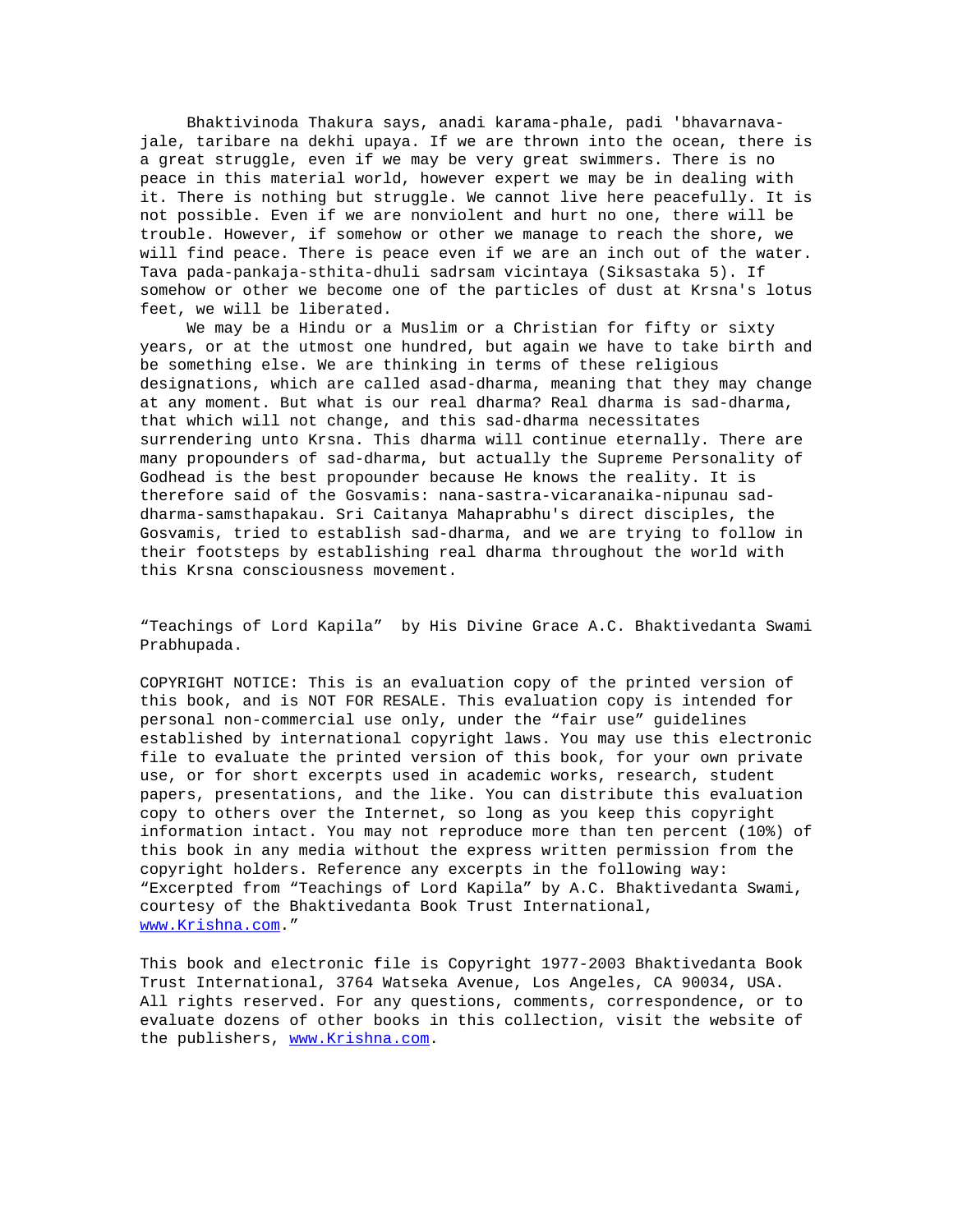### Chapter Seven

Lord Kapila Begins to Explain Self-realization

## TEXT 12

 maitreya uvaca iti sva-matur niravadyam ipsitam nisamya pumsam apavarga-vardhanam dhiyabhinandyatmavatam satam gatir babhasa is- at-smita-sobhitananah

## TRANSLATION

 After hearing of His mother's uncontaminated desire for transcendental realization, the Lord thanked her within Himself for her questions, and thus, His face smiling, He explained the path of the transcendentalists, who are interested in self-realization.

#### PURPORT

 Devahuti has surrendered her confession of material entanglement and her desire to gain release. Her questions to Lord Kapila are very interesting for persons who are actually trying to get liberation from material entanglement and attain perfection. Unless one is interested in understanding his spiritual life, or his constitutional position, and unless he also feels inconvenience in material existence, his human form of life is spoiled. Only a foolish man does not care for the transcendental necessities of life and simply engages like an animal in eating, sleeping, defending and mating. Lord Kapila was very much satisfied by His mother's questions because the answers stimulate one's desire for liberation from the conditional life of material existence. Such questions are called apavarga-vardhanam. Those who are actually spiritually interested are called sat, or devotees. Satam prasangat. Sat means "that which eternally exists," and asat means "that which is not eternal." Unless one is situated on the spiritual platform, he is not sat; he is asat. The asat stands on a platform which will not exist, but anyone who stands on the spiritual platform will exist eternally. As spirit soul, everyone exists eternally, but the asat has accepted the material world as his shelter, and therefore he is full of anxiety. Asad-grahan, the desire to enjoy matter, is the cause of the soul's being asat. Actually, the spirit soul is not asat. As soon as one is conscious of this fact and takes to Krsna consciousness, he becomes sat. Satam gatih, the path of the eternal, is very interesting to persons who are after liberation, and His Lordship Kapila began to speak about that path.

 Those who are sat are thus transcendentalists advanced in spiritual life, and when they hear questions from those who want to understand spiritual life, they become very happy. Transcendentalists are not interested in worldly talks. Indeed, worldly talks are very disgusting to them, and they avoid the company of those who talk about nonsensical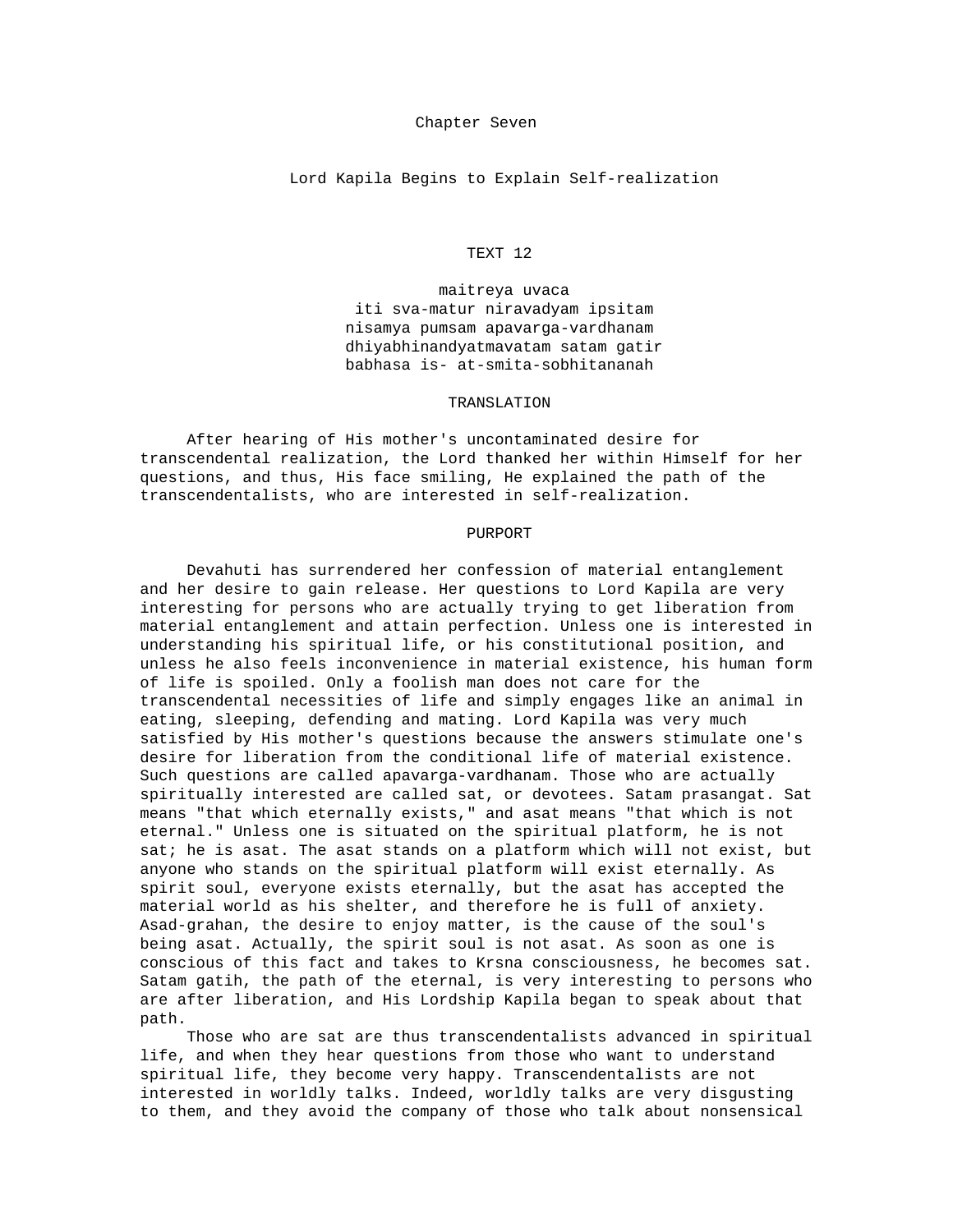worldly affairs. Sri Caitanya Mahaprabhu advised His disciples: gramyakatha na sunibe. The word gramya refers to that pertaining to one's village, society or neighborhood. People are interested in talking about gramya-katha. Newspapers, for instance, are filled with gramya-katha. There is no spiritual understanding in them. In the United States there are many newspapers, and simply to publish the New York Times many trees have to be killed. Now there is a paper scarcity. Why are they uselessly killing trees just for gramya-katha? They are only interested in making a profit.

 There is, however, another kind of katha--krsna-katha. There are literatures which may be nicely presented from the literary point of view, but if there is no glorification of the Supreme Lord, they are useless.

> na yad vacas citra-padam harer yaso jagat-pavitram pragrnita karhicit tad vayasam tirtham usanti manasa na yatra hamsa niramanty usikksayah

 "Those words which do not describe the glories of the Lord, who alone can sanctify the atmosphere of the whole universe, are considered by saintly persons to be like unto a pilgrimage for crows. Since the allperfect persons are inhabitants of the transcendental abode, they do not derive any pleasure there." (SB. 1.5.10)

 Worldly literatures are like places where crows take pleasure. In the bird society, there are crows and swans, and crows are interested in places where filthy things are thrown. However, swans prefer nice clear water with lotus flowers, and it is in such places that they take their pleasure. Similarly, there are men who are like crows and men like swans. That is a natural division. According to an old English proverb, Birds of a feather flock together. Crows mix with crows, and swans mix with swans. Since devotees are like swans (hamsas), a most advanced devotee is called paramahamsa. The paramahamsas are not interested in subjects fit for crows. A person who is interested in inquiring about transcendental subjects, krsna-katha, makes a paramahamsa very glad. Therefore Kapiladeva was very glad to hear that His mother was eager to receive information on how to be delivered from material bondage:

> atha me deva sammoham apakrastum tvam arhasi yo 'vagraho 'ham mametity etasmin yojitas tvaya

 "Now be pleased, my Lord, to dispel my great delusion. Due to my feeling of false ego, I have been engaged by Your maya and have identified myself with the body and consequent bodily relations." (SB. 3.25.10)

 Caitanya Mahaprabhu advised His disciples never to eat palatable food, never to talk about village topics and never to read ordinary novels, poems and newspapers. One may ask, "How is it that in the modern age these Europeans and Americans of the Krsna consciousness movement do not take interest in newspapers?" Newspapers are very popular in the West. Each day the papers are published in three or four editions, and they are all selling. However, these American boys and girls who have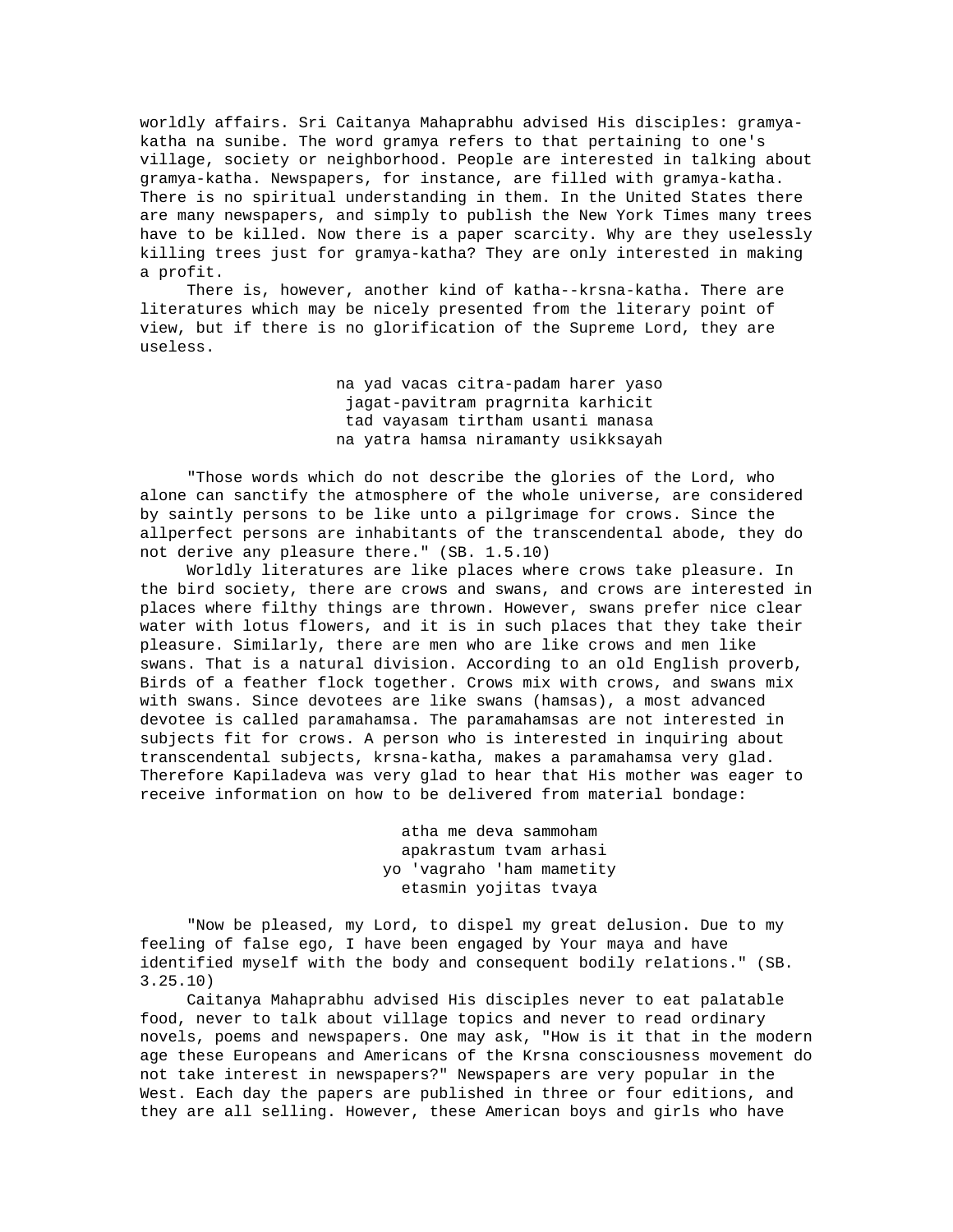come to Krsna consciousness have stopped reading newspapers. They do not know what is happening from day to day, and it does not matter. All of this is a waste of time. It is better that they read literatures like Srimad-Bhagavatam and Bhagavad-gita. Why waste one's valuable time?

 Kapiladeva was very glad that His mother was interested only in spiritual advancement. This material world is called pavarga, and to nullify it is called apavarga. In this material world, people are laboring very hard simply to earn some money. This creates a hellish situation, and this is the way of material life. People have become so dull that they do not understand the meaning of liberation. They have become just like animals. If an animal is informed that there is such a thing as liberation, how will he understand it? lt is not possible. Similarly, at the present moment, human beings have become exactly like animals. They do not know the meaning of apavarga, liberation. Yet there was a time when people understood that human life was meant for apavarga. The questions are raised by Devahuti, and the answers are given by Kapiladeva. That is apavarga-vardhanam. As far as material maintenance is concerned, the sastras never stress it. Rather, they say that one's maintenance will come automatically. God gives food to animals, birds and aquatics. Why should He not give it to one who is interested in apavarga? Unfortunately people have no faith, and therefore good association is required.

 People should not waste their time associating with crows; they should associate with swans. When garbage is thrown out, crows and dogs come to see what is there, but no sane man will go. Those who are interested in trying to get pleasure out of this material world are actually chewing the chewed. punah punas carvita-carvananam (SB. 7.5.30). If one picks up a piece of sugarcane which has already been chewed, he is a fool. We must know that the juice has aiready been taken out of that sugarcane. What will one get by chewing it? However, there are animals who are simply interested in chewing the chewed. Material life means chewing the chewed. A father educates his son to earn a livelihood, get married and settle down, but he himself already knows that by doing this he has not become satisfied. Why, then, is he engaging his son in this same business? A real father is one who does not allow his son to chew the chewed. pita na sa syaj janani na sa syat... na mocayed yah samupeta-mrtyum: one should not become a father or a mother unless one is able to save his children from the impending clutches of death. (SB. 5.5.18) That is the duty of the father and mother. How can this be done? A father and mother should educate their son in Krsna consciousness. Then he can be saved. They should educate the son in such a way that there is no pavarga. If we do not go forward to liberation, we promote a civilization of cats and dogs. Eating, sleeping, mating, defending, fearing and dying are all experienced by cats and dogs, but human life is meant for another purpose. Of course we have to maintain the body; it is not that we should neglect it. But we should not unnecessarily engage in the maintenance of the body.

> yasyatma-buddhih kunape tri-dhatuke sva-dhih kalatradisu bhauma ijya-dhih yat tirtha-buddhih salile na karhlicij janesv abhijnesu sa eva go-kharah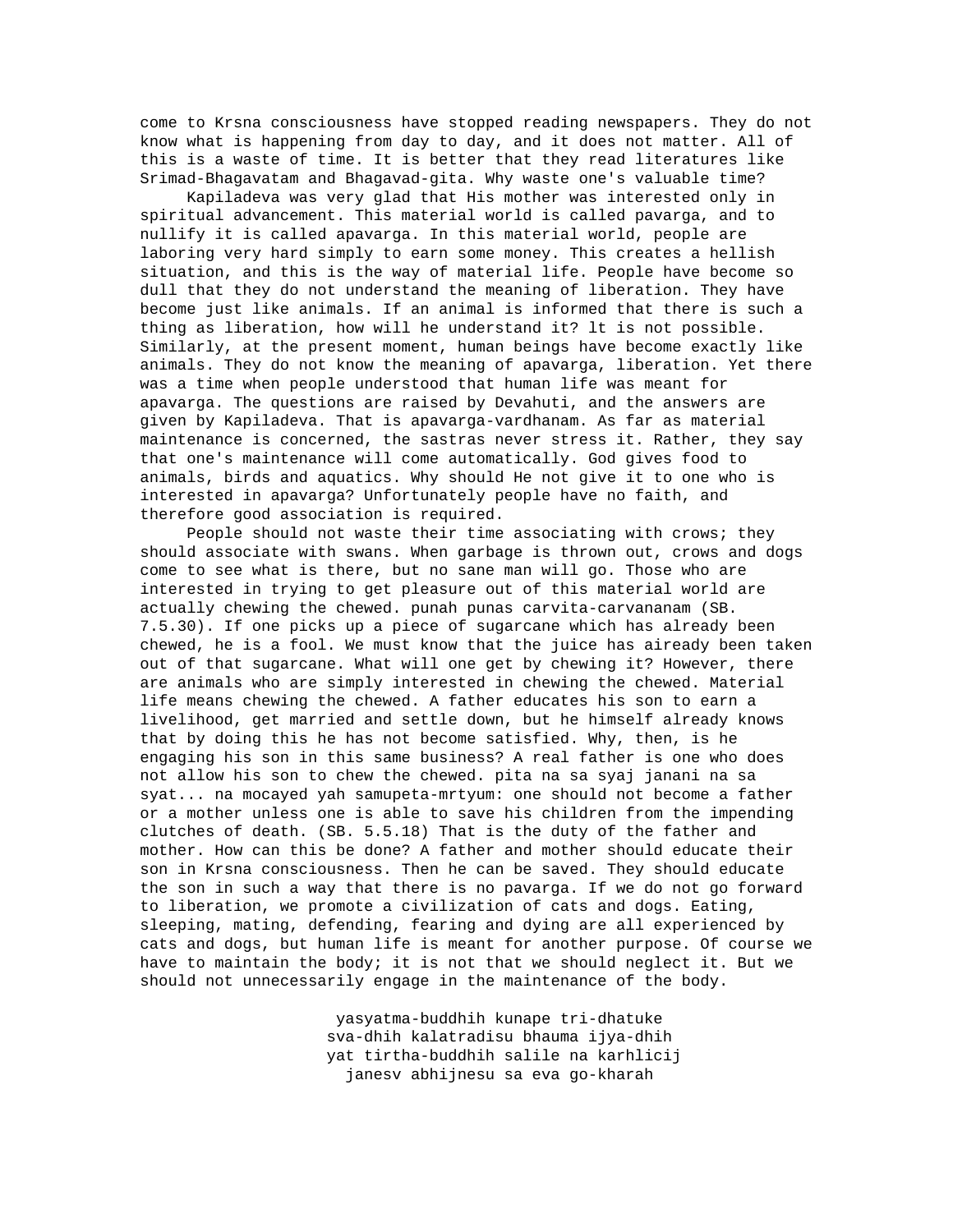"A human being who identifies this body made of three elements as the self, who considers the by-products of the body to be his kinsmen, who considers the land of his birth as worshipable, and who goes to a place of pilgrimage simply to take a bath rather than meet men of transcendental knowledge there, is to be considered like a cow or an ass." (SB. 10.84.13)

 From the Vedas we can receive education of all kinds. On a mango tree, there are ripened mangoes and green mangoes. The Srimad-Bhagavatam is the ripened mango of the desire tree of Vedic knowledge: nigamakalpa-taror galitam phaam. If the mango is tasted by the parrot, it becomes doubly tasty. The word suka means parrot, and Sukadeva Gosvami spoke Srimad-Bhagavatam. It is therefore more relishable from his lips.

> nigama-kalpa-taror galitam phalam suka-mukhad amrta-drava-samyutam pibata bhagavatam rasam alayam muhur aho rasika bhuvi bhavukah

 "O expert and thoughtful men, relish Srimad-Bhagavatam, the mature fruit of the desire tree of Vedic literatures. It emanated from the lips of Sri Sukadeva Gosvami. Therefore this fruit has become even more tasteful, although its nectarean juice was already relishable for all, including liberated souls." (SB. 1.1.3) It is regrettable that in lndia, where these literatures are available, people are not interested. They are interested in Marxist literature but not Srimad-Bhagavatam, and this is India's misfortune.

 When a student hears spiritual subjects attentively, the spiritual master becomes very happy. Kapiladeva was very happy to see His mother eager to understand spiritual subject matters. He therefore thanked His mother for her inquiry.

 Generally people are interested in things that give immediate pleasure. We want to taste something tasty to the tongue, regardless of whether it is edible or not. Hogs very readily eat stool, and they do so without discrimination. They have no idea of tapasya, penance. When one engages in spiritual realization, one has to undergo tapasya. However, this has been made very easy by Caitanya Mahaprabhu. Ceto-darpanamarjanam bhava-maha-davagni-nirvapanam. All we have to do is spare a little time and chant Hare Krsna, but we are not even ready for this much tapasya. Krsna is more interested in leading us down the path of liberation than we are in going. He has given us a very simple method: harer nama harer nama harer namaiva kevalam. We need only chant Hare Krsna. To perfect this chanting of Hare Krsna, there is no hard-and-fast rule. Simply by chanting, we will attain perfection. Being contaminated by Kali-yuga, however, we are unfortunate and therefore we have no attraction to the holy names of Krsna. Thus when Kapiladeva or His representative sees someone a little interested, he becomes very glad and thanks him. When Kapiladeva saw His mother interested, He thanked her from within, not openly.

 Kapiladeva was very glad, and He began to speak. Kapiladeva was an incarnation of God and was a young boy; therefore His face was very beautiful. When He answered this question, He became even more beautiful, and He smiled because He was pleased at His mother's question. Krsna is also very beautiful, but when a devotee serves Him and comes to Him, He becomes even more beautiful. When a devotee with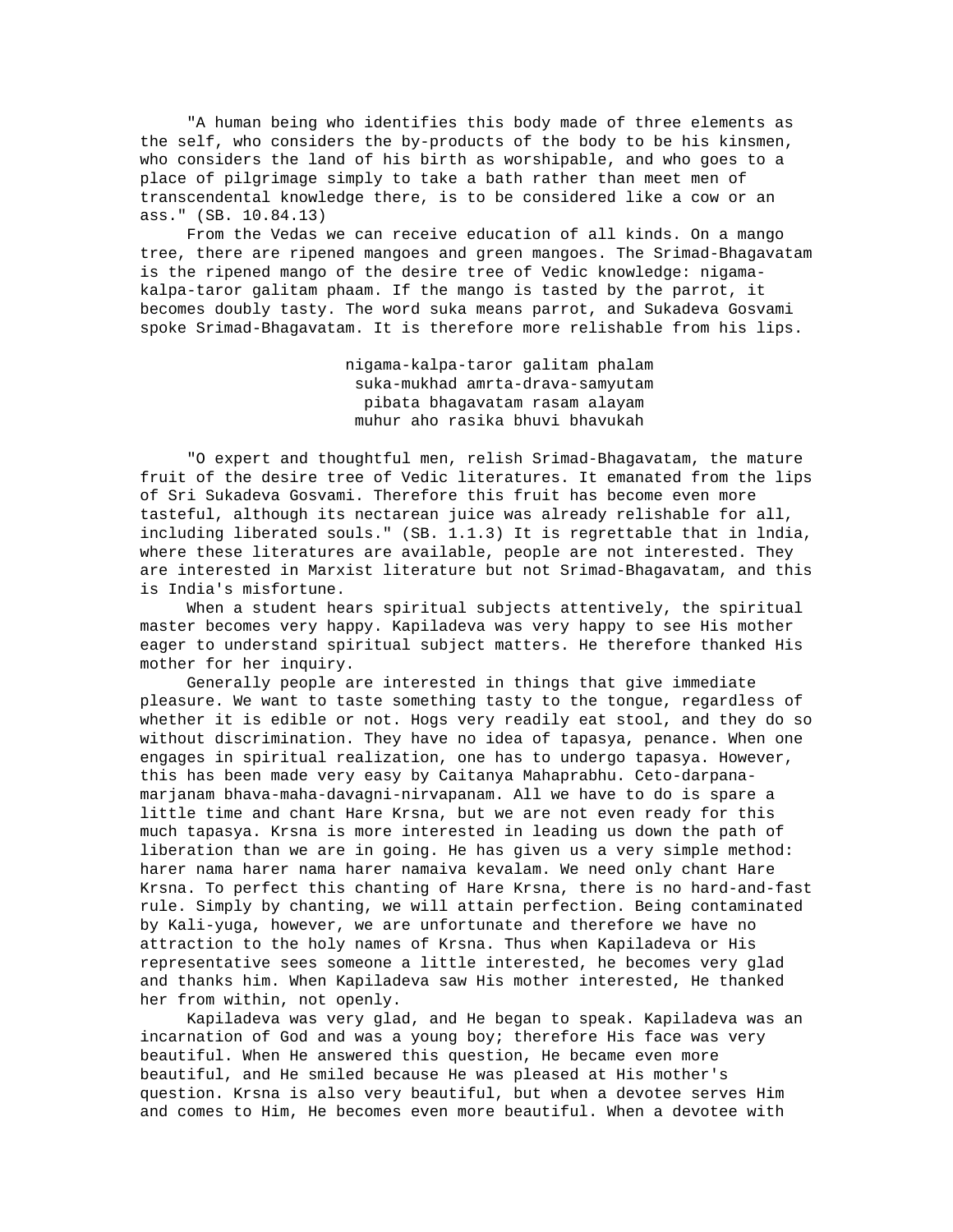all his heart and soul serves Krsna, dresses Him in nice garments and gives Him a flower, Krsna smiles. If you can get Krsna to smile upon you just once, your life's goal is fulfilled.

Thus smiling, Kapiladeva began to enlighten His mother.

## TEXT 13

 sri-bhagavan uvaca yoga adhyatmikah pumsam mato nihsreyasaya me atyantoparatir yatra duhkhasya ca sukhasya ca

### TRANSLATION

 The Personality of Godhead answered: That yoga system which relates to the Lord and the individual soul, which is meant for the ultimate benefit of the living entity, and which causes detachment from all happiness and distress in the material world, is the highest yoga system.

## PURPORT

 In the material world, everyone is striving for some material happiness, but as soon as we get some material happiness, there is also material distress. In the material world one cannot have unadulterated happiness. Any kind of happiness one has is contaminated by distress also. For example, if we want to drink milk, we have to bother to maintain a cow and keep her fit to supply milk. Drinking milk is very nice; it is also pleasure. But for the sake of drinking milk one has to accept so much trouble. The yoga system, as here stated by the Lord, is meant to end all material happiness and material distress. The best yoga, as taught in Bhagavad-gita by Krsna, is bhakti-yoga. It is also mentioned in the Gita that one should try to be tolerant and not be disturbed by material happiness or distress. Of course, one may say that he is not disturbed by material happiness, but he does not know that just after one enjoys so-called material happiness, material distress will follow. This is the law of the material world. Lord Kapila states that the yoga system is the science of the spirit. One practices yoga in order to attain perfection on the spiritual platform. There is no question of material happiness or distress. It is transcendental. Lord Kapila will eventually explain how it is transcendental, but the preliminary introduction is given here.

 The attempt in this material world to maximize happiness and minimize distress is called the struggle for existence. Generally yoga is practiced to acquire some material profit. There are eight kinds of yogic perfection (siddhis): anima, laghima, prapti, isitva, vasitva, mahima, prakamya and kamavasayita. A real yogi can become smaller than the smallest, lighter than the lightest and bigger than the biggest. Whatever he wants he can produce immediately in his hand. He can even create a planet. These are some of the yoga-siddhis, but here it is stated that the supreme yoga system does not aim at material happiness or relief from distresses caused by material inconvenience. Everyone is trying to get out of material distress and gain some happiness. In any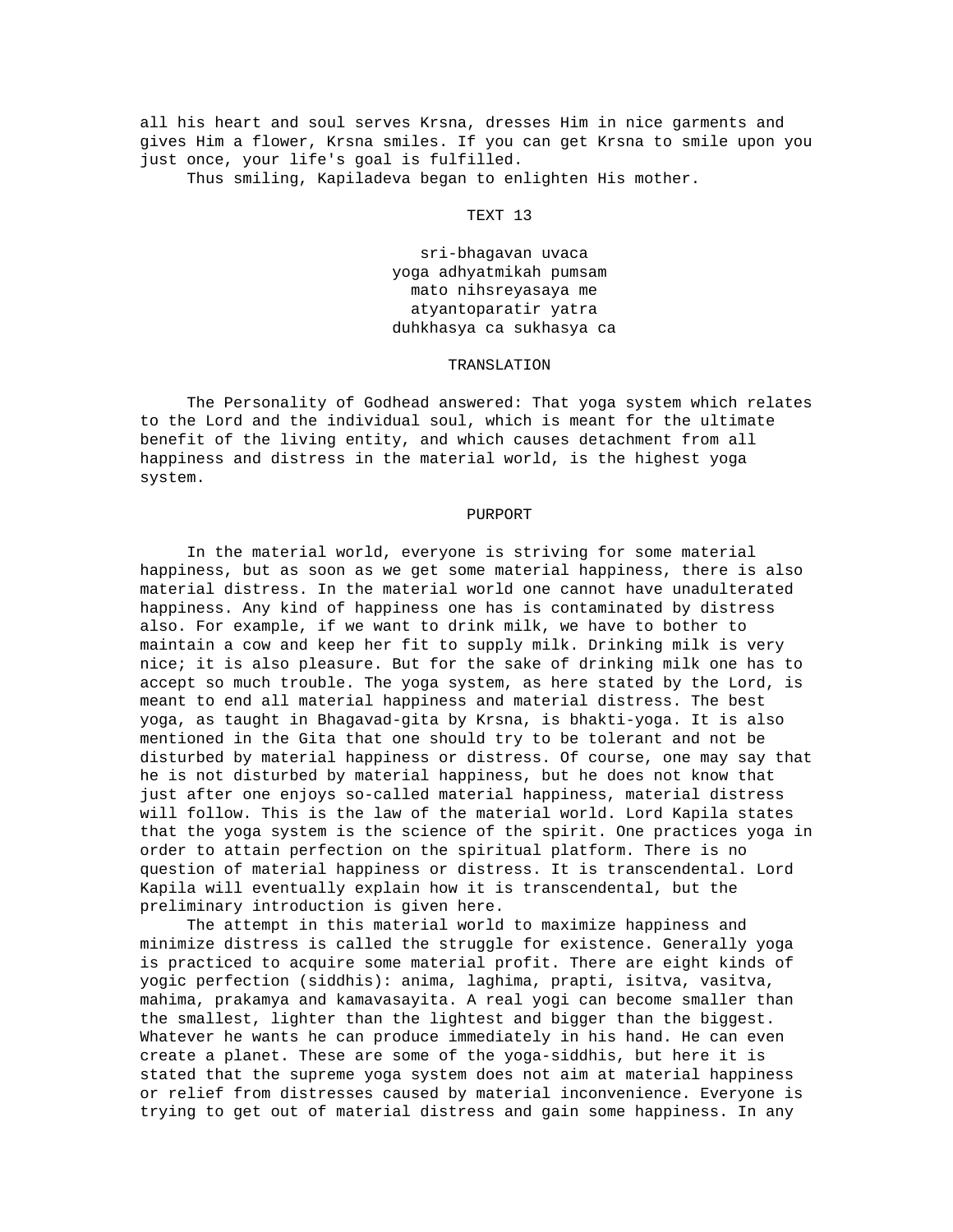case, when something is material, there is only so-called happiness and so-called distress. For instance, there may be fireworks going on, and this may be happiness for someone but distress for us. Some people are thinking that these fireworks are very enjoyable, and we are thinking that they are very inconvenient. That is the material world. On one side there is happiness, and on the other side there is distress. Both happiness and distress are actually illusions. In summer, water is happiness, but in winter it is distress. The water is the same, but at one time it brings happiness and at another time it brings distress. When a son is born, he brings happiness, but when he dies, he brings distress. In either case, the son is the same.

 This material world is the world of duality, and we cannot understand happiness without distress or distress without happiness. This is therefore called the relative world. Spiritual happiness is above these dualities, and that spiritual happiness is the perfection of yoga. Yoga adhyatmikah. Yoga is the happiness of the soul, and the individual soul can be happy when it is with the Supersoul, the Supreme Soul. Nityo nityanam cetanas cetananam. There is the Supreme Soul, or the supreme living being, and there are many individual souls, individual beings. We are many, but the principal living being is one, Krsna. He is the fire, and we are the sparks from that fire. The sparks are illuminated when they are with the original fire, but if the sparks no longer associate with the original fire, they are extinguished. Similarly, our real happiness is in enjoying with the Supreme Being. Happiness is being in His company. Krsna is not alone, but is always with His friends, either the gopis or the cowherd boys, or with His mother and father. We never find Krsna alone. He may be with Radharani or with His devotees. He is like a king or president. When one says that the king or president is coming, it is understood that he is not coming alone. He comes with His secretaries, ministers and many others.

 The word yoga means "connection," and atma means "soul" and sometimes "mind" or "body." The material body has nothing to do with the Supreme Being because the Supreme Being is completely spiritual. He has no material covering. One who thinks that Krsna, the Supreme Being, has a material covering is himself covered by maya. Krsna does not say that He comes as an ordinary living being. Rather, His advent is totally transcendental. Janma karma ca me divyam evam yo vetti tattvatah (Bg. 4.4). We therefore have to learn how Krsna takes His birth, which is not ordinary. If it were ordinary, why should we observe the Janmastami ceremony? His birth is divyam, divine. Everything about Krsna is divine, and if we think that Krsna is like us, we immediately become mudhas, fools. In the words of Bhagavad-gita (9.11):

> avajananti mam mudha manusim tanum asritam param bhavam ajananto mama bhuta-mahesvaram

 "Fools deride Me when I descend in the human form. They do not know My transcendental nature and My supreme dominion over all that be."

 Actually Krsna is the original Supreme Being, the original spirit soul. We are simply minute parts and parcels of Krsna. If we connect with Krsna, we are illuminated just as Krsna is illuminated. If we fall down from Krsna, our spiritual power and illumination are extinguished.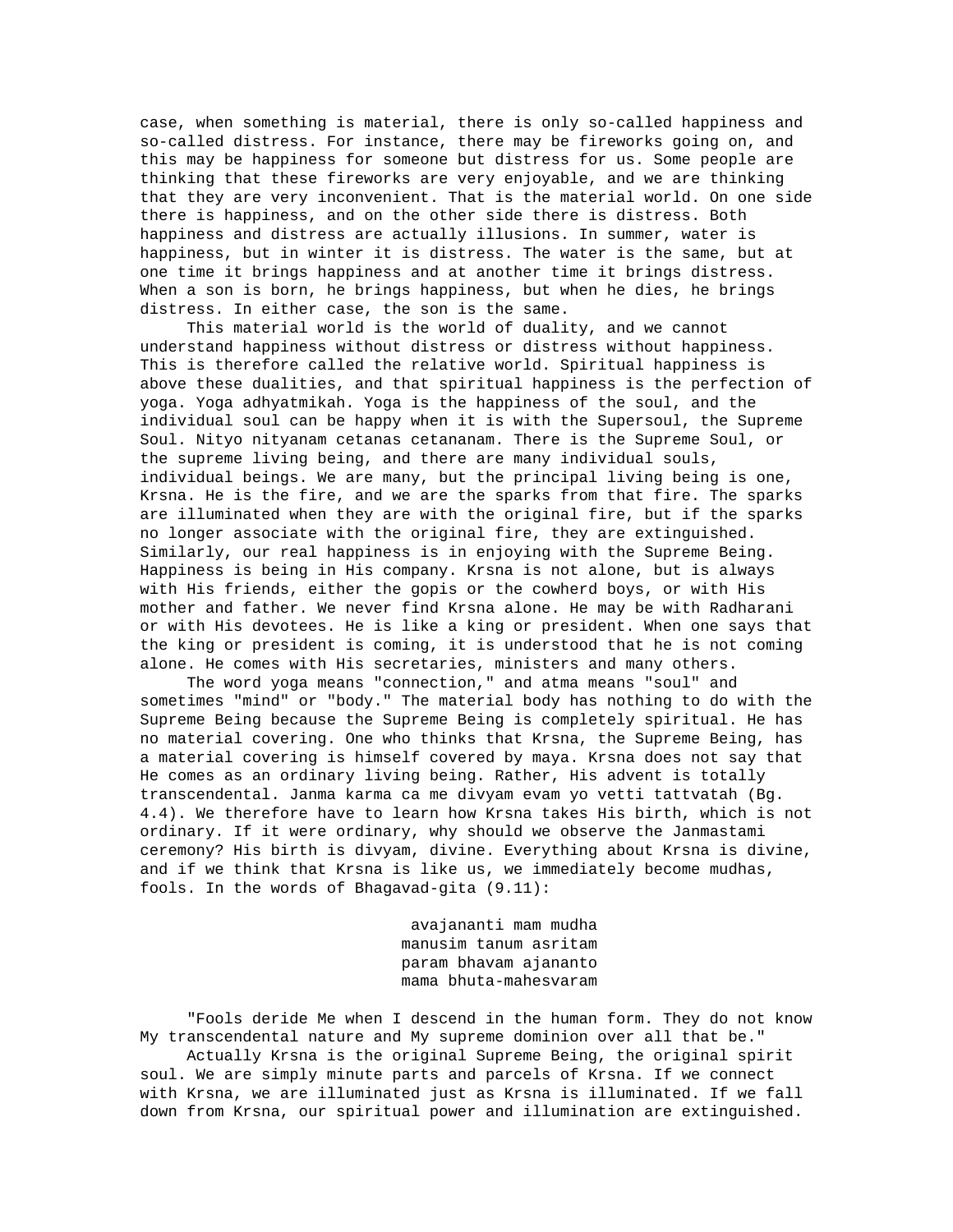The word yoga means connecting or linking with that original source. Yoga is the Sanskrit word meaning "connection," and viyoga means "disconnection."

 Kapiladeva is referred to as Bhagavan, the Supreme Personality of Godhead. Bhagavan makes no mistakes. Narayanah paro 'vyaktat: even Sankaracarya says that "Bhagavan, Narayana, does not belong to this material world." When we speak of Bhagavan, or when the sastras refer to Bhagavan, we refer to Him who is above material understanding. As stated here, sri-bhagavan uvaca. It does not say vyasadeva uvaca or kapiladeva uvaca. Similarly, in Bhagavad-gita, Vyasadeva says, sri-bhagavan uvaca. Bhagavan refers to Him who is above the defects of this material world. Bhagavan is not subject to the four deficiencies of the living entities. Being imperfect, living entities are illusioned and subject to commit mistakes. They also have the tendency to cheat others. When one who has no knowledge tries to become a teacher or preacher, he is actually cheating others. Since we ourselves do not possess perfect knowledge, we simply try to teach what Sri Bhagavan says. We do not manufacture our own teachings. So-called scholars and learned men manufacture their own teachings and give their opinions. In the West especially, we find much philosophical speculation and mental gymnastics, but such philosophy can never be perfect. We have to take our ideas from Bhagavan; then they will be perfect. We read Bhagavad-gita because it is perfect. There is no mistake in it; there is no illusion in it; there is no cheating in it. Nor is it delivered by one whose senses are imperfect. Krsna says in Bhagavad-gita (7.26):

> vedaham samatitani vartamanani carjuna bhavisyani ca bhutani mam tu veda na kascana

 "O Arjuna, as the Supreme Personality of Godhead, I know everything that has happened in the past, all that is happening in the present, and all things that are yet to come. I also know all living entities; but Me no one knows."

 God knows everything, but we do not know what is God. That is our position. Our position is not knowing. Isvarah sarva-bhutanam hrd-dese ,rjuna tisthati (Bg. 18.61). Isvara, God, Krsna, is situated in everyone's heart. Sarvasya caham hrdi sannivistah: "I have entered into everyone's heart." (Bg. 15.15) The Supreme Lord refers not only to the hearts of human beings but to those of animals and everything else.

> andantara-stha-paramanu-cayantara-stham govindam adi-purusam tam aham bhajami (Brahma-samhita 5.35)

 The Supreme Lord is within the atom as Paramatma, and therefore He is also within the individual soul. Being within everything, He knows everything. Since He knows everything, we have to take lessons from Him. If we take what Bhagavan says as perfect knowledge, we receive perfect knowledge. For receiving this knowledge, there is a disciplic succession (parampara), which is described in Bhagavad-gita (4.2):

evam parampara-praptam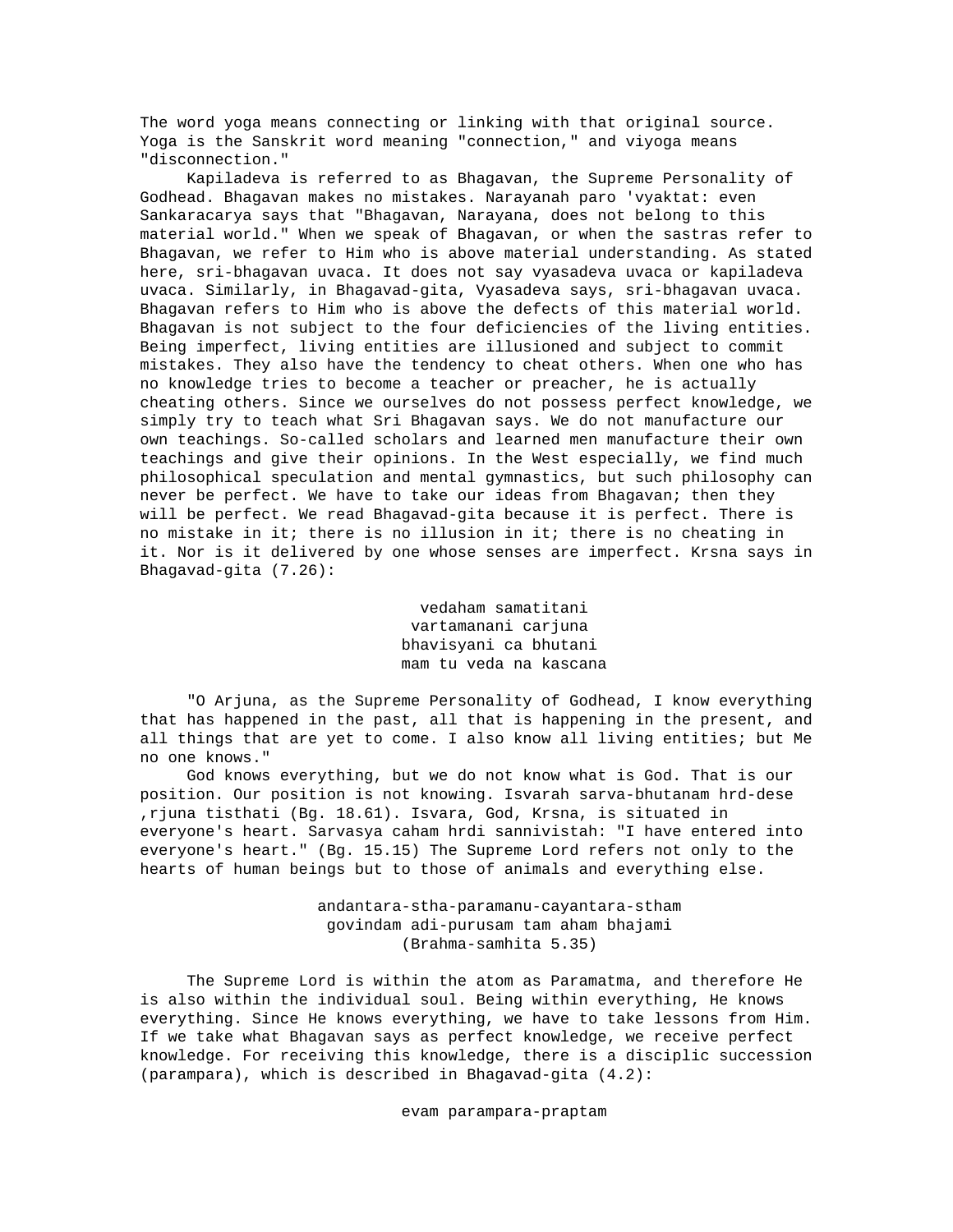### imam rajarsayo viduh

 "This supreme science was thus received through the chain of disciplic succession, and the saintly kings understood it in that way." This Krsna consciousness philosophy is very easy because we do not manufacture ideas. We take the ideas and the words delivered by the Supreme Person, Krsna, or His incarnation or representative. His representative does not say anything which Krsna Himself does not say. It is very easy to be a representative, but one cannot be a representative of Krsna if one tries to interpret Krsna's words in a whimsical way.

 There is no authority superior to Sri Krsna, and if we stick to this principle, we can become gurus. We don't need to change our position to become a guru. All we have to do is follow in the disciplic succession stemming from Sri Krsna. Caitanya Mahaprabhu has advised: amara ajnaya guru hana tara' ei desa (Cc. Madhya 7.128). Caitanya Mahaprabhu instructed people to learn from Him and then go teach people within their own villages. One may think, "I am illiterate and have no education. I was not born in a very high family. How can I become a guru?" Caitanya Mahaprabhu says that it is not very difficult. Yare dekha, tare kaha `krsna'-upadesa: "Simply speak whatever Krsna speaks. Then you become a guru." Whoever speaks what Krsna has not spoken is not a guru but a rascal. A guru only speaks what Krsna has spoken. This is the sastric injunction.

> sat-karma-nipuno vipro mantra-tantra-visaradah avaisnavo gurur na syad vaisnavah sva-paco guruh

 "A scholarly brahmana expert in all subjects of Vedic knowledge is unfit to become a spiritual master without being a Vaisnava, but a person born in a family of a lower class can become a spiritual master if he is a Vaisnava." (Padma Purana)

 People are in darkness, and they have to be enlightened. We have finally come from the animal kingdom to the human form, and now this human form gives us the opportunity to get out of the cycle of birth and death. The mission of this Krsna consciousness society is to awaken people to their original consciousness. Jiva jaga, jiva jaga, goracanda bale. The word goracanda refers to Caitanya Mahaprabhu, who tells the living entity, "Get up! Get up! How long will you continue to sleep?" Kata nidra yao maya-pisacira kole. The same is stated here. It is the prime business of human beings to connect again with the Supreme Soul. The purpose of yoga is to awaken to Krsna consciousness and connect oneself again with Krsna. That is adhyatmika-yoga. Yoga does not mean showing some mystic magic. The supreme yogi is described by Sri Krsna Himself in Bhagavad-gita (6.47):

> yoginam api sarvesam mad-gatenantaratmana sraddhavan bhajate yo mam sa me yuktatamo matah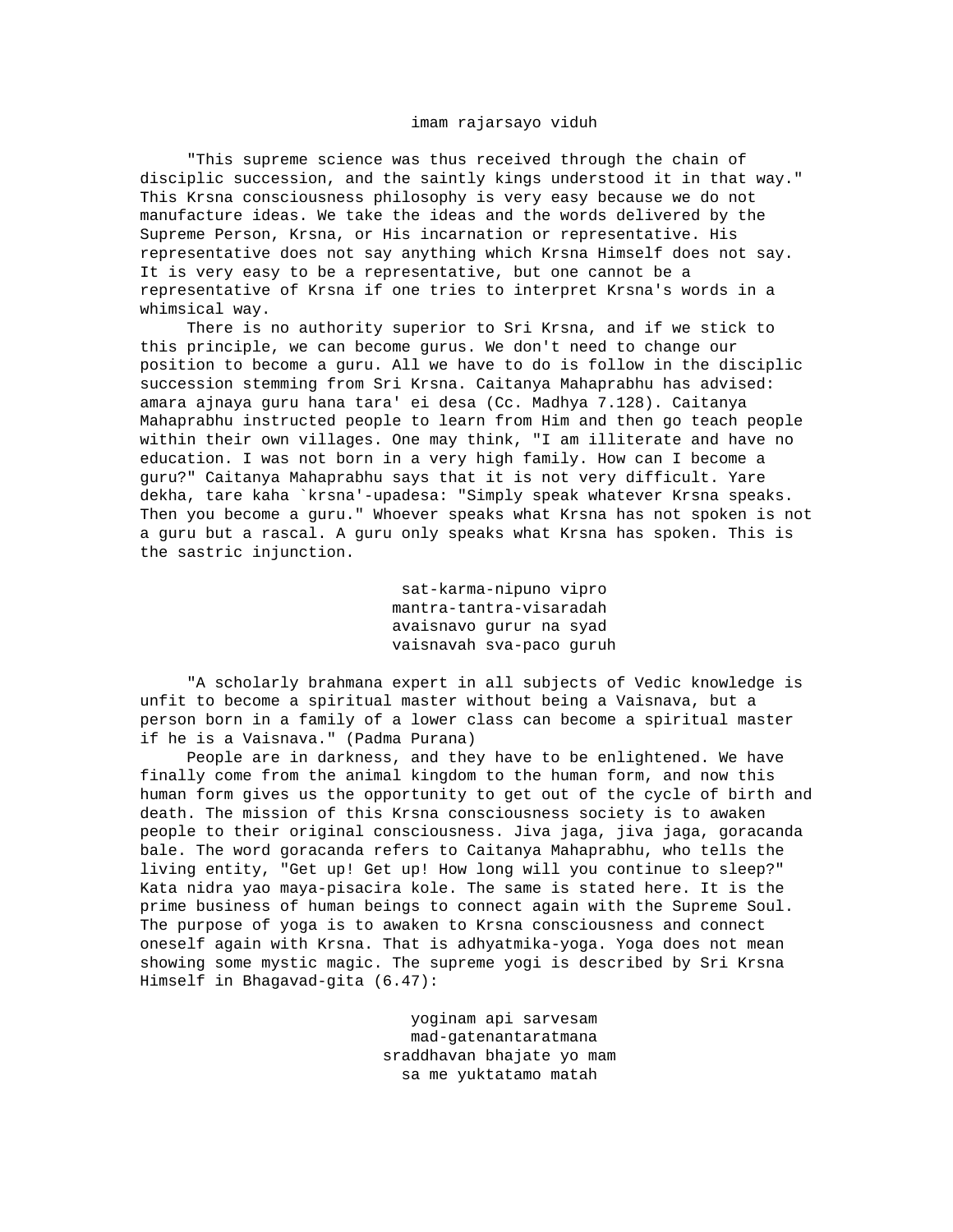"And of all yogis, he who always abides in Me with great faith, worshiping Me in transcendental loving service, is most intimately united with Me in yoga and is the highest of all."

 There are many yogis and many different types of yoga systems, and all of these are discussed in Bhagavad-gita. There is hatha-yoga, karmayoga, jnana-yoga and raja-yoga; however, the real yoga system is meant for reviving our connection with Krsna. Here it is said: yoga adhyatmikah pumsam. Adhyatmikah: we are living entities, souls. It is not that we are disconnected from Krsna, but we have simply forgotten Him. It is not possible to be disconnected, but it is possible to be covered. In the words of Krsna in Bhagavad-gita (7.25):

> naham prakasah sarvasya yogamaya-samavrtah mudho 'yam nabhijanati loko mam ajam avyayam

 "I am never manifest to the foolish and unintelligent. For them I am covered by My eternal creative potency [yogamaya]; and so the deluded world knows Me not, who am unborn and infallible."

 There is yoga, and there is yogamaya. Yogamaya means forgetfulness. First of all we have to understand what is the soul. At the present moment, people are in such darkness that they do not even understand the soul. Therefore Bhagavad-gita (2.13) first of all teaches what the soul is:

> dehino 'smin yatha dehe kaumaram yauvanam jara tatha dehantara-praptir dhiras tatra na muhyati

 "As the embodied soul continually passes in this body from boyhood to youth to old age, the soul similarly passes into another body at death. The self-realized soul is not bewildered by such a change." The word dehi means "the proprietor of the body." We are thinking, "I am this body," but actually this is not so. We are the proprietors of the body, and that is the real understanding of the self. We do not say, "I am this finger" or "I am this hand." Rather, we say, "This is my finger, this is my head, this is my leg, etc." Similarly, the same can be said about the entire body. "This is my body." This means that I am the proprietor of this body. The body has been given by maya, the material energy.

> prakrteh kriyamanani gunaih karmani sarvasah ahankara-vimudhatma kartaham iti manyate

 "The bewildered spirit soul, under the influence of the three modes of material nature, thinks himself to be the doer of activities that are in actuality carried out by nature." (Bg. 3.27)

 The living entity receives different types of bodies according to karma. One living entity may receive a cat body, another a dog body, and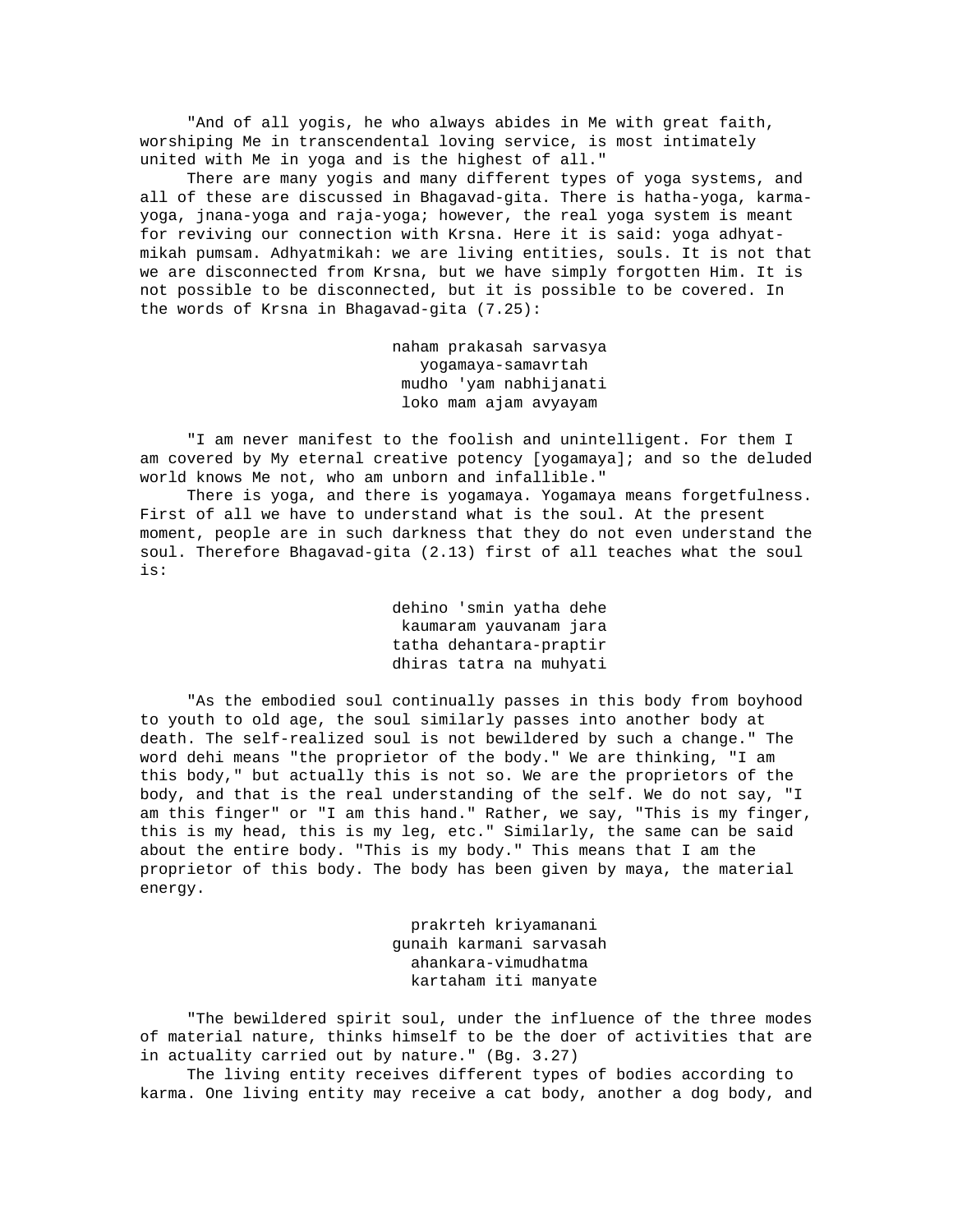so forth. Why are there so many different bodies? Why not one kind of body? The answer to this is also given in Bhagavad-gita (13.22):

> karanam guna-sango 'sya sad-asad-yoni janmasu

 "It is due to his association with the modes of material nature. Thus he meets with good and evil among various species."

 Because the soul within the body associates with the three modes of material nature (goodness, passion and ignorance), he receives different types of bodies. One doesn't have to aspire for his next body; one need only rest assured that it will be a different body. On the other hand, Krsna does not say what kind of body one will be awarded. That depends on qualification. If one associates with the mode of goodness, he is elevated to the higher planetary systems. If he associates with the mode of passion, he remains here. And if one associates with the mode of ignorance and darkness, he goes down to lower life forms--anmals, trees and plants. This is the proclamation of Sri Krsna in Bhagavad-gita (14.18):

> urdhvam gacchanti sattva-stha madhye tisthanti rajasah jaghanya-guna-vrtti-stha adho gacchanti tamasah

 "Those situated in the mode of goodness gradually go upward to the higher planets; those in the mode of passion live on the earthly planets; and those in the mode of ignorance go down to the hellish worlds."

 There are 8,400,000 species of life, and all of these arise from one's association with the modes of nature (karanam guna-sango 'sya). And, according to the body, one undergoes distress and happiness. One cannot expect a dog to enjoy the same happiness that a king or rich man enjoys. Whether one enjoys this or that happiness or suffers this or that distress, both distress and happiness are due to the material body. Yoga means transcending the distress or happiness of the material body. If we connect ourselves with Krsna through the supreme yoga, we can get rid of material happiness and distress arising from the body. Reconnecting with Krsna is called bhakti-yoga, and Krsna comes to instruct us in this supreme yoga. In essence, He says, "Just revive your connection with Me, you rascal. Give up all these manufactured yogas and religions and just surrender unto Me. That is Krsna's instruction, and Krsna's representative, the incarnation or the guru, says the same thing. Although Kapiladeva is an incarnation of Krsna, He acts as the representative of Krsna, the guru. If we just accept the principle of surrender unto Krsna, we will become actually transcendental to socalled material happiness. We should not be captivated by material happiness or aggrieved by material distress. These are causes for bondage. Material happiness is not actual happiness. It is actually distress. We try to be happy by obtaining money, but money is not very easily obtained, and we have to undergo a great deal of distress to get it. However, we accept this distress with the hope of getting some false happiness. If we purify our senses, on the other hand, we can come to the spiritual platform. Real happiness lies in engaging our senses to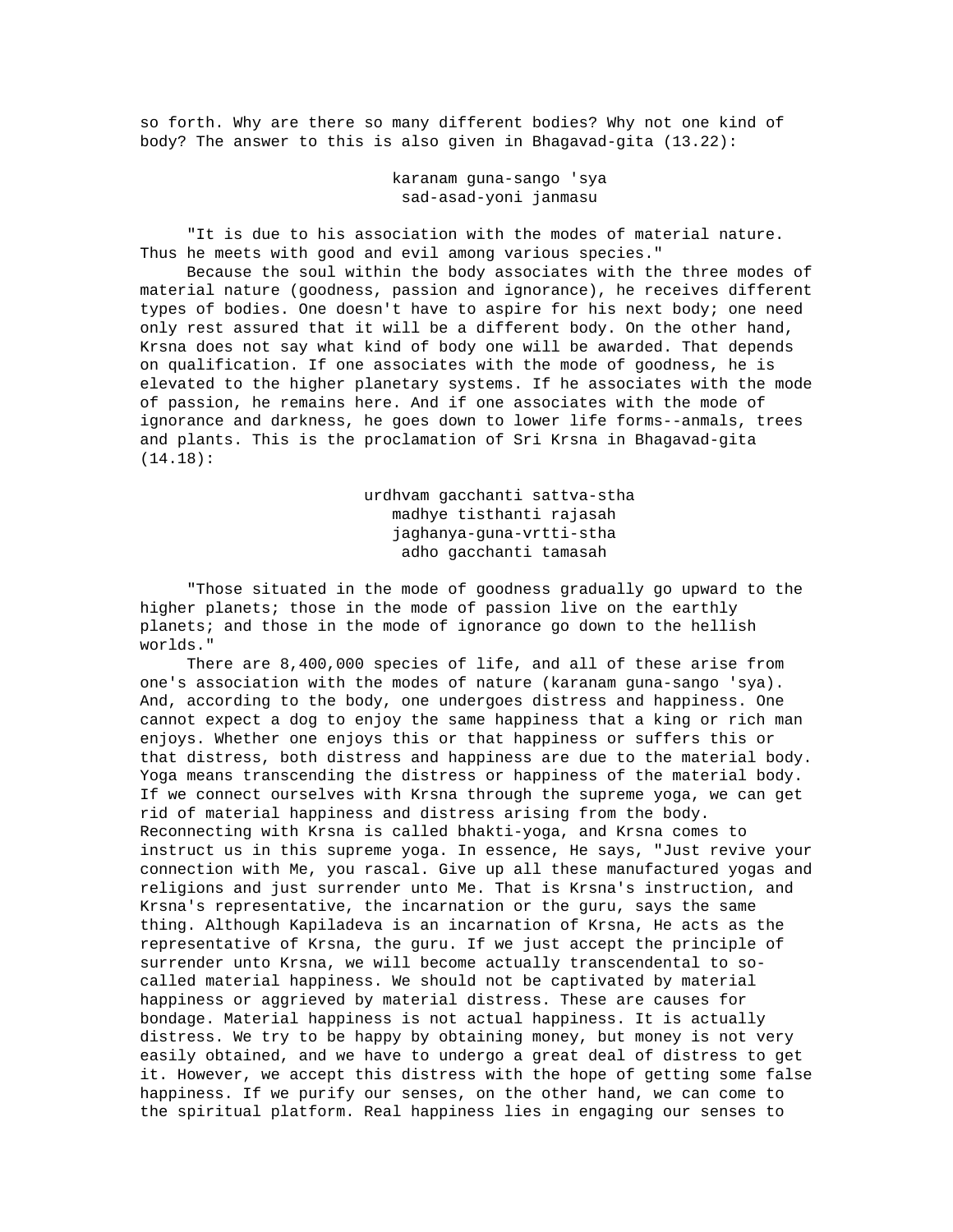satisfy the senses of Krsna. In this way our senses are spiritualized, and this is called adhyatmika-yoga or bhakti-yoga. This is the yoga that Lord Kapiladeva is herein expounding.

Chapter Eight

Bhakti-yoga:

TEXT 14

# tam imam te pravaksyami yam avocam puranaghe rsinam srotu-kamanam yogam sarvanga-naipunam

#### TRANSLATION

 O most pious mother, I shall now explain unto you the ancient yoga system, which I explained formerly to the great sages. It is serviceable and practical in every way.

### PURPORT

 The Lord does not manufacture a new system of yoga. Sometimes it is claimed that someone has become an incarnation of God and is expounding a new theological aspect of the Absolute Truth. But here we find that although Kapila Muni is the Lord Himself and is capable of manufacturing a new doctrine for His mother, He nevertheless says, "I shall just explain the ancient system that I once explained to the great sages because they were also anxious to hear about it." When we have a superexcellent process already present in Vedic scriptures, there is no need to concoct a new system, to mislead the innocent public. At present it has become a fashion to reject the standard system and present something bogus in the name of a newly invented process of yoga.

 The supreme ancient system of yoga pertains to the soul. Presently, in America especially, hatha-yoga is very popular. It appeals to fat ladies who go to the classes to reduce and keep their digestive systems regular. Many people are interested in this kind of gymnastic yoga, but real yoga is adhyatmika. Adhyatmika means to awaken the soul to his proper position. The soul is purusa, spirit, and his business is to reconnect his lost relationship with Krsna.

 Herein Kapiladeva says that He previously delivered this yoga system to the great rsis, the great sages. This is the process of sravana, hearing. One must be very eager to hear, for spiritual life begins with hearing.

> atah sri-krsna-namadi na bhaved grahyam indriyaih sevonmukhe hi jihvadau svayam eva sphuraty adah (Bhakti-rasamrta-sindu 1.2.234)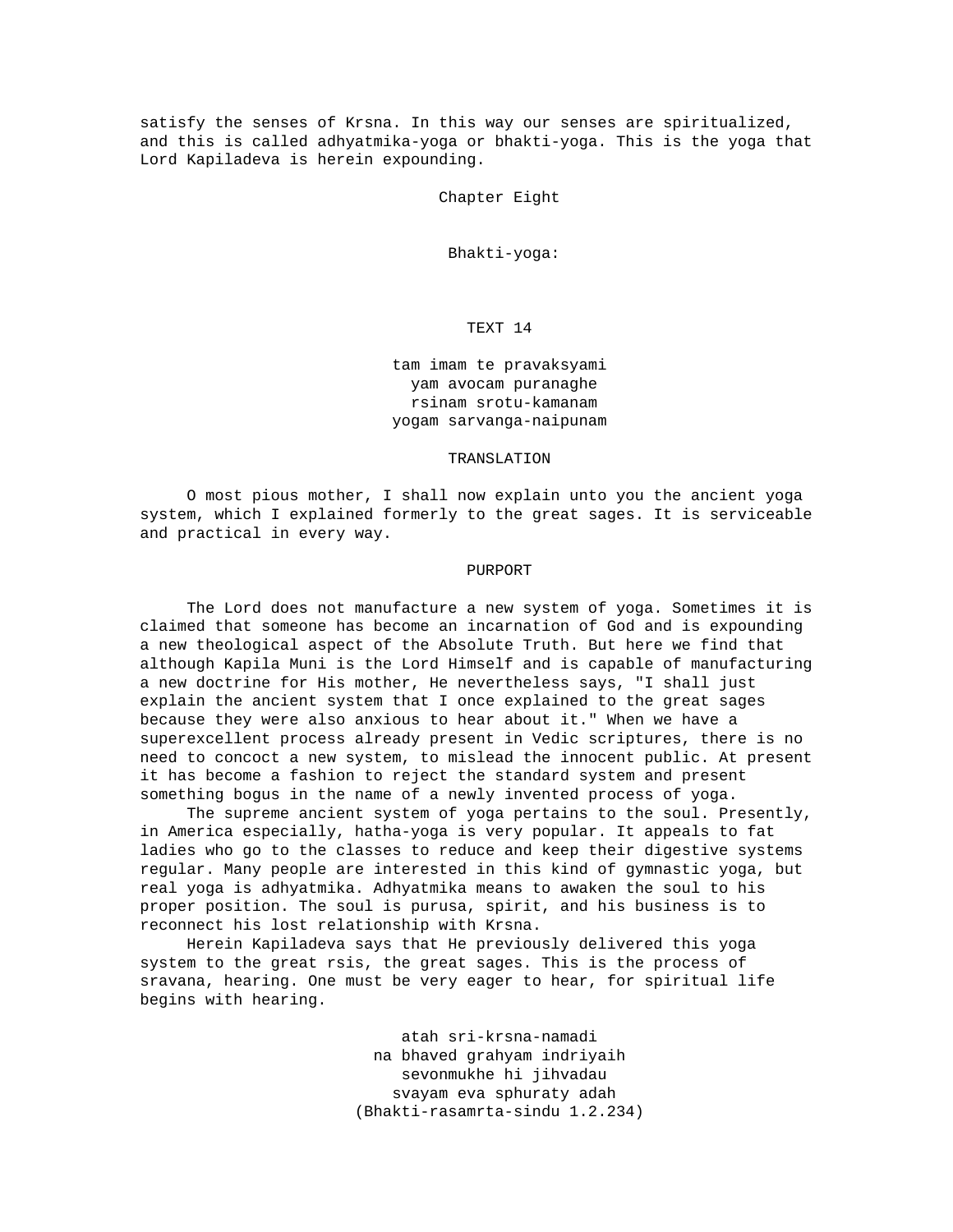It is thus stated in the sastras that it is not possible to appreciate or understand Krsna with our blunt material senses. Krsna's name, form, qualities, pastimes, paraphernalia and abode are all part and parcel of Krsna. However, understanding Krsna begins with hearing and chanting His name. Then there is His form. Generally, for the neophyte, these items are essential--to hear His name and qualities and see and worship His form. That is Krsna's personal instruction:

> man-mana bhava mad-bhakto mad-yaji mam namaskuru

 "Engage your mind always in thinking of Me, offer obeisances and worship Me." (Bg. 9.34)

 Bhagavan Sri Krsna is present in the temple Deity, and even if a child comes to offer his respects, he is counted as a devotee. A small child may not know anything, but simply by seeing the Deity, chanting and dancing, he is benefited. Temples are meant to give everyone a chance to advance in Krsna consciousness one step at a time.

# svalpam apy asya dharmasya trayate mahato bhayat

 "A little advancement on this path can protect one from the most dangerous type of fear." (Bg. 2.40) Even if we do a little on the path of bhakti, it goes to our account. For instance, if we deposit only two dollars in a savings bank, it is kept in our account, and it will increase with interest. Similarly, if one performs even a little devotional service, it is not lost. One may come and join this Krsna consciousness movement, render some service and after a while fall down. However, whatever service has been rendered is to one's permanent credit. That will never be lost. When one begins again, he begins at the point where he has left off. This is the instruction of Bhagavad-gita (6.41):

> sucinam srimatam gehe yoga-bhrasto 'bhijayate

 The unsuccessiul yogi is born into a family of righteous people or into a family of rich aristocracy." Thus if one fails to perfect his bhakti-yoga, he is given another chance in the next life. According to a Bengali poem:

> suci haya muci haya yadi krsna tyaje muci haya suci haya yadi krsna-bhaje

 If one takes to Krsna consciousness, even if he is born in a family of a cobbler (muci), he becomes greater than a brahmana (suci). However, if one is born in a brahmana family and gives up Krsna consciousness, he becomes a muci, a cobbler. Thus the door of devotion is open to everyone, whoever he may be. Krsna Himself says that regardless of one's position, if one takes shelter of Him, one can approach the supreme destination.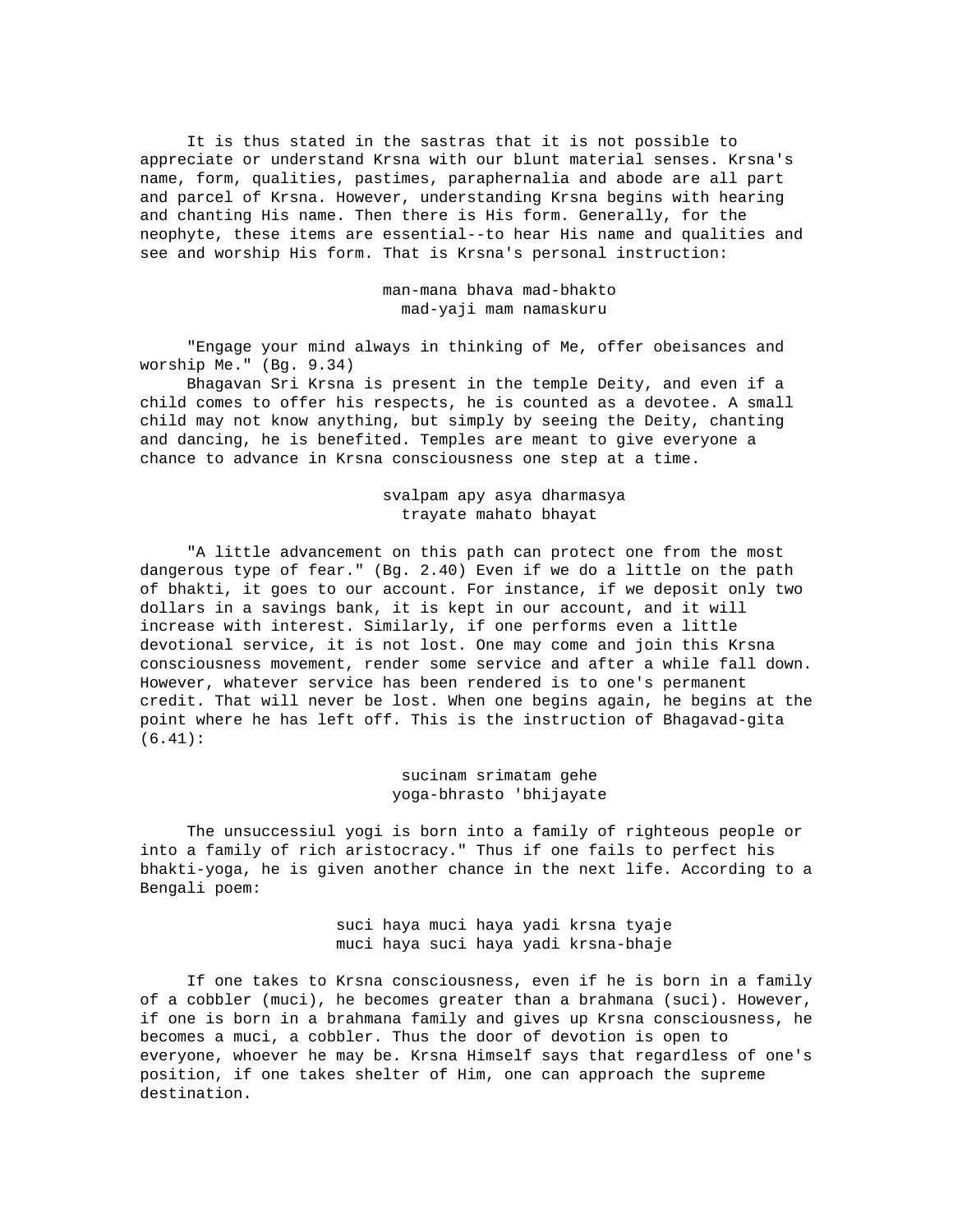mam hi partha vyapasritya ye 'pi syuh papa-yonayah striyo vaisyas tatha sudras te 'pi yanti param gatim

 "O son of Prtha, those who take shelter in Me, though they be of lower birth--women, vaisyas [merchants], as well as sudras [workers]- can approach the supreme destination." (Bg. 9.32) And Sukadeva Gosvami says:

> kirata- hunandhra-pulinda-pulkasa abhira-sumbha yavanah khasadayah ye 'nye ca papa yad-apasrayasrayah sudhyanti tasmai prabhavisnave namah

 "Kirata, Huna, Andhra, Pulinda, Pulkasa, Abhira, Sumbha, Yavana and the Khasa races and even others who are addicted to sinful acts can be purified by taking shelter of the devotees of the Lord, due to His being the supreme power. I beg to offer my respectful obeisances unto Him." (SB. 2.4.18) Krsna consciousness is so complete that it is allembracing. Everyone has an occupational duty as a brahmana, ksatriya, vaisya or sudra, but one does not have to give up his occupational duty to take to Krsna consciousness. And if one takes to Krsna consciousness but does not succeed, what has he lost? Even if he falls down, there is no loss. On the other hand, if a man perfectly performs his own duties (svadharma) but is not Krsna conscious, what does he gain? There is actually no gain. Kapiladeva explains that once one takes to the path of bhaktiyoga, one never actually falls down. Once begun, bhakti-yoga continues, even if one temporarily falls down. One is given another chance by taking birth in a good family, either in a wealthy family, a learned family or a brahmana family. If one executes his duties as a brahmana, Visnu will be very pleased, and if one executes his duties perfectly as a ksatriya or sudra, Visnu will also be very pleased. One does not have to change one's position. In Bhagavad-gita (18.46) Sri Krsna says that every man can become perfect by following his qualities of work:

> yatah pravrttir bhutanam yena sarvam idam tatam sva-karmana- tam abhyarcya siddhim vindati manavah

 "By worship of the Lord, who is the source of all beings and who is allpervading, man can, in the performance of his own duty, attain perfection." Thus if one executes his duties as a perfect ksatriya, vaisya, sudra or whatever, Visnu will be pleased. The purpose of work is to please Visnu. Unfortunately, people have forgotten this. Varnasramadharma, the Vedic system of society, is therefore very important in that it is meant to give human beings a chance to perfect their lives by pleasing Krsna. Unfortunately, the varnasrama-dharma has been lost in this age. Therefore Caitanya Mahaprabhu, just to give relief to the rotting, conditioned souls of this age of Kali-yuga, has given us the maha-mantra.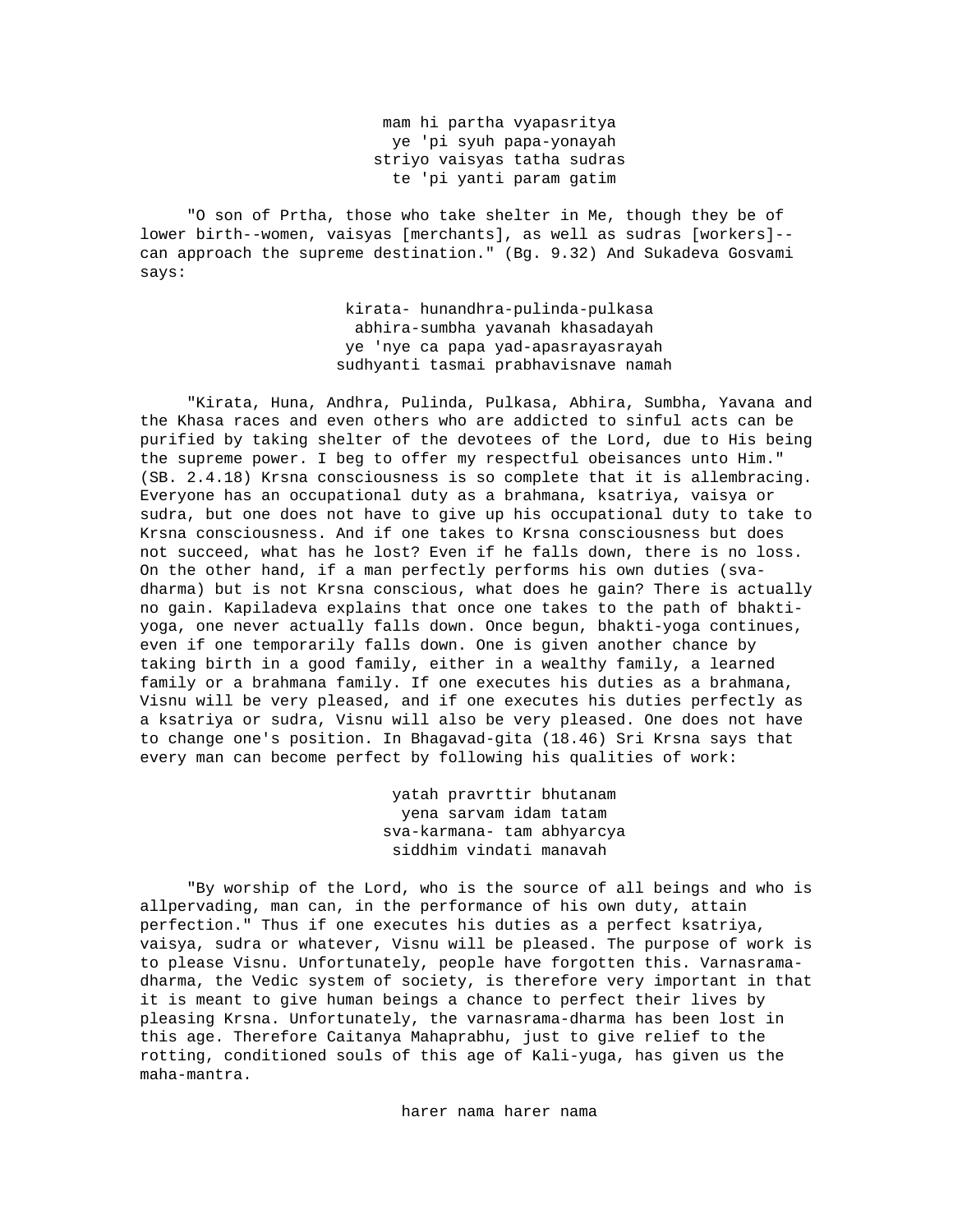harer namaiva kevalam kalau nasty eva nasty eva nasty eva gatir anyatha

 "In this age of quarrel and hypocrisy, the only means of deliverance is chanting of the holy name of the Lord. There is no other way. There is no other way. There is no other way." (Brhan-naradiya Purana) Although we may try to revive the perfect varnasrama system, it is not possible in this age. People are fallen, disturbed and unfortunate:

> prayenalpayusah sabhya kalav asmin yuge janah mandah sumanda-matayo manda-bhagya hy upadrutah

 "O learned one, in this iron age of Kali men have but short lives. They are quarrelsome, lazy, misguided, unlucky and, above all, always disturbed." (SB. 1.1.10) In this age, there will be insufficient rainfall and food, and the government will plunder one's income by heavy taxation. All of these characteristics of Kali-yuga are described in Srimad-Bhagavatam. People will become so disgusted that they will suddenly leave their wife and children and go to the forest. How can the peaceful varnasrama-dharma be revived when people are so harassed in this age? It is virtually impossible. Therefore the system of bhaktiyoga, the chanting of the Hare Krsna maha-mantra, should be adopted. The whole aim of bhakti-yoga is to satisfy Visnu. Yajnaih sankirtanaprayaih: Visnu, Krsna, came Himself as Caitanya Mahaprabhu to teach us the way of sankirtana. Presently it has become fashionable to manufacture a new system of religion, but Kapiladeva, like Krsna, does not manufacture anything new. This system is not new, but very old (pura). Krsna also says the same in Bhagavad-gita (4.2), evam paramparapraptam imam rajarsayo viduh: "This supreme science was thus received through the chain of disciplic succession, and the saintly kings understood it in that way." Thus Krsna and Kapiladeva are not teaching anything new. They are simply repeating the same message because, in the course of time, the knowledge has been lost. Arjuna asks, "Why are you telling me? Why not another?" Sri Krsna answers, bhakto 'si me sakha ceti: "Because you are My devotee as well as My friend." (Bg. 4.3)

 Thus without being a bhakta, a devotee of Krsna's, one cannot actually understand the science of bhakti-yoga. Understanding Bhagavadgita means understanding Krsna. All this information is explained only in the bhakti-sampradaya, not in any other school. Therefore Krsna says at the conclusion of Bhagavad-gita (18.55), bhaktya mam abhijanati: if one actually wants to understand Krsna and one's relationship with Him, one must take to this process of bhakti-yoga. Bhakti-yoga as explained by Lord Kapiladeva is sankhya-yoga.

Lord Kapiladeva states here:

 tam imam te pravaksyami yam avocam puranaghe

 The word anaghe refers to one without sin. The word agha refers to past sins, and an means "without." Therefore one cannot understand Krsna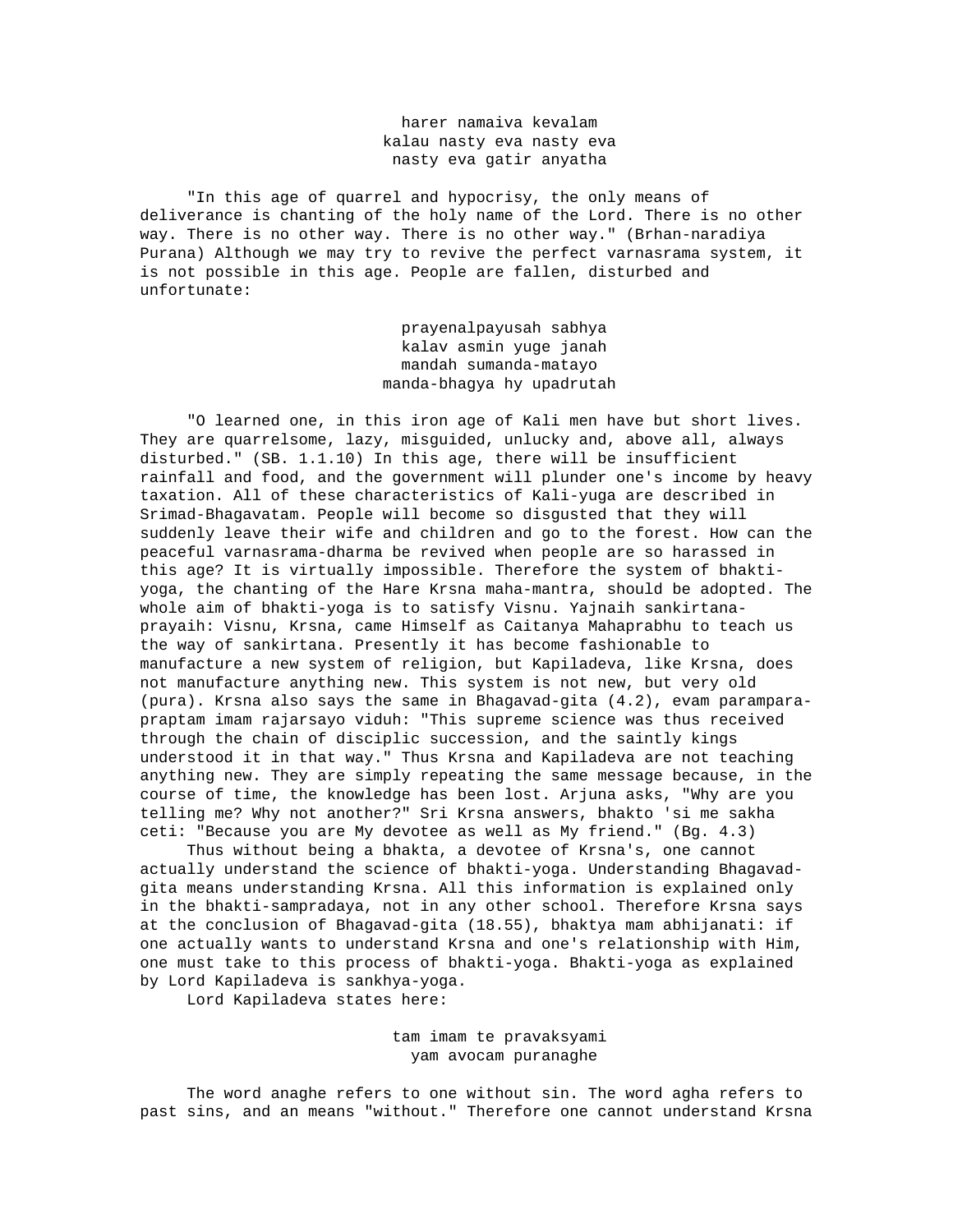consciousness unless he is free from sin. Yesam tv anta-gatam papam: one can stick to Krsna consciousness only when one is completely free from all sinful reactions. One may say, "That will take some time. I cannot get free from sinful reactions overnight." However, Krsna says, "No, no. This can be done immediately. Simply surrender unto Me, and I will absolve you from all sin." Thus by simply surrendering unto Krsna, our spiritual life begins.

 We have to understand that we receive different bodies due to our sinful actions. Now we are given a chance to execute our duty in the human form. Bahunam janmanam ante. We have received this body through the evolutionary processes, and this human form is a great opportunity. Narottama dasa Thakura sings: hari hari viphale janama gonainu: "My dear Lord Krsna, I have simply wasted my time." Why?

# manusya janama paiya, radha-krsna na bhajiya, janiya suniya visa khainu

 "Because I have received the human form of life, which is meant for understanding Krsna, yet I have simply wasted my time by not taking advantage of this opportunity. I have done everything but worship Radha-Krsna. Therefore I have taken poison knowingly." When one takes poison knowingly, he commits suicide, and not taking advantage of the human form is something like that. If we do not understand Krsna in this life, we are knowingly taking poison. This material life is just like a blazing forest fire. Eating, sleeping, enjoying sex and defending are the main material activities. When we are engaged simply in these things, our hearts are always burning as if we had taken poison. How can we be cured?

> golokera prema-dhana, hari-nama-sankirtana, rati na janmila kene taya

 "My dear Lord, You have given us the medicine of hari-namasankirtana, the chanting of Hare Krsna. Unfortunately, I have no attraction for Your holy names." It is also stated:

> vrajendra-nandana yei, saci-suta haila sei, balarama haila nitai

 "Krsna has now come as Sri Caitanya Mahaprabhu, the son of mother Saci. And Balarama has come as Lord Nityananda." What is Their business? They are delivering all kinds of sinful men simply by chanting Hare Krsna. And what is the evidence of this? The evidence is that Sri Caitanya Mahaprabhu and Nityananda Prabhu delivered the sinful Jagai and Madhai. At the present moment everyone is like Jagai and Madhai, for everyone is intoxicated and mad after sex. Now, by the grace of Caitanya Mahaprabhu, thousands of Jagais and Madhais are being delivered. It is this active medicine, this Hare Krsna maha-mantra, that is doing it. It is the perfect yoga system. This process is not manufactured, and we have not concocted anything. Our business is simply to accept the words of Krsna as they are. Sri Krsna Himself characterizes His devotee in this way: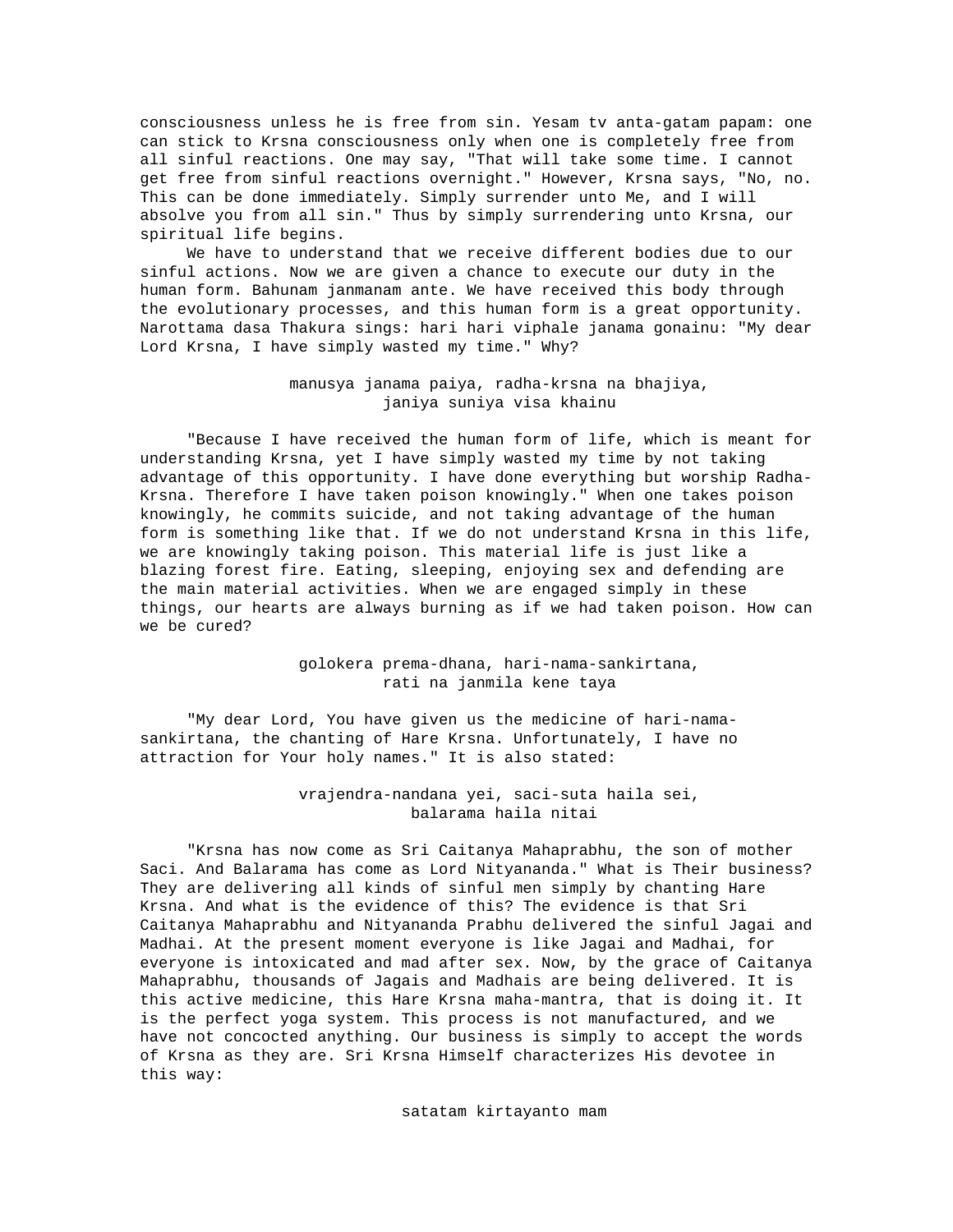yatantas ca drdha-vratah namasyantas ca mam bhaktya nitya-yukta upasate

 "Always chanting My glories, endeavoring with great determination, bowing down before Me, these great souls perpetually worship Me with devotion." (Bg. 9.14)

 We do not need to be very learned. Our only requirement is that we receive the blessings of the Lord. The Lord's blessings will enable us to become learned and follow His instructions. We only need to stick to this Krsna consciousness movement on the basis of Bhagavad-gita. When we are a little further advanced, we can read Srimad-Bhagavatam. Caitanya Mahaprabhu Himself has opened the way with this sankirtana movement. The entire world is in darkness without Krsna consciousness, and in this age people are so dull that they do not even know the difference between mukti (liberation) and bandha (bondage). If a human being does not know this difference, he is no better than an animal.

 Presently we are under the sway of the three gunas, the modes of material nature--sattva-guna, rajo-guna and tamo-guna. Out of these three gunas, sattva-guna, the mode of goodness, is the best. A brahmana, characterized by the mode of goodness, is truthful and self-controlled. He controls his mind and senses, and he is very tolerant and simple. He has full knowledge, and he knows how to apply knowledge in life. He has full faith in the authority of the Vedas, a quality called astikyam. Caitanya Mahaprabhu has explained the difference between nastikyam and astikyam. According to Vedic understanding, one who does not believe in the Vedas is called nastika. Caitanya Mahaprabhu says: veda na maniya bauddha haya ta 'nastika (Cc. Madhya 6.168). Lord Buddha defied Vedic authority, but His mission was to stop animal killing. In the Vedas there are recommendations for animal sacrifice, and therefore to prevent the killing of animals, Lord Buddha rejected the Vedas. Such sacrifice is not possible in this age because there is no brahmana qualified to carry it out. Those who are intelligent know that such a sacrifice cannot be successful in this age because no one knows the proper mantras capable of giving an old animal the body of a new animal. When an animal sacrifice is properly conducted, an old animal is sacrificed, and it emerges from the fire in a new body. This is not possible in this age, but what is possible is sankirtana-yajna, the chanting of the Hare Krsna maha-mantra. This is the yajna, or sacrifice, especially intended for this age. We need only chant Hare Krsna, Hare Krsna, Krsna Krsna, Hare Hare/ Hare Rama, Hare Rama, Rama Rama, Hare Hare. By performing this yajna, the results will be ceto-darpana-marjanam--the mirror of the mind will be cleansed. When the mirror of the mind is cleansed, one is automatically liberated.

 Consciousness is the main principle, either for conditional life or for liberated life. We are therefore proposing Krsna consciousness, which means liberation from the repetition of birth and death. Unfortunately, people are so dull in this age that they have no idea how birth and death can be stopped. They think that birth and death cannot be stopped; even famous scientists admit this. However, in Bhagavad-gita Sri Krsna says that we should always keep in mind the four miserable conditions. These are birth, old age, disease and death. When we are able to put an end to these, we are liberated. This simply requires that we clear our consciousness by thinking of Krsna. The purpose of this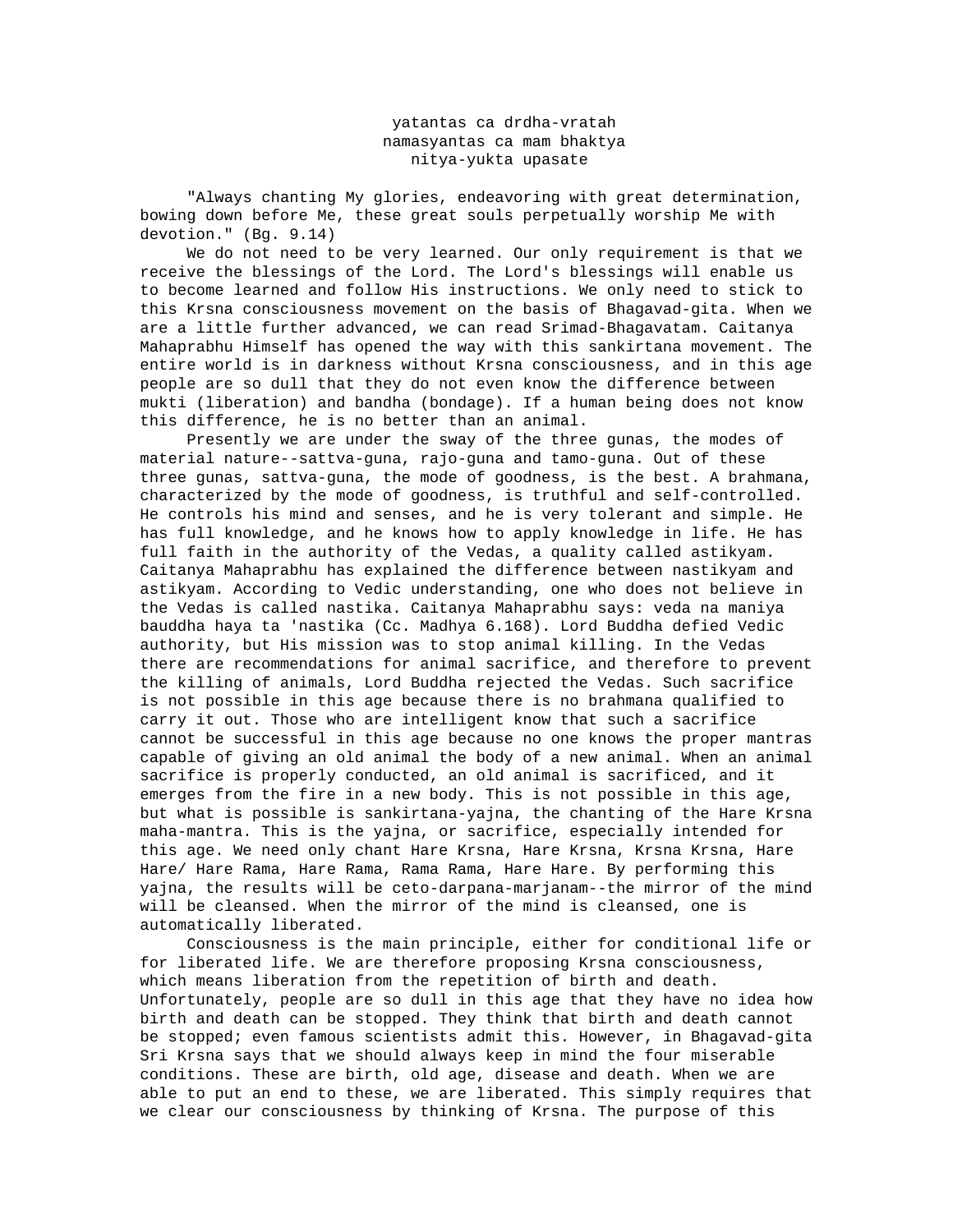Krsna consciousness movement is to keep our minds constantly on Krsna. Krsna is the Supreme Personality of Godhead, and He is a person. When He was realized by Arjuna, He was addressed as purusam. God is purusa, male, not female. purusa means "the enjoyer," and prakrti means "the enjoyed." Everything is enjoyed by the supreme purusa. It is also stated that we are actually prakrti, not purusa. The human dress is simply maya, illusion. We are thinking that we are purusa, the enjoyer, but actually we are the enjoyed. A man, thinking of enjoying himself, tries to imitate purusa, but actually he is prakrti. As a consequence, he is cast into this material world. Because the living entity wants to enjoy the material world and is attached to the three gunas, he receives different types of bodies. One who is in the mode of goodness receives the body of a learned brahmana. This is somewhat elevated, for he can gradually understand what is God. In the modes of passion and ignorance, no one can understand God. Also, from the material point of view, if one is situated in the mode of goodness, he can be elevated to higher planetary systems. Nonetheless, even if one goes to Brahmaloka, the highest planet in the material atmosphere, one is not actually perfectly situated. There is really no benefit because even on Brahmaloka the four miseries of material existence are found: birth, old age, disease and death. Lord Brahma also dies and takes birth. From Vedic literatures we understand that Lord Brahma took birth from the lotus flower generated from the navel of Visnu. Thus he had his birth, and when Lord Brahma dies, the entire material cosmic manifestation will be finished. Just as Lord Brahma undergoes birth, old age, disease and death, so also a small ant or insect undergoes the same process. The point is that the living entity has to be free from this bondage because he is by nature eternal. According to Bhagavad-gita, the living entity never actually takes birth, and he never actually dies. Na jayate mriyate va kadacit: "For the soul there is never birth nor death." (Bg. 2.20)

 It is the body that is destined to die, whether the body be that of Lord Brahma or of a small ant. One should not think that one is liberated because one can live millions and millions of years. The life of Lord Brahma covers millions of earth years, yet he is also subjected to birth and death. That is the way of conditional life. We should take advantage of the perfect knowledge given by Vedic literatures, by the great rsis and Bhagavan Kapiladeva, as well as by Bhagavan Sri Krsna, in order to attain liberation from the cycle of birth and death.

 Receiving Krsna consciousness means receiving light. People are exhausted with the materialistic way of life, especially in the West. Now the Krsna consciousness movement is giving new life to Western society. By nature, we living entities are liberated. There is actually no question of birth, death, old age and disease. Since we are part and parcel of Krsna, the Supreme Lord, how can there be a question of these things? Krsna is sac-cid-ananda-vigraha, and being part and parcel of Krsna, we are also of the same nature. We are equal in quality, although not in quantity. Why, then, should we suffer the pangs of death? Therefore in the previous verse Kapiladeva instructed: yoga adhyatmikah pumsam mato nihsreyasaya. The soul is entrapped in the body, and the process of perfect yoga is the process of saving the soul from bodily confinement and the four miseries that plague the body. How can this perfect yoga be attained? That is explained by Lord Kapila in the next verse: ratam va pumsi muktaye. If our consciousness is simply attached to Krsna, we will be liberated.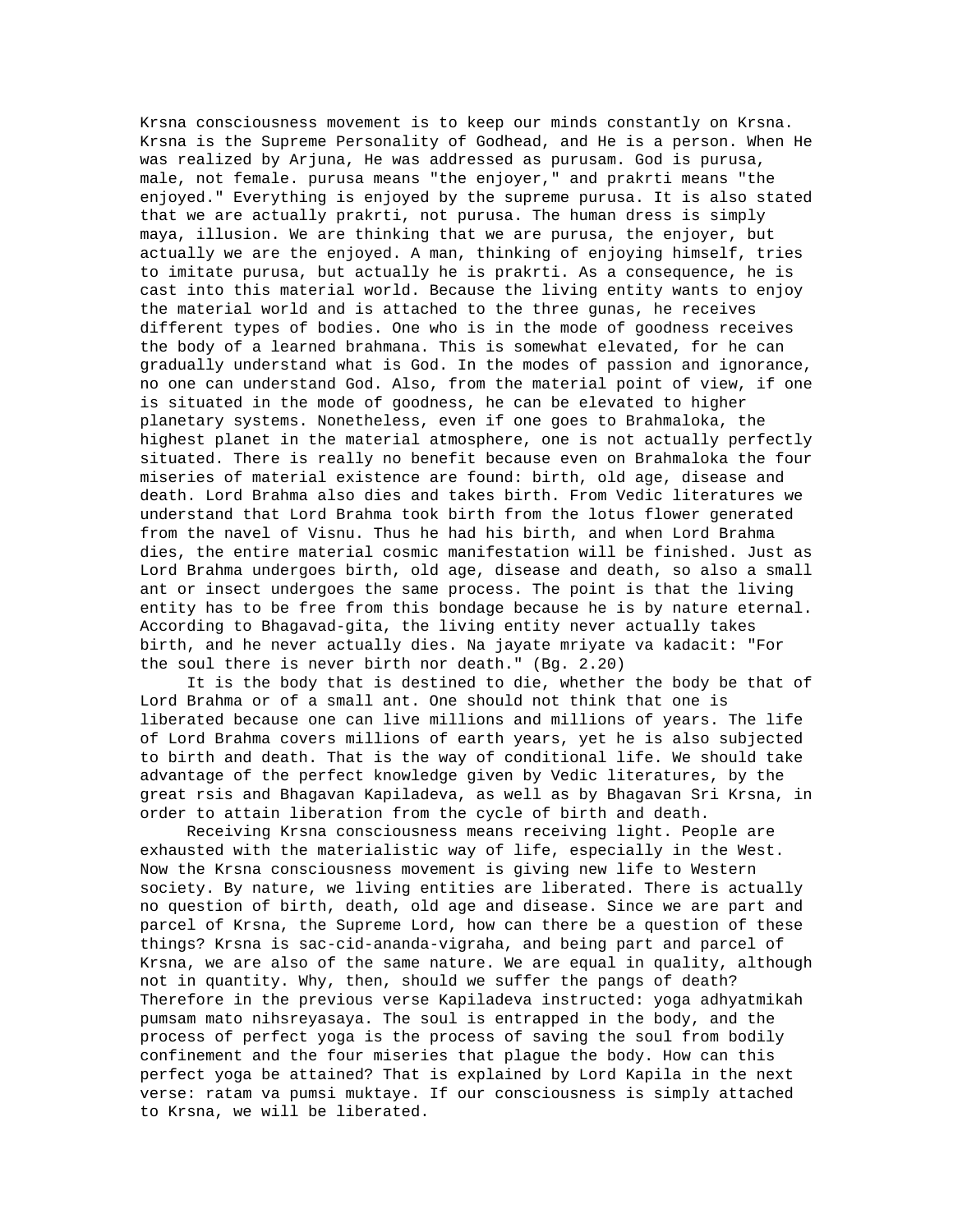The great souls are always chanting about Krsna. Hare Krsna, Hare Krsna, Krsna Krsna, Hare Hare/ Hare Rama, Hare Rama, Rama Rama, Hare Hare. They are also endeavoring with great determination in their devotional service. For instance, in the Krsna consciousness temples the devotees rise early in the morning, at 4:00 A.M., and they immediately bathe. Then they go to mangala-arati at 4:30, and after mangala-arati they study the Vedic literatures. These are the processes by which we can awaken our dormant love for Krsna. Because we are part and parcel of Krsna--just as a son is part and parcel of his father--there is a natural love between us. However, somehow or other the son leaves home and forgets his father. The father, of course, never forgets his son. He thinks, "Oh, my son has left. If he would only come back!" Krsna thinks in this way. We are all sons of Krsna, and Krsna is more anxious to get us back home, back to Godhead, than we are to go. Therefore Krsna comes and says, "You rascal! Give up all this nonsensical material engagement. You have manufactured so many religions and dharmas. Just give them all up and simply surrender unto Me." Krsna comes Himself and leaves behind His words. His words are also Himself because His words are absolute. Presently we do not see Krsna, but if we actually advance, we will see Him. When we see the Deity in the temple, we think, "Oh, this is an idol. It is not Krsna." If we think in this way, we have not seen Krsna. Krsna is also present in His words, in Bhagavad-gita. That is krsnavani, the message of Krsna. The stage of awareness of Krsna can be attained when one is advanced in Krsna consciousness. Then one can understand that Krsna is present in the Deity, in Bhagavad-gita, in the taste of water, in the sunshine, in the moonshine and in all sound. Krsna is present everywhere, but one has to acquire knowledge in order to know how to see Krsna. That is mukti, liberation. That is Krsna consciousness. That is also the process of bhakti-yoga--sravanam kirtanam visnoh smaranam.... Deity worship is arcanam, chanting is vandanam, and dasyam is working for Krsna and spreading this Krsna consciousness movement.

 Generally we experience that people are primarily interested in seeing Krsna, but why is the emphasis on seeing? Let us hear about Him. We must come with a little faith, and as we hear, that faith will increase. One should come to the temple, listen to talks about Krsna, and then, after some time, officially take initiation into the service of the Lord. That is called bhajana-kriya. At that time one has to abandon illicit sex, intoxication, meat-eating and gambling. If one is still attached to all these habits, he should know that he is not making progress. When one is actually advanced in bhajana-kriya, all these anarthas (unwanted things) will be finished. param drstva nivartate. When one appreciates something better, he rejects all kinds of nonsense. Once one gets a taste of Krsna consciousness, he cannot remain without it. A drunkard cannot remain without a drink, but a devotee is drunk with Krsna consciousness. The immunization against all material diseases is this Krsna consciousness. To be immuned to the infection of the gunas, we have to engage in bhakti-yoga. Once we attain the perfectional stage, we attain ecstatic love of Godhead. In that state we cannot remain without Krsna for a moment. That is called bhava, and that bhava may increase to maha-bhava. This is not possible for ordinary human beings, but it was possible for the gopis and Radharani. Indeed, they could not live without Krsna. This is the highest stage of liberation.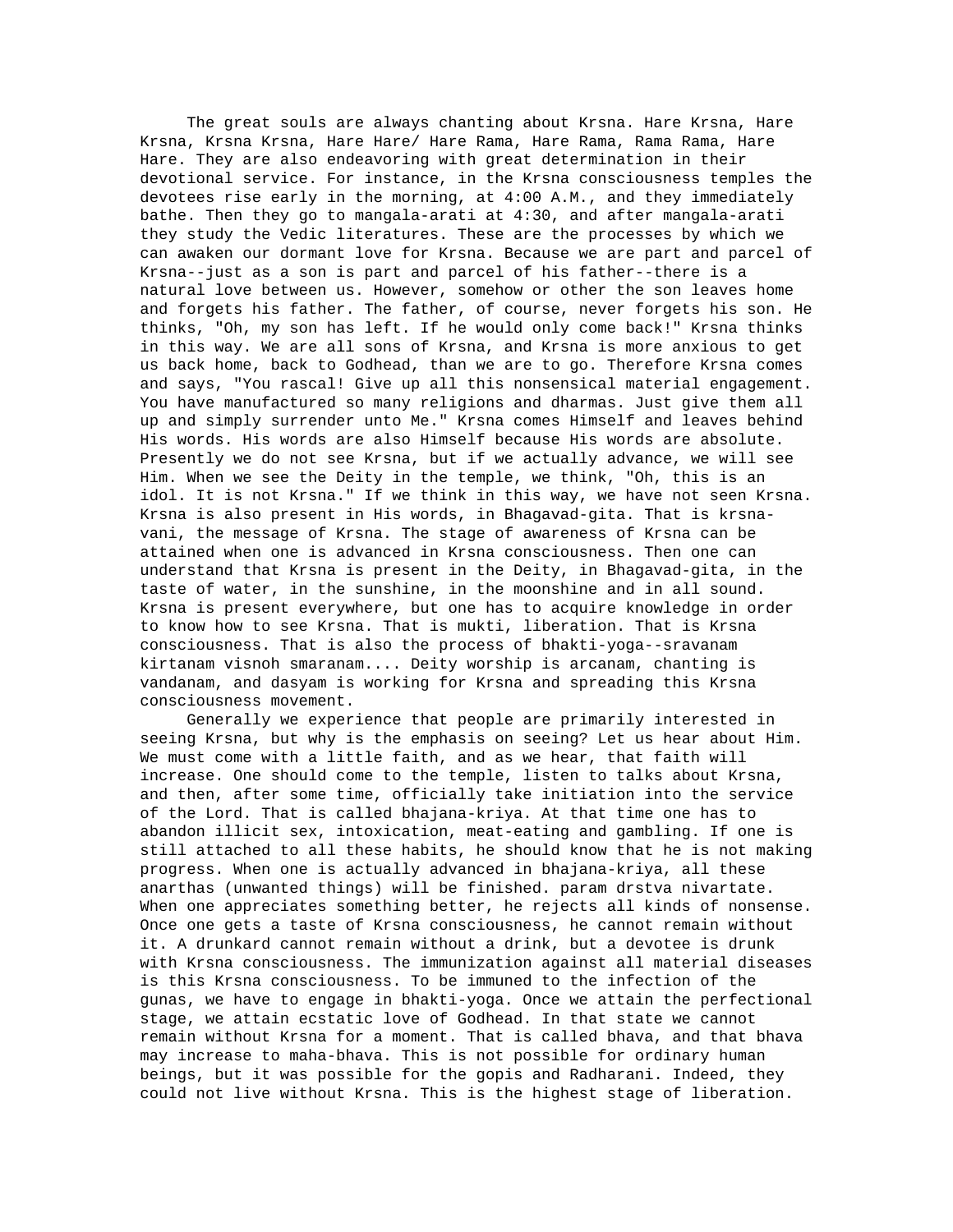### Chapter Nine

Purifying the Mind for Self-realization

## TEXT 15

 cetah khalv asya bandhaya muktaye catmano matam gunesu saktam bandhaya ratam va pumsi muktaye

# TRANSLATION

 The stage in which the consciousness of the living entity is attracted by the three modes of material nature is called conditional life. But when that same consciousness is attached to the Supreme Personality of Godhead, one is situated in the consciousness of liberation.

### PURPORT

 There is a distinction here between Krsna consciousness and maya consciousness. Gunesu, or maya consciousness, involves attachment to the three material modes of nature, under which one works sometimes in goodness and knowledge, sometimes in passion and sometimes in ignorance. These different qualitative activities, with the central attachment for material enjoyment, are the cause of one's conditional life. When the same cetah, or consciousness, is transferred to the Supreme Personality of Godhead, Krsna, or when one becomes Krsna conscious, he is on the path of liberation.

## TEXT 16

 aham-mamabhimanotthaih kama-lobhadibhir malaih vitam yada manah suddham aduhkham asukham samam

## TRANSLATION

 When one is completely cleansed of the impurities of lust and greed produced from the false identification of the body as "I" and bodily possessions as "mine," one's mind becomes purified. In that pure state he transcends the stage of material happiness and distress.

## PURPORT

 Kama and lobha are the symptoms of material existence. Everyone always desires to possess something. It is said here that desire and greed are the products of false identification of oneself with the body. When one becomes free from this contamination, his mind and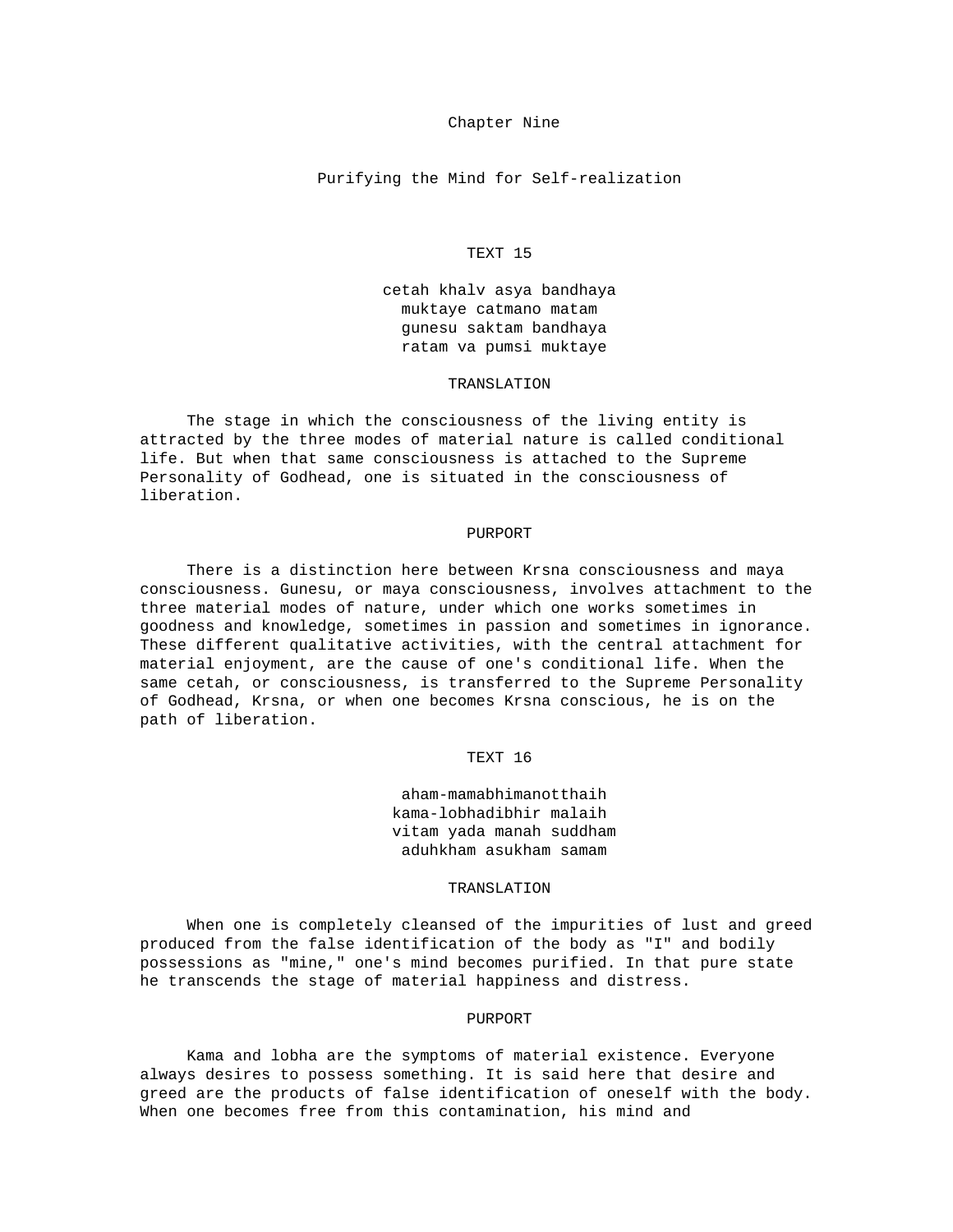consciousness also become freed and attain their original state. Mind, consciousness and the living entity exist. Whenever we speak of the living entity, this includes the mind and consciousness. The difference between conditional life and liberated life occurs when we purify the mind and the consciousness. When they are purified, one becomes transcendental to material happiness and distress.

 In the beginning Lord Kapila has said that perfect yoga enables one to transcend the platform of material distress and happiness. How this can be done is explained here: one has to purify his mind and consciousness. This can be done by the bhakti-yoga system. As explained in the Narada-pancaratra, one's mind and senses should be purified (tatparatvena nirmalam). One's senses must be engaged in devotional service of the Lord. That is the process. The mind must have some engagement. One cannot make the mind vacant. Of course there are some foolish attempts to try to make the mind vacant or void, but that is not possible. The only process that will purify the mind is to engage it in Krsna. The mind must be engaged. If we engage our mind in Krsna, naturally the consciousness becomes fully purified, and there is no chance that material desire and greed will enter.

 Our mind is our friend, and our mind is our enemy. If it is cleansed, it is a friend, and if it is dirty, we contact material diseases. If we keep ourselves clean, pure, we will not be contaminated. According to Vedic civilization, one has to cleanse himself externally three times daily--once in the morning, again at noon, and again in the evening. Those who strictly follow the brahminical rules and regulations follow this process. Cleanliness is next to godliness. Conditional life means that the mind is covered with dirty things, and this is our disease. When we are in the lower modes of tamo-guna and rajo-guna, these dirty things are very prominent. One has to raise himself to the mode of sattva (goodness) by the process of sankirtana and sravana. One has to hear krsna-katha. Krsna is within everyone's heart. The individual soul is part and parcel of Krsna, and Krsna wants the individual soul to turn to Him. Unfortunately the conditioned soul is attached to material enjoyment, and this is the cause of his bondage to birth, death, old age and disease. He is so foolish that he does not take into consideration that these miseries are repeated. He is like an ass that belongs to a washerman who loads him down with heavy clothes. For a few morsels of grass, the ass has to carry heavy loads all day, although not a single piece of clothing belongs to him. This is the way of the karmis. They may become big multimillionaires, but they are just like asses, working hard day and night. Regardless of how much money they may have, their stomachs can only hold so much. And they require only six feet of space to sleep. Nonetheless, these big karmis are thinking themselves very important. They think, "Without me, all the members of my nation will die. Let me work day and night to the point of death." People are thinking, "I belong to this family, this nation, this community. I have this duty or that duty," and so on. people do not know that these are all false designations.

 Sri Caitanya Mahaprabhu therefore enjoins, jivera `svarupa' haya- krsnera `nitya-dasa': our actual position is that of eternal servants of Krsna. We are mistakenly thinking that we are servants of a family or nation, but this is due to ignorance, tamo-guna. However, we can attain the platform of sattva-guna by following the instructions given in Bhagavad-gita. Hearing krsna-katha, topics about Krsna, clears all the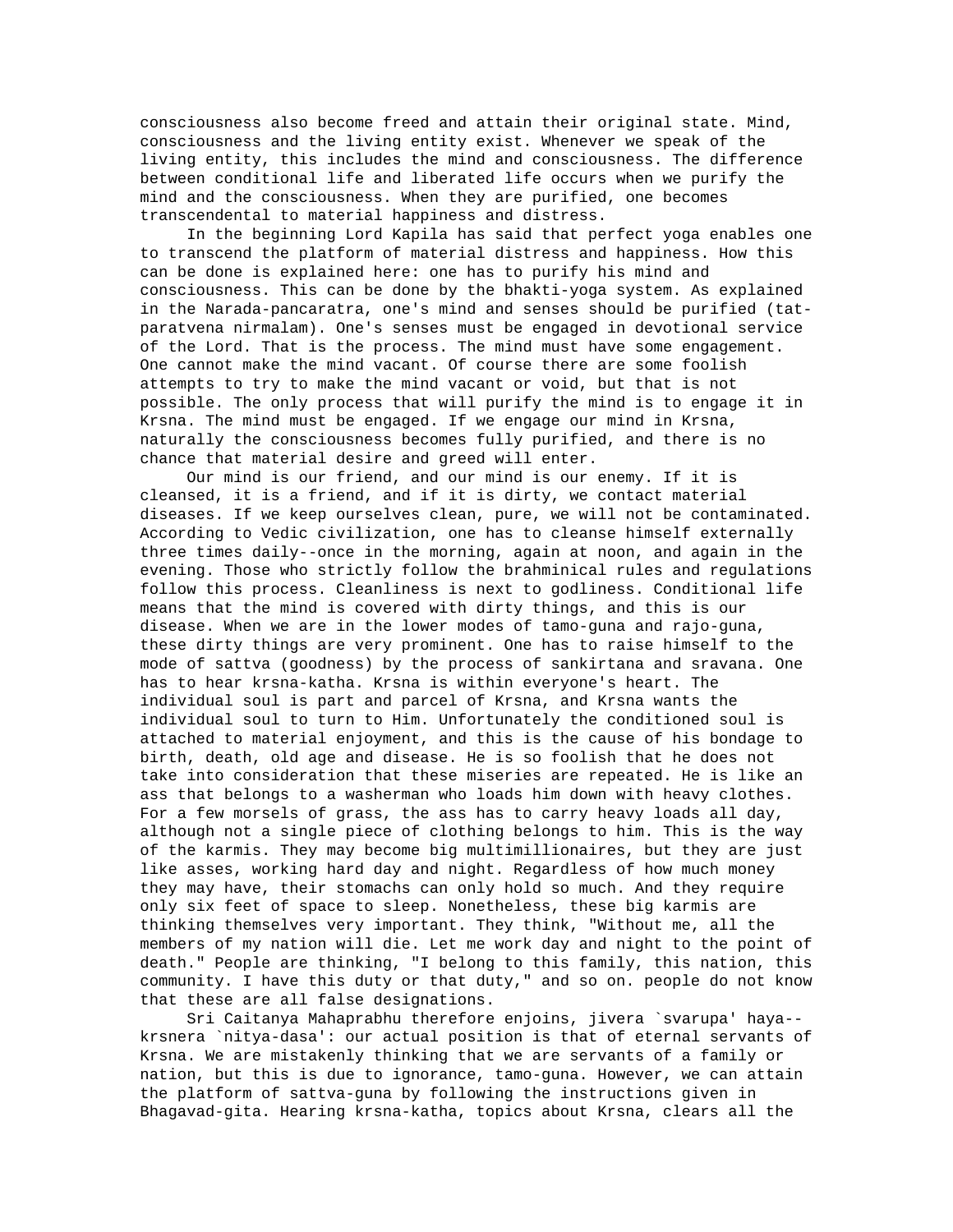dirty things from the mind. Also, if we chant and dance, these dirty things will be wiped away. The mind is the cause of bondage, and the mind is the cause of liberation. When it is dirty, it brings about bondage. In conditional life, we take birth, remain for some time, and enjoy or suffer. But really there is no question of enjoyment. There is only suffering. When we die, we have to give up the body and then take on another body. We immediately enter the womb of another mother, stay for nine months or so, and then come out. Then a new chapter of life begins. This is conditioned life, and it goes on again and again and again. ln this way we undergo the tribulations of birth, old age, disease and death. The dogs and cats cannot understand this process, but we can understand it in human life through the Vedic literatures. If we don't take advantage of these literatures, all our education is for nothing.

 People actually waste their time talking politics, sociology, anthropology, and so on. They read many literatures that do not glorify the Supreme Lord Hari, and thus they waste their time. This Krsna consciousness movement is giving everyone a chance to become pious. punya-sravana-kirtanah. It is not necessary to give money or bathe in the Ganges. There are many pious activities and many processes recommended in the sastras for becoming pious. However, in Kali-yuga people have lost all their stamina. They are so sinful that there is no question of becoming pious through all these prescribed methods. The only means is hearing about Krsna and chanting His names. Krsna has given us ears to hear and a tongue to speak. We can hear from a realized soul and thus perfect our lives. In this way we are given a chance to purify ourselves. Unless we are purified, we cannot become devotees. Human life is meant for purification. Unfortunately in this age people are not interested in Krsna, and they suffer through material existence one life after another after another. In one life they may be very opulent. Then they don't care about the next life. They think, "Let me eat, drink and be merry." This is going on all over the world, but the sastras say that people are making mistakes in this way. Nunam pramattah kurute vikarmah (SB. 5.5.4): people have become mad with sense gratification, and therefore they engage in all sorts of forbidden things. Karma means regulated work, and vikarma means just the opposite- -unlawful, forbidden activities. The word akarma means that one is not affected by the results of work. As stated in Bhagavad-gita (3.9):

> yajnarthat karmano 'nyatra loko 'yam karma-bandhanah tad-artham karma kaunteya mukta-sangah samacara

 "Work done as a sacrifice for Visnu has to be performed, otherwise work binds one to this material world. Therefore, O son of Kunti, perform your prescribed duties for His satisfaction, and in that way you will always remain unattached and free from bondage."

 When people are in the modes of passion and ignorance, they perform vikarma. They do not care for their future lives, and they are habituated to eating anything and everything, just like hogs. They do not care for the sastric injunctions, and they are totally irresponsible. They are just like street boys who have no education and do not care for anything. Such urchins do whatever they like, for their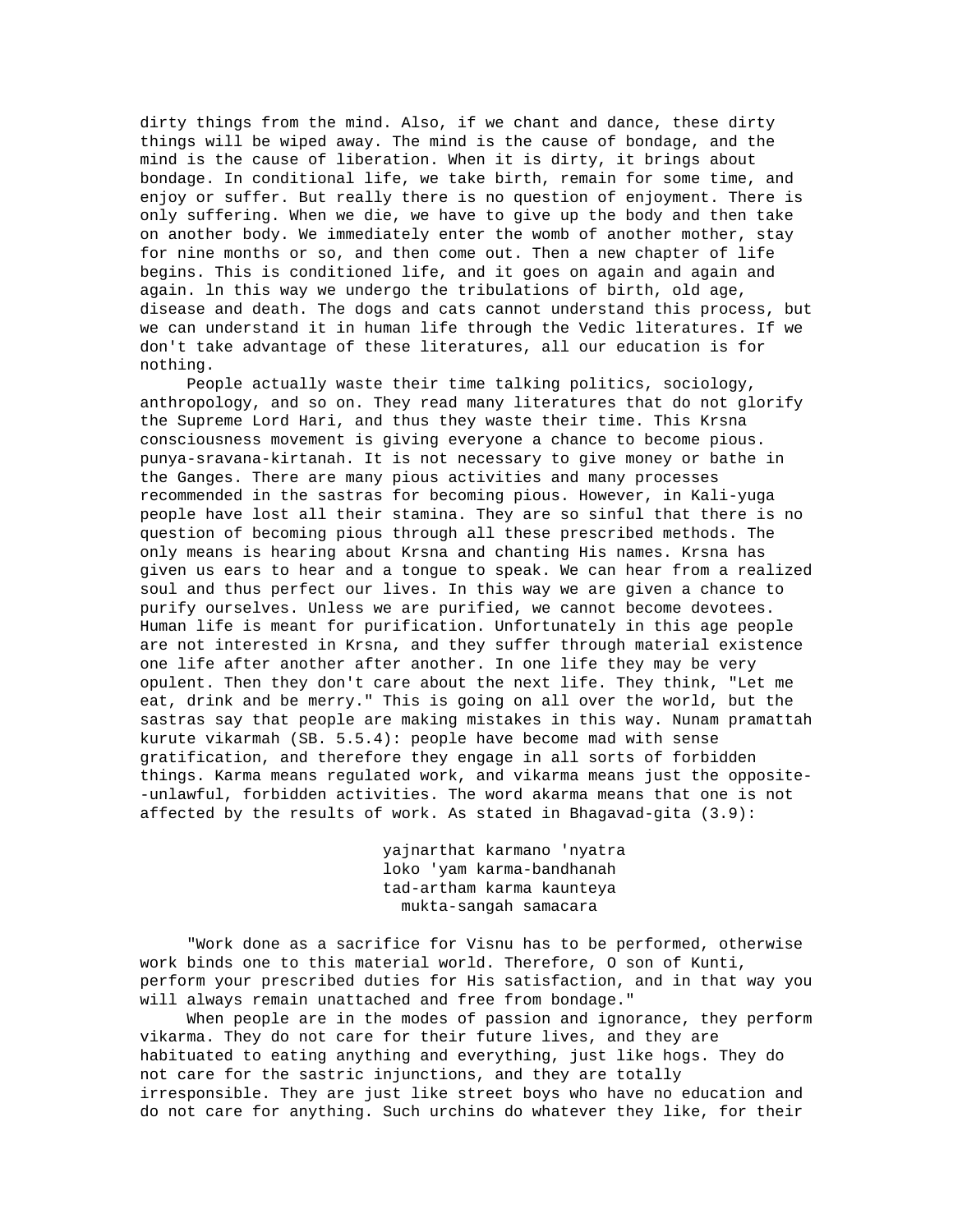fathers and mothers do not care for them. Life in ignorance, tamo-guna, is such a careless life. People simply act unlawfully, not considering the results of their actions. They act for sense gratification, and actually they take pleasure in committing sins. In Calcutta I have seen people taking pleasure in cutting the throats of chickens and laughing when the chicken jumps and flaps about. Sometimes in Western countries students are taken to slaughterhouses just to see how the cows are butchered. In this age, people take pleasure in committing all kinds of sins. They have no brains to see that this body is temporary and full of suffering. They are completely in the mode of darkness, just like the animals they slaughter. There may be many animals in a pasture, and if one takes an animal aside and cuts its throat, the other animals will simply stand, look, and continue eating grass. They do not realize that the next time they may be slaughtered. The people in Kali-yuga are in the same situation, but the Krsna consciousness movement is trying to give these rascals a little sense. We are saying, "Don't remain animals. Become human beings." In the words of Caitanya Mahaprabhu:

> krsna bhuli' sei jiva anadi-bahirmukha ataeva maya tare deya samsara-duhkha

 "Forgetting Krsna, the living entity has been attracted by the external feature from time immemorial. Therefore the illusory energy (maya) gives him all kinds of misery in his material existence. (Cc. Madhya 20.1 17) When one forgets his relationship with Krsna, he acts in a very foolish way, and maya gives him one misery after another. It is also stated:

> maya-mugdha jivera nahi svatah krsna jnana jivere krpaya kaila krsna veda-purana

 "The conditioned soul cannot revive his Krsna consciousness by his own effort. But out of causeless mercy, Lord Krsna compiled the Vedic literature and its supplements, the Puranas." (Cc. Madhya 20.122)

 The Vedic literatures--the Vedanta, Upanisads, Ramayana, Mahabharata and many others--should be utilized if we wish to become free from the contamination of tamo-guna and rajo-guna. The whole world is revolving due to kama and lobha. Kama means "lusty desire," and lobha means "greed." people cannot have enough sex or money, and because of this, their hearts are filled with contaminations, which have to be cleansed by hearing, repeating and chanting. Human life is meant to get rid of anarthas, unwanted things, but where is the university or college where this science of purification is taught? The only institution is this Krsna consciousness society. Krsna is within the heart, and the contaminations are also there, but Krsna will help us cleanse them. Nasta-prayesv abhadresu nityam bhagavata-sevaya (SB. 1.2.18). We must regularly hear Srimad-Bhagavatam and chant Hare Krsna; these are the two processes recommended by Caitanya Mahaprabhu. Haridasa Thakura was chanting three hundred thousand holy names a day, but we have fixed the number at sixteen rounds. Nonetheless, we are so unfortunate and fallen that we cannot even perform them. We should not waste our time reading and talking nonsense, but should engage in the study of Srimad-Bhagavatam. Our time is very valuable, and we should not waste it. Canakya Pandita has said: ayusah ksana eko 'pi na labhyah svarna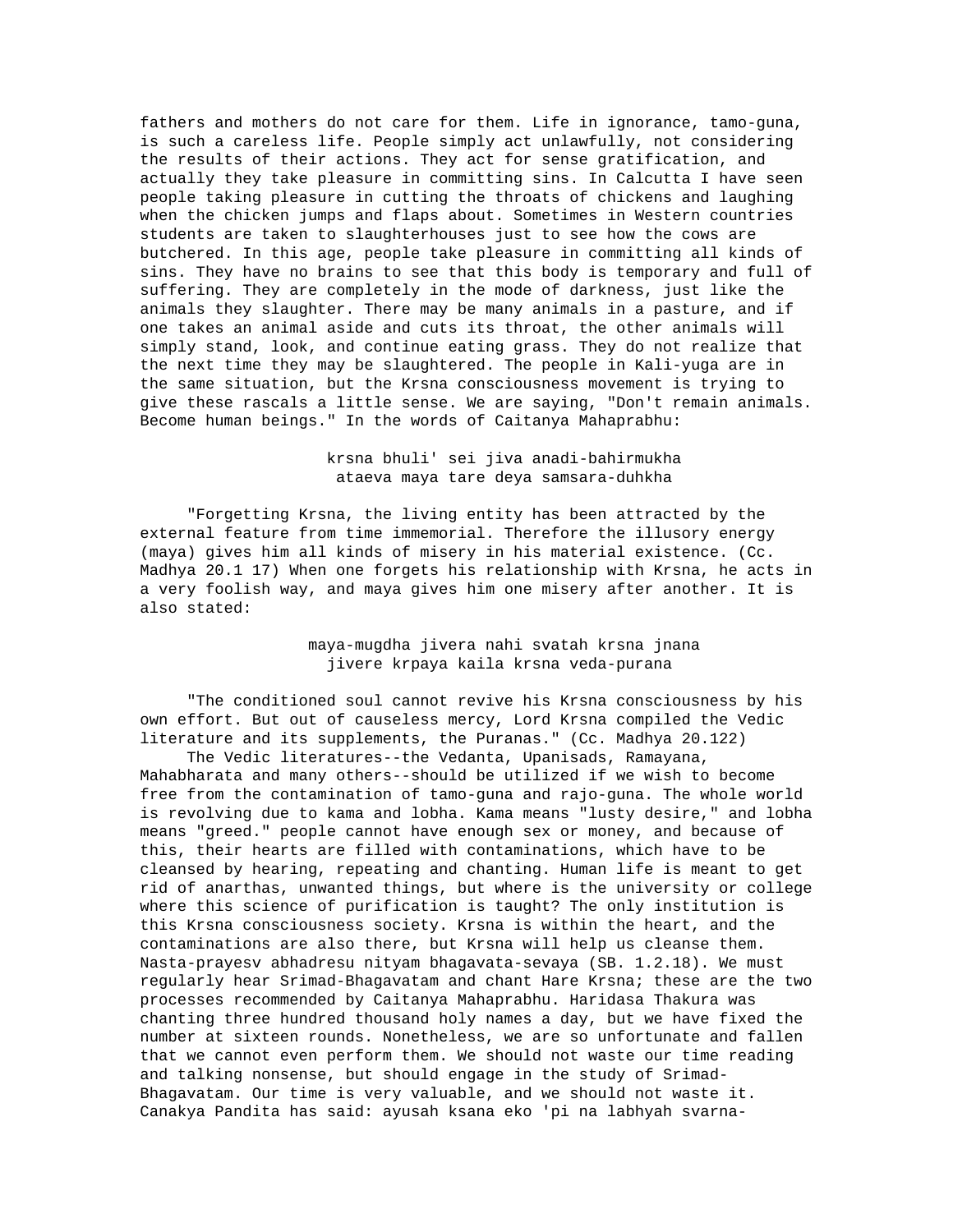kotibhih. We may live for a hundred years, but not one moment of these hundred years can be returned, not even if we are prepared to pay millions of dollars. We cannot add a moment, nor can we get a moment back. If time is money, we should just consider how much money we have lost. However, time is even more precious because it cannot be regained. Therefore not a single moment should be lost. Human life should be utilized only for chanting and reading Vedic literatures. The International Society for Krishna Consciousness is publishing many books so that people can utilize their time properly by reading them and make their lives successful. Not only should we read Srimad-Bhagavatam, but we should also serve the person bhagavata, one whose life is nothing but Srimad-Bhagavatam. Nityam bhagavata-sevaya. By this process we can attain the stage of bhagavad-bhakti, but first we must get rid of all these anarthas, unwanted things. Presently we are wasting our time thinking, "This is my country. This is my nation. This is my body and my family," and so on. Nityam bhagavata-sevaya. We can vanquish all these false conceptions when we come to the platform of sattva-guna. Then we will not be disturbed by tamo-guna or rajo-guna, nor by kama or lobha (lust and greed). This is the vasudeva platform. Om namo bhagavate vasudevaya.

 Lord Kapiladeva, in the next verse, points out the results that follow the successful completion of this purificatory process.

TEXT 17

# tada purusa atmanam kevalam prakrteh param nirantaram svayam-jyotir animanam akhanditam

### TRANSLATION

 At that time the soul can see himself to be transcendental to material existence and always self-effulgent, never fragmented, although very minute in size.

#### PURPORT

 In the state of pure consciousness, or Krsna consciousness, one can see himself as a minute particle nondifferent from the Supreme Lord. As stated in Bhagavad-gita, the jiva, or the individual soul, is eternally part and parcel of the Supreme Lord. Just as the sun's rays are minute particles of the brilliant sun, so a living entity is a minute particle of the Supreme Spirit. The individual soul and the Supreme Lord are not separated as in material differentiation. The individual soul is a particle from the very beginning. One should not think that because the individual soul is a particle, it is fragmented from the whole spirit. Mayavada philosophy enunciates that the whole spirit exists, but a part of it, which is called the jiva, is entrapped by illusion. This philosophy, however, is unacceptable because spirit cannot be divided like a fragment of matter. That part, the jiva, is eternally a part. As long as the Supreme Spirit exists, His part and parcel also exists. As long as the sun exists, the molecules of the sun's rays also exist.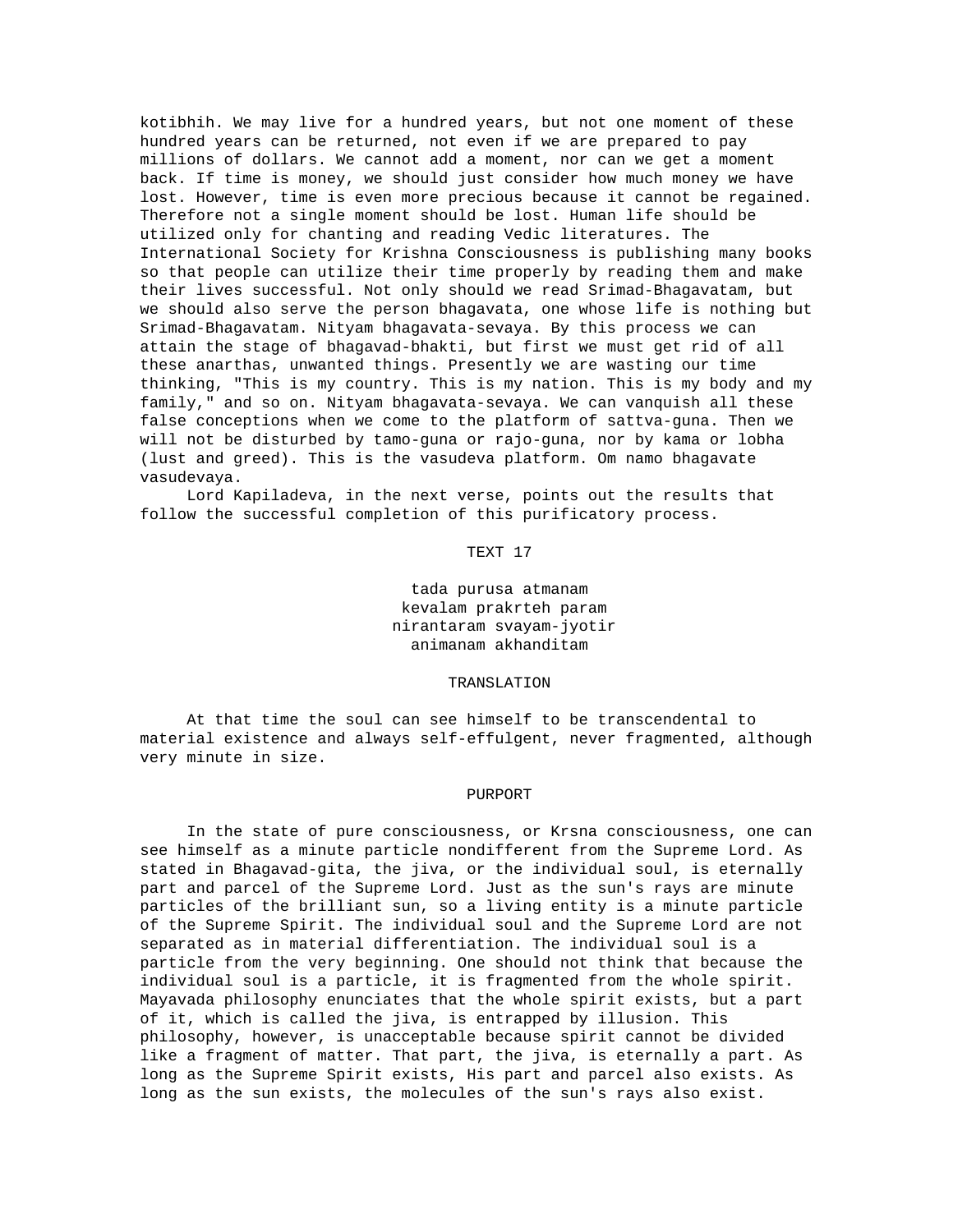The jiva particle is estimated in the Vedic literature to be one ten-thousandth the size of the upper portion of a hair. He is therefore infinitesimal. The Supreme Spirit is infinite, but the living entity, or individual soul, is infinitesimal, although he is not different in quality from the Supreme Spirit.

 Two words in this verse are to be particularly noted. One is nirantaram, which means "nondifferent" or "of the same quality." The individual soul is also expressed here as animanam. Animanam means "infinitesimal." The Supreme Spirit is all-pervading, but the very small spirit is the individual soul. Akhanditam means not exactly "fragmented" but "constitutionally always infinitesimal." No one can separate the molecular parts of the sunshine from the sun, but at the same time the molecular part of the sunshine is not as expansive as the sun itself. Similarly, the living entity, by his constitutional position, is qualitatively the same as the Supreme Spirit, but he is infinitesimal.

 Self-realization means seeing one's proper identity as the infinitesimal jiva. At the present moment, we are seeing the body, but this is not our proper identity. We have no vision of the real person occupying the body. The first lesson we receive from Bhagavad-gita (2.13) informs us that the body and the owner of the body are different. When we can understand that we are not the body, that is the beginning of self-realization, and that is called the brahma-bhuta stage. Aham brahmasmi. I am not this material body, but spirit soul. And what are the characteristics of the jiva, the soul? First of all, he is animanam, very minute, infinitesimal. We are also jyoti, effulgent, like God, but God is brahma-jyoti, allpervading and infinite. According to the Mayavada theory, we are the same as that brahmajyoti. Mayavadis give the example of a pot and the sky. Outside the pot there is sky, and within the pot there is sky. The separation is only due to the wall of the pot. When the pot is broken, the inside and outside become one. However, this example does not properly apply to the soul, as it is described in Bhagavad-gita (2.24):

> acchedyo 'yam adahyo 'yam akledyo 'sosya eva ca nityah sarva-gatah sthanur acalo 'yam sanatanah

 "This individual soul is unbreakable and insoluble, and can be neither burned nor dried. He is everlasting, all-pervading, unchangeable, immovable and eternally the same." The Soul cannot be cut in pieces or segmented. This means that the soul is eternally, perpetually minute. We are the eternal parts and parcels of Sri Krsna. As Sri Krsna Himself states in Bhagavad-gita (15.7):

> mamaivamso jiva-loke jiva-bhutah sanatanah

 "The living entities in the conditioned world are My eternal, fragmental parts." The word sanatana means "eternal," and the word amsa means "particles." God, Krsna, is very great. No one is equal to Him or greater than Him. It is said that God is great, but we do not actually realize how great God is. He is so great that millions of universes are emanating from the pores of His body.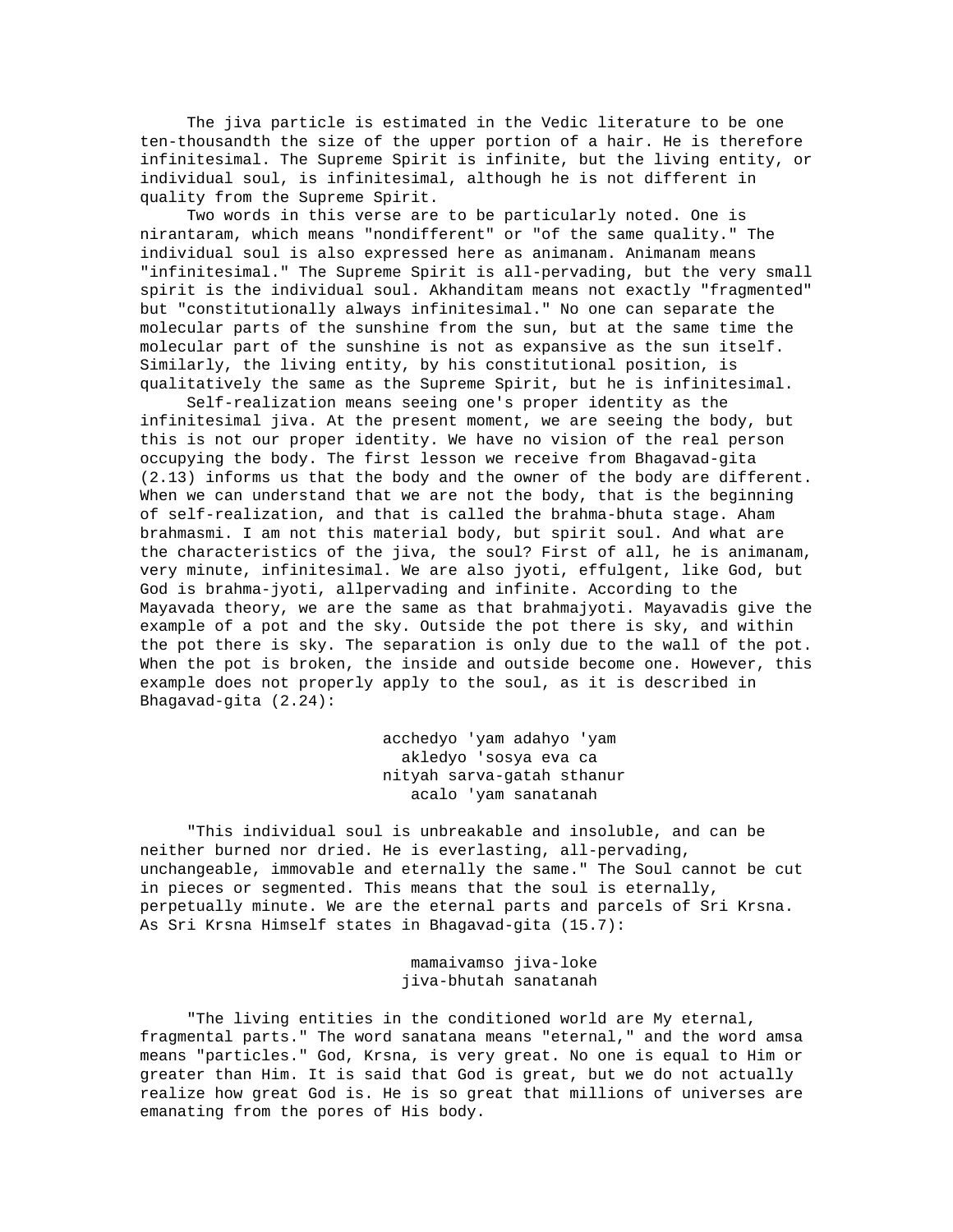yasyaika-nisvasita-kalam athavalambya jivanti loma-vilaja jagad-anda-nathah visnur mahan sa iha yasya kala-viseso govindam adi-purusam tam aham bhajami

 "The Brahmas and other lords of the mundane worlds appear from the pores of the Maha-Visnu and remain alive for the duration of His one exhalation. I adore the primeval Lord, Govinda, for Maha-Visnu is a portion of His plenary portion." (Brahma-samhita 5.48)

 Millions of universes emanate from the breathing of the Maha-Visnu. In the Tenth Chapter of Bhagavad-gita, Krsna gives Arjuna some indication of His infinite glory, and He concludes His descriptions with the following statement (Bg. 10.42):

> athava bahunaitena kim jnatena tavarjuna vistabhyaham idam krtsnam ekamsena sthito jagat

 "But what need is there, Arjuna, for all this detailed knowledge? With a single fragment of Myself I pervade and support this entire universe."

 This universe (jagat) is situated on the strength of one part of Krsna's yogic powers. In this way we must understand the greatness of God and our own identity as minute particles. It is stated in the puranas that the individual soul is one ten-thousandth part of the tip of a hair. If we could somehow divide the tip of a hair into ten thousand parts, we might begin to understand how the soul is invisible. Self-realization means knowing our identity as small particles. The small particle of spirit soul is within every one of us, but it is not possible to see with material eyes. There is no instrument existing in the material universe by which one can actually see the soul. Because of our inability to perceive the soul, we say it is nirakara, formless. We cannot even calculate its dimension (akara). Although we cannot calculate it, it is there nonetheless. The living entity has full form. There are small microbes and insects we can barely see, but they have an anatomy consisting of many working parts. Within a small insect there is also the spirit soul, and that spirit soul also exists within the elephant and other big animals.

 When we actually realize our identity as Brahman, our life becomes successful. Presently we are identifying with the body, but as long as we do so, we are no better than cats and dogs, although we may have a considerable amount of scientific knowledge. Conditioned souls consider the body to be the self, and because of this the jivas identify themselves as American, Indian, brahmana, ksatriya, man, woman, elephant and so forth. Thinking in these bodily terms, people consider their wives and children to be theirs and the land of their birth to be worshipable. Thinking thus, people are willing to fight and die for their country. presently everyone is laboring under this delusion, but in order to understand our spiritual identity, we must find the proper guru.

 Realizing our identity means realizing that we are Krsna's eternal parts and parcels, that we are very minute, infinitesimal, and that we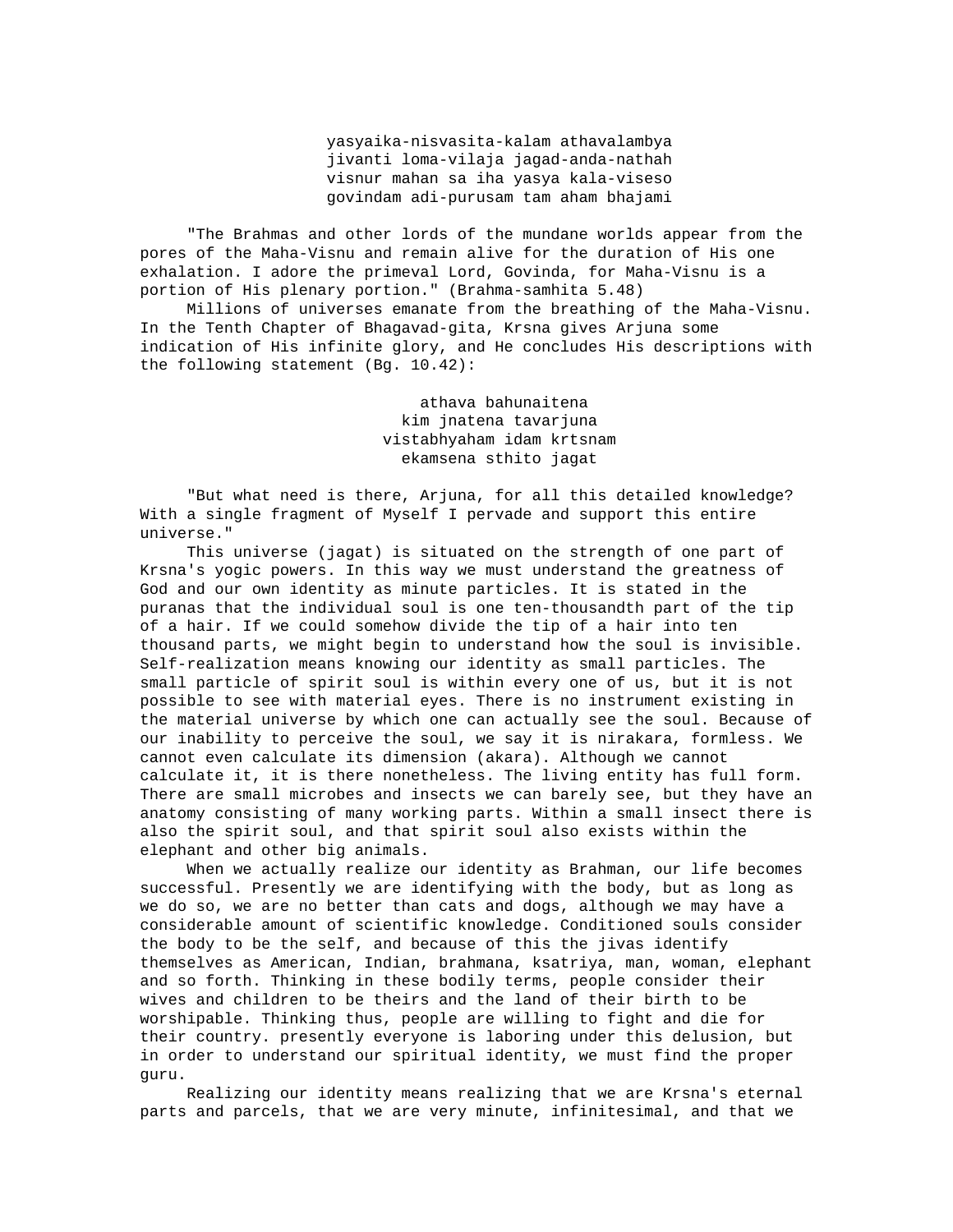have a perpetual and eternal relationship with Krsna, just as a part has its relationship to the whole. At no time can we be as great as Krsna, although we are the same qualitatively. No one is equal to God, and no one is greater than Him. If someone claims to be God, he has to prove that no one is equal to him and that no one is greater. If he can do this, he is God. This is a very simple definition. Brahma-samhita (5.1) also verifies this statement: isvarah paramah krsnah. The word isvara means "controller," and the word parama means "supreme." We small living entities are controllers to a degree. We can control, at times, our family members, wives, children and so forth. Or we can control our office, factory, country or whatever. There are small controllers and larger controllers. If we go to Brahma, we see that he is controlling the entire universe, but he is not the supreme controller. It is stated in the sastras that Brahma, the greatest living being within this universe, is also meditating in order to learn how to control. Tene brahma hrdaya adi-kavaye (SB. 1.1.1).

 First of all, Brahma learned to control the universe; then he became qualified as Brahma. Although he was born Brahma, he still had to be educated. If he was the first living being in the universe, who educated him? Krsna. Sri Krsna says in Bhagavad-gita (10.2), aham adir hi devanam: "I am the source of the demigods."

 The original demigods are Brahma, Visnu and Siva. Lord Krsna is Visnu, but He is the instructor of Brahma and Siva. Therefore it is said that Lord Krsna is the source of all the demigods.

 We should not foolishly claim that we are as great as the Supreme God. We should understand that we are like sparks of the original fire. The spark is also fire, but if it falls from the original flame, it will go out. One should not think that because he is qualitatively one with God, he is God. the supreme controller. It is very fashionable nowadays to claim to have become Narayana, God. The Mayavadis address one another as Narayana, and thus everyone supposedly becomes Narayana. In this way we are overcrowded with Narayanas here and there. But how can everyone become Narayana? Narayana is one, and the sastras warn:

> yas tu narayanam devam brahma-rudradi-devataih samatvenaiva vikseta sa pasandi bhaved dhruvam

 "Whoever thinks Lord Visnu and the demigods are on the same level is to be immediately considered a rogue as far as spiritual understanding is concerned." If one compares Narayana to the demigods, he simply reveals his lack of intelligence. It is also fashionable to speak of daridra-narayana, poor Narayana, claiming that the poor man in the street is Narayana. But what is this nonsense? Narayana is the exalted Supreme Personality of Godhead. Even Sankaracarya says: narayanah paro 'vyaktat. Narayana is beyond this universe. Avyaktad anda-sambhavah: the entire universe is a product of this avyakta. We should not compare Narayana to anyone, what to speak of the poor man in the street (daridra). This is all foolishness. Narayana is Laksmipati, the husband and controller of the goddess of fortune. How, then, can He be daridra? This is all due to misunderstanding. Therefore the sastras warn that if one thinks that the demigods are equal to Narayana, one is a pasandi, an atheist. We should not think that because we have become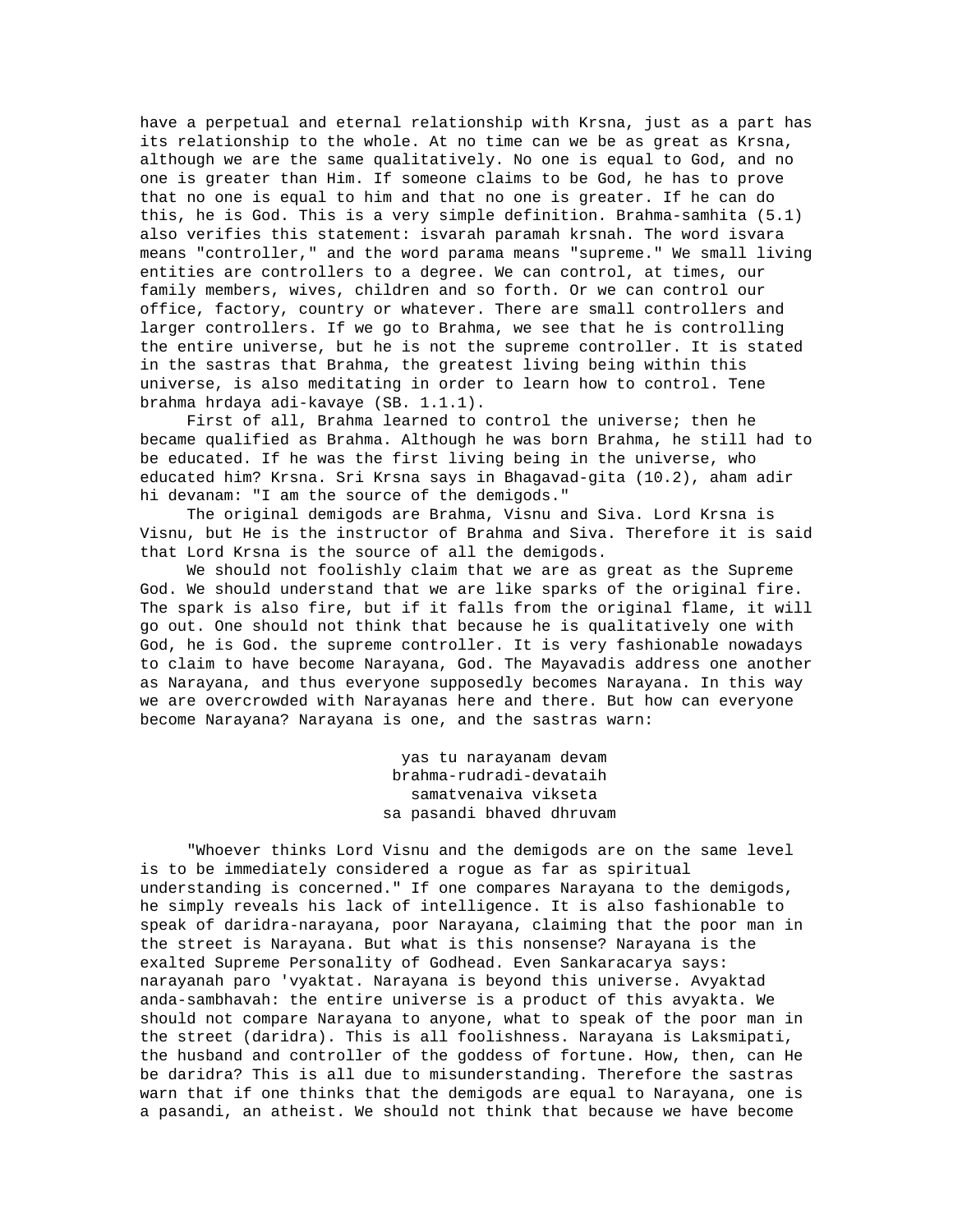liberated, we have attained the position of Narayana. By severe austerity and penance one may elevate himself to the position of Brahman, but this is not the position of parabrahman. Aruhya krcchrena param padam tatah (SB. 10.2.32). Although one rises to the platform of Brahman, one again falls down to the material position if he neglects to worship the lotus feet of Krsna. One may rise to the Brahma effulgence, but because there is no shelter there one will return to the material atmosphere. One may go to Brahmaloka, the highest planet in the material sky, but one's position there is temporary. However, in the paravyoma, the spiritual sky, there are many spiritual planets, called Vaikunthalokas. There are millions of these gigantic planets, and unless we take shelter of one of them, we will fall down again into the material atmosphere.

 It is not sufficient to rise to the platform of Brahman. Brahman is sat (being), and a partial realization of the Absolute Truth. We are actually after ananda. Sac-cid-ananda: cit means "knowledge," and that is also partial. We must add ananda (bliss) in order to have complete realization. If we simply fly in the sky, we can't have ananda. We have to descend to an airport at some time or another. If we simply rise to the Brahman effulgence, we do not experience ananda. Ananda is experienced when we enter the spiritual planets, where Narayana, Krsna, is present. paras tasmat tu bhavo 'nyo 'vyakto 'vyaktat sanatanah (Bg. 8.20). We have to enter the eternal planets and associate with the Supreme Personality of Godhead in order to be happy. If we do not attain this position, we will return to the material world. And how can this position be attained? We simply have to try to understand Krsna. Why does He come? What is His business? What is His form?

 The purpose of this Krsna consciousness movement is to teach people how to understand Krsna. If one is fortunate in understanding Him, one's life is successful. As long as we have lusty desires and greed, we cannot come to this understanding. The bhakti-yoga process is the process of purification whereby we can become free from kama and lobha, lust and greed, and the influence of the lower gunas, tamo-guna and rajo-guna, ignorance and passion. As soon as we engage in devotional service, we immediately become freed from the influence of the gunas. Because we are not expert in approaching the Supreme Lord, we have to follow the principles of bhakti-yoga enunciated by the acaryas. When a boy goes to school, he has to follow the rules and regulations, but after a while he becomes accustomed to them and does not have to be taught. In other words, he learns automatically to come to school at a certain time, take his seat and study nicely. Similarly, in this Krsna consciousness movement, we have certain rules and regulations. We must rise early in the morning for mangala-arati, chant sixteen rounds of Hare Krsna daily, and execute all the functions of bhakti-yoga. In this way, we become attached to rendering service to Krsna, and we become practiced in this science. When we attain this stage, we immediately become self-realized.

Chapter Ten

Spiritual Attachment and Material Detachment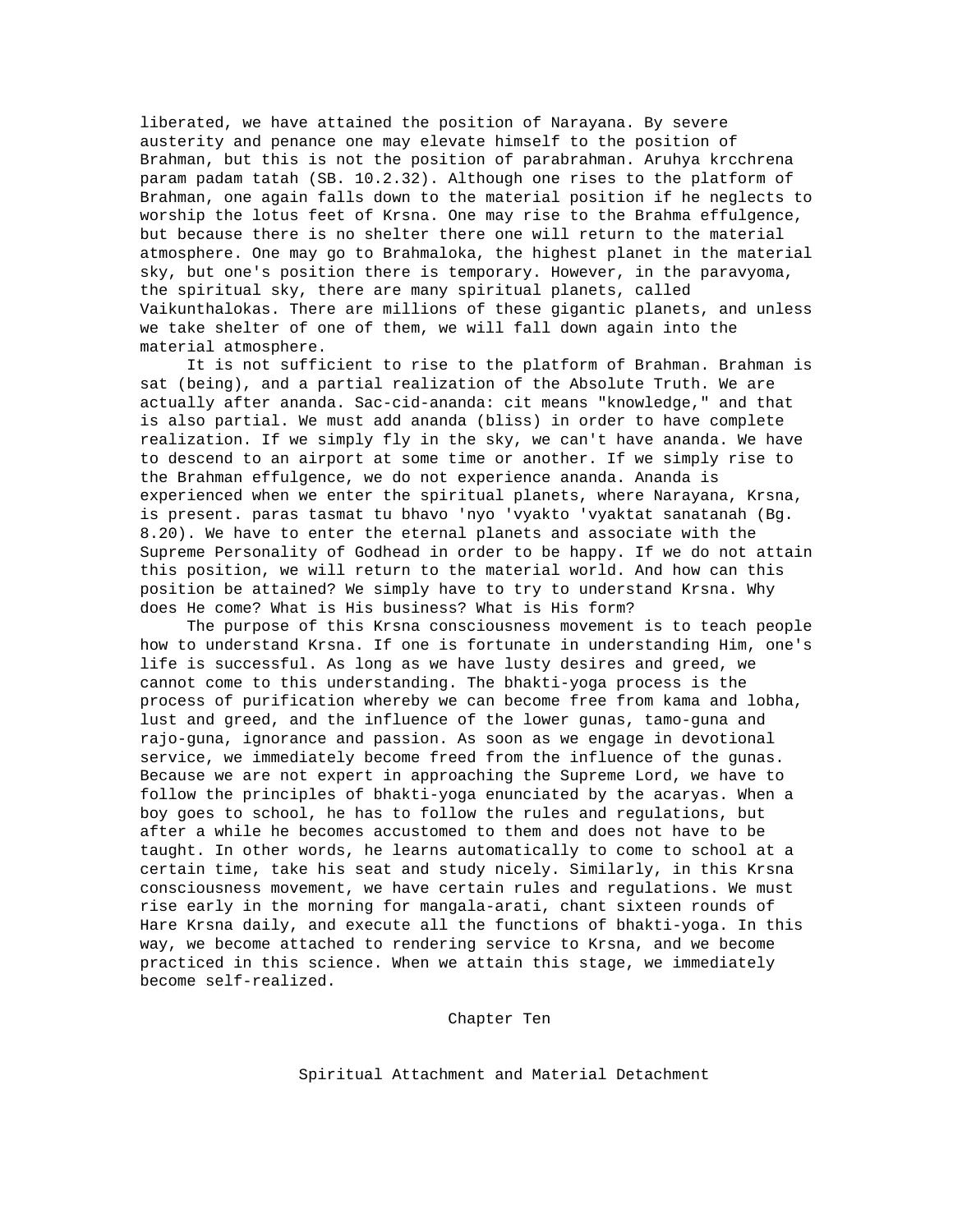# TEXT 18

 jnana-vairagya-yuktena bhakti-yuktena catmana paripasyaty udasinam prakrtim ca hataujasam

# TRANSLATION

 In that position of self-realization, by practice of knowledge and renunciation in devotional service, one sees everything in the right perspective; he becomes indifferent to material existence, and the material influence acts less powerfully upon him.

# PURPORT

 As the contamination of the germs of a particular disease can influence a weaker person, similarly the influence of material nature, or illusory energy, can act on the weaker, or conditioned, soul but not on the liberated soul. Self-realization is the position of the liberated state. One understands his constitutional position by knowledge and vairagya, renunciation. Without knowledge, one cannot have realization. The realization that one is the infinitesimal part and parcel of the Supreme Spirit makes one unattached to material, conditional life. That is the beginning of devotional service. Unless one is liberated from material contamination, one cannot engage in the devotional service of the Lord. In this verse, therefore, it is stated, jnana-vairagyayuktena: when one is in full knowledge of one's constitutional position and is in the renounced order of life, detached from material attraction, then, by pure devotional service, bhakti-yuktena, he can engage himself as a loving servant of the Lord. paripasyati means that he can see everything in its right perspective. Then the influence of material nature becomes almost nil. This is also confirmed in Bhagavadgita. Brahma-bhutah prasannatma: when one is self-realized he becomes happy and free from the influence of material nature, and at that time he is freed from lamentation and hankering. The Lord states that position as mad-bhaktim labhate param, the real beginning of devotional service. Similarly, it is confirmed in the Narada-pancaratra that when the senses are purified, they can then be engaged in the devotional service of the Lord. One who is attached to material contamination cannot be a devotee.

 In the conditional state, we are influenced by material nature. We have already discussed how we are conditioned by the three modes of material nature--ignorance, passion and goodness. Goodness is superior to ignorance and passion because from the platform of goodness we can come to understand Krsna and thereby transcend the modes altogether. In this age, people are generally influenced by the lower modes, the modes of ignorance and passion. In these modes, we are not able to serve Krsna. It is our constitutional position to serve someone, but when we do not serve Krsna, we serve maya. In any case, we cannot become master. Who can say that he is a master, that he is not serving anyone? We may serve our family, society, country, business, automobile or whatever. If one cannot find anything to serve, he goes and buys a cat or dog and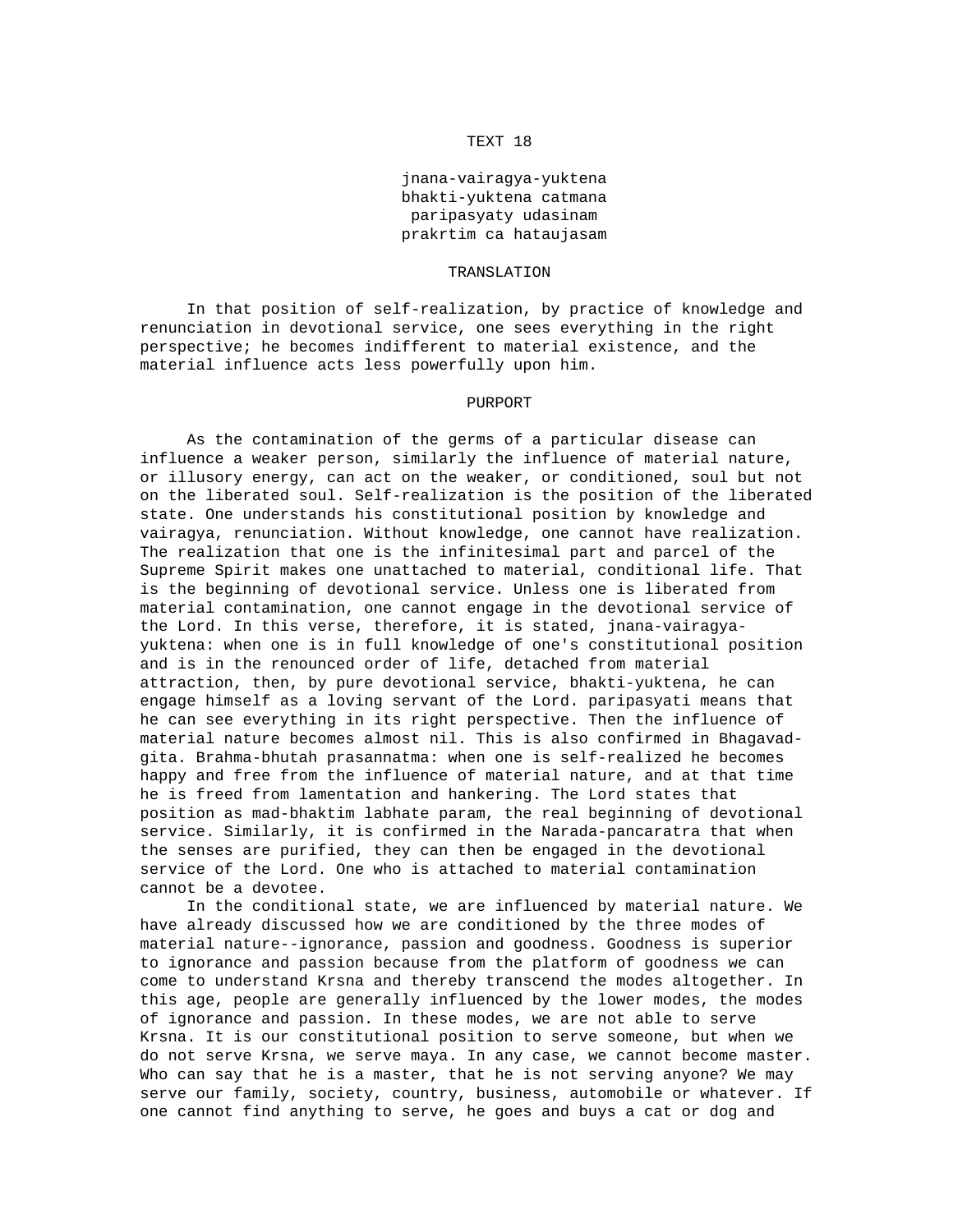serves it. Why is this? It is because service is our nature. We are simply lacking the knowledge of where to direct the service. Service is meant to be rendered to Krsna. In the material world we are serving our lusty desires, not Krsna, and we are deriving no pleasure from this. We are also serving in an office or in some employment in order to get some money. In this case, we are serving money, not the person. Thus in the material world we serve the senses and money. In any case, service is there. We must serve.

 Actually the only master is Krsna. Ekale isvara krsna, ara saba bhrtya (Cc. Adi 5.142). All the demigods, human beings, animals, trees and everything else are servants. Self-realization is realizing that one is the eternal servant of Krsna and that one's duty is to serve Him. Selfrealization is not thinking aham brahmasmi, "I have become Brahman, Bhagavan." How can we become Bhagavan? If we are Bhagavan, we are actually the supreme powerful one. If this is the case, why are we in a miserable condition? Why are we under the influence of maya? Does Bhagavan come under the influence of maya? No. Krsna says specifically in Bhagavad-gita that prakrti, maya, is working under His directions. Maya is the maidservant of Krsna, and if we are the servants of ma-ya-, how can we be Krsna, Bhagavan? When we come to our spiritual senses, we can understand that we are erroneously engaged in maya's service and that our duty is to engage in Krsna's service. That is self-realization. As stated here: jnana-vairagya-yuktena. Real understanding is knowing oneself to be the servant of Krsna, no one else. Because we are under illusion, we are serving kama, lobha, moha, matsarya--lust and greed- without benefit and without pleasure. Kamadinam kati na katidha palita durnidesa: "There is no limit to the unwanted orders of lusty desires." (Bhakti-rasamrta-sindhu 3.2.25) When we come to the understanding that our pleasure lies in serving Krsna only, we have attained jnanavairagya. Therefore in Srimad-Bhagavatam (1.2.7) it is stated:

> vasudeve bhagavati bhakti-yogah p rayojitah janayaty asu vairagyam jnanam ca yad ahaitukam

 "By rendering devotional service unto the Supreme Personality of Godhead, Sri Krsna, one immediately acquires causeless knowledge and detachment from the world." If one engages in the service of Vasudeva, Krsna, this knowledge comes, and one becomes a mahatma. A mahatma is one who realizes that Krsna is everything. He does not defy Krsna or try to become Krsna. One who does so is not a mahatma but a duratma, a rascal. What is the position and knowledge of a mahatma? Krsna states:

> mahatmanas tu mam partha daivim prakrtim asritah bhajanty ananya-manaso jnatva bhutadim avyayam

 "O son of Prtha, those who are not deluded, the great souls, are under the protection of the divine nature. They are fully engaged in devotional service because they know Me as the Supreme Personality of Godhead, original and inexhaustible." (Bg. 9.13)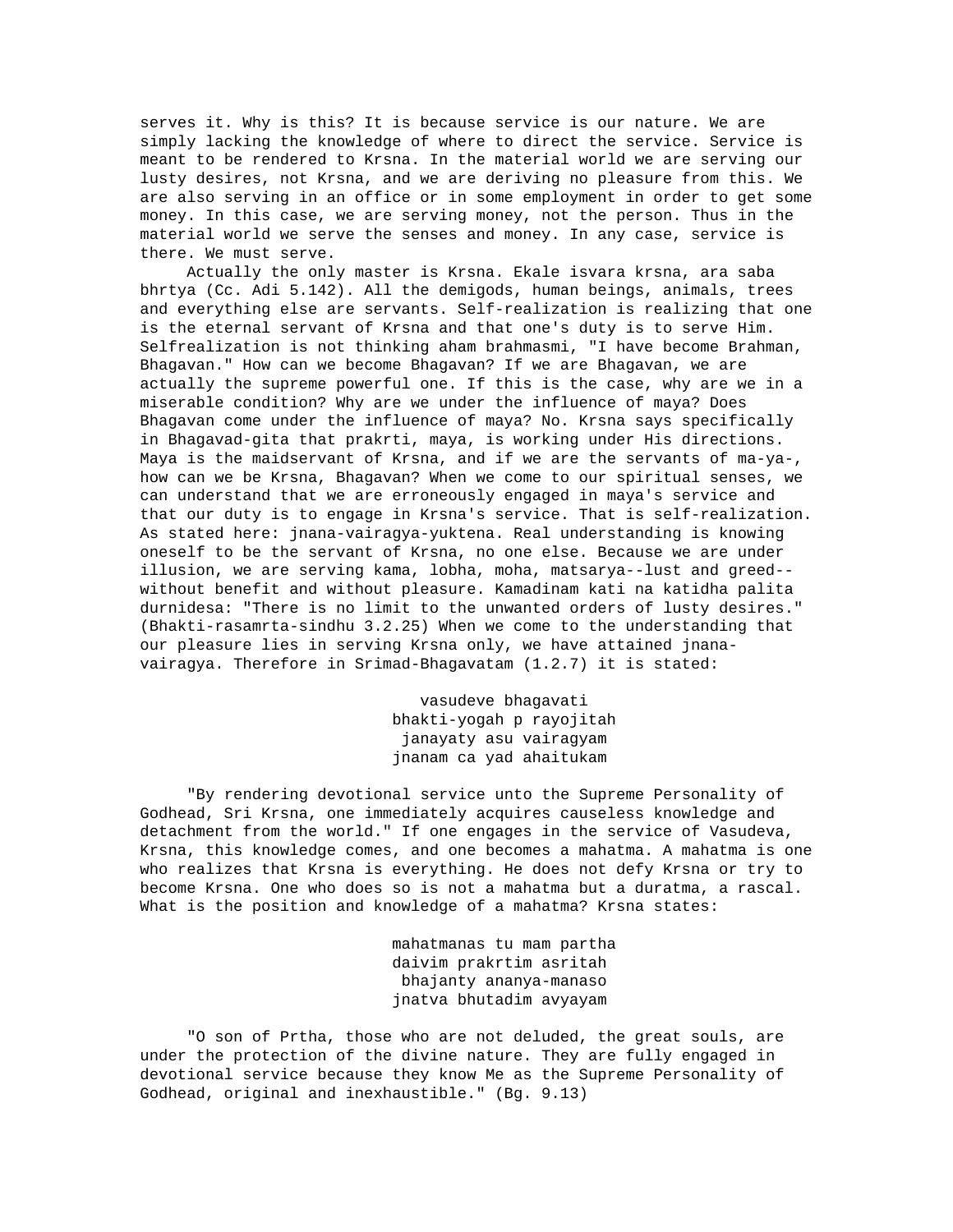A mahatma cannot be manufactured. He is under the daiviprakrti, the divine nature. There are two kinds of prakrti--para prakrti and apara prakrti. Apara prakrti is the material world, and daivi prakrti is the spiritual world. As soon as one understands that he is uselessly serving maya in the material world in the form of society, friends, country and so forth, one reaches the stage called jnana, knowledge. As soon as one attains this knowledge, he reaches the brahma-bhuta stage, Brahman realization, and he becomes prasannatma, happy. One may ask, "Why should I serve Krsna?" We have already explained that being a part means serving the whole. The whole is Krsna, and the individuals are meant for Krsna's satisfaction. Isavasyam idam sarvam.

 There are many isvaras, controllers, but the supreme isvara is Krsna. As soon as one attains this realization, he has attained perfect knowledge, and he renders service in bhakti-yoga. Foolish people say that bhakti is meant for ajnanis, unintelligent people, but this is not the case. In Bhagavad-gita Krsna indicates that after many births, the jnani, the man in knowledge, surrenders unto Him.

 As long as we do not understand Krsna, Vasudeva, we should understand that we are still fools. We may advertise ourselves as very great jnanis, learned personalities, but we are actually fools. That is the sastric conclusion. If we are actually jnanis, we should surrender unto Krsna.

 There are many dharmas, or activities. Some are pious and some impious, but Krsna tells us to give up both. Arjuna was thinking that it was impious to fight with his relatives, but Krsna was insisting that he fight. How could Arjuna act impiously? He could not, because Krsna's service is transcendental to pious and impious activity. At midnight, when the gopis heard the sound of Krsna's flute, they ran to the forest to join Him. According to the sastras, it is immoral for young girls to go see a young boy in a forest in the dead of night. But this was not an impious activity because the gopis did this for Krsna. Caitanya Mahaprabhu, who was so strict that no woman could even come near Him to offer respects, actually said: ramya kacid upasana vraja-vadhu-vargena ya kalpita. "What could be more wonderful than that worship conceived by the gopis?" Although it actually appeared immoral for the gopis to dance with Krsna, Caitanya Mahaprabhu states that their relation with Krsna is the highest

form of worship. This is actually transcendental knowledge. One becomes transcendental to all pious and impious activities when one serves Krsna. After all, piety and impiety are within the material modes. Krsna's service is transcendental to good and bad, pious and impious. Bhakti-yoga begins when jnana and vairagya are complete. Jnana is knowledge, and vairagya is detachment from matter and engagement of the mind in spirit. Both of these are automatically attained when we engage in devotional service to Krsna.

TEXT 19

 na yujyamanaya bhaktya bhagavaty akhilatmani sadrso 'sti sivah pantha yoginam brahma-siddhaye

TRANSLATION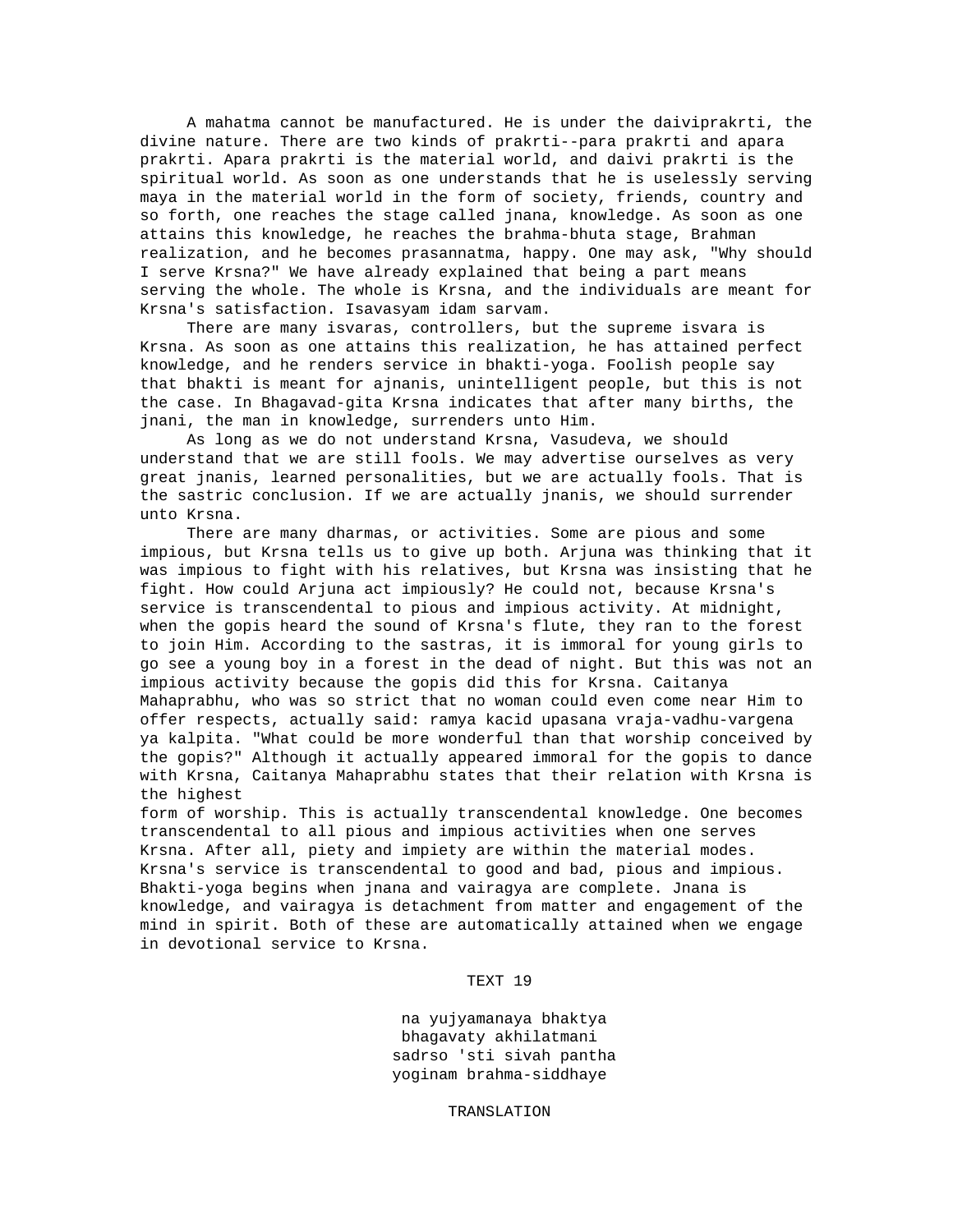Perfection in self-realization cannot be attained by any kind of yogi unless he engages in devotional service to the Supreme Personality of Godhead, for that is the only auspicious path.

# PURPORT

 That knowledge and renunciation are never perfect unless joined by devotional service is explicitly explained here. Na yujyamanaya means "without being dovetailed." When there is devotional service, the question arises where to offer that service. Devotional service is to be offered to the Supreme personality of Godhead, who is the Supersoul of everything, for that is the only reliable path of self-realization, or Brahman realization. The word brahma-siddhaye means to understand oneself to be different from matter, to understand oneself to be Brahman. The Vedic words are aham brahmasmi. Brahma-siddhi means that one should know that he is not matter; he is pure soul. There are different kinds of yogis, but every yogi is supposed to have attained selfrealization, or Brahman realization. It is clearly stated here that unless one is fully engaged in the devotional service of the Supreme Personality of Godhead, one cannot easily approach the path of brahmasiddhi.

 In the beginning of the Second Chapter of Srimad-Bhagavatam it is stated that when one engages in the devotional service of Vasudeva, spiritual knowledge and renunciation of the material world are automatically manifest. Thus a devotee does not have to strive separately for renunciation or knowledge. Devotional service itself is so powerful that by one's service, everything is revealed. It is stated here, sivah pantha: this is the only auspicious path for selfrealization. The path of devotional service is the most confidential means for attaining Brahman realization. That perfection in Brahman realization is attained through the auspicious path of devotional service indicates that the so-called Brahman realization, or realization of the brahmajyoti effulgence, is not brahma-siddhi. Beyond that brahmajyoti there is the Supreme personality of Godhead. In the Upanisads a devotee prays to the Lord to kindly put aside the effulgence, brahmajyoti, so that the devotee may see within the brahmajyoti the actual eternal form of the Lord. Unless one attains realization of the transcendental form of the Lord, there is no question of bhakti. Bhakti necessitates the existence of the recipient of devotional service and the devotee who renders devotional service. Brahma-siddhi through devotional service is realization of the Supreme personality of Godhead. The understanding of the effulgent rays of the body of the Supreme Godhead is not the perfect stage of brahma-siddhi, or Brahman realization. Nor is the realization of the Paramatma feature of the Supreme Person perfect because Bhagavan, the Supreme personality of Godhead, is akhilatma--He is the Supersoul. One who realizes the Supreme Personality realizes the other features, namely the Paramatma feature and the Brahman feature, and that total realization is brahmasiddhi.

 As stated before, the word yoga means "to connect." Brahma-siddhaye means "self-realization," and aham brahmasmi means "I am spirit soul." Actually, realizing oneself to be spirit is not sufficient. One has to progress further. One's fever may be cured, but one must also regain his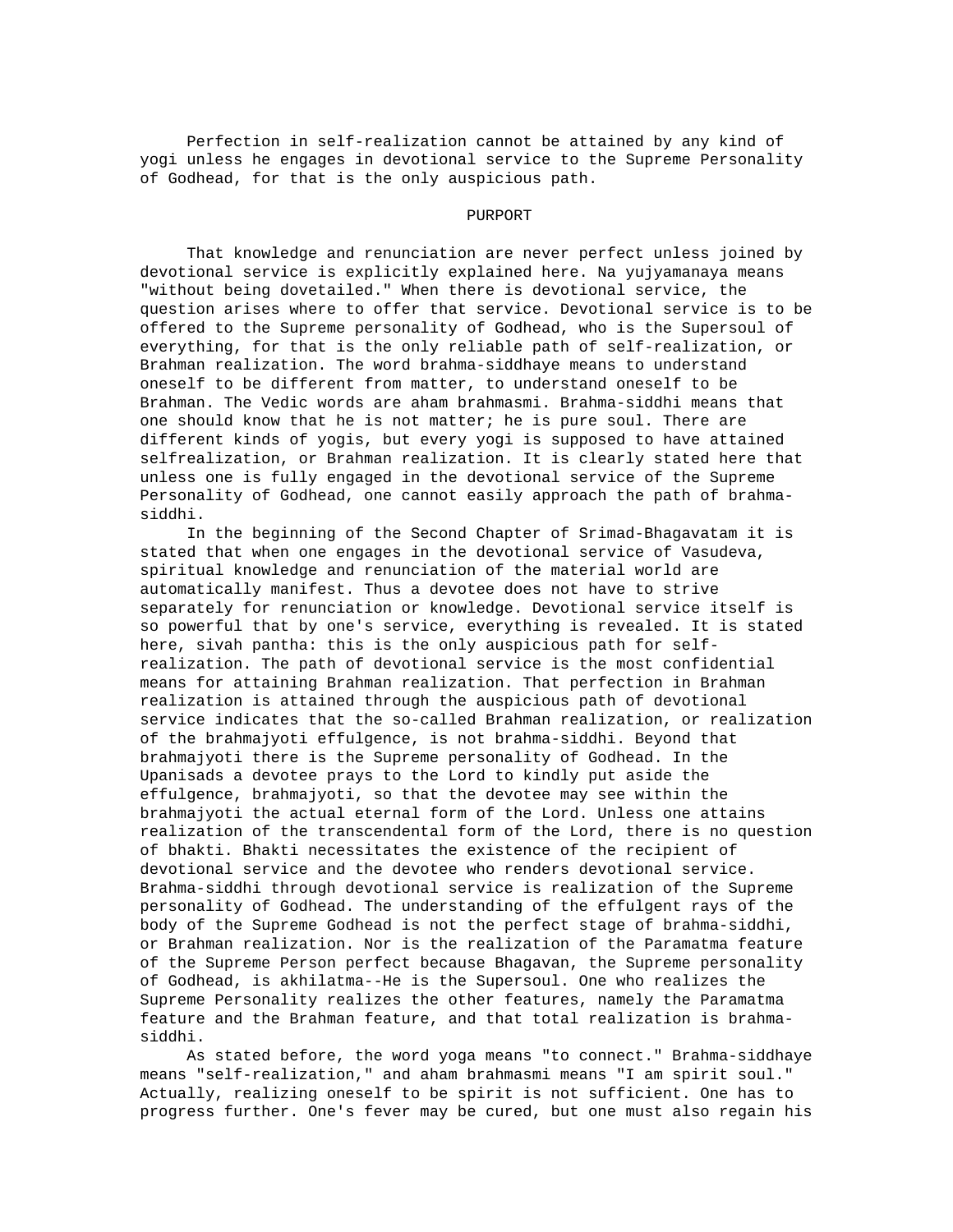strength and appetite in order to be totally cured. Then one can have a normal, healthy life, free of disease. Similarly, simply realizing that one is spirit soul is not sufficient. One has to engage in spiritual activity, and that spiritual activity is bhakti. Mayavadi philosophers think that it is sufficient to stop all material activity, and the Buddhist philosophers advocate nirvana, cessation of material life. Neither give more information. Actually we are suffering due to this material combination, and that is a fact. This body is composed of earth, water, fire, air, ether, mind, intelligence and ego. The Buddhists and Mayavadis advocate the annihilation of the components. They say, "Let the earth go to earth, let the water go to water, let the fire go to fire and become zero." If we dismantle the house of the material body and become zero, we attain nirvana. Nirvana means the cessation of pleasure and pain. The Mayavadis and Buddhists claim that if we fill an empty pitcher, the water will make some sound as long as the pitcher is not completely filled. When the pitcher is filled, there will no longer be any sound. Thus they claim that all the Vedic mantras and hymns stop when one is completely Brahman-realized. In other words, the Buddhists and Mayavadis claim that the material world is false, mithya, and that we should somehow or other make it zero. However, simply realizing Brahman, realizing one's identity as spirit soul, is insufficient. We must realize that Bhagavan is everywhere:

> eko 'py asau racayitum jagad-anda-kotim yac-chaktir asti jagad-anda-caya yad-antah andantara-stha-paramanu-cayantara-stham govindam adi-purusam tam aham bhajami

 "I worship the Personality of Godhead, Govinda, who, by one of His plenary portions, enters the existence of every universe and every atomic particle and thus unlimitedly manifests His infinite energy all over the material creation." (Brahma-samhita 5.35)

 Sri Bhagavan is not alone. He is not only localized, but is everywhere. Although Krsna has a particular place, He is everywhere. It is not that because Krsna is in one place, He cannot be in others. Since we are conditioned, when we sit in our office we cannot be at home. Krsna is not like this. Goloka eva nivasaty akhilatma-bhutah. Krsna is always in Goloka Vrndavana, yet He is andantara-stha-paramanu-cayantarastham. He is within every atom of this universe. This universe is existing due to the Garbhodakasayi Visnu. There is not only one universe, but there are many millions, and they are all working very nicely because the Garbhodakasayi Visnu is present. We should not think that all these planets are floating in space without any arrangement having been made. There is definitely an arrangement.

 In order to be completely free of the material modes, one has to come not only to the platform of jnana and vairagya, but to bhakti also. When we mention bhakti, some people say, "I render bhakti to my wife. I love her very much and take care of her. If I do not see her, I become mad." Thus people have bhakti for their family, country, goddess Durga, other demigods and so on. However, that kind of bhakti will not do. Therefore it is said, bhaktir bhagavati. Bhakti must be rendered unto the Supreme. It is not that one should render bhakti unto an imitation Bhagavan. If one says that he is Bhagavan, we should ask, "Are you present in everyone's heart? Can you tell me what I am thinking now?" If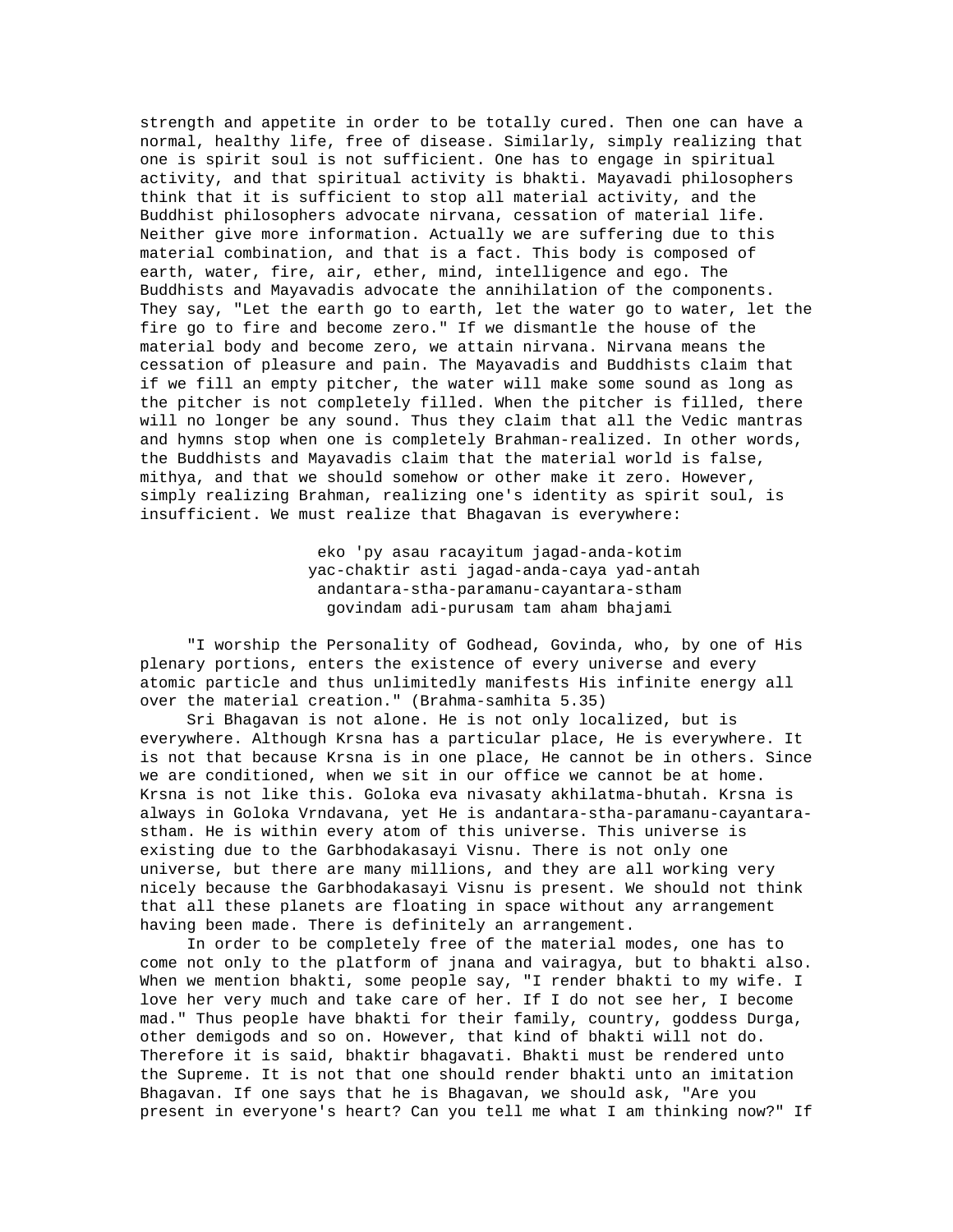one is Bhagavan, he must be akhilatma. If one is isvara, he must be present in everyone's heart. Krsna is present in everyone's heart (sarvasya caham hrdi sannivistah). All this should be scrutinizingly studied. It is not that one should accept this rascal or that rascal as Bhagavan. Nor should one render bhakti to this demigod or that demigod, to one's family, country, society, wife, cat, dog or whatever. All this is not really bhakti but imitation bhakti. It is actually lustful desire. If we can develop bhakti for Krsna, Krsna consciousness, our lives will be successful. Actually there is no alternative. As stated in this verse, sadrso 'sti sivah pantha. Parabrahman is Krsna, and brahmasiddhaye means understanding our relationship with Krsna. It is all right for one to understand oneself as Brahman (aham brahmasmi), but what is our relationship with the Parabrahman? There are always two: Brahman and Parabrahman, atma and Paramatma, isvara and Paramesvara, the individual living being and the supreme living being, nitya and nityanam, cetanas and cetananam. There are always two present, and two means a relationship. We should therefore understand our relationship with the Supreme, with Parabrahman. Understanding that relationship is brahma-siddhaye.

 We are qualitatively one with Parabrahman, but parabrahman is very great whereas we are very small. Parabrahman is one (kaivalya). There is no alternative and no duplicate. There is no one equal to Him or greater than Him. That is the meaning of kaivalya. Human life is meant for inquiring about Parabrahman and one's relationship with Him. Unfortunately, people are not asking questions about Parabrahman. Everyone is asking about the news and the morning paper, and everyone is concerned with going to the market and purchasing so many goods for cheaper prices. All this is going on in human society and in cat and dog society also.

 This world is full of darkness and ignorance, but Krsna consciousness is transcendental to this material world. In Krsna consciousness, there is no darkness but simply light. If we try to qnd things at night, it becomes very difficult; however, in the daytime, there is no difficulty. The sastras enjoin that we leave this darkness and come to light. This light is given by the guru.

> om ajnana timirandhasya jnananjana-salakaya caksur unmilitam yena tasmai sri-gurave namah

 "I was born in the darkest ignorance, and my spiritual master opened my eyes with the torch of knowledge. I offer my respectful obeisances unto him."

 It is the guru's business to give light by knowledge. The guru has completely assimilated the Vedic essence of life. Sruti, knowledge, is received by hearing. It is not experimental. We cannot understand that which is beyond our sense perception by experiment. We cannot understand who our father is by experimental knowledge. One cannot say, "Let me find out who my father is by experiment." Our father was existing before we were existing, and it is not possible to understand by experimental knowledge that this or that man is my father. The real authority is the mother; therefore Vedic knowledge has been likened to the mother and the puranas to the sisters. We should understand from the Vedas what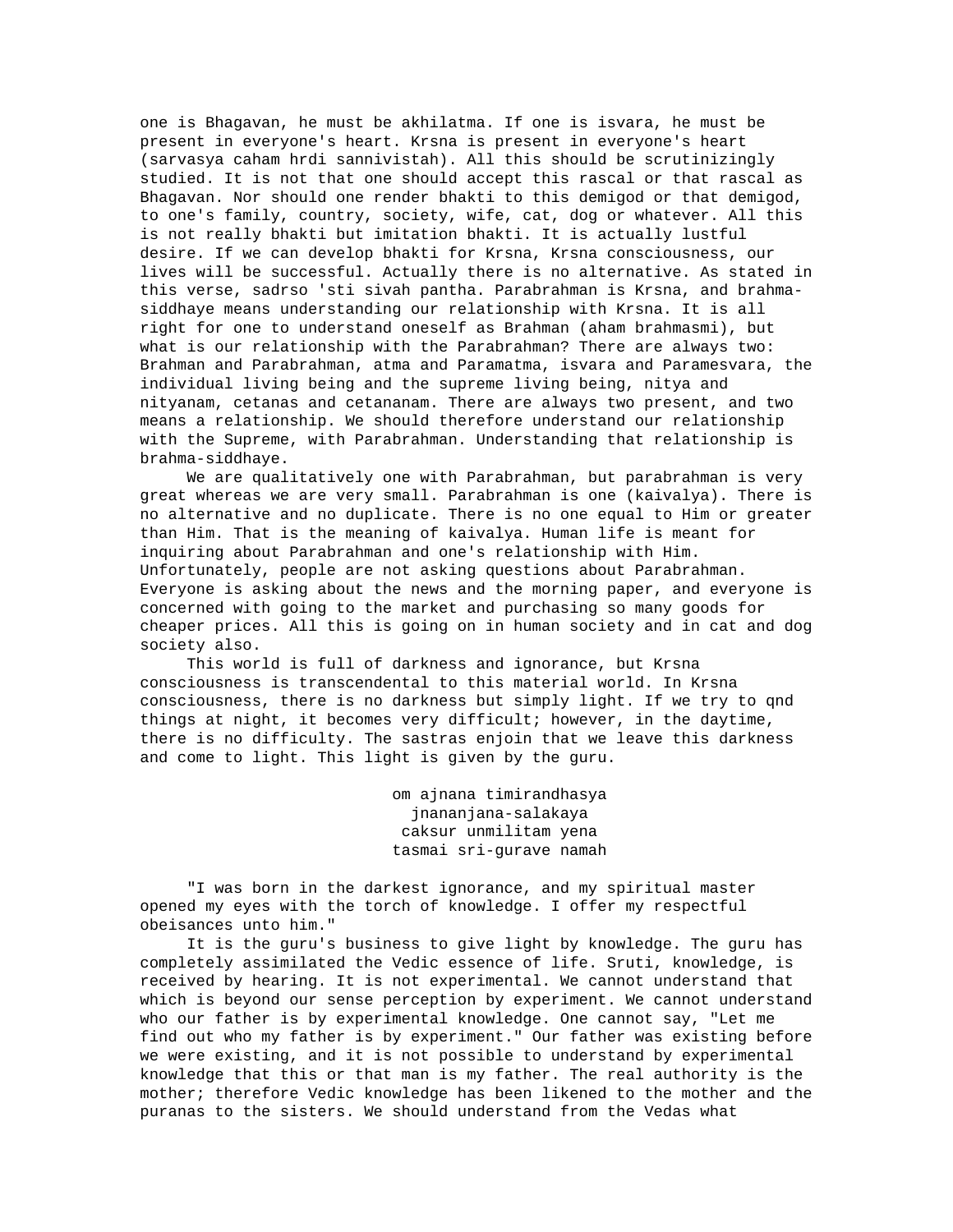ultimate knowledge really is. The ultimate knowable objective is Krsna, and simply by understanding Krsna, we can understand everything. We do not have to understand things separately. Krsna is within our hearts. He is not far away; rather, He is everywhere. If Krsna sees that we are attached to Him, He becomes our friend. He is a friend to everyone, but He is especially a friend to His devotees. As Krsna Himself says in Bhagavad-gita (10.11):

> tesam evanukampartham aham ajnanajam tamah nasayamy atma- bhava-stho jnana-dipena bhasvata

 "Out of compassion for them, I, dwelling in their hearts, destroy with the shining lamp of knowledge the darkness born of ignorance."

 Jnana is there, it is simply covered with the curtain of ignorance. Light is there, and darkness is there, but when we are in darkness we cannot see things as they are. Krsna says that as one devotes himself to rendering service, He Himself dispels the darkness of ignorance. If we actually want to become perfect in this life, we only need to engage in devotional service to the Supreme Personality of Godhead, Bhagavan. It is not that Bhagavan is difficult to find. Bhagavan is within the heart. Isvarah sarva bhutanam hrd-dese 'rjuna tisthati (Bg. 18.61). That is the real Bhagavan, within the hearts of all. That Bhagavan is always active. He instructed Brahma, the lord of the universe, and Brahma, having received Krsna's instructions, created the entire universe. Krsna will also give instructions to us if we simply take to devotional service.

TEXT 20

 prasangam ajaram pasam atmanah kavayo viduh sa eva sadhusu krto moksa-dvaram apavrtam

# TRANSLATION

 Every learned man knows very well that attachment for the material is the greatest entanglement of the spirit soul. But that same attachment, when applied to self-realized devotees, opens the door of liberation.

#### PURPORT

 Here it is clearly stated that attachment for one thing is the cause of bondage in conditioned life, and the same attachment, when applied to something else, opens the door of liberation. Attachment cannot be killed; it has simply to be transferred. Attachment for material things is called material consciousness, and attachment for Krsna or His devotee is called Krsna consciousness. Consciousness, therefore, is the platform of attachment. It is clearly stated here that when we simply purify the consciousness from material consciousness to Krsna consciousness, we attain liberation. Despite the statement that one should give up attachment, desirelessness is not possible for a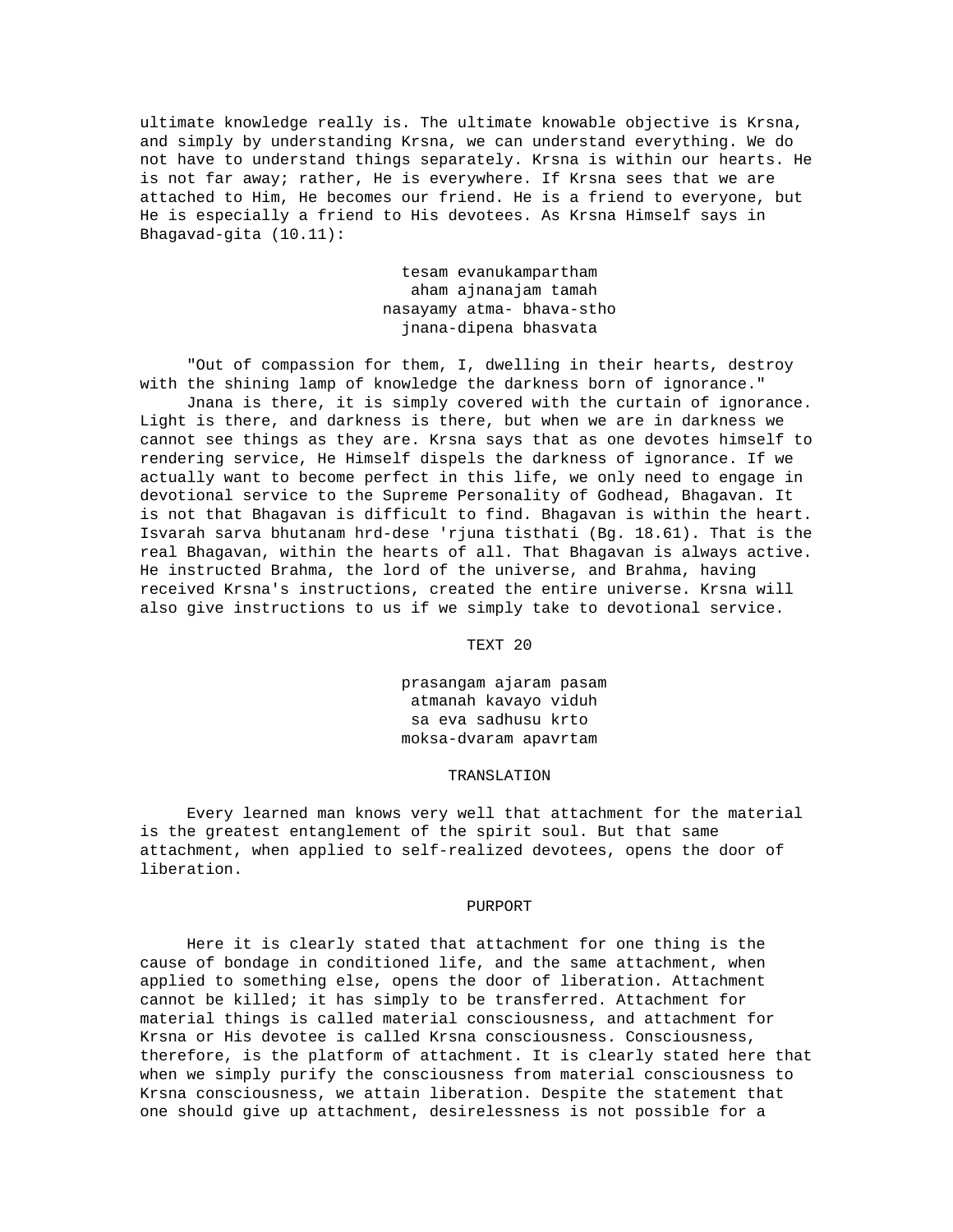living entity. A living entity, by constitution, has the propensity to be attached to something. We see that if someone has no object of attachment, if he has no children, he transfers his attachment to cats and dogs. This indicates that the propensity for attachment cannot be stopped; rather, it must be utilized for the best purpose. Our attachment for material things perpetuates our conditional state, but the same attachment, when transferred to the Supreme personality of Godhead or His devotee, is the source of liberation.

 Here it is recommended that attachment should be transferred to the self-realized devotees, the sadhus. And who is a sadhu? A sadhu is not just an ordinary man with a saffron robe or long beard. A sadhu is described in Bhagavad-gita as one who unflinchingly engages in devotional service. Even though one is found not to be following the strict rules and regulations of devotional service, if one simply has unflinching faith in Krsna, the Supreme Person, he is understood to be a sadhu. Sadhur eva sa mantavyah. A sadhu is a strict follower of devotional service. It is recommended here that if one at all wants to realize Brahman, or spiritual perfection, his attachment should be transferred to the sadhu, or devotee. Lord Caitanya also confirmed this. Lava-matra sadhu-sange sarva-siddhi haya: simply by a moment's association with a sadhu, one can attain perfection.

 Mahatma is a synonym of sadhu. It is said that service to a mahatma-, or elevated devotee of the Lord, is dvaram ahur vimukteh, the royal road of liberation. Mahat-sevam dvaram ahur vimuktes tamo-dvaram yositam sangi-sangam (SB. 5.5.2). Rendering service to the materialists has the opposite effect. If anyone offers service to a gross materialist, or a person engaged only in sense enjoyment, then by association with such a person the door to hell is opened. The same principle is confirmed here. Attachment to a devotee is attachment to the service of the Lord because if one associates with a sadhu, the sadhu will teach one how to become a devotee, a worshiper and a sincere servitor of the Lord. These are the gifts of a sadhu. If we want to associate with a sadhu, we cannot expect him to give us instructions on how to improve our material condition, but he will instruct us how to cut the knot of the contamination of material attraction and how to elevate ourselves in devotional service. That is the result of associating with a sadhu. Kapila Muni first of all instructs that the path of liberation begins with such association.

According to Sri Caitanya Mahaprabhu:

 `sadhu-sanga', `sadhu-sanga'--sarva-sastre kaya lava-matra sadhu-sange sarva-siddhi haya

 "The verdict of all revealed scriptures is that by even a moment's association with a pure devotee, one can attain all success." (Cc. Madhya 22.54)

 It is said that man is a social animal, and, according to our association, we can mold our character. Businessmen associate with one another to develop their business capabilities. There are many different types of association, and association brings about bondage to a particular thing. If one associates with materialistic people, one's bondage to sense gratification tightens. Woman is the symbol of sense gratification; therefore anything dealing with sense gratification is called yosit-sanga. This material world is filled with yosit-sanga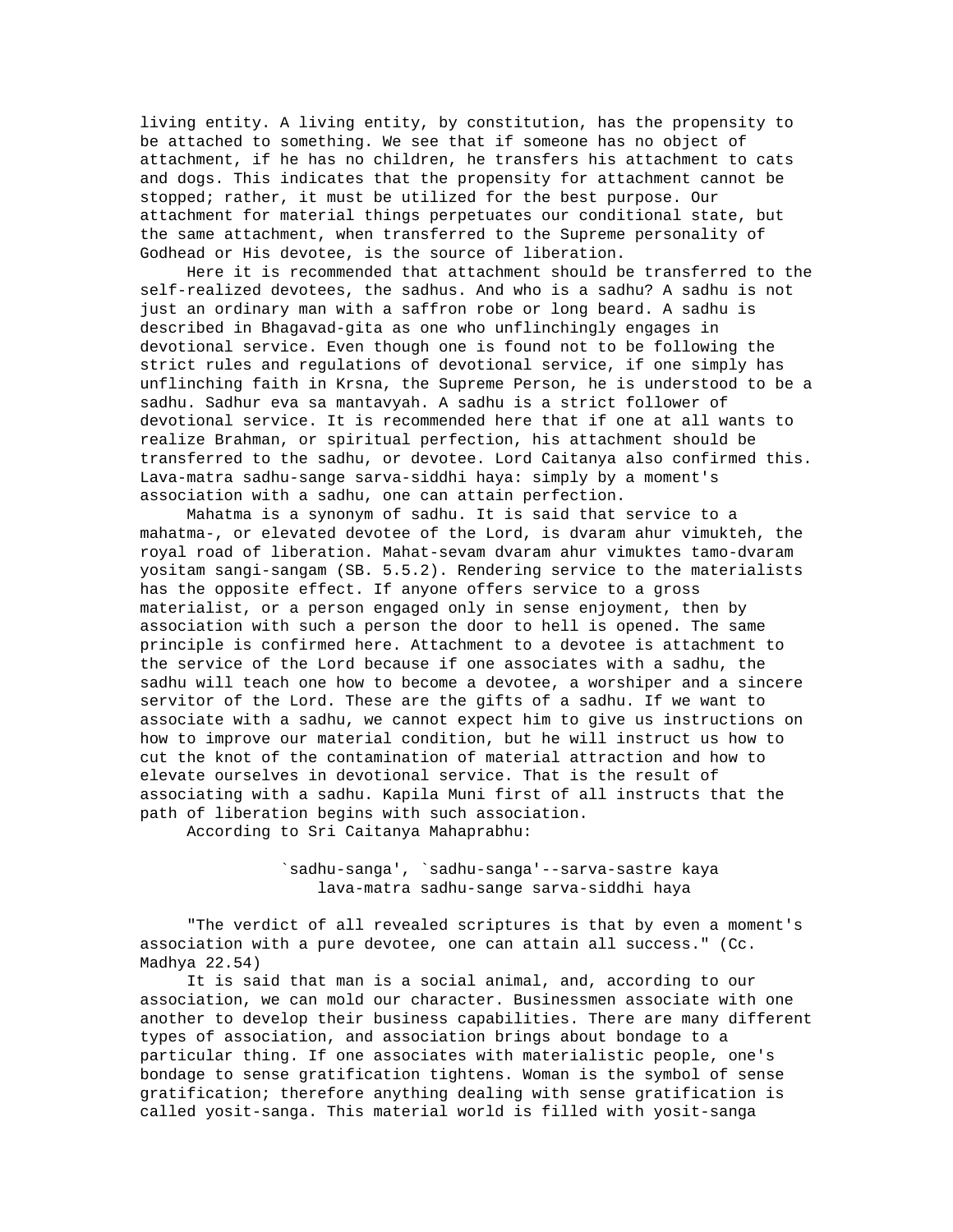because everyone is interested in sense gratification. As stated in Bhagavad-gita (2.44):

> bhogaisvarya-prasaktanam tayapahrta-cetasam vyavasayatmika buddhih samadhau na vidhiyate

 "In the minds of those who are too attached to sense enjoyment and material opulence, and who are bewildered by such things, the resolute determination of devotional service to the Supreme Lord does not take place." The word bhoga means "sense gratification." Bhogaisvarya: Those who are overly attached to opulence and sense gratification cannot understand spiritual life, and they are very slow to take to it. At the present moment people are manda, very slow. They do not take this Krsna consciousness movement very seriously because they have been taught by modern civilization simply to enjoy life for sense gratification. In the Western countries, especially, there are many implements for sense gratification. There are even machines for shaving, although formerly an ordinary razor would do. Now, thanks to the machine, one does not even have to move his hand. So this is considered progress. However, we learn from the sastras that human life is not meant for sense enjoyment but for tapasya. That is Vedic civilization. First of all, one must be trained in the brahmacari system and learn how to deny the senses. A brahmacari should be trained in tapasya, not in enjoyment. Formerly, brahmacaris would have to go from door to door to beg alms for the asrama, and they were trained from the very beginning to address every woman as mother.

 Presently, people are in such a miserable condition that they are saying, "Let us die. Let us die." However, Krsna in Bhagavad-gita says, "Why should you die?" People want to die in order to put an end to the threefold miseries of material nature, but who is making research on how to stop death? From Bhagavad-gita we learn that death is not really natural for us. It is artificially imposed upon us, and we have to become deathless again. That is the perfection of human life, but no one cares about it. We have become so dull that we cannot avoid birth, old age, disease and death. We are actually experiencing them because we are not alert. For this reason, when Sanatana Gosvami approached Caitanya Mahaprabhu, he said, "My dear Lord, somehow or other You have dragged me to Your lotus feet. I am now asking You what my actual position is. Why am I forced to suffer the threefold miseries of material life?" No one is interested in inquiring about this matter. Moksa, liberation, means getting free from the threefold miseries of life as well as birth, old age, disease and death. Sometimes, when people are a little interested, they take to a path that is not even approved, or they invent something. But nothing need be invented. By this Krsna consciousness process, everyone can be elevated. Everyone can be delivered, regardless of his situation or culture. We have spread this Krsna consciousness movement throughout the world, and people are becoming happy because of it.

 According to Bhagavad-gita (9.32), anyone can take shelter of Krsna. Krsna never denies anyone, and similarly, Krsna's devotee never denies anyone. That is this Krsna consciousness movement. We tell everyone, "Yes, you are welcome. Take this education and spiritual life and become a devotee of Krsna." Sometimes we are criticized because of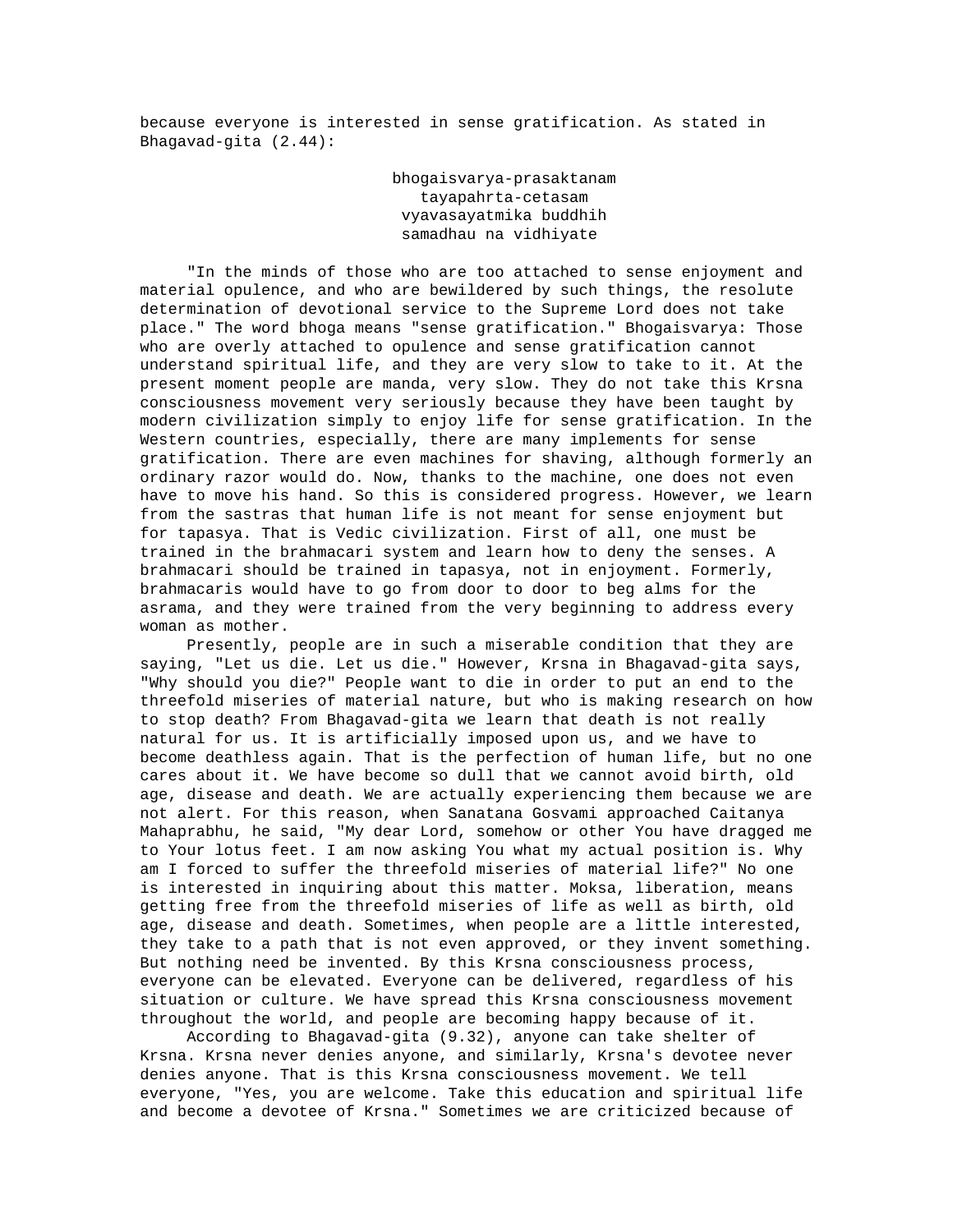this, but Krsna specifically says in Bhagavad-gita that even those who are lowborn can take shelter of Him and become elevated for liberation. What, then, to speak of pious people born in brahminical families? Unfortunately, in this age people born in rich or brahminical families often don't care for spiritual realization. They misuse their chance and exhaust the results of their pious activities. Society needs first-class sadhus in order to improve. If everyone is a sudra and debauchee, how can society be peaceful? Therefore in order to organize society, Krsna recommends the varnasrama-dharma. There must be ideal brahmanas, ksatriyas, vaisyas and sudras. However, no one cares about this now.

 One may ask, "What is a sadhu?" A sadhu is one who serves Krsna and engages in Krsna consciousness without reservation. In Bhagavad-gita (9.30), Sri Krsna says:

> api cet suduracaro bhajate mam ananya-bhak sadhur eva sa mantavyah samyag vyavasito hi sah

 "Even if one commits the most abominable actions, if he is engaged in devotional service, he is to be considered saintly because he is properly situated."

 It is the sadhu's business to be very tolerant. When one becomes a devotee, many people become one's enemy, because in this age people are asuric, demoniac. Even one's father may turn into an enemy like Hiranyakasipu, the father of Prahlada Maharaja. Prahlada was only five years old and was chanting Hare Krsna, but his father was prepared to kill him because he was a devotee. Hiranyakasipu was saying, "Why are you chanting Hare Krsna? Why are you speaking of a separate God? I am God." That is the meaning of asuric, demoniac. Rascals who claim to be God themselves are simply demons. Although Prahlada's father was insisting that he was God, Prahlada Maharaja could not accept this. He simply accepted his father as an asura, and consequently there was a quarrel between them. When Hiranyakasipu asked Prahlada Maharaja, "What is the best thing you have learned from your teachers?" Prahlada replied, "O best of the asuras, as far as I can understand, because we have accepted this material body, we have to accept death. But this is not the object of human life. Human life is meant for moksa, liberation." Unfortunately, foolish people do not understand this. Krsna says, mrtyuh sarva-haras caham: "I am death, and I will take away everything you possess." (Bg. 10.34) Hiranyakasipu was such a powerful demon that even the demigods were afraid of him, but Krsna took everything away in a second. Hiranyakasipu was looking for security, and he was thinking, "I will not die in this way, and I will not die in that way." But he did not think that he would be killed by the Lord in the form of Nrsimha. However intelligent we may be, and however much we may try to cheat Krsna, Krsna is always more intelligent. When mother Yasoda tried to bind Krsna with a rope, she found that the rope was always two inches too short. Our intelligence is like that. We want to cheat God and surpass Him, but this is not possible. People think themselves very advanced in knowledge, but actually, due to their pride, their knowledge is taken away by maya. Krsna actually takes the knowledge away from atheistic, demoniac people like Hiranyakasipu. Atheists do not know that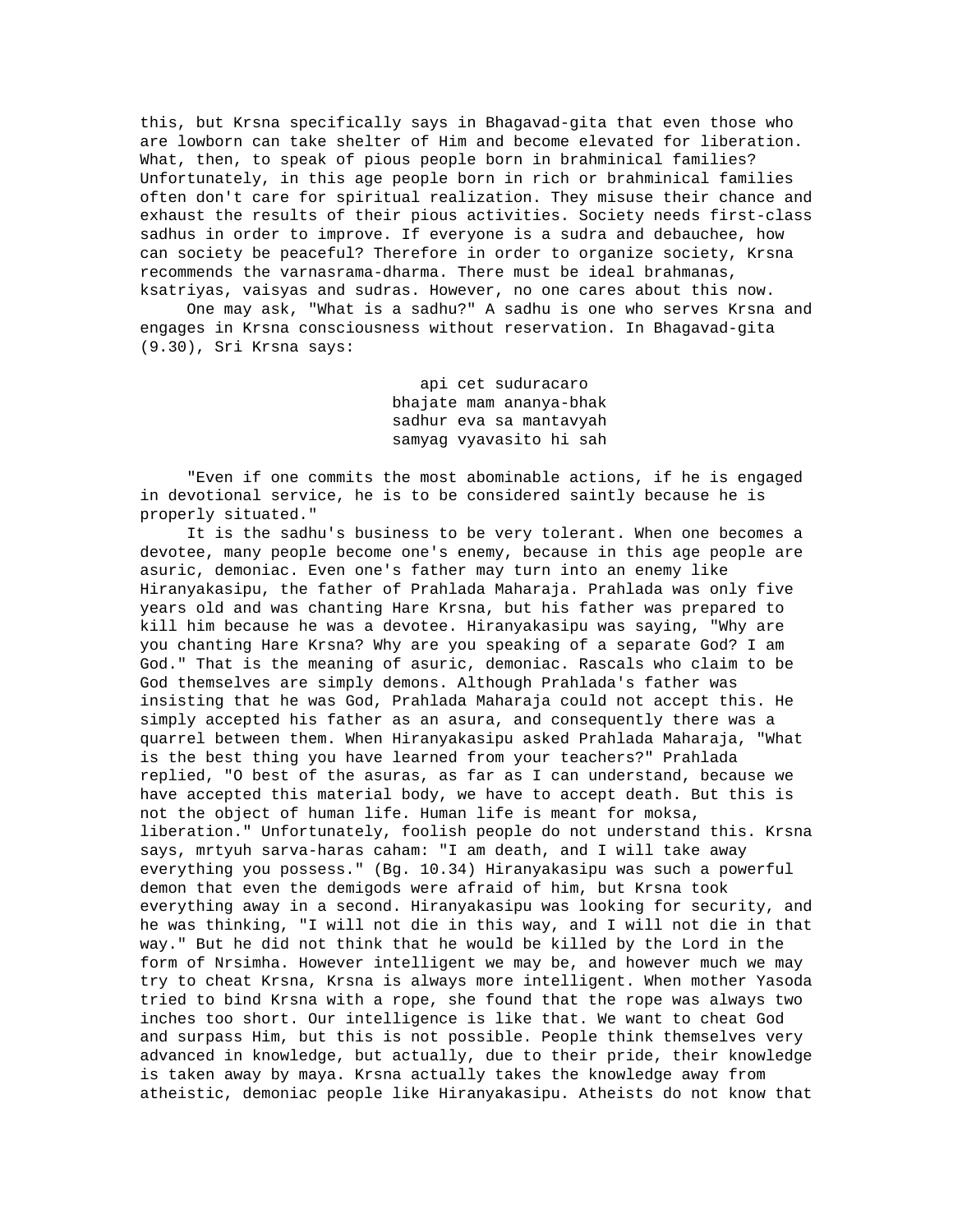Krsna's intelligence is always at least two inches greater than anyone else's.

 In material life, we simply struggle for existence. We want to exist, and we do not want to die. Nor do we want to undergo the pains of birth, catch diseases or grow old. There are so many miseries in material life that we do not want, but they are forced upon us. Unfortunately, we are not intelligent enough to make a solution to all these problems. We should be inquiring like Sanatana Gosvami about how to put an end to them all. Instead, we are working in such a way that we have to accept another material body. We are experiencing the difficulties arising from this material body, but we are not working in a way to become free. This Krsna consciousness movement is giving information on how to become liberated.

 Those who are mahatmas are always engaged in chanting Hare Krsna, Hare Krsna, Krsna Krsna, Hare Hare/ Hare Rama, Hare Rama, Rama Rama, Hare Hare. Bhajana is the chanting of Hare Krsna. If we serve a mahatma like Haridasa Thakura, who was always engaged in chanting Hare Krsna, our path of liberation is opened. However, if we associate with materialistic people, who are simply mad for sense gratification, we take the way of darkness. Tamo-dvaram yositam sangi-sangam. The Vedas enjoin that we not remain in darkness but that we go to the light. We have accepted a body, but we will not be allowed to remain in that body permanently. We will have to give it up and accept another, and then another and another. What is this business? The material world is in such darkness, and people are taking on one body after another. The Krsna consciousness movement is therefore here to give enlightenment and liberation, and it is offering not only the simplest process of chanting Hare Krsna but also the most sublime philosophy.

Chapter Eleven

The Symptoms of a Sadhu

# TEXT 21

 titiksavah karunikah suhrdah sarva-dehinam ajata-satravah santah sadhavah sadhu-bhusanah

# TRANSLATION

 The symptoms of a sadhu are that he is tolerant, merciful and friendly to all living entities. He has no enemies, he is peaceful, he abides by the scriptures, and all his characteristics are sublime.

# PURPORT

 A sadhu, as described above, is a devotee of the Lord. His concern, therefore, is to enlighten people in devotional service; that is his mercy. He knows that without devotional service, human life is spoiled.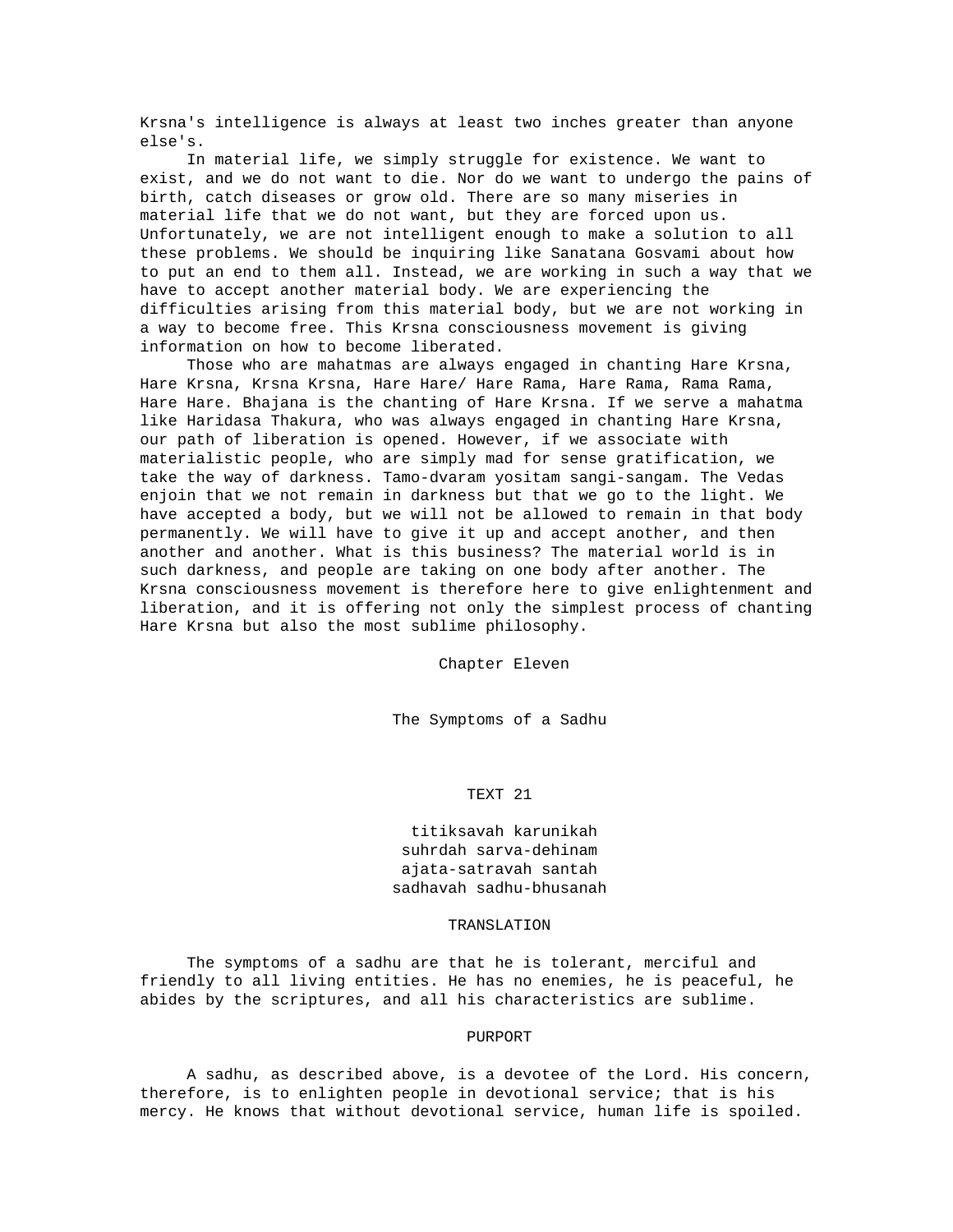A devotee travels all over the country, from door to door, preaching, "Be Krsna conscious. Be a devotee of Lord Krsna. Don't spoil your life in simply fulfilling your animal propensities. Human life is meant for selfrealization, or Krsna consciousness." These are the preachings of a sadhu. He is not satisfied with his own liberation. He always thinks about others. He is the most compassionate personality toward all fallen souls. One of his qualifications, therefore, is karunika, great mercy to the fallen souls. While engaged in preaching work, he has to meet with so many opposing elements, and therefore the sadhu has to be very tolerant. Someone may ill-treat him because the conditioned souls are not prepared to receive the transcendental knowledge of devotional service. They don't like it; that is their disease. The sadhu has the thankless task of impressing upon them the importance of devotional service. Sometimes devotees are personally attacked with violence. Lord Jesus Christ was crucified, Haridasa Thakura was caned in twenty-two marketplaces, and Lord Caitanya's principal assistant, Nityananda, was violently attacked by Jagai and Madhai. But still they were tolerant because their mission was to deliver fallen souls. A sadhu is merciful because he is the well-wisher of all living entities. He is not only a well-wisher of human society, but a well-wisher of animal society as well. The word sarva-dehinam refers to all living entities who have accepted material bodies. Not only does the human being have a material body, but other living entities as well. The devotee of the Lord is merciful to everyone--cats, dogs, trees, etc. He treats all living entities in such a way that they can ultimately get salvation from this material entanglement. Sivananda Sena, one of the disciples of Lord Caitanya, gave liberation to a dog by treating the dog transcendentally. There are many instances where a dog got salvation by association with a sadhu, because a sadhu engages in the highest philanthropic activities for the benediction of all living entities. Yet although a sadhu is not inimical toward anyone, the world is so ungrateful that even a sadhu has many enemies.

 What is the difference between an enemy and a friend? lt is a difference in behavior. A sadhu behaves with all conditioned souls for their ultimate relief from material entanglement. Therefore, no one can be more friendly than a sadhu in relieving a conditioned soul. A sadhu is calm, and he quietly and peacefully follows the principles of scripture. A sadhu is also one who follows the principles of scripture and at the same time is a devotee of the Lord. One who actually follows the principles of scripture must be a devotee of God because all the sastras instruct us to obey the orders of the Personality of Godhead. A sadhu, therefore, is a follower of the scriptural injunctions and a devotee of the Lord. All good characteristics are prominent in a devotee, and he develops all the good qualities of the demigods, whereas a nondevotee, even though academically qualified, has no good qualifications or good characteristics according to the standard of transcendental realization.

 There are 8,400,000 life forms according to the padma purana, and the atma is the same in all of them. The sadhu can understand this, as Bhagavad-gita (5.18) indicates:

> vidya-vinaya-sampanne brahmane gavi hastini suni caiva svapake ca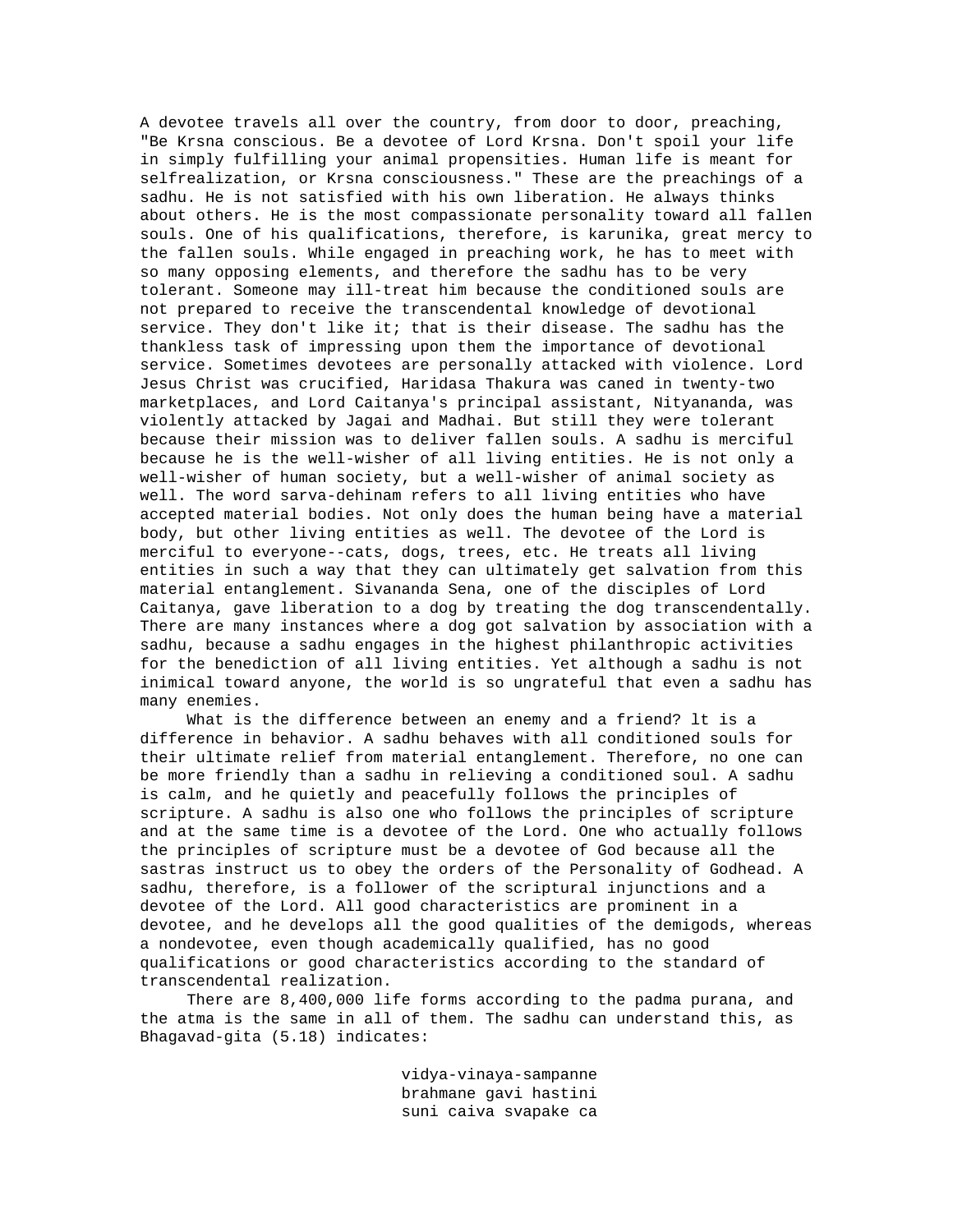"The humble sage, by virtue of true knowledge, sees with equal vision a learned and gentle brahmana, a cow, an elephant, a dog and a dog-eater [outcaste]."

 It is not that a brahmana is the same as a dog, but that the brahmana is a spirit soul, and the dog is also a spirit soul. We are conditioned according to our different bodies, which are given by superior forces. Yamaraja offers the living entity a body according to his karma. Karmana daiva-netrena. We have already discussed the point that bodies are awarded according to one's qualifications. If we acquire the qualities of a brahmana and work as a brahmana, we become a brahmana. If we act as a dog and do the work of a dog, we become a dog. Nor should one think that simply because one is born as a brahmana, one is automatically a brahmana. There are characteristics mentioned in Bhagavad-gita by which one can tell to which caste one belongs. Sridhara Svami has also noted that birth is not everything. One has to acquire the qualities. Whatever body we may have, our position is temporary. We cannot remain in any position indefinitely. We may think that at present we are Americans and are very happy, and that's all right. We may chalk out our plans for continued happiness, but nature will not allow us to stay indeknitely. As soon as nature calls, we die and give up our post. Then we have to take the post of a dog, a cat, a demigod, a human being or whatever. We are now given a most exalted life form, that of a human being, but if we do not act accordingly, we have to take a lower body. This is karmana daiva-netrena.

 We should therefore be very careful in this human form that our aim is to become devotees of Lord Krsna. That is the path of liberation. Previously, great personalities in lndia used to go to the forest in order to meditate to stop the repetition of birth and death. That is the highest occupation for man, and actually every man is meant for that. Unless we conquer repeated birth and death, we simply waste our lives like animals--eating, sleeping, defending and mating. People in this age especially cannot distinguish between animal life and human life. They think the difference is that animals sleep in the street and human beings sleep in nice apartments. However, the sastras do not define civilization in this way. Whether one sleeps in the street or in an apartment, the activity is the same. A dog may eat out of a garbage can, and a human being may eat on a golden plate, but this does not mean that they are engaged in different activities. In either case, both the dog and the man are taking food into their bodies. A dog may have sex in the street, and a human being may have sex in a very nice bed in a secluded place, but that does not change the activity. People are thinking that advancement of civilization means improving eating, sleeping, mating and defending, but actually these activities have nothing to do with civilization. They simply tighten our bondage to material life.

 Human life is meant for yajna, sacrifice for the satisfaction of the Supreme Person. We may perfect our activities, but our success lies in satisfying Krsna by our talents. Presently we may be attached to material activity, but we should transfer that attachment to a sadhu. Then our lives will be successful. Presently we are attached to money, women, nice houses, country, society, friends, family and so forth. This attachment is called arjanam pasu. The word pasu means "rope." When we are bound with a rope, we are helpless, and now we are bound by the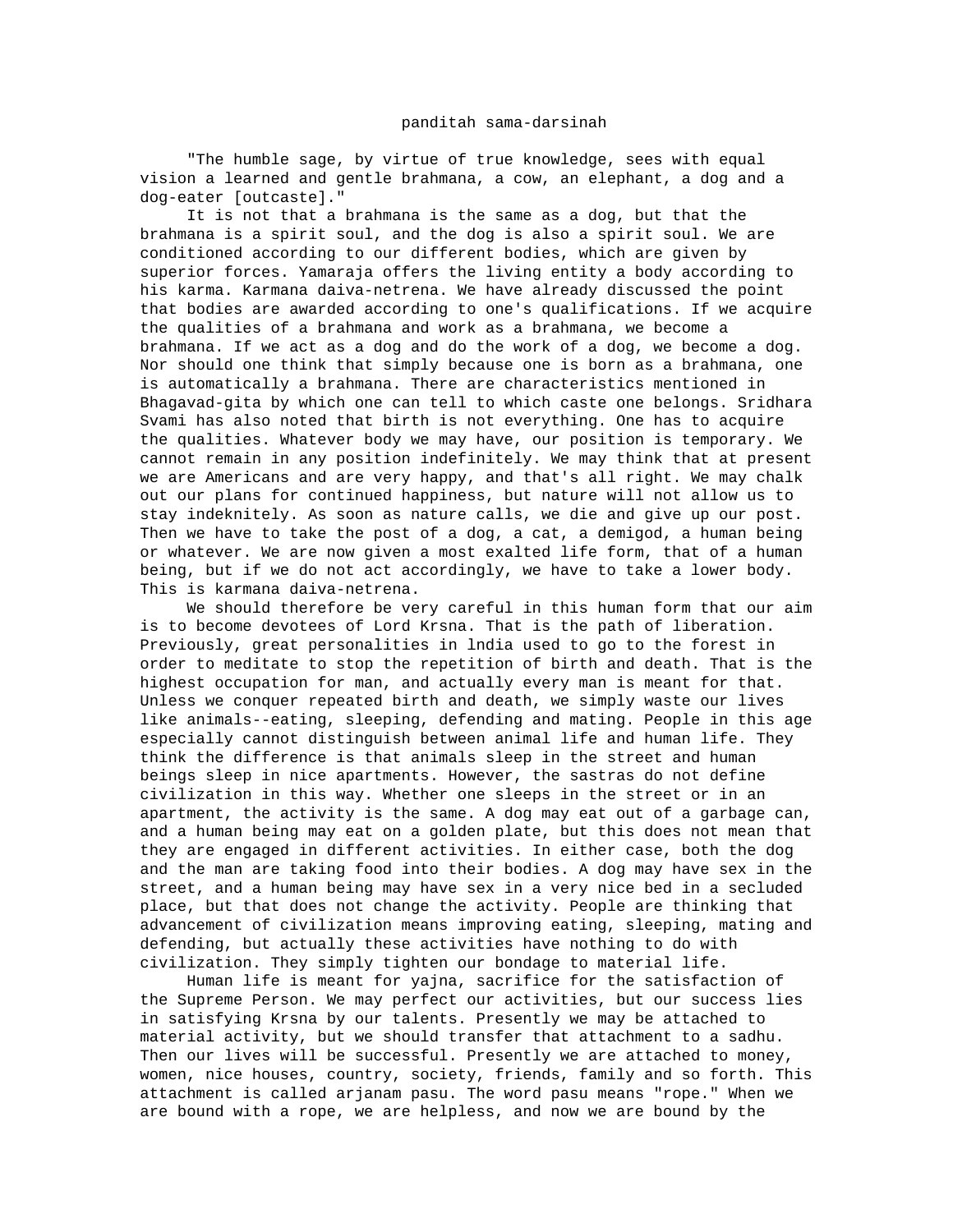gunas, or the three modes of material nature. The word guna also means "rope." We cannot free ourselves, for we are conditioned. We cannot move freely without the sanction of the supreme authority. It is generally said that not a blade of grass moves without God's sanction. Similarly, we cannot do anything without the supervision of a superior authority.

 It is not that God has to take personal supervision of this. parasya saktir vividhaiva sruyate... na tasya karyam karanam ca vidyate: in the Svetasvatara Upanisad (6.8), it is thus stated that the Supreme Lord does not have to act personally. He has many agents to perform everything for Him. We are so controlled that we are not even free to blink our eyes. We may be moving our hands very freely, but at any moment they can be immediately paralyzed. Presently I am claiming, "This is my hand." But what is this? The hand could be paralyzed immediately. This is conditioned life, and how can we improve it? Our business is to become liberated from all this conditioning. How is this possible? Sa eva sadhusu krto moksa-dvaram apavrtam (SB. 3.25.20). We have to turn our attachment from material things to a sadhu. `Sadhu-sanga', `sadhusanga'--sarva-sastre kaya: this is the advice of Sri Caitanya Mahaprabhu. All sastras advise us to associate with a sadhu. Even Canakya Pandita, the great politician, recommended: tyaja durjanasamsargam bhaja sadhu-samagamam. One Vaisnava householder asked Caitanya Mahaprabhu what the duty of a householder is, and Sri Caitanya Mahaprabhu immediately replied, asat-sanga-tyaga--ei vaisnava-acara: "Don't associate with nondevotees, but search out a sadhu." (Cc. Madhya 22.87)

 At the present moment it is very difficult to avoid the company of asadhus, those who are not sadhus. It is very difficult to find a sadhu for association. We have therefore started this Krsna consciousness movement to create an association of sadhus so that people may take advantage and become liberated. There is no other purpose for this society.

 Krsna states in Bhagavad-gita (6.47) that the first-class sadhu is one who is always thinking of Him. This process is not very difficult. We should always think of Krsna, but how is this possible? We think of our business, our dog, our family, our lovable object and so many other things. We have to think of something; without thinking, we cannot remain. We simply have to divert our thoughts to Krsna. It is the sadhu's business to teach this, and one can learn this in the association of a sadhu. Actually a sadhu will not teach anything else. Adau sraddha tatah sadhu-sangah (Bhakti-rasamrta-sindhu 1.4.15). This is the way to make spiritual advancement. One has to associate with a sadhu. Often the sadhu's task is a thankless one, but he has to be tolerant. Despite all the trouble a sadhu may encounter, he is very merciful upon fallen conditioned souls. He sees that people are suffering due to a lack of Krsna consciousness, and because he is always thinking of the welfare of others, he is suhrt. Other people are always envious, but the sadhu is always thinking how to save others from the clutches of maya. A sadhu is kind not only to human beings but to cats, dogs, trees, plants and insects; he will hesitate even to kill one mosquito. He does not simply think, "I shall just take care of my brother." He looks on all living beings as his brothers because Krsna says that He is the father of all living entities.

 Because a sadhu lives in this way, he does not create enemies. If there are enemies, they become enemies out of their own character, not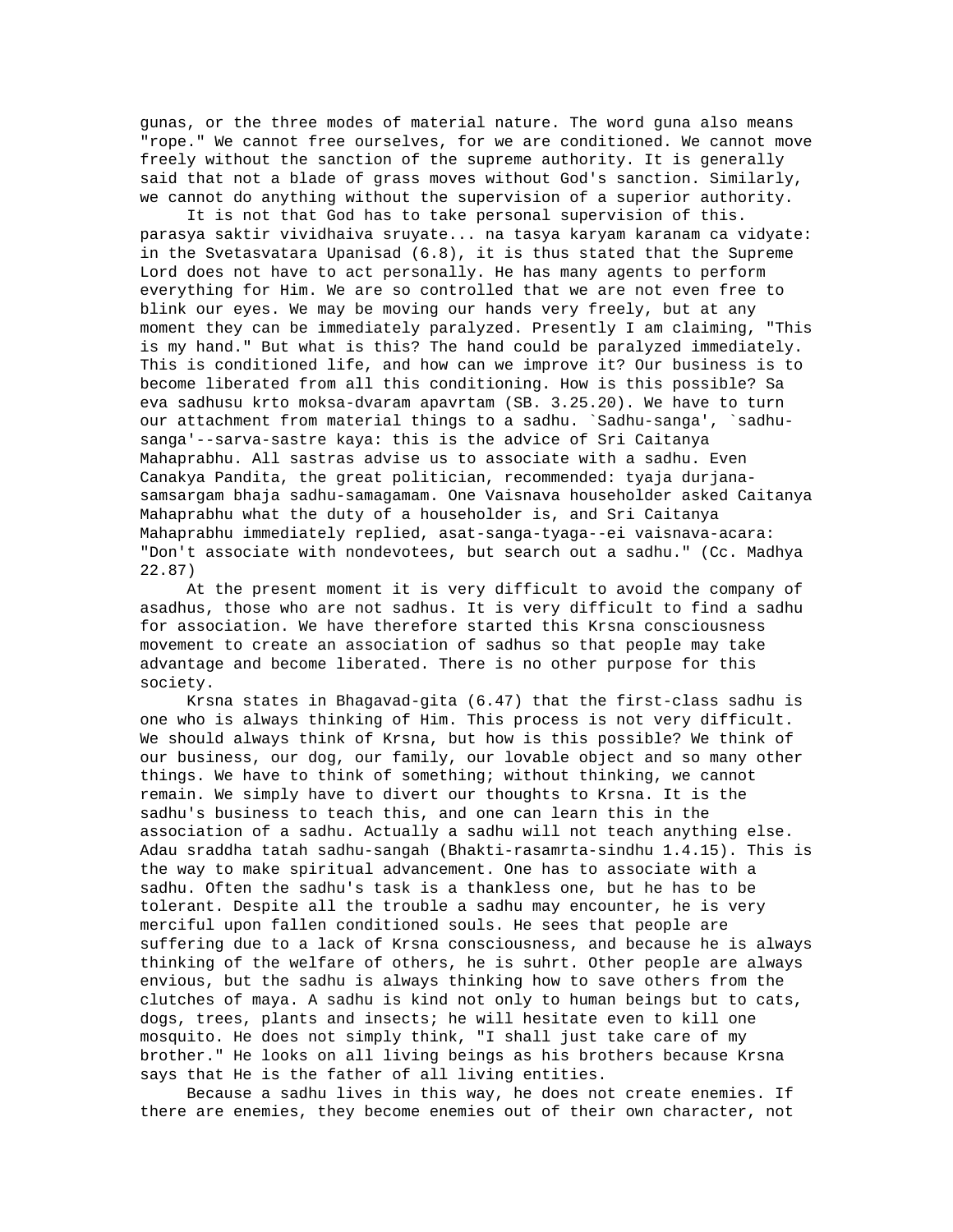out of any provocation on the part of a sadhu. A sadhu simply teaches, "My dear human being, my dear friend, just surrender to Krsna." Enemies arise due to man's envious nature. Canakya Pandita says that there are two envious animals--serpents and men. Although you may be faultless, either may kill you. Of the two, Canakya pandita says that the envious man is more dangerous because a serpent can be subdued by chanting a mantra or by some herbs, but an envious man cannot be so subdued. In Kali-yuga, practically everyone is envious, but we have to tolerate this.

 Envious people create many impediments to the Krsna consciousness movement, but we have to tolerate them. There is no alternative. One must be peaceful and depend on Krsna in all circumstances. These are the ornaments of a sadhu. We should find a sadhu and associate with him. Then our path of liberation will be open.

 In the next verse, Lord Kapila further explains the activities of a sadhu.

#### TEXT 22

 mayy ananyena bhavena bhaktim kurvanti ye drdham mat-krte tyakta-karmanas tyakta-svajana-bandhavah

#### TRANSLATION

 Such a sadhu engages in staunch devotional service to the Lord without deviation. For the sake of the Lord he renounces all other connections, such as family relationships and friendly acquaintances within the world.

#### PURPORT

 A person in the renounced order of life, a sannyasi, is also called a sadhu because he renounces everything--his home, his comfort, his friends, his relatives and his duties to friends and to family. He renounces everything for the sake of the Supreme Personality of Godhead. A sannyasi is generally in the renounced order of life, but his renunciation will be successful only when his energy is employed in the service of the Lord with great austerity. It is said here, therefore, bhaktim kurvanti ye drdham. A person who seriously engages in the service of the Lord and is in the renounced order of life is a sadhu. A sadhu is one who has given up all responsibility to society, family and worldly humanitarianism, simply for the service of the Lord. As soon as he takes his birth in the world, a person has many responsibilities and obligations--to the public, demigods, great sages, general living beings, parents, forefathers and many others. When he gives up all these obligations for the service of the Supreme Lord, he is not punished for his renunciation. But if for sense gratification a person renounces these obligations, he is punished by the law of nature.

 Krsna and all the sastras say that our only obligation is to the Supreme Personality of Godhead. If we take to His service, we are no longer obliged to anyone. We are free. How is this possible? By almighty God's power. A man may be condemned to death, but if a president or a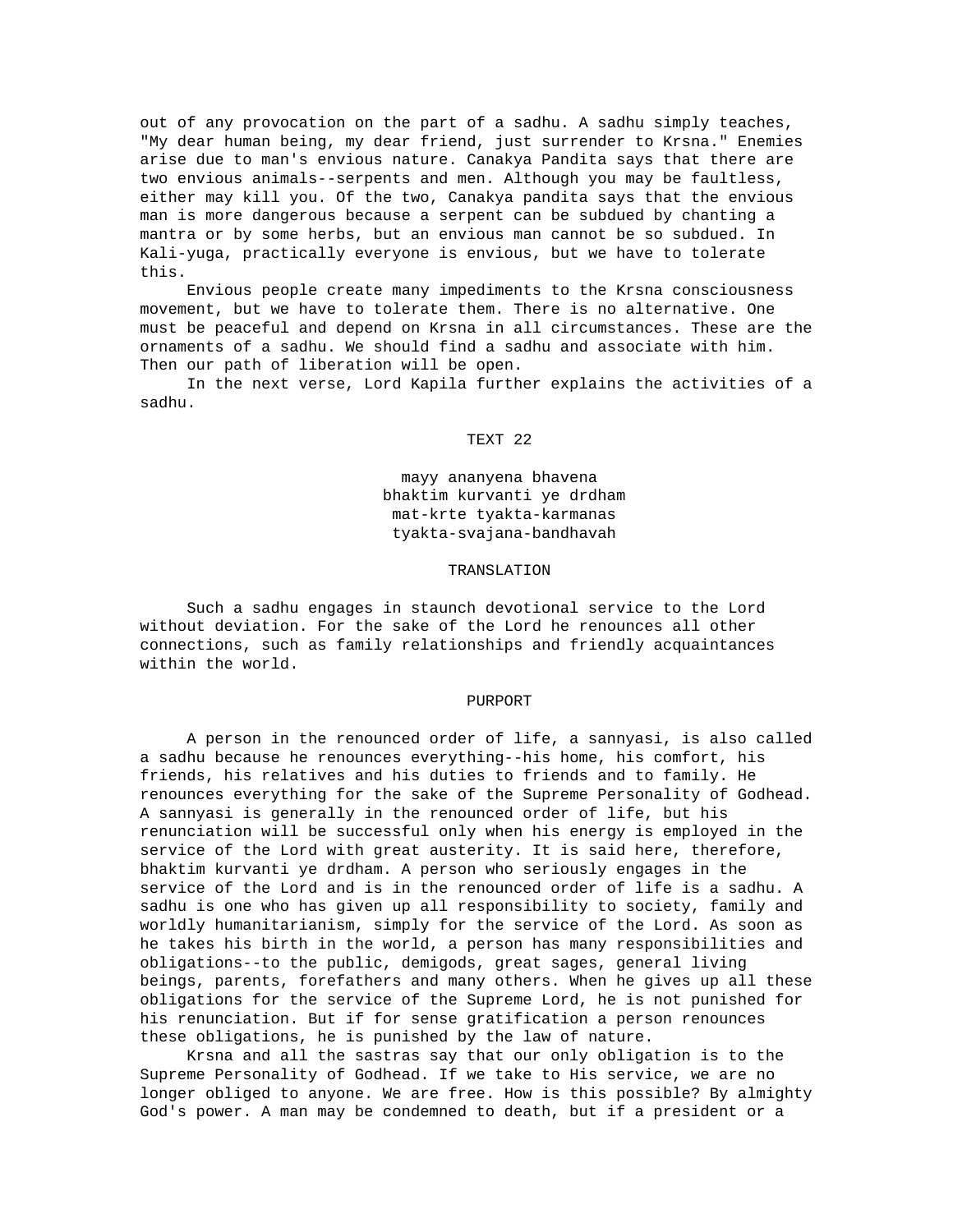king excuses him, he is saved. Krsna's final instruction in Bhagavadgita is to surrender everything to Him. We can sacrifice our life, wealth and intelligence, and this is called yajna. Everyone has some intelligence, and everyone uses his intelligence in one way or another. Generally people use their intelligence in trying to gratify their senses, but even an ant can do this. We should try to gratify not our senses but Krsna's senses. Then we become perfect.

 We have to learn this purificatory process from a sadhu. Inasmuch as we try to gratify our senses, we become attached to the material world. We may render service to the sadhu or to Krsna. The sadhu is the representative of Krsna. He will never say, "Serve me," but will say, "Serve Krsna." Therefore we have to approach Krsna through the sadhu. This is confirmed by the Vaisnava acarya Narottama dasa Thakura: chadiya vaisnava-seva nistara payeche keba. We cannot directly approach Krsna; we have to go through the transparent via media, Krsna's representative.

 Those who are after material concessions go to different demigods. They take something from Siva, Durga, Kali, Ganesa, Surya and whomever. However, it was the goddess Parvati who asked Lord Siva, "What is the best type of worship?" Lord Siva advised, aradhananam sarvesam visnor aradhanam param (Padma Purana). "My dear Parvati, of all kinds of worship, worship of Lord Visnu is the best." Then he added: tasmat parataram devi tadiyanam samarcanam. "And even better than the worship of Lord Visnu is the worship of a Vaisnava, a devotee."

 Spiritual life begins with the association of a devotee, a sadhu. One cannot progress an inch without the mercy of a sadhu. Prahlada Maharaja has also indicated this:

> naisam matis tavad urukramanghrim sprsaty anarthapagamo yad-arthah mahiyasam pada-rajo-'bhisekam niskincananam na vrnita yavat

 "Unless they smear upon their bodies the dust of the lotus feet of a Vaisnava completely freed from material contamination, persons very much inclined toward materialistic life cannot be attached to the lotus feet of the Lord, who is glorified for His uncommon activities. Only by becoming Krsna conscious and taking shelter at the lotus feet of the Lord in this way can one be freed from material contamination." (SB. 7.5.32) Hiranyakasipu asked Prahlada Maharaja, "My dear son Prahlada, how have you become so advanced in Krsna consciousness?" Although Hiranyakasipu was a demon, he was nonetheless inquisitive. Prahlada Maharaja replied, "My dear father, O best of the asuras, one can receive Krsna consciousness only from the instructions of a guru. One cannot attain it simply by speculating. Ordinary men do not know that their ultimate destination is to return to Visnu." In the material world, people are always hoping for something. They hope against hope, yet their hopes will never be fulfilled. People are trying to become happy by adjusting the external energy, but they do not know that happiness cannot be achieved without approaching God. People are thinking, "I must first of all see to my own interest." That's all right, but what is that interest? That they do not know. People are thinking that by adjusting the material energy they will be happy, and everyone is trying this individually, collectively or nationally. In any case, it is not possible. People will ultimately be frustrated. Why attempt a process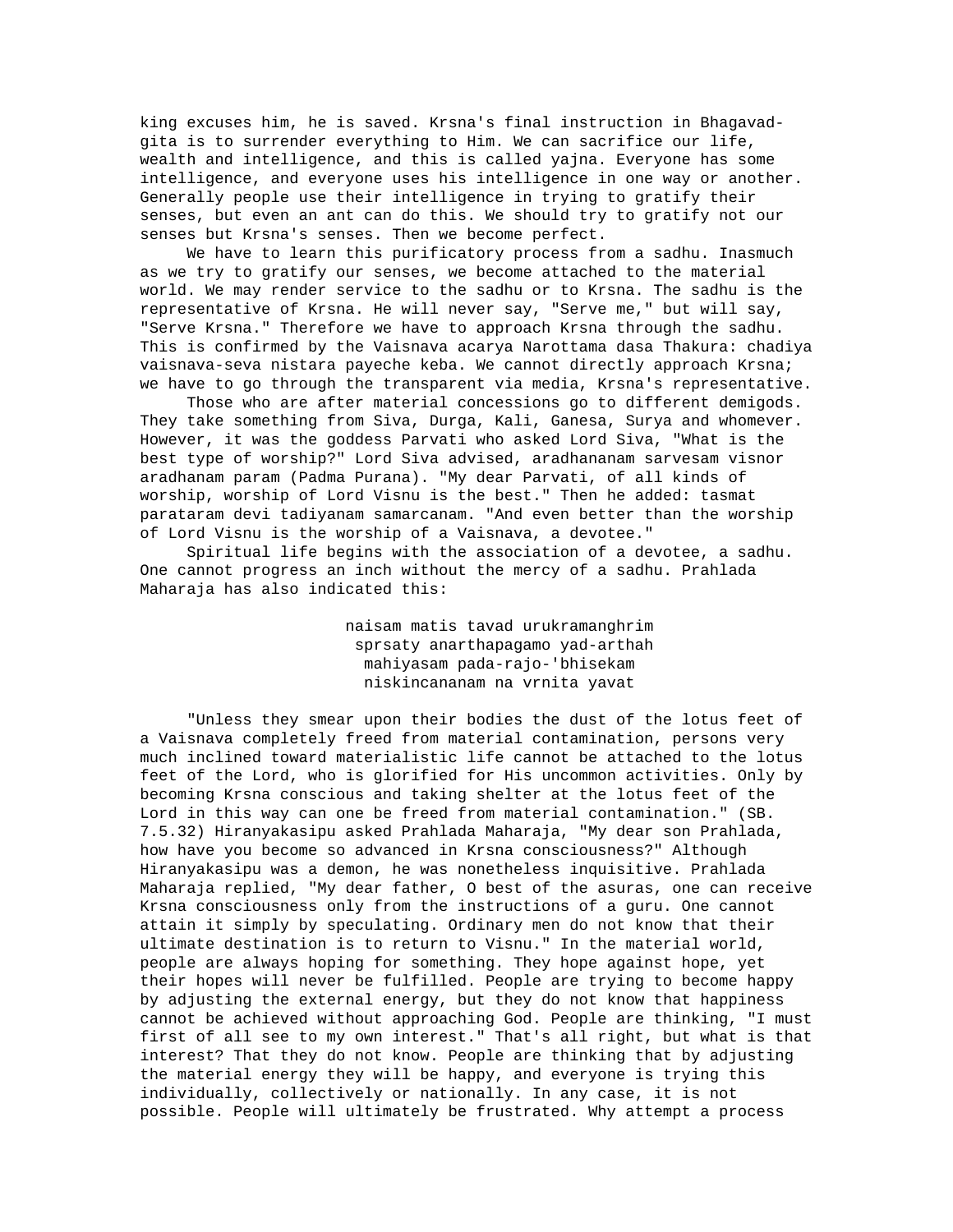that will ultimately meet with frustration? It is therefore said: adanta-gobhir visatam tamisram punah punas carvita-carvananam (SB. 7.5.30). People are being baffled in so many ways because they cannot control their senses. Their only possibility of rescue is Krsna. Therefore in this verse it is said: mayy ananyena bhavena bhaktim kurvanti ye drdham.

 Prahlada Maharaja simply thought of Krsna. Because of this, he had to undergo a great deal of trouble given by his father. Material nature will not give us freedom very easily. If we become strong enough to try to capture the lotus feet of Krsna, maya will try to keep us under her clutches. However, if one gives up everything for Krsna's sake, maya can have no effect. The most excellent example of this is the gopis. They gave up everything--family, prestige and honor--just to follow Krsna. That is the highest perfection, but that is not possible for ordinary living entities. We should, however, follow the Gosvamis in their determination to worship Krsna.

 Sanatana Gosvami was an important minister in the government of Hussain Shah, but he gave up everything to follow Sri Caitanya Mahaprabhu. He adopted the life of a mendicant and lived under a different tree every night. One may ask, "After giving up material enjoyment, how can one live?" The Gosvamis lived by dipping into the ocean of the transcendental loving affairs between Krsna and the gopis. Since that was their asset, they could live very peacefully. We cannot simply give up everything. We will become mad if we try to give up everything without having staunch faith in Krsna. Yet if we find Krsna's association, we can easily give up our opulent positions--our family, business and everything. However, that requires sadhu-sanga, association with a sadhu, a devotee. When we associate with a devotee, the day will eventually come when we can give up everything and become liberated persons, fit to return home, back to Godhead.

 presently we are attached to material enjoyment, and Krsna even gives us a chance to gratify our senses. He lets us enjoy ourselves to the fullest extent because we have come to this material world to enjoy sense gratification. However, this is called maya, illusion. It is not really enjoyment, but simply struggle. When one realizes that he is simply struggling life after life, that there is actually no real enjoyment in the material world, one becomes a devotee of Krsna. That realization requires knowledge, and that knowledge can be acquired by association with a sadhu, a devotee.

 Freedom from this struggle with material existence is further explained by Lord Kapila in the next verse.

TEXT 23

 mad-asrayah katha mrstah srnvanti kathayanti ca tapanti vividhas tapa naitan mad-gata-cetasah

# TRANSLATION

 Engaged constantly in chanting and hearing about Me, the Supreme Personality of Godhead, the sadhus do not suffer from material miseries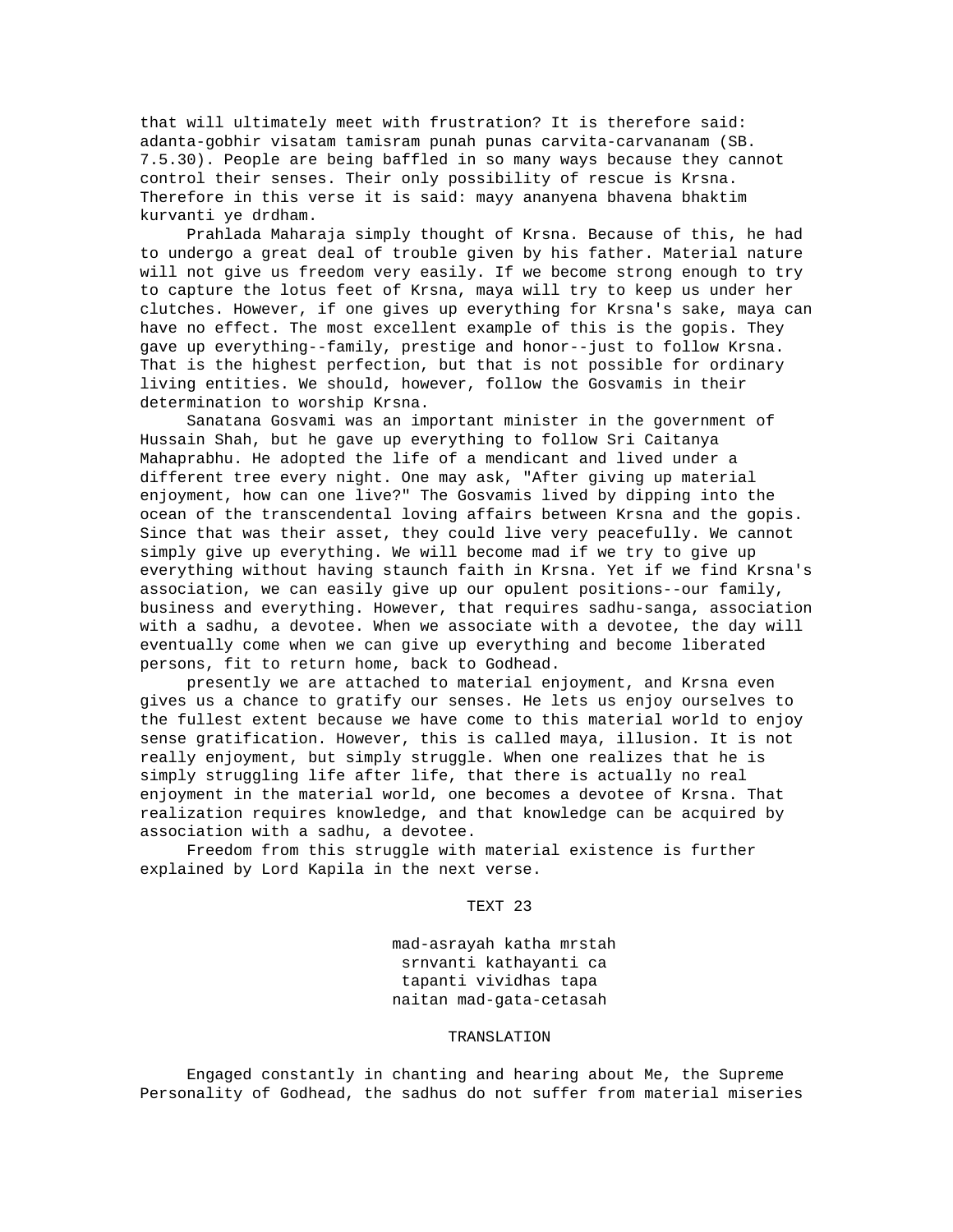because they are always filled with thoughts of My pastimes and activities.

# PURPORT

 There are multifarious miseries in material existence--those pertaining to the body and the mind, those imposed by other living entities and those imposed by natural disturbances. But a sadhu is not disturbed by such miserable conditions because his mind is always filled with Krsna consciousness, and thus he does not like to talk about anything but the activities of the Lord. Maharaja Ambarisa did not speak of anything but the pastimes of the Lord. Vacamsi vaikunthagunanuvarnane. He engaged his words only in glorification of the Supreme Personality of Godhead. Ordinary conditioned souls, being forgetful of the activities of the Lord, are always full of anxieties and material tribulations. On the other hand, since the devotees always engage in the topics of the Lord, they are forgetful of the miseries of material existence. Thus they differ from other living entities, who are simply suffering.

 There is no one in the world materially engaged who can boldly say, "I am not suffering." I challenge anyone to say this. Everyone in the material world is suffering in some way or another. If not, why are so many drugs being advertised? On the television they are always advertising tranquilizers and pain killers, and in America and in other Western countries they are so advanced that there are dozens of tablets for various pains. Therefore there must be some suffering. Actually, anyone who has a material body has to accept suffering. There are three types of suffering in the material world: adhyatmika, adhibhautika and adhidaivika. Adhyatmika refers to the body and mind. Today I have a headache or some pain in my back, or my mind is not very quiet. These are sufferings called adhyatmika. There are other forms of suffering called adhibhautika, which are sufferings imposed by other living entities. Apart from this, there are sufferings called adhidaivika, over which we have no control whatsoever. These are caused by the demigods or acts of nature, and include famine, pestilence, flood, excessive heat or excessive cold, earthquakes, fire and so on. Nonetheless, we are thinking that we are very happy within this material world, although in addition to these threefold miseries there is also birth, old age, disease and death. So where is our happiness? Because we are under the spell of maya, we are thinking that our position is very secure. We are thinking, "Let us enjoy life," but what kind of enjoyment is this? Obviously we have to tolerate suffering. One of the characteristics of a sadhu is tolerance. Everyone is tolerant to a degree, but a sadhu's tolerance and an ordinary man's tolerance are different. This is because a sadhu knows that he is not the body. According to a Bengali Vaisnava song: deha-smrti nahi yara samsara-bandhana kahah tara.

 If we properly understand that we are not the body, although we may suffer, we will not feel the suffering as acutely. For instance, if one thinks, "This is my car," and is very attached to it, he suffers more when it is wrecked than a person who thinks, "It can be repaired, or I can leave it." It is a question of mental absorption. Because he is more like an animal, a materialist suffers more. The devotee, on the other hand, takes Krsna's advice in Bhagavad-gita (2.14):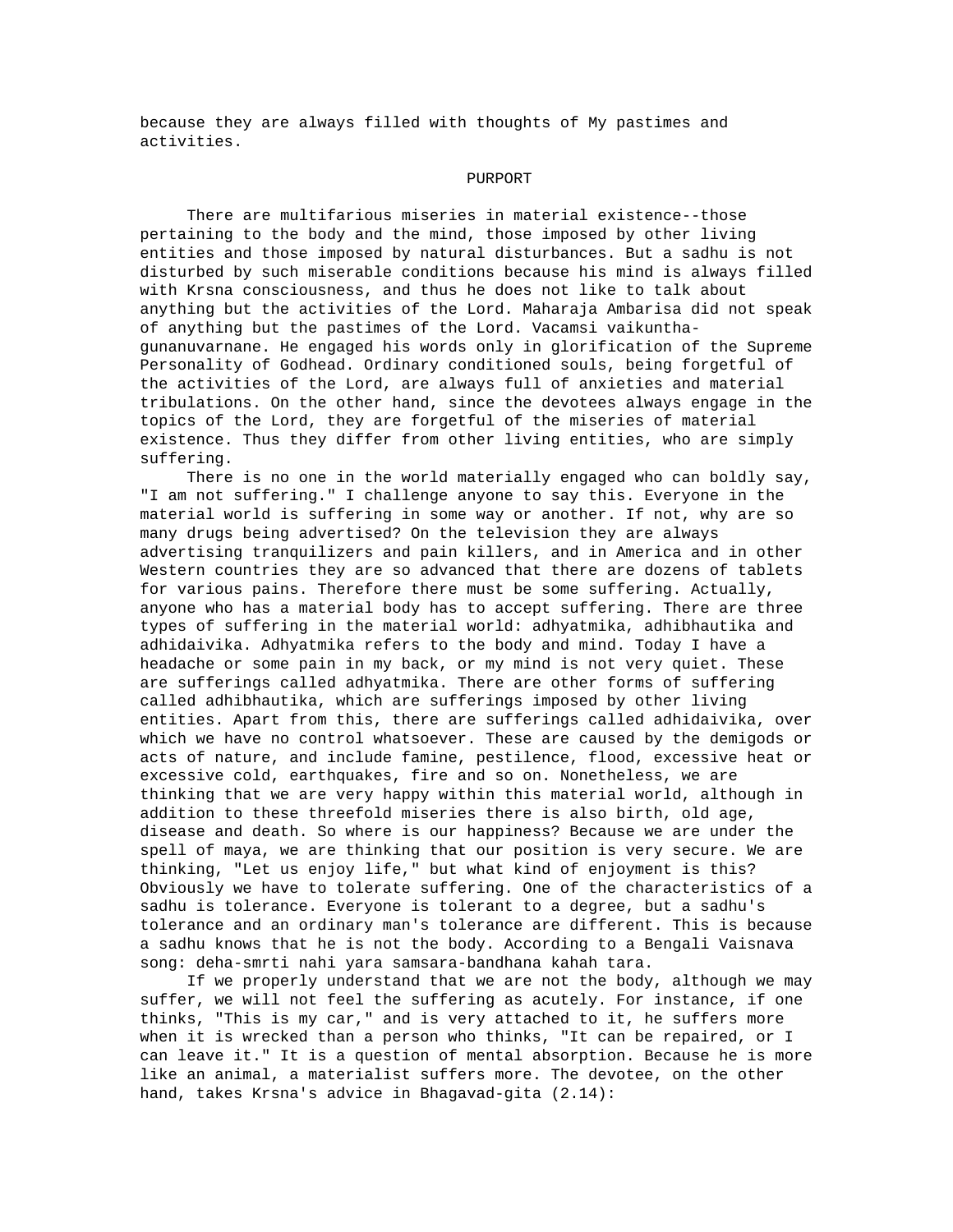matra-sparsas tu kaunteya sitosna-sukha-duhkha-dah agamapayino 'nityas tams titiksasva bharata

 "O son of Kunti, the nonpermanent appearance of happiness and distress and their disappearance in due course are like the appearance and disappearance of winter and summer seasons. They arise from sense perception, O scion of Bharata, and one must learn to tolerate them without being disturbed."

 In summer we suffer, and in winter we suffer. In the summer, fire brings suffering, and in the winter the same fire is pleasing. Similarly, in the winter, water is suffering, but in the summer it is pleasing. The water and the fire are the same, but sometimes they are pleasing, sometimes they are not. This is due to the touch of the skin. We all have some "skin disease," which is the body, and therefore we are suffering. Because we have become such rascals, we are thinking, "I am this body." According to the Ayur-vedic system, the body is composed of three material elements: kapha-pitta-vayu. The more we are in the bodily conception, the more we suffer.

 Presently so many "ism's" are being developed according to the bodily conception--nationalism, communism, socialism, communalism and so on. In Calcutta during the 1947 Hindu-Muslim riots, there was more suffering because everyone was thinking, "I am a Hindu" or "I am a Muslim." But, if one is advanced in Krsna consciousness, he will not fight according to such conceptions, A Krsna conscious person knows that he is neither Hindu nor Muslim but the eternal servant of Krsna. Because people are being educated to become more body conscious, their sufferings are increasing. If we reduce the bodily conception, suffering will also be reduced. Those who are Krsna conscious, who are always thinking of Krsna within their minds and within their hearts, are not suffering as much because they know that whatever they might suffer is due to Krsna's desire. Therefore they welcome suffering. For instance, when Krsna was leaving, Queen Kunti said, "My dear Krsna, when we were in a dangerous situation, You were always present as our friend and adviser. Now we are well situated with our kingdom, and now You are leaving for Dvaraka. This is not good. It is better that we again suffer so that we can always remember You." Thus the devotee sometimes welcomes suffering as an opportunity to remember Krsna constantly. When a devotee suffers, he thinks, "This is due to my past misdeeds. Actually I should be suffering a great deal, but due to Krsna's grace I am suffering just a little. After all, suffering and enjoyment are in the mind." In this way, a devotee is not greatly affected by suffering, and this is the difference between a devotee and a nondevotee.

 Prahlada Maharaja, a five-year-old boy, had to undergo a great deal of suffering at the hands of his father, who was torturing him for being a devotee. The boy was trampled by elephants, thrown from a mountain, placed in burning oil and thrown into a snake pit, yet he was silent during this whole ordeal. Similarly, Haridasa Thakura, a Muhammadan by birth, was a very great devotee and was always chanting Hare Krsna. That was his only fault. However, the Muslim Kazi called him forth and said, "You are a Muhammadan, born in a great Muhammadan family, yet you are chanting this Hindu Hare Krsna mantra. What is this?" Haridasa Thakura mildly replied, "My dear sir, there are many Hindus who have become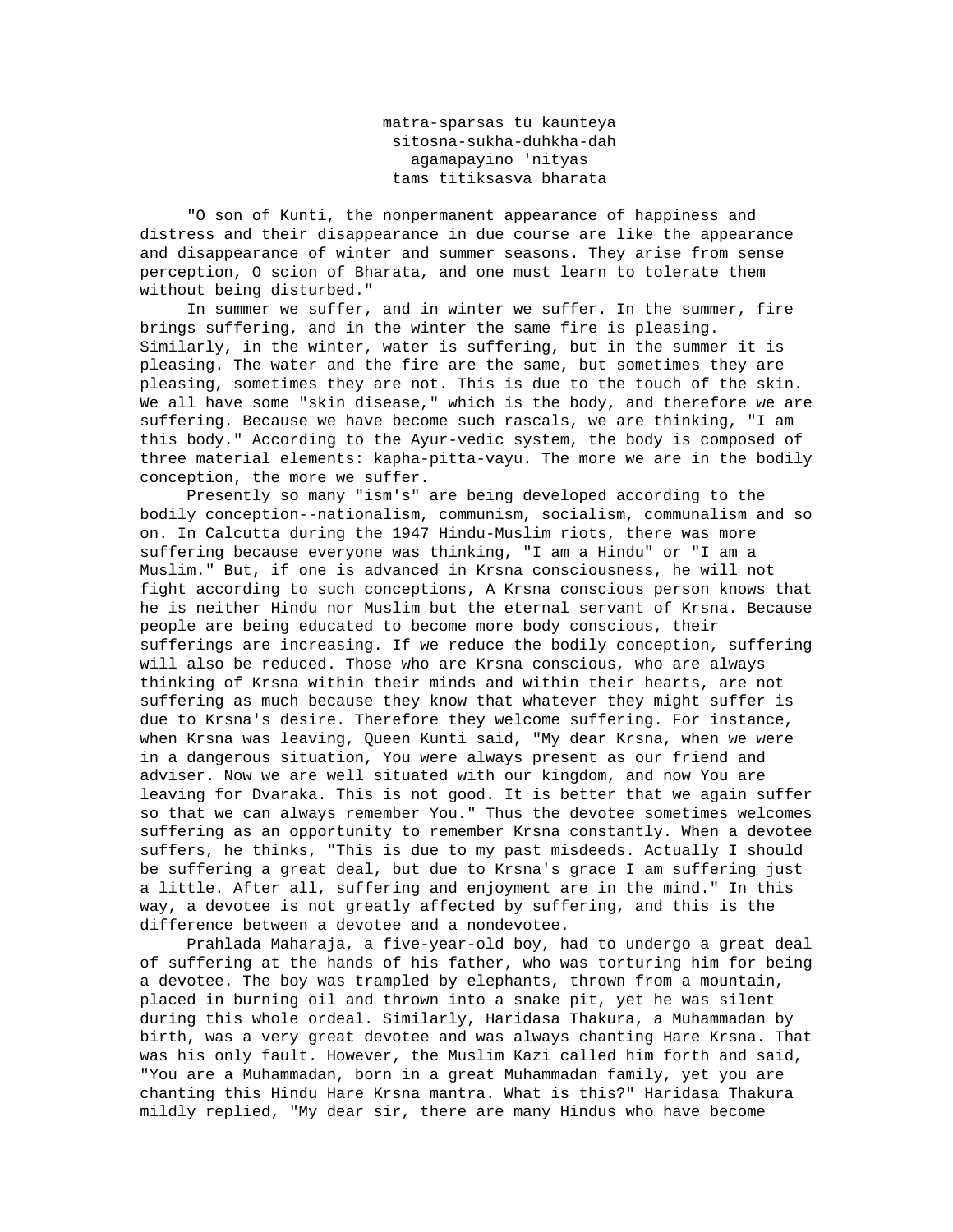Muhammadans. Suppose I have become a Hindu? What is wrong with this?" The Kazi became very angry and ordered Haridasa Thakura to be whipped in twenty-two bazaars. This essentially meant that he was to be beaten to death, but because he was such a great devotee he did not actually feel the pain. Although a devotee may sometimes have to suffer, he tolerates the suffering. At the same time, he is very kind to conditioned souls and tries to elevate them to Krsna consciousness. This is one of the primary features of a devotee's life. People are always putting a sadhu into difficulties, but he does not give up his job, which is to spread Krsna consciousness so that others may become happy. It was Prahlada Maharaja who said: "My Lord, I am not suffering, for I know the art of being happy." How is this? "Simply by hearing about You and chanting about You I am happy." This is the business of a devotee--hearing and chanting about the Lord. This is sravanam kirtanam visnoh smaranam. Now this sravanam kirtanam is taking place all over the world through the Krsna consciousness movement.

 Even in ordinary life it is possible for the mind to be absorbed in such a way that even a surgical operation may not disturb a man. Years ago, when Stalin had to undergo a surgical operation, he refused the use of chloroform. If this is possible even in an ordinary materialistic life, what to speak of spiritual life? One's mind should always be absorbed in Krsna consciousness, in thinking of Krsna. It is Krsna's injunction, "Always think of Me." The European and American youths in the Krsna consciousness movement have been accustomed to many bad habits since birth, but now they have given these up. Many people think that it is impossible to live without illicit sex, intoxication, meat-eating and gambling. One famous Marquess told one of my Godbrothers, "Please make me a brahmana." My Godbrother said, "Yes, it is not a very difficult thing. Simply give up these bad habits--intoxication, illicit sex, meateating and gambling. Then you can become a brahmana." The Marquess then said, "lmpossible! This is our life." Actually we have seen that in Western countries older men cannot give up these habits, and because of this they are suffering, yet many young boys and girls have given them up, and there is no suffering. This is due to Krsna consciousness.

 This process is open to everyone. Everyone has heard of the Bhagavad-gita. We can attain perfection simply by following the instructions given in this book. It is not necessary to abandon our responsibilities. Maharaja Ambarisa was a great emperor administering to his kingdom, yet at the same time he spoke only of Krsna. Caitanya Mahaprabhu requested that His devotees only talk about Krsna. If we simply talk about Krsna and hear about Him, the stage will come when we will no longer suffer. This is called anandamayo 'bhyasat in the Vedanta-sutra. The living entity and Krsna are both anandamaya, transcendentally blissful. On that platform, there is no possibility of material suffering. It is not a question of displaying some magical feats. The greatest magic is freedom from suffering, and this is the freedom of a devotee. When we feel pleasure from hearing about Krsna and talking about Him, we should know that we are making progress on the path of perfection. At that time, material suffering will not be felt at all. This is the practical effect of rendering devotional service, which Lord Kapila is pointing out to His mother.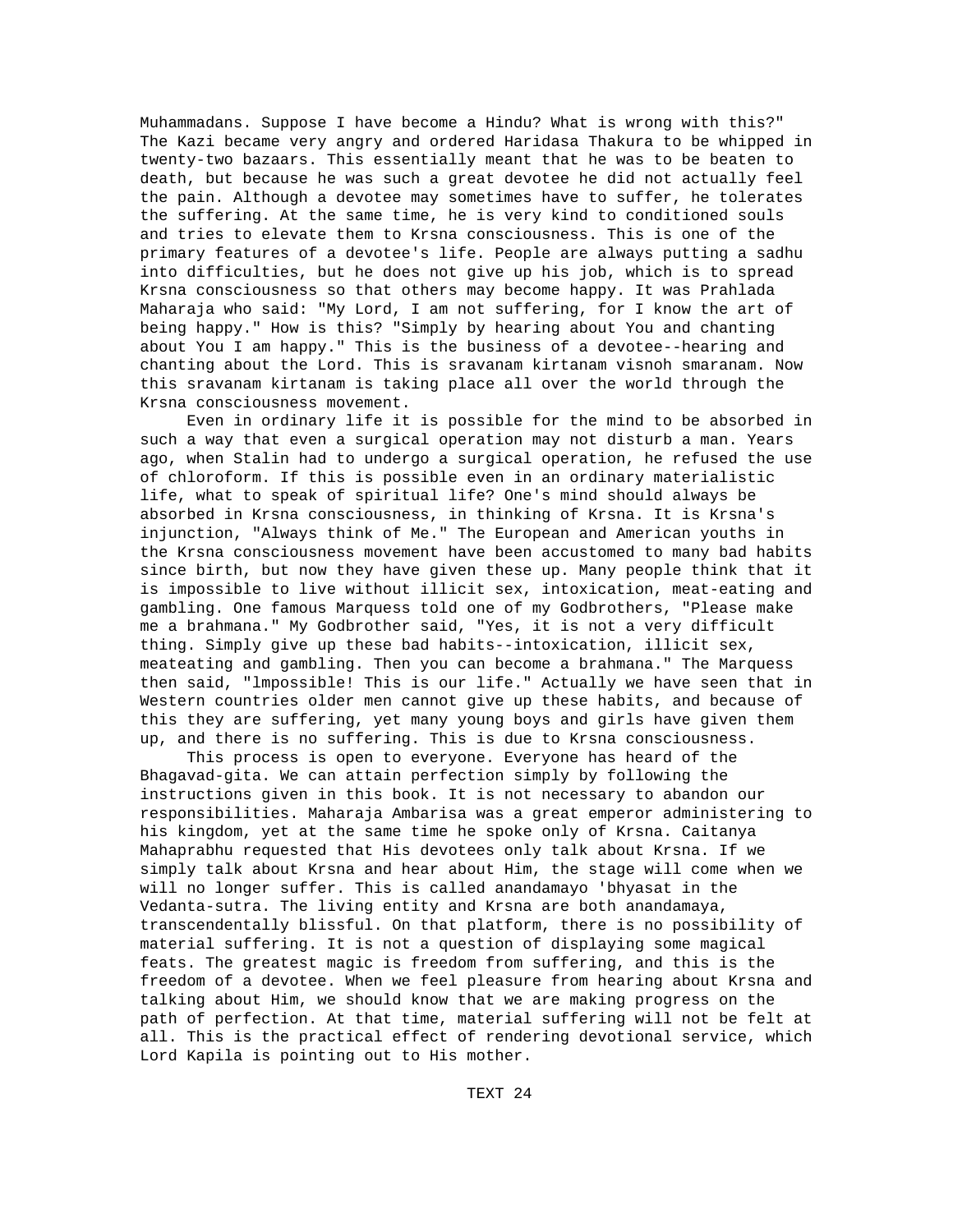# ta ete sadhavah sadhvi sarva-sanga-vivarjtah sangas tesv atha te prarthyah sanga-dosa-hara hi te

# TRANSLATION

 O My mother, O virtuous lady, these are the qualities of great devotees who are free from all attachment. You must seek attachment to such holy men, for this counteracts the pernicious effects of material attachment.

### PURPORT

 Kapila Muni herein advises His mother, Devahuti, that if she wants to be free from material attachment, she should increase her attachment for the sadhus, or devotees who are completely freed from all material attachment. In Bhagavad-gita (15.5) it is stated, nirmana-moha jitasanga-dosah. This refers to one who is completely freed from the puffed up condition of material possessiveness. A person may be materially very rich or respectable, but if he at all wants to transfer himself to the spiritual kingdom, back home, back to Godhead, he has to be freed from material possessiveness because that is a false position.

 The word moha used here means the false understanding that one is rich or poor. In this material world, the conception that one is very rich or very poor--or any such consciousness in connection with material existence--is false, because this body itself is temporary. A pure soul who is prepared to be freed from this material entanglement must first be free from the association of the three modes of nature. Our consciousness at the present moment is polluted because of association with the three modes of nature; therefore in Bhagavad-gita the same principle is stated. It is advised, jita-sanga-dosah: one should be freed from the contaminated association of the three modes. Here also, in the Srimad-Bhagavatam, this is confirmed: a pure devotee, who is preparing to transfer himself to the spiritual kingdom, is also freed from the association of the three modes. We have to seek the association of such devotees. For this reason we have begun the International Society for Krishna Consciousness. There are many mercantile and scientific associations in human society established to develop a particular type of education or consciousness, but there is no association which helps one to get free from all material association. If anyone wishes to become free from this material contamination, he has to seek the association of devotees, wherein Krsna consciousness is exclusively cultured.

 Because a devotee is freed from all contaminated material association, he is not affected by the miseries of material existence, even though he appears to be in the material world. How is it possible? A cat carries her kittens in her mouth, and when she kills a rat, she also carries the booty in her mouth. Thus both are carried in the mouth of the cat, but they are in different conditions. The kitten feels comfort in the mouth of the mother, whereas when the rat is carried in the mouth of the cat, the rat feels the blows of death. Similarly, those who are sadhus, or devotees engaged in the transcendental service of the Lord, do not feel the contamination of material miseries, whereas those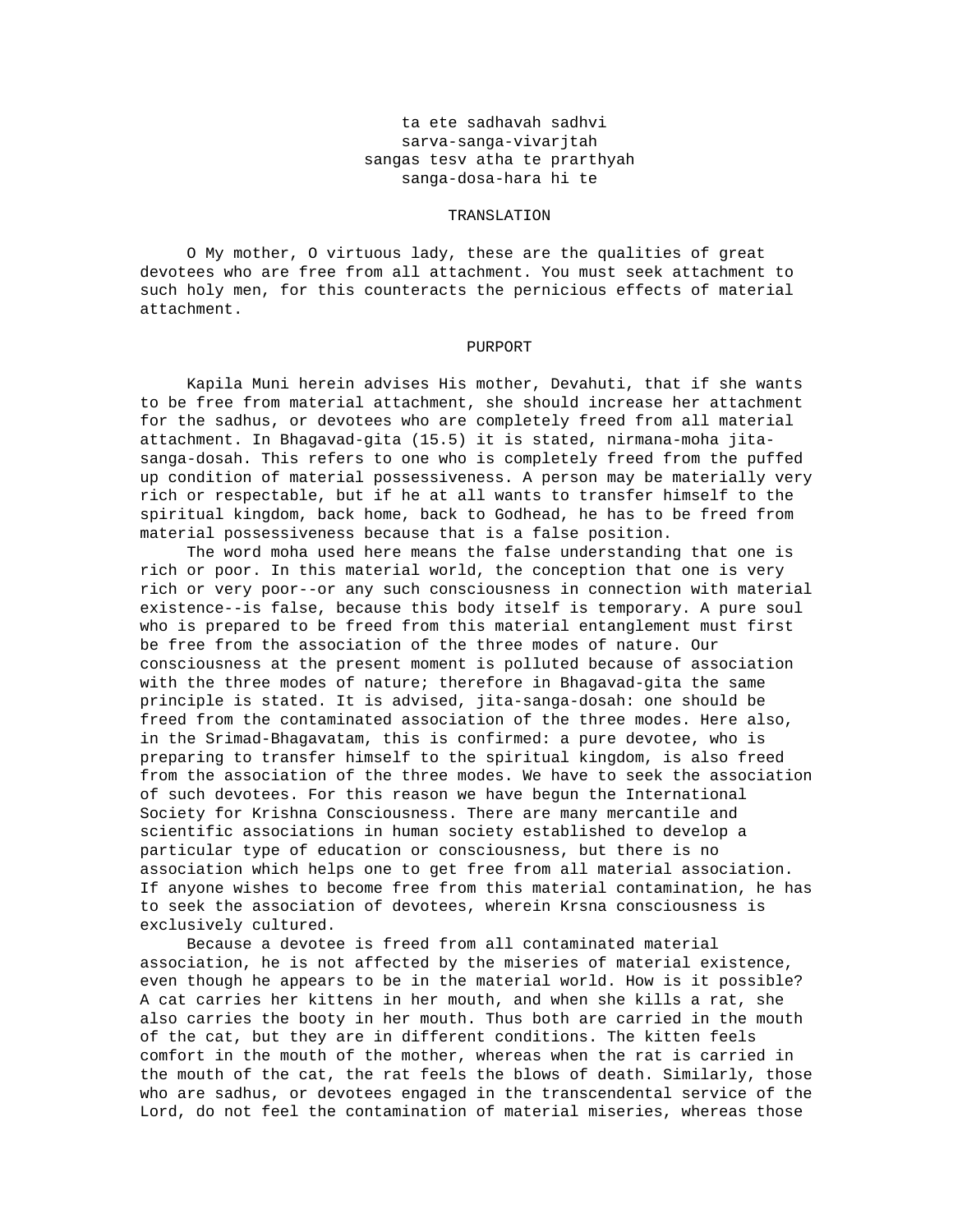who are not devotees in Krsna consciousness actually feel the miseries of material existence. One should therefore give up the association of materialistic persons and seek the association of those engaged in Krsna consciousness. By such association one will be benefited by spiritual advancement. By their words and instructions, one will be able to cut off his attachment to material existence.

 In this Kali-yuga, the present age, the dangerous modes of rajoguna and tamo-guna, passion and ignorance, are especially prominent. Practically everyone in this age is contaminated by lusty desire, greed and ignorance. It is said in the sastras that in this age of Kali, sattva-guna, the mode of goodness, is practically nonexistent.

 The Fourteenth Chapter of Bhagavad-gita nicely explains how one can free oneself of contamination by the material modes. Now Kapiladeva advises, "Mother, if you want to get rid of the contamination of material nature, you should associate with a sadhu." Attachment to the material modes brings about our bondage. If we want to be free from this bondage, we have to transfer our attachment to a sadhu.

 Actually everyone is attached to something. No one can say that he is free from attachment. The Mayavada and Buddhist philosophies tell us to become detached, but this in itself is not possible. A child is attached to playing in so many ways, but gradually his attachments should be transferred to reading and going to school to acquire an education. It is a question not of stopping attachment but of transferring it. If one simply tries to put an end to attachment, he will become mad. Something must be given in the place of attachment. For instance, we tell our disciples to stop eating meat, but how is this meat-eating stopped? In the place of meat, we are supplying kacauris, rasagulla and many other palatable things. In this way, detachment is possible. First of all, nullify the inferior attachment, and then supply a better attachment. There is no question of forcing a living entity. This must be done gradually. A child may have some attachment, but by the system of replacing attachment, his attachment is overturned. Similarly, our consciousness has somehow or other become contaminated. Now it has to be purified. Then Krsna consciousness will automatically arise and awaken.

 Krsna consciousness is our original consciousness, but somehow or other it has become covered by material attachment. The question is how to give up material attachment and become attached to Krsna. The process is sadhu-sanga, association with a sadhu. We have many attachments in this material world, but we cannot make these attachments void. We simply have to purify them. Some say that if the eye is diseased, it should be plucked out, but that is not treatment. Treatment is removing the disease. Somehow or other there is a cataract, and if the cataract is removed, one's eyesight will be revived. We have many desires, but we have to divert these desires to Krsna's service. For instance, we may be very attached to making money; therefore Krsna says, "Yes, go ahead and conduct your business. There is no harm. Simply give Me the results." As stated in Bhagavad-gita (9.27):

> yat karosi yad asnasi yaj juhosi dadasi yat yat tapasyasi kaunteya tat kurusva mad-arpanam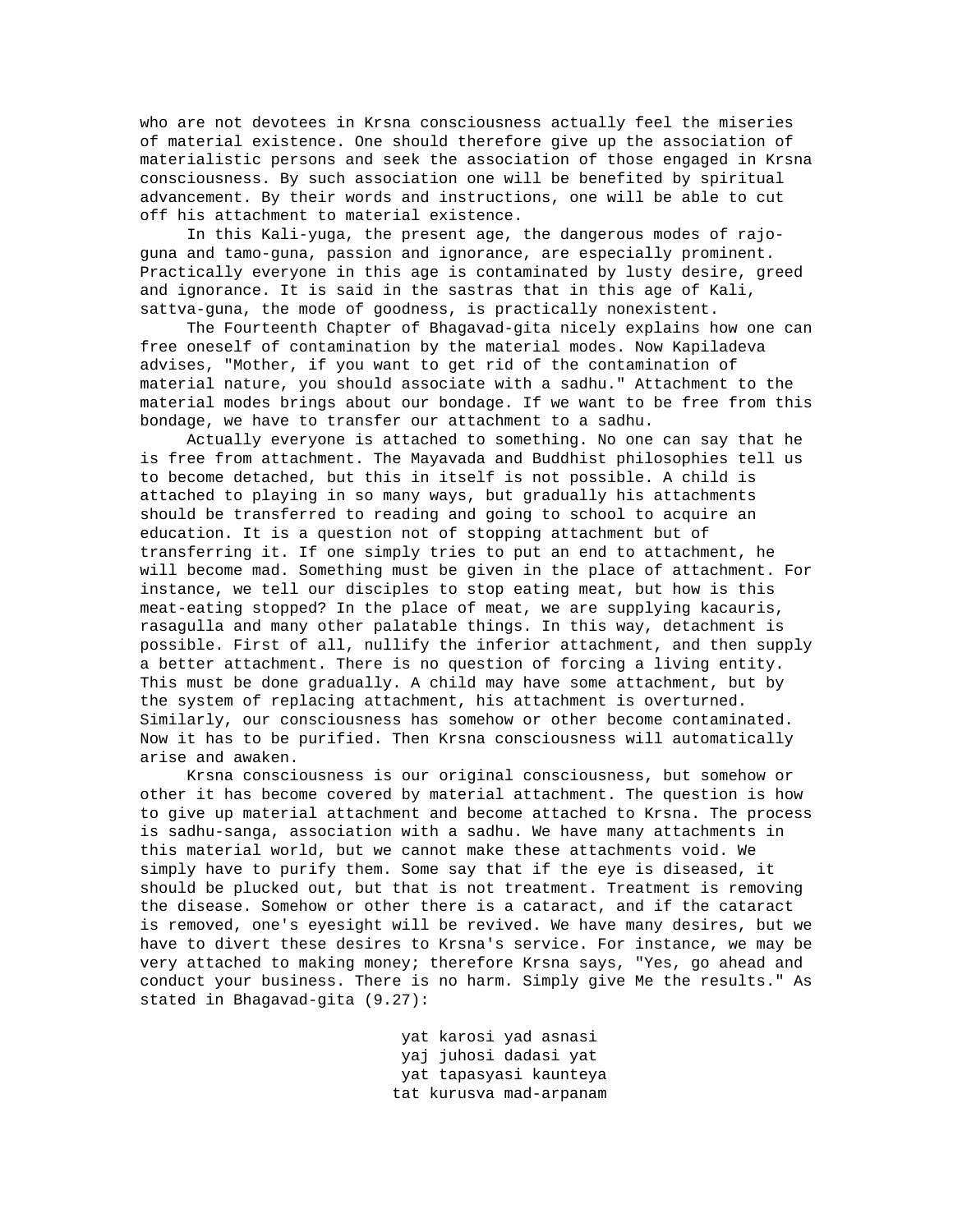"O son of Kunti, all that you do, all that you eat, all that you offer and give away, as well as all austerities that you may perform, should be done as an offering unto Me."

 This is the beginning of bhakti-yoga. If we conduct business and earn money, we should spend it for Krsna. This is a form of bhakti. Another vivid example is Arjuna, who was a fighter. By fighting, he became a devotee. He did not become a devotee by chanting Hare Krsna but by fighting in the Battle of Kuruksetra. Krsna advised him to fight, but because Arjuna was a Vaisnava, in the beginning he was unwilling. A Vaisnava does not like to kill anything, but if Krsna orders him, he must fight. He does not fight out of his own will, because a Vaisnava's natural instinct is not to do harm to anyone. However, when a Vaisnava knows that Krsna wants a particular thing done, he does not care for his own considerations. In any case, everyone has some particular type of duty, an occupation. If we perform our occupation in the worship of Krsna, our life will be perfect. This is also the instruction given in Srimad-Bhagavatam (1.2.13):

> atah pumbhir dvija-srestha varnasrama-vibhagasah svanusthitasya dharmasya samsiddhir hari-tosanam

 "O best of the twice-born, it is therefore concluded that the highest perfection one can achieve by discharging the duties prescribed for one's own occupation according to caste divisions and orders of life is to please the Personality of Godhead."

 Formerly, the varnasrama-dharma was prominent, and everyone had a particular duty according to his position in society. Now the occupational duties have expanded, but it doesn't matter whether one is an engineer, a doctor or whatever. Simply try to serve Krsna by the results of work. That is bhakti. It is not the philosophy of this Krsna consciousness movement to disengage people from their activities. One should engage in his occupation, but one should never forget Krsna. Krsna advises us to always become Krsna conscious, and we should always think that we are acting for Krsna. Of course, we should work by the order of Krsna or His representative, not whimsically. If we perform some nonsensical action and think, "I am doing this for Krsna," that will not be accepted. The work must be verified by Krsna's acceptance or by the acceptance of Krsna's representative. Arjuna did not fight without Krsna's order; therefore we must receive our orders also. We may say, "I cannot find Krsna. How can I follow His order?" It is the role of the sadhu to impart Krsna's orders. Since Krsna's representative is the sadhu, Kapiladeva advises His mother to associate with sadhus.

 We have described the symptoms of a sadhu, and we have stated that a sadhu should be accepted by his characteristics. It is not that we accept anyone who comes along and says, "I am a sadhu." The characteristics of a sadhu have to be present. Similarly, it is not that anyone is accepted who comes along and says, "I am an incarnation of God." There are characteristics of God given in the sastras. Sadhusanga, association with a sadhu, is very essential in Krsna consciousness. People are suffering due to contamination by tamo-guna and rajo-guna. The sadhu teaches one how to remain purely in sattva-guna by truthfulness, cleanliness, mind control, sense control, simplicity,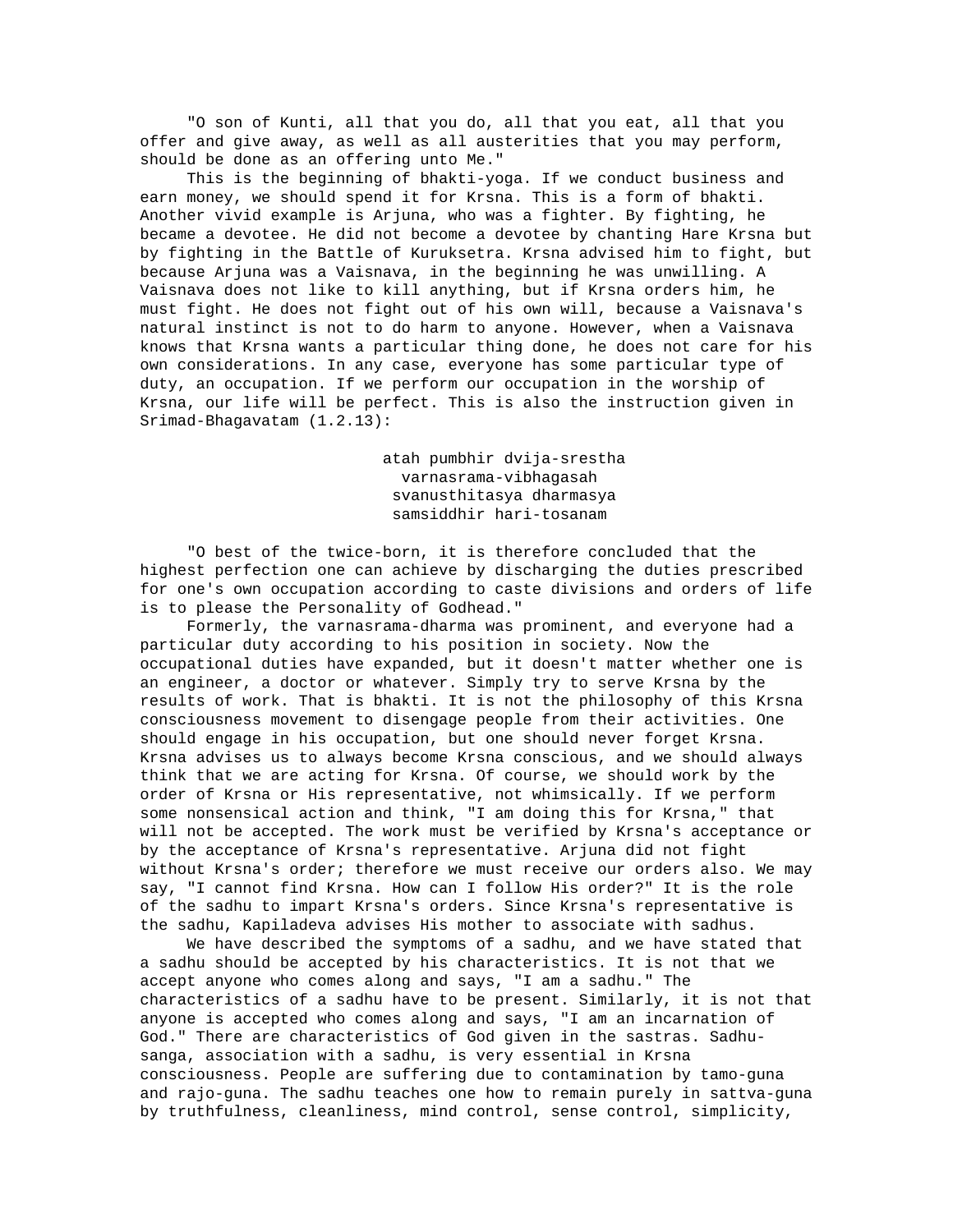tolerance, and full faith and knowledge. These are some of the characteristics of sattva-guna.

 Instead of thinking, "Unless I have a drink, I will go mad," one should think, "Unless I associate with a sadhu, I will go mad." When we can think in this way, we will become liberated. Caitanya Mahaprabhu has stated that He wants every village in the entire world to be a center for Krsna consciousness so that people can take advantage of sadhus and in turn become sadhus. This is the mission of this Krsna consciousness movement. We simply have to voluntarily undergo some penance in the beginning. It may be a little painful in the beginning to refrain from illicit sex, intoxication, meat-eating and gambling, but one has to be tolerant. To be cured of a disease, we may have to agree to undergo some surgical operation. Although the operation may be very painful, we have to tolerate it. This is called titiksavah. At the same time, we have to be karunikah--that is, we have to take compassion upon fallen souls by going from town to town to enlighten others in Krsna consciousness. This is a sadhu's duty. Those who are preachers are superior to those who go to the Himalayas to meditate. It is good to go to the Himalayas to meditate for one's personal benefit, but those who undergo many difficulties in order to preach are superior. They are actually fighting for Krsna's sake, and they are certainly more compassionate. Those sadhus who leave Vrndavana to go fight in the world, to spread Krsna consciousness, are superior sadhus. This is the opinion of Krsna in Bhagavad-gita (18.68-69):

> ya idam paramam guhyam mad-bhaktesv abhidhasyati bhaktim mayi param krtva mam evaisyaty asamsayah kascin me priya-krttamah bhavita na ca me tasmad anyah priyataro bhuvi

 "For one who explains the supreme secret to the devotees, devotional service is guaranteed, and at the end he will come back to Me. There is no servant in this world more dear to Me than he, nor will there ever be one more dear."

 If we want to be quickly recognized by Krsna, we should become preachers. This is also the message of Sri Caitanya Mahaprabhu. It is not that one should remain in lndia; rather, one should travel all over the world to preach Krsna consciousness. The sadhu is suhrt; he is the wellwisher of everyone. This does not mean that he is a well-wisher for an Indian nationalist or whatever. No, he is a well-wisher even of cats and dogs. A devotee even wishes to benefit cats and dogs by giving them prasada. Once, when devotees from Bengal were going to see Caitanya Mahaprabhu, a dog began to follow them, and the leader of the party, Sivananda Sena, was giving prasada to the dog. When they had to cross a river, the boatman would not take the dog, but Sivananda Sena paid him more money and said, "Please take this dog. He is a Vaisnava, for he has joined our company. How can we leave him behind?" Caitanya Mahaprabhu Himself actually threw some of His food to the dog, and in this way the dog attained Vaikuntha.

 Not only is a sadhu everyone's well-wisher, but he is not an enemy of anyone. He is also santa, peaceful. These are the preliminary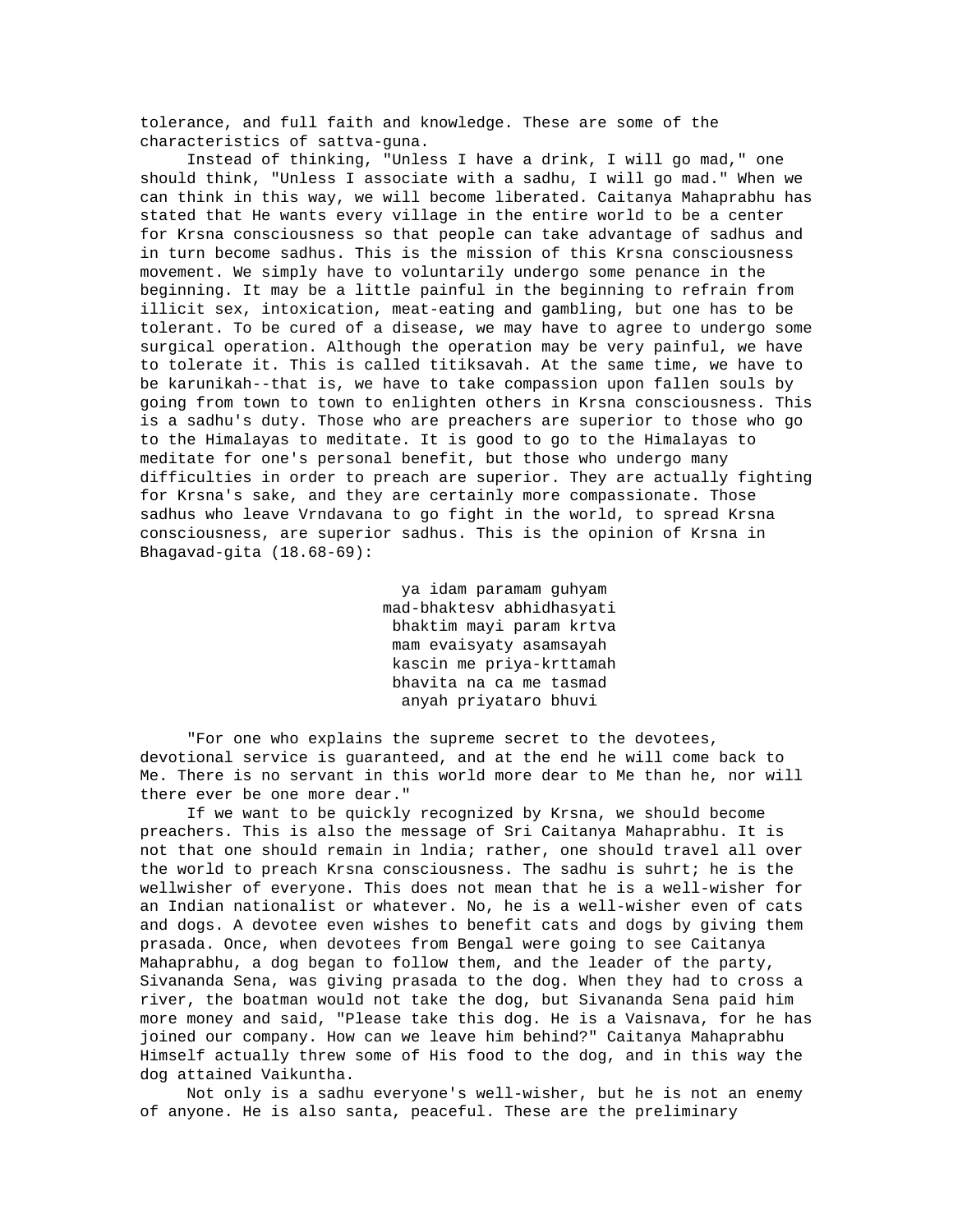characteristics of a sadhu. He is also attached to no one but Krsna. Mayy ananyena bhavena. These are the external and internal symptoms of a devotee. A devotee also respects the demigods because he knows their position in relation to Krsna. In Brahma-samhita (5.44), the goddess Durga is worshiped as the external energy, or potency, of Krsna.

> srsti-sthiti-pralaya-sadhana-saktir eka chayeva yasya bhuvanani bibharti durga icchanurupam api yasya ca cestate sa govindam adi-purusam tam aham bhajami

 "The external potency, maya, who is of the nature of the shadow of the cit, spiritual, potency, is worshiped by all people as Durga, the creating, preserving and destroying agency of this mundane world. I adore the primeval Lord Govinda, in accordance with whose will Durga conducts herself."

 The goddess Durga is so powerful that she can create, maintain and annihilate. However, she cannot act independent of Krsna. She is like a shadow of Krsna. A sadhu knows that prakrti, nature, is working under Krsna's direction. Similarly, a policeman knows that he is not working independently but under government orders. This knowledge is required in order that the policeman, who has some power, will not think that he has become God. No, God is not so cheap. God has multienergies, and one of these energies is Durga. It is not that she is all and all, for there are many millions of Durgas, just as there are many millions of Sivas and millions of universes. Although there are millions of demigods, God is one. It is not that there are a million Gods. Of course, God can expand in millions of forms, but that is different. A devotee offers respects to the demigods as the assistants of the Supreme Personality of Godhead, not as the supreme power. One who does not know God as He is considers the demigods to be supreme. Such people are less intelligent. A devotee offers respects to the demigods, but he knows that the Supreme Lord is Krsna. Krsnas tu bhagavan svayam. Actually a sadhu, a Vaisnava, offers respects to everyone, and he is ready to give up relatives and everything else for Krsna's sake. A sadhu simply takes pleasure in hearing about Krsna and talking about Him.

 There are many pastimes enacted by Krsna. He fights and kills demons, and He performs His pastimes with the gopis. He plays as a cowherd boy in Vrndavana and as King of Dvaraka. There are many books about Krsna, krsna-katha, and this Krsna consciousness movement has already published many of them. Apart from Bhagavad-gita, which is spoken by Krsna, we can read these other books. In this way, one can learn the art of becoming a sadhu. Simply by hearing about Krsna and speaking about Him, we will be immediately relieved from the suffering of this material condition.

As stated in this verse:

 ta ete sadhavah sadhvi sarva-sanga-vivarjtah

 These symptoms are visible when one no longer has material attachment. A sadhu does not think himself Hindu, Muslim, Christian, American, Indian or whatever. A sadhu simply thinks, "I am the servant of Krsna." Sri Caitanya Mahaprabhu has said, "I am not a brahmana,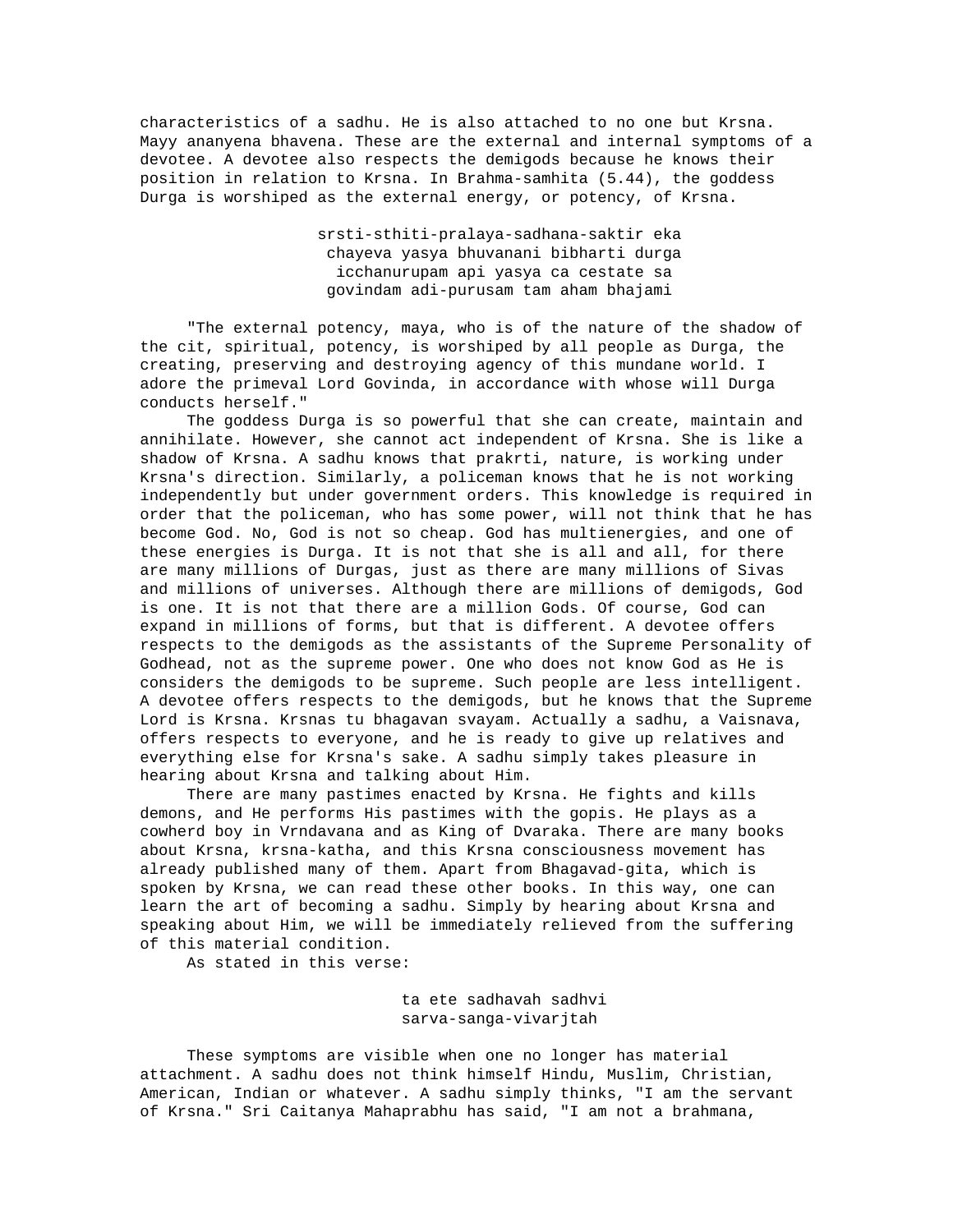ksatriya, vaisya, sudra, brahmacari or whatever. I am simply the servant of the servant of the servant of Krsna." One need only learn this process in order to render the best service to humanity.

Chapter Twelve

Association with the Supreme Lord Through Hearing

# TEXT 25-26

 satam prasangan mama virya-samvido bhavanti hrt-karna-rasayanah kathah taj josanad asv apavarga-vartmani sraddha ratir bhaktir anukramisyati

 bhaktya puman jata-viraga aindriyad drsta-srutan mad-racananucintaya cittasya yatto grahane yoga-yukto yatisyate rjubhir yoga-margaih

# TRANSLATION

 In the association of pure devotees, discussion of the pastimes and activities of the Supreme Personality of Godhead is very pleasing and satisfying to the ear and the heart. By cultivating such knowledge one gradually becomes advanced on the path of liberation, and thereafter he is freed, and his attraction becomes fixed. Then real devotion and devotional service begin.

 Thus consciously engaged in devotional service in the association of devotees, a person gains distaste for sense gratification, both in this world and in the next, by constantly thinking about the activities of the Lord. This process of Krsna consciousness is the easiest process of mystic power; when one is actually situated on that path of devotional service, he is able to control the mind.

# PURPORT

 The process of advancing in Krsna consciousness and devotional service is described here. The first point is that one must seek the association of persons who are Krsna conscious and who engage in devotional service. Without such association one cannot advance. Simply by theoretical knowledge or study one cannot make any appreciable advancement. One must give up the association of materialistic persons and seek the association of devotees because without such association one cannot understand the activities of the Lord. Generally, people are convinced of the impersonal feature of the Absolute Truth. Because they do not associate with devotees, they cannot understand that the Absolute Truth can be a person and have personal activities. This is a very difficult subject matter, and unless one has personal understanding of the Absolute Truth, there is no meaning to devotion. Service or devotion cannot be offered to anything impersonal. Service must be offered to a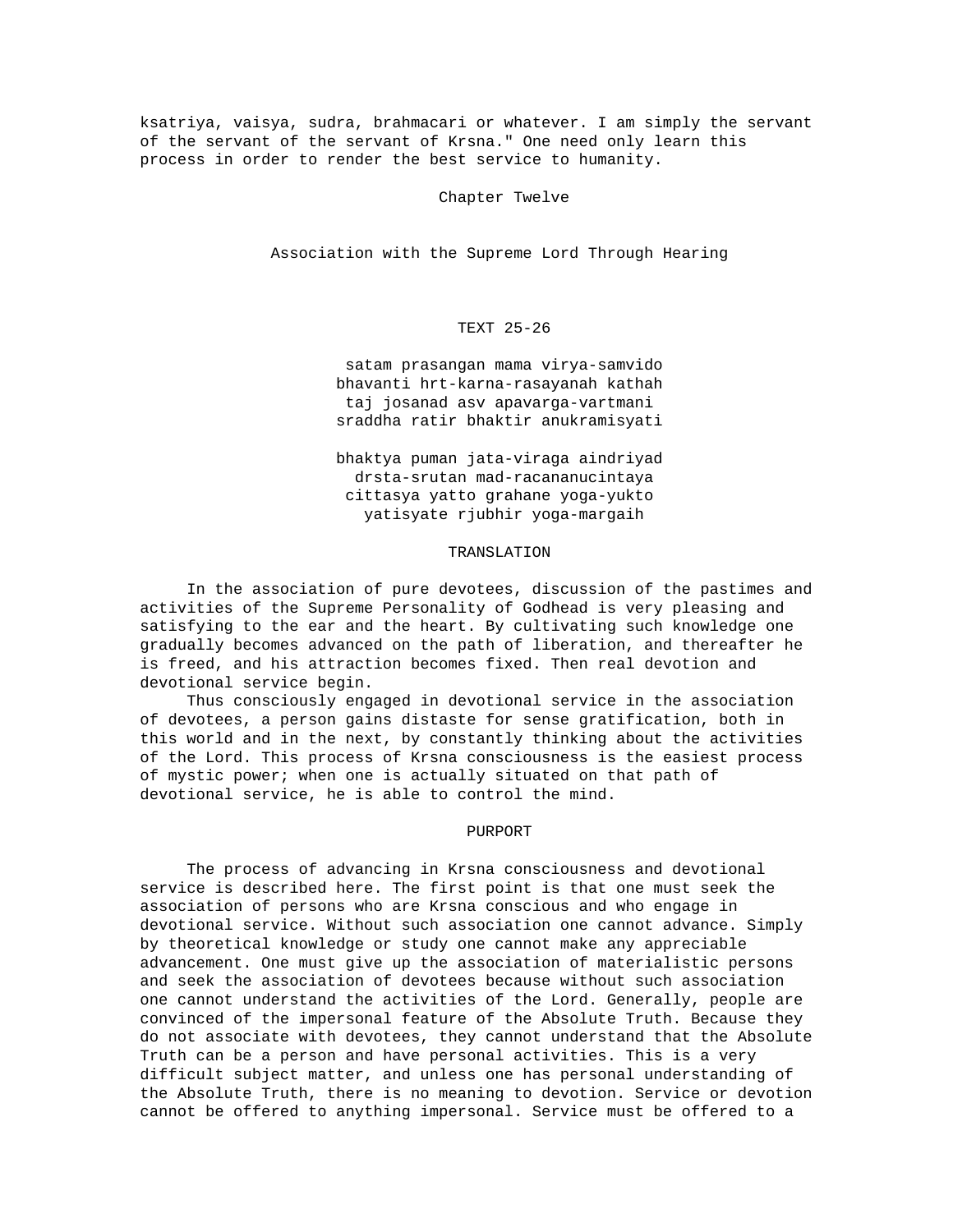person. Nondevotees cannot appreciate Krsna consciousness by reading the Srimad-Bhagavatam or any other Vedic literature wherein the activities of the Lord are described; they think that these activities are fictional, because spiritual life is not explained to them in the proper mood. To understand the personal activities of the Lord, one has to seek the association of devotees, and by such association, when one contemplates and tries to understand the transcendental activities of the Lord, the path to liberation is open, and he is freed. One who has firm faith in the Supreme Personality of Godhead becomes fixed, and his attraction for association with the Lord and the devotees increases. Association with devotees means association with the Lord. The devotee who makes this association develops the consciousness for rendering service to the Lord, and then, being situated in the transcendental position of devotional service, he gradually becomes perfect.

 In all scriptures people are encouraged to act in a pious way so that they can enjoy sense gratification not only in this life but also in the next. For example, one is promised promotion to the heavenly kingdom of higher planets by pious fruitive activities. But a devotee in the association of devotees prefers to contemplate the activities of the Lord--how He has created this universe, how He is maintaining it, how the creation dissolves, and how in the spiritual kingdom the Lord's pastimes are enacted. There are full literatures describing these activities, especially Bhagavad-gita, Brahma-samhita and Srimad-Bhagavatam. The sincere devotee who associates with devotees gets the opportunity to hear and contemplate these subjects, and the result is that he feels distaste for so-called happiness in this or that world, in heaven or on other planets. The devotees are simply interested in being transferred to the personal association of the Lord; they are no longer attracted to temporary socalled happiness. That is the position of one who is yoga-yukta. One who is fixed in mystic power is not disturbed by the allurement of this world or that world; he is interested in spiritual understanding. This is very easily attained by the easiest process, bhakti-yoga. Rjubhir yoga-margaih. A very suitable word used here is rjubhih, or "very easy." There are different processes of yogamarga, attaining yoga perfection, but this process, devotional service to the Lord, is the easiest. Not only is it the easiest process, but the result is sublime. Everyone, therefore, should try this process of Krsna consciousness and reach the highest perfection.

 Sat means "existence," and asat means "that which does not exist," that which is temporary. The material world is asat; therefore the Vedas enjoin: asato ma sad gama: "Do not remain within this material world." Those who are interested in materialistic life are also called asat. When asked how a Vaisnava behaves, Caitanya Mahaprabhu replied, asatsanga-tyaga--ei vaisnava-acara: "A devotee first of all avoids the company of asat, those who are materially interested." (Cc. Madhya 22.87) We have established this Krsna consciousness movement in order to avoid asat-sanga, association with those who are interested in material things. Because we are associating with Krsna, we do not wish to talk about anything but Krsna. Everyone is interested in this business or that, and we are exclusively interested in our Krsna consciousness business. Those who are asat are very much attached to sense gratification, and the culmination of sense gratification is sex.

 In addition, Sri Sanatana Gosvami in his Hari-bhakti-vilasa recommends that one should not hear Bhagavad-gita, the puranas, the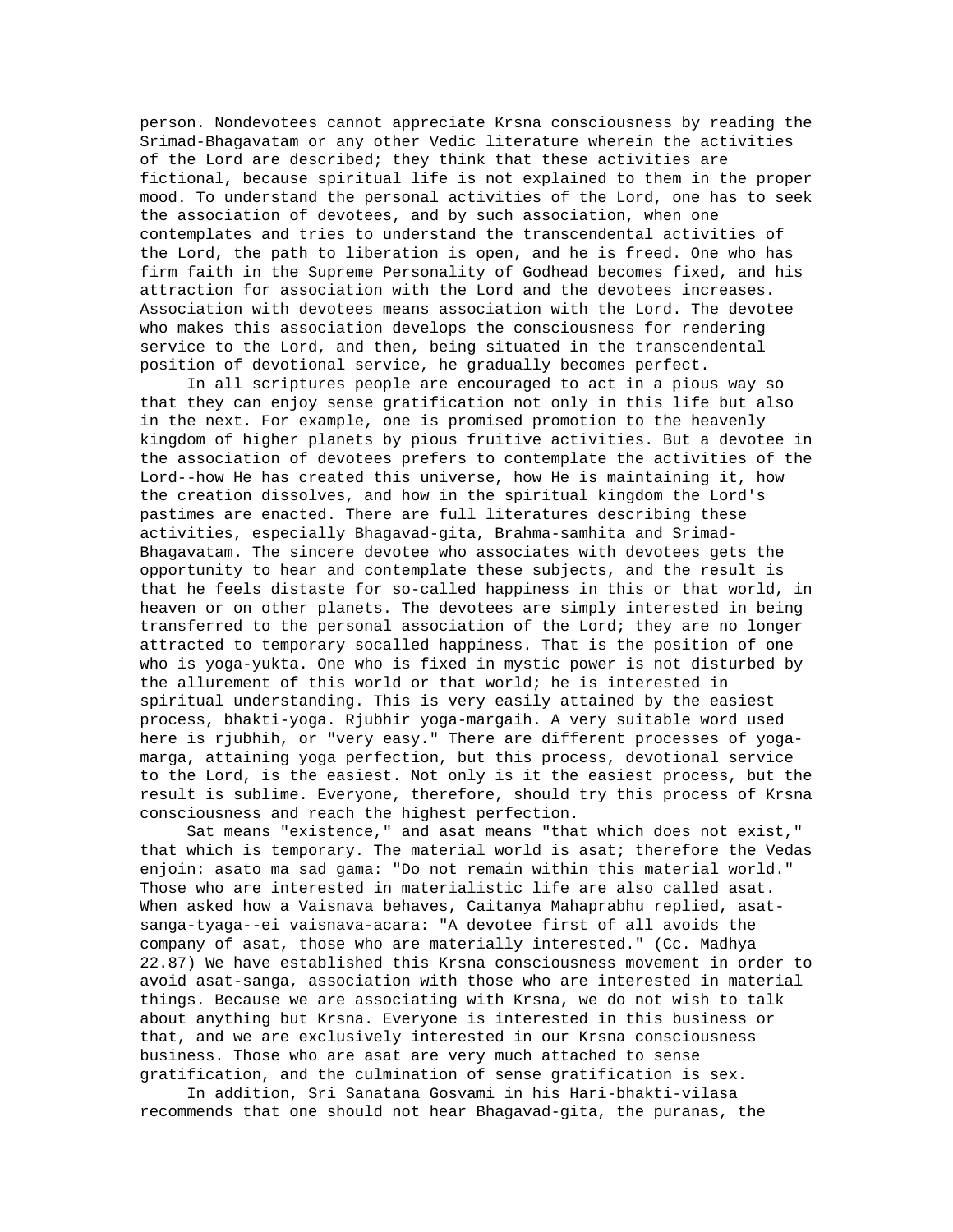Srimad-Bhagavatam or any hari-katha from anyone who is not a Vaisnava in his actions. That means that we should not hear these Vedic literatures from the Mayavadis, who actually do not accept Krsna as the Supreme Personality of Godhead. How can one not accept Krsna as the Supreme Lord and yet dare to speak on Bhagavad-gita? We will never derive any benefit from listening to the commentaries of such people. Bhagavad-gita and Srimad-Bhagavatam should be heard from the devotees. We can hear Bhagavad-gita from Mayavadis for hundreds of years and yet never understand Krsna. It is therefore forbidden for Vaisnavas to hear talks given by Mayavadis.

 Hari-katha, talks about Sri Hari, or Krsna, are amrta, nectar. If one hears them from the right source, he attains amrta (so 'mrtatvaya kalpate). Mrta means "birth and death," and amrta means "the cessation of birth and death." Spiritual life means putting an end to birth, old age, disease and death. Getting amrta, nectar, means getting relief from birth and death, and that is the real aim of spiritual life. Lord Krsna says in Bhagavad-gita (7.16) that spiritual life begins when one is pious:

> catur-vidha bhajante mam janah sukrtino 'rjuna arto jijnasur artharthi jnani ca bharatarsabha

 "O best among the Bharatas [Arjuna], four kinds of pious men render devotional service unto Me--the distressed, the desirer of wealth, the inquisitive, and he who is searching for knowledge of the Absolute."

 If we actually want to become pious and develop our devotional life, we have to associate unflinchingly with a sadhu. Then we can acquire some taste for Krsna. When we discuss Krsna with a sadhu, the discussion becomes very pleasing, and we develop some taste, which is called rasa, or mellow. Rasa is the enjoyment we derive from drinking something very nice when we are thirsty. Krsna has instructed us to think of Him when drinking water. This is not very difficult. Krsna also tells us to think of Him when we see sunlight in the morning. Why do we say, "Can you show me God?" God is showing us Himself. Why do we close our eyes to try to see Him? He says, "I am this, and I am that." It is not that suddenly we can expect to see God, but we can become qualified to see God through the association of a sadhu. Presently many people are interested in receiving degrees from big universities, but education without God consciousness is simply an expansion of maya's influence. Because knowledge is taken away by illusion, the universities are simply presenting impediments on the path of God consciousness. The living entity is already illusioned when he comes into the material world, and so-called advanced education simply increases his illusion. Trying to become happy in this temporary, material life, the living entity has forgotten that he is the eternal servant of Krsna. Even if one becomes happy in this temporary life, his happiness is an illusion because no one is allowed to stay and enjoy his happiness. These points have to be understood in the association of devotees. A devotee knows everything because he has seen the Supreme Absolute Truth, Krsna.

 What is the goal of vedanta-darsana? Veda means "knowledge," and anta means "ultimate." What is that ultimate knowledge? In Bhagavad-gita (15.15) Sri Krsna says: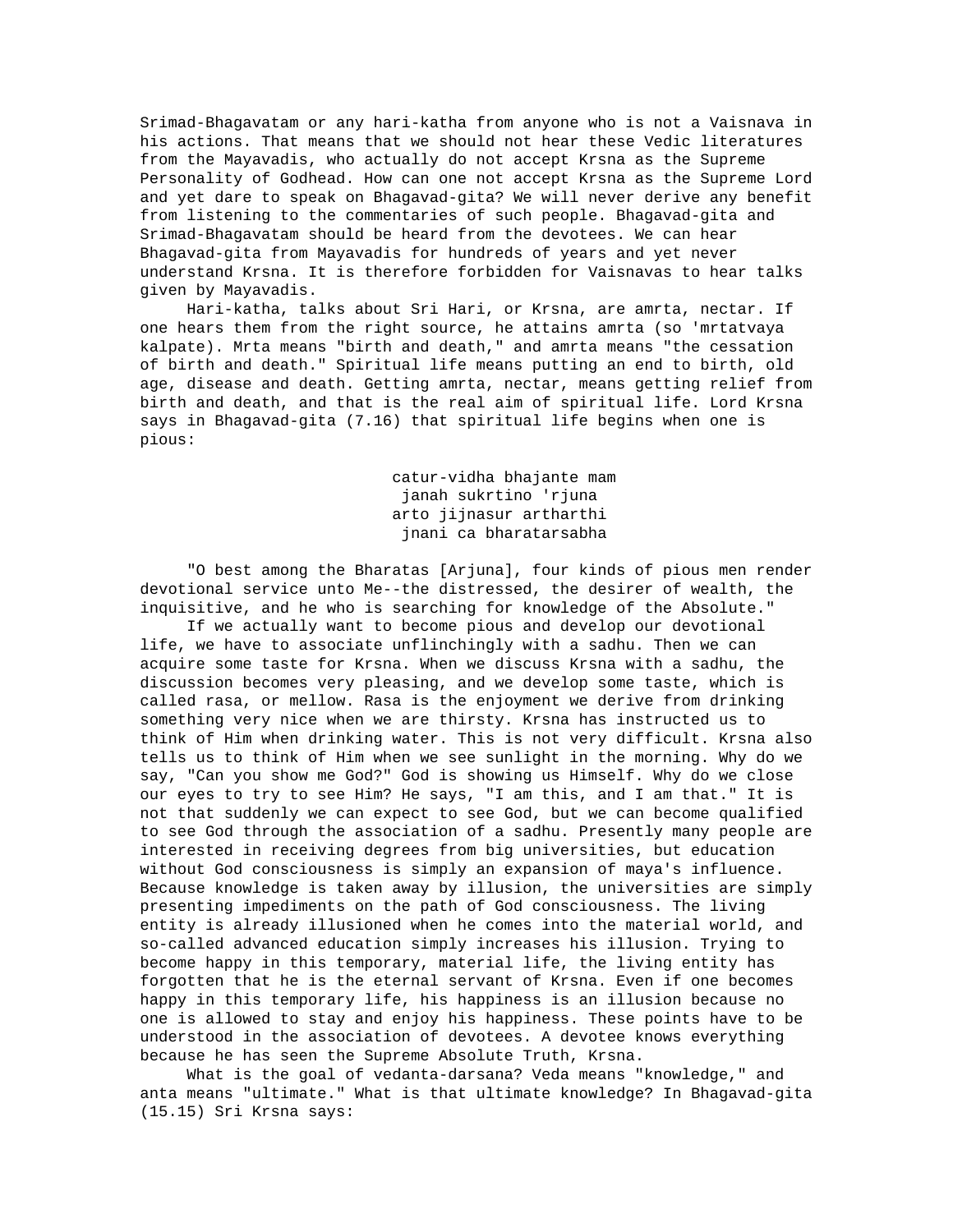vedais ca samair aham eva vedyo vedanta-krd veda-vid eva caham

 "By all the Vedas, I am to be known; indeed, I am the compiler of Vedanta, and I am the knower of the Vedas."

 If we listen to Krsna and understand what and who He is, we can actually understand Vedanta. If we do not understand Krsna but advertise ourselves as Vedantists, we are just being illusioned. Without understanding Krsna, one is actually a mudha, a fool. People do not know it, but actually anyone in the material world is more or less a mudha. We are all mudhas, for unless we are mudhas, we do not come into the material world. From Brahma down to the smallest ant, we are all mudhas of different degrees. In order to become really learned, we have to associate with devotees. Then we can actually relish krsna-katha. When discussed among devotees, krsna-katha is pleasing to the heart and ear. This requires a little training, and this training is given by the devotees. We should follow the devotees in their practical daily life, in their routine work and behavior. Cultivation means practice, and the great acaryas have given a routine we can cultivate. For instance, The Nectar of Devotion by Srila Rupa Gosvami deals with the cultivation of devotional service, and this book, which we have translated, has been very well received in European and American universities. Bhaktirasamrta-sindhu, The Nectar of Devotion, is the actual science of bhakti. Bhakti is not sentiment; it is a great science, and we have to learn it scientifically. lt is not that we have to wait for another life to cultivate devotional service. We can read The Nectar of Devotion, live with devotees, rise early in the morning to attend mangala-arati, study Vedic literature, take prasada and preach Krsna consciousness.

 Maya is very strong, and to begin devotional service is to declare war against maya. Some of the devotees in this Krsna consciousness movement may fall down, but whatever is done sincerely is to their permanent credit. This is confirmed in Bhagavad-gita. If one renders a little devotional service, he does not fall down into the lower species but again attains a human form. There are 8,400,000 species, but the fallen devotee is guaranteed a human life. If one becomes Krsna conscious, he is assured of a good birth in the next life. However, if one completes his Krsna consciousness in this life, he will not take birth again but will go to Krsna. This is what is actually wanted. Why take the chance of being born into a rich family or a brahmana family? Actually, such a birth is quite risky because there is really no guarantee. Generally, those who are rich don't care at all for Krsna consciousness, and those who are born in brahmana families generally become puffed-up, thinking, "I am a brahmana. I am born in a very high family." Thinking this brings about their falldown. It is said that pride precedes a fall. A Vaisnava is by nature very humble.

 These are the chances one takes when one becomes a human being. Krsna is personally advising us to take up the opportunities offered by the Krsna consciousness movement. We should take them and not run the risk of committing spiritual suicide.

 This is the process for understanding the Absolute Truth, the Supreme Person, the Supreme Being. In the Absolute, there are no contradictions. Krsna's name, form, activities, paraphernalia and attributes are identical with Krsna. This is the meaning of absolute.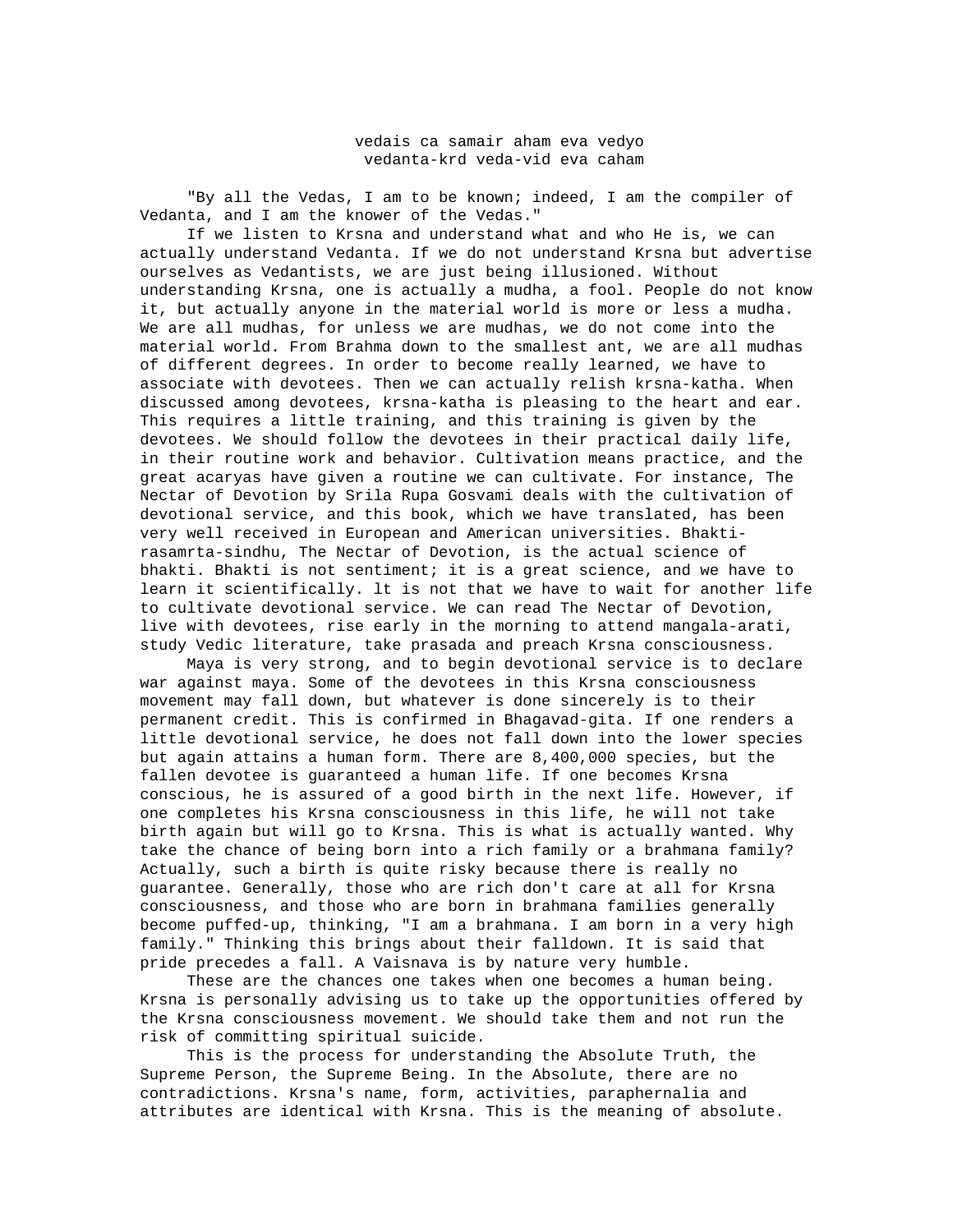There is no difference between Krsna's form and Krsna. Krsna's hands and Krsna's legs are nondifferent. In the material world, there is a difference between our left hand and our right hand, between the nose and the ear, but these dualities do not exist in Krsna. This is the meaning of absolute. As stated in Brahma-samhita (5.32):

> angani yasya sakalendriya-vrttimanti pasyanti panti kalayanti ciram jaganti ananda-cinmaya-sad- ujjvala-vigrahasya govindam adi-purusam tam aham bhajami

 "I worship Govinda, the primeval Lord, whose transcendental form is full of bliss, truth and substantiality, and is thus full of the most dazzling splendor. Each of the limbs of that transcendental figure possesses, in Himself, the full-fledged functions of all the organs, and eternally sees, maintains and manifests the infinite universes, both spiritual and mundane." The different parts of our bodies serve different purposes, but any limb of Krsna's body can serve any purpose. Krsna can eat through His eyes, or Krsna can go somewhere simply by thinking. The Absolute is advaita. There is no duality in the Absolute. Everything is one.

 Our material disease lies in wanting to satisfy our senses. We have stated before that advancement of civilization means advancement of sense gratification, but bhakti means just the opposite. As long as we are interested in sense gratification, there is no question of bhakti. We have to reduce our tendency for sense gratification and increase our devotional activities. We have also stated that material bondage means accepting one body and creating another. Krsna, through nature, will give us full facility to enjoy our senses. Presently in the Western countries it has become fashionable to run around naked. Therefore nature will give these people an opportunity to stand naked like trees for many years. Why are we receiving different bodies? Because we have different tendencies for sense gratification. We actually have to come to detest sense gratification before our spiritual life begins. This is made possible through bhakti. Although Krsna is beyond our vision, He has agreed to be seen by us through the arca-vigraha, the Deity. We should not think that the Deity is made of stone. Even if it is stone, we should think that Krsna has made Himself visible before us like a stone because we cannot see beyond stone. That is Krsna's mercy. Because our eyes and other senses are imperfect, we cannot see Krsna present everywhere in His original spiritual form. Because we are imperfect, we see the difference between things spiritual and material, but Krsna, being absolute, knows no such distinctions. He can become spiritual or material, however He likes, and it does not make any difference to Him. Being almighty and omnipotent, Krsna can change matter into spirit and spirit into matter. Therefore we should not think, as the atheists do, that we are worshiping idols. Even if it is an idol, it is still Krsna. That is the absolute nature of Krsna. Even if we think that the Deity is a stone, or a piece of metal or some wood, He is still Krsna. The understanding of this requires bhakti on our part. If we are a little thoughtful and philosophical, and if we are at all inclined toward bhakti, we can understand that Krsna is present in stone.

 Actually, nothing is different from Krsna because everything is Krsna's energy. The Mayavadi philosophers say that since everything is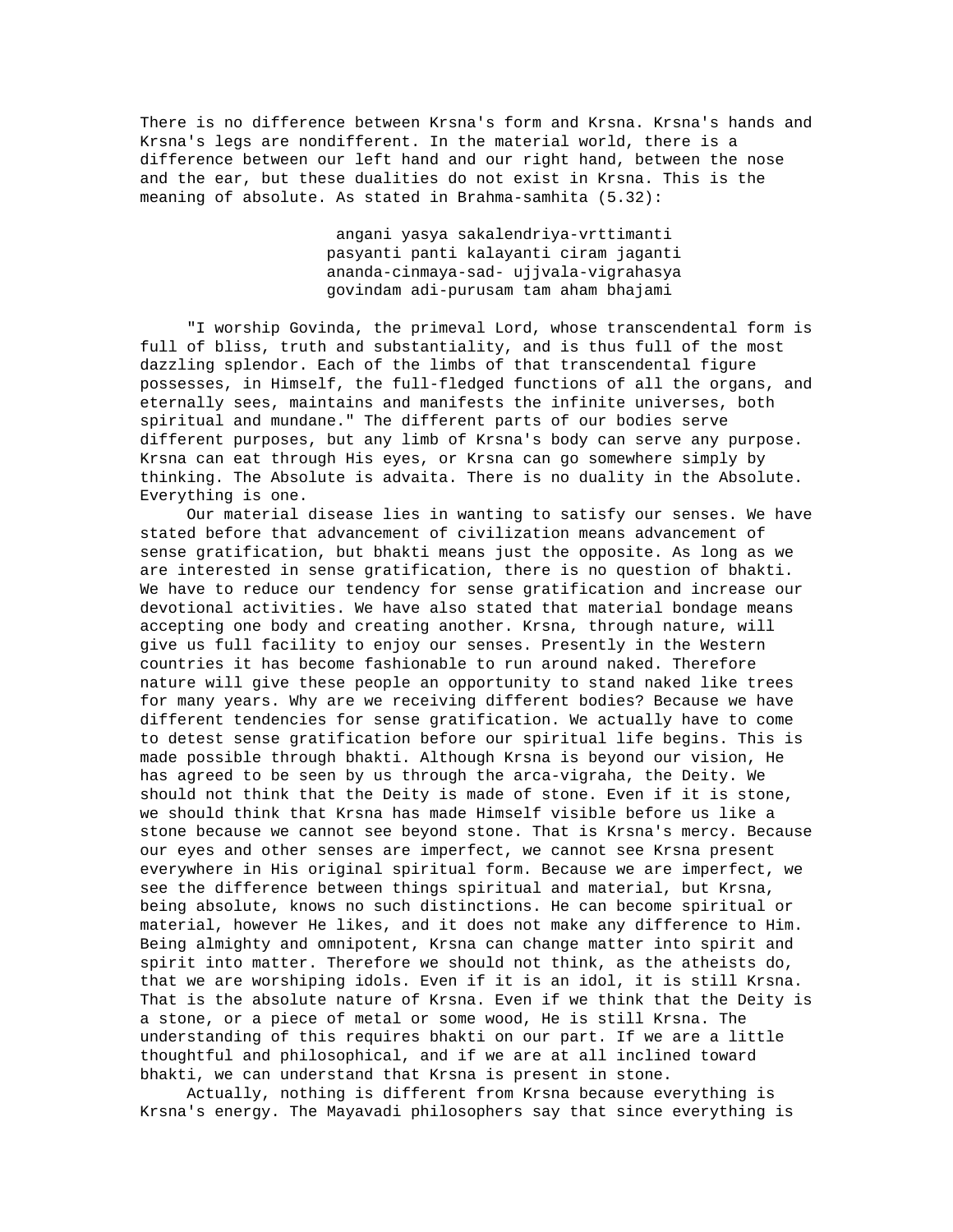God, the personality of Krsna is finished. But actually Krsna is Krsna, and at the same time He is everything. We can understand this by bhakti, but not by any other process. When a bhakta sees a tree, he sees Krsna. As explained in Caitanya-caritamra (Madhya 8.274):

> sthavara jangama dekhe, na dekhe tara murti sarvatra haya nija ista-deva-sphurti

 The advanced devotee does not see living entities as moving and not moving. He sees Krsna. This is also stated in the Brahma-samhita (5.38):

> premanjana-cchurita-bhakti-vilocanena santah sadaiva hrdayesu vilokayanti

 Because his eyes are always smeared with the ointment of devotion, the devotee always sees Krsna and nothing else. He sees Krsna and Krsna's energy everywhere. For instance, if you love your child, when you see your child's shoe, you immediately see your child. Or if you see your child's toy, you immediately see your child and hear his voice. Similarly, if we have actually developed love of Krsna, nothing exists but Krsna. When our love for Krsna is actually developed, whatever we see, we will see Krsna.

 Unless one is advanced in krsna-prema, love of Krsna, he cannot see or understand. By the blunt material senses, we cannot even understand the name of Krsna. People are always asking, "Why are these people chanting Hare Krsna?" They cannot understand, although Krsna realization begins with the name. The name of Krsna and Krsna are nondifferent, but we cannot realize this intellectually. We have to practice chanting Hare Krsna to realize it. When we actually advance in devotional service and chant the Hare Krsna maha-mantra offenselessly, we will realize that Krsna and His name are nondifferent. Thus krsna-bhakti begins with the tongue, for we can utilize the tongue to chant, and to taste krsnaprasada. In this way we can become a Krsna bhakta.

 When we see the Deity of Krsna in the temple, we should think that the Deity is Krsna. In this way Krsna has agreed to be seen by us and even dressed by us. However, if we think of Krsna's virat-rupa, His universal form, what can we do? How can we dress the virat-rupa? His many heads cover the sky, and we cannot even conceive of Him. Krsna can become bigger than the biggest and smaller than the smallest. Therefore this verse states: bhaktya puman jata-viraga aindriyat. The more we serve Krsna, give Him things to eat and dress Him nicely, the less we become interested in our own bodies. In the material world everyone is very busy dressing himself very nicely in order to be sexually attractive, but if we try to dress Krsna nicely, we will forget our own material dress. If we feed Krsna nice food, we will forget to satisfy our own tongue by going to this or that restaurant.

 Krsna was teaching Bhagavad-gita, and Arjuna was seeing Him face to face, but seeing Krsna and reading Bhagavad-gita are the same. Some people say that Arjuna was fortunate to have seen Krsna face to face and take instructions from Him, but Krsna can be seen immediately, provided one has the eyes to see. There is the example in Caitanya-caritamrta of a brahmana in South lndia who was reading Bhagavad-gita, although he was illiterate. The people in the neighborhood knew that he was illiterate, and they made jokes, asking him, "Well, how is it you are reading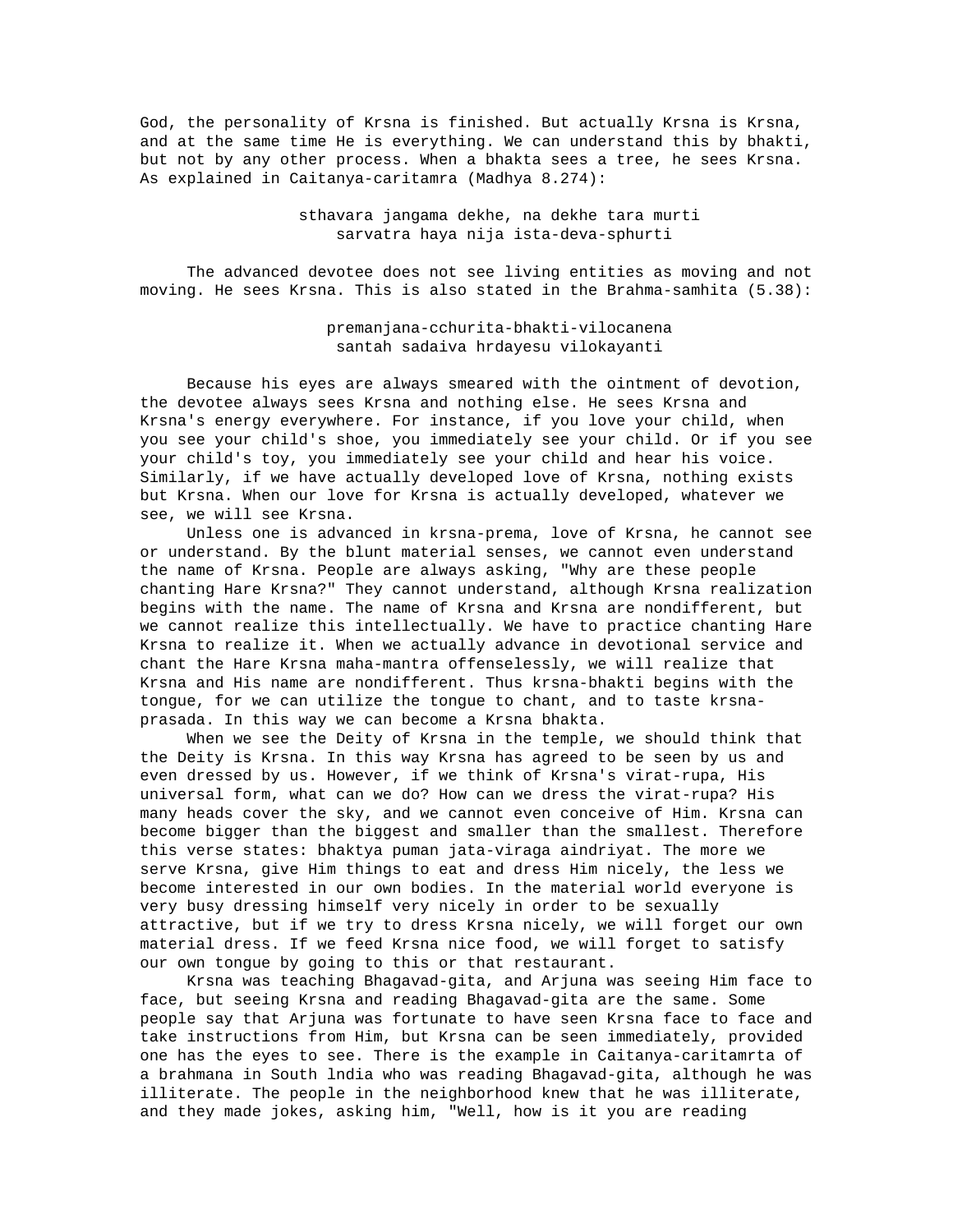Bhagavad-gita?" One day Caitanya Mahaprabhu happened to be in a temple nearby, and He could understand that this man was a devotee. He therefore approached him and asked, "My dear brahmana, what are you reading?" The brahmana replied, "I am reading Bhagavad-gita, or, rather, I am trying to read Bhagavad-gita. I happen to be illiterate, but my guru-maharaja has said that I must read the eighteen chapters of Bhagavad-gita daily. I am simply trying to carry out his order, and therefore I am opening and closing the pages." Caitanya Mahaprabhu then said, "I see that you are crying sometimes. Why is this?" The brahmana replied, "Yes, I am crying because when I take up this book, I see a picture of Krsna driving Arjuna's chariot. Sri Krsna is so kind that He has accepted the position of a servant to His devotee. Therefore when I see this picture, I weep." Lord Caitanya Mahaprabhu then immediately embraced the brahmana and said, "You have actually read Bhagavad-gita."

 It is not that a wealth of education is required. One does not even have to understand the language. The only ingredient needed is bhakti, love. If one becomes a pure bhakta, he will forget all material sense enjoyment. Being a bhakta doesn't simply mean wearing tilaka and robes. One is not a bhakta if he has a taste for material sense enjoyment. A true bhakta wants to satisfy not his senses but the senses of Krsna. That is the spiritual world. In the spiritual world, Vrndavana, everyone--mother Yasoda, Nanda Maharaja, Srimati Radharani, the gopis, the cowherd boys, Sridama, Sudama, the land, the water, the trees, the birds--all are trying to satisfy Krsna. That is the real meaning of Vrndavana. When Krsna left Vrndavana for Mathura, everyone in Vrndavana fell dead out of separation from Him. Similarly, we can always live in Vrndavana, in Vaikuntha, if we are mad after Krsna. This is the teaching of Caitanya Mahaprabhu, and He illustrated this by His very life. When He was in Jagannatha Puri, He was always mad after Krsna day and night. The last twelve years of His life were passed in madness. Sometimes He threw Himself into the ocean, and He wandered about like a madman. Of course, this is not possible for ordinary living entities. However, if we become bhaktas, we will find intelligence behind everything in the creation. If we take a flower and see its constitution, how it is made and how its colors are displayed and how it comes into existence, we can see Krsna. We can see how Krsna has created such a beautiful thing so intelligently. We should not consider like rascals that such a thing has come into being automatically. Fools cannot see, but those who are intelligent can see that the hand of the Supreme Lord is in everything within the creation. Isavasyam idam sarvam.

 Actually, nothing comes about automatically. Everything comes about through the intelligence of Krsna, through His fine and accurate powers. If we paint a picture of a flower, we have to arrange many facets, and still the picture will not be absolutely perfect. Yet the flower created by Krsna has come out perfectly. What rascal can say that there is no brain behind it? Krsna specifically says that we should not think that prakrti, nature, is working automatically. He says, "Nature is working under My direction." One simply has to develop the eyes to see how these things are going on. This is possible if we engage the senses in the service of Krsa. We first of all must engage the tongue in chanting Hare Krsna and in eating bhagavat-prasada. Nothing else is required. Therefore the Krsna consciousness movement is distributing prasada and engaging people in chanting the Hare Krsna maha-mantra.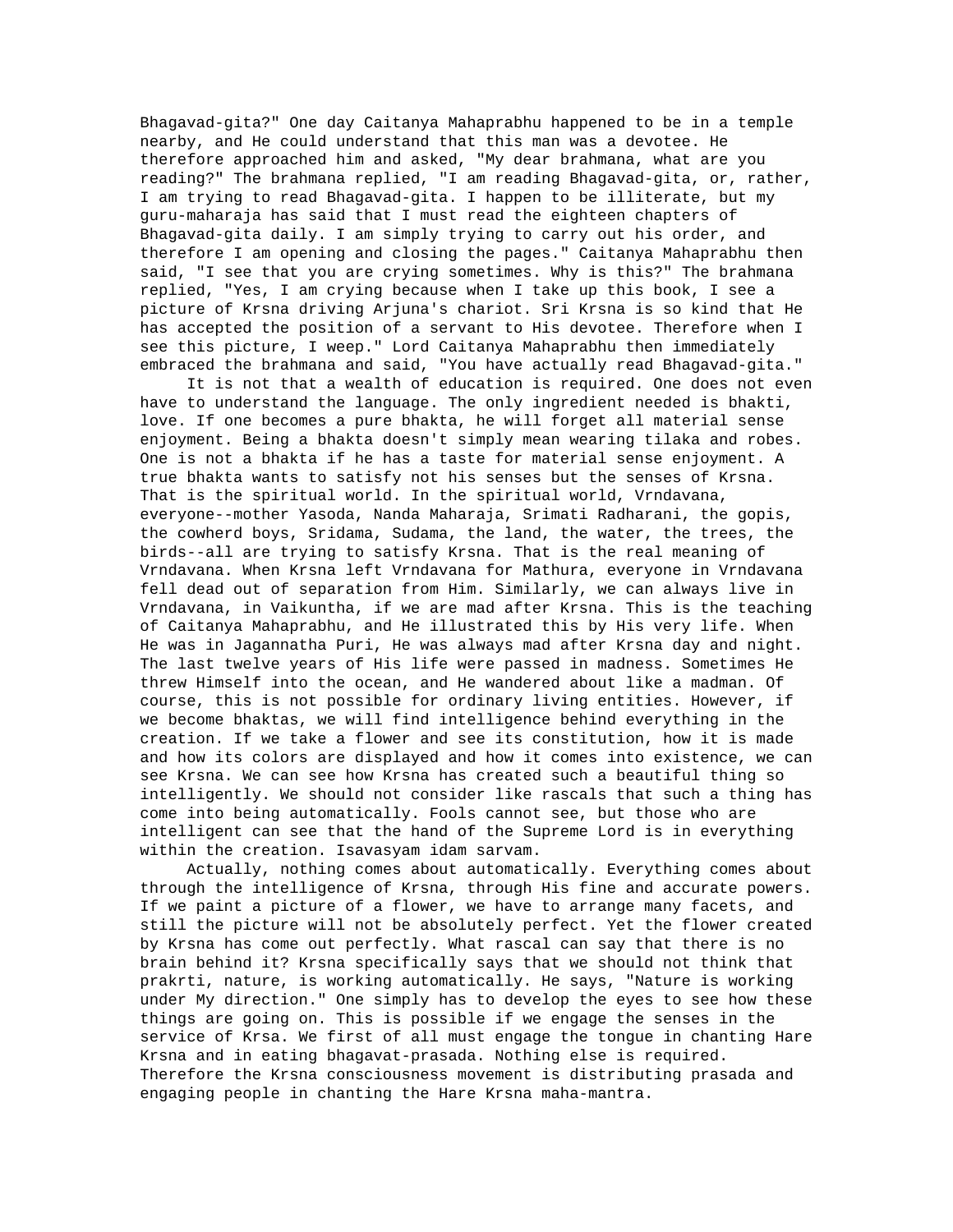### TEXT 27

# asevayayam prakrter gunanam jnanena vairagya-vijrmbhitena yogena mayy arpitaya ca bhaktya mam pratyag-atmanam ihavarundhe

#### TRANSLATION

 Thus by not engaging in the service of the modes of material nature but by developing Krsna consciousness, knowledge in renunciation, and by practicing yoga, in which the mind is always fixed in devotional service unto the Supreme Personality of Godhead, one achieves My association in this very life, for I am the Supreme Personality, the Absolute Truth.

## PURPORT

 When one engages in the nine different processes of bhakti-yoga enunciated in authoritative scriptures, such as hearing (sravanam), chanting (kirtanam), remembering, worshiping, praying and offering personal service--either in one of them or two or three or all of them- he naturally has no opportunity to engage in the service of the three modes of material nature. Unless one has good engagements in spiritual service, it is not possible to become detached from material service. Those who are not devotees, therefore, are interested in so-called humanitarian or philanthropic work, such as opening a hospital or charitable institution. These are undoubtedly good works in the sense that they are pious activities, and the performer may get some opportunities for sense gratification, either in this life or in the next. Devotional service, however, is beyond the boundary of sense gratification. It is a completely spiritual activity. When one engages in the spiritual activities of devotional service, he does not engage in sense gratificatory activities. Krsna conscious activities are performed not blindly but with the perfect understanding of knowledge and renunciation. This kind of yoga practice, in which the mind is always fixed upon the Supreme personality of Godhead in devotion, results in liberation in this very life. The person who performs such acts gets in touch with the Supreme personality of Godhead. Lord Caitanya, therefore, approved the process of hearing from realized devotees about the pastimes of the Lord. It does not matter to what mundane category the audience belongs. If one meekly and submissively hears about the activities of the Lord from a realized soul, he will be able to conquer the Supreme personality of Godhead, who is unconquerable by any other process. Hearing and associating with devotees are the most important functions for self-realization.

 In Goloka Vrndavana, the living entities are serving Krsna as friends, cowherd boys, gopis, lovers, fathers, mothers and so on. Even the trees, water, flowers, land, calves and cows serve Krsna in Goloka Vrndavana. This is also our business, but somehow or other we do not like to serve Krsna; therefore we have been put into the service of maya, in the three modes of material nature. When a criminal does not like to obey the laws of the state, he is placed into prison and forced to abide by the laws. Our constitutional position is to render service to Krsna as His part and parcel, and as soon as we refuse to render Him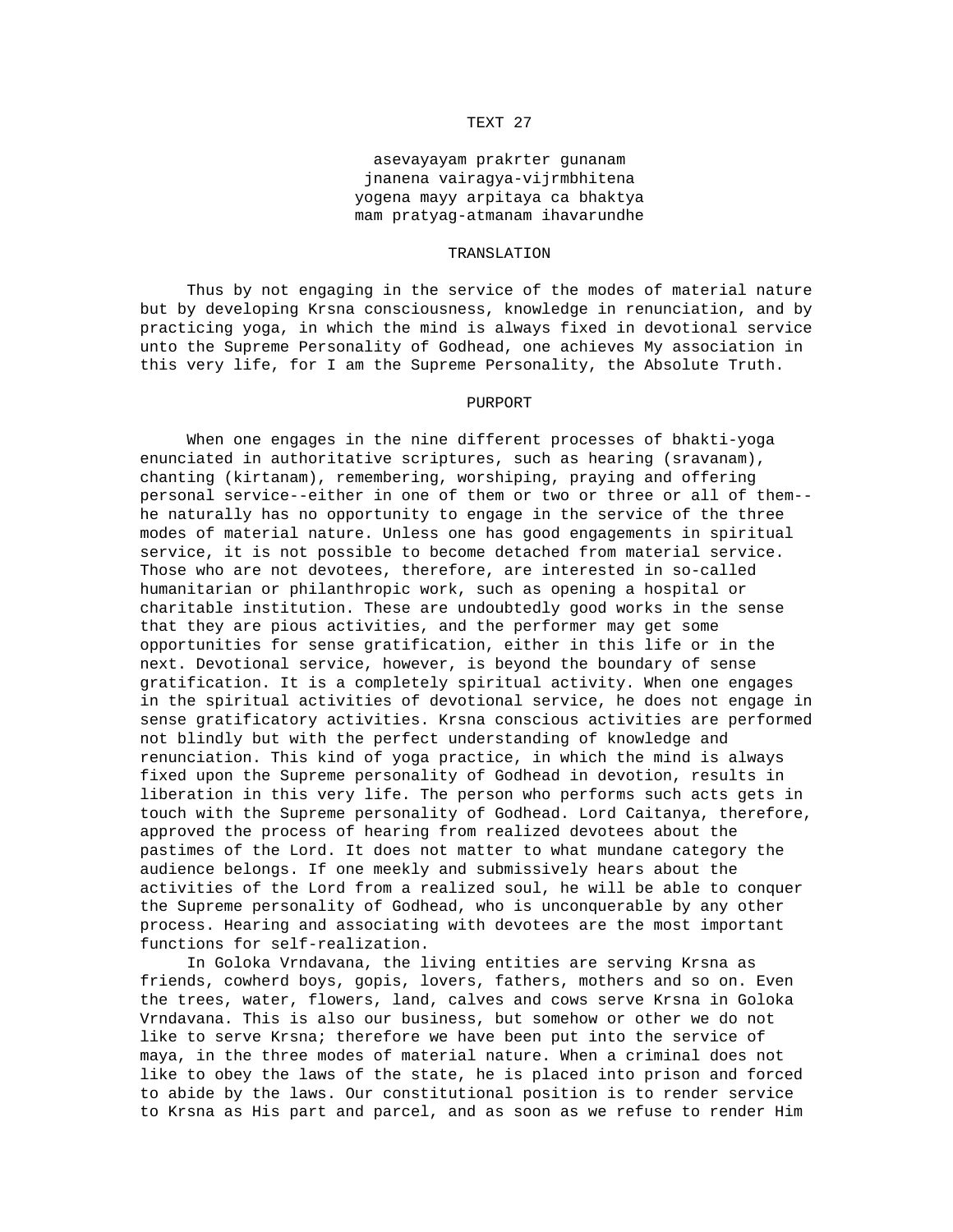service, maya is immediately there to capture us and say, "Serve me." It is not our nature to become master. Even if we become master, we will not be happy, because that is artificial. For instance, if the hand thinks, "Oh, now I have some nice sweets. Now I can eat," the hand will ultimately be frustrated. It is the duty and nature of the hand to place the food in the mouth. In this way the hand is nourished; otherwise everything is spoiled. Similarly, we are part and parcel of Krsna, and our business is to satisfy Krsna. From the Vedas we understand that Cod, who is one, has become many. We are the many parts and parcels of Krsna. Svamsas are His personal expansions, and we are His differential expansions, vibhinnamsas. In any case, all expansions are meant to serve Krsna. This is explained in the Caitanya-caritamrta (Adi5.142): ekale isvara krsna, ara saba bhrtya. "Lord Krsna alone is the supreme controller, and all others are His servants."

 It is our natural propensity to enjoy ourselves with Krsna. As stated before, Krsna is ananda-maya, and, being part and parcel of Krsna, we are also ananda-maya. Now we are seeking ananda (bliss) in different atmospheres. Because we have a little independence, we have decided to go to the prison house of material nature and try to serve our senses instead of Krsna. Now we have to learn how to forget to serve this material nature, and that process is bhakti-marga, the path of devotional service. When we come to the understanding that we are actually no one's servant but Krsna's, we attain self-realization. We must come to this understanding not by sentiment but by real knowledge. After many births and deaths, when one realizes that vasudevah sarvam iti--Vasudeva is all--he surrenders unto Krsna. This is real knowledge- jnana and vairagya, knowledge and detachment from material things.

 Once one engages fully in Krsna's service, he comes to the brahmabhuta platform. Presently we are on the maya-bhuta platform, identifying ourselves with maya and working according to the modes of material nature. However, when one comes to the realization that he is spirit (aham brahmasmi), he will immediately become happy.

 Under the modes of material nature, we are being carried away by the waves of material nature, and we have no control over where we are going. Bhaktivinoda Thakura has stated: mayara vase, yaccha bhese" khaccha habudubu, bhai. We are like straws on the waves of the ocean, and we are fully under the control of the waves. Atheists shudder when they think that there is a next life, because their lives are sinful and they fear punishment in the next. There is a Bengali proverb about a person who thought, "I have committed so many sinful acts that Yamaraja will come and punish me. How can I avoid him?" Thinking about this some time, he decided, "Let me smear my body with stool. Then Yamaraja will not touch me." However, this is simply foolishness. We are under the control of maya, material nature, and it is not possible to avoid it. We have become infected by the disease of material nature, and no artificial means will save us. There is no way out other than surrender to Krsna. Krsna says that He will save us, even though we are very sinful.

 If we turn our attention to Krsna's service, to bhakti-yoga, we can force ourselves to give up all anarthas, unwanted things. We should get up early in the morning and engage ourselves in the service of Krsna; then gradually we will forget the service of maya. Bhakti-yoga is so strong that if we engage in it, maya's service will automatically be negated. This is called vairagya.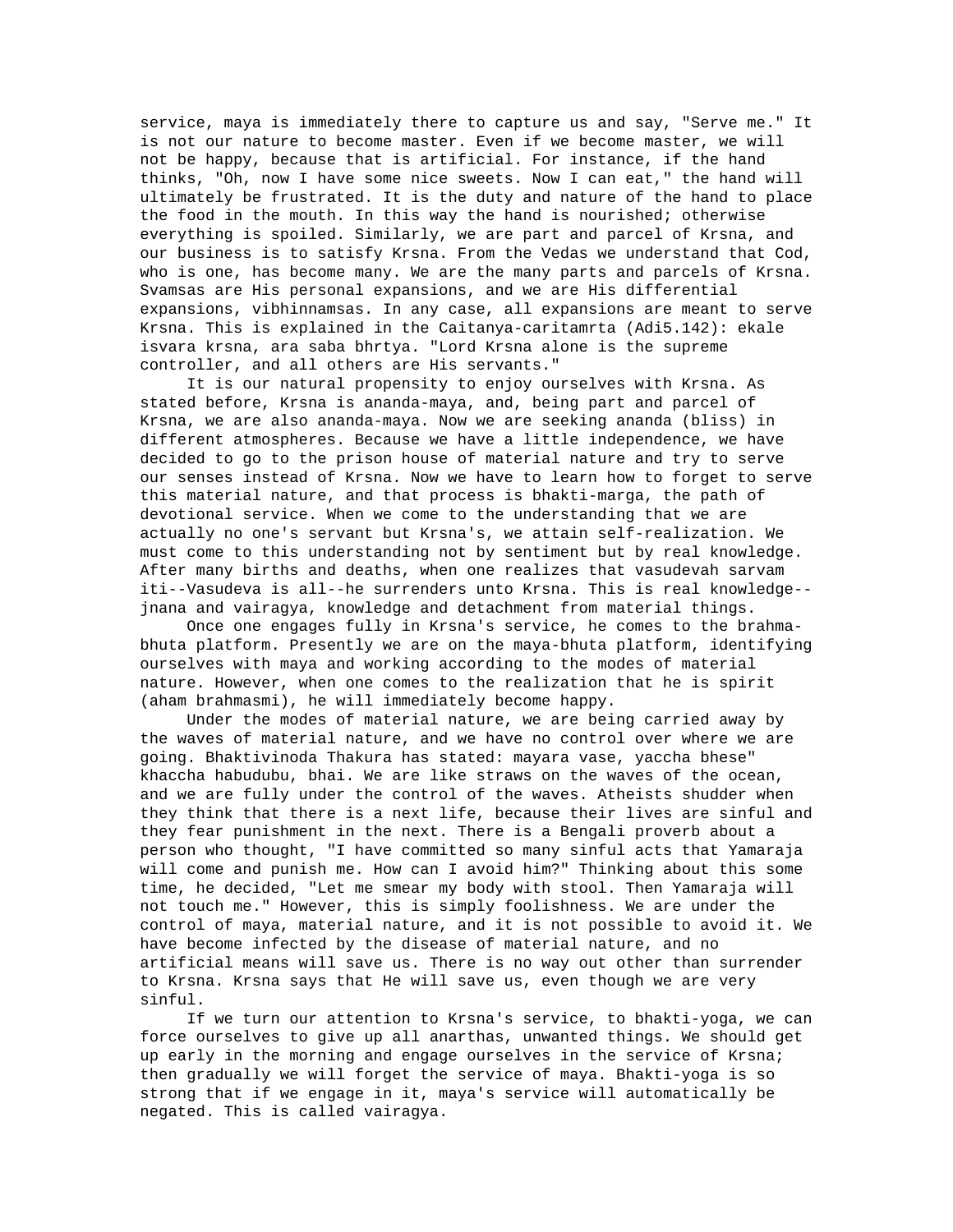Krsna is the original purusa, the original spirit, the original person. Everything has come from Krsna, and therefore He is purana, the oldest. No one is older than Krsna, but He is always young. That is Bhagavan. He is adi, the original source, the cause of all causes. Yet we never see Krsna as an old man. He is always fresh and youthful. Although Krsna was a great-grandfather at the Battle of Kuruksetra, He did not appear any older than a young man of twenty. Krsna is always a young boy, and those living entities in the spiritual universe also have spiritual bodies the same as Krsna's. In the Sixth Canto of Srimad-Bhagavatam we read that when the Vaikuntha-dutas came to take Ajamila, they were fourhanded and very beautiful. In the spiritual world, there are four-handed living entities, and they are all nitya-mukta, eternally liberated.

 Unfortunately, we are now prisoners in this material world, and we presently have material bodies. These bodies are changing. Sometimes they are young and sometimes old. However, if we become Krsna conscious, we will not get another material body after leaving this body. We will go home, back to Godhead, and attain our original, spiritual body, which is the same kind of beautiful body that Krsna, Narayana, has. We should take this opportunity to become devotees of Krsna by following the processes of bhakti-yoga--sravanam kirtanam visnoh smaranam. padasevanam arcanam. We can take one or all of the nine processes of devotional service and make our lives successful. Caitanya Mahaprabhu has prescribed the most important process--sravanam. We need only hear, and that will make our lives successful.

"Teachings of Lord Kapila" by His Divine Grace A.C. Bhaktivedanta Swami Prabhupada.

COPYRIGHT NOTICE: This is an evaluation copy of the printed version of this book, and is NOT FOR RESALE. This evaluation copy is intended for personal non-commercial use only, under the "fair use" guidelines established by international copyright laws. You may use this electronic file to evaluate the printed version of this book, for your own private use, or for short excerpts used in academic works, research, student papers, presentations, and the like. You can distribute this evaluation copy to others over the Internet, so long as you keep this copyright information intact. You may not reproduce more than ten percent (10%) of this book in any media without the express written permission from the copyright holders. Reference any excerpts in the following way: "Excerpted from "Teachings of Lord Kapila" by A.C. Bhaktivedanta Swami, courtesy of the Bhaktivedanta Book Trust International, www.Krishna.com ."

This book and electronic file is Copyright 1977-2003 Bhaktivedanta Book Trust International, 3764 Watseka Avenue, Los Angeles, CA 90034, USA. All rights reserved. For any questions, comments, correspondence, or to evaluate dozens of other books in this collection, visit the website of the publishers, www.Krishna.com.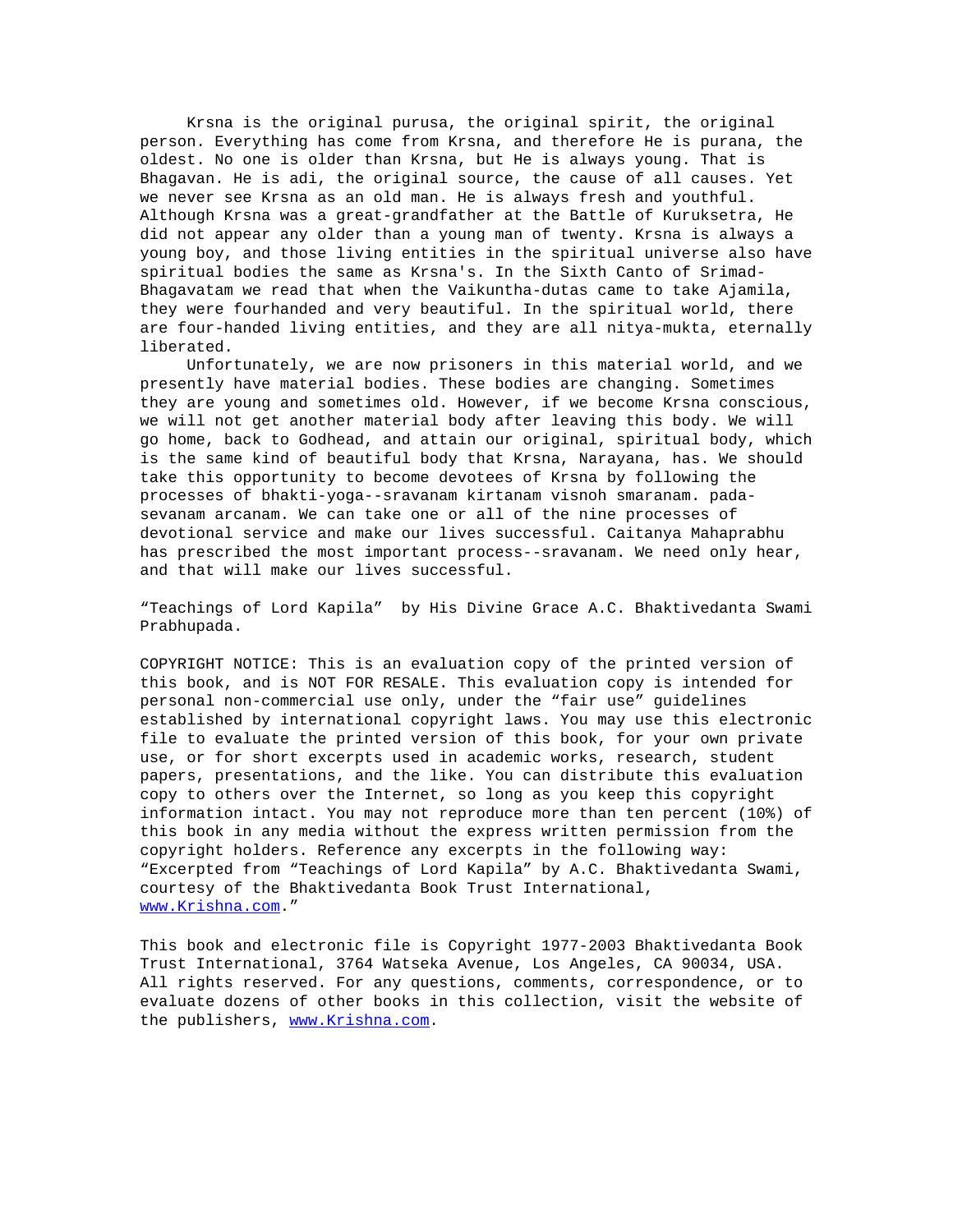## Chapter Thirteen

Perfect Knowledge Through Surender

TEXT 28

 devahutir uvaca kacit tvayy ucita bhaktih kidrsi mama gocara yaya padam te nirvanam anjasanvasnava aham

TRANSLATION

 On hearing this statement of the Lord, Devahuti inquired: What kind of devotional service is worth developing and practicing to help me easily and immediately attain the service of Your lotus feet?

#### PURPORT

 It is stated in Bhagavad-gita that no one is barred from rendering service to the Lord. Whether one is a woman or a laborer or a merchant, if he engages himself in the devotional service of the Lord, he is promoted to the highest perfectional state and goes back home, back to Godhead. The devotional service most suitable for diffierent types of devotees is determined and fixed by the mercy of the spiritual master. Therefore in order to become free from the miseries of material nature, one should approach a bona fide spiritual master inquisitively and submissively. When Arjuna submitted to Krsna, he said, "My dear Krsna, now I no longer care to talk to You as a friend because friendly talks will not benefit me now." Generally we talk to a friend just to spend time, but when we approach a spiritual master, we should be submissive. Friends approach one another on an equal basis, but this is not the way to approach a spiritual master. Unless one is submissive, one cannot accept sublime instructions. Arjuna teaches us submission by giving up his friendly relationship with Krsna, the Supreme Personality of Godhead. He says, "I have now become Your disciple. Please instruct me."

 We can speculate for many births, for many years, and yet not be able to understand the ultimate goal of life. Therefore the sastras all advise that we search out a guru. The word guru means "heavy" or "weighty." One who has much knowledge is heavy with knowledge. One should consider the bona fide guru in this way, and one should not think, "I know everything. Who can teach me?" No one can say such a thing, for everyone needs instruction.

 According to the Vedic system, a child is sent to a guru-kula to learn spiritual knowledge from the very beginning. When a child goes to a guru-kula, he becomes a brahmacari and works like a menial servant. He may be the son of a great brahmana or a great king; it doesn't matter. When one goes to a guru-kula, he immediately becomes the menial servant of the guru. If the guru orders him to perform some lowly service, he is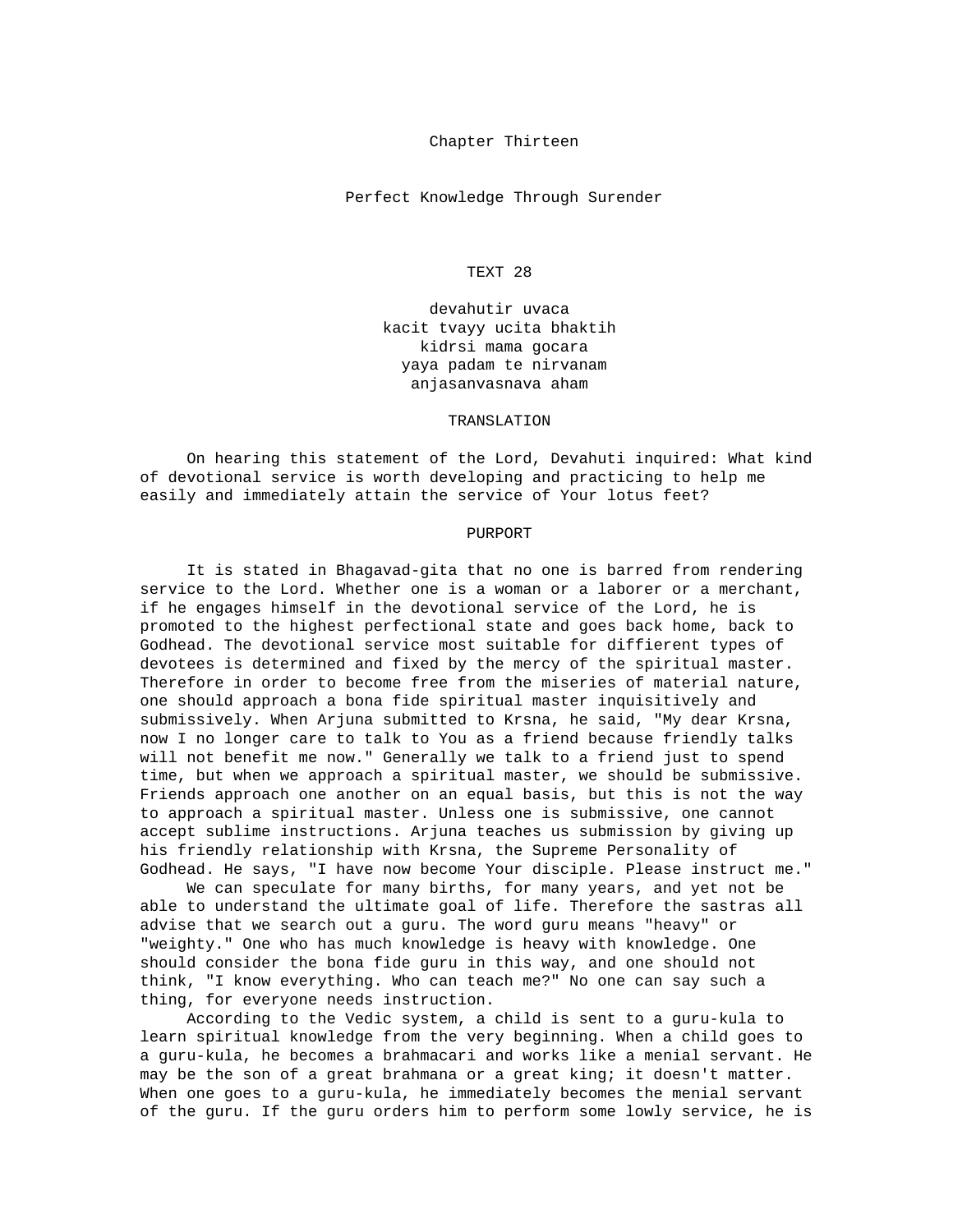prepared to do it. This is the business of a brahmacari. Even Krsna went to a guru-kula to teach us. There was no need for Krsna, the Supreme Personality of Godhead, to go to a guru-kula, but He did this simply to set an example. Caitanya Mahaprabhu also accepted a guru.

 Prakasananda Sarasvati was a very learned scholar, and he knew that Caitanya Mahaprabhu was also a great scholar, yet he criticized Caitanya Mahaprabhu for chanting and dancing, for Prakasananda Sarasvati felt that a sannyasi should devote his entire attention to the reading of Vedanta. He therefore considered Caitanya Mahaprabhu a sentimentalist, not a bona fide sannyasi. Prakasananda Sarasvati inquired, "Why aren't you reading Vedanta-sutra? Why are you chanting and dancing?" Caitanya Mahaprabhu replied:

> prabhu kahe--suna, sripada, ihara karana guru more murkha dekhi 'karila sasana

 "Actually, I am not very learned, and my guru has stated that I am fool number one. He said that because of this I cannot possibly read Vedanta-sutra, for Vedanta-sutra is not meant for an ordinary person. My guru therefore advised me to chant this Hare Krsna maha-mantra, and now I am doing this and getting the results." (Cc. Adi 7.71)

 At the present moment in Kali-yuga, people are not well educated. They are simply engaged in earning money to fill the belly. Vedanta philosophy is not meant for an ordinary person, nor even for an ordinary learned person. It requires great knowledge of Sanskrit and philosophy. Of course Caitanya Mahaprabhu, being the Supreme Personality of Godhead, knew all things, but at that moment He had assumed the role of an ordinary person in order to instruct an illiterate, ignorant society. In this age people are not even interested in reading Vedanta-sutra. People are so badly infected by the influence of maya that they do not even care to understand that there is life after death or that there are 8,400,000 life forms. Sometimes if people hear that by acting in such a way they will become a tree, a dog, a cat, an insect or even a human being, they say that they do not even care to know this. Sometimes they say, "Never mind if I become a dog. What's wrong with that? I will simply forget everything." Many university students in the Western countries speak this way. They have become so ignorant that they are described as manda. previously, in lndia, the brahmanas were interested in understanding Brahman. Athato brahma jijnasa. However, at the present moment everyone is a sudra, and no one is interested in understanding Brahman. People are simply interested in getting more money and going to the cinemas.

 Human life is meant for understanding our situation, and we should take instructions from Bhagavad-gita. Arjuna is personally teaching us by accepting Krsna as his guru. He asks Krsna to become his spiritual master and teach him. The lessons given by Sri Krsna are not simply meant for Arjuna but for everyone. Krsna tells us in Bhagavad-gita that we should search out a guru. The first guru is Sri Krsna Himself, and whoever represents Sri Krsna is also a guru. If I am a businessman, and someone goes to canvass for my business and take orders for me, he is my representative. If he simply says that he is my representative and yet takes some orders but uses the money for something else, he is not really my representative.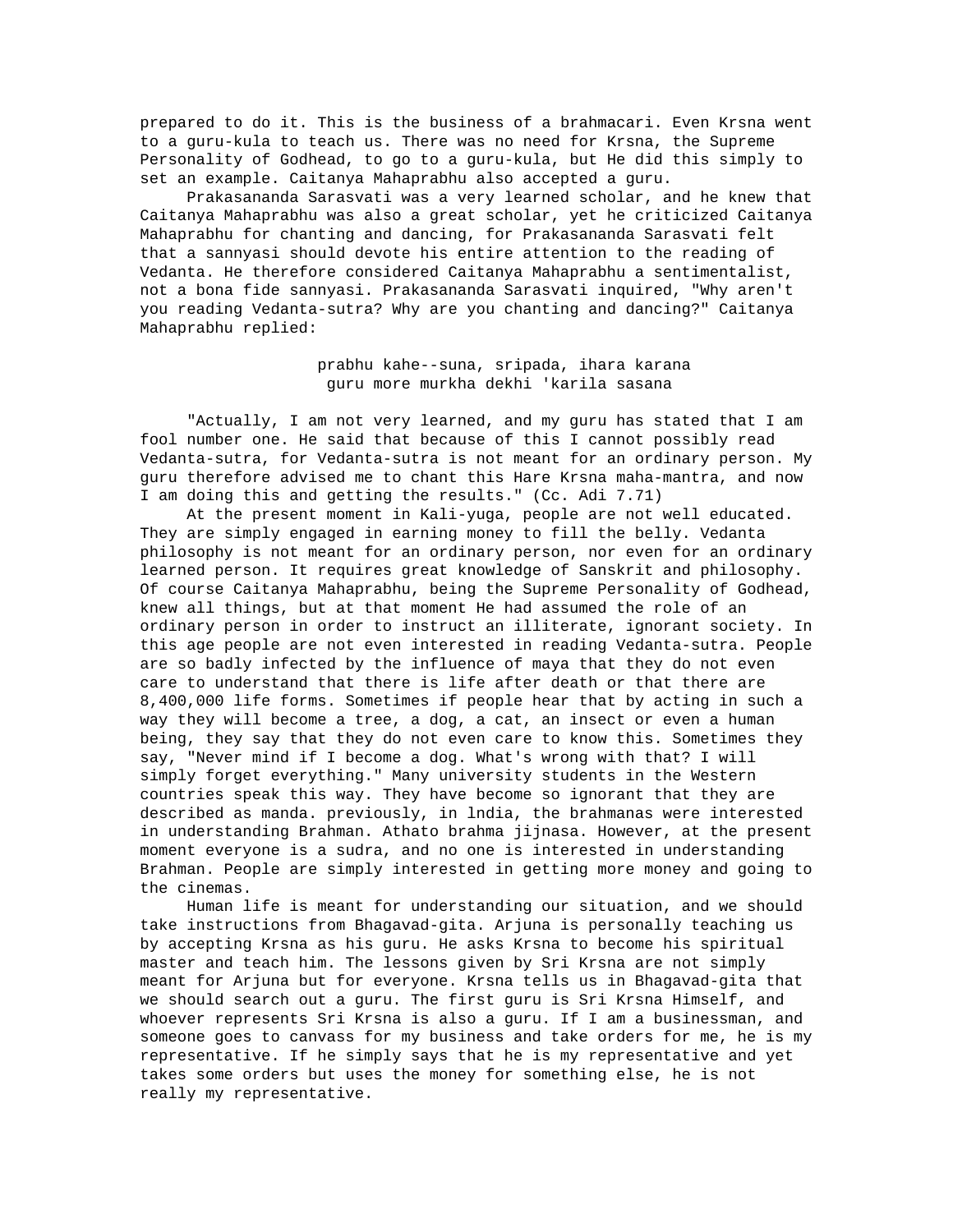Krsna's representative does not say, "I have become Krsna." Such a person is neither a representative nor a guru. He is simply a cheater. Krsna's representative is one who canvasses for Krsna. Krsna says, "Give up everything and surrender unto Me." Krsna's representative says, "Give up everything and simply surrender unto Krsna." This is certainly not very difficult to understand. Anyone can become Krsna's representative. Nonetheless, for the past two hundred years, many yogis and svamis have gone to foreign countries, but no one has spoken about Krsna. They have simply presented a hodgepodge of Indian philosophy. No one has actually presented Vedic culture as it is.

 We should read Bhagavad-gita as it is and understand the philosophy as Arjuna understood it. Arjuna was a friend of Krsna's. He was sitting with Krsna and speaking to Him as a friend speaks to a friend. In the Eleventh Chapter, after having seen the universal form, Arjuna tells Krsna: "I have in the past addressed You as `O Krsna,' `O Yadava,' `O my friend,' without knowing Your glories. Please forgive whatever I may have done in madness or in love."

 Arjuna understood that although Krsna was his friend, He was the Supreme Personality of Godhead and therefore the proper person to be his guru. He therefore told Krsna at the beginning of Bhagavad-gita (2.7), sisyas te 'ham sadhi mam tvam prapannam: "Now I am Your disciple and a soul surrendered unto You. Please instruct me."

 These are the instructions we get from Bhagavad-gita, and whoever reads Bhagavad-gita has to accept Krsna as the guru. We have to render service to a guru and surrender ourselves. It is not that one should accept just any person as a guru. The guru must be the representative of Krsna; then one can surrender oneself. Surrender means that one will accept whatever the guru says. It is not that one thinks, "I do not care for my guru's order. Still I am a disciple." That is not actually accepting a guru. Of course, it has become a fashion to accept a guru in this way, but this will not help anyone. As soon as Krsna became Arjuna's guru, Krsna immediately chastised him. Sri Krsna told him:

> asocyan anvasocas tvam prajna-vadams ca bhasase gatasun agatasums ca nanusocanti panditah

 "While speaking learned words, you are mourning for what is not worthy of grief. Those who are wise lament neither for the living nor the dead." (Bg. 2.11)

 In this way Krsna essentially told Arjuna that he was fool number one for lamenting for those things for which one should not lament. Arjuna was lamenting for the body, thinking that it was horrible that his relatives would be killed in war. This was not the proper subject matter for him to be contemplating. The real subject matter for a wise man to contemplate is the salvation of the soul. Therefore Sri Krsna first explained the distinction between the body and the soul.

 This Krsna consciousness movement is also concerned with the soul, and therefore we have used the word "consciousness" because consciousness belongs to the soul. Consciousness is the symptom of the soul's presence. Because the soul is in the body, the body feels pleasure and pain. When the soul leaves the body, the body can be hacked to pieces, and yet it will not protest. This is because the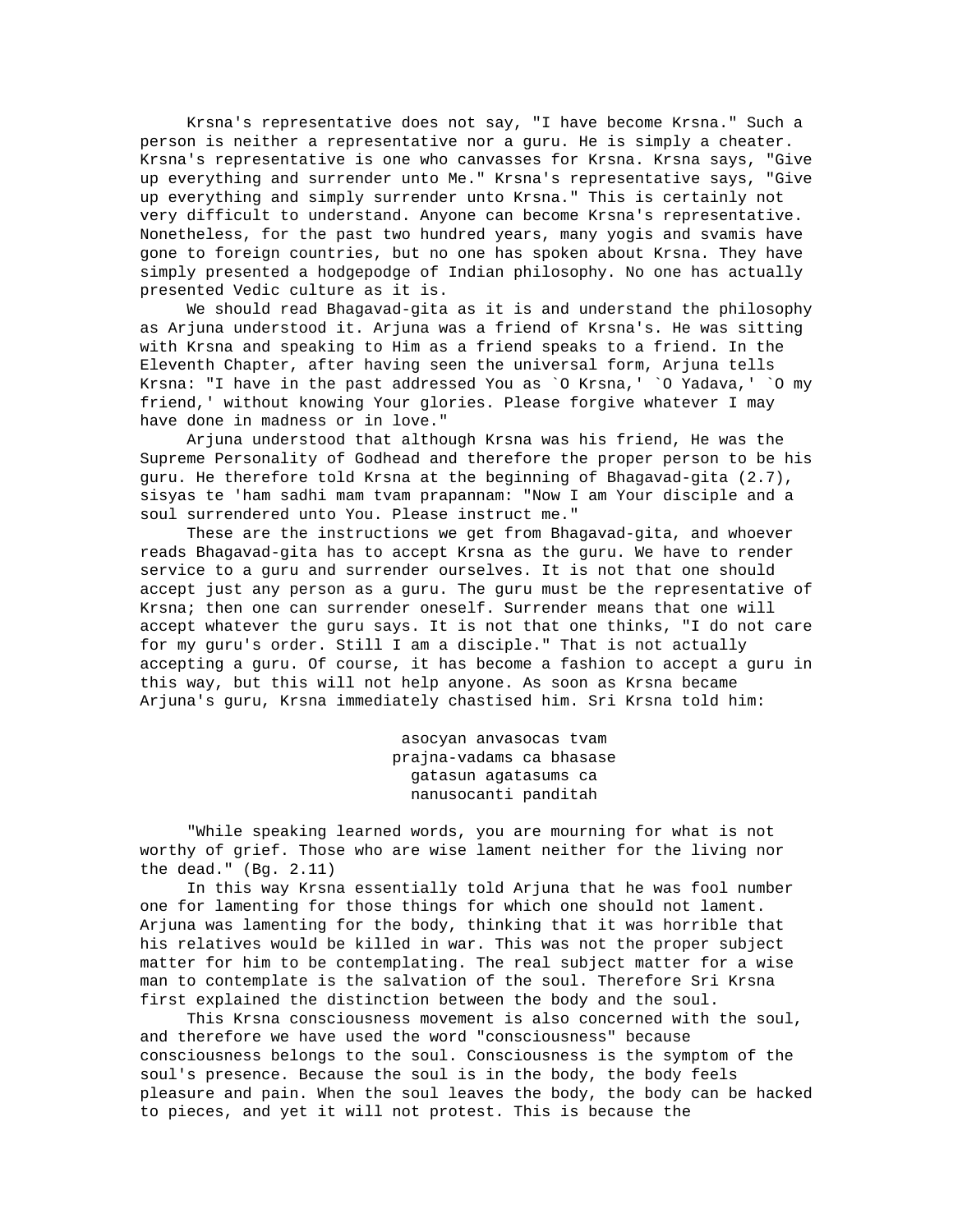consciousness is gone. We feel pleasure and pain because consciousness is present, and Krsna advises us that it is this consciousness that is eternal, not the body. We have to purify our consciousness in order to understand that consciousness is eternal. If we can do this, our lives will be successful. At the time of death, our consciousness carries us into another body. There are the mind, the intelligence and the ego, which constitute the subtle body, and there is also the spirit soul, which is even more subtle. We know that we possess a mind, although we cannot see it. Nor can we see the intelligence, the ego or the soul. We can only see the gross material body, and when this gross material body ends, we say that everything is finished. In order to understand these things, we have to approach a guru, just as Arjuna approached Sri Krsna.

 Sri Krsna told Arjuna in very gentlemanly language that he was not a learned man. In essence, He said, "You are not a pandita. Just try to understand that the real life is the life of the soul." Vedic education means taking care of the soul. Presently the soul is encaged, embodied, entangled in material affairs. The soul is suffering, and it is to our benefit to rescue him from these material clutches. This is real education. To receive this education, one has to approach a proper guru. The guru is there--Krsna. The guru is also there as Kapiladeva, the incarnation of Krsna. Krsna informs us that He is the owner of the body, and He has explained this in many different ways. He has stated that the soul can never be cut to pieces, burned by fire, moistened by water nor withered by the wind. Matter interacts with matter, but the soul does not belong to the material world. This means that the soul is above material action and reaction. In the material world even iron and stone can be melted, but the laws of material nature do not apply to the spirit soul.

 To understand these subjects, we should be careful to approach Krsna's representative. We should not approach a bogus guru, who is like a blind man trying to lead other blind men. We must go to one who has open eyes, to one who has seen the Absolute Truth. The Absolute Truth is there, just as the sun is there for everyone to see. The sun does not hide, but a person can try to hide from the sun by closing his door. One must open the door in order to see the sun. Similarly, Krsna is there, God is there, and we have to come to Krsna and take the lessons of Bhagavad-gita to learn who and what God is. Rascals will not do this, but will simply manufacture some philosophy or other. There is actually no difficulty because Krsna's instructions are there, and Krsna Himself is there. Krsna is so kind that He says, "All right, if you cannot understand Me in this way, just see Me in water. Come on, if you do not understand Me in that way, just see Me in the sunshine." Is this very difficult? There is nothing difficult about it, but we are very obstinate. Maya is also very strong, and as soon as we try to accept Krsna as the Supreme Lord, maya will whisper in our ear, "No, no. There are many gods. Why are you accepting Krsna?" However, the sastras say, krsnas tu bhagavan svayam... isvarah paramah krsnah. "Krsna is the Supreme Personality of Godhead." We should take our lessons from the acaryas and the sastras. At least in India there are many great acaryas- -Ramanujacarya, Madhvacarya, Visnusvami, and even Sankaracarya and Guru Nanak. All of these have accepted Krsna as the Supreme Personality of Godhead. Why, then, should we reject Him? Why should we accept a competitor? We should not simply engage in mental speculation but should accept Krsna in full consciousness and be happy. This is made possible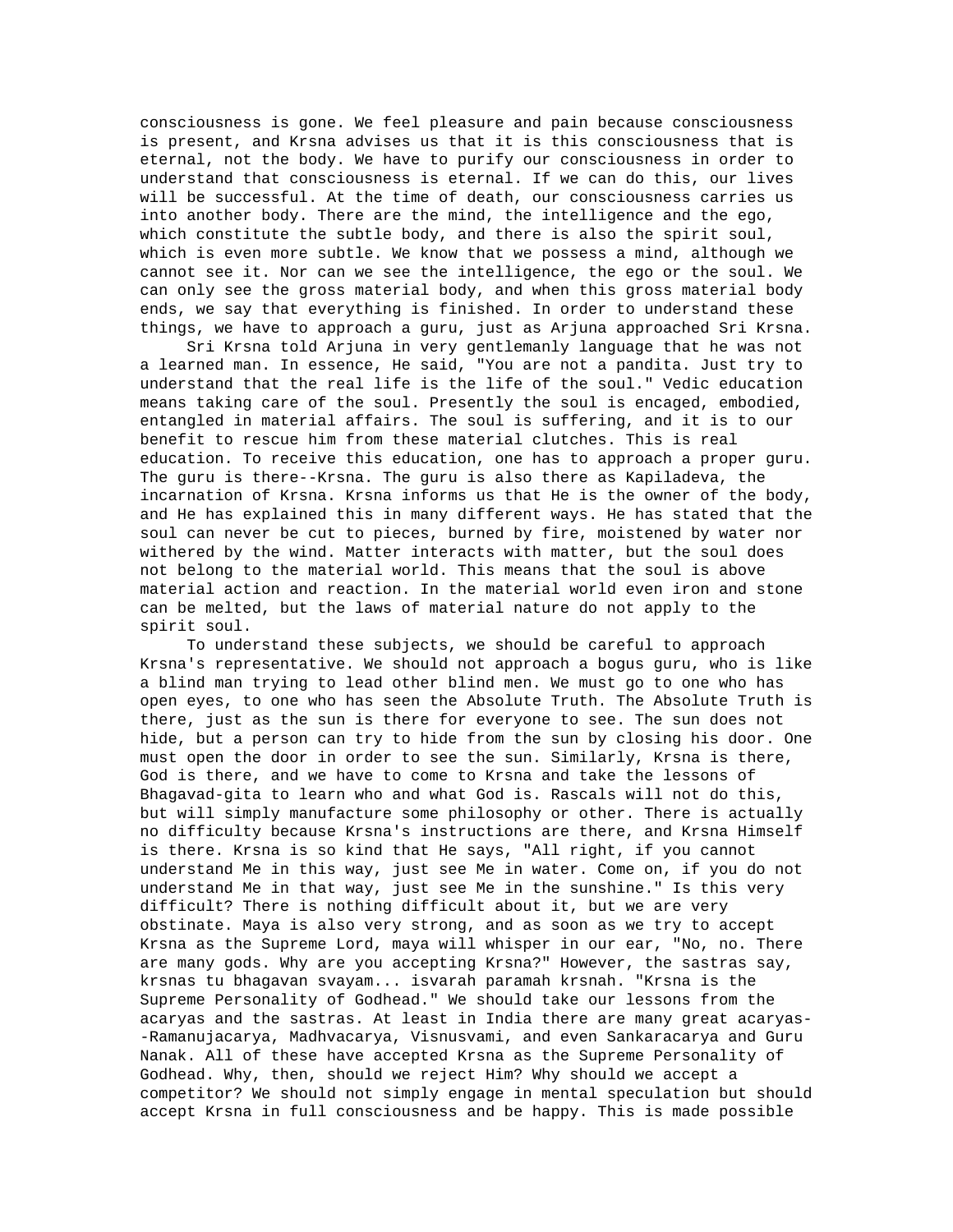by the help of the guru; therefore Devahuti is further questioning her son, Kapiladeva.

## TEXT 29

# yo yogo bhagavad-bano nirvanatmams tvayoditah kidrsah kati cangani yatas tattvavabodhanam

## TRANSLATION

 The mystic yoga system, as you have explained, aims at the Supreme Personality of Godhead and is meant for completely ending material existence. Please let me know the nature of that yoga system. How many ways are there by which one can understand in truth that sublime yoga?

## PURPORT

 There are different kinds of mystic yoga systems aiming for different phases of the Absolute Truth. The jnana-yoga system aims at the impersonal Brahman effulgence, and the hatha-yoga system aims at the localized personal aspect, the Paramatma feature of the Absolute Truth, whereas bhakti-yoga, or devotional service, which is executed in nine different ways, headed by hearing and chanting, aims at complete realization of the Supreme Lord. There are different methods of selfrealization. But here Devahuti especially refers to the bhakti-yoga system, which has aiready been primarily explained by the Lord. The different processes of the bhakti-yoga system are hearing, chanting, remembering, offering prayers, worshiping the Lord in the temple, accepting service to Him, carrying out His orders, making friends with Him and ultimately surrendering everything for His service.

 The word nirvanatman is very significant in this verse. Unless one accepts the process of devotional service, one cannot end the continuation of material existence. As far as jnanis are concerned, they are interested in jnana-yoga, but even if one elevates oneself, after a great performance of austerity, to the Brahman effulgence, there is a chance of falling down again to the material world. Therefore, jnanayoga does not actually end material existence. Similarly, regarding the hatha-yoga system, which aims at the localized aspect of the Lord, Paramatma, it has been experienced that many yogis, such as Visvamitra, fall down. But bhakti-yogis, once approaching the Supreme Personality of Godhead, never come back to this material world, as confirmed in the Bhagavad-gita. Yad gatva na nivartante: upon going, one never comes back. Tyaktva deham punar janma naiti: after giving up this body, he never comes back again to accept a material body. Nirvana does not finish the existence of the soul. The soul is everexisting. Therefore nirvana means to end one's material existence, and to end material existence means to go back home, back to Godhead.

 Sometimes it is asked how the living entity falls down from the spiritual world to the material world. Here is the answer. Unless one is elevated to the Vaikuntha planets and is directly in touch with the Supreme Personality of Godhead, he is prone to fall down, either from the impersonal Brahman realization or from an ecstatic trance of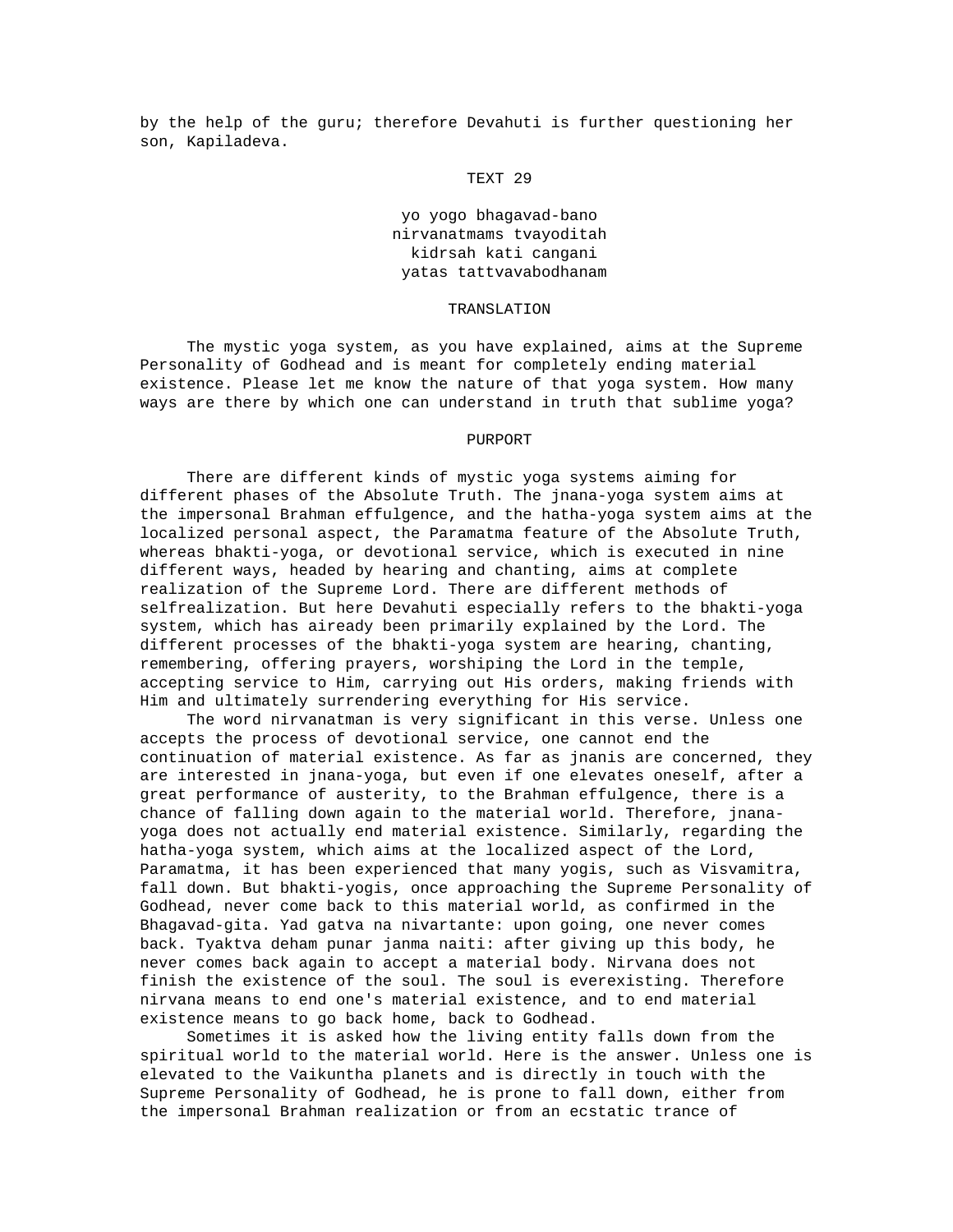meditation. Another word in this verse, bhagavad-banah, is very significant. Banah means "arrow." The bhakti-yoga system is just like an arrow aiming up to the Supreme Personality of Godhead. The bhakti-yoga system never urges one toward the impersonal Brahman effulgence or to the point of Paramatma realization. This banah, or arrow, is so sharp and swift that it goes directly to the Supreme Personality of Godhead, penetrating the regions of impersonal Brahman and localized Paramatma.

 We must understand the Supreme Person, tattvatah, in truth. Generally people are not interested in knowing about God or their relationship with Him. However, the entire Vedic instruction is for this purpose. First of all we have to know God, then we have to know our relationship with God. The next step is acting on the basis of that relationship. Krsna states that out of many millions of people, one may be interested in knowing the purpose of life. Human life is meant for this end, and if one does not come to this understanding, he is no better than an animal. We not only have to understand God and our relationship with Him but also how to act in that relationship. In this way we can perfect our lives. When one is a siddha, one understands himself--that is, one understands, aham brahmasmi: "I am not this body." This is Brahman realization, the brahma-bhuta platform. When one attains this stage, he becomes very happy. However, we must progress beyond this and come to the platform of bhakti-yoga. On that platform, there is variety and ananda, bliss. As stated previously, we are seeking spiritual variety, and if we do not enter the spiritual world, we will again fall down into the material atmosphere.

 The varieties of the spiritual world are mentioned in the Brahmasamhita (5.29-30):

> cintamani prakara-sadmasu kalpa-vrksa laksavrtesu surabhir abhipalayantam laksmi-sahasra-sata-sambhrama-sevyamanam govindam adi-purusam tam aham bhajami venum kvanantam aravinda-dalayataksam barhavatamsam asitambuda-sundarangam kandarpa-koti-kamaniya-visesa-sobham govindam adi-purusam tam aham bhajami

 "I worship Govinda, the primeval Lord, the first progenitor, who is tending the cows, yielding all desires, in abodes built with spiritual gems and surrounded by millions of purpose trees. He is always served with great reverence and affection by hundreds and thousands of goddesses of fortune.

 "I worship Govinda, the primeval Lord, who is adept in playing on His flute, with blooming eyes like lotus petals, with head decked with peacock's feather, with the figure of beauty tinged with the hue of blue clouds, and His unique loveliness charming millions of Cupids."

 We should not consider Krsna's form to be imagined by some artist. He is described in the Vedas as venum kvanantam aravinda-dalayatak-sam. He plays a flute, and His eyes are like the petals of a lotus flower. He wears a peacock feather, and His complexion is very beautiful, like a dark cloud. He is so beautiful that He attracts many hundreds of thousands of Cupids (kandarpa-koti-kamaniya-visesa-sobham). These are descriptions of Govinda found in the sastras.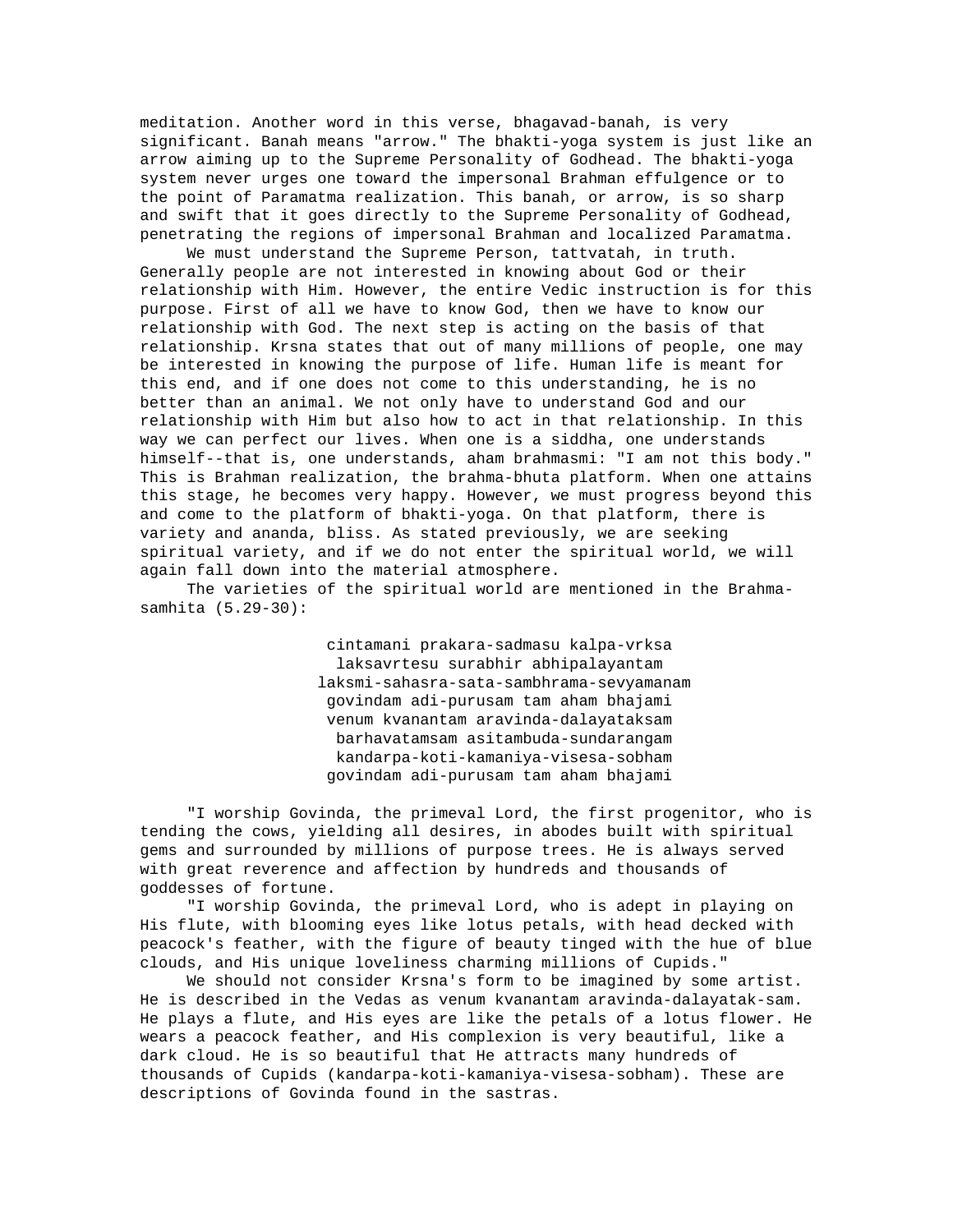In the material world we are simply chewing the chewed, throwing it away, picking it up and then chewing it again. Spiritual variety is not like this. Spiritual variety is anandambudhi-vardhanam: it is constantly increasing. It is even greater than the ocean, because the ocean does not increase. The shores of the ocean are set; they have certain limits. However, the ocean of bliss is constantly increasing. The more we enter into that spiritual bliss, the more we become joyful.

 The young people in the Hare Krsna movement chant the Hare Krsna mantra all the time. If this mantra were material, how long would they chant it? It is not possible to chant a material name for very long because the chanting would become hackneyed and very tiresome. No one could be satisfied simply by chanting Hare Krsna unless Hare Krsna itself were spiritual. We may chant, "Mr. John, Mr. John, Mr. John," but after an hour we will be fed up. However, the more we become spiritually advanced, the more bliss we will derive from chanting Hare Krsna.

 We can experience ananda perfectly in the association of Krsna. We can associate with Krsna as a servant, a friend, a father, a mother or a conjugal lover. There are five basic rasas--santa, dasya, sakhya, vatsalya and madhurya. In this material world, we experience the same rasas, or relationships. We are related to someone as a father, a son, a lover, a beloved, a master, a servant or whatever. These are perverted reflections of the relationship with Krsna found in the spiritual world. Today in the material world I may be relishing my love for my son, but tomorrow my son may be my greatest enemy. There is no eternity in this kind of love. Or, if my son does not become my enemy, he may die. Today I may love some man or woman, but tomorrow we may break up. All of this is due to the defects of the material world. However, in the spiritual world these relationships never break up. They simply increase and increase, and this is called perfection.

 Krsna is very fond of tending surabhi cows, but the Mayavadis cannot understand this. They say, "What is this Krsna?" Even Lord Brahma was bewildered. He said, "How is it that this Krsna, this boy of Vrndavana, is being worshiped? He is called the Supreme Personality of Godhead. How is that?" Lord Indra was also bewildered. Therefore if we do not wish to be bewildered we have to understand Krsna in truth from Krsna Himself or His bona fide representative.

 The activities of Krsna are not ordinary but divine. If we can understand this, we immediately become liberated. We need only understand the pastimes of Krsna with the gopis. These pastimes are not ordinary. In the material world, a young man wants to dance with many young girls, but Krsna's dancing with the gopis is different. Because people cannot understand Krsna, when they hear about Krsna's dancing with the gopis, they take this as some kind of concession, and say, "Now let us dance with young girls." In this way they go to hell. Therefore we have to learn from the proper person about Krsna's activities. We should not immediately try to understand Krsna's dealings with the gopis, for they are very confidential. These dealings are given in the Tenth Canto of Srimad-Bhagavatam, and this indicates that we have to understand Krsna as He is by first reading the preceding nine cantos. When we have understood these nine cantos, we can go on to the tenth. In this way we can understand that Krsna's activities are not ordinary but divine, and we can immediately become liberated.

 We may either hear about Krsna, chant His names, worship Him or offer prayers. In any case, we should work under the directions of our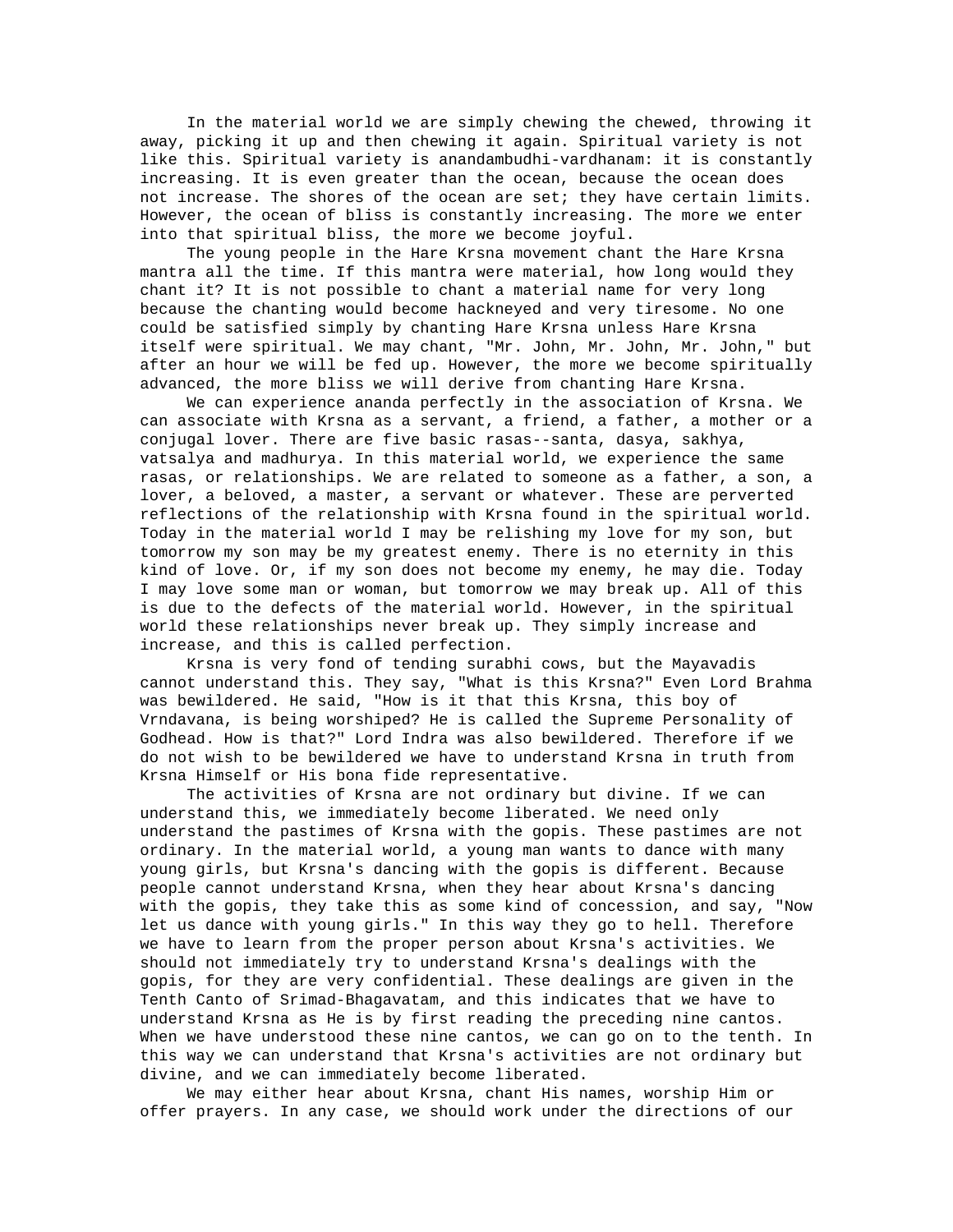spiritual master or Sri Krsna Himself. For instance, Hanuman simply carried out Lord Ramacandra's orders. Hanuman apparently had no education, and he was not capable of teaching Vedanta, but he simply carried out the orders of Lord Ramacandra and attained perfection. Arjuna, on the other hand, took Krsna as his most intimate friend. Arjuna was not a Vedantist but a fighter, a warrior. He had no time to study Vedanta because he had to deal with war and politics, but still he was the greatest devotee. People may say, "Oh, Arjuna was not a Vedantist, nor even a brahmana or a sannyasi. How could Krsna accept him as a devotee?" Nonetheless, in Bhagavad-gita (4.3), Krsna says that Arjuna is His very dear friend and devotee: bhakto 'si me sakha ceti. If one becomes a devotee, there is no material impediment.

 Actually bhakti should be automatic and spontaneous. There should be no motive in serving Krsna, but even if there is a motive, service rendered unto Krsna is good. Even if one approaches Krsna with some ulterior motive, one is considered pious. For instance, Dhruva Maharaja initially worshiped Krsna with a motive, but after attaining perfection in devotional service, his ulterior motive vanished. When he actually saw Krsna, he said, "I do not want anything from You. I don't want any benediction other than Your service." After hearing about the many transcendental qualities of Krsna, if we somehow or other become attracted to Krsna consciousness, our lives will be successful. Tasmat kenapy upayena manah krsne nivesayet: "Somehow or other we have to attach our minds to Krsna consciousness." (SB. 7.1.32) Then Krsna will help us and give us intelligence from within, as He indicates in Bhagavad-gita ( 10.10):

> tesam satata-yuktanam bhajatam priti-purvakam dadami buddhi-yogam tam yena mam upayanti te

 "To those who are constantly devoted and worship Me with love, I give the understanding by which they can come to Me." This is actual buddhi-yoga. Bhakti-yoga means buddhi-yoga, because one who is highly intelligent decides to take to Krsna consciousness. In this way, one can perfect his life by engaging in devotional service under the directions of the sastras and the spiritual master. Devahuti understands this and is thus submitting to her son just as Arjuna submitted to Sri Krsna on the battlefield.

TEXT 30

 tad etan me vijanihi yathaham manda-dhir hare sukham buddhyeya durbodham yosa bhavad-anugrahat

## TRANSLATION

 My dear son, Kapila, after all, I am a woman. It is very difficult for me to understand the Absolute Truth because my intelligence is not very great. But if You will kindly explain it to me, even though I am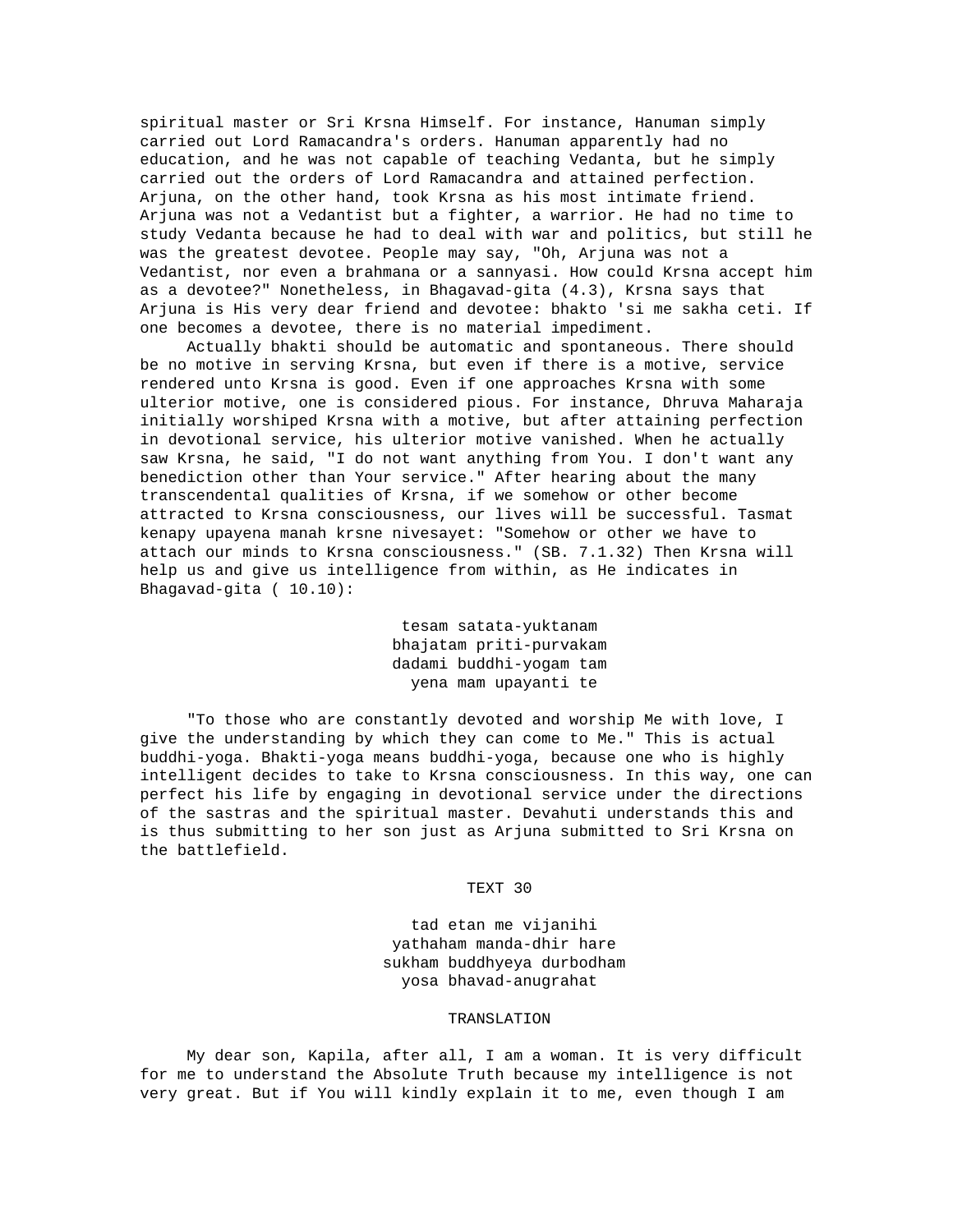not very intelligent, I can understand it and thereby feel transcendental happiness.

## PURPORT

 Knowledge of the Absolute Truth is not very easily understood by ordinary, less intelligent men; but if the spiritual master is kind enough to the disciple, however unintelligent he may be, then by the divine grace of the spiritual master everything is revealed. Visvanatha Cakravarti Thakura therefore says, yasya prasadad, by the mercy of the spiritual master, the mercy of the Supreme Personality of Godhead, bhagavat-prasadah, is revealed. Devahuti requested her great son to be merciful toward her because she was a less intelligent woman and also His mother. By the grace of Kapiladeva it was quite possible for her to understand the Absolute Truth, even though the subject matter is very difficult for ordinary persons, especially women.

 In this verse Devahuti shows us the process for understanding transcendental subject matters. It is not by challenge but by submission. The entire bhakti process is a process of submission. That is also Caitanya Mahaprabhu's teaching:

> trnad api sunicena taror iva sahisnuna amanina manadena kirtaniyah sada harih (Siksastaka 3)

 If one is interested in advancing in chanting Hare Krsna, Caitanya Mahaprabhu advises that one be humbler than the grass and more tolerant than the trees. One should not be very proud of his intelligence but should give all respect to others. In this way, one can chant Hare Krsna offenselessly. Although Devahuti was the mother of Kapiladeva, she presented herself as a humble woman. It was not that she considered herself superior because she was His mother.

 We have to please the spirtiual master by service, and the entire bhakti process depends on the attitude of service. The transcendental nature of Krsna is not possible to understand with our blunt material senses. Krsna's name, form, qualities and pastimes are all divya, divine. Our present material senses have to be purified by engagement in the Lord's service, and our first engagement begins with the tongue. It is with the tongue that we can chant the transcendental names of the Lord. This is not very difficult, and this path is open to everyone- even women, vaisyas and sudras. After describing all the faults of Kaliyuga, Srimad-Bhagavatam ( 12.3.51) states:

> kaler dosa-nidhe rajann asti hy eko mahan gunah kirtanad eva krsnasya mukta-sangah param vrajet

 "There is one special advantage about this age of Kali-yuga, and that is that people can attain liberation and return home, back to Godhead, simply by chanting the Hare Krsna maha-mantra." Sri Caitanya Mahaprabhu said: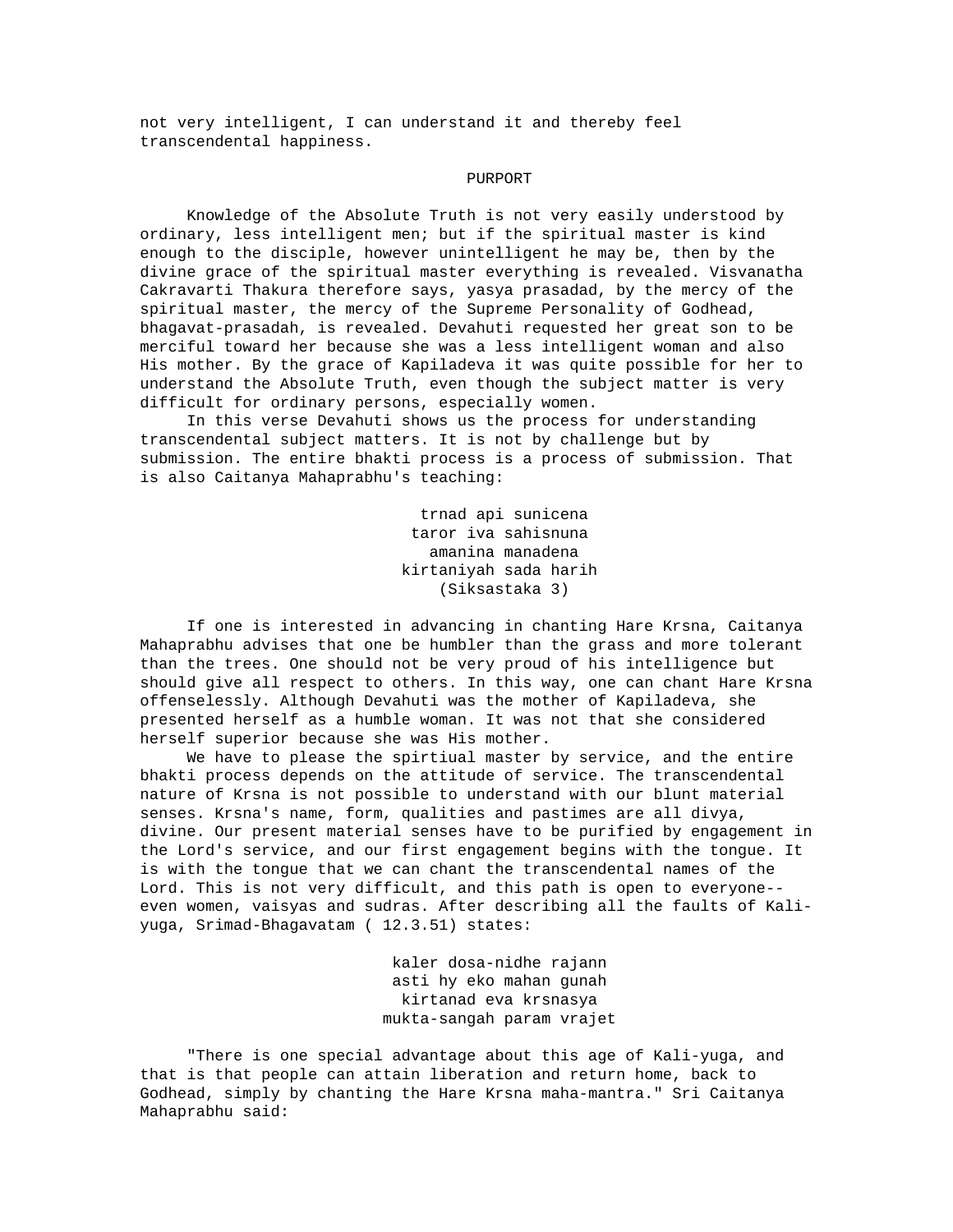harer nama harer nama harer namaiva kevalam kalau nasty eva nasty eva nasty eva gatir anyatha

 "Chant Hare Krsna, chant Hare Krsna. There is no other way, no other way at all in Kali-yuga.'

 We should try to avoid the ten offenses in chanting the holy name, but anyone who chants Hare Krsna sincerely is purified. Ceto-darpanamarjanam bhava-maha-davagni-nirvapanam (Siksastaka 1). This is the easiest process by which the mirror of the mind can be cleansed. If Krsna sees that someone is sincerely chanting Hare Krsna, He will help. He is within everyone, and He can understand whether one is sincere or not. Krsna helps a sincere devotee internally and externally. Internally He helps as paramatma by giving intelligence from within. Dadami buddhiyogam tam. Externally He helps as His representative, the spiritual master. Therefore Caitanya Mahaprabhu says: guru-krsna-prasade paya bhakti-lata-bija. "By the grace of Krsna, one gets a bona fide guru, and by the grace of the guru, one gets Krsna." (Cc. Madhya 19.151) Thus the sastras have given us a very easy way to appreciate our transcendental life. That is the Krsna consciousness movement.

 Devahuti has submissively accepted her son as her guru. She wants to understand Krsna perfectly, by the grace of Kapiladeva. It is very important to receive the causeless mercy of Krsna and the spiritual master. By Krsna's mercy, we receive a spiritual master, and by the spiritual master's mercy, we receive Krsna.

 Srila Visvanatha Cakravati Thakura has greatly stressed the mercy of the guru, and it is an actual fact that if we satisfy the guru by our service, he will give us his blessings. This is a very great opportunity, for the guru is the confidential servant of Krsna. The guru never claims that he is Krsna, although he is worshiped as Krsna: saksad dharitvena samasta-sastrair uktas tatha bhavyata eva sadbhih (Gurvastaka 7).

 Al1 the sastras describe the guru as being on an equal basis with Krsna, for he is the representative of Krsna. Therefore he is worshiped as Krsna. Being the most confidential servant of Krsna, the guru is very dear to Krsna; therefore if he recommends someone to Krsna, Krsna accepts the person. The guru is the confidential servant of Krsna because he canvasses from door to door, saying, "Please become Krsna conscious and surrender unto Krsna." Krsna tells Arjuna that such a person is very dear to Him. The bona fide guru tells people to surrender not unto him but unto Krsna. Thus one has to surrender unto Krsna through the via media of the guru, not directly. This is the process. The guru does not accept respect from his disciple for his personal self but conveys this respect to Krsna. If we cannot receive the mercy of the guru, Krsna is very difficult to approach directly.

 It is stated in Bhagavad-gita that knowledge of Krsna is received through the parampara, the disciplic succession. Evam parampara-praptam. The guru offers the same respects to his guru, and his guru offers respects to his, and so it goes all the way to Krsna. Thus the mercy of Krsna comes down through the parampara system, and the respect offered to Krsna is offered up through the parampara system. One has to learn to approach the Supreme Personality of Godhead in this way. Thus if we want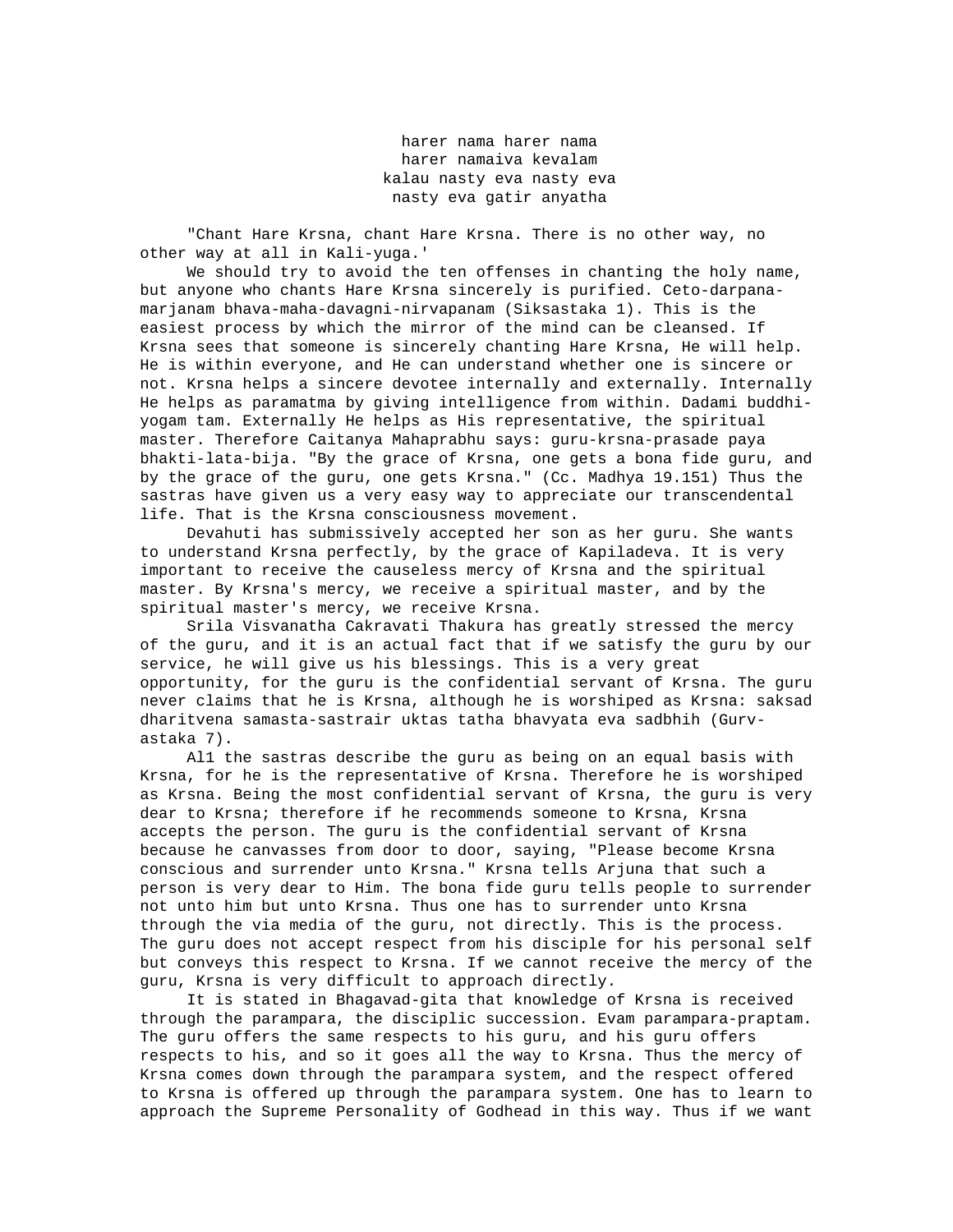to approach God, we have to take shelter of the guru in the beginning. Devahuti is begging the mercy of Kapiladeva in order to understand the way to approach Krsna. She approaches Him very humbly saying, "My dear Kapila, You are the Supreme Personality of Godhead, but I am a woman, and my intelligence is not very sharp. Nonetheless, I want to understand these sublime transcendental subjects from You. It is possible by Your mercy."

 The process of approaching and understanding the Supreme Personality of Godhead was also discussed between Ramananda Raya and Caitanya Mahaprabhu. First, Ramananda Raya explained the process in terms of varnasrama-dharma. He said first of all that human life is meant for approaching Lord Visnu through the rules and regulations governing varnasrama-dharma. Caitanya Mahaprabhu replied that it is very difficult in this age to execute the rules and regulations of varnasrama-dharma. It is very difficult to be a brahmana in this age, and it is practically impossible to revive the old varnasrama-dharma culture. Caitanya Mahaprabhu therefore said that this method is not very practical. Caitanya Mahaprabhu has been called by Srila Rupa Gosvami "the most munificent avatara" because He distributes love of Krsna free of charge. First of all, we cannot even understand Krsna; therefore there is no question of loving Him. If we do not understand someone, how can we love him? The love is very far away, but Caitanya Mahaprabhu is so kind that He distributes krsna-prema, love of Krsna, to whomever will take it. In His life, Caitanya Mahaprabhu cried for Krsna and showed how one should be mad after Him.

> yugayitam nimesena caksusa pravrsayitam sunyayitam jagat sarvam govinda-virahena me

 "O Govinda! Feeling Your separation, I am considering a moment to be like twelve years or more. Tears are flowing from my eyes like torrents of rain, and I am feeling all vacant in the world in Your absence." (Siksastaka 7)

 Without Krsna, one should see everything as vacant. This is Radharani's frame of mind, but this is not possible for an ordinary living being. It was possible for Caitanya Mahaprabhu and a few devotees, His immediate disciples like the six Gosvamis, who were following in His footsteps. They worshiped Krsna in separation and sought Krsna everywhere.

> he radhe vraja-devike ca lalite he nanda-suno kutah sri-govardhana-kalpa-padapa-tale kalindi-vanye kutah ghosantav iti sarvato vraja-pure khedair maha-vihvalau vande rupa-sanatanau raghu-yugau sri jiva-gopalakau

 "I offer my respectful obeisances to the six Gosvamis, namely Sri Rupa Gosvami, Sri Sanatana Gosvami, Sri Raghunatha Bhatta Gosvami, Sri Raghunatha dasa Gosvami, Sri Jiva Gosvami and Sri Gopala Bhatta Gosvami, who were chanting very loudly everywhere in Vrndavana, shouting, `Oueen of Vrndavana, Radharani! O Lalita! O son of Nanda Maharaja! Where are you all now? Are you just on the hill of Govardhana, or are you under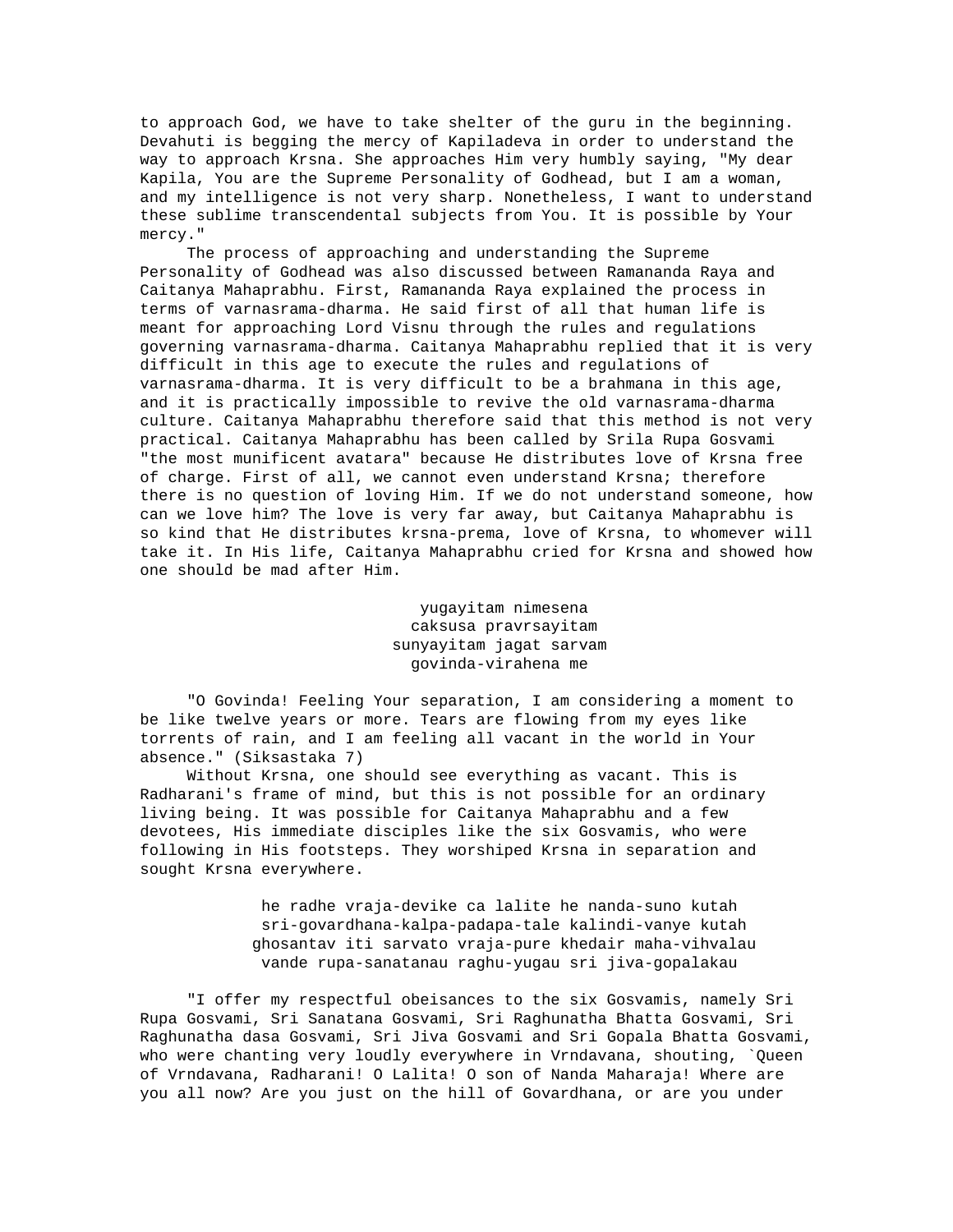the trees on the bank of the Yamuna? Where are you?' These were their moods in executing Krsna consciousness." (Sad-gosvamy-astaka 8)

 The Gosvamis never said, "We have seen Krsna." This is the recommended process--worship in separation. We should awaken our lost Krsna consciousness in this way and become mad after Krsna in our separation from Him. This is called krsna-prema, and this love was distributed by Caitanya Mahaprabhu. We should not try to understand Krsna by our small knowledge. Since we are imperfect, how can we speculate on Krsna? There are many people like jnanis and theosophists who try to understand the Absolute Truth by speculation, but this is not possible.

> athapi te deva padambuja-dvaya prasada-lesanugrhita eva hi janati tattvam bhagavan-mahimno na canya eko pi ciram vicinvan

 "My Lord, if one is favored by even a slight trace of the mercy of Your lotus feet, he can understand the greatness of Your personality. But those who speculate in order to understand the Supreme Personality of Godhead are unable to know You, even though they continue to study the Vedas for many years." (SB. 10.14.29) Even if one speculates for many years, he cannot understand Krsna. One has to receive the mercy of Krsna through the spiritual master, and this is the path recommended by Sri Caitanya Mahaprabhu. Sthane-sthitah sruti-gatah tanu-van-manobhih (SB. 10.14.3). Another name for Krsna is Ajita. No one can conquer Krsna, but Krsna can be conquered by His devotee. One should be submissive and say, "Krsna, I am very poor. I have no means to understand You. Please be merciful upon me. Please allow me to understand You and surrender." This is wanted. Krsna is very merciful, and when He sees that someone has surrendered, He will help from within.

Chapter Fourteen

Bhakti as Ultimate Liberation

#### TEXT 31

 maitreya uvaca viditvartham kapilo matur ittham jata-sneho yatra tanvabhijatah tattvamnayam yat pravadanti sankhyam provaca vai bhakti-vitana-yogam

## TRANSLATION

 Sri Maitreya said: After hearing His mother's statement, Kapila could understand her purpose, and He became compassionate toward her because of having been born from her body. He then described the Sankhya system of philosophy, which is a combination of devotional service and mystic realization, as received by disciplic succession.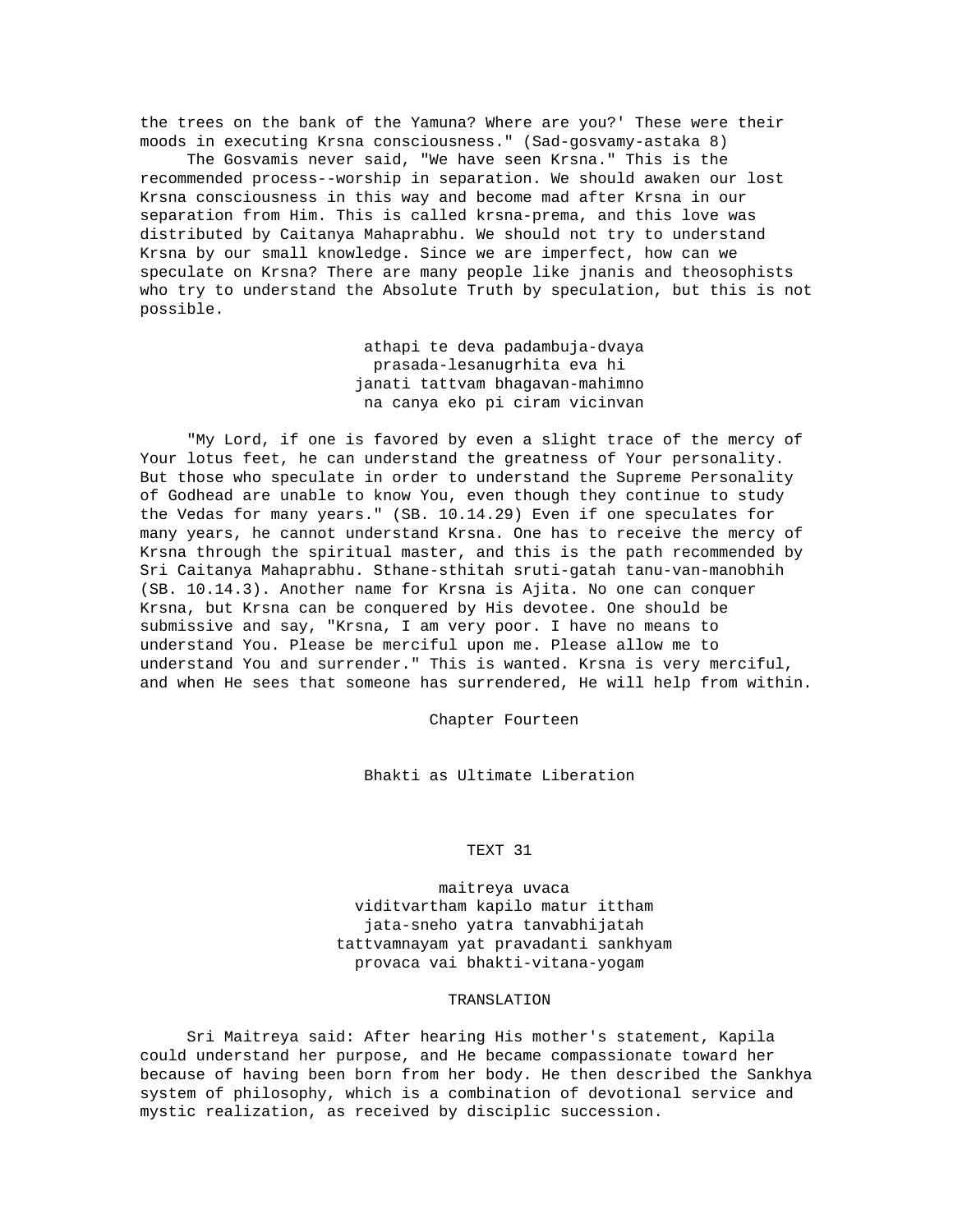## PURPORT

 The philosophy propounded by the atheist Kapila is an analysis of the material elements and is very much appreciated by Western philosophers. The sankhya-yoga explained by Lord Kapiladeva, the son of Devahuti, is practically unknown in the West. The sankhya-yoga propounded herein is actually bhakti. It is stated here that the proper way to receive this knowledge is by disciplic succession, not by philosophical speculation. Speculation is an improper way to understand the Absolute Truth. Generally Western philosophers try to understand the Absolute Truth by the ascending process of mental speculation. This is the process of inductive logic. The other process is the descending process, and this is the parampara process. By this method, knowledge descends from a higher source.

 In Bhagavad-gita, many yoga systems are explained, but the bhaktiyoga system is considered highest of all. Ultimately, all yogas end in bhakti-yoga. The ultimate conclusion of jnana-yoga and hatha-yoga is bhakti-yoga. In the Sixth Chapter of Bhagavad-gita, the hatha-yoga system of meditation is explained, and Arjuna, who was highly elevated, said that he could not concentrate his mind in this way. If the hathayoga system was so difficult five thousand years ago for a person so elevated that he was Krsna's friend, how is it possible today? Arjuna frankly said that this system of yoga was impossible to execute because the mind is as difficult to control as the wind.

 The hatha-yoga system is basically meant for those who are overly attached to the body; otherwise, the preferred yoga is sankhya-yoga or bhakti-yoga. When Arjuna told Sri Krsna that the hatha-yoga system was too difficult to execute, the Lord pacified him by saying that the firstclass yogi is one "who is always thinking of Me." (Bg. 6.47) Arjuna did not know anything but Krsna, and Arjuna requested that Krsna be present on his side in the battle. When Duryodhana approached Krsna with Arjuna and requested Him to take sides, Krsna said, "I have eighteen military divisions. These divisions will take one side, and I personally will take another. However, I will not fight in this battle." At first Arjuna thought it wise to take the eighteen divisions with their many thousands of elephants and horses, but then he considered that if he simply had Krsna on his side, that would be sufficient. He would not need ordinary soldiers. Duryodhana, on the other hand, decided to take Krsna's soldiers. Thus in order to pacify Arjuna, Krsna told him not to worry, although he could not execute the astanga-yoga system.

 "The first-class yogi is he who always thinks of Me." One should always remember that Krsna is within his heart and think of Him. This is the proper system of meditation. If we always chant the Hare Krsna mahamantra, we will always remember Krsna, and immediately the form of Krsna will be awakened within our hearts. The process of always thinking of Krsna is the process of Krsna consciousness. The first-class yogi is he who is always conscious of Krsna. One can be conscious of Krsna by hearing about Him submissively.

 We have to accept Krsna through the disciplic succession. There are four sampradayas, disciplic successions. One comes from Lord Brahma (the Brahma-sampradaya), and another comes from Laksmi, the goddess of fortune, (the Sri-sampradaya). There are also the Kumara-sampradaya and the Rudra-sampradaya. At the present moment, the Brahma sampradaya is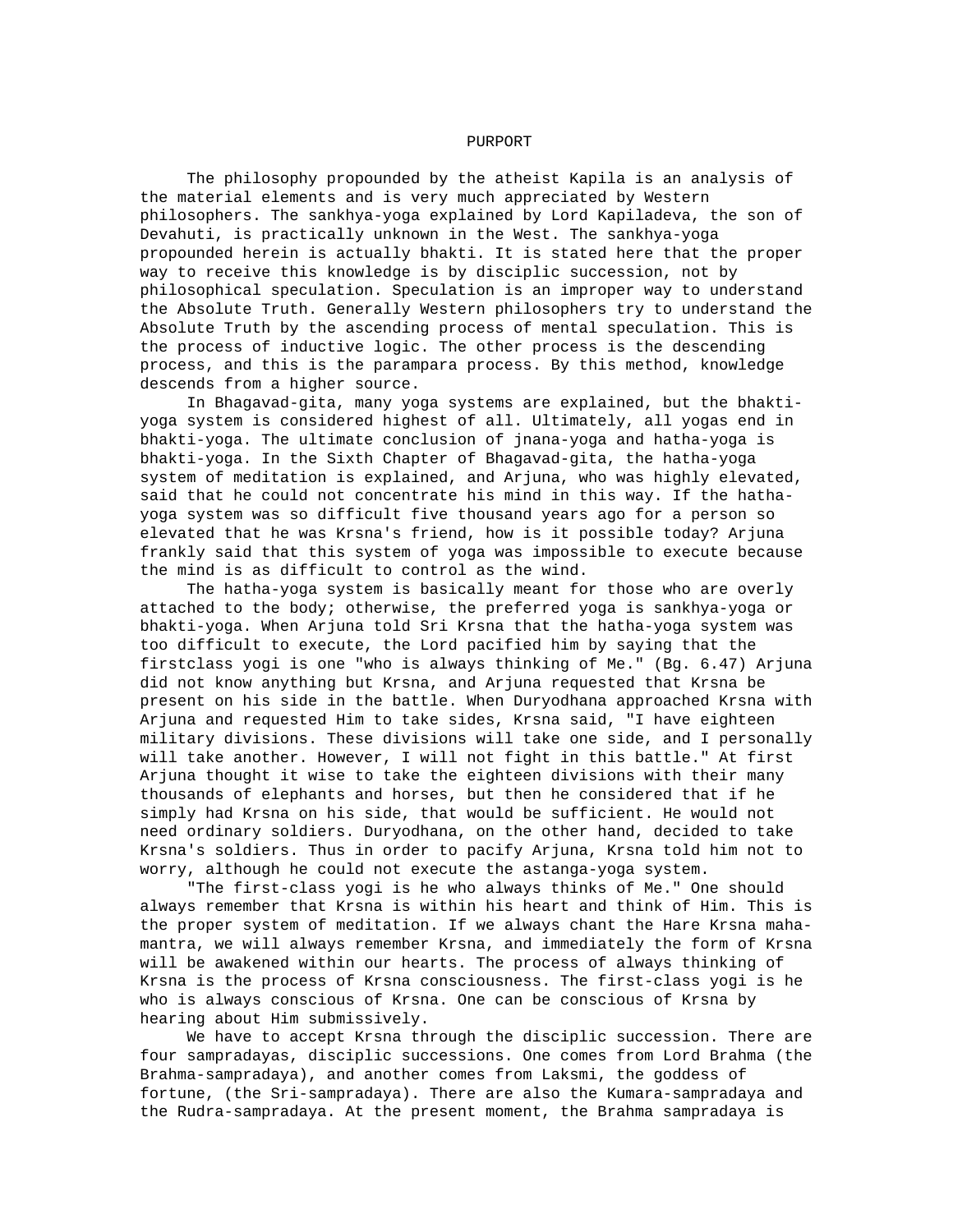represented by the Madhva-sampradaya, and we belong to the Madhvagaudiya-sampradaya. Our original sampradaya stems from Madhvacarya. In that sampradaya there was Madhavendra Puri, and Madhavendra Puri's disciple was Sri Isvara Puri. Sri Isvara Puri's disciple was Lord Caitanya Mahaprabhu. Thus we are coming in the disciplic succession from Sri Caitanya Mahaprabhu, and therefore our sampradaya is called the Madhva-gaudiya-sampradaya. It is not that we have manufactured a sampradaya; rather, our sampradaya stems from Lord Brahma. There is also the Ramanuja-sampradaya, which comes from the Sri-sampradaya, and there is the Visnusvami-sampradaya, which comes from the Rudra-sampradaya. The Nimbaditya-sampradaya comes from the Kumara-sampradaya. If we do not belong to any sampradaya, our conclusion is fruitless. It is not that one should think, "I am a big scholar, and I can interpret Bhagavad-gita in my own way. Al1 these sampradayas are useless." We cannot manufacture our own comments. There are many commentaries made in this way, and they are all useless. They have no effect. We have to accept the philosophy as it was contemplated by Lord Brahma, Narada, Madhvacarya, Madhavendra Puri and Isvara Puri. These great acaryas are beyond the imperfections of so-called scholars. Mundane scientists and philosophers use the words "perhaps" and "maybe" because they cannot arrive at a proper conclusion. They are simply speculating, and mental speculation cannot be perfect.

 Bhakti-yoga is at the top of the stairs of all the yogas. The first step is karma-yoga, and then jnana-yoga and dhyana-yoga, but the ultimate is bhakti-yoga. Everyone is trying to reach the ultimate Absolute Truth, but the other yogas end in partial understanding. The understanding derived from bhakti-yoga is complete, and even if partially executed, it has potency. It is also recommended by the great mahajanas like Lord Brahma, Lord Siva and Kapiladeva. Since the path of perfection is very difficult to understand, the sastras recommend that we follow the mahajanas, who are thus described in Srimad-Bhagavatam (6.3.20):

> svayambhur naradah sambhuh kumarah kapilo manuh prahlado janako bhismo balir vaiyasakir vayam

 Another name for Lord Brahma is Svayambhu because he was born from a lotus flower emanating from the navel of Lord Visnu. Since he was not born of a father and mother, he is therefore called Svayambhu. Narada Muni is also a mahajana, and Sambhu is Lord Siva. Kumara refers to the four Kumaras--Sanaka, Sanandana, Sanatana and Sanat-kumara. There are twelve authorities following the Sankhya philosophy, or bhakti-yoga, and these include Lord Brahma, Lord Siva, Kapiladeva, Manu, Bhismadeva, Janaka Maharaja, Sukadeva Gosvami and prahlada Maharaja. If we simply accept one of these mahajanas, we will be successful in understanding the Absolute Truth, but if we try to understand the Absolute Truth by logic and argument, we will ultimately be frustrated. One philosopher may be a better logician than another, and one philosophical argument may counteract another, but this process goes on and on. It is simply a useless waste of time. Even if we approach Vedic scriptures, there are difficulties. There are so many scriptures--Yajur Veda, Rg Veda, Sama Veda, Atharva Veda, the Upanisads, the puranas, Brahma-sutra, Ramayana, Mahabharata and so forth. Different people read them and arrive at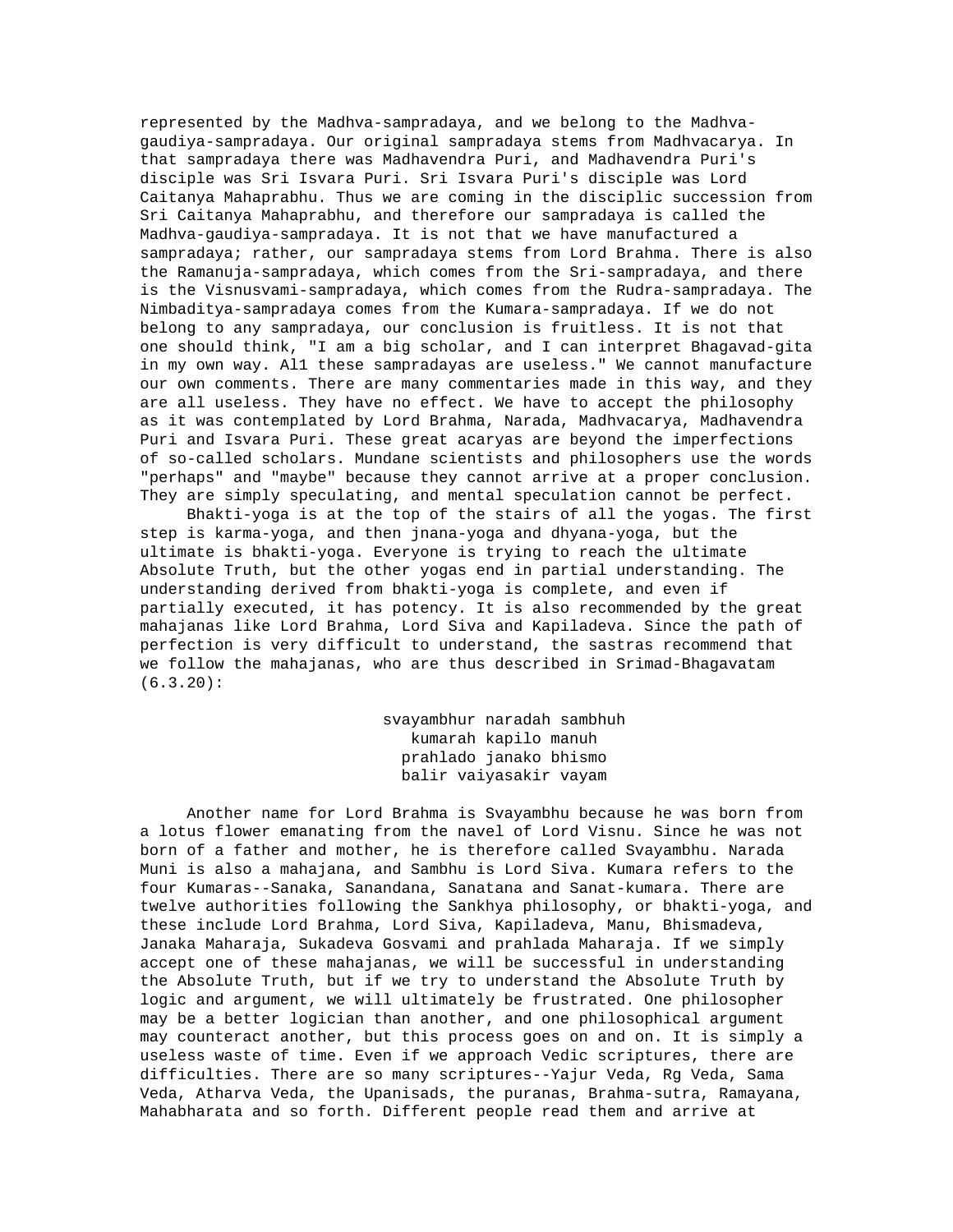different conclusions. There are also the Bible and the Koran. According to so many different men, there are so many interpretations. One philosopher defeats another philosopher on the basis of scripture. It is even stated that one cannot become a rsi, a philosopher, unless one propounds a different system of philosophy. Nasav rsir yasya matam na bhinnam. Thus the truth of spiritual life is very complicated and difficult to understand. The conclusion is that one should follow one of these twelve mahajanas in order to be successful. Krsna is the original mahajana, and He instructed Lord Brahma. Lord Brahma is also a mahajana. Actually, Krsna instructed everyone in Bhagavad-gita, and thus everyone has learned from Krsna.

 In Srimad-Bhagavatam (1.1.1) it is also stated: tene brahma hrda ya adi-kavaye. Thus Krsna gives His personal instructions just as Kapiladeva gave His personal instructions. There is no contradiction between Krsna's philosophy in Bhagavad-gita and Kapiladeva's philosophy. We need only receive the transcendental knowledge through the mahajanas, and the results will be beneficial. Kapiladeva explained this Sankhya philosophy to His mother, and although He had a natural affection for His mother, we should not think that Devahuti was an ordinary woman. She was very submissive, and when Kapiladeva saw this, He became very compassionate. He saw that she was eager to know about the Absolute Truth, and He considered that, after all, He had received His body from her. Therefore He concluded that He should try to give her the ultimate conclusion of philosophical knowledge, which is this Sankhya philosophy.

TEXT 32

 sri-bhagavan uvaca devanam guna-linganam anusravika karmanam sattva evaika-manaso vrttih svabhaviki tu ya animitta bhagavati bhaktih siddher gariyasi

## TRANSLATION

 Lord Kapila said: The senses are symbolic representations of the demigods, and their natural inclination is to work under the direction of the Vedic injunctions. As the senses are representatives of the demigods, so the mind is the representative of the Supreme Personality of Godhead. The mind's natural duty is to serve. When that spirit of service is engaged in devotion to the Personality of Godhead, without any motive, that is far better than salvation.

## PURPORT

 The senses of the living entity are always engaged in some occupation, either in activities prescribed in the Vedic injunctions or in material activities. The natural inclination of the senses is to work for something, and the mind is the center of the senses. The mind is actually the leader of the senses; therefore it is called sattva. Similarly, the leader of all the demigods who are engaged in the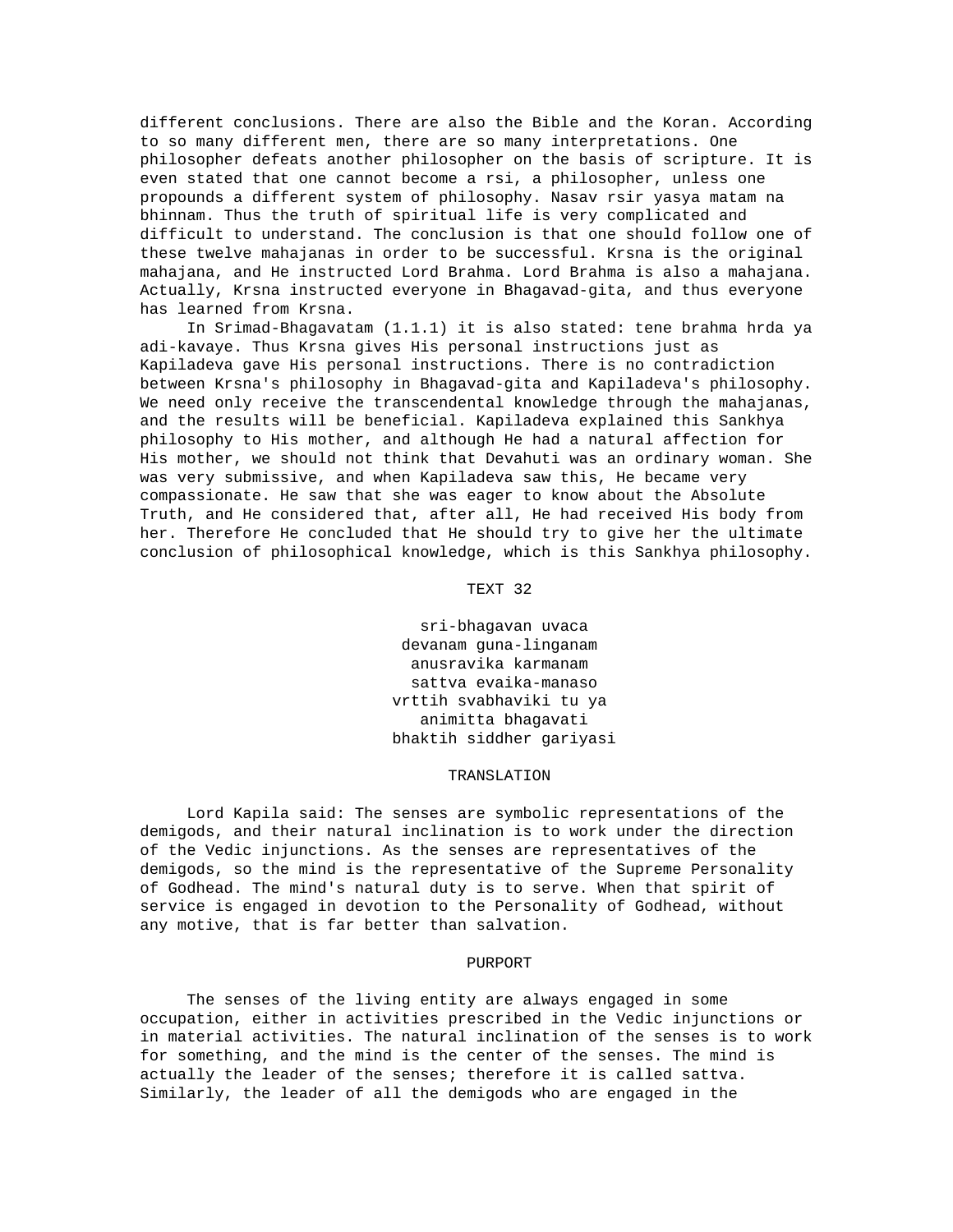activities of this material world--in managing the sun, moon, etc.--is the Supreme Personality of Godhead.

 It is stated in the Vedic literature that the demigods are digerent limbs of the universal body of the Supreme Personality of Godhead. Our senses are also controlled by different demigods; our senses are representations of various demigods, and the mind is the representation of the Supreme Personality of Godhead. The senses, led by the mind, act under the influence of the demigods. When the service is ultimately aimed at the Supreme Personality of Godhead, the senses are in their natural position. The Lord is called Hrsikesa, for He is actually the proprietor and ultimate master of the senses. The senses and the mind are naturally inclined to work, but when they are materially contaminated, they work for some material benefit or for the service of the demigods, although actually they are meant to serve the Supreme Personality of Godhead. The senses are called hrsika, and the Supreme Personality of Godhead is called Hrsikesa. Indirectly, all the senses are naturally inclined to serve the Supreme Lord. That is called bhakti.

 Kapiladeva said that in devotional service the senses, without desire for material profit or other selfish motives, are engaged in the service of the Supreme Personality of Godhead. That spirit of service is far better than siddhi, salvation. Bhakti, the inclination to serve the Supreme Personality of Godhead, is in a transcendental position far superior to mukti, or liberation. Thus bhakti is the stage after liberation. Unless one is liberated, one cannot engage the senses in the service of the Lord. When the senses are engaged either in material activities of sense gratification or in the activities of the Vedic injunctions, there is some motive, but when the same senses are engaged in the service of the Lord without ulterior motive, that is called animitta and is the natural inclination of the mind. The conclusion is that when the mind, undeviated either by Vedic injunctions or by material activities, is fully engaged in Krsna consciousness, or devotional service to the Supreme Personality of Godhead, one is situated far above mere liberation from material entanglement.

 Bhakti, devotional service, is transcendental even to mukti, liberation. Generally people are concerned with dharma, artha, kama and moksa. In the beginning, there is dharma (religion), then artha (economic development), kama (sense gratification), then moksa (merging into the Supreme One). However, bhakti is above all these. Mukti is not very important for a bhakta. In the words of Bilvamangala Thakura: muktih svayam mukulitanjali sevate 'smat. "Mukti herself is standing with folded hands, waiting to serve the devotee." (Krsna-karnamrta 107) This is the experience of Bilvamangala Thakura, who was a very rich South Indian brahmana. Due to bad association, Bilvamangala Thakura became a very staunch prostitute hunter, and he spent all his money on a prostitute named Cintamani. One night, during a terrible rainstorm, Bilvamangala went to see Cintamani, but the prostitute was thinking, "Surely tonight Bilvamangala will not come. This is a terrible storm." Nonetheless, Bilvamangala came, despite all difficulties. Somehow he managed to cross the raging river, and when he saw the gates of Cintamani's house closed, he somehow managed to jump over them. Despite all the dangers, he reached Cintamani's house, and the prostitute, being very astonished, said, "How is it you have come tonight? Oh, you are so attracted to this skin! If you just had this much attraction for Krsna, it would certainly be to your benefit." Bilvamangala then immediately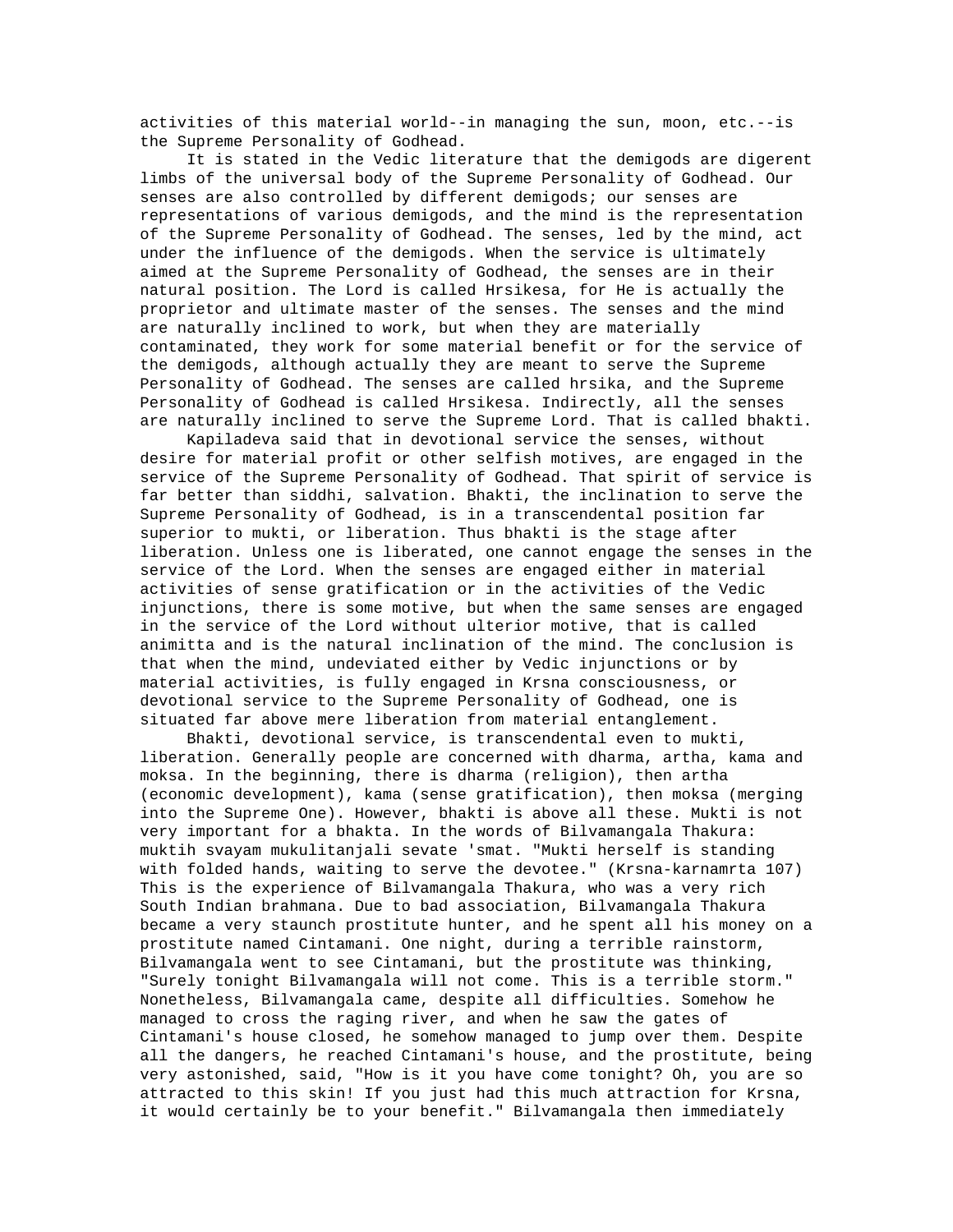left the prostitute's house and went to Vrndavana. The fact was that in his previous life he had executed devotional service up to bhava-bhakti. Thus the prostitute Cintamani actually became his guru. While in Vrndavana, Bilvamangala Thakura wrote a book named Krsna-kamamrta, which has been recommended by Sri Caitanya Mahaprabhu. In that book, Bilvamangala Thakura writes: "If we have devotion fixed on You, My Lord Bhagavan, then we can easily see Your divine form as kaisora-murti, a young boy."

 Another name for Krsna is Kaisora. The word kaisora refers to the age before marriage--that is, it refers to a boy between the ages of eleven and sixteen. Sri Krsna is always kaisora-murti. By devotional service, one can see the kaisora-murti of Krsna very easily.

 When Bilvamangala Thakura was going to Vrndavana, he was still attracted to women. One night he stayed at the house of a very rich merchant, and the merchant's wife told her husband that Bilvamangala Thakura was attracted to her. She asked her husband what to do, and the merchant simply said, "Serve him." Finally Bilvamangala Thakura came to his senses, and he thought, "These eyes are my enemies." When the beautiful woman approached him, Bilvamangala Thakura said, "Mother, please give me the pins out of your hair. I am very mad after the beauty of women. So let me pluck out my eyes." In this way, he blinded himself. Although he could not see, in Vrndavana he was supplied milk by Krsna Himself. Thus he personally realized Krsna through bhakti and wrote of his personal experience. He wrote, "Mukti is not a very important thing. She is always at my service with folded hands, saying, `My dear sir, what can I do for you?' " Thus a devotee is not very anxious for mukti because he is already liberated. If a man has a million dollars, why should he hanker after ten rupees?

 Bhakti should be animitta, without motive. Actually Krsna can fulfill all of our wishes without difficulty because He is almighty and full of all opulences. If we want material happiness from Krsna, it is certainly not difficult for Him to grant it. He can also give us mukti, liberation, but it is foolishness to ask anything from Krsna except bhakti. Srila Bhaktisiddhanta Sarasvati Thakura used to say that asking God for mukti or anything else other than bhakti is like going to a rich man and asking for ashes. There is another story, about an old woman who was carrying a bundle of dry wood through the forest. Somehow or other the bundle, which was very heavy, fell to the ground. The old woman became very disturbed, and thought, "Who will help put this bundle back on my head?" She then began to call on God, saying, "God help me." Suddenly God appeared and said, "What do you want?" She said, "please help me put this bundle back on my head." So this is our foolishness. When God comes to give us some benediction, we simply ask Him to load us down again with all these material bundles. We ask Him for more material things, for a happy family, for a large amount of money, for a new car or whatever.

 Caitanya Mahaprabhu teaches us that we should only beg God for His service life after life. This is the actual meaning of the Hare Krsna maha-mantra. When we are chanting Hare Krsna, Hare Krsna, Krsna Krsna, Hare Hare/ Hare Rama, Hare Rama, Rama, Rama, Hare Hare, we are actually addressing God and His energy, Hara. Hara is Krsna's internal potency, Srimati Radharani or Laksmi. Jaya radhe! This is daivi prakrti, and the devotees take shelter of the daivi prakrti, Srimati Radharani. Thus the Vaisnavas worship Radha-Krsna, Laksmi-Narayana and Sita-Rama. In the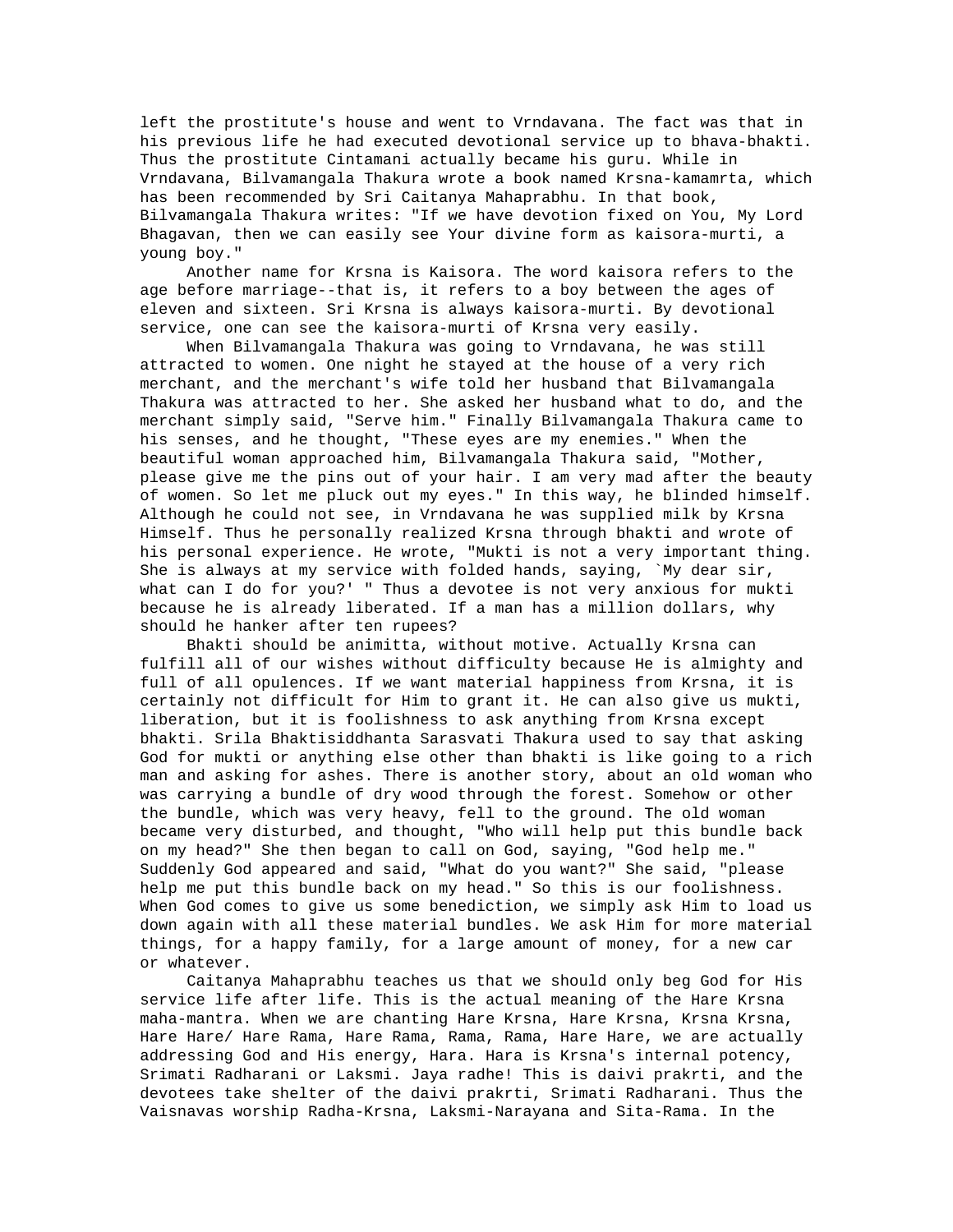beginning of the Hare Krsna maha-mantra we first address the internal energy of Krsna, Hare. Thus we say, "O Radharani! O Hare! O energy of the Lord!" When we address someone in this way, he usually says, "Yes, what do you want?" The answer is, "Please engage me in Your service." This should be our prayer. We should not say, "O energy of the Lord, O Krsna, please give me money. Please give me a beautiful wife. Please give me many followers. Please give me some prestigious position. Please give me the presidency." These are all material hankerings, which should be avoided. Lord Buddha advocated that we give up all material desires. It is not possible to become desireless, but it is possible to give up material desires. It is the nature of the living entity to desire; it is not possible to be desireless. If one is desireless, he is dead. Desirelessness means purifying one's desire, and desire is purified when we only desire the service of Krsna.

Lord Caitanya Mahaprabhu teaches:

 na dhanam na janam na sundarim kavitam va jagad-isa kamaye mama janmani janmanisvare bhavatad bhaktir ahaituki tvayi

 "O almighty Lord, I have no desire to accumulate wealth, nor do I desire beautiful women, nor do I want any number of followers. I only want Your causeless devotional service birth after birth." (Siksastaka 4) He requests Lord Krsna's service birth after birth. It is not that He is seeking salvation; rather, He simply wants to serve Krsna one life after another. The devotees are not anxious to merge into the existence of the Supreme. The Buddhist philosophy advocates nirvana, the negation of all material desires. Buddha does not offer more than this. Sankaracarya gives a little more, saying that we should become desireless in this material world and then enter into the Brahman effulgence. This is called brahma-nirvana. According to the Vaisnava philosophy, however, we should negate material desires and be situated on the Brahman platform, but in addition we should engage in the devotional service of the Lord. This is called bhakti. Mayavadi philosophers cannot understand this, but Krsna says that this devotional service is on the transcendental platform.

 The Sankhya philosophy of the atheist Kapila, which is a material philosophy, is simply the study of the twenty-four elements. However, the real Sankhya philosophy, propounded by Kapiladeva, is transcendental to the twenty-four elements and material activity. Thus in this Sankhya philosophy, which is actually bhakti-yoga, there is no desire for material benefits. On the material platform, a person works for his own personal sense gratification or for some expanded sense gratification. One may work for himself, family, wife, children, society, community, nation or humanity at large. This is simply expanded sense gratification. Whether one steals for himself, family, community or whatever, the fact remains that he is a thief. It is said that when Alexander the Great arrested a common thief, the thief told Alexander, "What is the difference between us? I am a small plunderer, and you are a great plunderer." Being very sensible, Alexander released him, saying, "Yes, there is no difference." Regardless whether the sense gratification is for oneself, one's family, one's nation or whatever, it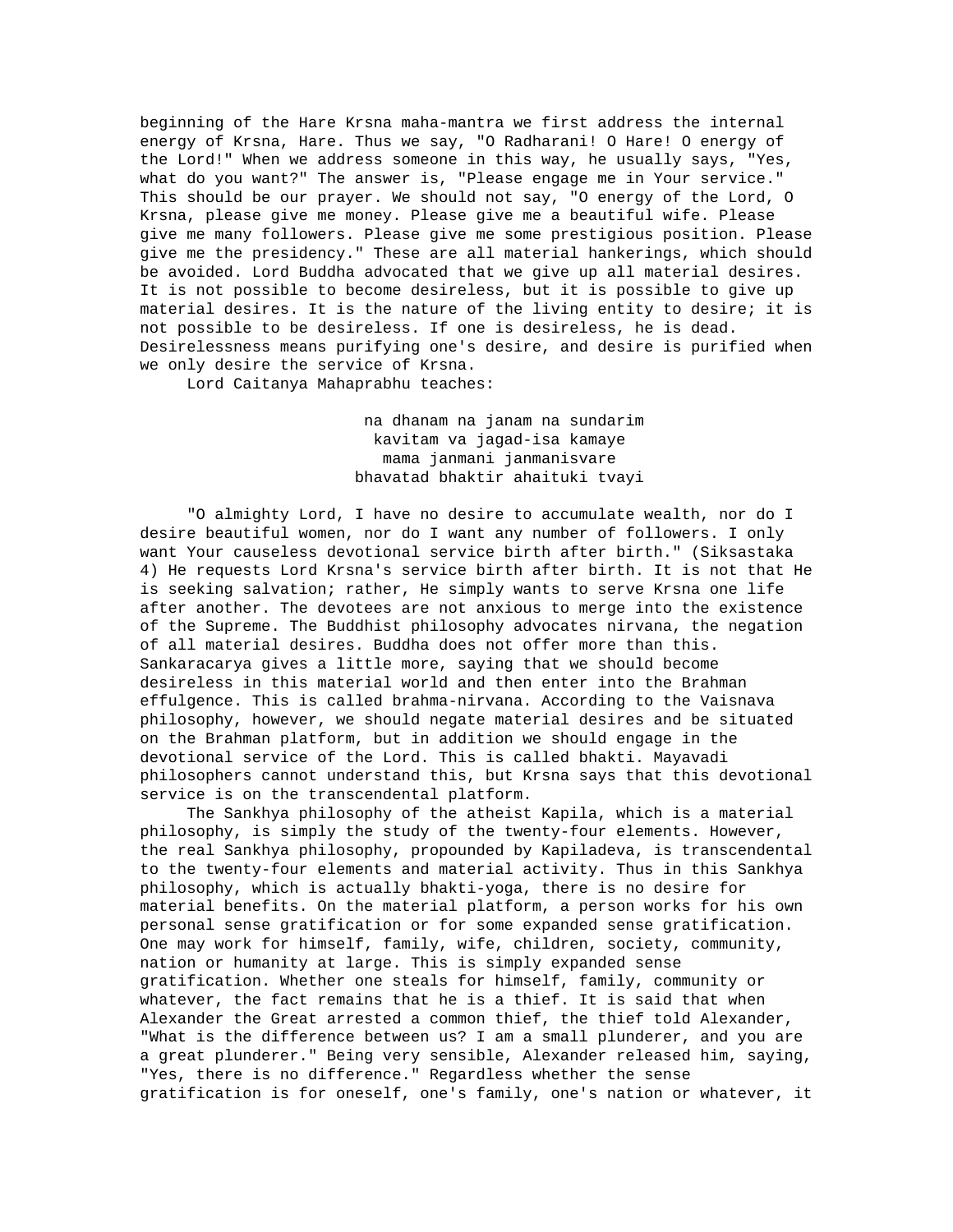is, after all, sense gratification. The quality changes only when we work for the sense gratification of Krsna.

 It is noteworthy that Bhagavad-gita or Srimad-Bhagavatam never states that krsna uvaca ("Krsna says") or kapiladeva uvaca ("Kapiladeva says"). Rather, it states bhagavan uvaca ("the Supreme Personality of Godhead says"). This means that the version is perfect. If we receive knowledge from an ordinary man, there will be many defects. An ordinary person is subject to illusion, and he also has the tendency to cheat. Although an ordinary person may be a very advanced scholar, he does not possess perfect knowledge. Perfection is something totally different from what we find in the material world. Perfection means that there is no mistake, no illusion, no cheating, no imperfection. Therefore it is stated bhagavan uvaca, for Bhagavan is all-perfect. We should therefore take knowledge from Bhagavan or from one who speaks according to the version of Bhagavan.

 The Krsna consciousness movement is based on this principle. We are not presenting anything that we ourselves could manufacture. Whatever we manufacture is sure to be defective or deficient. What is the value of my philosophy? What is the value of my thought? Generally, people say, "In my opinion," thinking that "my opinion" really means something. People do not think, "I am simply a rascal." People value their opinion, thinking it something very big. Everyone in this material world has imperfect senses; therefore whatever knowledge has been gathered through the senses is necessarily imperfect. As we have stressed over and over, we have to receive knowledge from the disciplic succession. Knowledge has to be received from Bhagavan, the perfect one. If we simply follow this system, we can become a guru for the whole world. The devotee never thinks that he is a great bhakta. Krsnadasa Kaviraja Gosvami, the author of Caitanya-caritamrta, has stated, purisera kita haite muni se laghistha: "I am lower than the worms in stool." (Adi5.205) This is the Vaisnava conception. A Vaisnava is by nature very humble. He never says, "I am the Supreme; I have become God." Krsna says, "I am God. Worship Me." The Vaisnava says, "Krsna is God. Worship Krsna." It is not difficult to become a guru, provided that we repeat what Krsna says. Whatever Krsna states in Bhagavad-gita is dharma. Bharma is one. It cannot be different. Dharma means abiding by the orders of God. However, if we do not know God or His orders, we can only set about manufacturing some rubbish and fighting among ourselves. This is not dharma but philosophical speculation. All of this speculation and manufactured dharma has been kicked out of Srimad-Bhagavatam because it is all cheating. Bhagavata-dharma is not cheating, for it is related to the Supreme Lord. Bhakti can be applied only to Bhagavan, and if there is no Bhagavan, there is no bhakti. If Bhagavan is zero, where is bhakti? Bhakti is the transaction between Bhagavan and the bhakta. Bhagavan is there, and the bhaktas are there, and the bhaktas address Bhagavan, feed Bhagavan, chant Bhagavan's names, invoke people to hear about Bhagavan, publish books about Bhagavan and worship Bhagavan, and in this way they are constantly absorbed in Bhagavan. This is the process of bhakti.

TEXT 33

 jarayaty asu ya kosam nigirnam analo yatha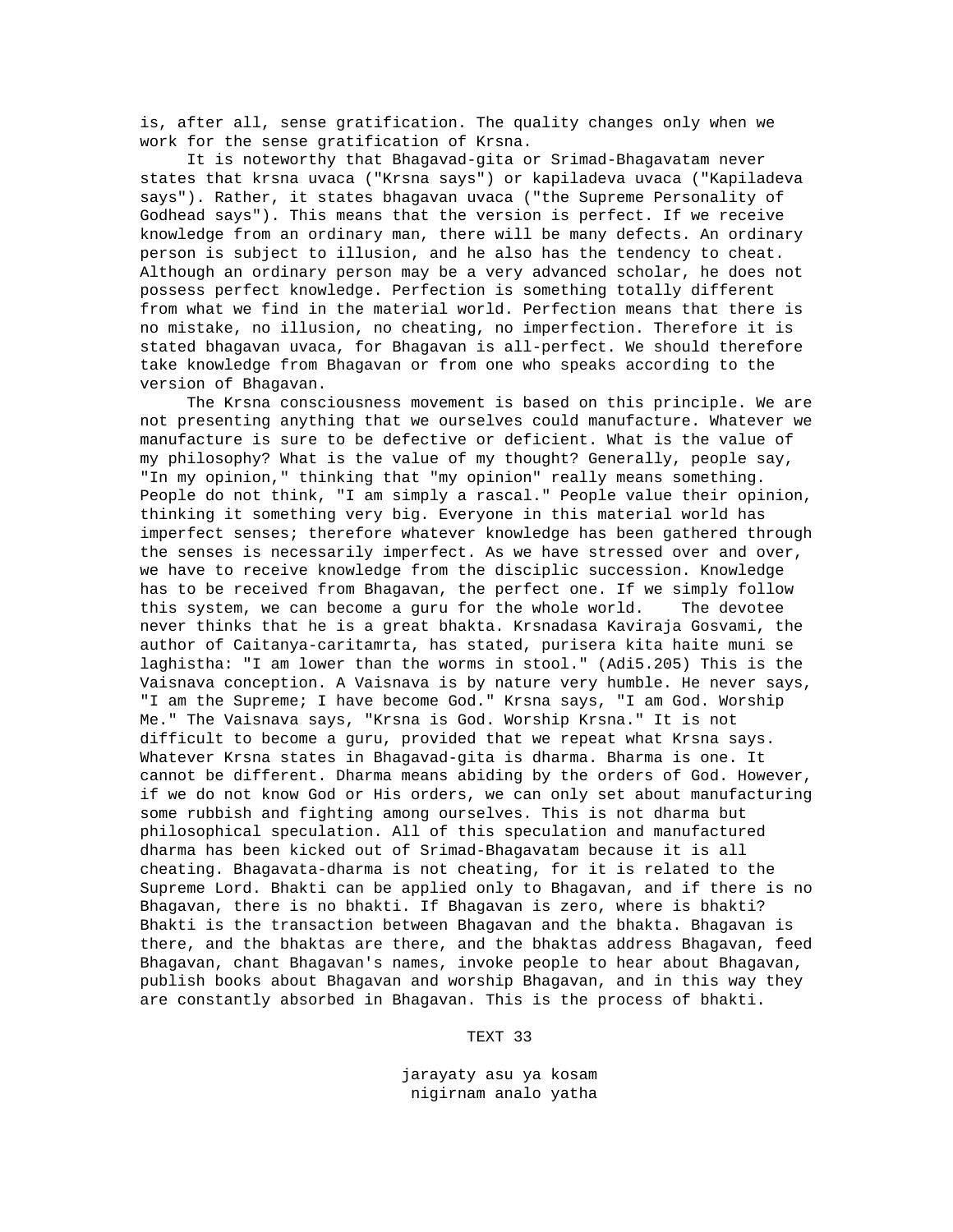#### TRANSLATION

 Bhakti, devotional service, dissolves the subtle body of the living entity without separate effort, just as fire in the stomach digests all that we eat.

## PURPORT

 Bhakti is in a far higher position than mukti because a person's endeavor for liberation from the material encagement is automatically realized in devotional service. If the digestive power is sufficient, then whatever we eat will be digested by the fire in the stomach. Similarly, a devotee doesn't have to try separately to attain liberation. That very service to the Supreme Personality of Godhead is the process of liberation because to engage in the service of the Lord is to liberate oneself from material entanglement.

 For a devotee, liberation is no problem at all. Liberation takes place without separate endeavor. Bhakti, therefore, is far better than mukti or the impersonalist position. The impersonalists undergo severe penances and austerities to attain mukti, but the bhakta, simply by engaging in the bhakti process, especially in chanting Hare Krsna, Hare Krsna, Krsna Krsna, Hare Hare/ Hare Rama, Hare Rama, Rama Rama, Hare Hare, immediately develops control over the tongue by chanting, and accepting the remnants of foodstuff offered to the Personality of Godhead. As soon as the tongue is controlled, all other senses are controlled automatically. Sense control is the perfection of the yoga principle, and one's liberation begins immediately as soon as he engages in the service of the Lord. It is confirmed by Kapiladeva that bhakti, or devotional service, is gariyasi, more glorious than siddhi, liberation.

 It is stated in this verse that bhakti dissolves the subtle body. The spirit soul has two coverings--subtle and gross. The gross body is composed of earth, water, fire, air and ether. The subtle body is composed of mind, intelligence and ego. Of the eight material elements, five are gross and three are subtle. We cannot see the subtle, and the soul is even more subtle. Anyone with eyes can see the body, but not everyone can perceive the soul, the actual person. When we understand that the soul, or the person, has left the body, we cry, "Oh, my friend has left." We can perceive that the body is there, but something is obviously missing. Thus one's friend is actually different from the body. At the present moment when we say, "This is my friend," we refer to the body, but that is simply the vision of an animal. Animals think, "This is my dog friend, and this is my mother dog." They cannot see beyond the gross body. Similarly, we cannot see the soul, and if we cannot see the minute soul, how can we hope to see God with these blunt eyes? We cannot actually see one another. How, then, can we hope to see God? It is stated: atah sri-krsna-namadi na bhaved grahyam indriyaih. "Material senses cannot appreciate Krsna's holy name, form, qualities and pastimes."

 Our present senses are incapable of seeing God. Generally, at death we can understand that something has gone. We understand that what we were seeing was not actually our friend but a lump of matter. This is knowledge. However, one who understands before death that the body is simply a lump of matter is called a wise man. He sees the soul through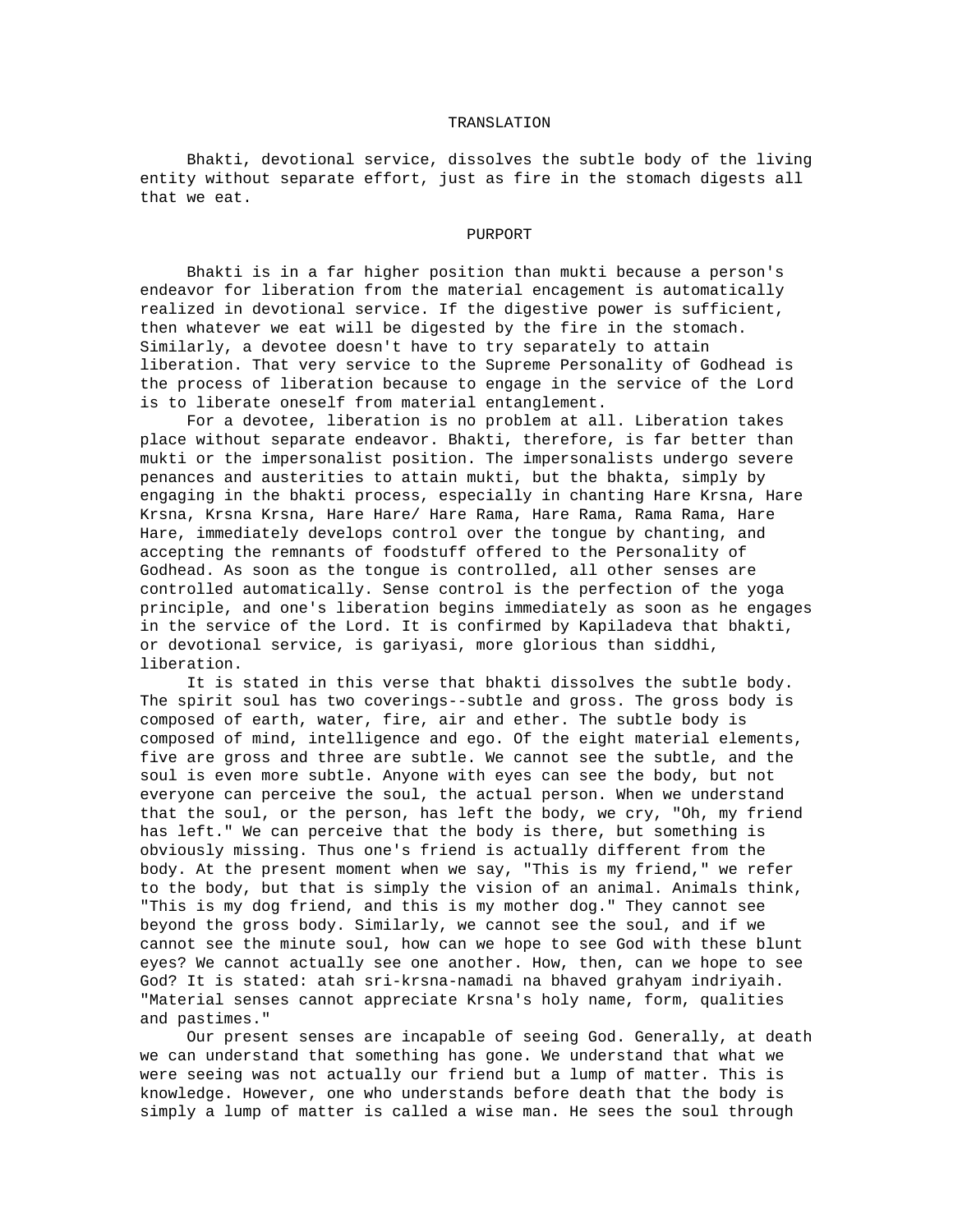the eyes of knowledge. Those who are on the gross platform, who are like animals, can see neither the soul nor Bhagavan. The karmis, the gross fruitive workers, do not understand the distinction between the body and the soul. Out of many millions of karmis, there may be one jnani, one wise man who can understand. The jnani knows that he is not the body, and out of many millions of jnanis, one may be actually liberated. The Mayavadis think that because they are spirit soul, they are one with the Supreme. Being equal in quality does not mean that one is the Supreme Soul. Because the Mayavadis think that they have become one with Narayana, they address one another as Narayana. They say, "You are Narayana, I am Narayana, everyone is Narayana." From this misconception, the idea of daridra-narayana (poor Narayana) arises. The devotees fully engaged in the service of the lotus feet of the Supreme Lord do not think in this way. They think, "If I am one with the Supreme, how is it I have fallen into this condition?" They know that a drop of seawater is one in quality with the vast ocean, but they also know that a drop of water is never equal to the ocean itself.

 Sometimes the Mayavadis worship Lord Visnu, but they do not actually believe in the form of Lord Visnu. They consider His image to be some imaginary form to utilize as a means for self-realization. Mayavadis say that the Absolute Truth has no rupa, no form, but it is stated: isvarah paramah krsnah sac-cid-ananda-vigrahah. "Krsna, who is known as Govinda, is the supreme controller. He has an eternal, blissful, spiritual body."

 The word vigraha refers to the supreme form, but the Mayavadis do not understand this. There are also many so-called Vaisnavas who worship Lord Visnu with an aim of becoming one with the Supreme. They sometimes give the example of a drop of water merging into the great ocean itself. This is simply nonsense. The ocean is a combination of countless molecules of water, and it is impossible for one molecule to merge into the totality. The sunshine is a combination of countless trillions of small shining particles, and each particle has its individual identity as an atom. Because we do not have the eyes to see the small atomic divisions, we think that they are one, but actually they are not homogeneous. Similarly, although we are very small particles of the Supreme Personality of Godhead, we all have different identities. In Bhagavad-gita (2.12) Sri Krsna says:

> na tv evaham jatu nasam na tvam neme janadhipah na caiva na bhavisyamah sarve vayam atah param

 "Never was there a time when I did not exist, nor you, nor all these kings; nor in the future shall any of us cease to be."

 Krsna never says that He, Arjuna, and all the soldiers shall eventually become one. Rather, He says that everyone will retain his own individuality.

 Those who have complete knowledge never think that in the future they will become one with the Supreme. They simply want to remain in their constitutional position as part and parcel of Krsna. Although we are now covered by the material body, the material body can be easily dissolved by the process of bhakti-yoga. If we are strong in bhakti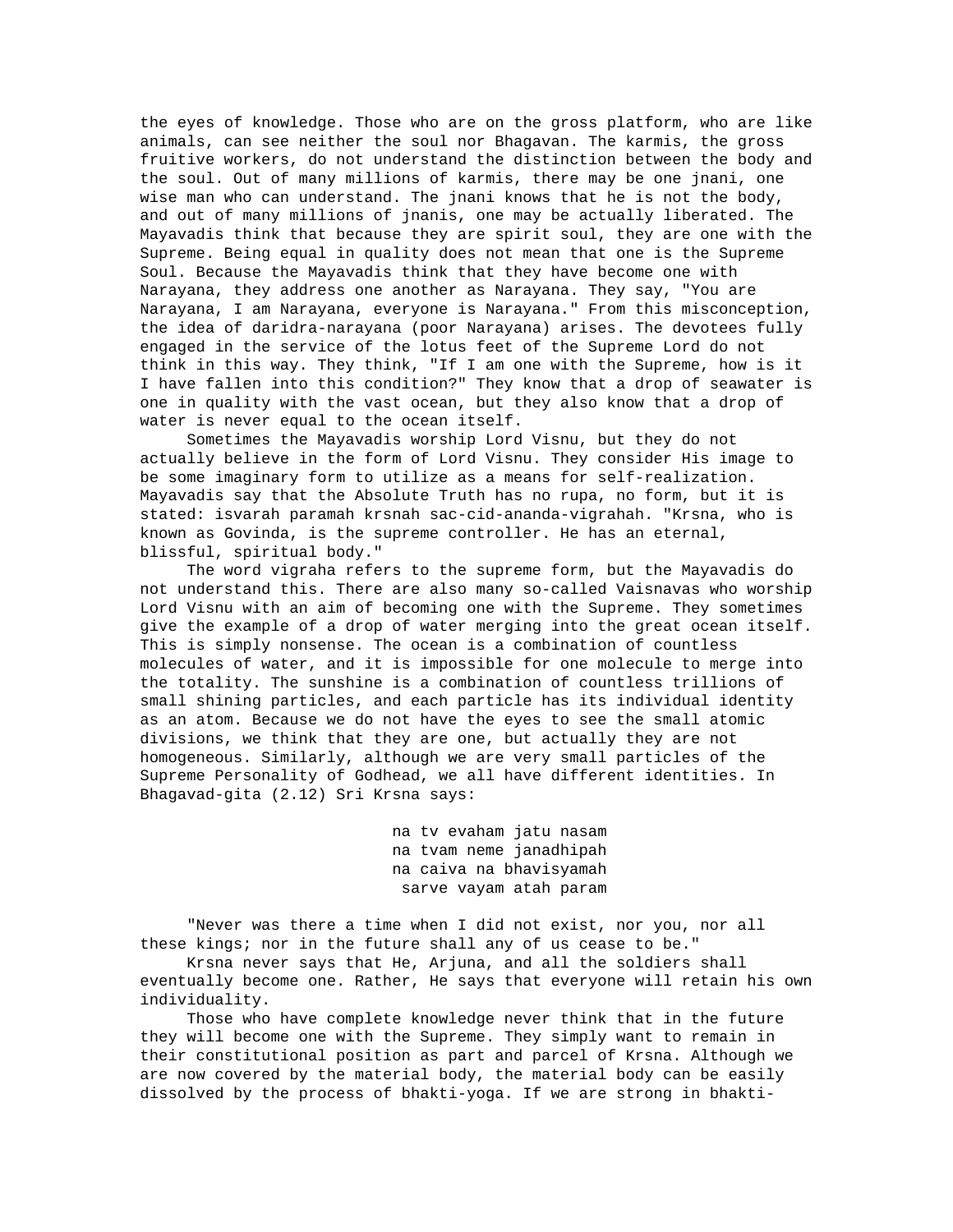yoga, we actually no longer have a material body but a spiritual one. We are free.

 When we are baffled, we want to become the husband of goddess Laksmi. The husband of goddess Laksmi is Narayana, God Himself. In this material world, we are hankering after Laksmi, the goddess of fortune, but we are frustrated in our attempts. We think, "Now let me become the husband of Laksmi." Actually, no one can enjoy Laksmi but Narayana. Even exalted demigods like Lord Brahma and Lord Siva are inferior to Lord Narayana, but we are so foolish that we are thinking of assuming Narayana's position, or making Narayana into daridra-narayana, the poor man in the street. The sastras never equalize Narayana with anyone, not even Lord Brahma or Lord Siva, what to speak of foolish rascals.

 One may ask why Narayana has created us, why it is we are part and parcel of Narayana. Eko bahu-syam. Why has Narayana become many? He has created us for enjoyment. Anandamayo 'bhyasat. He has created us in the same way a gentleman accepts a wife. If one takes on a wife, he will beget children. A man takes on the responsibility of maintaining a wife and children because he thinks that through them he will enjoy life. In the material world we see that during the evening a man tries to enjoy life with his wife, children and friends. Therefore he takes on so many responsibilities. This is supposed to be ananda, bliss, but because it takes place in the material world, the ananda is converted into something distasteful. However, we can enjoy this ananda when we are with our Supreme Father, Krsna. We are all children of the Supreme Father, and in Bhagavad-gita (14.4) Krsna claims all species of life as His children:

> sarva-yonisu kaunteya murtayah sambhavanti yah tasam brahma mahad yonir aham bija-pradah pita

 "It should be understood that all species of life, O son of Kunti, are made possible by birth in this material nature, and that I am the seed-giving father."

 The Supreme Father, Sri Krsna, has created us for His enjoyment, not to create distress. Although we are Krsna's children, we have given up our Supreme Father because we wish to enjoy ourselves independently. Consequently we are suffering. If a rich man's son gives up his home to try to enjoy life independently, he simply suffers. It is to our benefit to return home, back to Godhead, to enjoy ourselves with our original father, Krsna. This will give us happiness. Krsna is full of all opulence. He possesses in totality wealth, strength, beauty, fame, knowledge and renunciation. He possesses everything in unlimited quantity. If we return to our original father, we can enjoy ourselves with Him unlimitedly. It is not that we can enjoy ourselves independent of Krsna. Nor can we say that to enjoy ourselves we have to become one with Krsna. In the material world, our father gives us our birth, and we are an entity separate from him. If we are suffering, do we say, "My dear father, I am suffering. Will you please once again make me one with you?" Is this a very good proposal? A father says, "I have begotten you separately to enjoy yourself. You remain separate, and I remain separate, and in this way we will enjoy. Now you are asking to become one with me. What is this nonsense?"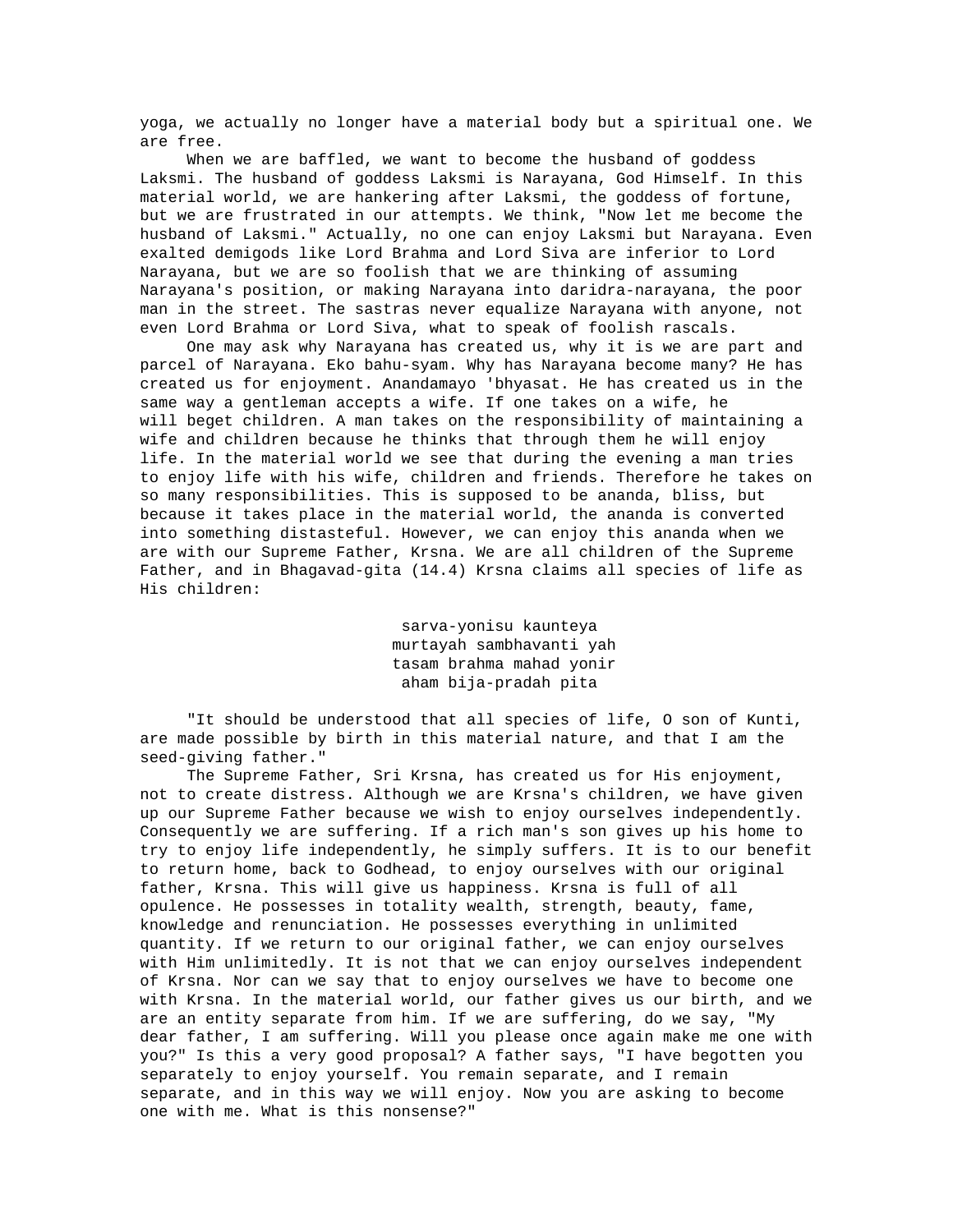The Mayavadis want to become one with the Supreme because they are suffering in the material world. Krsna has created us to enjoy ourselves in His company, but due to our desire for independent enjoyment, we are not doing that. Consequently we are suffering in this material world, and because we are suffering we are thinking of becoming one with our father. It is maya's business to try to build up the living entity, to puff him up, and maya's last snare is to make the living entity think that he can become one with God. Mayavadis think that becoming one with the Supreme is the highest perfection, but this is not perfection because our original constitutional position is to enjoy the company of Krsna. Friends sit together in a room and enjoy one another's company. What enjoyment can one have by himself? Variety is the mother of enjoyment, and real enjoyment is being in Krsna's company. Therefore devotees never desire to become one with the Supreme. It is Caitanya Mahaprabhu who says:

> mama janmani janmanisvare bhavatad bhaktir ahaituki tvayi

 "My dear Lord, I do not want to put an end to the process of birth and death. I am not anxious for mukti. Let Me go ahead and take one birth after another. It doesn't matter. Simply let Me engage in Your service birth after birth." (Siksastaka 4) This is real ananda. Unless we are fully qualified devotees, we cannot enter into the Vaikuntha planets. We have to live outside in the brahmajyoti. If we desire this, Krsna will give us the opportunity. After all, Krsna is everything. He is brahmajyoti and Paramatma also. If we want to become one with the Supreme, we will be allowed to live outside the Vaikuntha planets, in the brahmajyoti. However, that position is not eternal. As we have explained before, we cannot live eternally in the brahmajyoti because we want variety. Without variety, there is no enjoyment.

 In all conditions, the pure devotee is liberated. He may engage in some occupation or business, but he is always thinking of how to serve Krsna, and in this way he is automatically liberated. It is not that he thinks of becoming one with the Supreme and attaining liberation. Rather, his liberation lies in his personal relationship with the Supreme Lord Himself.

Chapter Fifteen

Meditation on the Lord's Transcendental Form

TEXT 34

 naikatmatam me sprhayanti kecin mat-pada-sevabhirata mad-ihah ye 'nyonyato bhagavatah prasajya sabhajayante mama paurusani

TRANSLATION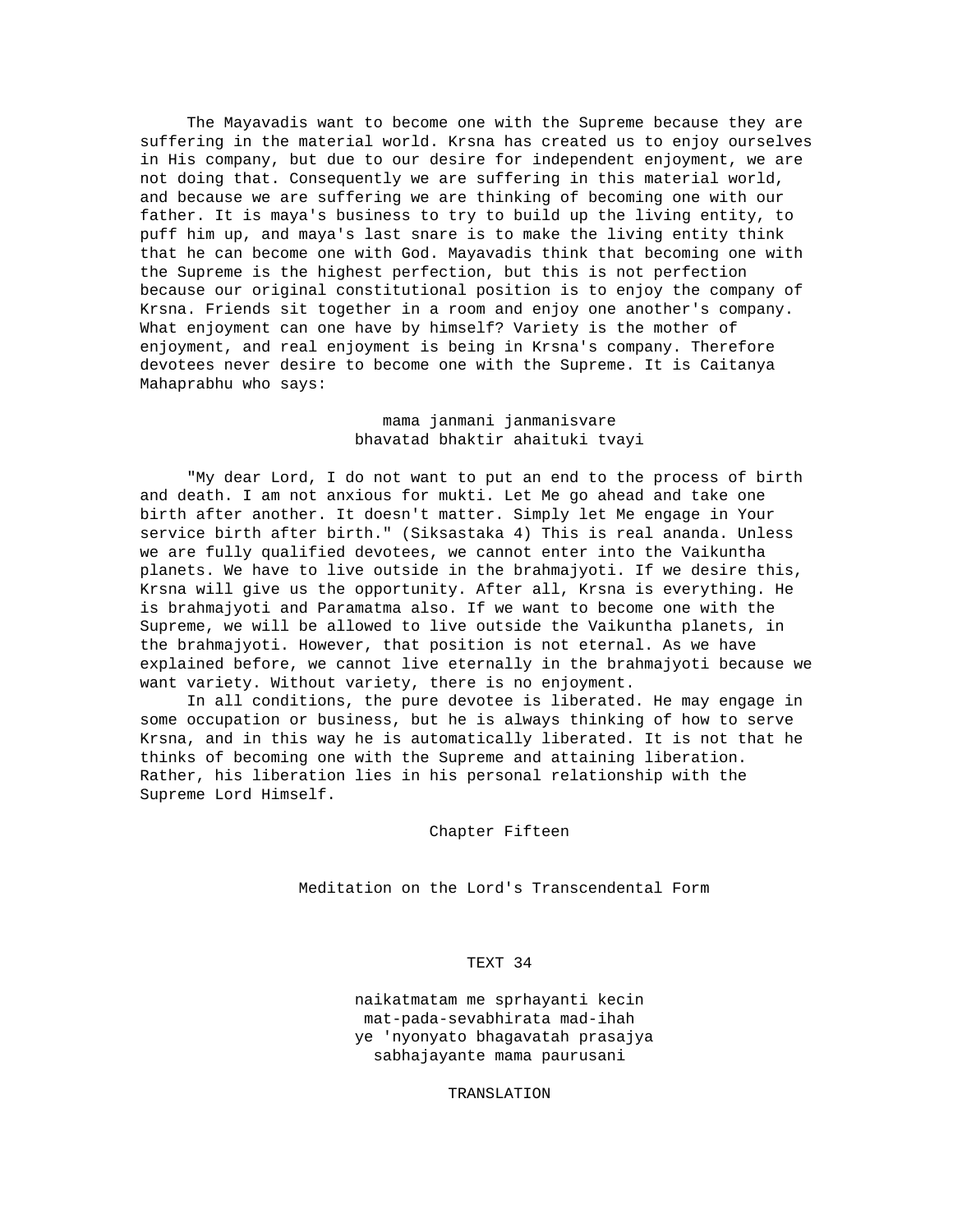A pure devotee who is attached to the activities of devotional service and who always engages in the service of My lotus feet never desires to become one with Me. Such a devotee, who is unflinchingly engaged, always glorifies My pastimes and activities.

## PURPORT

 There are five kinds of liberation stated in the scriptures. One is to become one with the Supreme Personality of Godhead, or to forsake one's individuality and merge into the Supreme Spirit. This is called ekatmatam. A devotee never accepts this kind of liberation. The other four liberations are: to be promoted to the same planet as God (Vaikuntha), to associate personally with the Supreme Lord, to achieve the same opulence as the Lord and to attain His same bodily features. A pure devotee, as Kapila Muni will explain, does not aspire for any of the qve liberations. He especially despises the attempt to become one with the Supreme Personality of Godhead. Sri Prabodhananda Sarasvati, a great devotee of Lord Caitanya, said, kaivalyam narakayate: "The happiness of becoming one with the Supreme Lord, which is the aspiration of the Mayavadis, is considered hellish." That oneness is not for pure devotees.

 There are many so-called devotees who think that in the conditioned state we may worship the Personality of Godhead but that ultimately there is no personality; they say that since the Absolute Truth is impersonal, one can imagine a personal form of the impersonal Absolute Truth for the time being, but as soon as one becomes liberated, the worship stops. That is the theory put forward by Mayavada philosophy. Actually the impersonalists do not merge into the existence of the Supreme person but into His personal bodily luster, which is called brahmajyoti. Although that brahmajyoti is not different from His personal body, that sort of oneness (merging into the bodily luster of the Personality of Godhead) is not accepted by a pure devotee because the devotees engage in greater pleasure than merging into His existence. The greatest pleasure is to serve the Lord. Devotees are always thinking about how to serve Him; they are always designing ways and means to serve the Supreme Lord, even in the midst of the greatest material obstacles.

 Mayavadis accept the description of the pastimes of the Lord as myths, but actually they are not; they are historical facts. pure devotees accept the narrations of the pastimes of the Lord as Absolute Truth. The words mama paurusani (My glorious activities) are significant. Devotees are very much attached to glorifying the activities of the Lord, whereas Mayavadis cannot even think of these activities. According to them, the Absolute Truth is impersonal, but without personal existence, how can there be activity? Because impersonalists take the activities mentioned in the Srimad-Bhagavatam, Bhagavad-gita and other Vedic literatures as fictitious stories, they interpret them most mischievously. They have no idea of the Personality of Godhead. They unnecessarily poke their noses into the scripture and interpret it in a deceptive way in order to mislead the innocent public. The activities of Mayavada philosophy are very dangerous to the public, and therefore Lord Caitanya warned His disciples never to hear from any Mayavadi about any scripture. Mayavadis will spoil the entire process, and the person hearing them will never be able to come to the path of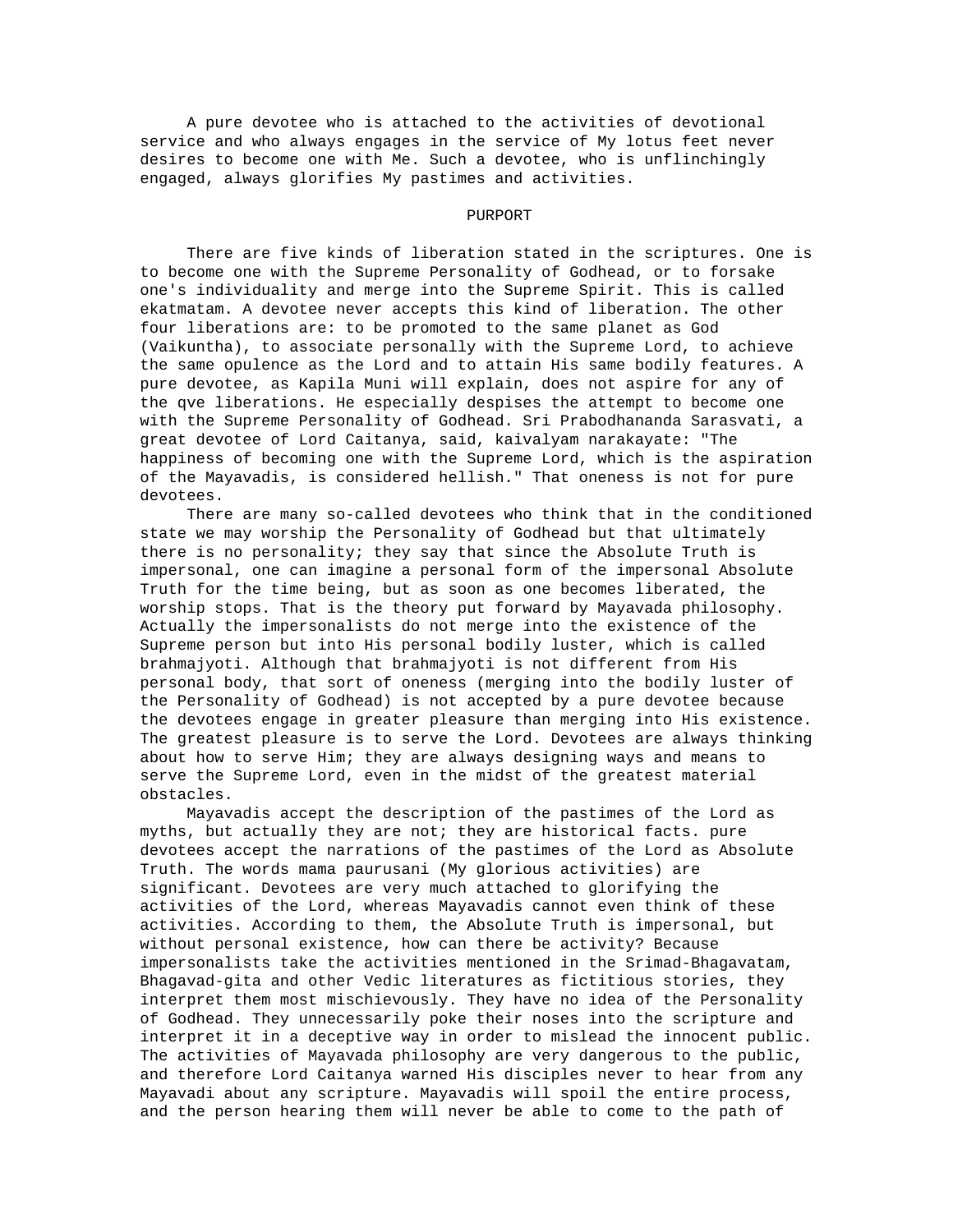devotional service to attain the highest perfection. He only may be able to do so after a very long time.

 It is clearly stated by Kapila Muni that bhakti activities are transcendental to mukti. This is called pancama-purusartha. Generally, people engage in the activities of religion, economic development and sense gratification, and ultimately they work with an idea that they are going to become one with the Supreme Lord (mukti). But bhakti is transcendental to all these activities. The Srimad-Bhagavatam, therefore, begins by stating that all kinds of pretentious religiosity is completely eradicated from the Bhagavatam. Ritualistic activities for economic development and sense gratification and, after frustration in sense gratification, the desire to become one with the Supreme Lord, are all completely rejected in the Bhagavatam. The Bhagavatam is especially meant for the pure devotees, who always engage in Krsna consciousness, in the activities of the Lord, and always glorify these transcendental activities. Pure devotees worship the transcendental activities of the Lord in Vrndavana, Dvaraka and Mathura as they are narrated in the Srimad-Bhagavatam and other puranas. The Mayavadi philosophers completely reject them as myths, but actually they are great and worshipable subjects and thus are relishable only for devotees. That is the difference between a Mayavadi and a pure devotee as they view scripture.

 Actually Vedic scripture is krsna-katha, topics about Krsna, and krsna-katha is not a subject matter for a debate club. It is meant for the devotees. Nondevotees simply waste their time reading Bhagavad-gita and Srimad-Bhagavatam, and we have often mentioned that so-called scholars, politicians and philosophers simply give misleading commentaries when they try to interpret Bhagavad-gita. Srila Bhaktisiddhanta Sarasvati Thakura used to say that they are like people trying to lick at a bottle of honey that is sealed closed. If one does not know how to taste honey, one begins licking at the bottle, but for one to actually taste the honey, the bottle must be opened, and the key to its opening is the devotee. Therefore it is said:

> satam prasangan mama virya-samvido bhavanti hrt-karna-rasayanah kathah taj josanad asv apavarga-vartmani sraddha ratir bhaktir anukramisyati

 "In the association of pure devotees, discussion of the pastimes and activities of the Supreme Personality of Godhead is very pleasing and satisfying to the ear and the heart. By cultivating such knowledge one gradually becomes advanced on the path of liberation, and thereafter he is freed, and his attraction becomes fixed. Then real devotion and devotional service begin." (SB. 3.25.25)

 God is eternal, and His instructions and followers are also eternal. In Bhagavad-gita (4.1) Krsna tells Arjuna that millions of years ago He spoke Bhagavad-gita to the sun-god. Bhagavad-gita was spoken to Arjuna five thousand years ago, and if we read it today we will still find that it is fresh. Bhagavad-gita and Krsna are never old. Although Krsna is the most ancient one, the oldest of all, He always remains like a young boy in His teens. He never appears older than twenty. Krsna's words are absolute, as well as His form, qualities and activities. They are always fresh and new. If they were not, how could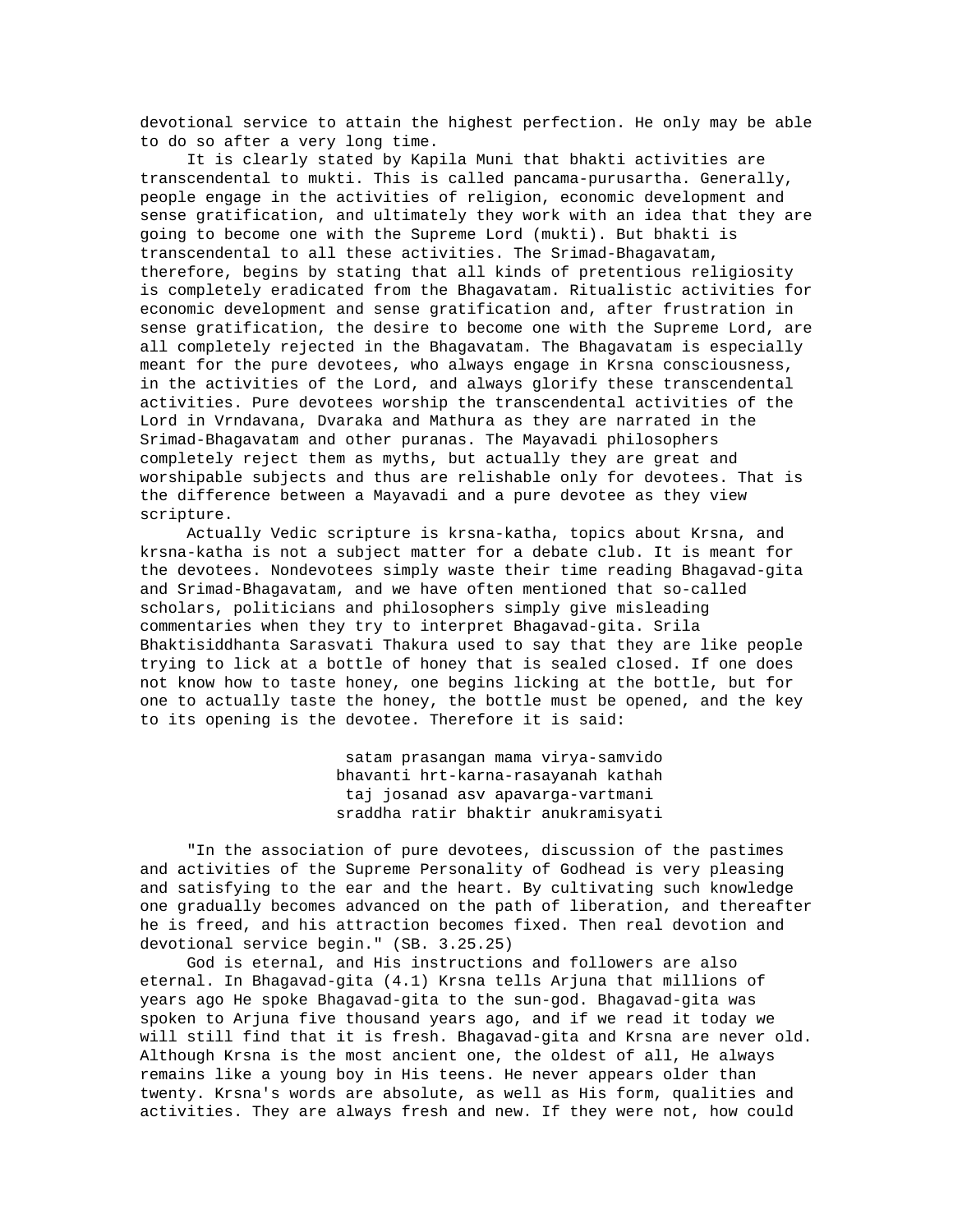the devotees glorify them day after day with greater enthusiasm? The more one glorifies Krsna, the more enthusiastic one becomes in glorifying, glorifying, glorifying. This is the meaning of spiritual. In the material world, if we repeat something once, twice, thrice or four times, it finally becomes hackneyed and disgusting. However, this Hare Krsna maha-mantra can be chanted twentyfour hours daily, and one will still feel fresh and enthusiastic. It is not a material sound like the sounds we hear on the radio. It is a spiritual sound that comes from the spiritual world. Even in the material world we can release a sound from one place, and it can be heard thousands of miles away. A spiritual sound can be released from many trillions of miles away, and it can be heard, provided that one has the machine to capture it. That machine is bhagavat-prema. Those who have developed love of Godhead can hear it.

 Arjuna was neither a Vedantist nor a sannyasi, nor was he particularly advanced in spiritual understanding. However, he heard Bhagavad-gita because he was a bhakta. Atheistic scholars and politicians cannot understand the transcendental vibration. They can only lick at the honey bottle. Fools and rascals eat and drink everything without restriction, thinking that they are doing so in the name of religion. There are many so-called svamis and yogis who tell their disciples that they can do anything and still advance spiritually, but this is not possible. One has to become a pure brahmana, control the mind and senses and discuss the Supreme Personality of Godhead among sadhus. This may sound very difficult, but one can become a sat, a saintly person, within a second. If one is eager, one can immediately surrender to Krsna.

 When one approaches Krsna, one should say, "My dear Krsna, I have forgotten You. Now I am fully surrendered unto You. You may kill me as You like or, if You like, You can give me protection." When Prahlada was asked by the Supreme Lord what benediction he desired, Prahlada Maharaja replied, "My dear Lord, why should I ask for some benediction simply because I have suffered for You? You are supremely powerful, and whatever I get, I get from You. I was born into a family of demons and was inclined toward material enjoyment. I have seen my powerful father, who was feared even by the demigods, annihilated within a second. Why should I ask for anything? Please engage me in the service of Your servant. This is all I want. I do not want anything else." In this way a devotee never asks for anything material from the Supreme Personality of Godhead. The devotees are simply satisfied in glorifying the Lord. This is the way of bhakti-yoga.

 Krsna descends to please His devotees and destroy the demons. From the very beginning of Krsna's birth, demons were present. Kamsa advised his constables, "As soon as Krsna is born, tell me. I shall immediately kill Him." He was always thinking of Krsna in this way, negatively. Similarly, we will find so many so-called religionists whose only purpose is to kill Krsna. Somehow or other they try to take Krsna out of Bhagavad-gita. They will comment on Bhagavad-gita, but in their commentaries there will never be mention of Krsna. They will never say that Krsna is the Supreme Personality of Godhead and that He should be worshiped. This means that they are asuras, demons, although they may present themselves as big scholars. Somehow or other they try to evade krsna-bhakti, and their entire propaganda is aimed toward this.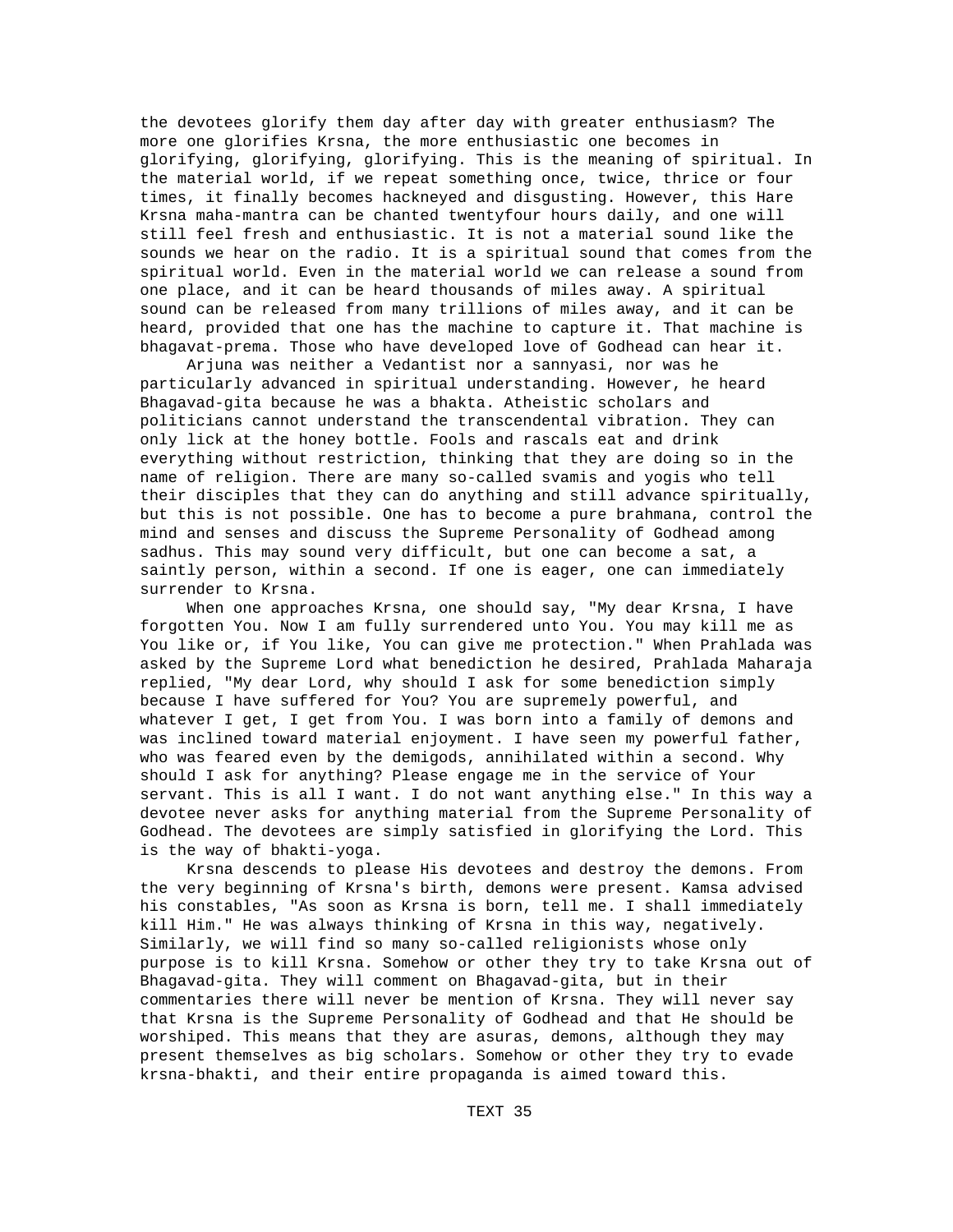# pasyanti te me rucirany amba santah prasanna-vaktraruna-locanani rupani divyani vara-pradani sakam vacam sprhaniyam vadanti

## TRANSLATION

 O My mother, My devotees always see the smiling face of My form, with eyes like the rising morning sun. They like to see My various transcendental forms, which are all benevolent, and they also talk favorably with Me.

#### PURPORT

 Mayavadis and atheists accept the forms of the Deities in the temple of the Lord as idols, but devotees do not worship idols. They directly worship the Personality of Godhead in His arca incarnation. Arca refers to the form we can worship in our present condition. Actually in our present state it is not possible to see God in His spiritual form because our material eyes and senses cannot conceive of a spiritual form. We cannot even see the spiritual form of the individual soul. When a man dies we cannot see how the spiritual form leaves the body. That is the defect of our material senses. In order to be seen by our material senses, the Supreme Personality of Godhead accepts a favorable form which is called arca-vigraha. This arca-vigraha, sometimes called the arca incarnation, is not different from Him. Just as the Supreme Personality of Godhead accepts various incarnations, He takes on forms made out of matter--clay, wood, metal, jewels, etc.

 There are many sastric injunctions which give instructions for carving forms of the Lord. These forms are not material. If God is allpervading, He is also in the material elements. There is no doubt about it. But the atheists think otherwise. Although they preach that everything is God, when they go to the temple and see the form of the Lord, they deny that He is God. According to their own theory, everything is God. Then why is the Deity not God? Actually, they have no conception of God. The devotees' vision, however, is different; their vision is smeared with love of God. As soon as they see the Lord in His different forms, the devotees become saturated with love, for they do not find any difference between the Lord and His form in the temple, as do the atheists. The smiling face of the Deity in the temple is beheld by the devotees as transcendental and spiritual, and the decorations on the body of the Lord are very much appreciated by the devotees. It is the duty of the spiritual master to teach his devotees how to decorate the Deity in the temple, how to cleanse the temple and how to worship the Deity. There are different procedures, rules and regulations followed in temples of Visnu, and devotees go there and see the Deity, the vigraha, and spiritually enjoy the form, because all of the Deities are benevolent. The devotees express their minds before the Deity, and in many instances the Deity also gives answers. But one must be a very elevated devotee in order to be able to speak with the Supreme Lord. Sometimes the Lord informs the devotee through dreams. These exchanges between the Deity and the devotee are not understandable by atheists, but actually the devotee enjoys them.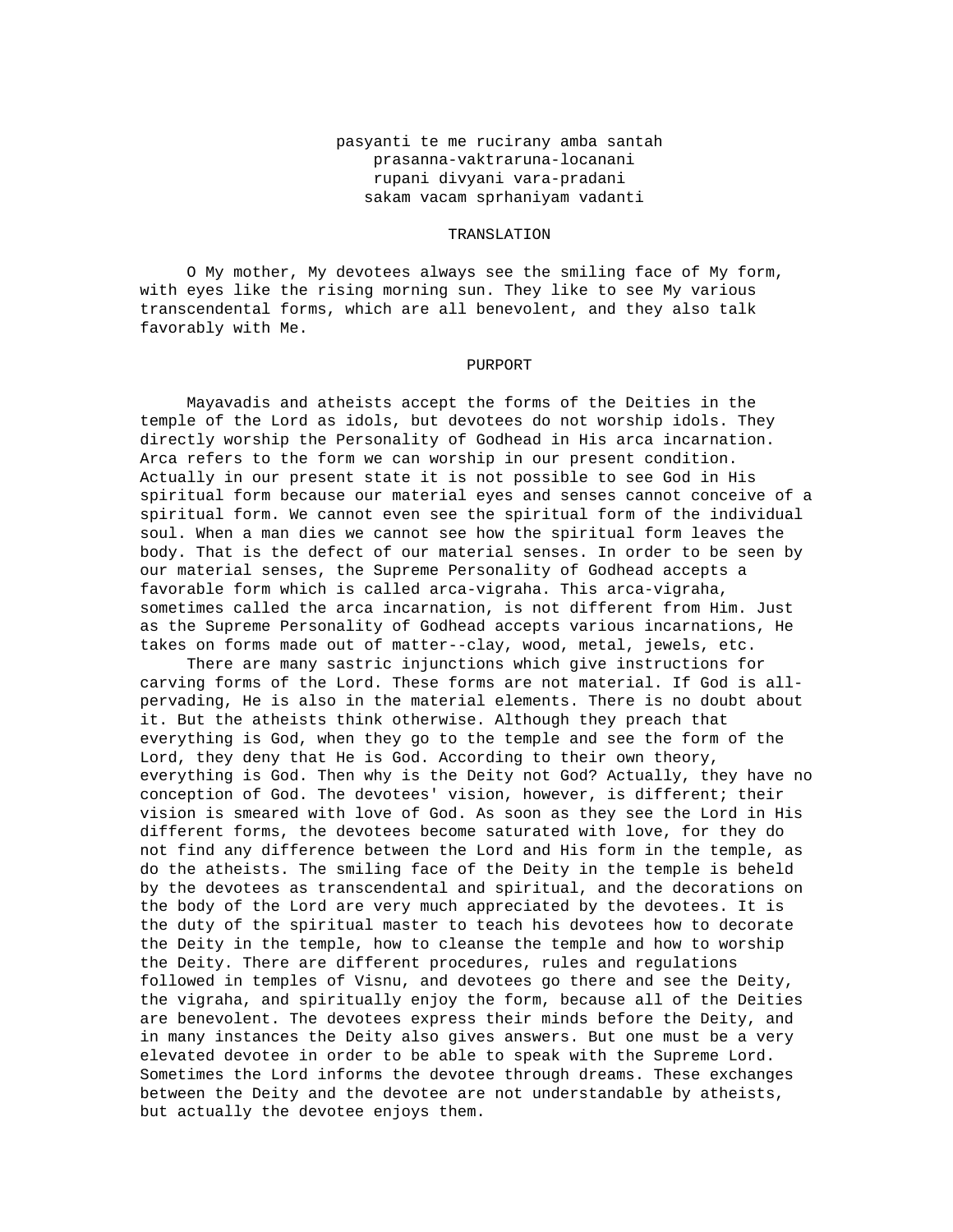Clearly, those who have the eyes to see Krsna will see Him. When Caitanya Mahaprabhu entered the temple of Jagannatha, He immediately fainted upon seeing the Deity. He said, "Oh, here is My Lord! Here is My Lord!" ln order to see, one has to become santah, and one becomes santah by culture. When we develop love of Krsna, we will immediately see Krsna and faint, saying, "Oh, here is my Lord!" However, those with no faith, those who are always trying to deny Krsna, will simply say, "Oh, this is an idol. This is simply a piece of stone."

 We must be eager to see Krsna and talk with Him. He is actually waiting to see whether we are interested in talking with Him. In Bhagavad-gita (10.10) Sri Krsna says:

> tesam satata-yuktanam bhajatam priti-purvakam dadimi buddhi-yogam tam yena mam upayanti te

 "To those who are constantly devoted and worship Me with love, I give the understanding by which they can come to Me."

 If we want to talk to some important man, we must have some qualification. It is not that we can immediately talk to presidents or even to senators just because we want to talk to them. Somehow or other we must comply with certain rules and regulations. Krsna is ready to talk to us, and for this purpose He has descended in the arca-murti, the Deity, in order to be seen. We simply have to qualify ourselves to talk with Him. The nondevotees, Mayavadis, who are interested in denying Krsna, say that God has no eyes, no legs, no hands, no ears and so on. This is indirectly saying that God is blind and deaf and that He cannot do this or that. In this way, they are indirectly insulting God. This is blasphemy. God does not want to hear such nonsense. Therefore it is said in this verse: sakam vacam sprhaniyam vadanti. By saying that Krsna is blind, that He has no eyes, no hands, no nothing, we are indirectly saying that Krsna does not exist. This is certainly not a favorable way to talk about Krsna. If we want to talk about Krsna, we must consult the Vedic literatures. Then we can understand how Krsna should be worshiped.

 In Brahma-samhita (5.29) it is stated: "Sri Krsna is playing on His flute, and His eyes are as beautiful as the petals of a lotus flower. He wears a peacock feather in His hair, and His form is very beautiful." The Mayavadis say, "Just imagine some form of God." But God's form cannot be imagined. God's form is not imaginary but factual. This factual information we receive from the Vedas. When Krsna was present on this earth, He exhibited His form and activities. All of these are divine, not material. Krsna's body is sac-cid-ananda-vigraha. It has nothing to do with anything material. He descends as a favor to His devotees, who are always anxious to see Him. His first business is to give pleasure to His devotees, and His second business is to kill the demons, who are always giving the devotees trouble. It is the nature of demons to give devotees trouble, just as in the West, Lord Jesus Christ was crucified because he was preaching God consciousness. Similarly, Hiranyakasipu tried to kill his five-year-old boy Prahlada Maharaja because his son was talking about Krsna. There were many demons who tried to kill Krsna Himself, great demons like Putana, Aghasura, Bakasura and Kamsa. Nonetheless, Krsna destroys them all by His omnipotence.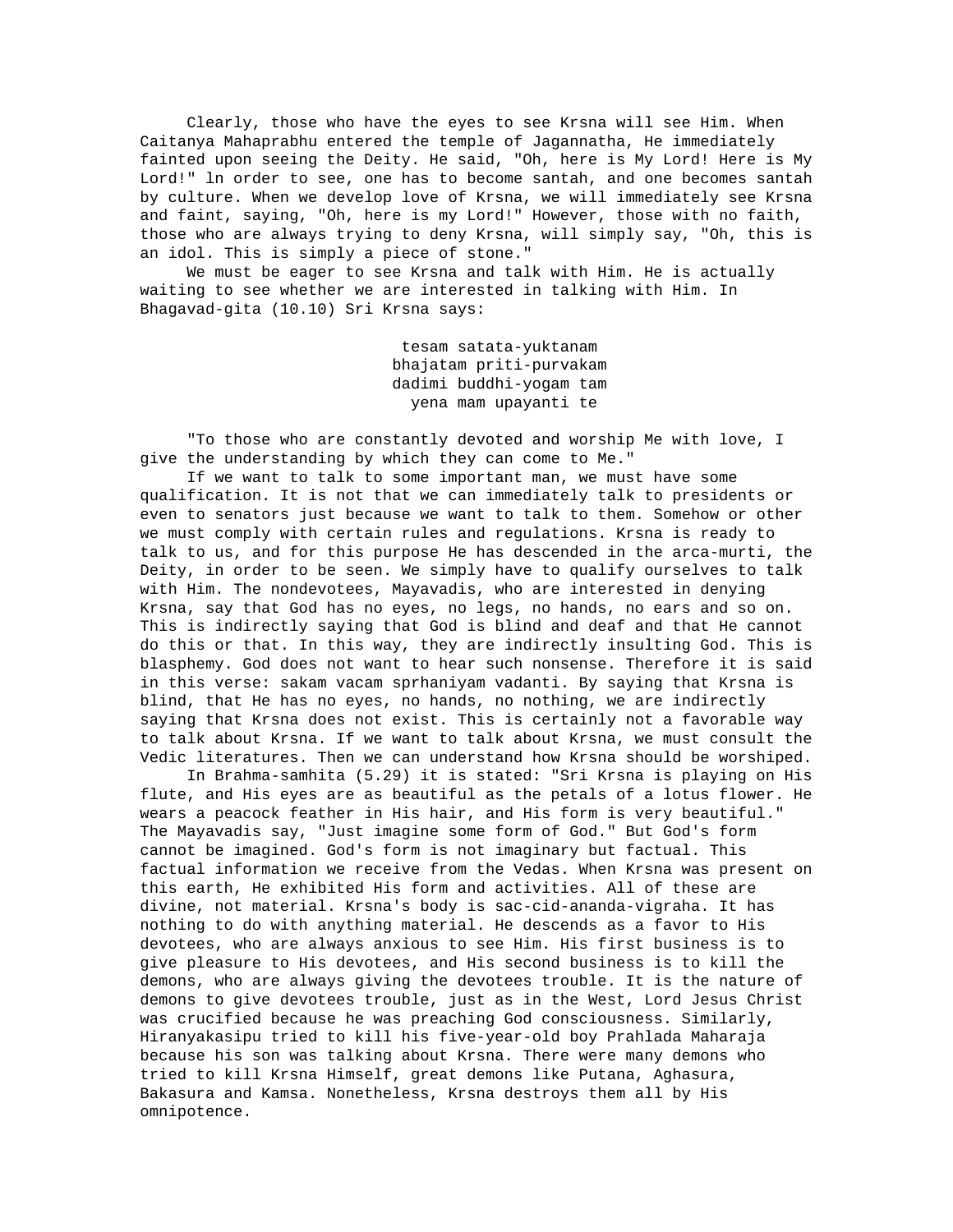Actually everyone in the material world is more or less an asura, an atheist. If one preaches, one has to learn to tolerate the asuras and speak in such a way that they can also become devotees. We should always speak of Krsna in a pleasing way; then we will be benefited. Another name for Krsna is Uttamasloka, which indicates that He is worshiped by the best selected words. It is not that we should use any words we choose. There are many prayers in the Vedic scriptures and also in the Bible and Koran. Although the Christians and Muhammadans do not worship the Deity, they offer prayers to the Lord, and that is also bhakti. Arcanam vandanam.

 There are nine different processes for worshiping the Lord, and one may accept one or all of them. We should use very selected words and surrender unto Krsna, but we should not say things which do not please Him. We should not claim that God is formless and that He has no eyes, no head or whatever. Actually it is stated in the Vedas that Krsna has no hand but that He can accept our offering. This means that He has no material hand. If He actually has no hand, how can He extend His hand millions of miles to accept an offering? Goloka Vrndavana is many trillions and trillions of miles away, but Krsna can accept whatever we offer. When the Vedas say that God has no hands, it is meant that He has no material hands. His hands are sac-cid-ananda-vigraha. If we can understand Krsna's activities, form, qualities and pastimes in this way, we become fit to return home, back to Godhead.

TEXT 36

# tair darsaniyavayavair udara vilasa-haseksita-vama-suktaih hrtatmano hrta-pranams ca bhaktir anicchato me gatim anvim prayunkte

#### TRANSLATION

 Upon seeing the charming forms of the Lord, smiling and attractive, and hearing His very pleasing words, the pure devotee almost loses all other consciousness. His senses are freed from all other engagements, and he becomes absorbed in devotional service. Thus in spite of his unwillingness, he attains liberation without separate endeavor.

## PURPORT

 There are three divisions of devotees--first-class, second-class and third-class. Even the third-class devotees are liberated souls. It is explained in this verse that although they do not have knowledge, simply by seeing the beautiful decoration of the Deity in the temple, they are absorbed in thought of Him and lose all other consciousness. By fixing oneself in Krsna consciousness, engaging the senses in the service of the Lord, one is imperceptibly liberated. This is also confirmed in Bhagavad-gita. Simply by discharging uncontaminated devotional service as prescribed in the scriptures, one becomes equal to Brahman. In Bhagavad-gita it is said, brahma-bhuyaya kalpate. This means that the living entity in his original state is Brahman because he is part and parcel of the Supreme Brahman. Because of his forgetfulness of his real nature as an eternal servitor of the Lord, he is overwhelmed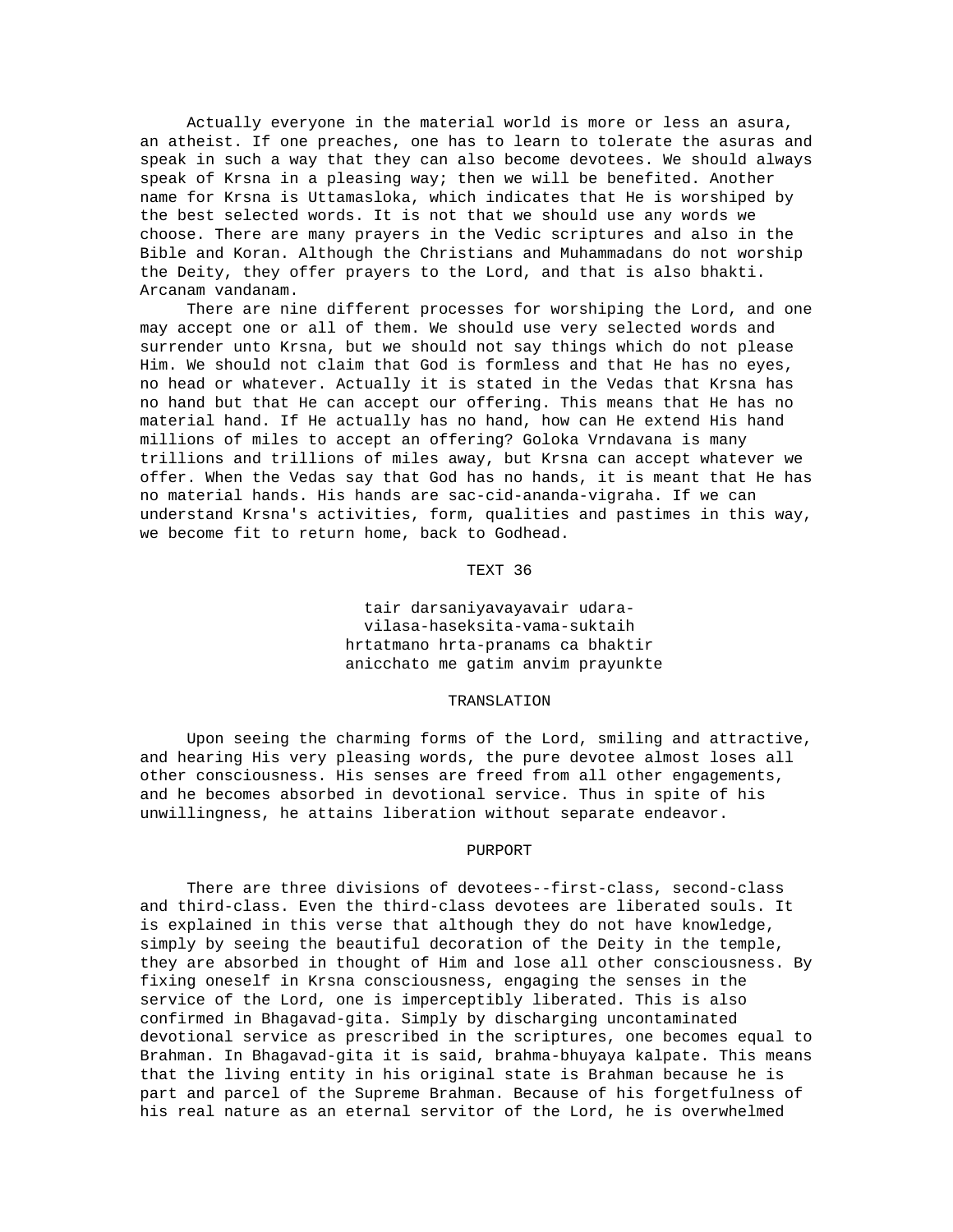and captured by maya. His forgetfulness of his real constitutional position is maya. Otherwise he is eternally Brahman.

 When one is trained to become conscious of his position, he understands that he is the servitor of the Lord. "Brahman" refers to a state of self-realization. Even the third-class devotee--who is not advanced in knowledge of the Absolute Truth but who offers obeisances with great devotion, thinks of the Lord, sees the Lord in the temple and brings forth flowers and fruits to offer to the Deity--becomes imperceptibly liberated. Sraddhayanvitah: with great devotion the devotees offer worshipful respects and paraphernalia to the Deity. The Deities of Radha and Krsna, Laksmi and Narayana, and Rama and Sita, are very attractive to devotees, so much so that when they see the Deity decorated in the temple, they become fully absorbed in thinking of the Lord. That is liberation. In other words, it is confirmed herein that even a third-class devotee is in the transcendental position, above those who are striving for liberation by speculation or other methods. Even great impersonalists like Sukadeva Gosvami and the four Kumaras were attracted by the beauty of the Deities in the temple, by the decorations and by the aroma of tulasi offered to the Lord, and they became devotees. Even though they were in the liberated state, instead of remaining impersonalists they were attracted by the beauty of the Lord and became devotees.

 Here the word vilasa is very important. Vilasa refers to the activities or pastimes of the Lord. It is a prescribed duty in temple worship that not only should one visit the temple to see the Deity nicely decorated, but at the same time he should hear the recitation of Srimad-Bhagavatam, Bhagavad-gita or some similar literature, which is regularly recited in the temple. In Vrndavana, in every temple, there is recitation of the sastras. Even third-class devotees who have no literary knowledge or no time to read Srimad-Bhagavatam or Bhagavad-gita have the opportunity to hear about the pastimes of the Lord. In this way their minds may remain always absorbed in the thought of the Lord--His form, His activities and His transcendental nature. This state of Krsna consciousness is a liberated stage. Lord Caitanya, therefore, recommended five important processes in the discharge of devotional service: (1) to chant the holy name of the Lord, Hare Krsna, Hare Krsna, Krsna Krsna, Hare Hare/ Hare Rama, Hare Rama, Rama Rama, Hare Hare, (2) to associate with devotees and serve them as far as possible, (3) to hear Srimad-Bhagavatam, (4) to see the decorated temple and the Deity and, if possible, (5) to live in a place like Vrndavana or Mathura. These five items alone can help a devotee achieve the highest perfectional stage. This is confirmed in Bhagavad-gita and in this verse of Srimad-Bhagavatam. That third-class devotees can also imperceptibly achieve liberation is accepted in all Vedic literatures.

 As far as meditation on the arca-vigraha form of the Lord is concerned, we have to look at the Deity beginning with His lotus feet. It is not that we immediately look at His smiling face. We should first try to see the lotus feet of Krsna, and when we are practiced in this way, we can look at His thighs, His waist and His chest. Then we can reach His smiling face. In this manner we should meditate on Krsna's form, and thus we can associate with Krsna by meditating on His smiling face, His flute, His hands, His dress, His consort Srimati Radharani and the other gopis surrounding Him. Thus we should practice observing the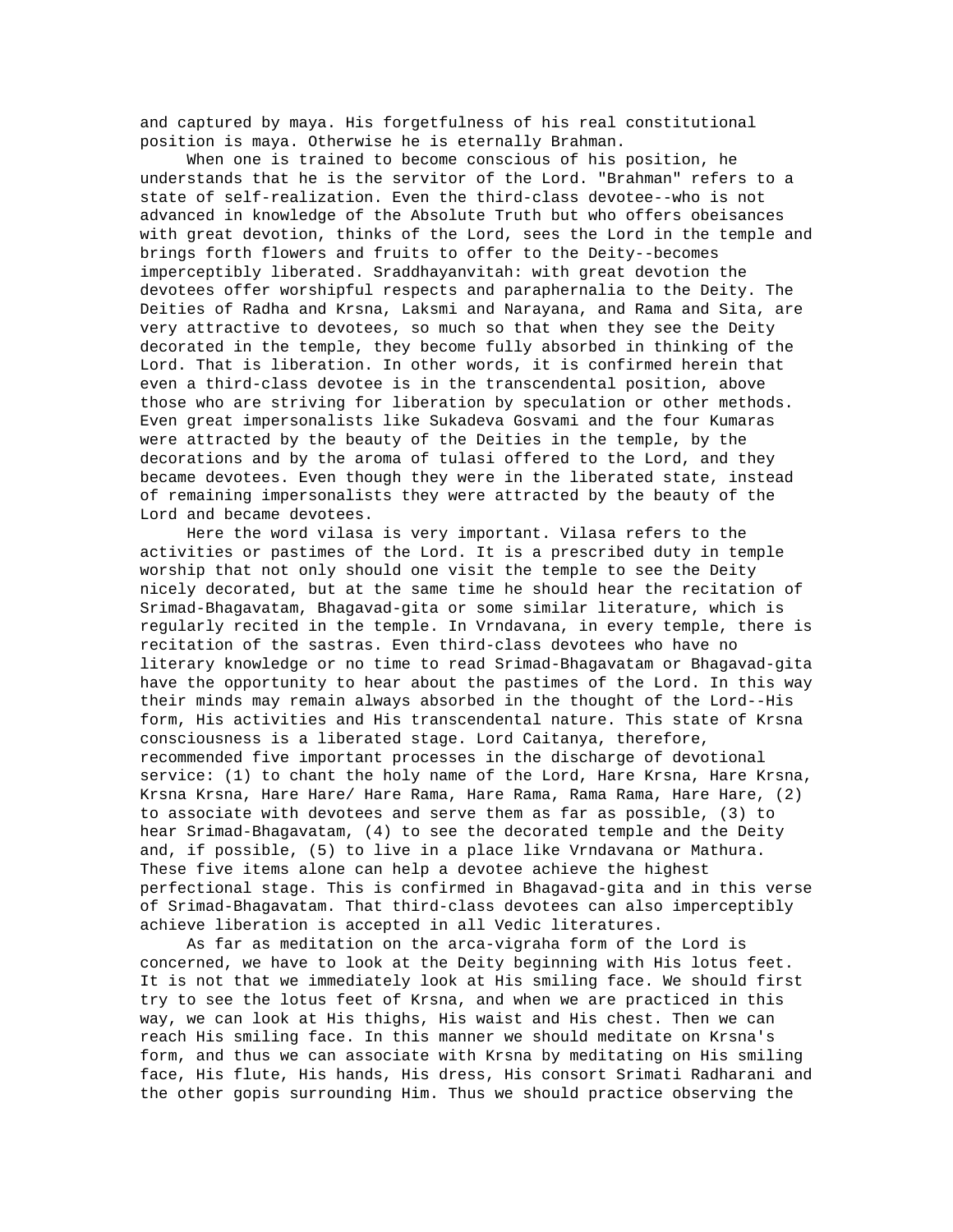Supreme Lord, and to this end He has appeared before us as the arcavigraha.

 There are three kinds of devotee: kanistha-adhikari, madhyamaadhikari and uttama-adhikari. The uttama-adhikari is the most advanced; the madhyama-adhikari is in the middle stage; and the kanistha-adhikari is the neophyte. It is recommended that the neophyte meditate on the Deity daily. He should begin by meditating on the lotus feet, and then when he is practiced, he should turn his gaze toward Krsna's smiling face. The neophyte should also read and hear Bhagavad-gita and Srimad-Bhagavatam. If we simply try to see and don't listen, the results will not be permanent. In some temples there are Deities but no discussion about Krsna. People attend for some time, but after a while they lose interest. Thus there must be two activities. The Deities must be worshiped, and this is called pancaratriki-vidhi. There must also be bhagavata-vidhi, reading Srimad Bhagavad-gita and Srimad-Bhagavatam. pancaratriki-vidhi and bhagavata-vidhi go hand in hand. By participating in these two processes, the neophyte can gradually attain the intermediate stage.

 The spiritual master is supposed to be in the most advanced stage, but for preaching purposes he descends to the intermediate stage. The uttama-adhikari, the most advanced devotee, does not discriminate between devotees and nondevotees. He sees everyone but himself as a devotee. The truly advanced devotee sees that he is not a devotee but that everyone else is a devotee. The kanistha-adhikari, the neophyte, simply concentrates on the Deity, and that is required in the beginning:

> arcayam eva haraye pujam yah sraddhayehate na tad-bhaktesu canyesu sa bhaktah prakrtah smrtah

 "A person who is very faithfully engaged in the worship of the Deity in the temple, but who does not know how to behave toward devotees or people in general is called a prakrta-bhakta, or kanistha-adhikari." (SB. 11.2.47) According to the prescribed duties mentioned in the scriptures, one must care for the Deity, but when one is a little further advanced, he considers his functions with others. When one attains the madhyama-adhikari stage, his vision is described thus:

> isvare tad-adhinesu balisesu dvisatsu ca prema-maitri-krpopeksa yah karoti sa madhyamah

 "The madhyama-adhikari is a devotee who worships the Supreme Personality of Godhead as the highest object of love, makes friends with the Lord's devotees, is merciful to the ignorant and avoids those who are envious by nature." (SB. 11.2.46)

 The madhyama-adhikari is not only interested in the Deity, but he can also discern between devotees and nondevotees. He can also understand that this man is innocent and that this man is not. The innocent do not know what is to be done, and they do not know anything about God. They are not actually offenders, but there are others who are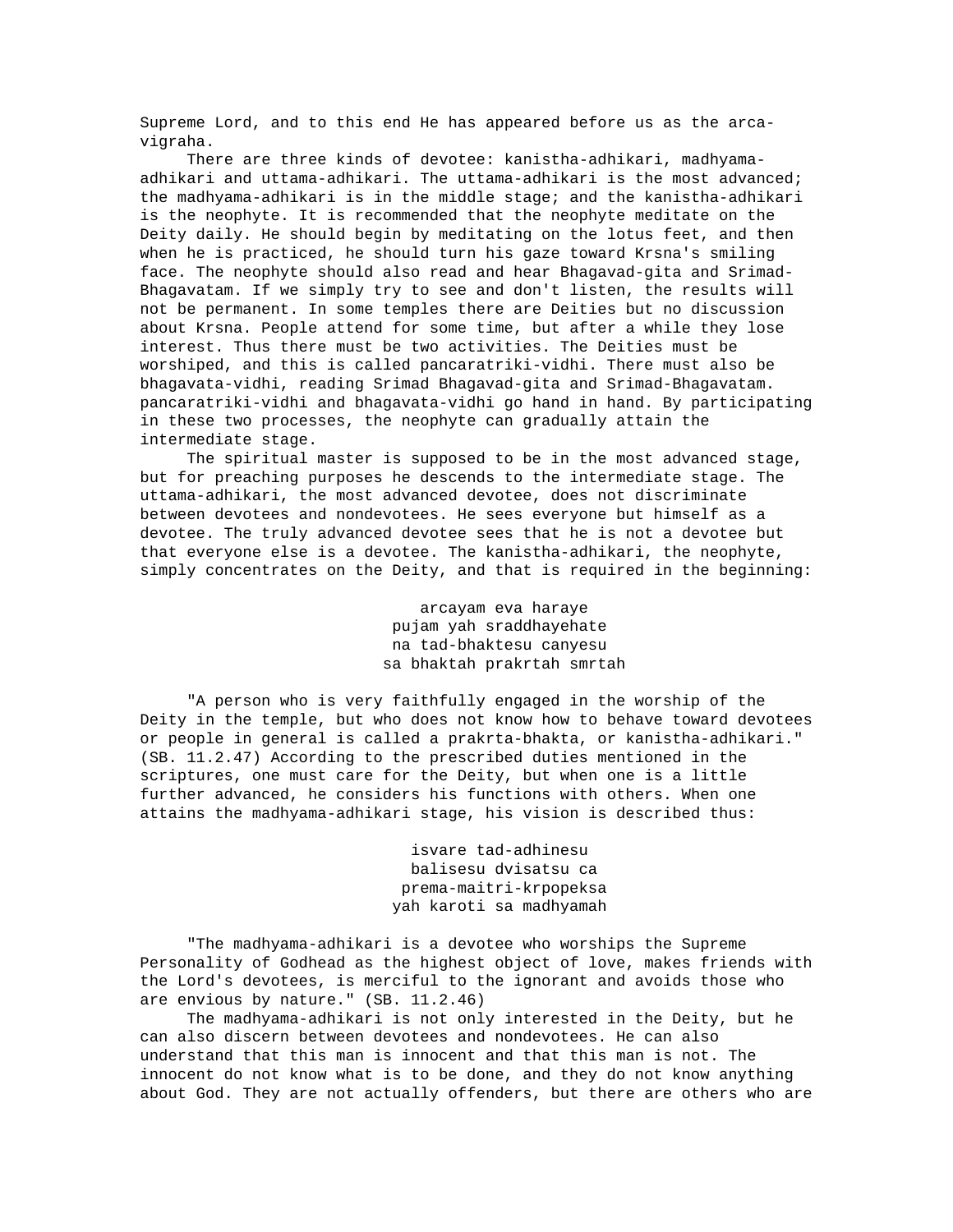offenders. The offenders become immediately envious as soon as they hear about God or His devotees.

 The madhyama-adhikari knows that Krsna is God: krsnas tu bhagavan svayam. He wants to develop his love for Krsna. He also wants to see that not a moment is wasted without engagement in Krsna consciousness. He is always careful not to spoil life's valuable time. That is the first qualification of a madhyama-adhikari. We have a very short period to live, and we never know when we are going to die. There is no certainty. Foolish people think that they will go on living forever, but that is simply foolishness. Life is transient; therefore the devotee wants to utilize every moment for the advancement of Krsna consciousness.

 The madhyama-adhikari also has a special taste for chanting the Hare Krsna mantra. He is also very anxious to live in places like Vrndavana, Dvaraka and Mathura, places where Krsna lived. Of course it is a fact that Krsna, being God, has His residence everywhere. He even resides within every atom. Andantara-stha-paramanu-cayantara-stham. Nonetheless, He has special places of residence like Vrndavana, Dvaraka and Mathura; therefore a devotee is anxious to live in those places.

 Increasing one's love for God is a gradual process, and the first ingredient is faith. Without faith, there is no question of progress in Krsna consciousness. That faith is created after reading Bhagavad-gita carefully and actually understanding it as it is. Unless one reads Bhagavad-gita, there is no question of faith in Krsna. One must have faith in the words of Krsna, particularly when Krsna says, "Abandon all dharmas and surrender to Me. I will give you all protection." If we study Bhagavad-gita as a literary treatise and then throw it away, that is not faith. Faith is explained by Krsnadasa Kaviraja Gosvami thus:

> `sraddha'-sabde--visvasa kahe sudrdha niscaya krsne bhakti kaile sarva-karma krta haya

 "By rendering transcendental loving service to Krsna, one automatically performs all subsidiary activities. This confident, firm faith, favorable to the discharge of devotional service, is called sraddha." (Cc. Madhya 22.62)

 In Bhagavad-gita Krsna says that He is not only a person but the Supreme Personality of Godhead as well. He also says that there is no one superior to Him. If one believes these words, then one will have faith. Impersonalists read Bhagavad-gita, but they do not accept Krsna as a person. In the Twelfth Chapter of Bhagavad-gita, Krsna says that the impersonalist takes more trouble to come to Him. He will come later, but it will take some time. This is because impersonal understanding of the Supreme Absolute Truth is partial understanding. As Krsna states:

> kleso 'dhikataras tesam avyaktasakta-cetasam avyakta hi gatir duhkham dehavadbhir avapyate

 "For those whose minds are attached to the unmanifested, impersonal feature of the Supreme, advancement is very troublesome. To make progress in that discipline is always difficult for those who are embodied." (Bg. 12.5)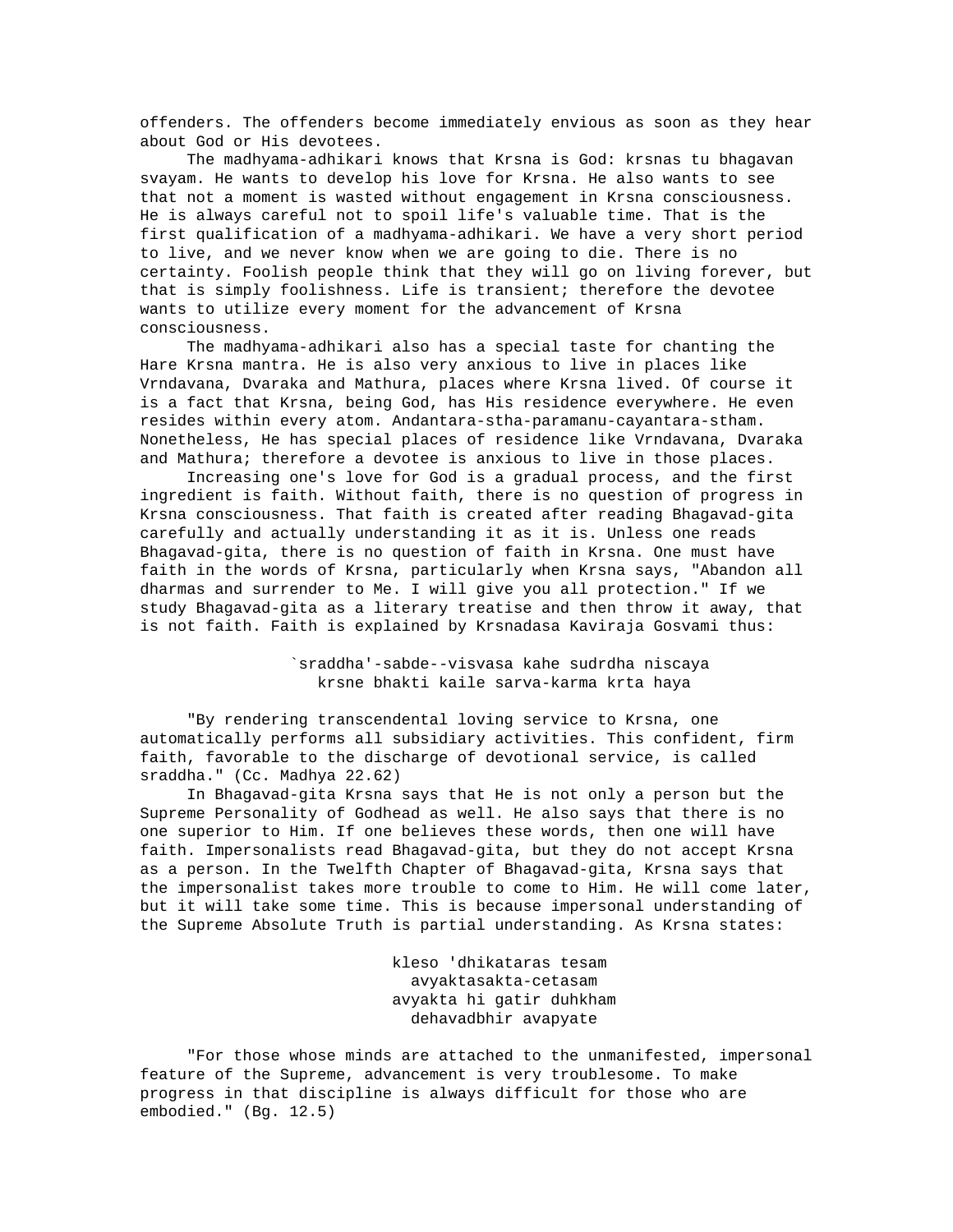We have often given the example of impersonal understanding being like the understanding of the sunshine. One may see the sunshine entering through a window into his room, but this does not mean that one knows everything about the sun. Impersonal understanding of the Absolute Truth is like that. The sunshine is impersonal (Brahman), the sun itself is localized (Paramatma) and the sun-god residing within the sun is a person (Bhagavan). Just as one can understand the three aspects of the sun--the sunshine, the sun itself and the sun-god--one can also understand the three aspects of the Supreme Absolute Truth--Brahman, Paramatma and Bhagavan.

 Impersonalists maintain that the sun is simply a fiery globe and nothing else, but in Bhagavad-gita Krsna specifically states that He spoke Bhagavad-gita to the sun-god Vivasvan. Of course we can hardly imagine how the sun-god can be a person. The sun is a great fiery globe, and we think that it is impossible for anyone to live there, but this thinking is simply shortsighted. It does not follow that no one can live in fire just because we cannot live there. We cannot live in water, yet there are aquatics living there. We live on this planet, which is basically composed of earth, and our bodies are basically composed of earth in order to live here. Bodies are made in such a way that they can live in their environment. Similarly, the sun-god has a body capable of living in fire.

 Krsna is sac-cid-ananda-vigraha, being, knowledge and bliss, with form. Impersonal understanding is understanding of the sat feature. Understanding Krsna in full is understanding all of His features. The ananda feature is realized in Bhagavan. Krsna plays on His flute and is accompanied by His pleasure potency, hladini sakti, Srimati Radharani. Of Krsna's many potencies, the hladini sakti is His pleasure-giving potency. That is ananda. Although Krsna is full in Himself, He expands Himself when He wants to enjoy. That expansion is His pleasure potency, Radharani. The gopis are the expansions of Radharani, and the various forms of Krsna are manifest just to taste the mellow of transcendental bliss. Ananda-cinmaya-rasa. Thus Brahman realization is realization of the sat portion, Paramatma realization is realization of the cit portion, and Bhagavan realization is the realization of the ananda portion. In the Vedanta-sutra it is said that the Absolute Truth is anandamayo 'bhyasat. Krsna's lila is always full of transcendental bliss--especially in Vrndavana, His original residence. It is in Vrndavana that Krsna plays with His cowherd boy friends and dances with the gopis. It is also in Vrndavana that Krsna steals mother Yasoda's butter. All His activities there are filled with transcendental bliss.

 We can begin to experience this bliss by following the prescribed methods of devotional service. When we see the Deity, we can gradually realize how Krsna is smiling, playing on His flute and enjoying the company of Srimati Radharani. Then we also have to hear about Krsna. These two processes will increase in such a way that we will automatically become great devotees. Anicchato me gatim anvim prayunkte. This is actually a scientific method. It is not imagination. People think that this is idol worship and imagination, but this method is prescribed in all the sastras for developing God consciousness. It is an actual science.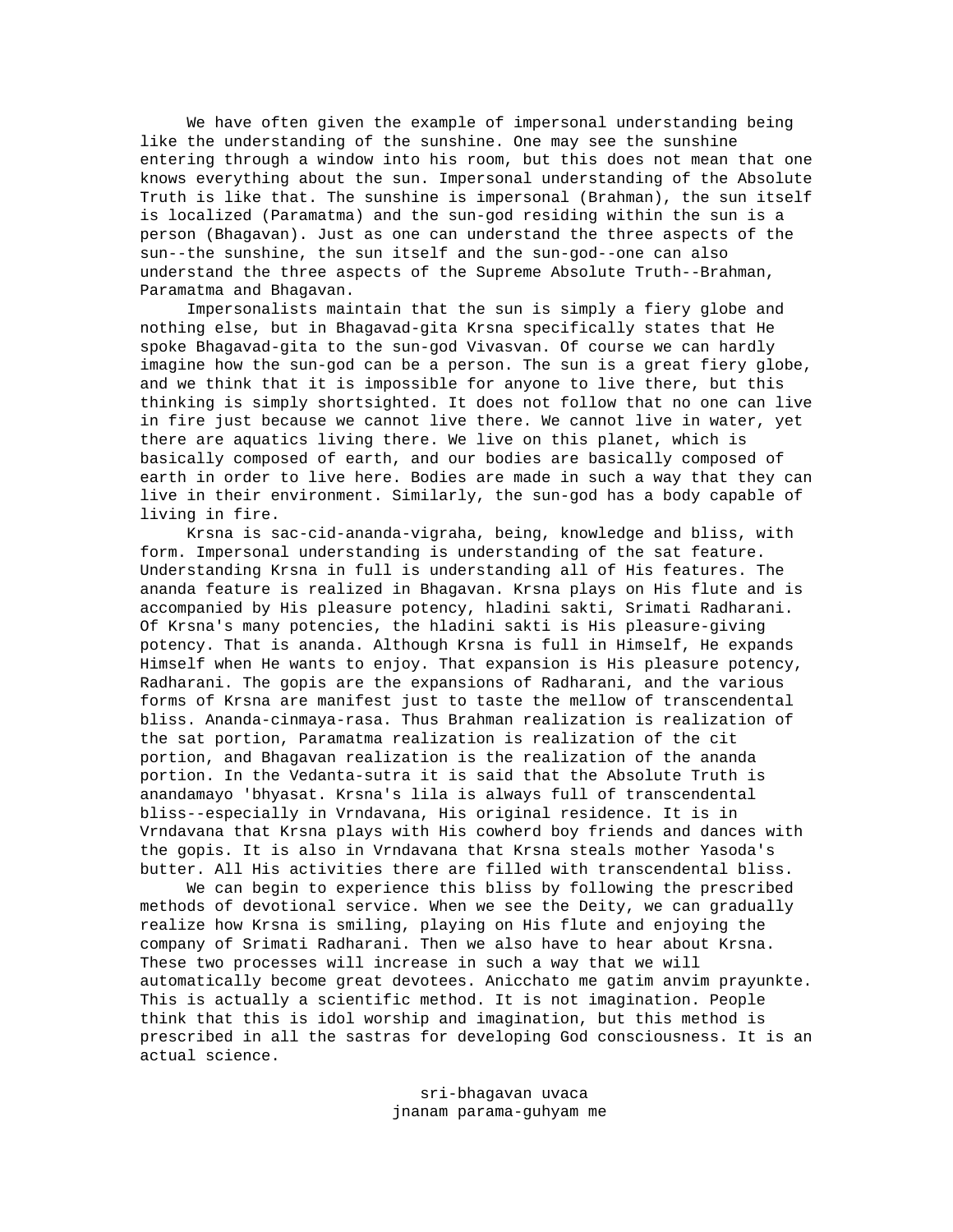yad vijnana-samanvitam sa-rahasyam tad-angam ca grhana gaditam maya

 "The Personality of Godhead said: Knowledge about Me as described in the scriptures is very confidential, and it has to be realized in conjunction with devotional service. The necessary paraphernalia for that process is being explained by Me. You may take it up carefully." (SB. 2.9.31)

 In Bhagavad-gita Krsna tells Arjuna that He has revealed this most confidential knowledge to him because Arjuna is His very dear friend. That confidential knowledge is, sarva-dharman parityajya mam ekam saranam vraja: "Just surrender unto Me." (Bg. 18.66) Brahman realization is certainly confidential, and Paramatma realization is still more confidential, but understanding Krsna as He is, is the most confidential knowledge of all.

 If one's mind and senses are completely absorbed in Krsna consciousness, one is experiencing bhakti. Bhakti is not a sentiment but a practical science. One may engage in many activities, but in all cases, one's mind must be fully absorbed in Krsna. Although a housewife is always busy working around the house, she always takes care that her hair is nicely combed. Regardless of her engagements, she never forgets to arrange her hair in an attractive way. Similarly, a devotee engages in many activities, but he never forgets Krsna's transcendental form. This is the meaning of perfection.

Chapter Sixteen

The Pure Devotees' Spiritual Opulences

### TEXT 37

 atho vibhutim mama mayavinas tam aisvaryam astangam anupravrttam sriyam bhagavatim vasprhayanti bhadram prasya me te 'snuvate tu loke

#### TRANSLATION

 Thus because he is completely absorbed in meditation upon Me, the devotee does not desire even the highest benediction obtainable in the upper planetary systems, including Satyaloka. He does not desire the eight material perfections obtained from mystic yoga, nor does he desire to be elevated to the kingdom of God. Yet even without desiring them, the devotee enjoys, even in this life, all the offered benedictions.

## PURPORT

 The vibhuti, or opulences, offered by maya are of many varieties. We experience different varieties of material enjoyment even on this planet, but if one is able to promote himself to higher planets like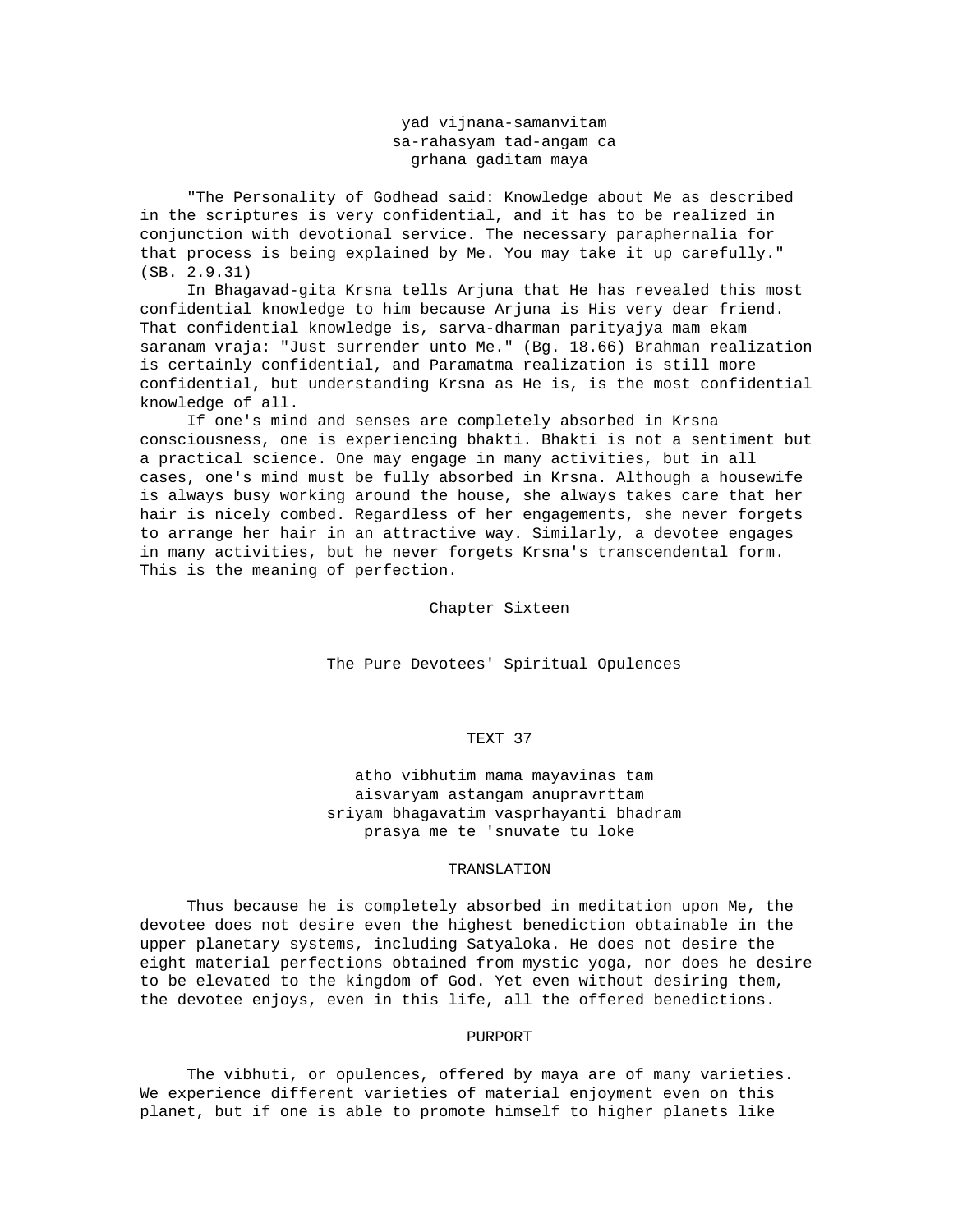Candraloka, the sun or, still higher, Maharloka, Janaloka and Tapoloka, or even ultimately the highest planet, which is inhabited by Brahma and is called Satyaloka, one will find immense possibilities for material enjoyment. For example, the duration of life on higher planets is far, far greater than on this planet. It is said that on the moon the duration of life is such that our six months are equal to one day. We cannot even imagine the duration of life on the highest planet. It is stated in Bhagavad-gita that Brahma's twelve hours are inconceivable even to our mathematicians. These are all descriptions of the external energy of the Lord, or maya. Besides these, there are other opulences which the yogis can achieve by their mystic power. They are also material. A devotee does not aspire for all these material pleasures, although they are available to him simply by wishing. By the grace of the Lord, a devotee can achieve wonderful material success simply by willing, but a real devotee does not do so. Lord Caitanya Mahaprabhu has taught that one should not desire material opulence or material reputation, nor should one try to enjoy material beauty; he should only aspire to be absorbed in the devotional service of the Lord, even if he does not get liberation but has to continue the process of birth and death unlimitedly. Actually, however, to one who engages in Krsna consciousness, liberation is already guaranteed. Devotees enjoy all the benefits of the higher planets and the Vaikuntha planets also. It is especially mentioned here, bhagavatim bhadram. In the Vaikuntha planets everything is eternally peaceful, yet a pure devotee does not even aspire to be promoted there. But still he gets that advantage; he enjoys all the facilities of the material and spiritual worlds, even during the present life span.

 According to Caitanya Mahaprabhu, Rupa Gosvami in his Bhaktirasamrta-sindhu, Narada Muni in the Narada-pancaratra and Bhagavan Sri Krsna in Bhagavad-gita, a pure devotee never wants anything from the Lord. He does not even want liberation, to say nothing of material things. Generally, people want dharma, artha, kama and moksa, in that order. First of all, people want to become religious (dharma) in order to attain material opulence (artha). People want material opulence in order to gratify their senses (kama), and when they are frustrated in their attempt to gratify their senses, they want liberation (moksa). In this way, dharma, artha, kama and moksa are going on. However, a devotee is not interested in any of these. In the Christian religion, people pray, "Give us this day our daily bread," but a pure bhakta does not even ask for his daily bread. A pure devotee is kept in the hand of Krsna just like a very precious jewel. When you hold something precious in your hand, you are very careful, and similarly, Krsna holds the devotee and takes care of him.

 One can just imagine his position if a very rich man says, "Don't worry. I will take care of everything for you." Krsna, the Supreme Lord, is the proprietor of all opulence. There is no one more opulent than Krsna; therefore if Krsna says that He will take care of His devotee, there is no question of poverty. Most people want material opulence, but they do not know that Krsna is the proprietor of all opulence. That is their misfortune. Although the proprietor of all opulence says, "Just surrender unto Me, and I will take care of you," people do not do it. Instead, they say, "I will take care of my own business. I will maintain myself. I will take care of myself, my family, my friends and my country." Arjuna was very intelligent because he simply chose Krsna,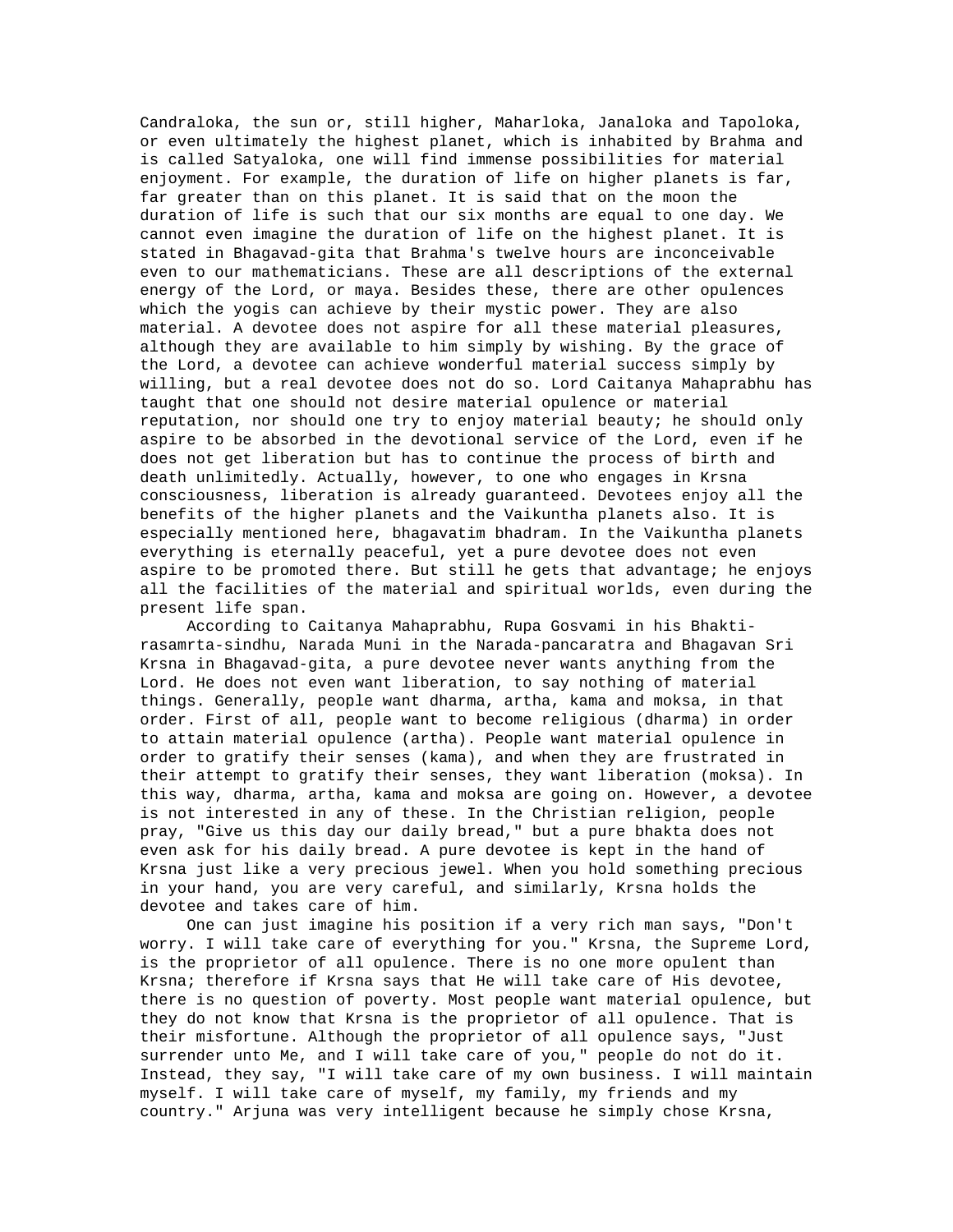whereas Duryodhana took Krsna's soldiers. It is not possible to conquer Krsna, but the devotee can capture Krsna with bhakti, love.

 It is impossible for people to understand the great opulence of Sri Krsna. Therefore Caitanya Mahaprabhu tells us to abandon speculating about God. There is a story of a frog in a well being approached by a friend who says, "My dear frog, I have just seen a huge body of water." "What is that water?" the frog asks. "The Atlantic Ocean," the friend replies. "Oh, the Atlantic Ocean! Is it bigger than this well? Is it four feet? Ten feet?"

 Our attempt to speculate about God is very much like this. If we want to understand God, we have to try to understand from God Himself. We may have a neighbor who is very wealthy, influential, wise, strong and beautiful, and we may speculate about his opulence, but if we make friends with him, we can understand his position by listening to him speak about himself. God cannot be subjected to our imagination. Our imagination is limited, and our senses are imperfect. The process of bhakti-marga is the process of submission. There is no question of subjecting God to our imagination. We simply have to become very humble and submissive and pray to Krsna sincerely, "Krsna, it is not possible for me to know You. Kindly explain how it is I can know You, and then it will be possible." This is the way Arjuna approached Krsna in the Eleventh Chapter of Bhagavad-gita.

 We can hardly understand or comprehend the innumerable universes. The word jagat refers to this universe, but there is more than one universe. Although we are seeing only one universe, there are millions of universes, and Krsna is supporting all these millions of universes with a single fragment of Himself. This is also confirmed in many other Vedic literatures:

> yasyaika-nisvasita-kalam athavalambya jivanti loma-vilaja jagad-anda-nathah visnur mahan sa iha yasya kala-viseso govindam adi-purusam tam aham bhajami

 "Brahma and other lords of the mundane worlds, appearing from the pores of hair of Maha-Visnu, remain alive as long as the duration of His one exhalation. I adore the primeval Lord Govinda, of whose subjective personality Maha-Visnu is the portion of a portion." (Brahma-samhita 5.48)

 This is the information given in Brahma-samhita, the prayers offered by Lord Brahma. This Brahma-samhita was accepted by Sri Caitanya Mahaprabhu, who copied it when He toured South India. Formerly there were no presses to print these literatures, and these important Vedic writings were written by hand. These literatures were not very cheap, and only highly qualified brahmanas were able to keep them. They were worshiped in the temple as the sastra Deity. It is not that they were available everywhere. Now, of course, the printing press has changed all this, but nonetheless we should always understand that the granthas, the scriptures, should be worshiped as God because they are the sound incarnation of God. One should not consider Bhagavad-gita or Srimad-Bhagavatam to be ordinary books, and one should take care of them just as carefully as one takes care of the Deity.

 At any rate, when Sri Caitanya Mahaprabhu returned from South India with a copy of Brahma-samhita, He gave it to His disciples and told them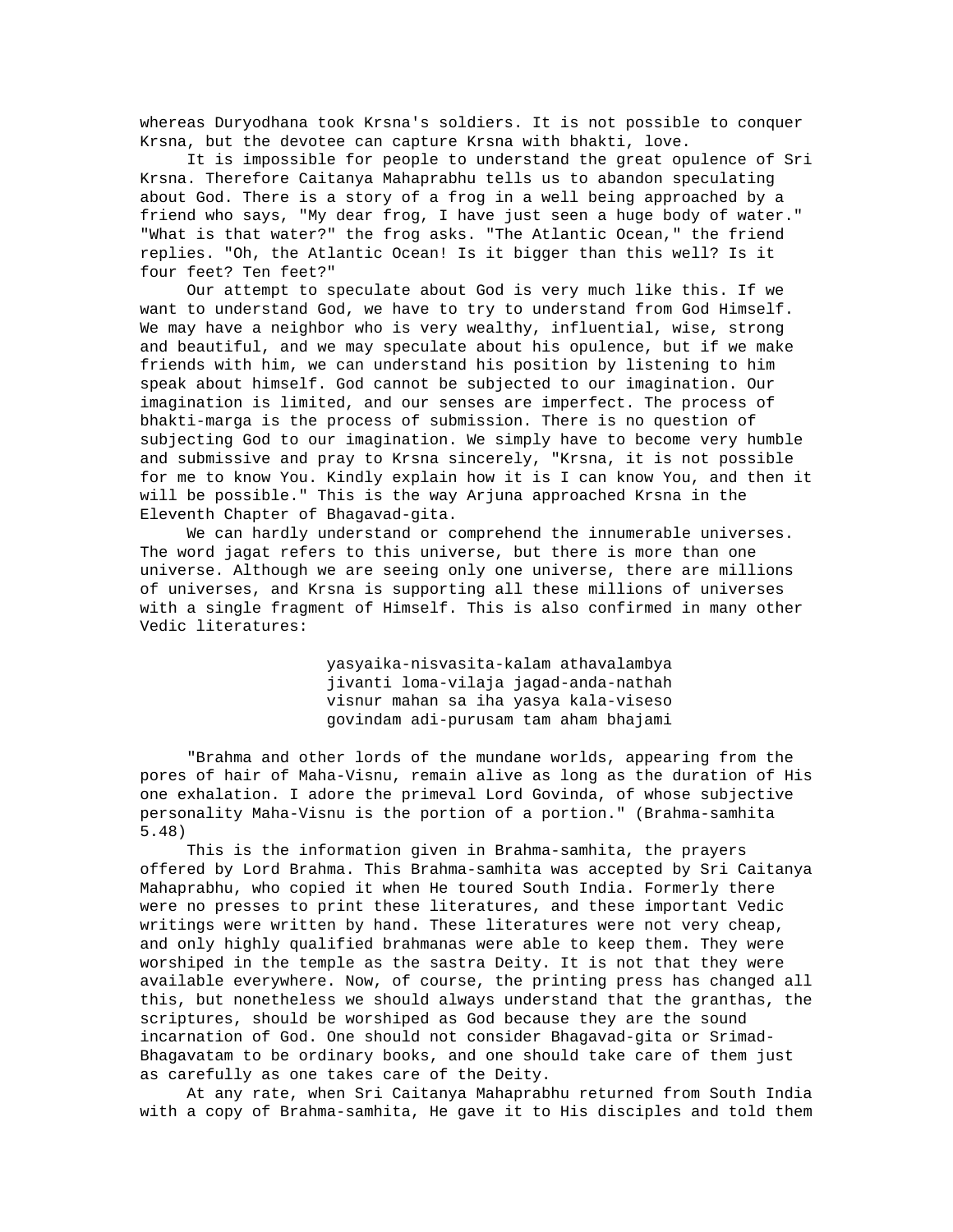that it was a summary of the Vedanta and the Srimad-Bhagavatam. We therefore accept Brahma-samhita as authorized scripture, for it was authorized by the Supreme Person, Caitanya Mahaprabhu. Just as Sri Krsna explains in Bhagavad-gita in so many ways that the entire material creation is resting on one of His portions, Brahma-samhita explains the same subject. It is stated that from the skin pores of the Maha-Visnu, all the universes are emanating. In each universe there is a Brahma, a supervisor, who is the supreme creature and manager. These managers live only as long as the Maha-Visnu exhales. When He exhales, all the universes are created, and when He inhales, they all return into His body. In this way so many universes and Brahmas are coming and going. The durations of these breaths, which constitute a life of a Brahma, are described in Bhagavad-gita as many trillions of earth years. One may say that this is all fictitious and imaginary, but unless one believes it, one has no right to touch Bhagavad-gita.

 Generally people are interested in going to the higher planetary systems in order to become more opulent. This is the process of karmakandiya, and people perform yajnas and pious activities in order to be elevated to higher planets. The idea is that one will be able to enjoy himself more, have a longer life span, more opulence, more beautiful women, nice gardens and so on. Actually this is the case, but a devotee is not at all interested in these things because he accepts Krsna. In Bhagavad-gita (8.16) Sri Krsna says, abrahma-bhuvanal lokah punar avartino 'rjuna: "From the highest planet in the material world down to the lowest, all are places of misery wherein repeated birth and death take place."

 Even if we are promoted to the highest planet, Brahmaloka, the planet where Lord Brahma lives, our situation there is still not eternal. So why should a devotee be interested in such a place? A devotee is simply interested in the supreme eternal, Sri Krsna. The Supreme Lord is the supreme leader of the nityas, the eternal living entities. We are all nityas, eternal, and Krsna guides and plays with us. In the spiritual world, Krsna and His devotees are friends, and they play together as cowherd boys. They are not interested in Brahmaloka or Candraloka, for these planets will ultimately be annihilated. There are some living entities that live only a few seconds, or, at most, a night. By the morning, they are all dead. Any life in the material world is comparable to that. Brahma may live millions of years, but he ultimately has to die. Whether we go to the highest planet or the lowest planet, whether we are in the body of a Brahma or a cat, we ultimately have to die. Krsna presents Himself to atheists as death. He appeared in this way before Hiranyakasipu, who said, "I am God. All the demigods are afraid of me. I am very powerful." Krsna comes before such atheists as death and takes everything away--all power, opulence, money--everything. The theists worship God while they are living, and their only business in this life is serving God. After death, they render the same service; thus there is no difference between Vaikuntha and a temple, for a devotee. In either case, his business is the same. Why, then, should he aspire to go to Vaikuntha?

 In the Vaikuntha planets one attains opulence like Krsna or Narayana. There are five kinds of mukti, liberation, and one is sarsti. This kind of liberation brings one opulence equal to the Lord. In the Vaikuntha planets, everyone is four-handed like Narayana, and everyone is equally opulent. In Goloka Vrndavana, Krsna and the cowherd boys are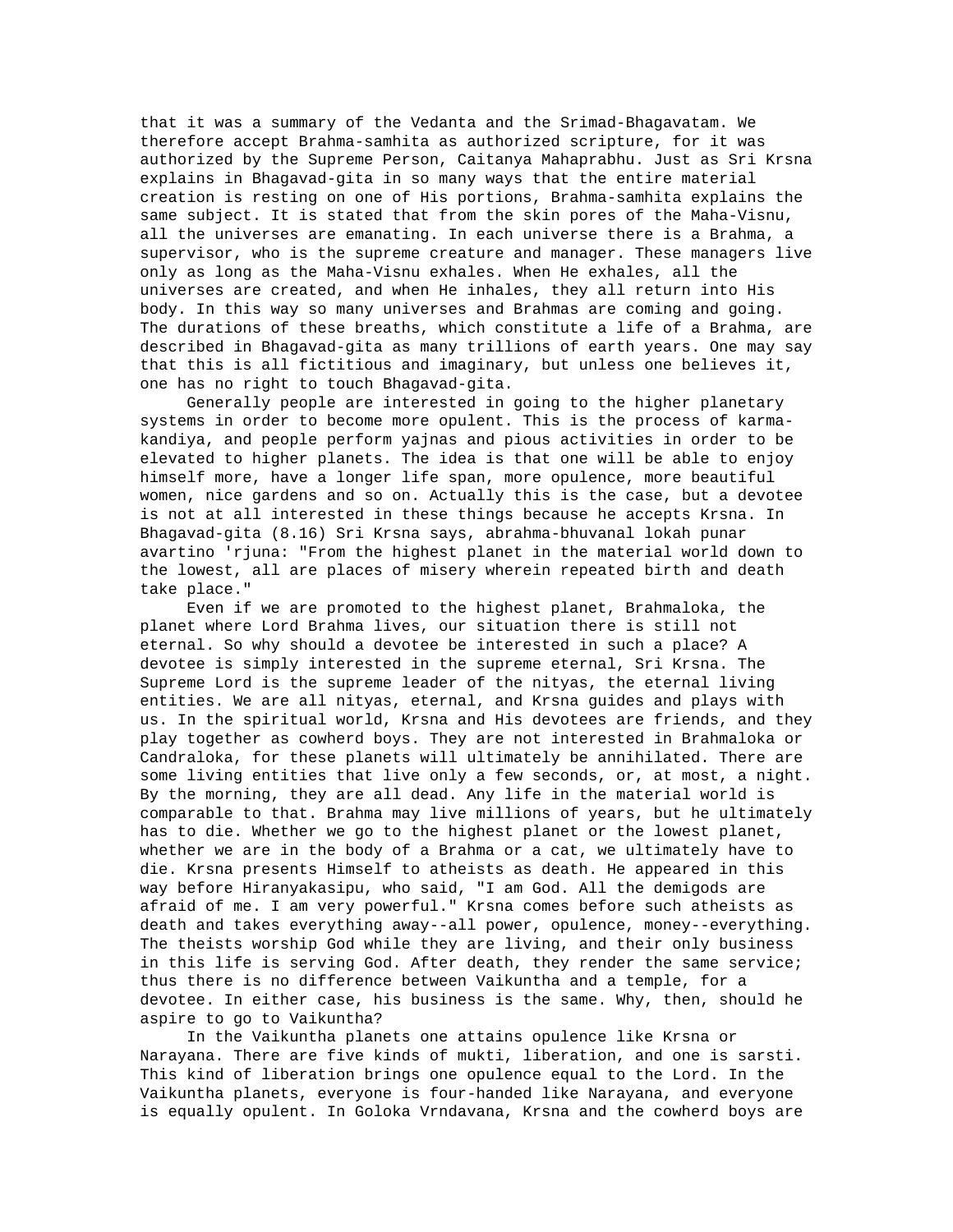equally opulent. In Vrndavana, the cowherd boys do not know that Krsna is God. They look on Krsna as an equal. This is the opulence of their devotional position.

 Nonetheless, the devotees do not aspire for all this opulence. Their only aspiration is to engage in the service of the Lord. In this way, they get everything. Nor are the devotees interested in attaining the mystic yoga siddhis. They do not need to be able to create a planet, for they can create Vaikuntha by worshiping Krsna in the temple. The temple is nirguna, transcendental to the gunas. In the sastras it is said that the forest is characterized by sattva-guna, goodness, and the city is characterized by rajo-guna, passion, because in the city there is a great deal of illicit sex, intoxication, gambling and meat-eating. Formerly, when people were aspiring for spiritual realization, they left the cities and went to the forests. That was the vanaprastha stage. The word vana means "forest." Before taking sannyasa, a man would leave his family and go to the forest to begin practicing austerities. Vanam gato yad dharim asrayeta.

 Actually, superior to living in the forest is living in the temple because the temple is nirguna, above all the gunas, even sattva-guna. The inhabitants of the temple are actually in Vaikuntha.

 Lord Kapiladeva next explains the nature of the special opulences of the devotees.

### TEXT 38

 na karhicin mat-parah santa-rupe nanksyanti no me 'nimiso ledhi hetih yesam aham priya atma sutas ca sakha guruh suhrdo daivam istam

## TRANSLATION

 The Lord continued: My dear mother, devotees who receive such transcendental opulences are never bereft of them; neither weapons nor the change of time can destroy such opulences. Because the devotees accept Me as their friend, relative, son, preceptor, benefactor and Supreme Deity, they cannot be deprived of their possessions at any time.

### PURPORT

 It is stated in Bhagavad-gita that one may elevate himself to the higher planetary systems, even up to Brahmaloka, by dint of pious activities, but when the effects of such pious activities are finished, one again comes back to this earth to begin a new life of activities. Thus even though one is promoted to the higher planetary system for enjoyment and a long duration of life, still that is not a permanent settlement. But as far as the devotees are concerned, their assets--the achievement of devotional service and the consequent opulence of Vaikuntha, even on this planet--are never destroyed. In this verse Kapiladeva addresses His mother as santa-rupa, indicating that the opulences of devotees are fixed because devotees are eternally fixed in the Vaikuntha atmosphere, which is called santa-rupa because it is in the mode of pure goodness, undisturbed by the modes of passion and ignorance. Once one is fixed in the devotional service of the Lord, his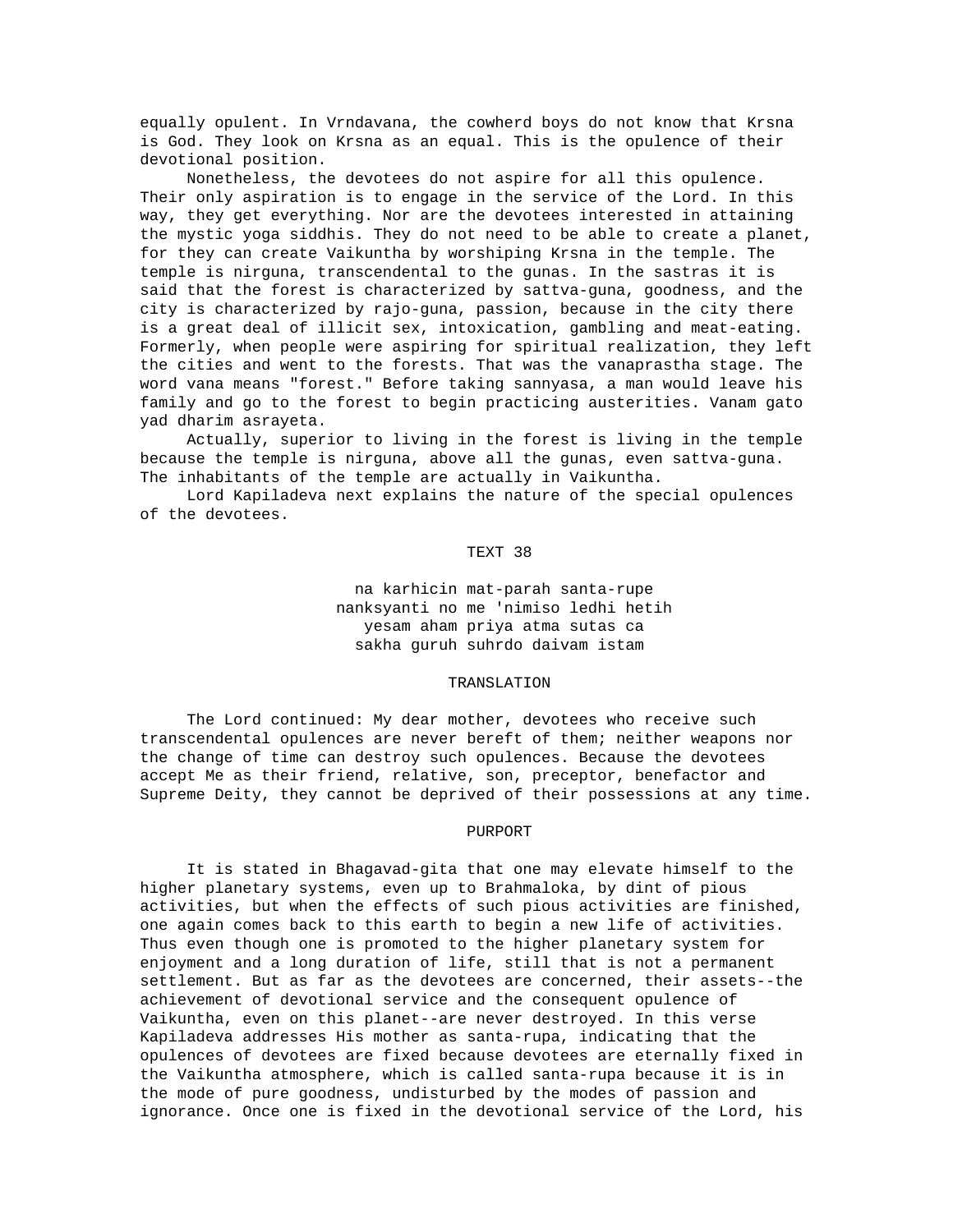position of transcendental service cannot be destroyed, and the pleasure and service simply increase unlimitedly. For the devotees engaged in Krsna consciousness, in the Vaikuntha atmosphere, there is no influence of time. In the material world the influence of time destroys everything, but in the Vaikuntha atmosphere there is no influence of time or of the demigods because there are no demigods in the Vaikuntha planets. Here our activities are controlled by different demigods; even if we move our hand and leg, the action is controlled by the demigods. But in the Vaikuntha atmosphere there is no influence of the demigods or of time; therefore there is no question of destruction. When the time element is present, there is the certainty of destruction, but when there is no time element--past, present or future--then everything is eternal. Therefore this verse uses the words nanksyanti no, indicating that the transcendental opulences will never be destroyed.

 The reason for freedom from destruction is also described. The devotees accept the Supreme Lord as the most dear personality and reciprocate with Him in different relationships. They accept the Supreme Personality of Godhead as a dearmost friend, relative, son, preceptor, well-wisher or Deity. The Lord is eternal; therefore any relationship in which we accept Him is also eternal. It is clearly confirmed herein that the relationships cannot be destroyed, and therefore the opulences of those relationships are never destroyed. Every living entity has the propensity to love someone. We can see that if someone has no object of love, he generally directs his love to a pet animal like a cat or a dog. Thus the eternal propensity for love in all living entities is always searching for a place to reside. From this verse we can learn that we can love the Supreme Personality of Godhead as our dearmost object--as a friend, as a son, as a preceptor or as a well-wisher--and there will be no cheating and no end to such love. We shall eternally enjoy the relationship with the Supreme Lord in different aspects. A special feature of this verse is the acceptance of the Supreme Lord as the supreme preceptor. Bhagavad-gita is spoken directly by the Supreme Lord, and Arjuna accepted Krsna as his guru, or spiritual master. Similarly, we should accept only Krsna as the supreme spiritual master.

When we speak of Krsna, we include His confidential devotees; Krsna is not alone. Krsna includes His name, His form, His qualities, His abode, His associates, etc. For example, a king is always associated with his secretary, his commander, his servant and so much paraphernalia. As soon as we accept Krsna and His associates as our preceptors, no ill effects can destroy our knowledge. In the material world the knowledge we acquire may change because of the influence of time, but nevertheless the conclusions received from Bhagavad-gita, directly from the speeches of the Supreme Lord Krsna, can never change. There is no use interpreting Bhagavad-gita; it is eternal.

 Krsna, the Supreme Lord, should be accepted as one's best friend. He will never cheat. He will always give His friendly advice and protection to the devotee. If Krsna is accepted as a son, He will never die. Here we may have a very loving son or child, but the father and mother, or those who are affectionate toward him, always hope, "May my son not die." But Krsna actually never will die. Therefore those who accept Krsna, or the Supreme Lord, as their son will never be bereft of their son. In many instances devotees have accepted the Deity as a son. In Bengal there are many such instances, and even after the death of the devotee, the Deity performs the sraddha ceremony for the father. The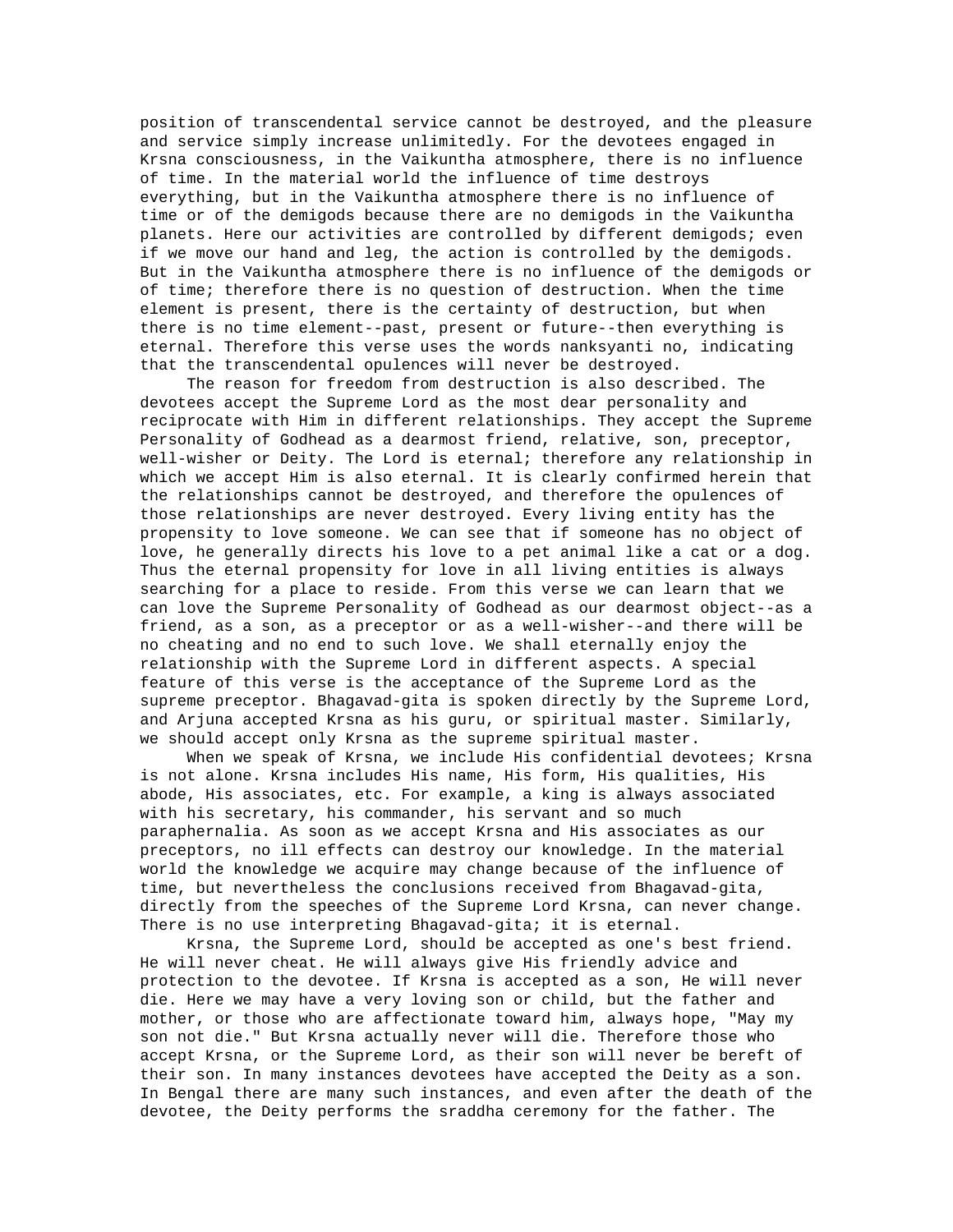relationship is never destroyed. People are accustomed to worship different forms of demigods, but in Bhagavad-gita such a mentality is condemned; therefore one should be intelligent enough to worship only the Supreme Personality of Godhead in His different forms such as Laksmi-Narayana, Sita-Rama and Radha-Krsna. Thus one will never be cheated. By worshiping the demigods, one may elevate himself to the higher planets, but during the dissolution of the material world, the deity and his abode will be destroyed. But one who worships the Supreme Personality of Godhead is promoted to the Vaikuntha planet, where there is no time, destruction or annihilation. The conclusion is that time cannot act upon devotees who have accepted the Supreme Personality of Godhead as everything.

 Spiritual life is eternal; it cannot be destroyed. Whatever we have here in the material world is subject to destruction. In this material world we aspire for a nice house, good property, children, friends and riches, but ultimately all of these will be destroyed, including ourselves. Nothing here is permanent; therefore everything is called illusory. Actually we do not understand this; we take all this as permanent. The fact is, however, that only Krsna is permanent. Krsna's material energy is not permanent.

 Mayavadis think that in the spiritual world there are no relationships. However, in the sastras it is stated that in the spiritual world there is real life. Life in this material world is simply a shadow of that life. In the Fifteenth Chapter of Bhagavad-gita this material world is likened to a banyan tree with its roots above and branches below. This means that it is like a shadow. When we stand beside a reservoir of water, we see the tree reflected upside down. We also have the experience of a mirage in the material world. We think that there is water, but actually there is none. Sometimes sailors at sea think they see land, but actually this is a mirage in the water. This material world is like that. In our lives we think we are enjoying some rasa, some relationship. Our children are calling us father, and we are enjoying our relationship with our wife, but all of these relationships are like shadows, although people have no information of this. The true enjoyment derived from these relationships can be attained in the spiritual world with Krsna. Krsna therefore comes in person to teach us that we can enjoy the same relationship with Him. We can enjoy Him as our master, our friend, our son, our father or our lover.

 The Mayavadi philosophers say that if Krsna has become everything, there is no question of Krsna as an entity or a person. This is a materialistic idea. If we tear up a piece of paper into small pieces and throw it away, the paper no longer has an existence. However, Krsna is not like that.

> advaitam acyutam anadim ananta-rupam adyam purana-purusam nava-yauvanam ca

 "I worship the Supreme Personality of Godhead, Govinda [Krsna], who is the original person--absolute, infallible, without beginning, although expanded into unlimited forms, still the same original, the oldest, and the person always appearing as a fresh youth." (Brahmasamhita 5.33) Krsna has many millions of expansions, and He is also situated in everyone's heart. He is not only within human beings but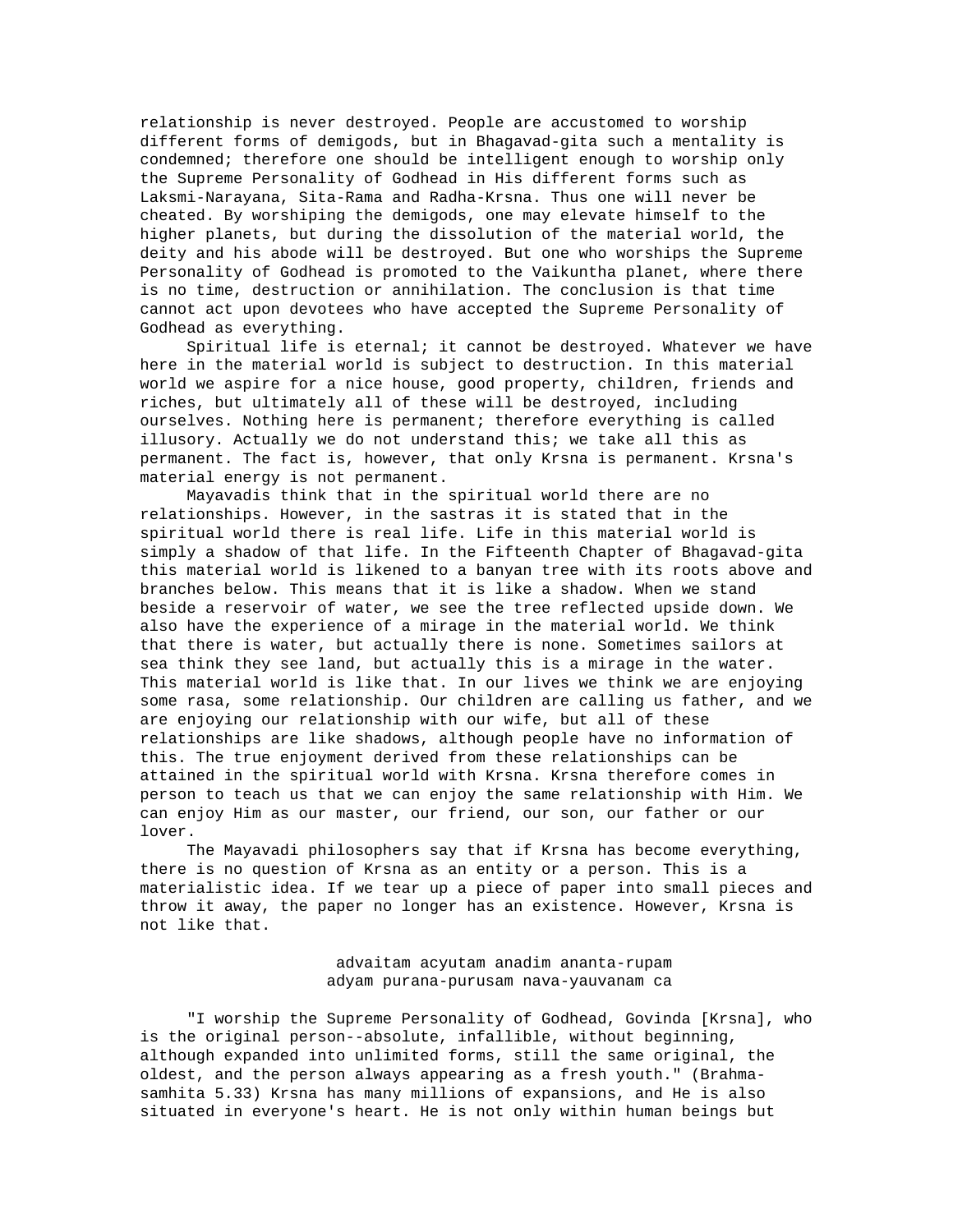within animals, trees, plants, aquatics and so forth. It is materialistic to think that Krsna has no individual existence if He has entered into so many millions of hearts. Even though Krsna has distributed Himself in many millions of parts, He is still present in the same strength. Krsna is sarvaisvarya-purna. He is never diminished.

 There is an interesting story of a poor boy who was a student in school. During an annual Father's Day ceremony, the teacher requested the students to give some kind of a contribution. Formerly teachers would not earn a salary but would receive whatever the students would bring from their parents' homes or by begging. Generally the brahmanas were teachers, and they could not charge anything. Thus some students brought the teacher rice, and some students brought other crops. This one student was so poor that he could think of nothing to bring; therefore he told his teacher that he would speak to his mother first. After school, the student told his mother, "My dear mother, all my classcontribute?" The mother replied, "My dear son, we are so poor that we cannot give anything. However, Krsna is the friend of the poor. If He gives you something, you can promise it to your teacher." "Oh, where is Krsna?" the little boy asked. "Well, I understand that He is in the forest," the mother said. Therefore the little boy went to the forest and called for Krsna. He then began to cry, and finally Krsna came. When a devotee is very eager to see Krsna, Krsna is so kind that He comes. "So, what are you asking?" Krsna said to the little boy. "You are the friend of the poor," the little boy said. "I am very poor, and what can I promise my teacher?" Krsna then told him, "You can tell him that you will supply him some yogurt, some dahi." The little boy was very satisfied with this, and the next day he went to his teacher and said, "I will supply you as much yogurt as you need." The teacher felt that this was very nice, and he was pleased with the boy. On the day of the ceremony, the boy again went to the forest and called for Krsna. Krsna appeared and gave him a quart of yogurt. The little boy took this yogurt to his teacher and said, "This is my contribution, sir." The teacher looked at the quart and said, "What is this? Hundreds of people will be coming, and you have only given this much yogurt?" The teacher became so angry that he spilled the yogurt out of the container. When he bent down to pick it up, he saw that the container was again full. He dropped it again, and it was again full. He could then understand that it was spiritual.

 This is the nature of Krsna. One can take everything, and yet the same will remain. In the material world, one minus one equals zero, but in the spiritual world, one minus one equals one. That is called advaya jnana. There is no duality in the spiritual world. One plus one equals one, and one minus one equals one. If we love Krsna, that love will not be destroyed as love is in the material world. In the material world, a servant serves the master as long as the servant is pleased and as long as the master is pleased. The servant is pleased as long as the master pays, and the master is pleased as long as the servant renders good service. However, in the spiritual world, if the servant cannot serve under certain conditions, the master is still pleased. And if the master does not pay, the servant is also pleased. That is called oneness, absolute. A guru may have hundreds of disciples, hundreds of servants, but he doesn't have to pay them. They are serving out of spiritual love, and the guru is teaching without receiving a salary. This is a spiritual relationship. There are no cheaters and cheated in such a relationship.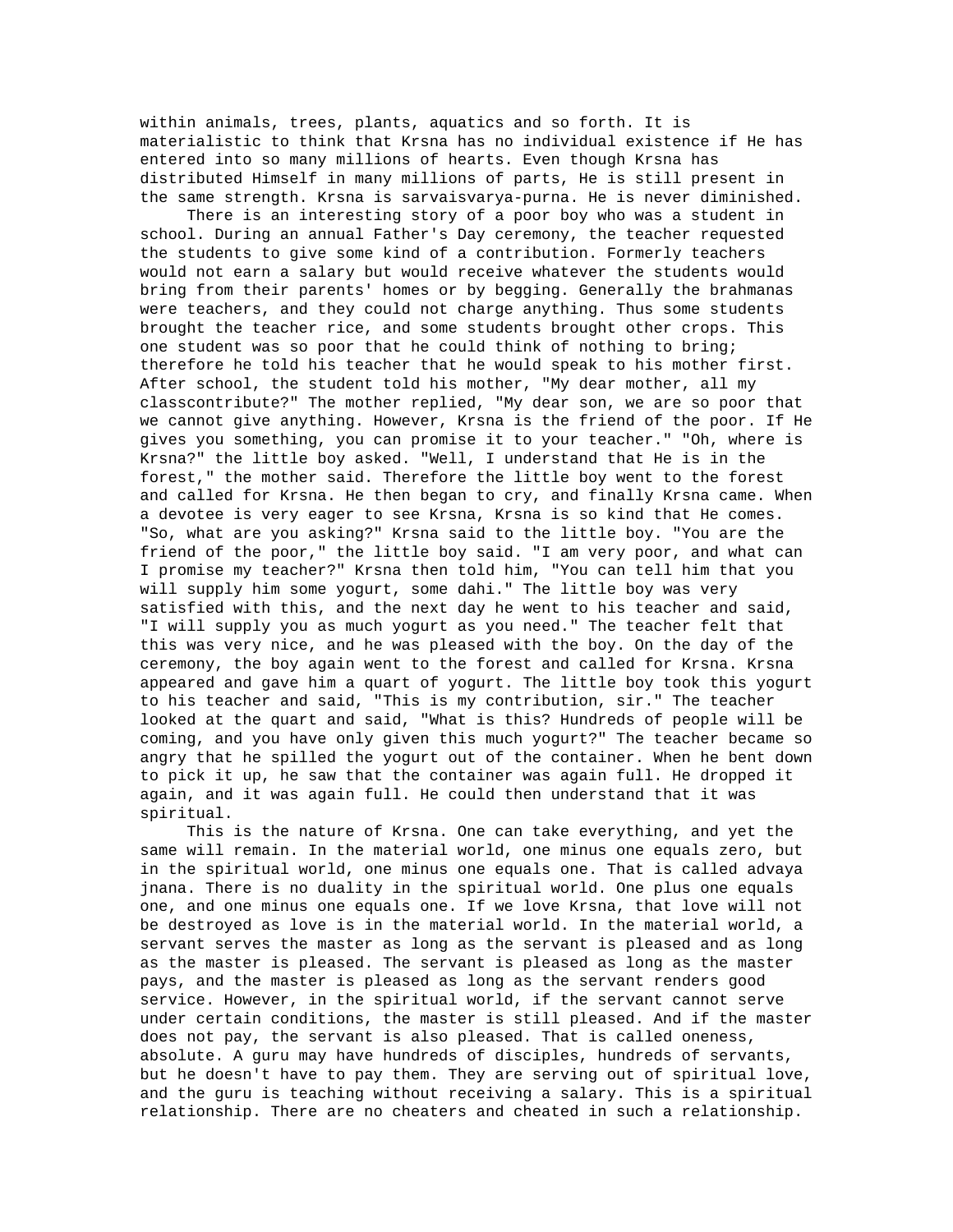If we accept Krsna as our son, friend or lover, we will never be cheated. However, we have to give up the false, illusory servant, son, father or lover, for they will surely cheat us. We may love our son with our heart and soul, but that very son may some day be our enemy. We may love our wife very much, but some day that wife may be such an enemy that she will kill us for her own interests. There are many instances of this in history. Mayavadi philosophers are afraid of having such relationships because they have bitter experience with these relationships in the material world. They therefore want to negate all relationships, and therefore they say no more son, daughter, lover, master or whatever. Being disgusted with these things, they try to make everything void. Yet if we have the same relationship with Krsna, we will never be cheated or disappointed. Our enthusiasm will increase more and more. Therefore Krsna encourages us to accept Him as our son, as our friend and as our master. Then we will be happy.

TEXT 39-40

 imam lokam tathaivamum atmanam ubhayayinam atmanam anu ye ceha ye rayah pasavo grhah

 visrjya sarvan anyams ca mam evam visvato-mukham bhajanty ananyaya bhaktya tan mrtyor atiparaye

TRANSLATION

 Thus the devotee who worships Me, the all-pervading Lord of the universe, with unflinching devotional service, gives up all aspirations for promotion to heavenly planets or happiness in this world with wealth, children, cows, home or anything in relationship with the body. I take him to the other side of birth and death.

## PURPORT

 Unflinching devotional service, as described in these two verses, means engaging oneself in full Krsna consciousness, or devotional service, accepting the Supreme Lord as all in all. Since the Supreme Lord is all-inclusive, if anyone worships Him with unflinching faith, one has automatically achieved all other opulences and performed all other duties. The Lord promises herein that He takes His devotee to the other side of birth and death. Lord Caitanya, therefore, recommended that one who aspires to go beyond birth and death should have no material possessions. This means that one should not try to be happy in this world or to be promoted to the heavenly world, nor should he strive for material wealth, children, houses or cows.

 How liberation is imperceptibly achieved by a pure devotee and what the symptoms are have been explained. The situation with a conditioned soul is different, however. If he is in the mode of goodness, he may be preparing for promotion to the higher planets; if he is in the mode of passion, he will remain here in a society where activity is very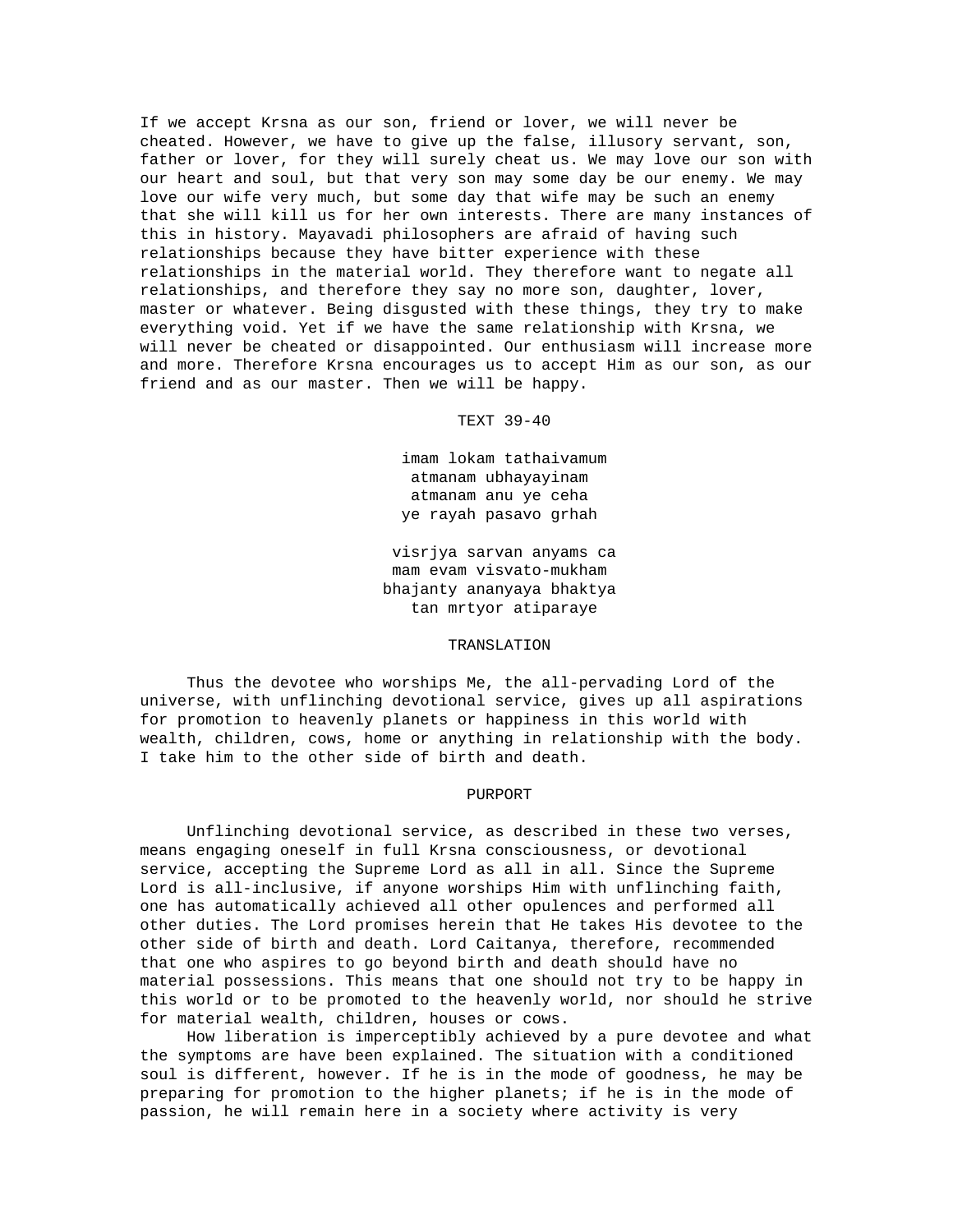prominent, and if he is in the mode of ignorance, he may be degraded to animal life or a lower grade of human life. But for a devotee there is no concern for this life or the next life because in any life he does not desire material elevation. He prays to the Lord, "My dear Lord, it does not matter where I am born, but let me be born, even as an ant, in the house of a devotee." A pure devotee does not pray to the Lord for liberation from this material bondage. Actually, the pure devotee never thinks that he is fit for liberation. Considering his past life and his mischievous activities, he thinks that he is fit to be sent to the lowest region of hell. If in this life I am trying to become a devotee, this does not mean that in my many past lives I was one hundred percent pious. That is not possible. A devotee, therefore, is always conscious of his real position. Only by his full surrender to the Lord, by the Lord's grace, are his sufferings mitigated. As stated in Bhagavad-gita, "Surrender unto Me, and I will give you protection from all kinds of sinful reaction." That is His mercy. But this does not mean that one who has surrendered to the lotus feet of the Lord has committed no misdeeds in his past life. A devotee always prays, "For my misdeeds, may I be born again and again, but my only prayer is that I may not forget Your service." The devotee has such mental strength, and he prays to the Lord: "May I be born again and again, but let me be born in the home of Your pure devotee so that I may again get a chance to develop my spiritual life."

 A pure devotee is not anxious to elevate himself in his next birth. He has already given up that sort of hope. In any life in which one is born, as a householder, or even as an animal, he must have some children, some resources or some possessions, but a devotee is not anxious to possess anything. He is satisfied with whatever is obtainable by God's grace. He is not at all attached to improving his social status or the education of his children. He is not neglectful--he is dutiful- but he does not spend too much time on the improvement of temporary household or social life. He fully engages in the service of the Lord, and for other affairs he simply spares as much time as absolutely necessary (yathartham upayunjatah). Such a pure devotee does not care what is going to happen in the next life or in this life; he does not care even for family, children or society. He fully engages in the service of the Lord in Krsna consciousness. It is stated in Bhagavadgita that without the knowledge of the devotee, the Lord arranges for His devotee to be inimediately transferred to His transcendental abode just after leaving his body. After quitting his body he does not go into the womb of another mother. The ordinary common living entity, after death, is transferred to the womb of another mother, according to his karma, or activities, to take another type of body. But as far as the devotee is concerned, he is at once transferred to the spiritual world in the association of the Lord. That is the Lord's special mercy. Because He is all-powerful, the Lord can do anything and everything. He can excuse all sinful reactions. He can immediately transfer a person to Vaikunthaloka. That is the inconceivable power of the Supreme personality of Godhead, who is favorably disposed to the pure devotees.

 In these verses, Kapiladeva is describing the devotee's acceptance of Krsna, the Supreme Personality of Godhead, as the most dear to us. If we want to love Krsna as a son, Krsna is prepared to be our son. Arjuna accepted Krsna as his friend, and Krsna was his best friend. Everyone can accept Krsna in so many ways. We can love Krsna as Arjuna did, or as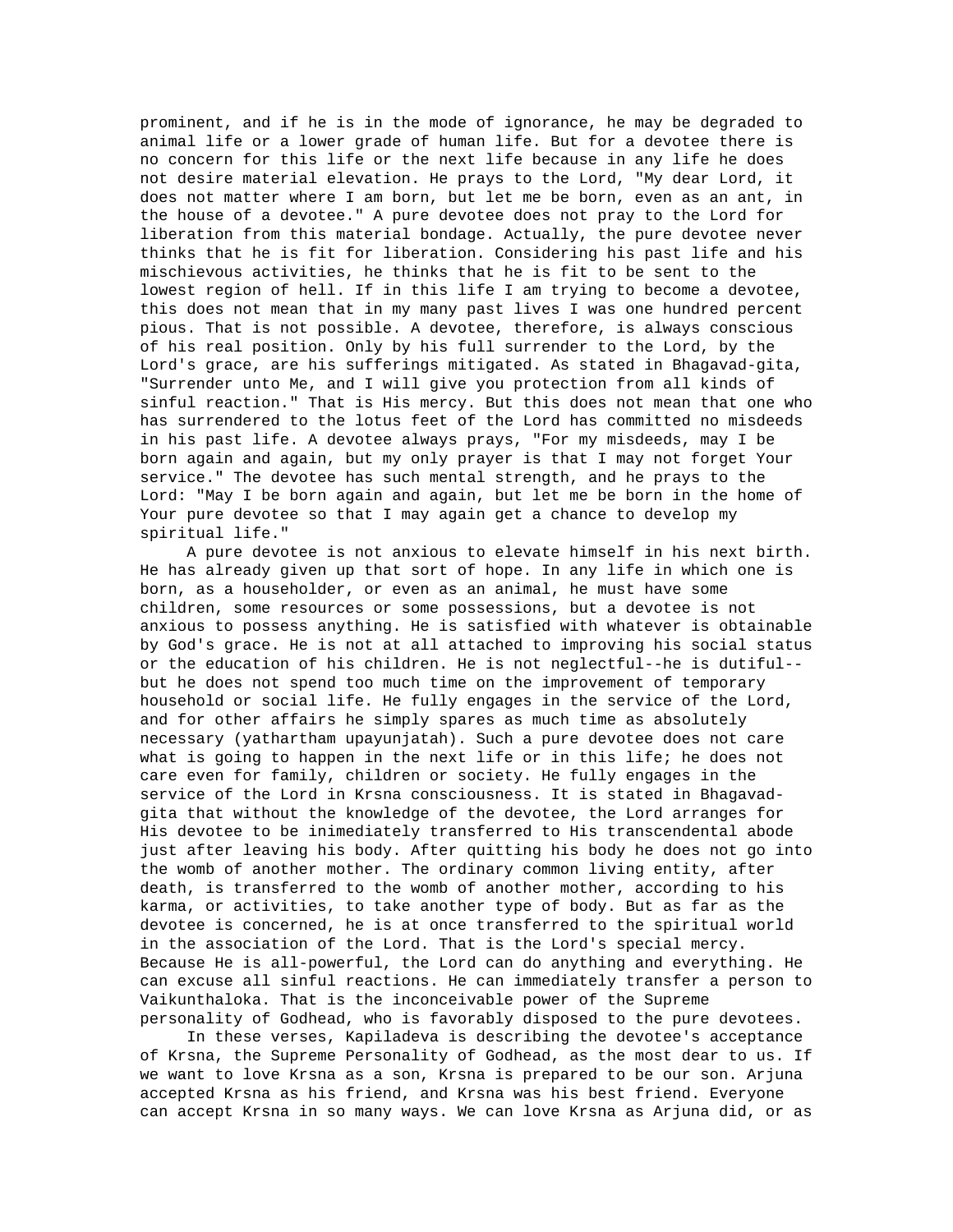mother Yasoda did. Similarly, Pariksit Maharaja simply heard about Krsna and developed love. The first-class yogi takes Krsna as everything- priya, suta, sakha, guru, everything. This is real bhakti. If we want a son, Krsna is prepared to be our son. If we want a lover, He is prepared to be our lover. If we want a friend, He is prepared to be our friend. Whatever relationship we want in the material world, we can have with Krsna. We all have some loving propensity, and Krsna is prepared to fulfill this propensity. Krsna is not a person like ourselves. We occupy one body, but Krsna is the owner of all bodies. The body is a machine given by Krsna. In the material world, a father may give his son a car. Similarly, Krsna gives the living entities bodies, 8,400,000 different types of bodies. The living entity gets into the body just as a person gets into a car, and he goes this way and that. We can drive this machine called the body for so many years; then it becomes old, and we have to change it for another machine. This is the process of birth and death. We drive one car for a while, and the car is finally broken, or it is smashed. We may have an accident or not, but eventually the car has to go to the junk yard. Then we have to get another car.

 Actually our position is that we never take birth and never die, but why have we been put into this position of accepting these machines? This is our real problem. What is the cause of this? We want to enjoy this material world with its wealth and possessions. As long as we are after material possessions, we cannot transcend the cycle of birth and death. However, we have to give up all this and take shelter of Krsna, the Supreme Personality of Godhead, and worship Him. Nor can we worship Him whimsically, but as He desires. If Krsna says, "I want a glass of water," we must bring Him water. We cannot say, "Milk is better than water. I think I will bring Him milk." This is not favorable service. Some so-called bhaktas say, "I can worship the Lord in my own way." This is simply imagination. The Mayavadis say that Brahman has no rupa, no form, and they suggest that we imagine some form. This is not the case with Krsna. Krsna is present in His original form, and He is described in Vedic literatures. We have recounted these descriptions before. If we want to attain a body like Brahma's, we can get it. If we want a body like a worm in stool, we can get it. Or, if we want a body like Krsna's, we can get that also. That is our real body of sac-cid-ananda. We can also get a body like a demigod's and go to the heavenly planets. Or we can remain here in the middle planetary system. Our destination is our own choice. We are given full freedom through our activities. By pious activities, we go to the heavenly planets, and by Krsna conscious activities, we go to Vaikunthaloka.

 We are part and parcel of Krsna, but somehow or other we have forgotten this. In Caitanya-caritamrta (Madhya 20:1 17) it is said:

> krsna bhuli' sei jiva anadi-bahirmukha ataeva maya tare deya samsara-duhkha

 "Forgetting Krsna, the living entity has been attracted by the external feature from time immemorial. Therefore the illusory energy [maya] gives him all kinds of misery in his material existence." Because we have forgotten Krsna, Krsna has given us all these Vedas and puranas. Krsna also comes into this material world in order to remind us of Himself. In this Kali-yuga, people are forgetting Krsna more and more. They are not even interested in Him, but Krsna is interested because we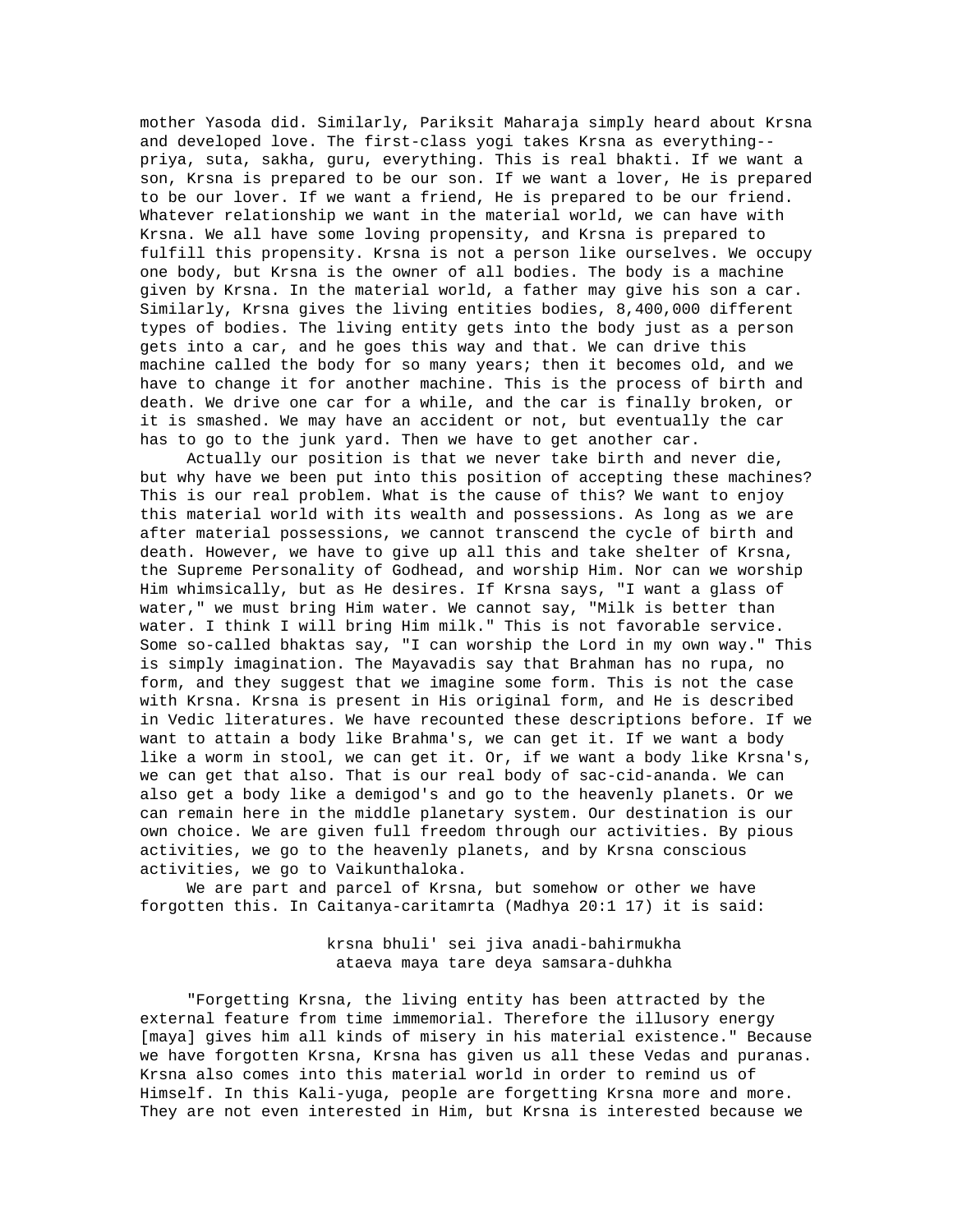are His sons. A mad son may no longer be interested in his home, in his father or mother, yet the father never loses interest in his son. He is anxious because his boy has left home and is suffering. Similarly, Krsna's son leaves the spiritual sky and takes up one material body after another and in this way travels from one planet to another in different species of life. Therefore Krsna comes to rescue him.

Chapter Seventeen

Taking Shelter of Krsna, the Supreme Controller

## TEXT 41

# nanyatra mad-bhagavatah pradhana-purusesvarat atmanah sarva-bhutanam bhayam tivram nivartate

### TRANSLATION

 The terrible fear of birth and death can never be forsaken by anyone who resorts to any shelter other than Myself, for I am the almighty Lord, the Supreme Personality of Godhead, the original source of all creation, and also the Supreme Soul of all souls.

#### PURPORT

 It is indicated herein that the cycle of birth and death cannot be stopped unless one is a pure devotee of the Supreme Lord. It is said, harim vina naiva srtim taranti. One cannot surpass the cycle of birth and death unless one is favored by the Supreme Personality of Godhead. The same concept is confirmed herewith: one may take to the system of understanding the Absolute Truth by one's own imperfect sensory speculation, or one may try to realize the self by the mystic yoga process; but whatever one may do, unless he comes to the point of surrendering to the Supreme Personality of Godhead, no process can give him liberation. One may ask if this means that those who are undergoing so much penance and austerity by strictly following the rules and regulations are endeavoring in vain. The answer is given by Srimad-Bhagavatam (10.2.32): ye 'nye 'ravindaksa vimukta-maninah. Lord Brahma and other demigods prayed to the Lord when Krsna was in the womb of Devaki: "My dear lotus-eyed Lord, there are persons who are puffed up with the thought that they have become liberated or one with God or have become God, but they are unintelligent." It is stated that their intelligence, whether high or low, is not even purified. With purified intelligence, a living entity cannot think otherwise than to surrender. Bhagavad-gita, therefore, confirms that purified intelligence arises in a very wise man. Bahunam janmanam ante jnanavan mam prapadyate. After many, many births, one who is actually advanced in intelligence surrenders unto the Supreme Lord.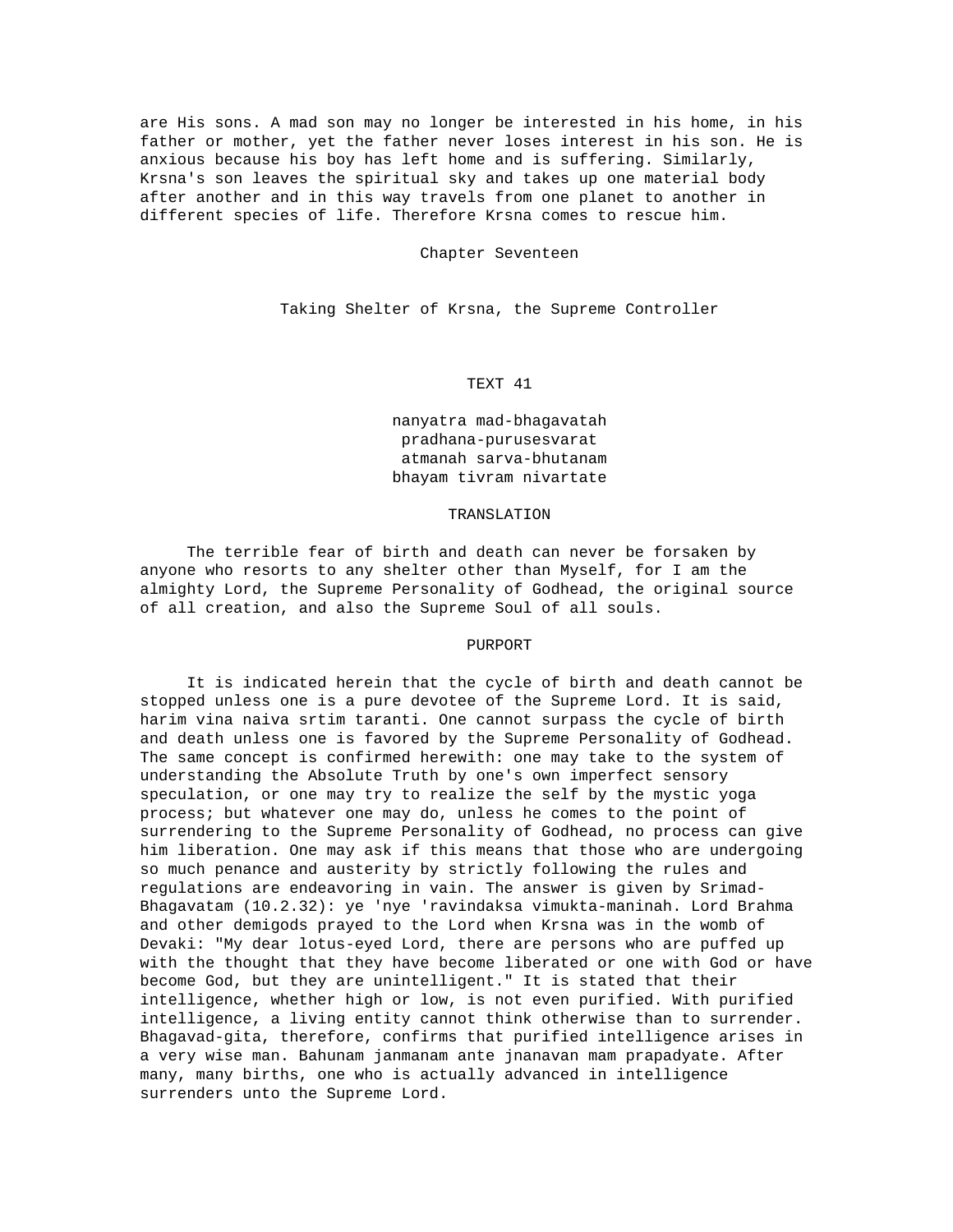Without surrendering, one cannot achieve liberation. The Bhagavatam says, "Those who are simply puffed up, thinking themselves liberated by some nondevotional process, are not intelligent because they have not yet surrendered unto You. In spite of executing all kinds of austerities and penances or even arriving at the brink of Brahman realization, they think that they are in the effulgence of Brahman. But actually, because they have no transcendental activities, they fall down to material activities." One should not be satisfied simply with knowing that he is Brahman. He must engage himself in the service of the Supreme Brahman; that is bhakti. The engagement of Brahman should be the service of Parabrahman. It is said that unless one becomes Brahman, one cannot serve Brahman. The Supreme Brahman is the Supreme Personality of Godhead, and the living entity is also Brahman. Without realizing that he is Brahman, spirit soul, an eternal servitor of the Lord, if one simply thinks that he is Brahman, his realization is only theoretical. He has to realize and at the same time engage himself in the devotional service of the Lord; then he can exist in the Brahman status. Otherwise he falls down.

 The Bhagavatam says that because nondevotees neglect the transcendental loving service of the lotus feet of the Personality of Godhead, their intelligence is not pure, and therefore they fall down. The living entity must have some activity. If he does not engage in the activity of transcendental service, he must fall down to material activity. As soon as one falls down to material activity, there is no rescue from the cycle of birth and death. It is stated here by Lord Kapila, "Without My mercy" (nanyatra mad-bhagavatah). The Lord is stated here to be Bhagavan, the Supreme Personality of Godhead, indicating that He is full of all opulences and is therefore perfectly competent to deliver one from the cycle of birth and death. He is also called pradhana because He is the Supreme. He is equal to everyone, but to one who surrenders to Him He is especially favorable. It is also conkrmed in Bhagavad-gita that the Lord is equal to everyone; no one is His enemy and no one is His friend. But to one who surrenders unto Him, He is especially inclined. By the grace of the Lord, simply by surrendering unto Him one can get out of this cycle of birth and death. Otherwise, he may go on in many, many lives and may many times attempt other processes for liberation.

 Presently we are so dull and foolish that we do not know what is bhayam and tivram. The word tivram means "very terrible," and bhayam means "very fearsome." We are entangled by a very terrible fear, but we have become so dull due to the spell of maya that we do not care. At the time of death there are many troubles, and we become very fearful. Sometimes, when a person is dying, he falls into a coma and lies unconscious. We do not know what kind of fearful test this person is undergoing. He may be dreaming so many things, or he may be crying. He cannot express what is going on. Those who are very sinful especially die in that way. After death, one has to enter into the womb of another mother. That is also a very fearful stage. One becomes packed in a bag, and this bag is filled with stool and urine, and one has to remain packed in this airtight bag for nine months.

 This is a horrible situation, but we have forgotten all about it. Therefore Krsna says in Bhagavad-gita that our real trouble is janmamrtyu--birth and death. When the living entity is packed in the womb, unable to move, he prays to God, "Please relieve me from this horrible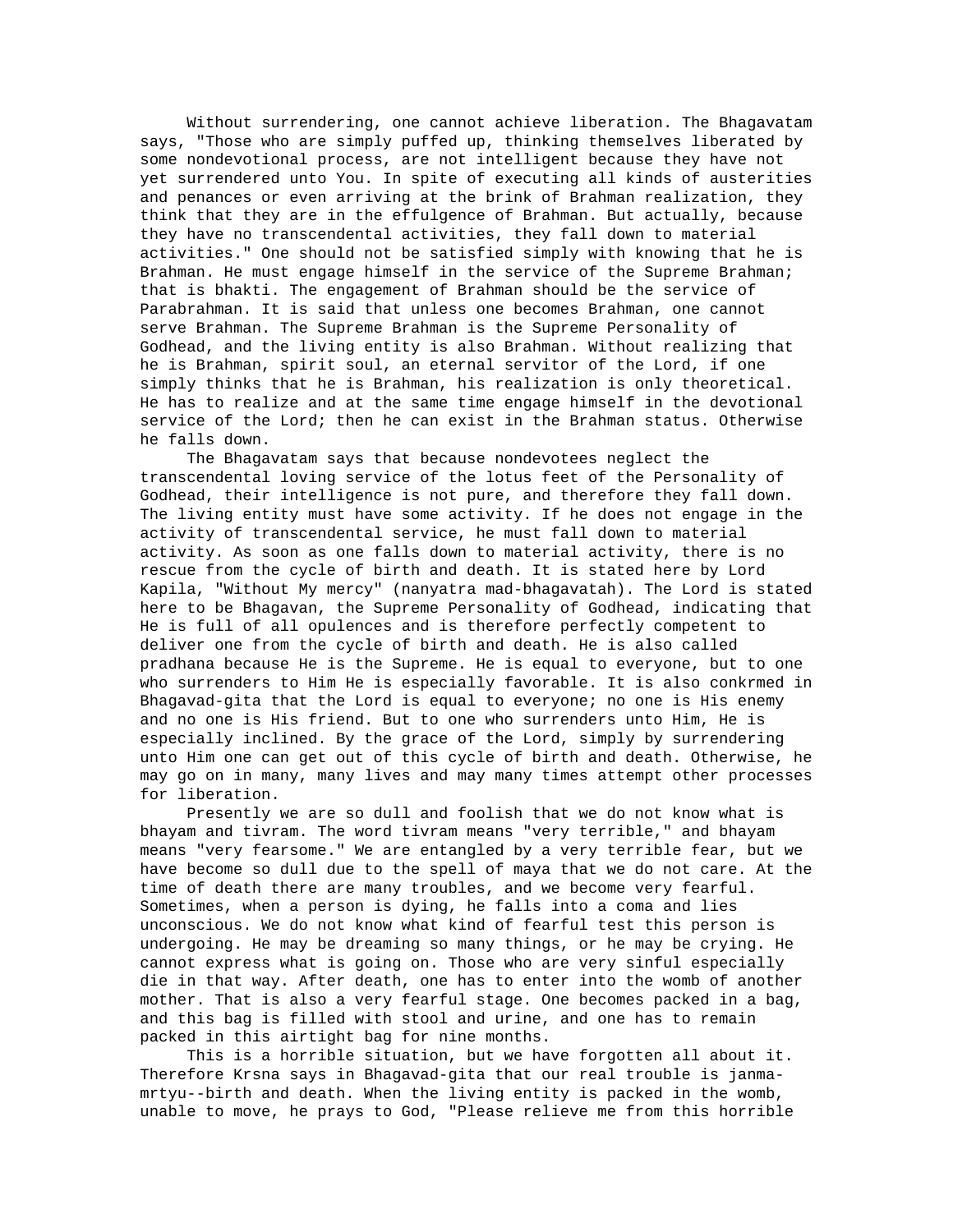condition. If You relieve me, I shall worship You." Finally, after nine months, the living entity emerges from the womb, and then he also undergoes so many troubles trying to adjust to the atmosphere of a new planet. As an infant, he cries and cries, and he is totally dependent on his mother's mercy. Sometimes a mother cannot understand what the child wants. Sometimes an ant may be biting the child, but the mother thinks that the child is hungry. There are bugs, worms, mosquitoes, stool, urine and so many things attacking the new body. These are the threefold miseries, yet we think that we have made such progress. We are being attacked moment after moment by one thing after another, yet people close their eyes to birth, old age, disease and death. The atheists want to forget these miseries, and therefore they like to think that there is no life after death. They are like ostriches, who stick their head in the ground when an enemy approaches.

 Although the living entity in the womb promises to worship Krsna, when he is delivered from the womb he does not fulfill his promise. As soon as he is born and grows up, he begins to acquire a good bank balance, a wife and children and then begins to think that his problems are solved and that he will live very happily. Actually his problems are not solved. He may have some temporary facilities, but the main problem is still there. Every minute, every second, people are dying and going to Yamaraja. Those who are living are thinking that they will not die. They see that their friends are dying, but somehow or other they think that they are eternal. Yudhisthira Maharaja said that this was the most amazing thing in the world. No one thinks that he is going to die, although everyone else is dying.

 The living entity thinks that he is very happy in whatever body he gets. He may get the body of a dog or the body of a cat, but he is happy in his body, and he does not want to lose it. This is called illusion. When an ant sees danger, he will run like anything. This is because he values his body and does not want to lose it. Once Lord Indra, the King of the heavenly planets, was cursed by Brhaspati to become a hog. He was going about on earth enjoying his hog body when finally Lord Brahma came and told him, "My dear Indra, you have suffered enough. Now come with me and return to your heavenly kingdom." Indra in the form of a hog said, "Where shall I go?" "To the heavens," Lord Brahma replied. It was then that Indra said, "No, I have my family and children. How can I go? I am very happy. Let me remain here." In this way, everyone is thinking that he is very happy, although he is in a horrible and fearsome condition. However, one who is actually intelligent can understand that he is not actually happy, that he is suffering. It is said that ignorance is bliss, but this is the bliss of a hog. When one actually comes to the understanding that he is not actually happy in the material world, he can begin to relieve his suffering.

 There is no possibility of being liberated from suffering without taking shelter at Krsna's lotus feet. People are thinking that they can relieve suffering through abortion, by killing the child within the womb. In this way they are committing one sin after another and becoming more and more entangled. Consequently the aborted living entity will have to enter into the womb of another mother in order to undergo the birth that he is destined to take. Then, when he enters the womb of another mother, he may again be killed, and for many years he may not be allowed to see the light of the sun. In this Kali-yuga, people are becoming so sinful that there is no possibility of rescue unless one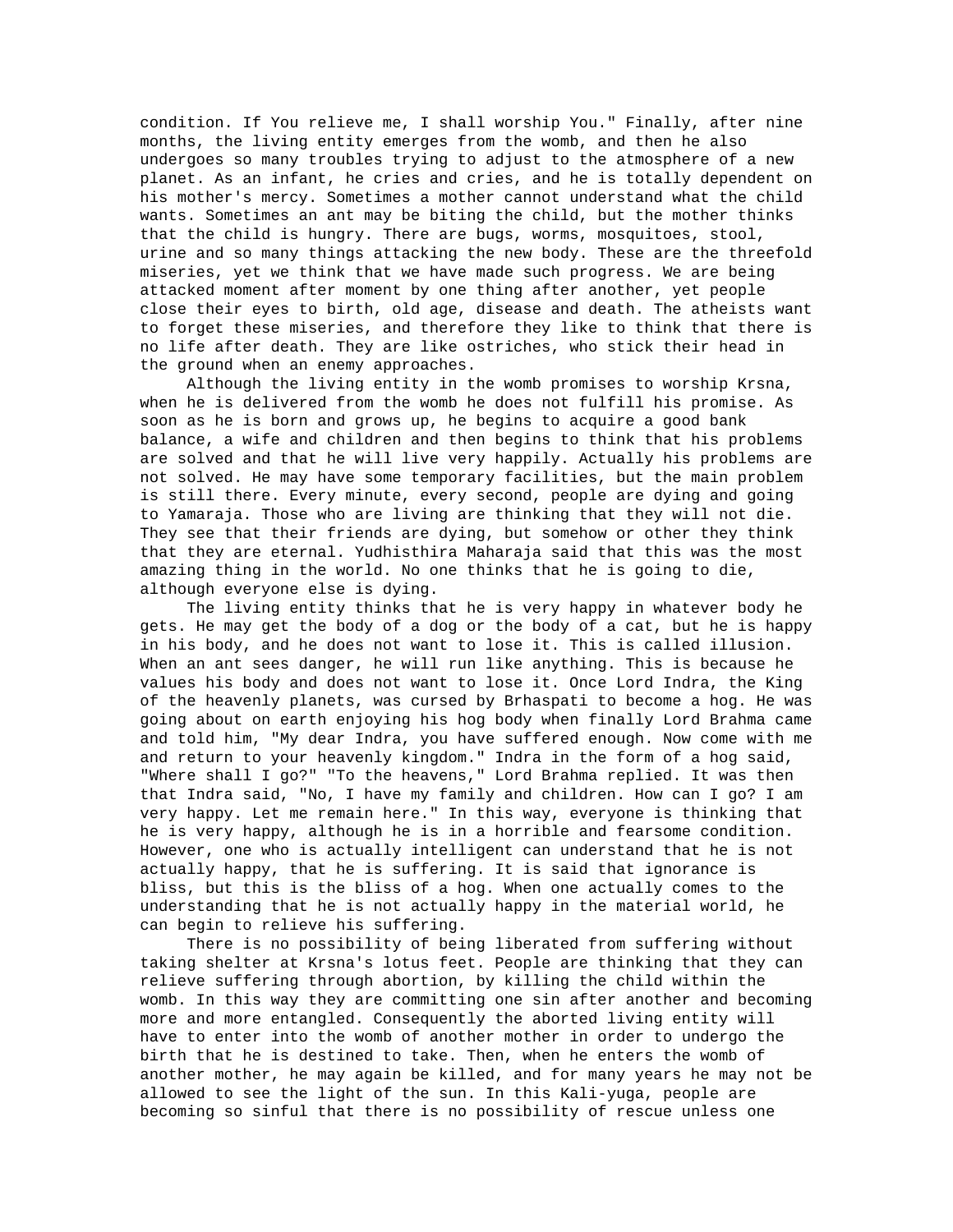takes to Krsna consciousness. The entire human civilization is falling into the illusory fire of maya. People fly into the fire just like moths. When there is a beautiful fire, moths come from a long distance, enter it and go pop, pop, pop. In this way one dies, takes birth and suffers and dies again.

 Yet Krsna and His devotees are so kind and compassionate that they are unhappy to see all the misery of this material world. Krsna is the father of all living entities, and He is very unhappy to see His sons suffer. Krsna therefore comes and canvasses: "Why are you captivated by this false, so-called happiness? Give up all of this and surrender to Me. Come to Me, and I will relieve you. You will then live happily, eternally and blissfully. You will not have any want, nor will you be troubled by anything." For this reason Krsna comes. Actually He has no other business to carry out here because His agent prakrti does everything. Nonetheless, out of compassion Krsna comes in His original form or in an incarnation like Kapiladeva. Krsna also sends His representative, who says, "You rascal! Simply take shelter of Krsna and be happy."

 Krsna comes once in a day of Brahma, and His incarnations also come, to educate foolish people who think that they are living happily on this earth. Kapiladeva comes to propound this Sankhya philosophy, which is unalloyed devotion to the Lord. Herein Kapiladeva says that one is condemned to death unless he takes shelter of the Lord. There is no other way to be saved. We are all in a very fearful situation, but we do not understand this. Under the spell of maya, we are thinking we are very happy, but this is not a fact. If we want relief from our dangerous situation, we have to surrender to the Supreme Personality of Godhead and revive our old connection with Him. What is that connection? We are all His eternal servants. We should not foolishly think that we can become one with God or equal to God. This is all the result of rascaldom. The beginning of knowledge is to understand that we are the eternal sons and servants of Krsna. There is no difference between a son and a servant. The son serves the father, just as the servant serves the master. There is affection between master and servant and son and father. The father also serves the son in so many ways; therefore the relationship is reciprocal. Caitanya Mahaprabhu has defined our original svarupa, our original identity, as that of eternal servant. People are artificially thinking, "I am independent. I am no one's servant. I have become God. I have become Bhagavan. I am this, or I am that."

 In the material world, it is not very pleasant to be a servant of anyone. We think that being God's servant is like this because we are materially infected. We are thinking that being a servant of God is like being a servant of some man, but in the spiritual world the servant and the served are the same. For instance, the guru is the servant of Krsna, but he is accepted as Krsna.

> saksad dharitvena samasta-sastrair uktas tatha bhavyata eva sadbhih kintu prabhor yah priya eva tasya vande guroh sri-caranaravindam

 "The spiritual master is to be honored as much as the Supreme Lord because he is the most confidential servitor of the Lord. This is acknowledged in all revealed scriptures and followed by all authorities.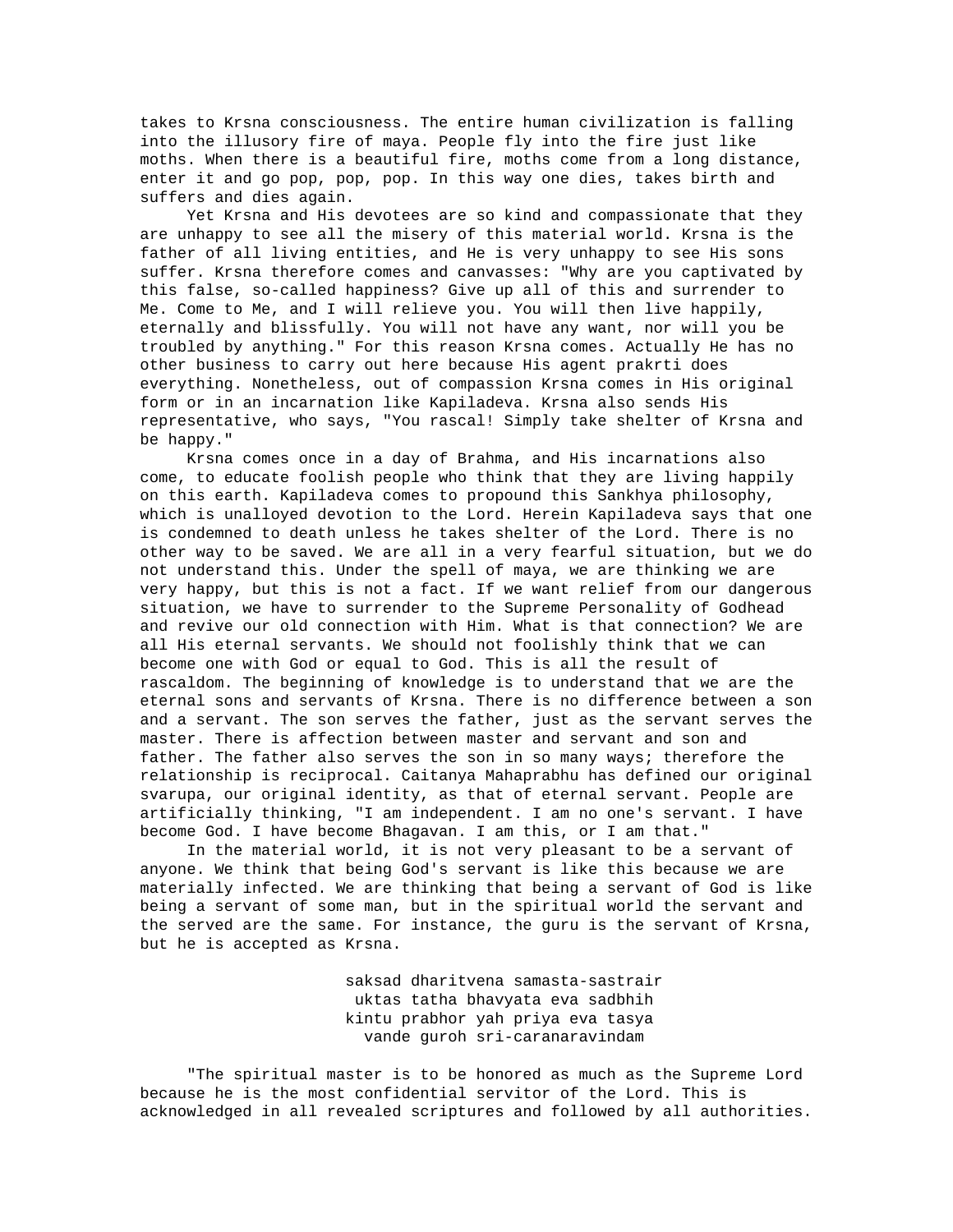Therefore I offer my respectful obeisances unto the lotus feet of such a spiritual master, who is a bona fide representative of Sri Hari [Krsna]." (Gurv-astaka 7) This is the verdict of all sastras. The guru never says, "I am Krsna, I am God, I am Bhagavan." Rather, the guru says, "I am the most humble servant of the servant of the servant of God." He does not even say that he is the direct servant. Rather, he is the servant one hundred times removed. Gopi-bhartuh pada-kamalayor dasadasanudasa. We should not try to become direct servants, for that is not possible. First of all we must become the servant of the servant. The guru is the servant of Krsna, and if we become his servant, we become an actual bona fide servant. That is our real position. Therefore Caitanya Mahaprabhu prays:

# ayi nanda-tanuja kinkaram patitam mam visame bhavambudhau

 "O son of Nanda Maharaja, I am Your eternal servant, but somehow or other I have fallen into this ocean of birth and death." (Siksastaka 5) Caitanya Mahaprabhu addresses the Supreme Lord Krsna as the son of Nanda Maharaja. Krsna is very pleased if one addresses Him as the son of Vasudeva, Yasoda or Maharaja Nanda. Krsna likes to be named in relation to His pure devotees. Therefore He is called Yasoda-nandana, Nandanandana, Vasudeva-nandana, Radhika-ramana and so on. Thus Caitanya Mahaprabhu addresses Krsna in this way. He says that although He is Krsna's eternal servant, somehow He has fallen into the ocean of birth and death, accepting one body after another, dying and being born again, not only in this planet but throughout the whole universe, in many species of life. This is the situation with conditioned living entities, wandering from one life to another and from one planet to another for millions upon millions of years. We do not care about this because we say that we are brave and not afraid. We are very proud in this way, but this is a fool's pride. It is said, Fools rush in where angels fear to tread. In order to save ourselves from this fearful situation, we must take shelter of the Supreme Personality of Godhead. That is the verdict of all the sastras, and Krsna comes for this purpose and sends His devotees, who work day and night to propagate this Krsna consciousness movement.

# TEXT 42

 mad-bhayad vati vato 'yam suryas tapati mad-bhayat varsatindro dahaty agnir mrtyus carati mad-bhayat

## TRANSLATION

 It is because of My supremacy that the wind blows, out of fear of Me; the sun shines out of fear of Me, and the lord of the clouds, Indra, sends forth showers out of fear of Me. Fire burns out of fear of Me, and death goes about taking its toll out of fear of Me.

### PURPORT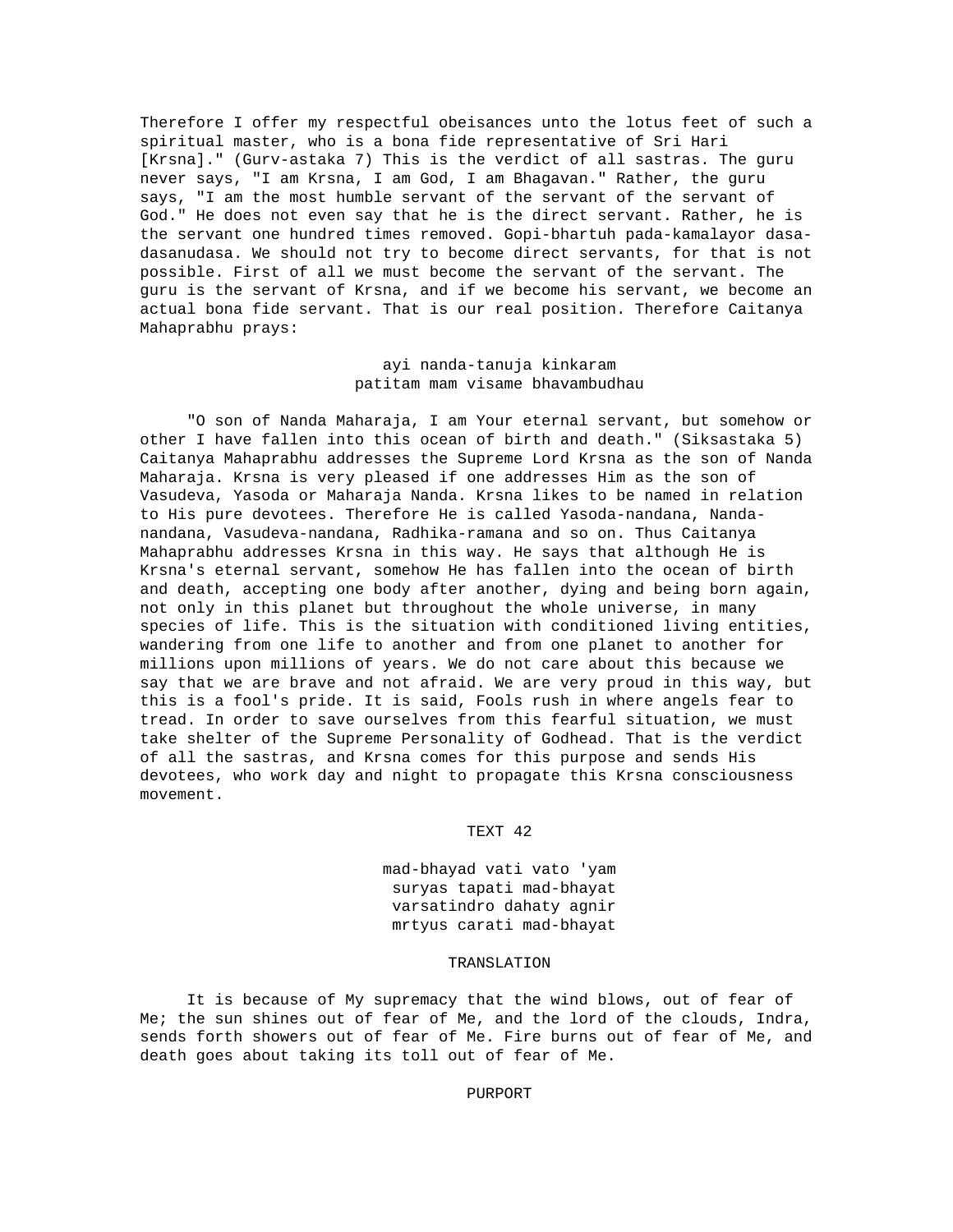The Supreme Personality of Godhead, Krsna, says in Bhagavad-gita that the natural laws are perfect because of His superintendence. No one should think that nature is working automatically, without superintendence. The Vedic literature says that the clouds are controlled by the demigod Indra, heat is distributed by the sun-god, the soothing moonlight is distributed by Candra and the air is blowing under the arrangement of the demigod Vayu. But above all these demigods is the Supreme Personality of Godhead, the chief living entity. Nityo nityanam cetanas cetananam. The demigods are also ordinary living entities, but due to their faithfulness--their devotional service--they have been promoted to such posts. These different demigods, or directors, such as Candra, Varuna and Vayu, are called adhikari-devata. The demigods are departmental heads. The government of the Supreme Lord consists not only of one planet or two or three; there are millions of planets and millions of universes. The Supreme Personality of Godhead has a huge government, and He requires assistants. The demigods are considered His bodily limbs. These are described in Vedic literature. The sun-god, moon-god, fire-god and air-god are working under the direction of the Supreme Lord. It is confirmed in the Bhagavad-gita (9. 10), mayadhyaksena prakrtih suyate sa-caracaram. The natural laws are being conducted under His superintendence. Because He is in the background, everything is being performed punctually and regularly.

 One who has taken shelter of the Supreme Personality of Godhead is completely protected from all other influences. He no longer serves or is obliged to anyone else. Of course he is not disobedient to anyone, but his full power of thought is absorbed in the service of the Lord. The statements by the Supreme Personality of Godhead, Kapila, that under His direction the air is blowing, the fire is burning, the sun is giving heat, etc., are not sentimental. The impersonalist may say that the Bhagavatam devotees create and imagine someone as the Supreme Personality of Godhead and assign qualifications to Him; but actually it is neither imagination nor an imposition of artificial power in the name of Godhead. In the Vedas it is said, bhisasmad vatah pavate/ bhisodeti suryah: "Out of fear of the Supreme Lord, the wind-god and the sun-god are acting." Bhisasmad agnis cendras ca/ mrtyur dhavati pancamah: "Agni, Indra and Mrtyu are also acting under His direction." These are the statements of the Vedas.

 If the demigods are subject to fear, what of ordinary living entities? Material life is not very happy because we are always fearful of something. No one can say, "I am not afraid of anything." Everyone is afraid of something. There is not a bird, beast, human being or living entity alive that is not afraid of something. This is because we are absorbed in the bodily conception, thinking, "I am this body." Since everyone is thinking in this way, everyone fears bodily destruction. When there was an earthquake in Los Angeles, everyone ran out their houses screaming. Everyone was terrified, thinking, "Now death is coming!" This is material nature. There are many events in nature that cause fear. There are great cyclones and tornadoes. There is excessive heat and excessive rain. There is flood and famine and war. Yet people are thinking of being happy on this planet.

 Modern scientists say that there are no demigods and that there is no God, that all events are being carried out by nature. It is true that nature is working, but nature, after all, is nothing but matter. Matter cannot work without being directed by a living being. We cannot say that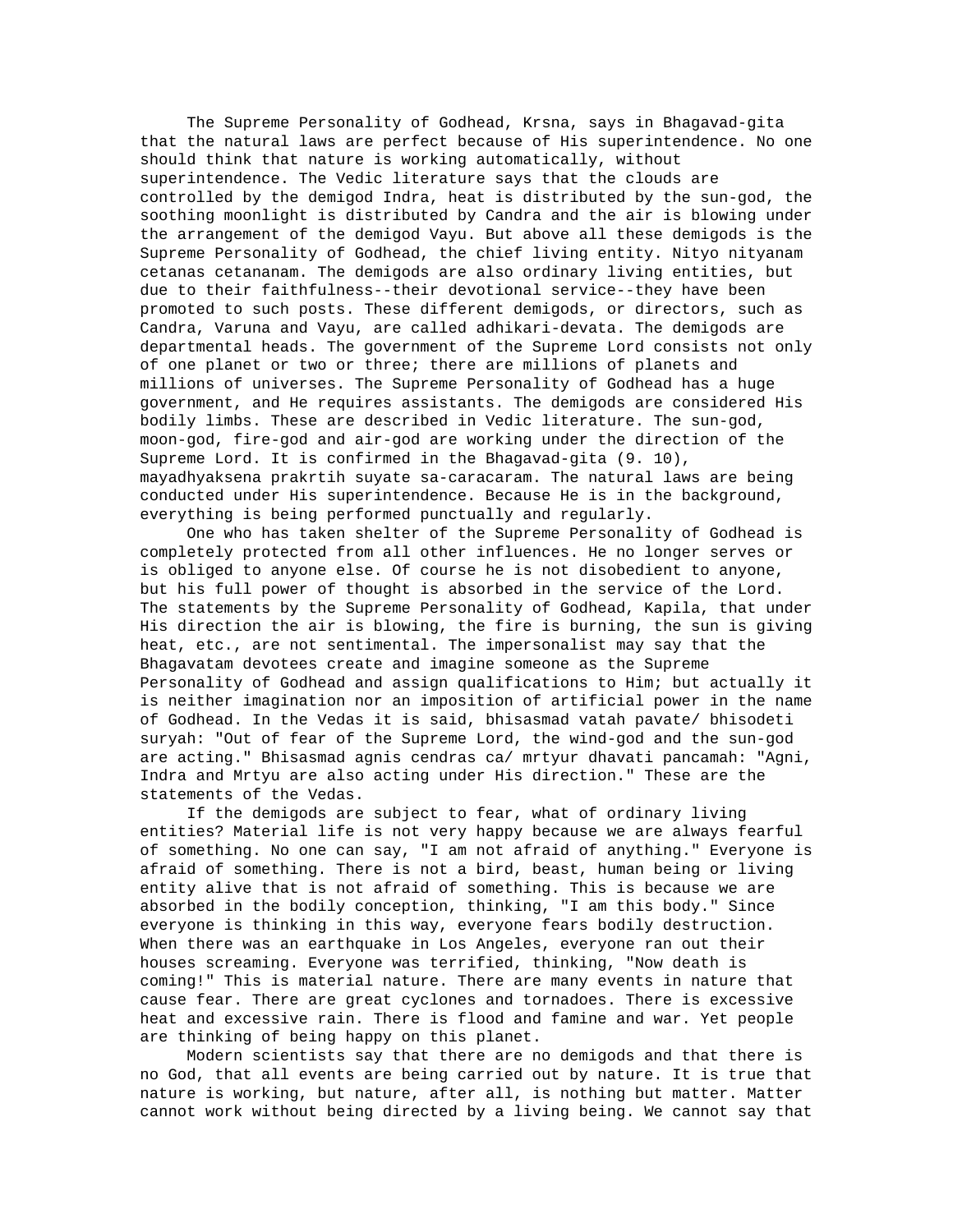matter works independently. In the ocean we always see that there are great waves moving. Water is dull matter, but the air is pushing these great waves and dashing them onto the earth. Scientists say that nature works in this way and that, but nature is not independent. We receive information from authoritative sastras that nature is moving under the direction of the demigods. So we cannot say that these processes are automatically taking place. Scientists admit that nature is working in a wonderful way, but, after all, nature is not under their control. The scientists may accept or defy Krsna, but they cannot defy the activities of nature. Everyone is subordinate to nature. Nature, however, is working under the direction of God; therefore everyone is subordinate to God.

 The sun, oceans, land, space and everything else in material creation are but manifestations of Krsna's external energy. Nothing is independent of Krsna or His energy. In Brahma-samhita (5.44) it is said that material nature is so powerful that it can create, maintain and destroy in itself: Srsti-sthiti-pralaya-sadhana-saktir eka. However, material nature is working just like a shadow. If we place our hand before a light, we can see its shadow move on a wall. Similarly, material nature is working due to the touch of spirit soul. It is not possible for an automobile to drive itself. A person, a spirit soul, must be within to push certain buttons. Due to the touch of the spirit soul, the machine is moving. The entire universe is similarly moving due to the touch of God. According to the sastras, the wind is blowing, the water is moving, the sun is shining and the earth is revolving under the direction of the Supreme Personality of Godhead. If the directors of the different material elements do not work properly, they are punished by their master, Krsna.

 When Krsna was present on this earth, He saw that Lord Indra, the lord of the heavens and of rain, was somewhat puffed up. Krsna therefore advised His father Nanda Maharaja not to bother worshiping Indra. He told His father, "There is no need to offer sacrifices to Indra. It is better to worship Govardhana Hill, which is the representative of God. The cows receive their grass and grains from Govardhana Hill; therefore it is better to worship it." At first, Nanda Maharaja was not willing to do this, but out of affection for Krsna, he finally agreed. When Indra saw that Nanda Maharaja was worshiping Govardhana Hill, he became very angry and sent vicious clouds to inundate all of Vrndavana with a flood. Krsna then showed Indra that his power was not even competent to deal with the little finger of His left hand. Therefore Krsna lifted Govardhana Hill with the small finger of His left hand and used it as an umbrella to save all the people of Vrndavana from Indra's torrents. All of this is related in Srimad-Bhagavatam.

 Thus everyone is a servant. No one can actually claim to be master. If we simply take shelter of Krsna, we do not have to offer sacrifices to various demigods. If we water the root of a tree, we do not have to water the branches, twigs, flowers or fruits. If we supply food to the stomach, we do not have to feed the eyes, hands and legs separately. Similarly, if we worship Krsna, the source of everything, no other worship is necessary.

 Large amounts of wealth are necessary to perform sacrifices. In former ages, tons of food were offered in a fire as a sacrifice, but this is not possible in this age. Therefore sankirtana-yajna, the chanting of the Hare Krsna maha-mantra, is recommended. Anyone can chant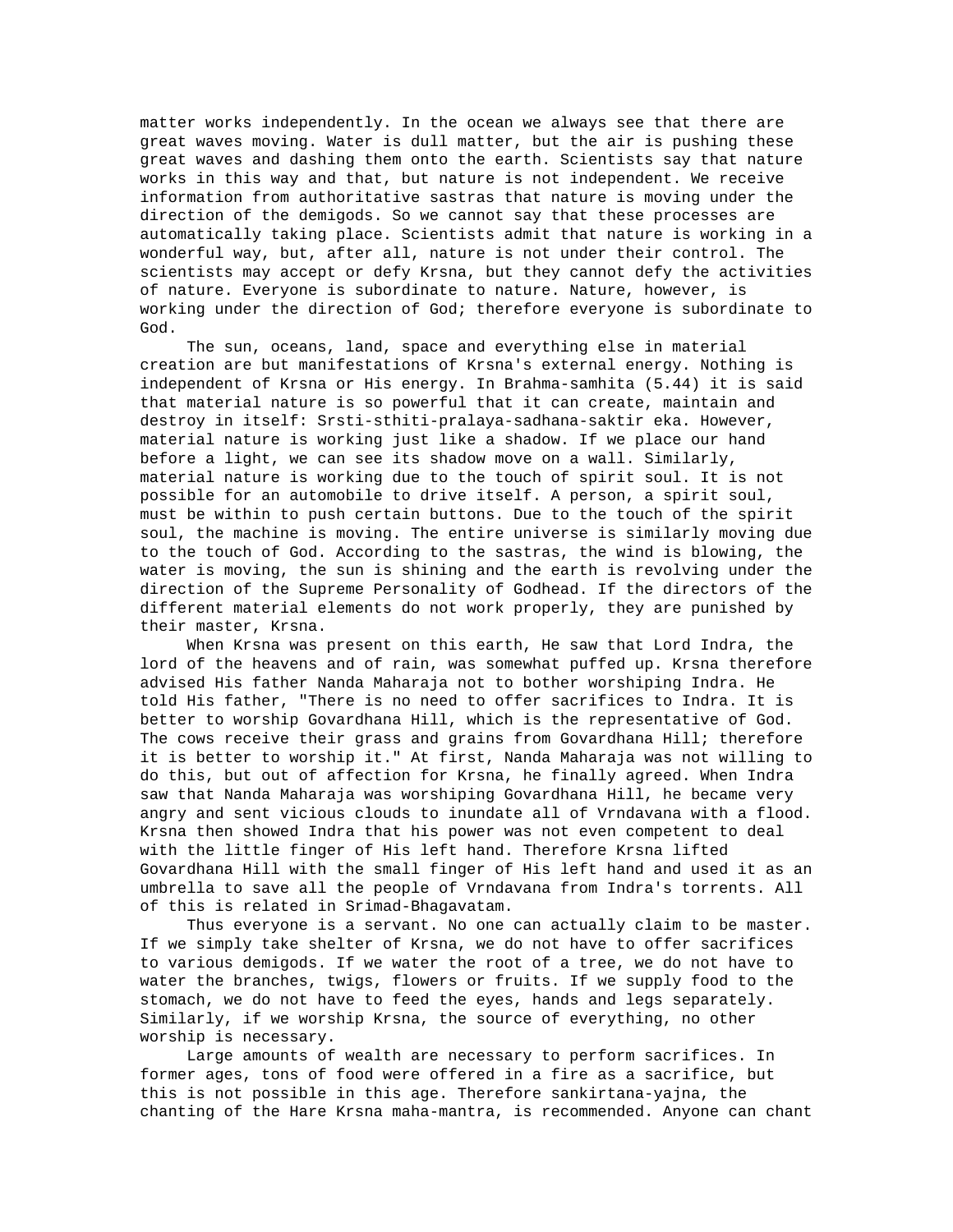Hare Krsna. There is no need for instruments, although Caitanya Mahaprabhu introduced the mrdanga (drum) and karatalas (cymbals). Otherwise, clapping in itself is sufficient. Anyone can sit down with his family, clap hands and chant Hare Krsna, Hare Krsna, Krsna Krsna, Hare Hare/ Hare Rama, Hare Rama, Rama Rama, Hare Hare. This sankirtana is very easy to perform. In the evening people go to restaurants and cinemas and waste time and money at clubs and dances. They are not aware of the fearful situation of birth, old age, disease and death. People are carried away by the waves of material nature, and they have submitted to its laws. We should not waste our time in this valuable human form but should begin to solve our problems.

 Eventually everything on this earth will be annihilated. At present, three fourths of this earth is covered with water. In the beginning, the entire earth was covered with water, but gradually the water is drying up, and more land is emerging. Since the land has emerged, we have calculated that this is the Asian continent, this is North America, South America, Africa and so on. Eventually there will be no water but only land, and this means that there will ultimately be destruction. Since there will be no water, the heat will be scorching, and eventually the earth will be burned to ashes. Then again there will be rainfall, and everything will be mixed up again, and again there will be destruction. In this way things come into existence and are dissolved. Similarly, this body comes into existence, takes a nice form, and then is finally finished forever. We will then have to get another body. The body is like a bubble. It is present for one moment, then it bursts and is gone forever.

 We simply take on one bubble after another, one body after another, and we think that we will become happy in this way because we are so foolish. Krsna comes as a person like us, but we are such rascals that we think He is simply a man, and this is our misfortune. If we just surrender unto Krsna, we will no longer be subjected to the karma of different bodies. Even if we attempt to render some devotional service to Him and fall down, we lose nothing and gain everything. A human life is guaranteed in our next birth. It is therefore to our benefit to accept Krsna.

Chapter Eighteen

Devotional Service: The Final Perfection

### TEXT 43

 jnana-vairagya-yuktena bhakti-yogena yoginah ksemaya pada-mulam me pravisanty akuto-bhayam

#### TRANSLATION

 The yogis, equipped with transcendental knowledge and renunciation and engaged in devotional service for their eternal benefit, take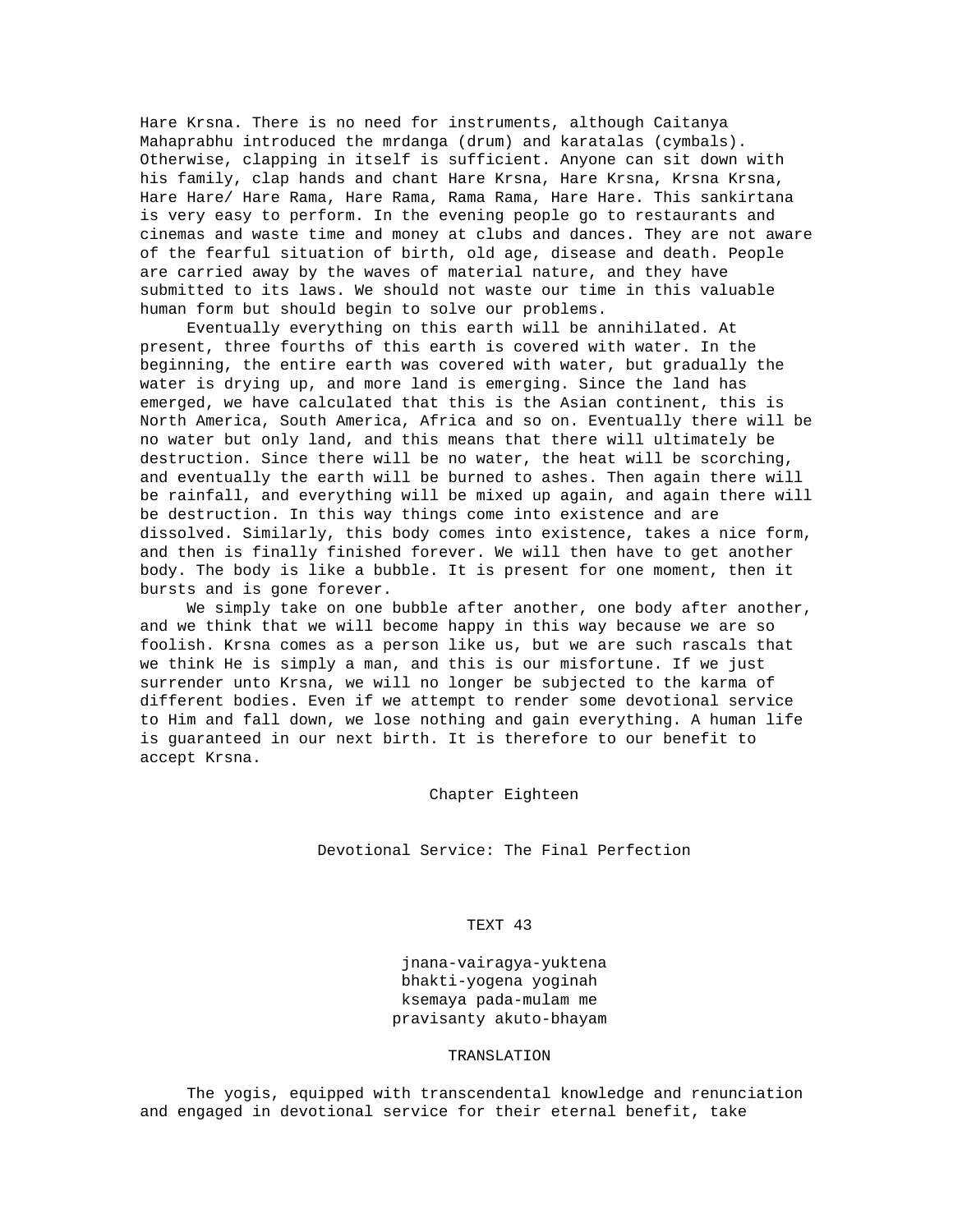shelter at My lotus feet, and since I am the Lord, they are thus eligible to enter into the kingdom of Godhead without fear.

#### PURPORT

 One who wants to be liberated from the entanglement of this material world and go back home, back to Godhead, is actually a mystic yogi. The words explicitly used here are yuktena bhakti-yogena. Those yogis, or mystics, who engage in devotional service are first-class yogis. They are described in Bhagavad-gita as constantly thinking of the Lord, the Supreme Personality of Godhead, Krsna. These yogis are not without knowledge and renunciation. To become a bhakti-yogi means to automatically attain knowledge and renunciation. That is the consequent result of bhakti-yoga. In the Bhagavatam, First Canto, Second Chapter, it is also confirmed that one who engages in devotional service of Vasudeva, Krsna, has complete transcendental knowledge and renunciation, and there is no further explanation for these attainments. Ahaituki- without reason, they come. Even if a person is completely illiterate, the transcendental knowledge of the scriptures is revealed unto him because of his devotion. To anyone who has full faith in the Supreme Personality of Godhead and the spiritual master, all the import of the Vedic literatures is revealed. One doesn't have to seek separately; the yogis who engage in devotional service are full in knowledge and renunciation. If there is a lack of knowledge and renunciation, it is to be understood that one is not engaged in full devotional service. The conclusion is that one cannot be sure of entrance into the spiritual realm--in either the impersonal brahmajyoti effulgence of the Lord or the Vaikuntha planets within that Brahman effulgence--unless he is surrendered unto the lotus feet of the Supreme Lord. The surrendered souls are called akuto-bhaya. They are doubtless and fearless, and their entrance into the spiritual kingdom is guaranteed.

 Devotional service is most important because there is danger in every step in this material world. At any moment, our life can be finished. We may be walking along very nicely, but at some moment we may slip and break our neck; therefore this planet is called Martyaloka, the planet of death, the place where death is a certainty. Regardless of how strong or healthy one may be, one cannot avoid death. One may exercise on the beach daily, but one may die at any moment. There is no guarantee. Everyone wants health and security, but actually there is no security. There is simply a struggle for existence. People are struggling for security, but in reality this is all foolishness. People are always fearful because they have forgotten or rejected Krsna. We have forgotten that we are Krsna's eternal servants, His eternal parts and parcels, and that we have a most intimate relationship with Him. In the material world we are situated in asat, a nonpermanent situation. When a child has lost his iather and mother, he is always in a fearful condition. He cries in the street, "Where is my father? Where is my mother?" If we no longer want to be in such a fearful condition, we have to take shelter at the lotus feet of Krsna. Krsna is begging us to come to Him because we are all His sons. He says, "You are rotting here by repeatedly committing sins. You are changing from one body to another, and you are thinking that you are a human being, an American, this or that. The next moment you may become a dog or an insect." People are always thinking that they are secure, and this is called maya, illusion.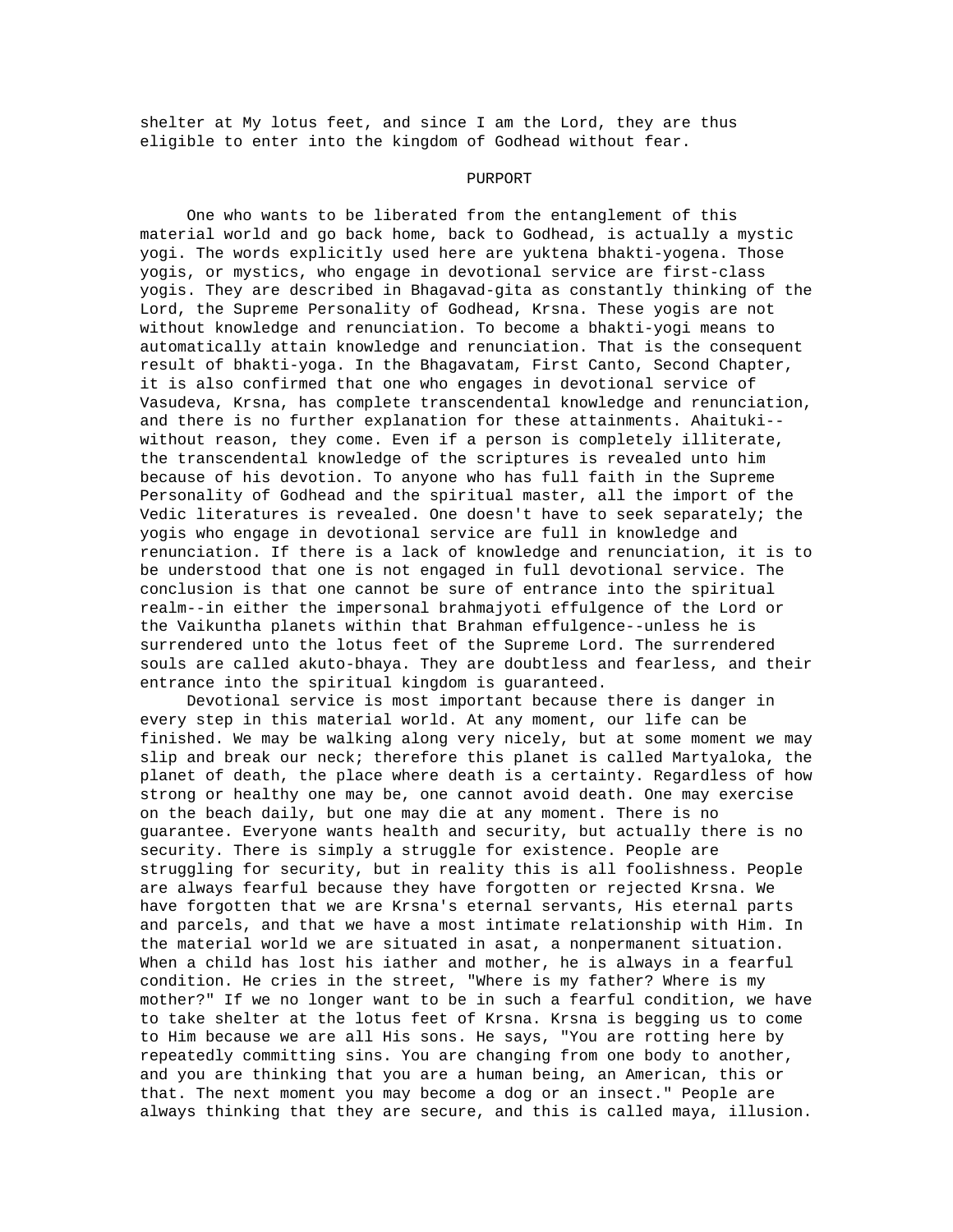Knowledge, jnana, means understanding our relationship with Krsna. A wise man asks, "What is my duty to Krsna?" Once we understand our relationship with Krsna and our duty to Him, we naturally become reluctant to engage in material activities. This is called vairagya, detachment from material activities. Jnana and vairagya can be awakened by bhakti-yoga. Bhakti means surrender unto Krsna. Without surrendering to Krsna, we cannot understand our situation. Krsna reserves the right of not being exposed to fools and rascals. He is simply meant for the devotees. We cannot understand Krsna without becoming devotees.

 Material life means sex. People work hard all day in order to have a little sex at night. In the material world everyone is suffering from the sharp arrow of Cupid. Madana, Cupid, shoots his arrow into men and women to make them mad after one another; however, when one actually sees Krsna, he sees Madana-mohana, the charmer of Cupid. Then one is no longer pierced by Cupid's arrow. This means that one actually becomes fearless. One can then enter into bhakti-yoga and renounce this material world. According to the sastras, there is sreyas and preyas. Sreyas is the ultimate goal. We should act in such a way that ultimately we will become happy. However, if we want immediate happiness and disregard the future, we want preyas. preyas is for unintelligent people and children. A child enjoys playing all day; he does not want to be sent to school to be educated. Education is sreyas, the ultimate goal. No one is interested in this. The sastras instruct us to aim for sreyas and not be captivated by preyas. The supreme sreyas is bhakti-yoga.

 In the material world we are struggling for existence with the hope that someday in the future we will be happy. Yet we are bewildered. An animal in the desert sees a mirage, a shadow of water, and he runs after this shadow again and again. He runs further and further, and in this way, as he crosses the hot sands, he becomes more and more thirsty and he finally dies. Our struggle for existence is like this. We are thinking, "Let me go a little further. There will be water eventually. There will eventually be happiness." Yet there is no water in the desert. Those who are unintelligent, who are like animals, seek happiness in the desert of the material world. This false attachment has to be given up by the process of bhakti-yoga. This must be taken up very seriously, not artificially. Krsna in all seriousness wants to see whether one has finished all his material desires. When Krsna sees this, He is very pleased. We are actually busy with dharma, artha, kama and moksa, but when we transcend these, bhakti begins.

 If we study the history of the world, we see that it is simply a history of struggle. Mankind attempts to relieve its miserable condition, but it simply brings about another miserable condition. As we try to overcome one problem, another problem arises. Our determination to renounce our association with this material world is called mukti. Mukti means coming to the spiritual platform. Since we belong to the spiritual atmosphere, it is impossible for us to be happy in the material atmosphere. If a land animal is placed in water, he will simply struggle for existence, despite being an expert swimmer. We have come into this material world to gratify our senses, but our attempts will never be successful. If we actually want to attain a state beyond fear, we have to accept this bhakti-yoga process enunciated by Lord Kapiladeva.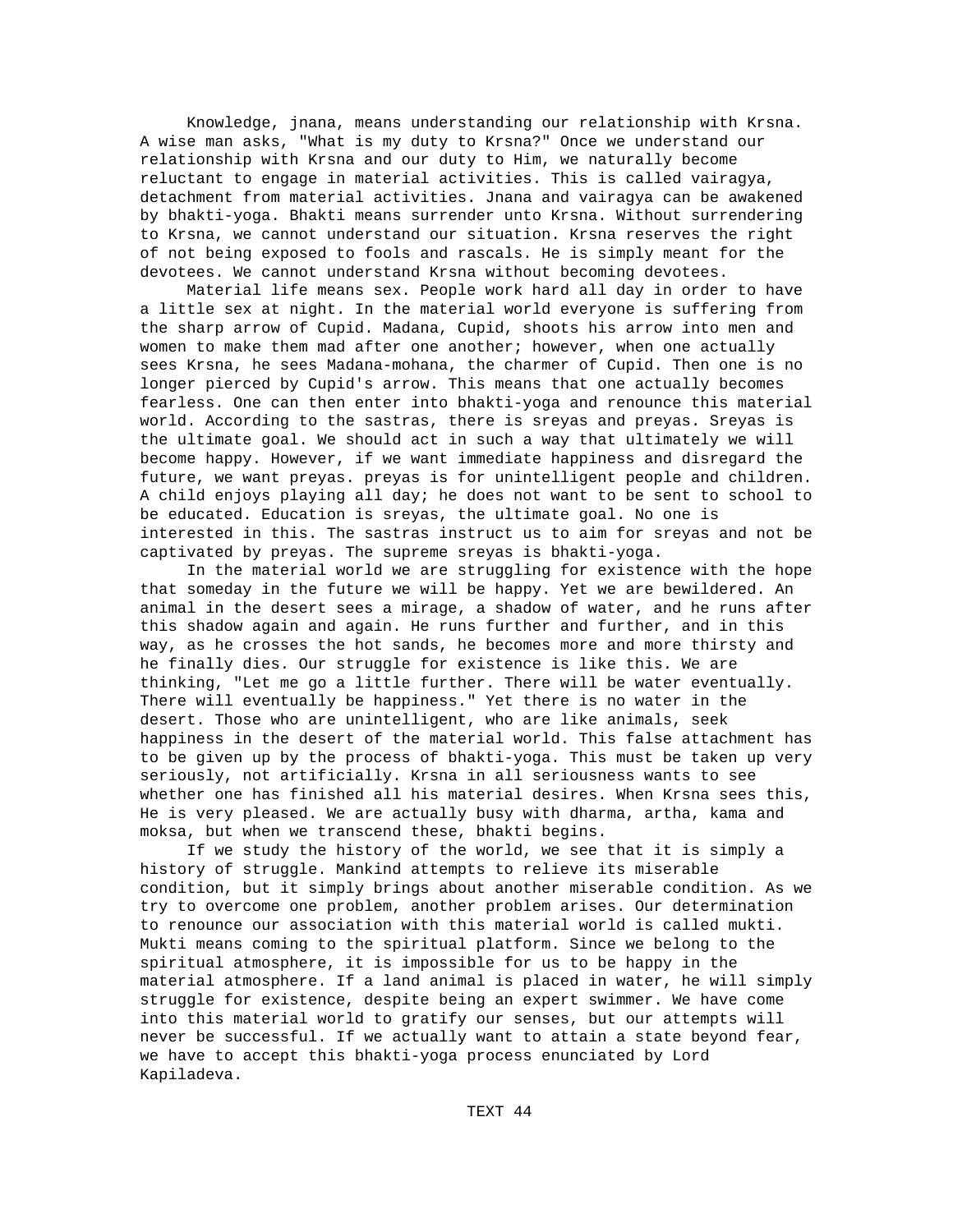# etavan eva loke 'smin pumsam nihsreyasodayah tivrena bhakti-yogena mano mayy arpitam sthiram

### TRANSLATION

 Therefore persons whose minds are fixed on the Lord engage in the intensive practice of devotional service. That is the only means to attain the final perfection of life.

### PURPORT

 Here the words mano mayy arpitam, which mean "the mind being fixed on Me," are significant. One should fix his mind on the lotus feet of Krsna or His incarnation. To be fixed steadily in that freedom is the way of liberation. Ambarisa Maharaja is an example. He fixed his mind on the lotus feet of the Lord, he spoke only on the pastimes of the Lord, he smelled only the flowers and tulasi offered to the Lord, he walked only to the temple of the Lord, he engaged his hands in cleansing the temple, he engaged his tongue in tasting the foodstuff offered to the Lord, and he engaged his ears in hearing the great pastimes of the Lord. In this way all his senses were engaged. First of all, the mind should be engaged at the lotus feet of the Lord, very steadily and naturally. Because the mind is the master of the senses, when the mind is engaged, all the senses are engaged. That is bhakti-yoga. Yoga means controlling the senses. The senses cannot be controlled in the proper sense of the term; they are always agitated. This is true also with a child--how long can he be forced to sit down silently? It is not possible. Even Arjuna said, cancalam hi manah krsna: "The mind is always agitated." The best course is to fix the mind on the lotus feet of the Lord. Mano mayy arpitam sthiram. If one seriously engages in Krsna consciousness, that is the highest perfectional stage. All Krsna conscious activities are on the highest perfectional level of human life.

 This verse marks the conclusion of bhakti-yoga, as described by Lord Kapiladeva to His mother. Bhakti-yoga is the business of one advanced in jnana-vairagya, knowledge and renunciation. Sarvabhauma Bhattacarya has explained bhakti-yoga as vairagya-vidya-nija-bhaktiyoga. Bhakti-yoga begins when we accept Krsna's instructions:

> sarva-dharman parityajya mam ekam saranam vraja

 "Abandon all varieties of religion and just surrender unto Me." (Bg. 18.66)

 We have to renounce all material engagements and accept the lotus feet of Krsna. We are making one plan after another to be happy in this material world, but this place is certified by the Supreme Personality of Godhead as duhkhalayam asasvatam, a place of misery. This material world is actually meant for misery, just as a prison house is meant for punishment. Once we attain our constitutional position of brahma-bhuta, we can enter the kingdom of God, the spiritual world. By karma-yoga we attempt to get out of the gross body, and by jnana-yoga we attempt to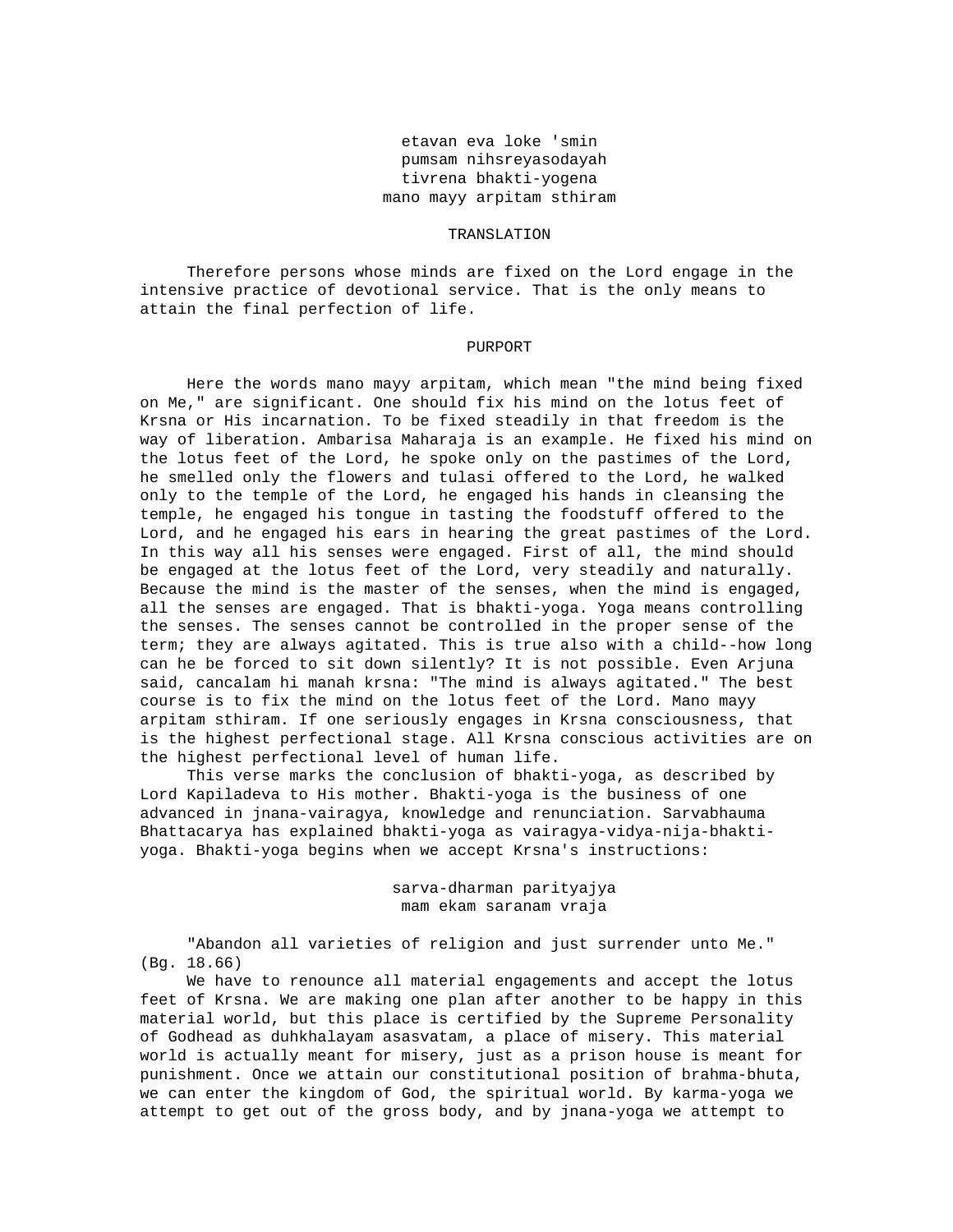get out of the subtle body, but by bhakti-yoga we can directly transcend both the subtle body (mind, intelligence and ego) and the gross material body. Then we can be situated on the spiritual platform in our original, spiritual body. As long as we are in the subtle and gross bodies, we are suffering under the three modes of material nature. Once we enter into the devotional service of the Lord, we are immediately situated on the platform of brahma-bhuta. Aham brahmasmi ("I am Brahman") is simply theoretical knowledge, but when one actually renders devotional service, one is situated in practical knowledge. Then one is no longer on the material platform but on the Brahman platform.

 Prahlada Maharaja rendered the best service to his father, Hiranyakasipu, by having him killed by Lord Nrsimhadeva. Superficially it appeared that Prahlada Maharaja did not help his father, but this was not the case. In the sastras it is said that if a person, even though a demon, is killed by God, he is immediately liberated. prahlada Maharaja was thinking, "My father is so sinful and so much opposed to God consciousness that he might not be liberated." After Lord Nrsimha killed Hiranyakasipu, Prahlada Maharaja told the Lord, "My dear Lord, may I ask one thing from You? My father was a great atheist, and he committed many offenses at Your lotus feet. Now You have killed him. I request that he be excused and be given liberation." Actually Hiranyakasipu was already liberated, yet his affectionate son was anxious to know whether he was liberated or not. It is confirmed by the Lord that not only does a Vaisnava's father, but everyone for twenty-one generations before a Vaisnava receives liberation. Thus by serving the Lord, one renders the best service to his family, because twenty-one generations are liberated if one becomes a pure Vaisnava.

 The yogi's real business is to focus his mind on Krsna. That is the real yoga system. There are many gymnastics performed by yogis, but all this is recommended for those who are overly concerned with the body. Rendering service to Krsna twenty-four hours daily is called bhaktiyoga, and that is real samadhi. People are working hard day and night to enjoy some results. A person in bhakti-yoga works hard day and night but offers the results to Krsna. There is a great difference between a bhakti-yogi and an ordinary karmi. Ordinary karmis cannot understand that the bhaktas are on the transcendental platform.

 As we have stated before, there are innumerable forms of God--Rama, Nrsimha, Varaha, Krsna, Kapiladeva, Balarama and so on. Sometimes foolish people ask, "You are worshiping Krsna. Why don't you worship Rama?" Actually there is no difference between Krsna and Rama, but everyone has his preference. For instance, Hanuman was particularly devoted to Lord Ramacandra. The gopis are exclusively devoted to Lord Krsna. This does not make any real difference. The Lord appears in different forms, but in all cases He is the Lord. Once Krsna left the gopis and changed into His four-handed Visnu form. The gopis went out searching for Krsna, and when they saw the four-handed Visnu form, they did not offer much respect. They simply wanted to see Krsna. Actually there is no difference between Krsna and Visnu, but every devotee has a particular inclination. In the Vaisnava-sampradaya, some devotees worship Radha-Krsna, and others worship Sita-Rama and Laksmi-Narayana. Some also worship Rukmini-Krsna. All of these are the same, and all of the devotees are Vaisnavas. Whether one chants Hare Krsna or Hare Rama, it is not very important. Worship of the demigods, however, is not recommended. In any case, bhakti-yoga begins with hearing--sravanam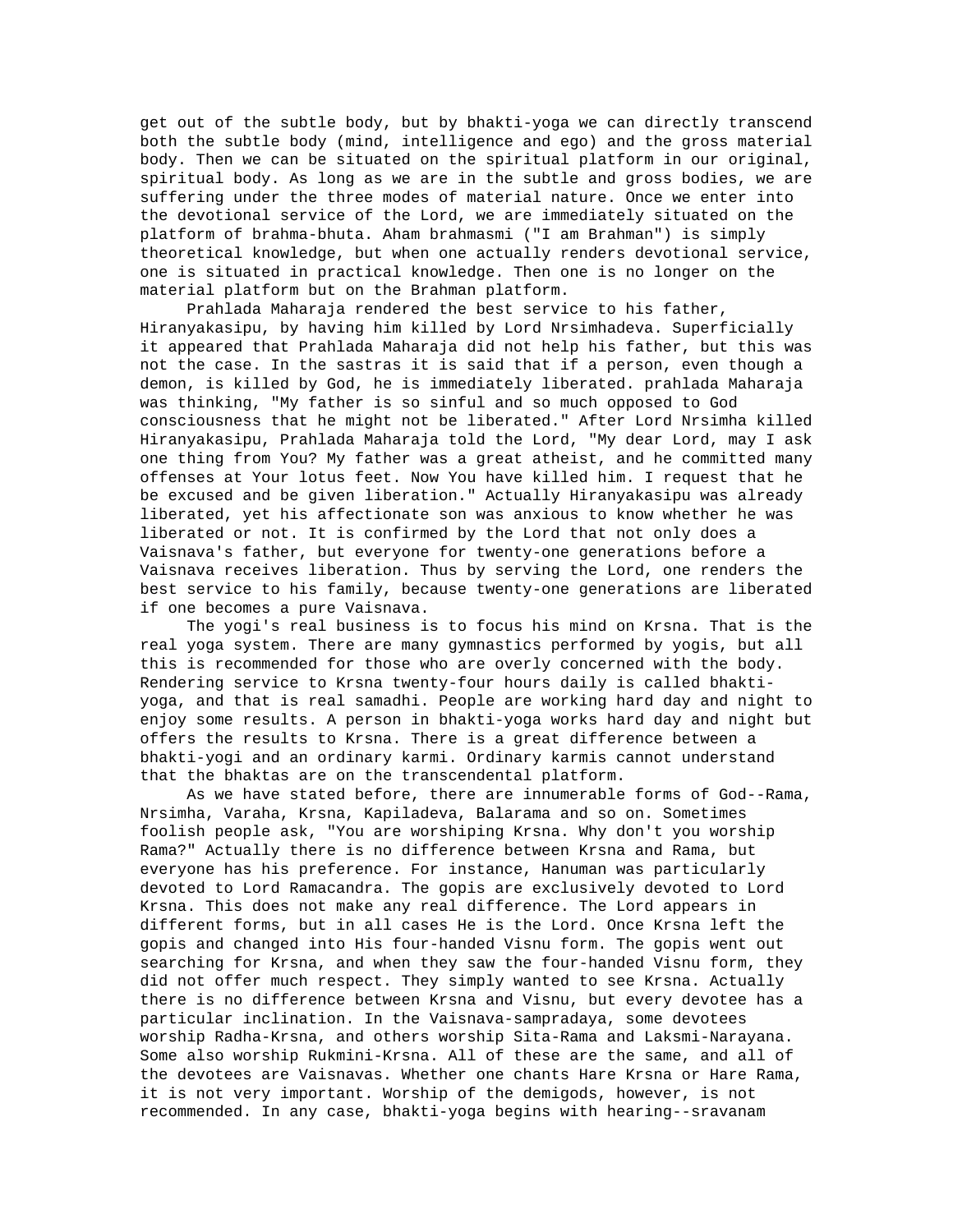kirtanam. After one has heard from the right source and is convinced, one will automatically perform kirtana. Kirtana means glorification. Kirtana is preaching, glorifying and speaking about tlie Lord. Pariksit Maharaja attained perfection simply by listening to Srimad-Bhagavatam. This is sravanam kirtanam. Pariksit Maharaja was listening, and Sukadeva Gosvami was performing kirtana by describing the glories of the Lord. Prthu Maharaja simply worshiped the Lord, and Laksmidevi massaged Visnu's lotus feet. Arjuna made friends with the Lord, and Hanuman carried out the orders of Lord Ramacandra. Bali Maharaja offered everything he had to the Lord in the form of Vamanadeva, and after he had offered all his possessions, he offered his body. There are many examples, but at the present moment, if we simply hear about Krsna, that is sufficient. God has given us ears, and we need only go to a realized soul and hear about Krsna from him. This is the process recommended for this age because people are very fallen and are uneducated.

 Caitanya Mahaprabhu recommends that we search out a devotee regardless of our position. There is no need to change our position; it is better to remain where we are and simply hear about Krsna. The Krsna consciousness movement is meant to give everybody an opportunity to hear about Krsna. Krsna is within everyone's heart, and as soon as He sees that one is interested in Him, He helps. This is the beginning of bhakti.

 Even if we do not understand this philosophy, we will be purified if we hear what Krsna says. This is the whole process of harisankirtana. One doesn't even have to understand what this Hare Krsna is. One only has to hear to be purified. Unless one is purified, one cannot understand God. There are many contaminations within the heart, and the people in this age are engaged in many sinful activities--illicit sex, meat-eating, intoxication and gambling. The whole world is revolving about these things, yet despite this we have to spread this Krsna consciousness movement. There may be many obstacles, but they can all be transcended by Krsna's mercy. We only have to be determined in our devotion. The rest will follow. This is the essence of Lord Kapila's instructions to His mother.

"Teachings of Lord Kapila" by His Divine Grace A.C. Bhaktivedanta Swami Prabhupada.

COPYRIGHT NOTICE: This is an evaluation copy of the printed version of this book, and is NOT FOR RESALE. This evaluation copy is intended for personal non-commercial use only, under the "fair use" guidelines established by international copyright laws. You may use this electronic file to evaluate the printed version of this book, for your own private use, or for short excerpts used in academic works, research, student papers, presentations, and the like. You can distribute this evaluation copy to others over the Internet, so long as you keep this copyright information intact. You may not reproduce more than ten percent (10%) of this book in any media without the express written permission from the copyright holders. Reference any excerpts in the following way: "Excerpted from "Teachings of Lord Kapila" by A.C. Bhaktivedanta Swami, courtesy of the Bhaktivedanta Book Trust International, www.Krishna.com ."